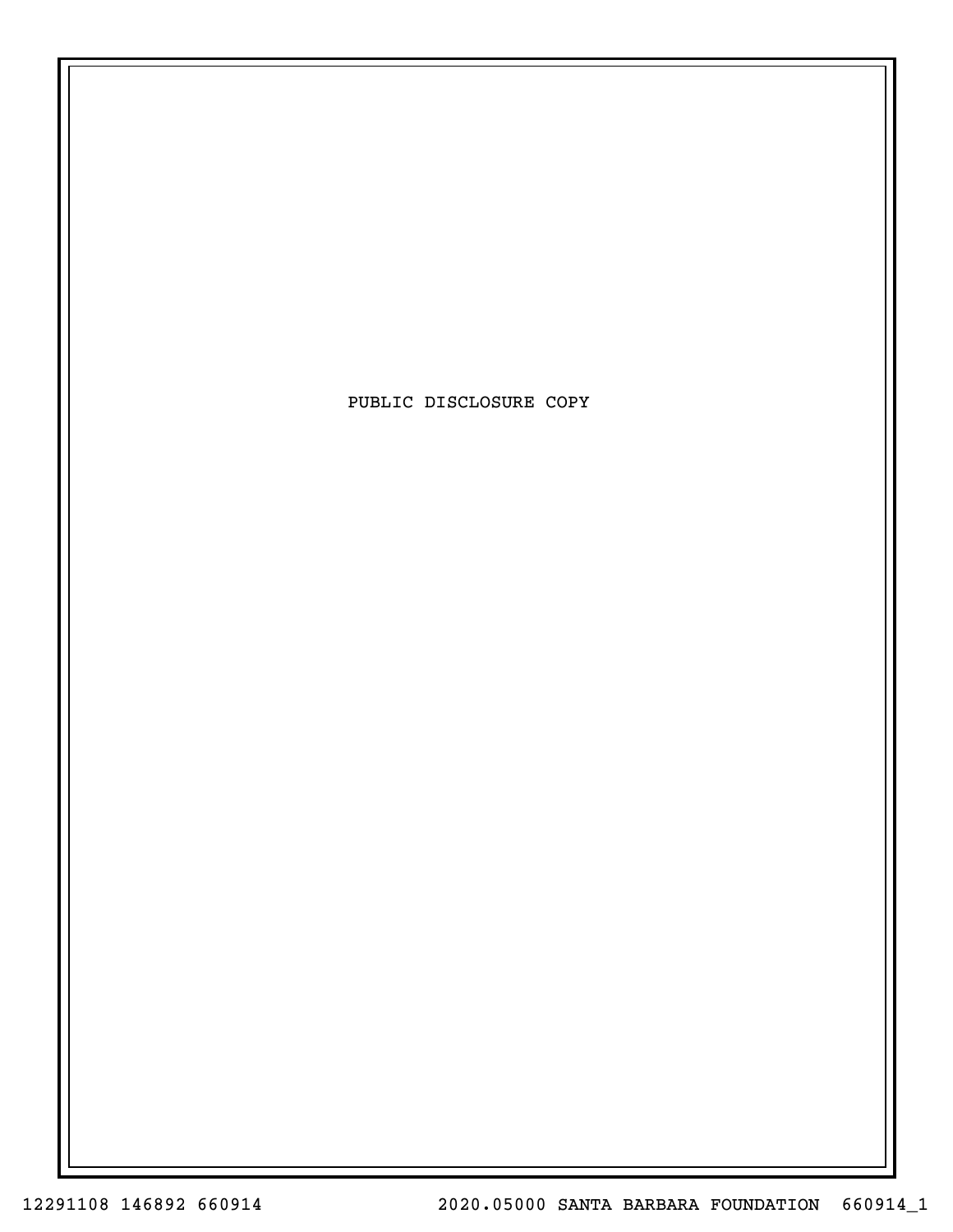(Rev. January 2020)

# **Application for Automatic Extension of Time To File an Exempt Organization Return**

Department of the Treasury Internal Revenue Service

**| File a separate application for each return.**

**| Go to www.irs.gov/Form8868 for the latest information.**

**Electronic filing (e-file).**  You can electronically file Form 8868 to request a 6-month automatic extension of time to file any of the filing of this form, visit www.irs.gov/e-file-providers/e-file-for-charities-and-non-profits. forms listed below with the exception of Form 8870, Information Return for Transfers Associated With Certain Personal Benefit Contracts, for which an extension request must be sent to the IRS in paper format (see instructions). For more details on the electronic

### **Automatic 6-Month Extension of Time.** Only submit original (no copies needed).

All corporations required to file an income tax return other than Form 990-T (including 1120-C filers), partnerships, REMICs, and trusts must use Form 7004 to request an extension of time to file income tax returns.

| Type or                                        | Name of exempt organization or other filer, see instructions.                                                                                                                                                                                                                                                                                                                                                                                                                                                                                                                                                                                        |            |                                                                                                                                                                                                    |              | Taxpayer identification number (TIN) |                |  |  |  |  |
|------------------------------------------------|------------------------------------------------------------------------------------------------------------------------------------------------------------------------------------------------------------------------------------------------------------------------------------------------------------------------------------------------------------------------------------------------------------------------------------------------------------------------------------------------------------------------------------------------------------------------------------------------------------------------------------------------------|------------|----------------------------------------------------------------------------------------------------------------------------------------------------------------------------------------------------|--------------|--------------------------------------|----------------|--|--|--|--|
| print                                          | SANTA BARBARA FOUNDATION                                                                                                                                                                                                                                                                                                                                                                                                                                                                                                                                                                                                                             | 95-1866094 |                                                                                                                                                                                                    |              |                                      |                |  |  |  |  |
| File by the<br>filing your                     | Number, street, and room or suite no. If a P.O. box, see instructions.<br>due date for<br>1111 CHAPALA STREET, SUITE 200<br>return. See<br>instructions.<br>City, town or post office, state, and ZIP code. For a foreign address, see instructions.<br>SANTA BARBARA, CA 93101                                                                                                                                                                                                                                                                                                                                                                      |            |                                                                                                                                                                                                    |              |                                      |                |  |  |  |  |
|                                                | Enter the Return Code for the return that this application is for (file a separate application for each return)                                                                                                                                                                                                                                                                                                                                                                                                                                                                                                                                      |            |                                                                                                                                                                                                    |              |                                      | 0 1            |  |  |  |  |
| <b>Application</b>                             |                                                                                                                                                                                                                                                                                                                                                                                                                                                                                                                                                                                                                                                      | Return     | Application                                                                                                                                                                                        |              |                                      | Return         |  |  |  |  |
| Is For                                         |                                                                                                                                                                                                                                                                                                                                                                                                                                                                                                                                                                                                                                                      | Code       | Is For                                                                                                                                                                                             |              |                                      | Code           |  |  |  |  |
|                                                | Form 990 or Form 990-EZ                                                                                                                                                                                                                                                                                                                                                                                                                                                                                                                                                                                                                              | 01         | Form 990-T (corporation)                                                                                                                                                                           |              |                                      | 07             |  |  |  |  |
|                                                | Form 990-BL                                                                                                                                                                                                                                                                                                                                                                                                                                                                                                                                                                                                                                          | 02         | Form 1041-A                                                                                                                                                                                        |              |                                      | 08             |  |  |  |  |
|                                                | Form 4720 (individual)                                                                                                                                                                                                                                                                                                                                                                                                                                                                                                                                                                                                                               | 03         | Form 4720 (other than individual)                                                                                                                                                                  |              |                                      | 09             |  |  |  |  |
|                                                | Form 990-PF                                                                                                                                                                                                                                                                                                                                                                                                                                                                                                                                                                                                                                          | 04         | Form 5227                                                                                                                                                                                          |              |                                      | 10             |  |  |  |  |
|                                                | Form 990-T (sec. 401(a) or 408(a) trust)                                                                                                                                                                                                                                                                                                                                                                                                                                                                                                                                                                                                             | 05         | Form 6069                                                                                                                                                                                          |              |                                      | 11             |  |  |  |  |
|                                                | Form 990-T (trust other than above)                                                                                                                                                                                                                                                                                                                                                                                                                                                                                                                                                                                                                  | 06         | Form 8870                                                                                                                                                                                          |              |                                      | 12             |  |  |  |  |
| $box \blacktriangleright$<br>1<br>$\mathbf{2}$ | Telephone No. $\triangleright$ 805-963-1873<br>If this is for a Group Return, enter the organization's four digit Group Exemption Number (GEN) [If this is for the whole group, check this<br>. If it is for part of the group, check this box $\blacktriangleright$  <br>I request an automatic 6-month extension of time until<br>the organization named above. The extension is for the organization's return for:<br>$\blacktriangleright$ $\boxed{\text{X}}$ calendar year 2020 or<br>tax year beginning<br>and ending and ending<br>If the tax year entered in line 1 is for less than 12 months, check reason:<br>Change in accounting period |            | Fax No. $\blacktriangleright$<br>and attach a list with the names and TINs of all members the extension is for.<br>NOVEMBER 15, 2021, to file the exempt organization return for<br>Initial return | Final return |                                      |                |  |  |  |  |
| За                                             | If this application is for Forms 990-BL, 990-PF, 990-T, 4720, or 6069, enter the tentative tax, less                                                                                                                                                                                                                                                                                                                                                                                                                                                                                                                                                 |            |                                                                                                                                                                                                    |              |                                      |                |  |  |  |  |
|                                                | any nonrefundable credits. See instructions.                                                                                                                                                                                                                                                                                                                                                                                                                                                                                                                                                                                                         |            |                                                                                                                                                                                                    | За           | \$                                   | $0$ .          |  |  |  |  |
| b                                              | If this application is for Forms 990-PF, 990-T, 4720, or 6069, enter any refundable credits and                                                                                                                                                                                                                                                                                                                                                                                                                                                                                                                                                      |            |                                                                                                                                                                                                    |              |                                      | 0.             |  |  |  |  |
|                                                | estimated tax payments made. Include any prior year overpayment allowed as a credit.<br><b>Balance due.</b> Subtract line 3b from line 3a. Include your payment with this form, if required, by                                                                                                                                                                                                                                                                                                                                                                                                                                                      |            |                                                                                                                                                                                                    | 3b           | \$                                   |                |  |  |  |  |
| c                                              | using EFTPS (Electronic Federal Tax Payment System). See instructions.                                                                                                                                                                                                                                                                                                                                                                                                                                                                                                                                                                               |            |                                                                                                                                                                                                    | Зc           |                                      | $\mathbf{0}$ . |  |  |  |  |
| instructions.<br>LHA                           | Caution: If you are going to make an electronic funds withdrawal (direct debit) with this Form 8868, see Form 8453-EO and Form 8879-EO for payment<br>For Privacy Act and Paperwork Reduction Act Notice, see instructions.                                                                                                                                                                                                                                                                                                                                                                                                                          |            |                                                                                                                                                                                                    |              | Form 8868 (Rev. 1-2020)              |                |  |  |  |  |

023841 04-01-20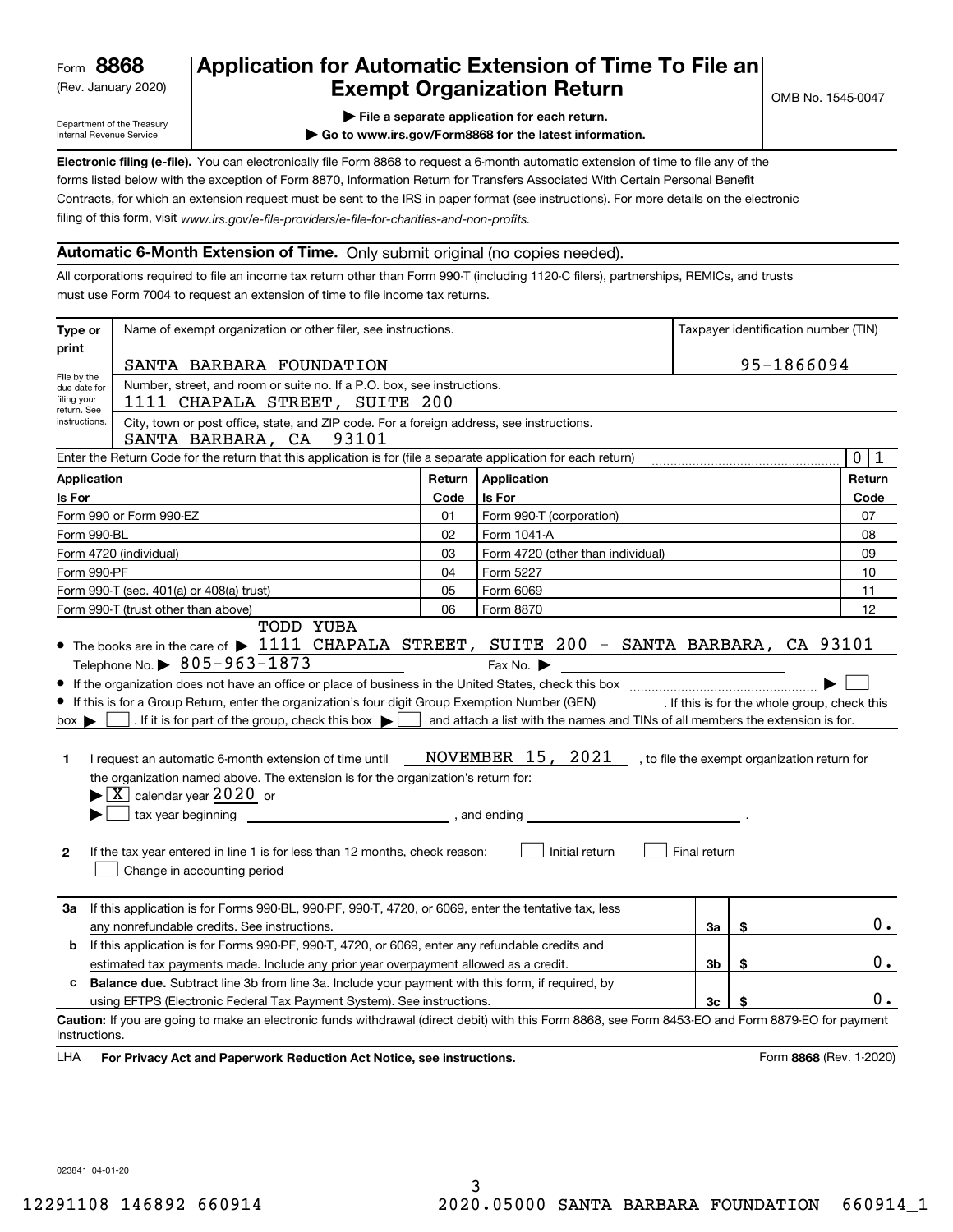| Form |  |
|------|--|

**A**

Department of the Treasury Internal Revenue Service

# **Return of Organization Exempt From Income Tax** EXTENDED TO NOVEMBER 15, 2021

**Under section 501(c), 527, or 4947(a)(1) of the Internal Revenue Code (except private foundations) 2020**

**| Do not enter social security numbers on this form as it may be made public.**

**| Go to www.irs.gov/Form990 for instructions and the latest information. Inspection**



|                         |                             | For the 2020 calendar year, or tax year beginning                                                                                                                                   | and ending |                                                     |                                                           |
|-------------------------|-----------------------------|-------------------------------------------------------------------------------------------------------------------------------------------------------------------------------------|------------|-----------------------------------------------------|-----------------------------------------------------------|
| в                       | Check if<br>applicable:     | <b>C</b> Name of organization                                                                                                                                                       |            | D Employer identification number                    |                                                           |
|                         | Address<br>change           | SANTA BARBARA FOUNDATION                                                                                                                                                            |            |                                                     |                                                           |
|                         | Name<br>change              | Doing business as                                                                                                                                                                   |            | 95-1866094                                          |                                                           |
|                         | Initial<br>return           | Number and street (or P.O. box if mail is not delivered to street address)                                                                                                          | Room/suite | E Telephone number                                  |                                                           |
|                         | Final<br>return/<br>termin- | 1111 CHAPALA STREET, SUITE 200                                                                                                                                                      |            | $805 - 963 - 1873$                                  |                                                           |
|                         | ated                        | City or town, state or province, country, and ZIP or foreign postal code                                                                                                            |            | G Gross receipts \$                                 | 159,795,439.                                              |
|                         | Amended<br>return           | 93101<br>SANTA BARBARA, CA                                                                                                                                                          |            | H(a) Is this a group return                         |                                                           |
|                         | Applica-<br>tion<br>pending | F Name and address of principal officer: JACQUELINE CARRERA                                                                                                                         |            | for subordinates?                                   | Yes $X$ No                                                |
|                         |                             | SAME AS C ABOVE                                                                                                                                                                     |            | H(b) Are all subordinates included?                 | Yes<br>No                                                 |
|                         |                             | Tax-exempt status: $\boxed{\mathbf{X}}$ 501(c)(3)<br>$\sqrt{\bullet}$ (insert no.)<br>$501(c)$ (<br>$4947(a)(1)$ or                                                                 | 527        |                                                     | If "No," attach a list. See instructions                  |
|                         |                             | J Website: WWW.SBFOUNDATION.ORG                                                                                                                                                     |            | $H(c)$ Group exemption number $\blacktriangleright$ |                                                           |
|                         |                             | <b>K</b> Form of organization: $\boxed{\mathbf{X}}$ Corporation<br>Association<br>Other $\blacktriangleright$<br>Trust                                                              |            |                                                     | L Year of formation: $1928$ M State of legal domicile: CA |
|                         | Part I                      | Summary                                                                                                                                                                             |            |                                                     |                                                           |
|                         | $\blacksquare$              | Briefly describe the organization's mission or most significant activities: THE MISSION OF THE SANTA BARBARA<br>FOUNDATION (SBF) IS TO MOBILIZE COLLECTIVE WISDOM AND PHILANTHROPIC |            |                                                     |                                                           |
| Activities & Governance |                             |                                                                                                                                                                                     |            |                                                     |                                                           |
|                         | 2<br>3                      | Check this box $\blacktriangleright$<br>if the organization discontinued its operations or disposed of more than 25% of its net assets.                                             |            | 3                                                   | 16                                                        |
|                         | 4                           | Number of voting members of the governing body (Part VI, line 1a)                                                                                                                   |            | $\overline{\mathbf{4}}$                             | $\overline{16}$                                           |
|                         | 5                           |                                                                                                                                                                                     |            | $\overline{\mathbf{5}}$                             | 36                                                        |
|                         | 6                           |                                                                                                                                                                                     |            | 6                                                   | 60                                                        |
|                         |                             |                                                                                                                                                                                     |            | 7a                                                  | 79,919.                                                   |
|                         |                             |                                                                                                                                                                                     |            | 7b                                                  | Ο.                                                        |
|                         |                             |                                                                                                                                                                                     |            | <b>Prior Year</b>                                   | <b>Current Year</b>                                       |
|                         | 8                           | Contributions and grants (Part VIII, line 1h)                                                                                                                                       |            | 23, 257, 441.                                       | 32,306,178.                                               |
|                         | 9                           | Program service revenue (Part VIII, line 2g)                                                                                                                                        |            | 522,973.                                            | 521,808.                                                  |
| Revenue                 | 10                          |                                                                                                                                                                                     |            | 6,077,630.                                          | 10,631,369.                                               |
|                         | 11                          | Other revenue (Part VIII, column (A), lines 5, 6d, 8c, 9c, 10c, and 11e)                                                                                                            |            | $-189, 138.$                                        | $-204,651.$                                               |
|                         | 12                          | Total revenue - add lines 8 through 11 (must equal Part VIII, column (A), line 12)                                                                                                  |            | 29,668,906.                                         | 43, 254, 704.                                             |
|                         | 13                          | Grants and similar amounts paid (Part IX, column (A), lines 1-3)                                                                                                                    |            | 28, 302, 151.                                       | 24,863,951.                                               |
|                         | 14                          | Benefits paid to or for members (Part IX, column (A), line 4)                                                                                                                       |            | $0$ .                                               | 0.                                                        |
|                         | 15                          | Salaries, other compensation, employee benefits (Part IX, column (A), lines 5-10)                                                                                                   |            | 3,450,553.                                          | 3,946,269.                                                |
| Expenses                |                             | 16a Professional fundraising fees (Part IX, column (A), line 11e)                                                                                                                   |            | 0.                                                  | Ο.                                                        |
|                         |                             | $\blacktriangleright$ 1,413,038.<br><b>b</b> Total fundraising expenses (Part IX, column (D), line 25)                                                                              |            |                                                     |                                                           |
|                         |                             |                                                                                                                                                                                     |            | 7,120,650.                                          | 4,106,526.                                                |
|                         | 18                          | Total expenses. Add lines 13-17 (must equal Part IX, column (A), line 25)                                                                                                           |            | 38,873,354.                                         | 32,916,746.                                               |
|                         | 19                          |                                                                                                                                                                                     |            | $-9, 204, 448.$                                     | 10,337,958.                                               |
| ៦អ្ន                    |                             |                                                                                                                                                                                     |            | <b>Beginning of Current Year</b>                    | <b>End of Year</b><br>420,966,327.                        |
| Assets<br>1 Balanc      | 20                          | Total assets (Part X, line 16)                                                                                                                                                      |            | 392,665,597.<br>28,901,481.                         | 29,865,208.                                               |
| $rac{1}{2}$             |                             | 21 Total liabilities (Part X, line 26)                                                                                                                                              |            | 363,764,116.                                        | 391,101,119.                                              |
|                         |                             | Dart II   Cianature Block                                                                                                                                                           |            |                                                     |                                                           |

**Part II Signature Block**

Under penalties of perjury, I declare that I have examined this return, including accompanying schedules and statements, and to the best of my knowledge and belief, it is true, correct, and complete. Declaration of preparer (other than officer) is based on all information of which preparer has any knowledge.

| Sign                                                                                               | Signature of officer                                                   |                      | Date     |                                        |  |  |  |  |  |  |
|----------------------------------------------------------------------------------------------------|------------------------------------------------------------------------|----------------------|----------|----------------------------------------|--|--|--|--|--|--|
| Here                                                                                               | TODD YUBA, VP FINANCE AND ADMINISTRATION                               |                      |          |                                        |  |  |  |  |  |  |
|                                                                                                    | Type or print name and title                                           |                      |          |                                        |  |  |  |  |  |  |
|                                                                                                    | Print/Type preparer's name                                             | Preparer's signature | Date     | <b>PTIN</b><br>Check                   |  |  |  |  |  |  |
| Paid                                                                                               | HAVERLOCK<br>LAUREN A.                                                 |                      | 11/08/21 | P00545829<br>self-emploved             |  |  |  |  |  |  |
| Preparer                                                                                           | MOSS ADAMS LLP<br>Firm's name<br>$\sim$                                |                      |          | Firm's EIN $\triangleright$ 91-0189318 |  |  |  |  |  |  |
| Use Only                                                                                           | 21700 OXNARD ST.<br>Firm's address $\blacktriangleright$               | <b>STE 300</b>       |          |                                        |  |  |  |  |  |  |
|                                                                                                    | LOS ANGELES, CA 91367                                                  |                      |          | Phone no. $818 - 577 - 1900$           |  |  |  |  |  |  |
| ΧI<br>Yes<br>No<br>May the IRS discuss this return with the preparer shown above? See instructions |                                                                        |                      |          |                                        |  |  |  |  |  |  |
| 032001 12-23-20                                                                                    | LHA For Paperwork Reduction Act Notice, see the separate instructions. |                      |          | Form 990 (2020)                        |  |  |  |  |  |  |
|                                                                                                    | SCHEDULE O FOR ORGANIZATION MISSION STATEMENT CONTINUATION<br>SEE      |                      |          |                                        |  |  |  |  |  |  |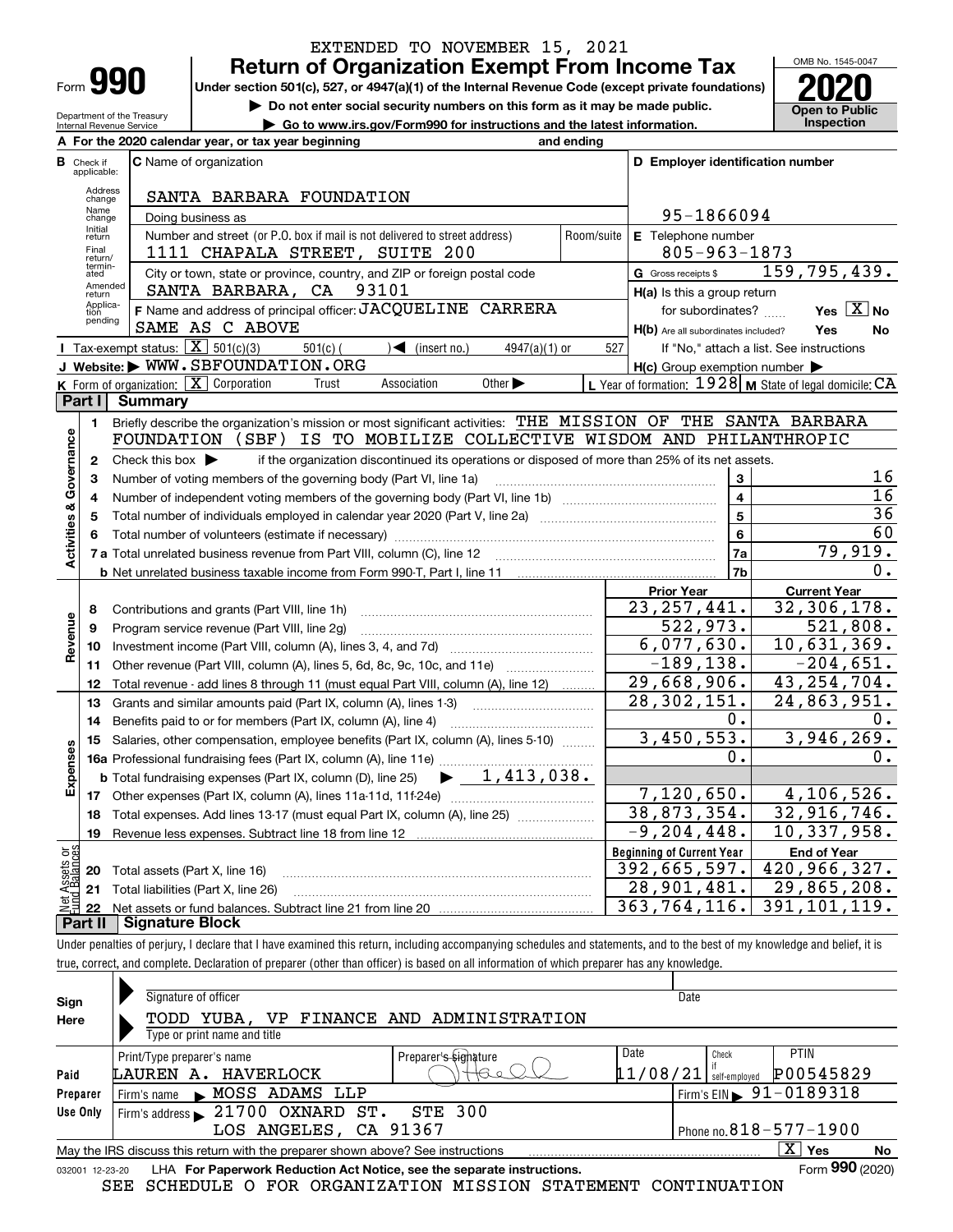|              | SANTA BARBARA FOUNDATION<br>Form 990 (2020)                                                                                                                                                         | 95-1866094             | Page <sup>2</sup>                                      |
|--------------|-----------------------------------------------------------------------------------------------------------------------------------------------------------------------------------------------------|------------------------|--------------------------------------------------------|
|              | <b>Statement of Program Service Accomplishments</b><br>Part III                                                                                                                                     |                        |                                                        |
|              |                                                                                                                                                                                                     |                        | $\overline{\mathtt{x}}$                                |
| 1            | Briefly describe the organization's mission:<br>THE MISSION OF THE SANTA BARBARA FOUNDATION (SBF)<br>IS TO MOBILIZE                                                                                 |                        |                                                        |
|              | COLLECTIVE WISDOM AND PHILANTHROPIC CAPITAL TO BUILD EMPATHETIC,                                                                                                                                    |                        |                                                        |
|              | INCLUSIVE AND RESILIENT COMMUNITIES.                                                                                                                                                                |                        |                                                        |
|              |                                                                                                                                                                                                     |                        |                                                        |
| $\mathbf{2}$ | Did the organization undertake any significant program services during the year which were not listed on the<br>prior Form 990 or 990-EZ?                                                           | $\boxed{\text{X}}$ Yes | No                                                     |
|              | If "Yes," describe these new services on Schedule O.                                                                                                                                                |                        |                                                        |
| 3            | Did the organization cease conducting, or make significant changes in how it conducts, any program services?<br>If "Yes," describe these changes on Schedule O.                                     |                        | $\overline{\mathsf{Yes} \mathrel{\;\; X} \mathsf{No}}$ |
| 4            | Describe the organization's program service accomplishments for each of its three largest program services, as measured by expenses.                                                                |                        |                                                        |
|              | Section 501(c)(3) and 501(c)(4) organizations are required to report the amount of grants and allocations to others, the total expenses, and<br>revenue, if any, for each program service reported. |                        |                                                        |
| 4a           | $20,033,214.$ ) (Revenue \$<br>23, 491, 512. including grants of \$<br>(Expenses \$<br>(Code:                                                                                                       |                        | 521,808.                                               |
|              | SBF SERVES THE ENTIRE COUNTY OF SANTA BARBARA, FUNDING A WIDE RANGE OF                                                                                                                              |                        |                                                        |
|              | PROJECTS AND ORGANIZATIONS. IN 2020, SBF AWARDED OVER<br>INITIATIVES,                                                                                                                               |                        |                                                        |
|              | 2,800 GRANTS TO NONPROFIT ORGANIZATIONS. GRANTS ARE MADE THROUGH SBF                                                                                                                                |                        |                                                        |
|              | FROM VARIOUS TYPES OF FUNDS, INCLUDING: DONOR ADVISED FUNDS, DONOR                                                                                                                                  |                        |                                                        |
|              | DESIGNATED FUNDS AND FIELD OF INTEREST FUNDS. DISCRETIONARY GRANTS,                                                                                                                                 |                        |                                                        |
|              | TOTALING OVER \$5 MILLION IN 2020, ARE SUPPORTED BY SBF'S UNRESTRICTED                                                                                                                              |                        |                                                        |
|              | ENDOWMENT INCOME AND ARE AWARDED WITH THE APPROVAL OF THE BOARD OF<br>TRUSTEES BASED ON RECOMMENDATIONS OF SBF STAFF FOLLOWING A RIGOROUS                                                           |                        |                                                        |
|              | PROCESS OF RESEARCH, DUE DILIGENCE, PLANNING AND EVALUATION.                                                                                                                                        |                        |                                                        |
|              |                                                                                                                                                                                                     |                        |                                                        |
|              |                                                                                                                                                                                                     |                        |                                                        |
|              |                                                                                                                                                                                                     |                        |                                                        |
| 4b           | $1,564,756$ and including grants of \$<br>$1,334,400.$ ) (Revenue \$<br>(Code:<br>(Expenses \$                                                                                                      |                        | 0.                                                     |
|              | SBF PROVIDED FUNDING OF OVER \$1 MILLION IN 2020 TO THE SCHOLARSHIP                                                                                                                                 |                        |                                                        |
|              | FOUNDATION OF SANTA BARBARA FOR STUDENT AID. THROUGH THIS                                                                                                                                           |                        |                                                        |
|              | COLLABORATION, OVER 300 STUDENTS OF SANTA BARBARA COUNTY RECEIVED                                                                                                                                   |                        |                                                        |
|              | SCHOLARSHIP AWARDS.                                                                                                                                                                                 |                        |                                                        |
|              |                                                                                                                                                                                                     |                        |                                                        |
|              |                                                                                                                                                                                                     |                        |                                                        |
|              |                                                                                                                                                                                                     |                        |                                                        |
|              |                                                                                                                                                                                                     |                        |                                                        |
|              |                                                                                                                                                                                                     |                        |                                                        |
|              |                                                                                                                                                                                                     |                        |                                                        |
|              |                                                                                                                                                                                                     |                        |                                                        |
| 4с           | 4,099,904. including grants of \$ 3,496,337. ) (Revenue \$<br>(Code:<br>Expenses \$                                                                                                                 |                        | 0.                                                     |
|              | THE SANTA BARBARA FOUNDATION, UNITED WAY OF SANTA BARBARA COUNTY AND<br>HUTTON PARKER FOUNDATION BEGAN A COUNTYWIDE COLLABORATIVE OF FUNDERS TO                                                     |                        |                                                        |
|              | PROVIDE ASSISTANCE TO INDIVIDUALS AND FAMILIES AS WELL AS ORGANIZATIONS                                                                                                                             |                        |                                                        |
|              | ACTIVELY ENGAGED IN ASSISTANCE EFFORTS FOR MEMBERS OF THE COMMUNITY                                                                                                                                 |                        |                                                        |
|              | AFFECTED BY THE COVID-19 PANDEMIC. FUNDING TO ORGANIZATIONS FOCUSED ON:                                                                                                                             |                        |                                                        |
|              | MEETING EMERGENCY NEEDS<br>*                                                                                                                                                                        |                        |                                                        |
|              | * ADAPTING THEIR SERVICES IN RESPONSE TO THE PANDEMIC                                                                                                                                               |                        |                                                        |
|              | $\star$<br>SUPPORTING THE OPERATIONAL NEEDS OF THE ORGANIZATIONS                                                                                                                                    |                        |                                                        |
|              |                                                                                                                                                                                                     |                        |                                                        |
|              |                                                                                                                                                                                                     |                        |                                                        |
|              |                                                                                                                                                                                                     |                        |                                                        |
|              | 4d Other program services (Describe on Schedule O.)                                                                                                                                                 |                        |                                                        |
|              | (Expenses \$<br>including grants of \$<br>(Revenue \$                                                                                                                                               |                        |                                                        |
|              | 29, 156, 172.<br>4e Total program service expenses                                                                                                                                                  |                        |                                                        |
|              |                                                                                                                                                                                                     |                        | Form 990 (2020)                                        |
|              | 032002 12-23-20<br>5                                                                                                                                                                                |                        |                                                        |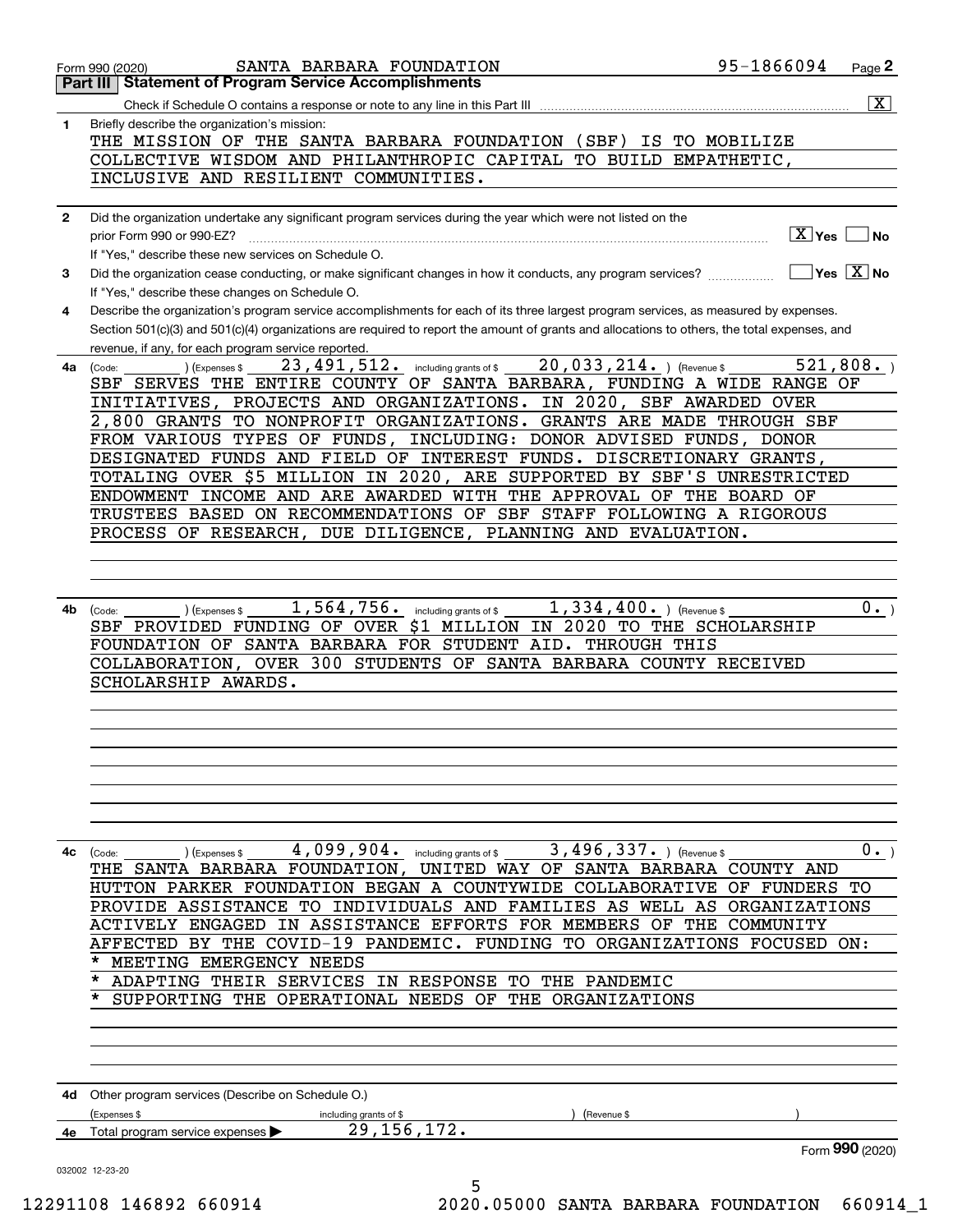| Is the organization described in section $501(c)(3)$ or $4947(a)(1)$ (other than a private foundation)?<br>1<br>х<br>1<br>If "Yes," complete Schedule A measured and the complete schedule A measured and the Schedule A measured and the<br>X<br>$\overline{2}$<br>2<br>Did the organization engage in direct or indirect political campaign activities on behalf of or in opposition to candidates for<br>3<br>x<br>3<br>Section 501(c)(3) organizations. Did the organization engage in lobbying activities, or have a section 501(h) election in effect<br>4<br>x<br>4<br>Is the organization a section 501(c)(4), 501(c)(5), or 501(c)(6) organization that receives membership dues, assessments, or<br>5<br>x<br>5<br>Did the organization maintain any donor advised funds or any similar funds or accounts for which donors have the right to<br>6<br>х<br>provide advice on the distribution or investment of amounts in such funds or accounts? If "Yes," complete Schedule D, Part I<br>6<br>Did the organization receive or hold a conservation easement, including easements to preserve open space,<br>7<br>x<br>$\overline{7}$<br>Did the organization maintain collections of works of art, historical treasures, or other similar assets? If "Yes," complete<br>8<br>x<br>8<br>Did the organization report an amount in Part X, line 21, for escrow or custodial account liability, serve as a custodian for<br>9<br>amounts not listed in Part X; or provide credit counseling, debt management, credit repair, or debt negotiation services?<br>x<br>9<br>Did the organization, directly or through a related organization, hold assets in donor-restricted endowments<br>10<br>х<br>10<br>If the organization's answer to any of the following questions is "Yes," then complete Schedule D, Parts VI, VII, VIII, IX, or X<br>11<br>as applicable.<br>a Did the organization report an amount for land, buildings, and equipment in Part X, line 10? If "Yes." complete Schedule D.<br>X<br>11a<br><b>b</b> Did the organization report an amount for investments - other securities in Part X, line 12, that is 5% or more of its total<br>х<br>11 <sub>b</sub><br>c Did the organization report an amount for investments - program related in Part X, line 13, that is 5% or more of its total<br>x<br>11c<br>d Did the organization report an amount for other assets in Part X, line 15, that is 5% or more of its total assets reported in<br>x<br>11d<br>x<br><b>11e</b><br>Did the organization's separate or consolidated financial statements for the tax year include a footnote that addresses<br>f<br>х<br>the organization's liability for uncertain tax positions under FIN 48 (ASC 740)? If "Yes," complete Schedule D, Part X<br>11f<br>12a Did the organization obtain separate, independent audited financial statements for the tax year? If "Yes," complete<br>x<br>12a<br><b>b</b> Was the organization included in consolidated, independent audited financial statements for the tax year?<br>X<br>12 <sub>b</sub><br>If "Yes," and if the organization answered "No" to line 12a, then completing Schedule D, Parts XI and XII is optional<br>х<br>Is the organization a school described in section 170(b)(1)(A)(ii)? If "Yes," complete Schedule E<br>13<br>13<br>X<br>Did the organization maintain an office, employees, or agents outside of the United States?<br>14a<br>14a<br>Did the organization have aggregate revenues or expenses of more than \$10,000 from grantmaking, fundraising, business,<br>b<br>investment, and program service activities outside the United States, or aggregate foreign investments valued at \$100,000<br>х<br>14b<br>Did the organization report on Part IX, column (A), line 3, more than \$5,000 of grants or other assistance to or for any<br>15<br>х<br>15<br>Did the organization report on Part IX, column (A), line 3, more than \$5,000 of aggregate grants or other assistance to<br>16<br>x<br>16<br>Did the organization report a total of more than \$15,000 of expenses for professional fundraising services on Part IX,<br>17<br>X<br>17<br>Did the organization report more than \$15,000 total of fundraising event gross income and contributions on Part VIII, lines<br>18<br>X<br>18<br>Did the organization report more than \$15,000 of gross income from gaming activities on Part VIII, line 9a? If "Yes."<br>19<br>x<br>19<br>x<br>20a<br>20a<br>20 <sub>b</sub><br>b If "Yes" to line 20a, did the organization attach a copy of its audited financial statements to this return?<br>Did the organization report more than \$5,000 of grants or other assistance to any domestic organization or<br>21<br>х<br>21<br>032003 12-23-20 |  |  | Yes   No |
|----------------------------------------------------------------------------------------------------------------------------------------------------------------------------------------------------------------------------------------------------------------------------------------------------------------------------------------------------------------------------------------------------------------------------------------------------------------------------------------------------------------------------------------------------------------------------------------------------------------------------------------------------------------------------------------------------------------------------------------------------------------------------------------------------------------------------------------------------------------------------------------------------------------------------------------------------------------------------------------------------------------------------------------------------------------------------------------------------------------------------------------------------------------------------------------------------------------------------------------------------------------------------------------------------------------------------------------------------------------------------------------------------------------------------------------------------------------------------------------------------------------------------------------------------------------------------------------------------------------------------------------------------------------------------------------------------------------------------------------------------------------------------------------------------------------------------------------------------------------------------------------------------------------------------------------------------------------------------------------------------------------------------------------------------------------------------------------------------------------------------------------------------------------------------------------------------------------------------------------------------------------------------------------------------------------------------------------------------------------------------------------------------------------------------------------------------------------------------------------------------------------------------------------------------------------------------------------------------------------------------------------------------------------------------------------------------------------------------------------------------------------------------------------------------------------------------------------------------------------------------------------------------------------------------------------------------------------------------------------------------------------------------------------------------------------------------------------------------------------------------------------------------------------------------------------------------------------------------------------------------------------------------------------------------------------------------------------------------------------------------------------------------------------------------------------------------------------------------------------------------------------------------------------------------------------------------------------------------------------------------------------------------------------------------------------------------------------------------------------------------------------------------------------------------------------------------------------------------------------------------------------------------------------------------------------------------------------------------------------------------------------------------------------------------------------------------------------------------------------------------------------------------------------------------------------------------------------------------------------------------------------------------------------------------------------------------------------------------------------------------------------------------------------------------------------------------------------------------------------------------------------------------------------------------------------------------------------------------------------------------------------------------------------------------------------------------------------------------------------------------------|--|--|----------|
|                                                                                                                                                                                                                                                                                                                                                                                                                                                                                                                                                                                                                                                                                                                                                                                                                                                                                                                                                                                                                                                                                                                                                                                                                                                                                                                                                                                                                                                                                                                                                                                                                                                                                                                                                                                                                                                                                                                                                                                                                                                                                                                                                                                                                                                                                                                                                                                                                                                                                                                                                                                                                                                                                                                                                                                                                                                                                                                                                                                                                                                                                                                                                                                                                                                                                                                                                                                                                                                                                                                                                                                                                                                                                                                                                                                                                                                                                                                                                                                                                                                                                                                                                                                                                                                                                                                                                                                                                                                                                                                                                                                                                                                                                                                                                          |  |  |          |
|                                                                                                                                                                                                                                                                                                                                                                                                                                                                                                                                                                                                                                                                                                                                                                                                                                                                                                                                                                                                                                                                                                                                                                                                                                                                                                                                                                                                                                                                                                                                                                                                                                                                                                                                                                                                                                                                                                                                                                                                                                                                                                                                                                                                                                                                                                                                                                                                                                                                                                                                                                                                                                                                                                                                                                                                                                                                                                                                                                                                                                                                                                                                                                                                                                                                                                                                                                                                                                                                                                                                                                                                                                                                                                                                                                                                                                                                                                                                                                                                                                                                                                                                                                                                                                                                                                                                                                                                                                                                                                                                                                                                                                                                                                                                                          |  |  |          |
|                                                                                                                                                                                                                                                                                                                                                                                                                                                                                                                                                                                                                                                                                                                                                                                                                                                                                                                                                                                                                                                                                                                                                                                                                                                                                                                                                                                                                                                                                                                                                                                                                                                                                                                                                                                                                                                                                                                                                                                                                                                                                                                                                                                                                                                                                                                                                                                                                                                                                                                                                                                                                                                                                                                                                                                                                                                                                                                                                                                                                                                                                                                                                                                                                                                                                                                                                                                                                                                                                                                                                                                                                                                                                                                                                                                                                                                                                                                                                                                                                                                                                                                                                                                                                                                                                                                                                                                                                                                                                                                                                                                                                                                                                                                                                          |  |  |          |
|                                                                                                                                                                                                                                                                                                                                                                                                                                                                                                                                                                                                                                                                                                                                                                                                                                                                                                                                                                                                                                                                                                                                                                                                                                                                                                                                                                                                                                                                                                                                                                                                                                                                                                                                                                                                                                                                                                                                                                                                                                                                                                                                                                                                                                                                                                                                                                                                                                                                                                                                                                                                                                                                                                                                                                                                                                                                                                                                                                                                                                                                                                                                                                                                                                                                                                                                                                                                                                                                                                                                                                                                                                                                                                                                                                                                                                                                                                                                                                                                                                                                                                                                                                                                                                                                                                                                                                                                                                                                                                                                                                                                                                                                                                                                                          |  |  |          |
|                                                                                                                                                                                                                                                                                                                                                                                                                                                                                                                                                                                                                                                                                                                                                                                                                                                                                                                                                                                                                                                                                                                                                                                                                                                                                                                                                                                                                                                                                                                                                                                                                                                                                                                                                                                                                                                                                                                                                                                                                                                                                                                                                                                                                                                                                                                                                                                                                                                                                                                                                                                                                                                                                                                                                                                                                                                                                                                                                                                                                                                                                                                                                                                                                                                                                                                                                                                                                                                                                                                                                                                                                                                                                                                                                                                                                                                                                                                                                                                                                                                                                                                                                                                                                                                                                                                                                                                                                                                                                                                                                                                                                                                                                                                                                          |  |  |          |
|                                                                                                                                                                                                                                                                                                                                                                                                                                                                                                                                                                                                                                                                                                                                                                                                                                                                                                                                                                                                                                                                                                                                                                                                                                                                                                                                                                                                                                                                                                                                                                                                                                                                                                                                                                                                                                                                                                                                                                                                                                                                                                                                                                                                                                                                                                                                                                                                                                                                                                                                                                                                                                                                                                                                                                                                                                                                                                                                                                                                                                                                                                                                                                                                                                                                                                                                                                                                                                                                                                                                                                                                                                                                                                                                                                                                                                                                                                                                                                                                                                                                                                                                                                                                                                                                                                                                                                                                                                                                                                                                                                                                                                                                                                                                                          |  |  |          |
|                                                                                                                                                                                                                                                                                                                                                                                                                                                                                                                                                                                                                                                                                                                                                                                                                                                                                                                                                                                                                                                                                                                                                                                                                                                                                                                                                                                                                                                                                                                                                                                                                                                                                                                                                                                                                                                                                                                                                                                                                                                                                                                                                                                                                                                                                                                                                                                                                                                                                                                                                                                                                                                                                                                                                                                                                                                                                                                                                                                                                                                                                                                                                                                                                                                                                                                                                                                                                                                                                                                                                                                                                                                                                                                                                                                                                                                                                                                                                                                                                                                                                                                                                                                                                                                                                                                                                                                                                                                                                                                                                                                                                                                                                                                                                          |  |  |          |
|                                                                                                                                                                                                                                                                                                                                                                                                                                                                                                                                                                                                                                                                                                                                                                                                                                                                                                                                                                                                                                                                                                                                                                                                                                                                                                                                                                                                                                                                                                                                                                                                                                                                                                                                                                                                                                                                                                                                                                                                                                                                                                                                                                                                                                                                                                                                                                                                                                                                                                                                                                                                                                                                                                                                                                                                                                                                                                                                                                                                                                                                                                                                                                                                                                                                                                                                                                                                                                                                                                                                                                                                                                                                                                                                                                                                                                                                                                                                                                                                                                                                                                                                                                                                                                                                                                                                                                                                                                                                                                                                                                                                                                                                                                                                                          |  |  |          |
|                                                                                                                                                                                                                                                                                                                                                                                                                                                                                                                                                                                                                                                                                                                                                                                                                                                                                                                                                                                                                                                                                                                                                                                                                                                                                                                                                                                                                                                                                                                                                                                                                                                                                                                                                                                                                                                                                                                                                                                                                                                                                                                                                                                                                                                                                                                                                                                                                                                                                                                                                                                                                                                                                                                                                                                                                                                                                                                                                                                                                                                                                                                                                                                                                                                                                                                                                                                                                                                                                                                                                                                                                                                                                                                                                                                                                                                                                                                                                                                                                                                                                                                                                                                                                                                                                                                                                                                                                                                                                                                                                                                                                                                                                                                                                          |  |  |          |
|                                                                                                                                                                                                                                                                                                                                                                                                                                                                                                                                                                                                                                                                                                                                                                                                                                                                                                                                                                                                                                                                                                                                                                                                                                                                                                                                                                                                                                                                                                                                                                                                                                                                                                                                                                                                                                                                                                                                                                                                                                                                                                                                                                                                                                                                                                                                                                                                                                                                                                                                                                                                                                                                                                                                                                                                                                                                                                                                                                                                                                                                                                                                                                                                                                                                                                                                                                                                                                                                                                                                                                                                                                                                                                                                                                                                                                                                                                                                                                                                                                                                                                                                                                                                                                                                                                                                                                                                                                                                                                                                                                                                                                                                                                                                                          |  |  |          |
|                                                                                                                                                                                                                                                                                                                                                                                                                                                                                                                                                                                                                                                                                                                                                                                                                                                                                                                                                                                                                                                                                                                                                                                                                                                                                                                                                                                                                                                                                                                                                                                                                                                                                                                                                                                                                                                                                                                                                                                                                                                                                                                                                                                                                                                                                                                                                                                                                                                                                                                                                                                                                                                                                                                                                                                                                                                                                                                                                                                                                                                                                                                                                                                                                                                                                                                                                                                                                                                                                                                                                                                                                                                                                                                                                                                                                                                                                                                                                                                                                                                                                                                                                                                                                                                                                                                                                                                                                                                                                                                                                                                                                                                                                                                                                          |  |  |          |
|                                                                                                                                                                                                                                                                                                                                                                                                                                                                                                                                                                                                                                                                                                                                                                                                                                                                                                                                                                                                                                                                                                                                                                                                                                                                                                                                                                                                                                                                                                                                                                                                                                                                                                                                                                                                                                                                                                                                                                                                                                                                                                                                                                                                                                                                                                                                                                                                                                                                                                                                                                                                                                                                                                                                                                                                                                                                                                                                                                                                                                                                                                                                                                                                                                                                                                                                                                                                                                                                                                                                                                                                                                                                                                                                                                                                                                                                                                                                                                                                                                                                                                                                                                                                                                                                                                                                                                                                                                                                                                                                                                                                                                                                                                                                                          |  |  |          |
|                                                                                                                                                                                                                                                                                                                                                                                                                                                                                                                                                                                                                                                                                                                                                                                                                                                                                                                                                                                                                                                                                                                                                                                                                                                                                                                                                                                                                                                                                                                                                                                                                                                                                                                                                                                                                                                                                                                                                                                                                                                                                                                                                                                                                                                                                                                                                                                                                                                                                                                                                                                                                                                                                                                                                                                                                                                                                                                                                                                                                                                                                                                                                                                                                                                                                                                                                                                                                                                                                                                                                                                                                                                                                                                                                                                                                                                                                                                                                                                                                                                                                                                                                                                                                                                                                                                                                                                                                                                                                                                                                                                                                                                                                                                                                          |  |  |          |
|                                                                                                                                                                                                                                                                                                                                                                                                                                                                                                                                                                                                                                                                                                                                                                                                                                                                                                                                                                                                                                                                                                                                                                                                                                                                                                                                                                                                                                                                                                                                                                                                                                                                                                                                                                                                                                                                                                                                                                                                                                                                                                                                                                                                                                                                                                                                                                                                                                                                                                                                                                                                                                                                                                                                                                                                                                                                                                                                                                                                                                                                                                                                                                                                                                                                                                                                                                                                                                                                                                                                                                                                                                                                                                                                                                                                                                                                                                                                                                                                                                                                                                                                                                                                                                                                                                                                                                                                                                                                                                                                                                                                                                                                                                                                                          |  |  |          |
|                                                                                                                                                                                                                                                                                                                                                                                                                                                                                                                                                                                                                                                                                                                                                                                                                                                                                                                                                                                                                                                                                                                                                                                                                                                                                                                                                                                                                                                                                                                                                                                                                                                                                                                                                                                                                                                                                                                                                                                                                                                                                                                                                                                                                                                                                                                                                                                                                                                                                                                                                                                                                                                                                                                                                                                                                                                                                                                                                                                                                                                                                                                                                                                                                                                                                                                                                                                                                                                                                                                                                                                                                                                                                                                                                                                                                                                                                                                                                                                                                                                                                                                                                                                                                                                                                                                                                                                                                                                                                                                                                                                                                                                                                                                                                          |  |  |          |
|                                                                                                                                                                                                                                                                                                                                                                                                                                                                                                                                                                                                                                                                                                                                                                                                                                                                                                                                                                                                                                                                                                                                                                                                                                                                                                                                                                                                                                                                                                                                                                                                                                                                                                                                                                                                                                                                                                                                                                                                                                                                                                                                                                                                                                                                                                                                                                                                                                                                                                                                                                                                                                                                                                                                                                                                                                                                                                                                                                                                                                                                                                                                                                                                                                                                                                                                                                                                                                                                                                                                                                                                                                                                                                                                                                                                                                                                                                                                                                                                                                                                                                                                                                                                                                                                                                                                                                                                                                                                                                                                                                                                                                                                                                                                                          |  |  |          |
|                                                                                                                                                                                                                                                                                                                                                                                                                                                                                                                                                                                                                                                                                                                                                                                                                                                                                                                                                                                                                                                                                                                                                                                                                                                                                                                                                                                                                                                                                                                                                                                                                                                                                                                                                                                                                                                                                                                                                                                                                                                                                                                                                                                                                                                                                                                                                                                                                                                                                                                                                                                                                                                                                                                                                                                                                                                                                                                                                                                                                                                                                                                                                                                                                                                                                                                                                                                                                                                                                                                                                                                                                                                                                                                                                                                                                                                                                                                                                                                                                                                                                                                                                                                                                                                                                                                                                                                                                                                                                                                                                                                                                                                                                                                                                          |  |  |          |
|                                                                                                                                                                                                                                                                                                                                                                                                                                                                                                                                                                                                                                                                                                                                                                                                                                                                                                                                                                                                                                                                                                                                                                                                                                                                                                                                                                                                                                                                                                                                                                                                                                                                                                                                                                                                                                                                                                                                                                                                                                                                                                                                                                                                                                                                                                                                                                                                                                                                                                                                                                                                                                                                                                                                                                                                                                                                                                                                                                                                                                                                                                                                                                                                                                                                                                                                                                                                                                                                                                                                                                                                                                                                                                                                                                                                                                                                                                                                                                                                                                                                                                                                                                                                                                                                                                                                                                                                                                                                                                                                                                                                                                                                                                                                                          |  |  |          |
|                                                                                                                                                                                                                                                                                                                                                                                                                                                                                                                                                                                                                                                                                                                                                                                                                                                                                                                                                                                                                                                                                                                                                                                                                                                                                                                                                                                                                                                                                                                                                                                                                                                                                                                                                                                                                                                                                                                                                                                                                                                                                                                                                                                                                                                                                                                                                                                                                                                                                                                                                                                                                                                                                                                                                                                                                                                                                                                                                                                                                                                                                                                                                                                                                                                                                                                                                                                                                                                                                                                                                                                                                                                                                                                                                                                                                                                                                                                                                                                                                                                                                                                                                                                                                                                                                                                                                                                                                                                                                                                                                                                                                                                                                                                                                          |  |  |          |
|                                                                                                                                                                                                                                                                                                                                                                                                                                                                                                                                                                                                                                                                                                                                                                                                                                                                                                                                                                                                                                                                                                                                                                                                                                                                                                                                                                                                                                                                                                                                                                                                                                                                                                                                                                                                                                                                                                                                                                                                                                                                                                                                                                                                                                                                                                                                                                                                                                                                                                                                                                                                                                                                                                                                                                                                                                                                                                                                                                                                                                                                                                                                                                                                                                                                                                                                                                                                                                                                                                                                                                                                                                                                                                                                                                                                                                                                                                                                                                                                                                                                                                                                                                                                                                                                                                                                                                                                                                                                                                                                                                                                                                                                                                                                                          |  |  |          |
|                                                                                                                                                                                                                                                                                                                                                                                                                                                                                                                                                                                                                                                                                                                                                                                                                                                                                                                                                                                                                                                                                                                                                                                                                                                                                                                                                                                                                                                                                                                                                                                                                                                                                                                                                                                                                                                                                                                                                                                                                                                                                                                                                                                                                                                                                                                                                                                                                                                                                                                                                                                                                                                                                                                                                                                                                                                                                                                                                                                                                                                                                                                                                                                                                                                                                                                                                                                                                                                                                                                                                                                                                                                                                                                                                                                                                                                                                                                                                                                                                                                                                                                                                                                                                                                                                                                                                                                                                                                                                                                                                                                                                                                                                                                                                          |  |  |          |
|                                                                                                                                                                                                                                                                                                                                                                                                                                                                                                                                                                                                                                                                                                                                                                                                                                                                                                                                                                                                                                                                                                                                                                                                                                                                                                                                                                                                                                                                                                                                                                                                                                                                                                                                                                                                                                                                                                                                                                                                                                                                                                                                                                                                                                                                                                                                                                                                                                                                                                                                                                                                                                                                                                                                                                                                                                                                                                                                                                                                                                                                                                                                                                                                                                                                                                                                                                                                                                                                                                                                                                                                                                                                                                                                                                                                                                                                                                                                                                                                                                                                                                                                                                                                                                                                                                                                                                                                                                                                                                                                                                                                                                                                                                                                                          |  |  |          |
|                                                                                                                                                                                                                                                                                                                                                                                                                                                                                                                                                                                                                                                                                                                                                                                                                                                                                                                                                                                                                                                                                                                                                                                                                                                                                                                                                                                                                                                                                                                                                                                                                                                                                                                                                                                                                                                                                                                                                                                                                                                                                                                                                                                                                                                                                                                                                                                                                                                                                                                                                                                                                                                                                                                                                                                                                                                                                                                                                                                                                                                                                                                                                                                                                                                                                                                                                                                                                                                                                                                                                                                                                                                                                                                                                                                                                                                                                                                                                                                                                                                                                                                                                                                                                                                                                                                                                                                                                                                                                                                                                                                                                                                                                                                                                          |  |  |          |
|                                                                                                                                                                                                                                                                                                                                                                                                                                                                                                                                                                                                                                                                                                                                                                                                                                                                                                                                                                                                                                                                                                                                                                                                                                                                                                                                                                                                                                                                                                                                                                                                                                                                                                                                                                                                                                                                                                                                                                                                                                                                                                                                                                                                                                                                                                                                                                                                                                                                                                                                                                                                                                                                                                                                                                                                                                                                                                                                                                                                                                                                                                                                                                                                                                                                                                                                                                                                                                                                                                                                                                                                                                                                                                                                                                                                                                                                                                                                                                                                                                                                                                                                                                                                                                                                                                                                                                                                                                                                                                                                                                                                                                                                                                                                                          |  |  |          |
|                                                                                                                                                                                                                                                                                                                                                                                                                                                                                                                                                                                                                                                                                                                                                                                                                                                                                                                                                                                                                                                                                                                                                                                                                                                                                                                                                                                                                                                                                                                                                                                                                                                                                                                                                                                                                                                                                                                                                                                                                                                                                                                                                                                                                                                                                                                                                                                                                                                                                                                                                                                                                                                                                                                                                                                                                                                                                                                                                                                                                                                                                                                                                                                                                                                                                                                                                                                                                                                                                                                                                                                                                                                                                                                                                                                                                                                                                                                                                                                                                                                                                                                                                                                                                                                                                                                                                                                                                                                                                                                                                                                                                                                                                                                                                          |  |  |          |
|                                                                                                                                                                                                                                                                                                                                                                                                                                                                                                                                                                                                                                                                                                                                                                                                                                                                                                                                                                                                                                                                                                                                                                                                                                                                                                                                                                                                                                                                                                                                                                                                                                                                                                                                                                                                                                                                                                                                                                                                                                                                                                                                                                                                                                                                                                                                                                                                                                                                                                                                                                                                                                                                                                                                                                                                                                                                                                                                                                                                                                                                                                                                                                                                                                                                                                                                                                                                                                                                                                                                                                                                                                                                                                                                                                                                                                                                                                                                                                                                                                                                                                                                                                                                                                                                                                                                                                                                                                                                                                                                                                                                                                                                                                                                                          |  |  |          |
|                                                                                                                                                                                                                                                                                                                                                                                                                                                                                                                                                                                                                                                                                                                                                                                                                                                                                                                                                                                                                                                                                                                                                                                                                                                                                                                                                                                                                                                                                                                                                                                                                                                                                                                                                                                                                                                                                                                                                                                                                                                                                                                                                                                                                                                                                                                                                                                                                                                                                                                                                                                                                                                                                                                                                                                                                                                                                                                                                                                                                                                                                                                                                                                                                                                                                                                                                                                                                                                                                                                                                                                                                                                                                                                                                                                                                                                                                                                                                                                                                                                                                                                                                                                                                                                                                                                                                                                                                                                                                                                                                                                                                                                                                                                                                          |  |  |          |
|                                                                                                                                                                                                                                                                                                                                                                                                                                                                                                                                                                                                                                                                                                                                                                                                                                                                                                                                                                                                                                                                                                                                                                                                                                                                                                                                                                                                                                                                                                                                                                                                                                                                                                                                                                                                                                                                                                                                                                                                                                                                                                                                                                                                                                                                                                                                                                                                                                                                                                                                                                                                                                                                                                                                                                                                                                                                                                                                                                                                                                                                                                                                                                                                                                                                                                                                                                                                                                                                                                                                                                                                                                                                                                                                                                                                                                                                                                                                                                                                                                                                                                                                                                                                                                                                                                                                                                                                                                                                                                                                                                                                                                                                                                                                                          |  |  |          |
|                                                                                                                                                                                                                                                                                                                                                                                                                                                                                                                                                                                                                                                                                                                                                                                                                                                                                                                                                                                                                                                                                                                                                                                                                                                                                                                                                                                                                                                                                                                                                                                                                                                                                                                                                                                                                                                                                                                                                                                                                                                                                                                                                                                                                                                                                                                                                                                                                                                                                                                                                                                                                                                                                                                                                                                                                                                                                                                                                                                                                                                                                                                                                                                                                                                                                                                                                                                                                                                                                                                                                                                                                                                                                                                                                                                                                                                                                                                                                                                                                                                                                                                                                                                                                                                                                                                                                                                                                                                                                                                                                                                                                                                                                                                                                          |  |  |          |
|                                                                                                                                                                                                                                                                                                                                                                                                                                                                                                                                                                                                                                                                                                                                                                                                                                                                                                                                                                                                                                                                                                                                                                                                                                                                                                                                                                                                                                                                                                                                                                                                                                                                                                                                                                                                                                                                                                                                                                                                                                                                                                                                                                                                                                                                                                                                                                                                                                                                                                                                                                                                                                                                                                                                                                                                                                                                                                                                                                                                                                                                                                                                                                                                                                                                                                                                                                                                                                                                                                                                                                                                                                                                                                                                                                                                                                                                                                                                                                                                                                                                                                                                                                                                                                                                                                                                                                                                                                                                                                                                                                                                                                                                                                                                                          |  |  |          |
|                                                                                                                                                                                                                                                                                                                                                                                                                                                                                                                                                                                                                                                                                                                                                                                                                                                                                                                                                                                                                                                                                                                                                                                                                                                                                                                                                                                                                                                                                                                                                                                                                                                                                                                                                                                                                                                                                                                                                                                                                                                                                                                                                                                                                                                                                                                                                                                                                                                                                                                                                                                                                                                                                                                                                                                                                                                                                                                                                                                                                                                                                                                                                                                                                                                                                                                                                                                                                                                                                                                                                                                                                                                                                                                                                                                                                                                                                                                                                                                                                                                                                                                                                                                                                                                                                                                                                                                                                                                                                                                                                                                                                                                                                                                                                          |  |  |          |
|                                                                                                                                                                                                                                                                                                                                                                                                                                                                                                                                                                                                                                                                                                                                                                                                                                                                                                                                                                                                                                                                                                                                                                                                                                                                                                                                                                                                                                                                                                                                                                                                                                                                                                                                                                                                                                                                                                                                                                                                                                                                                                                                                                                                                                                                                                                                                                                                                                                                                                                                                                                                                                                                                                                                                                                                                                                                                                                                                                                                                                                                                                                                                                                                                                                                                                                                                                                                                                                                                                                                                                                                                                                                                                                                                                                                                                                                                                                                                                                                                                                                                                                                                                                                                                                                                                                                                                                                                                                                                                                                                                                                                                                                                                                                                          |  |  |          |
|                                                                                                                                                                                                                                                                                                                                                                                                                                                                                                                                                                                                                                                                                                                                                                                                                                                                                                                                                                                                                                                                                                                                                                                                                                                                                                                                                                                                                                                                                                                                                                                                                                                                                                                                                                                                                                                                                                                                                                                                                                                                                                                                                                                                                                                                                                                                                                                                                                                                                                                                                                                                                                                                                                                                                                                                                                                                                                                                                                                                                                                                                                                                                                                                                                                                                                                                                                                                                                                                                                                                                                                                                                                                                                                                                                                                                                                                                                                                                                                                                                                                                                                                                                                                                                                                                                                                                                                                                                                                                                                                                                                                                                                                                                                                                          |  |  |          |
|                                                                                                                                                                                                                                                                                                                                                                                                                                                                                                                                                                                                                                                                                                                                                                                                                                                                                                                                                                                                                                                                                                                                                                                                                                                                                                                                                                                                                                                                                                                                                                                                                                                                                                                                                                                                                                                                                                                                                                                                                                                                                                                                                                                                                                                                                                                                                                                                                                                                                                                                                                                                                                                                                                                                                                                                                                                                                                                                                                                                                                                                                                                                                                                                                                                                                                                                                                                                                                                                                                                                                                                                                                                                                                                                                                                                                                                                                                                                                                                                                                                                                                                                                                                                                                                                                                                                                                                                                                                                                                                                                                                                                                                                                                                                                          |  |  |          |
|                                                                                                                                                                                                                                                                                                                                                                                                                                                                                                                                                                                                                                                                                                                                                                                                                                                                                                                                                                                                                                                                                                                                                                                                                                                                                                                                                                                                                                                                                                                                                                                                                                                                                                                                                                                                                                                                                                                                                                                                                                                                                                                                                                                                                                                                                                                                                                                                                                                                                                                                                                                                                                                                                                                                                                                                                                                                                                                                                                                                                                                                                                                                                                                                                                                                                                                                                                                                                                                                                                                                                                                                                                                                                                                                                                                                                                                                                                                                                                                                                                                                                                                                                                                                                                                                                                                                                                                                                                                                                                                                                                                                                                                                                                                                                          |  |  |          |
|                                                                                                                                                                                                                                                                                                                                                                                                                                                                                                                                                                                                                                                                                                                                                                                                                                                                                                                                                                                                                                                                                                                                                                                                                                                                                                                                                                                                                                                                                                                                                                                                                                                                                                                                                                                                                                                                                                                                                                                                                                                                                                                                                                                                                                                                                                                                                                                                                                                                                                                                                                                                                                                                                                                                                                                                                                                                                                                                                                                                                                                                                                                                                                                                                                                                                                                                                                                                                                                                                                                                                                                                                                                                                                                                                                                                                                                                                                                                                                                                                                                                                                                                                                                                                                                                                                                                                                                                                                                                                                                                                                                                                                                                                                                                                          |  |  |          |
|                                                                                                                                                                                                                                                                                                                                                                                                                                                                                                                                                                                                                                                                                                                                                                                                                                                                                                                                                                                                                                                                                                                                                                                                                                                                                                                                                                                                                                                                                                                                                                                                                                                                                                                                                                                                                                                                                                                                                                                                                                                                                                                                                                                                                                                                                                                                                                                                                                                                                                                                                                                                                                                                                                                                                                                                                                                                                                                                                                                                                                                                                                                                                                                                                                                                                                                                                                                                                                                                                                                                                                                                                                                                                                                                                                                                                                                                                                                                                                                                                                                                                                                                                                                                                                                                                                                                                                                                                                                                                                                                                                                                                                                                                                                                                          |  |  |          |
|                                                                                                                                                                                                                                                                                                                                                                                                                                                                                                                                                                                                                                                                                                                                                                                                                                                                                                                                                                                                                                                                                                                                                                                                                                                                                                                                                                                                                                                                                                                                                                                                                                                                                                                                                                                                                                                                                                                                                                                                                                                                                                                                                                                                                                                                                                                                                                                                                                                                                                                                                                                                                                                                                                                                                                                                                                                                                                                                                                                                                                                                                                                                                                                                                                                                                                                                                                                                                                                                                                                                                                                                                                                                                                                                                                                                                                                                                                                                                                                                                                                                                                                                                                                                                                                                                                                                                                                                                                                                                                                                                                                                                                                                                                                                                          |  |  |          |
|                                                                                                                                                                                                                                                                                                                                                                                                                                                                                                                                                                                                                                                                                                                                                                                                                                                                                                                                                                                                                                                                                                                                                                                                                                                                                                                                                                                                                                                                                                                                                                                                                                                                                                                                                                                                                                                                                                                                                                                                                                                                                                                                                                                                                                                                                                                                                                                                                                                                                                                                                                                                                                                                                                                                                                                                                                                                                                                                                                                                                                                                                                                                                                                                                                                                                                                                                                                                                                                                                                                                                                                                                                                                                                                                                                                                                                                                                                                                                                                                                                                                                                                                                                                                                                                                                                                                                                                                                                                                                                                                                                                                                                                                                                                                                          |  |  |          |
|                                                                                                                                                                                                                                                                                                                                                                                                                                                                                                                                                                                                                                                                                                                                                                                                                                                                                                                                                                                                                                                                                                                                                                                                                                                                                                                                                                                                                                                                                                                                                                                                                                                                                                                                                                                                                                                                                                                                                                                                                                                                                                                                                                                                                                                                                                                                                                                                                                                                                                                                                                                                                                                                                                                                                                                                                                                                                                                                                                                                                                                                                                                                                                                                                                                                                                                                                                                                                                                                                                                                                                                                                                                                                                                                                                                                                                                                                                                                                                                                                                                                                                                                                                                                                                                                                                                                                                                                                                                                                                                                                                                                                                                                                                                                                          |  |  |          |
|                                                                                                                                                                                                                                                                                                                                                                                                                                                                                                                                                                                                                                                                                                                                                                                                                                                                                                                                                                                                                                                                                                                                                                                                                                                                                                                                                                                                                                                                                                                                                                                                                                                                                                                                                                                                                                                                                                                                                                                                                                                                                                                                                                                                                                                                                                                                                                                                                                                                                                                                                                                                                                                                                                                                                                                                                                                                                                                                                                                                                                                                                                                                                                                                                                                                                                                                                                                                                                                                                                                                                                                                                                                                                                                                                                                                                                                                                                                                                                                                                                                                                                                                                                                                                                                                                                                                                                                                                                                                                                                                                                                                                                                                                                                                                          |  |  |          |
|                                                                                                                                                                                                                                                                                                                                                                                                                                                                                                                                                                                                                                                                                                                                                                                                                                                                                                                                                                                                                                                                                                                                                                                                                                                                                                                                                                                                                                                                                                                                                                                                                                                                                                                                                                                                                                                                                                                                                                                                                                                                                                                                                                                                                                                                                                                                                                                                                                                                                                                                                                                                                                                                                                                                                                                                                                                                                                                                                                                                                                                                                                                                                                                                                                                                                                                                                                                                                                                                                                                                                                                                                                                                                                                                                                                                                                                                                                                                                                                                                                                                                                                                                                                                                                                                                                                                                                                                                                                                                                                                                                                                                                                                                                                                                          |  |  |          |
|                                                                                                                                                                                                                                                                                                                                                                                                                                                                                                                                                                                                                                                                                                                                                                                                                                                                                                                                                                                                                                                                                                                                                                                                                                                                                                                                                                                                                                                                                                                                                                                                                                                                                                                                                                                                                                                                                                                                                                                                                                                                                                                                                                                                                                                                                                                                                                                                                                                                                                                                                                                                                                                                                                                                                                                                                                                                                                                                                                                                                                                                                                                                                                                                                                                                                                                                                                                                                                                                                                                                                                                                                                                                                                                                                                                                                                                                                                                                                                                                                                                                                                                                                                                                                                                                                                                                                                                                                                                                                                                                                                                                                                                                                                                                                          |  |  |          |
|                                                                                                                                                                                                                                                                                                                                                                                                                                                                                                                                                                                                                                                                                                                                                                                                                                                                                                                                                                                                                                                                                                                                                                                                                                                                                                                                                                                                                                                                                                                                                                                                                                                                                                                                                                                                                                                                                                                                                                                                                                                                                                                                                                                                                                                                                                                                                                                                                                                                                                                                                                                                                                                                                                                                                                                                                                                                                                                                                                                                                                                                                                                                                                                                                                                                                                                                                                                                                                                                                                                                                                                                                                                                                                                                                                                                                                                                                                                                                                                                                                                                                                                                                                                                                                                                                                                                                                                                                                                                                                                                                                                                                                                                                                                                                          |  |  |          |
|                                                                                                                                                                                                                                                                                                                                                                                                                                                                                                                                                                                                                                                                                                                                                                                                                                                                                                                                                                                                                                                                                                                                                                                                                                                                                                                                                                                                                                                                                                                                                                                                                                                                                                                                                                                                                                                                                                                                                                                                                                                                                                                                                                                                                                                                                                                                                                                                                                                                                                                                                                                                                                                                                                                                                                                                                                                                                                                                                                                                                                                                                                                                                                                                                                                                                                                                                                                                                                                                                                                                                                                                                                                                                                                                                                                                                                                                                                                                                                                                                                                                                                                                                                                                                                                                                                                                                                                                                                                                                                                                                                                                                                                                                                                                                          |  |  |          |
|                                                                                                                                                                                                                                                                                                                                                                                                                                                                                                                                                                                                                                                                                                                                                                                                                                                                                                                                                                                                                                                                                                                                                                                                                                                                                                                                                                                                                                                                                                                                                                                                                                                                                                                                                                                                                                                                                                                                                                                                                                                                                                                                                                                                                                                                                                                                                                                                                                                                                                                                                                                                                                                                                                                                                                                                                                                                                                                                                                                                                                                                                                                                                                                                                                                                                                                                                                                                                                                                                                                                                                                                                                                                                                                                                                                                                                                                                                                                                                                                                                                                                                                                                                                                                                                                                                                                                                                                                                                                                                                                                                                                                                                                                                                                                          |  |  |          |
|                                                                                                                                                                                                                                                                                                                                                                                                                                                                                                                                                                                                                                                                                                                                                                                                                                                                                                                                                                                                                                                                                                                                                                                                                                                                                                                                                                                                                                                                                                                                                                                                                                                                                                                                                                                                                                                                                                                                                                                                                                                                                                                                                                                                                                                                                                                                                                                                                                                                                                                                                                                                                                                                                                                                                                                                                                                                                                                                                                                                                                                                                                                                                                                                                                                                                                                                                                                                                                                                                                                                                                                                                                                                                                                                                                                                                                                                                                                                                                                                                                                                                                                                                                                                                                                                                                                                                                                                                                                                                                                                                                                                                                                                                                                                                          |  |  |          |
|                                                                                                                                                                                                                                                                                                                                                                                                                                                                                                                                                                                                                                                                                                                                                                                                                                                                                                                                                                                                                                                                                                                                                                                                                                                                                                                                                                                                                                                                                                                                                                                                                                                                                                                                                                                                                                                                                                                                                                                                                                                                                                                                                                                                                                                                                                                                                                                                                                                                                                                                                                                                                                                                                                                                                                                                                                                                                                                                                                                                                                                                                                                                                                                                                                                                                                                                                                                                                                                                                                                                                                                                                                                                                                                                                                                                                                                                                                                                                                                                                                                                                                                                                                                                                                                                                                                                                                                                                                                                                                                                                                                                                                                                                                                                                          |  |  |          |
|                                                                                                                                                                                                                                                                                                                                                                                                                                                                                                                                                                                                                                                                                                                                                                                                                                                                                                                                                                                                                                                                                                                                                                                                                                                                                                                                                                                                                                                                                                                                                                                                                                                                                                                                                                                                                                                                                                                                                                                                                                                                                                                                                                                                                                                                                                                                                                                                                                                                                                                                                                                                                                                                                                                                                                                                                                                                                                                                                                                                                                                                                                                                                                                                                                                                                                                                                                                                                                                                                                                                                                                                                                                                                                                                                                                                                                                                                                                                                                                                                                                                                                                                                                                                                                                                                                                                                                                                                                                                                                                                                                                                                                                                                                                                                          |  |  |          |
|                                                                                                                                                                                                                                                                                                                                                                                                                                                                                                                                                                                                                                                                                                                                                                                                                                                                                                                                                                                                                                                                                                                                                                                                                                                                                                                                                                                                                                                                                                                                                                                                                                                                                                                                                                                                                                                                                                                                                                                                                                                                                                                                                                                                                                                                                                                                                                                                                                                                                                                                                                                                                                                                                                                                                                                                                                                                                                                                                                                                                                                                                                                                                                                                                                                                                                                                                                                                                                                                                                                                                                                                                                                                                                                                                                                                                                                                                                                                                                                                                                                                                                                                                                                                                                                                                                                                                                                                                                                                                                                                                                                                                                                                                                                                                          |  |  |          |
|                                                                                                                                                                                                                                                                                                                                                                                                                                                                                                                                                                                                                                                                                                                                                                                                                                                                                                                                                                                                                                                                                                                                                                                                                                                                                                                                                                                                                                                                                                                                                                                                                                                                                                                                                                                                                                                                                                                                                                                                                                                                                                                                                                                                                                                                                                                                                                                                                                                                                                                                                                                                                                                                                                                                                                                                                                                                                                                                                                                                                                                                                                                                                                                                                                                                                                                                                                                                                                                                                                                                                                                                                                                                                                                                                                                                                                                                                                                                                                                                                                                                                                                                                                                                                                                                                                                                                                                                                                                                                                                                                                                                                                                                                                                                                          |  |  |          |
|                                                                                                                                                                                                                                                                                                                                                                                                                                                                                                                                                                                                                                                                                                                                                                                                                                                                                                                                                                                                                                                                                                                                                                                                                                                                                                                                                                                                                                                                                                                                                                                                                                                                                                                                                                                                                                                                                                                                                                                                                                                                                                                                                                                                                                                                                                                                                                                                                                                                                                                                                                                                                                                                                                                                                                                                                                                                                                                                                                                                                                                                                                                                                                                                                                                                                                                                                                                                                                                                                                                                                                                                                                                                                                                                                                                                                                                                                                                                                                                                                                                                                                                                                                                                                                                                                                                                                                                                                                                                                                                                                                                                                                                                                                                                                          |  |  |          |
|                                                                                                                                                                                                                                                                                                                                                                                                                                                                                                                                                                                                                                                                                                                                                                                                                                                                                                                                                                                                                                                                                                                                                                                                                                                                                                                                                                                                                                                                                                                                                                                                                                                                                                                                                                                                                                                                                                                                                                                                                                                                                                                                                                                                                                                                                                                                                                                                                                                                                                                                                                                                                                                                                                                                                                                                                                                                                                                                                                                                                                                                                                                                                                                                                                                                                                                                                                                                                                                                                                                                                                                                                                                                                                                                                                                                                                                                                                                                                                                                                                                                                                                                                                                                                                                                                                                                                                                                                                                                                                                                                                                                                                                                                                                                                          |  |  |          |
|                                                                                                                                                                                                                                                                                                                                                                                                                                                                                                                                                                                                                                                                                                                                                                                                                                                                                                                                                                                                                                                                                                                                                                                                                                                                                                                                                                                                                                                                                                                                                                                                                                                                                                                                                                                                                                                                                                                                                                                                                                                                                                                                                                                                                                                                                                                                                                                                                                                                                                                                                                                                                                                                                                                                                                                                                                                                                                                                                                                                                                                                                                                                                                                                                                                                                                                                                                                                                                                                                                                                                                                                                                                                                                                                                                                                                                                                                                                                                                                                                                                                                                                                                                                                                                                                                                                                                                                                                                                                                                                                                                                                                                                                                                                                                          |  |  |          |
| Form 990 (2020)                                                                                                                                                                                                                                                                                                                                                                                                                                                                                                                                                                                                                                                                                                                                                                                                                                                                                                                                                                                                                                                                                                                                                                                                                                                                                                                                                                                                                                                                                                                                                                                                                                                                                                                                                                                                                                                                                                                                                                                                                                                                                                                                                                                                                                                                                                                                                                                                                                                                                                                                                                                                                                                                                                                                                                                                                                                                                                                                                                                                                                                                                                                                                                                                                                                                                                                                                                                                                                                                                                                                                                                                                                                                                                                                                                                                                                                                                                                                                                                                                                                                                                                                                                                                                                                                                                                                                                                                                                                                                                                                                                                                                                                                                                                                          |  |  |          |
|                                                                                                                                                                                                                                                                                                                                                                                                                                                                                                                                                                                                                                                                                                                                                                                                                                                                                                                                                                                                                                                                                                                                                                                                                                                                                                                                                                                                                                                                                                                                                                                                                                                                                                                                                                                                                                                                                                                                                                                                                                                                                                                                                                                                                                                                                                                                                                                                                                                                                                                                                                                                                                                                                                                                                                                                                                                                                                                                                                                                                                                                                                                                                                                                                                                                                                                                                                                                                                                                                                                                                                                                                                                                                                                                                                                                                                                                                                                                                                                                                                                                                                                                                                                                                                                                                                                                                                                                                                                                                                                                                                                                                                                                                                                                                          |  |  |          |

6

032003 12-23-20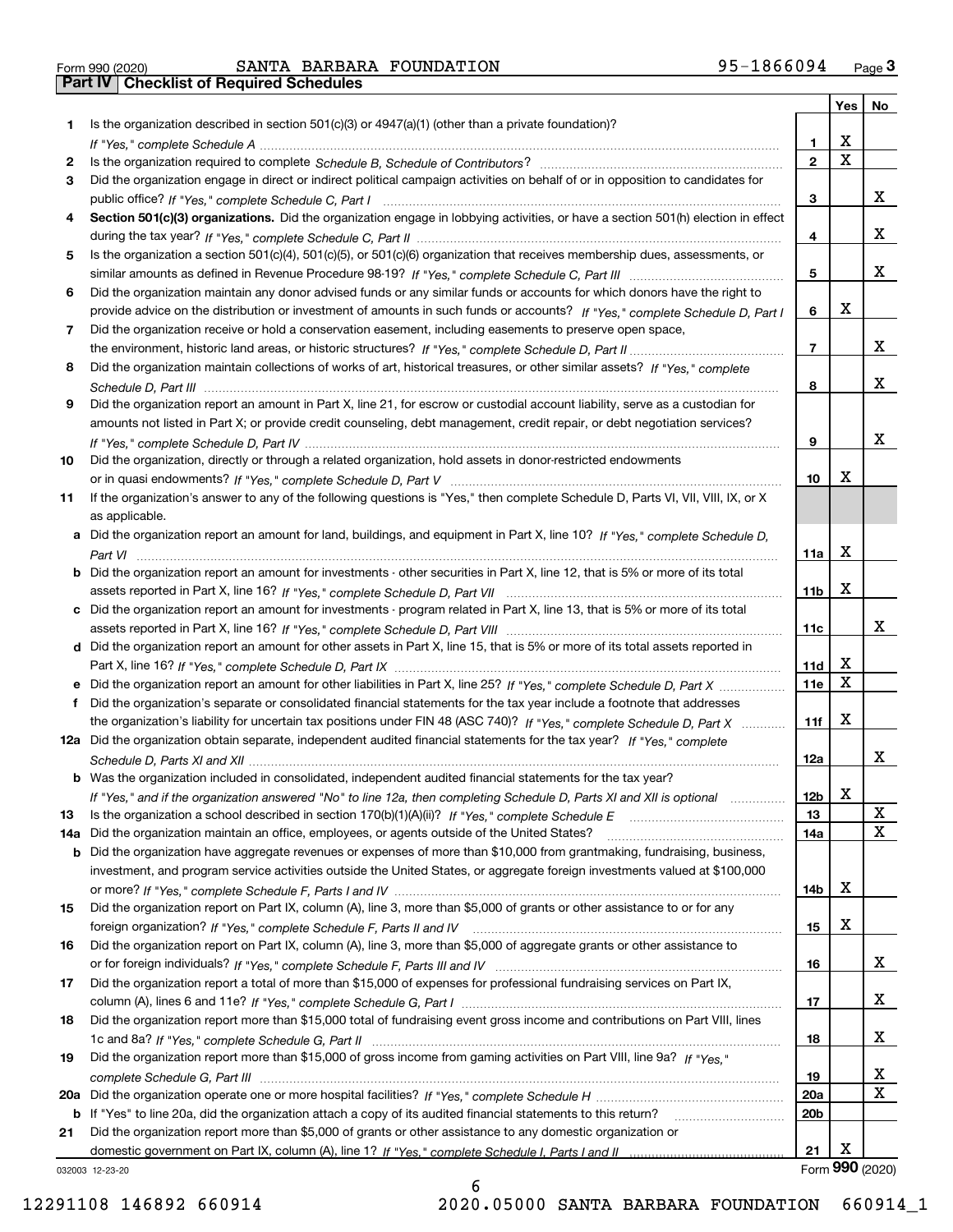|  | Form 990 (2020) |
|--|-----------------|

*(continued)*

|               |                                                                                                                              |                 | Yes | No.              |
|---------------|------------------------------------------------------------------------------------------------------------------------------|-----------------|-----|------------------|
| 22            | Did the organization report more than \$5,000 of grants or other assistance to or for domestic individuals on                |                 |     |                  |
|               |                                                                                                                              | 22              | Х   |                  |
| 23            | Did the organization answer "Yes" to Part VII, Section A, line 3, 4, or 5 about compensation of the organization's current   |                 |     |                  |
|               | and former officers, directors, trustees, key employees, and highest compensated employees? If "Yes," complete               |                 |     |                  |
|               |                                                                                                                              | 23              | Х   |                  |
|               | 24a Did the organization have a tax-exempt bond issue with an outstanding principal amount of more than \$100,000 as of the  |                 |     |                  |
|               | last day of the year, that was issued after December 31, 2002? If "Yes," answer lines 24b through 24d and complete           |                 |     |                  |
|               |                                                                                                                              | 24a             |     | x                |
|               | b Did the organization invest any proceeds of tax-exempt bonds beyond a temporary period exception?                          | 24b             |     |                  |
|               | c Did the organization maintain an escrow account other than a refunding escrow at any time during the year to defease       |                 |     |                  |
|               |                                                                                                                              | 24c             |     |                  |
|               |                                                                                                                              | 24d             |     |                  |
|               | 25a Section 501(c)(3), 501(c)(4), and 501(c)(29) organizations. Did the organization engage in an excess benefit             |                 |     |                  |
|               |                                                                                                                              | 25a             |     | х                |
|               | b Is the organization aware that it engaged in an excess benefit transaction with a disqualified person in a prior year, and |                 |     |                  |
|               | that the transaction has not been reported on any of the organization's prior Forms 990 or 990-EZ? If "Yes," complete        |                 |     |                  |
|               | Schedule L, Part I                                                                                                           | 25 <sub>b</sub> |     | х                |
| 26            | Did the organization report any amount on Part X, line 5 or 22, for receivables from or payables to any current              |                 |     |                  |
|               | or former officer, director, trustee, key employee, creator or founder, substantial contributor, or 35%                      |                 |     |                  |
|               |                                                                                                                              | 26              |     | х                |
| 27            | Did the organization provide a grant or other assistance to any current or former officer, director, trustee, key employee,  |                 |     |                  |
|               | creator or founder, substantial contributor or employee thereof, a grant selection committee member, or to a 35% controlled  |                 |     |                  |
|               | entity (including an employee thereof) or family member of any of these persons? If "Yes," complete Schedule L, Part III     | 27              |     | х                |
| 28            | Was the organization a party to a business transaction with one of the following parties (see Schedule L, Part IV            |                 |     |                  |
|               | instructions, for applicable filing thresholds, conditions, and exceptions):                                                 |                 |     |                  |
|               | a A current or former officer, director, trustee, key employee, creator or founder, or substantial contributor? If           |                 |     |                  |
|               |                                                                                                                              | 28a             |     | X                |
|               |                                                                                                                              | 28b             |     | $\mathbf X$      |
|               |                                                                                                                              |                 |     |                  |
|               | c A 35% controlled entity of one or more individuals and/or organizations described in lines 28a or 28b? If                  |                 |     | х                |
|               |                                                                                                                              | 28c             | x   |                  |
| 29            |                                                                                                                              | 29              |     |                  |
| 30            | Did the organization receive contributions of art, historical treasures, or other similar assets, or qualified conservation  |                 |     |                  |
|               |                                                                                                                              | 30              |     | X<br>$\mathbf x$ |
| 31            | Did the organization liquidate, terminate, or dissolve and cease operations? If "Yes," complete Schedule N, Part I           | 31              |     |                  |
| 32            | Did the organization sell, exchange, dispose of, or transfer more than 25% of its net assets? If "Yes," complete             |                 |     |                  |
|               | Schedule N, Part II                                                                                                          | 32              |     | х                |
| 33            | Did the organization own 100% of an entity disregarded as separate from the organization under Regulations                   |                 |     |                  |
|               |                                                                                                                              | 33              | х   |                  |
| 34            | Was the organization related to any tax-exempt or taxable entity? If "Yes," complete Schedule R, Part II, III, or IV, and    |                 |     |                  |
|               |                                                                                                                              | 34              | X   |                  |
|               | 35a Did the organization have a controlled entity within the meaning of section 512(b)(13)?                                  | <b>35a</b>      |     | X                |
|               | b If "Yes" to line 35a, did the organization receive any payment from or engage in any transaction with a controlled entity  |                 |     |                  |
|               |                                                                                                                              | 35 <sub>b</sub> |     |                  |
| 36            | Section 501(c)(3) organizations. Did the organization make any transfers to an exempt non-charitable related organization?   |                 |     |                  |
|               |                                                                                                                              | 36              |     | X                |
| 37            | Did the organization conduct more than 5% of its activities through an entity that is not a related organization             |                 |     |                  |
|               | and that is treated as a partnership for federal income tax purposes? If "Yes," complete Schedule R, Part VI                 | 37              |     | x                |
| 38            | Did the organization complete Schedule O and provide explanations in Schedule O for Part VI, lines 11b and 19?               |                 |     |                  |
|               | Note: All Form 990 filers are required to complete Schedule O                                                                | 38              | х   |                  |
| <b>Part V</b> | <b>Statements Regarding Other IRS Filings and Tax Compliance</b>                                                             |                 |     |                  |
|               | Check if Schedule O contains a response or note to any line in this Part V                                                   |                 |     |                  |
|               |                                                                                                                              |                 | Yes | No               |
|               | 77<br><b>1a</b> Enter the number reported in Box 3 of Form 1096. Enter -0- if not applicable <i>manumumumum</i><br>1a        |                 |     |                  |
|               | 0<br>1b                                                                                                                      |                 |     |                  |
|               | c Did the organization comply with backup withholding rules for reportable payments to vendors and reportable gaming         |                 |     |                  |
|               | (gambling) winnings to prize winners?                                                                                        | 1c              | х   |                  |
|               | 032004 12-23-20                                                                                                              |                 |     | Form 990 (2020)  |
|               | 7                                                                                                                            |                 |     |                  |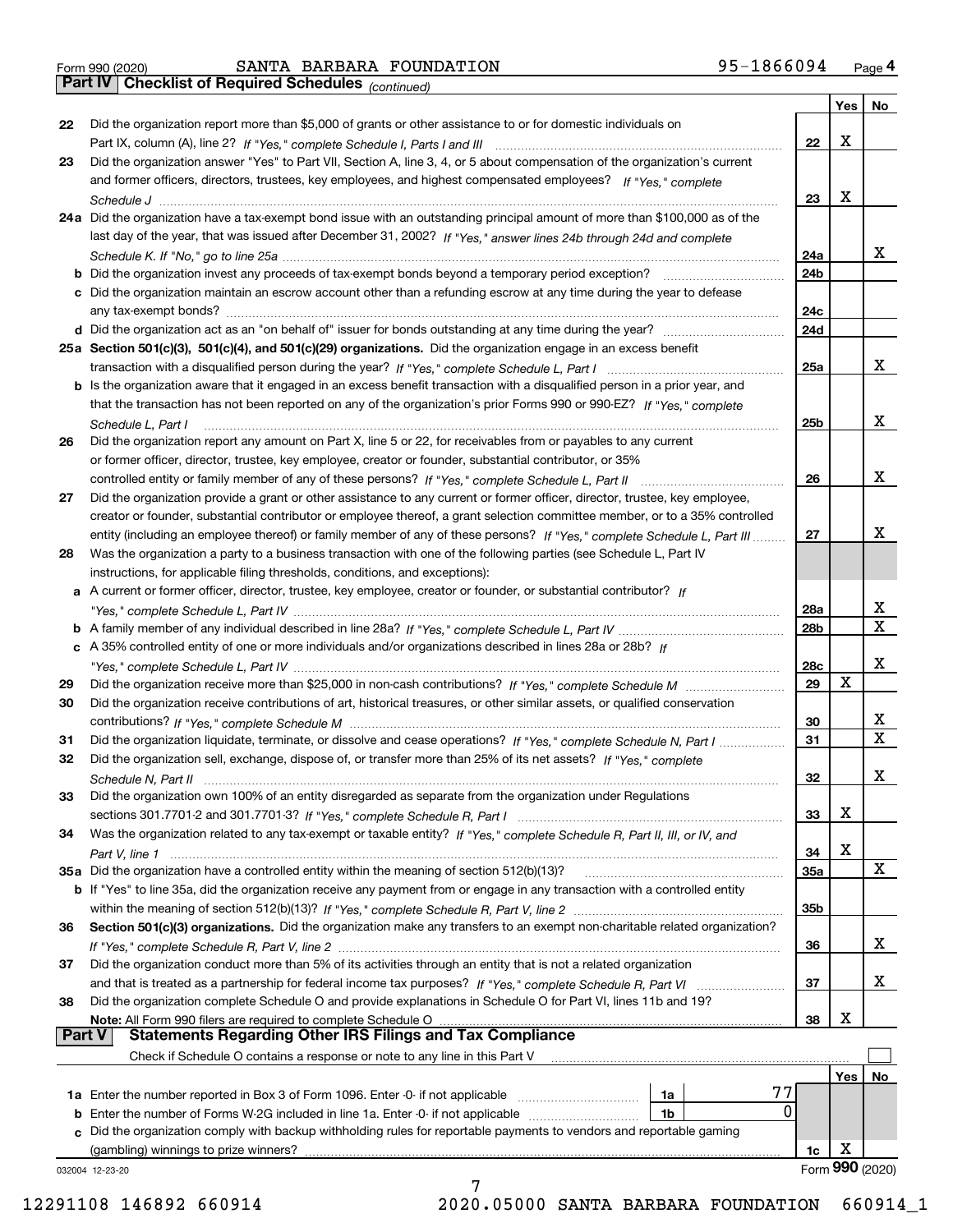|               | 95-1866094<br>SANTA BARBARA FOUNDATION<br>Form 990 (2020)                                                                                       |     |                 | $_{\text{Page}}$ 5 |  |  |  |  |  |
|---------------|-------------------------------------------------------------------------------------------------------------------------------------------------|-----|-----------------|--------------------|--|--|--|--|--|
| <b>Part V</b> | Statements Regarding Other IRS Filings and Tax Compliance (continued)                                                                           |     |                 |                    |  |  |  |  |  |
|               |                                                                                                                                                 |     | Yes             | No                 |  |  |  |  |  |
|               | 2a Enter the number of employees reported on Form W-3, Transmittal of Wage and Tax Statements,                                                  |     |                 |                    |  |  |  |  |  |
|               | filed for the calendar year ending with or within the year covered by this return www.communition<br>2a                                         | 36  | X               |                    |  |  |  |  |  |
|               |                                                                                                                                                 |     |                 |                    |  |  |  |  |  |
|               |                                                                                                                                                 |     |                 |                    |  |  |  |  |  |
| За            | Did the organization have unrelated business gross income of \$1,000 or more during the year?                                                   | 3a  | x               |                    |  |  |  |  |  |
|               |                                                                                                                                                 | 3b  | X               |                    |  |  |  |  |  |
|               | 4a At any time during the calendar year, did the organization have an interest in, or a signature or other authority over, a                    |     |                 |                    |  |  |  |  |  |
|               |                                                                                                                                                 | 4a  |                 | х                  |  |  |  |  |  |
|               | <b>b</b> If "Yes," enter the name of the foreign country $\triangleright$                                                                       |     |                 |                    |  |  |  |  |  |
|               | See instructions for filing requirements for FinCEN Form 114, Report of Foreign Bank and Financial Accounts (FBAR).                             |     |                 |                    |  |  |  |  |  |
|               | 5a Was the organization a party to a prohibited tax shelter transaction at any time during the tax year?                                        | 5а  |                 | х                  |  |  |  |  |  |
| b             |                                                                                                                                                 | 5b  |                 | Χ                  |  |  |  |  |  |
| c             |                                                                                                                                                 | 5c  |                 |                    |  |  |  |  |  |
|               | 6a Does the organization have annual gross receipts that are normally greater than \$100,000, and did the organization solicit                  |     |                 |                    |  |  |  |  |  |
|               | any contributions that were not tax deductible as charitable contributions?                                                                     | 6a  |                 | x                  |  |  |  |  |  |
|               | <b>b</b> If "Yes," did the organization include with every solicitation an express statement that such contributions or gifts                   |     |                 |                    |  |  |  |  |  |
|               | were not tax deductible?                                                                                                                        | 6b  |                 |                    |  |  |  |  |  |
| 7             | Organizations that may receive deductible contributions under section 170(c).                                                                   |     |                 |                    |  |  |  |  |  |
| а             | Did the organization receive a payment in excess of \$75 made partly as a contribution and partly for goods and services provided to the payor? | 7a  |                 | х                  |  |  |  |  |  |
| b             | If "Yes," did the organization notify the donor of the value of the goods or services provided?                                                 | 7b  |                 |                    |  |  |  |  |  |
| с             | Did the organization sell, exchange, or otherwise dispose of tangible personal property for which it was required                               |     |                 |                    |  |  |  |  |  |
|               |                                                                                                                                                 | 7c  | х               |                    |  |  |  |  |  |
| d             | 7d                                                                                                                                              | 1   |                 |                    |  |  |  |  |  |
| е             |                                                                                                                                                 | 7е  |                 | х                  |  |  |  |  |  |
| f             | Did the organization, during the year, pay premiums, directly or indirectly, on a personal benefit contract?                                    | 7f  |                 | X                  |  |  |  |  |  |
| g             | If the organization received a contribution of qualified intellectual property, did the organization file Form 8899 as required?                | 7g  |                 |                    |  |  |  |  |  |
| h             | If the organization received a contribution of cars, boats, airplanes, or other vehicles, did the organization file a Form 1098-C?              | 7h  |                 |                    |  |  |  |  |  |
| 8             | Sponsoring organizations maintaining donor advised funds. Did a donor advised fund maintained by the                                            |     |                 |                    |  |  |  |  |  |
|               | sponsoring organization have excess business holdings at any time during the year?                                                              | 8   |                 | х                  |  |  |  |  |  |
| 9             | Sponsoring organizations maintaining donor advised funds.                                                                                       |     |                 |                    |  |  |  |  |  |
| а             | Did the sponsoring organization make any taxable distributions under section 4966?                                                              | 9а  |                 | х<br>Χ             |  |  |  |  |  |
| b             | Did the sponsoring organization make a distribution to a donor, donor advisor, or related person?                                               | 9b  |                 |                    |  |  |  |  |  |
| 10            | Section 501(c)(7) organizations. Enter:                                                                                                         |     |                 |                    |  |  |  |  |  |
|               | 10a<br> 10b                                                                                                                                     |     |                 |                    |  |  |  |  |  |
|               | Gross receipts, included on Form 990, Part VIII, line 12, for public use of club facilities                                                     |     |                 |                    |  |  |  |  |  |
| 11            | Section 501(c)(12) organizations. Enter:                                                                                                        |     |                 |                    |  |  |  |  |  |
| а             | 11a<br>Gross income from other sources (Do not net amounts due or paid to other sources against                                                 |     |                 |                    |  |  |  |  |  |
| b             | 11 <sub>b</sub>                                                                                                                                 |     |                 |                    |  |  |  |  |  |
|               | 12a Section 4947(a)(1) non-exempt charitable trusts. Is the organization filing Form 990 in lieu of Form 1041?                                  | 12a |                 |                    |  |  |  |  |  |
|               | 12b<br><b>b</b> If "Yes," enter the amount of tax-exempt interest received or accrued during the year <i>manument</i> of                        |     |                 |                    |  |  |  |  |  |
| 13            | Section 501(c)(29) qualified nonprofit health insurance issuers.                                                                                |     |                 |                    |  |  |  |  |  |
| а             | Is the organization licensed to issue qualified health plans in more than one state?                                                            | 13a |                 |                    |  |  |  |  |  |
|               | Note: See the instructions for additional information the organization must report on Schedule O.                                               |     |                 |                    |  |  |  |  |  |
| b             | Enter the amount of reserves the organization is required to maintain by the states in which the                                                |     |                 |                    |  |  |  |  |  |
|               | 13 <sub>b</sub>                                                                                                                                 |     |                 |                    |  |  |  |  |  |
| c             | 13с                                                                                                                                             |     |                 |                    |  |  |  |  |  |
| 14a           | Did the organization receive any payments for indoor tanning services during the tax year?                                                      | 14a |                 | x                  |  |  |  |  |  |
|               | <b>b</b> If "Yes," has it filed a Form 720 to report these payments? If "No," provide an explanation on Schedule O                              | 14b |                 |                    |  |  |  |  |  |
| 15            | Is the organization subject to the section 4960 tax on payment(s) of more than \$1,000,000 in remuneration or                                   |     |                 |                    |  |  |  |  |  |
|               |                                                                                                                                                 | 15  |                 | х                  |  |  |  |  |  |
|               | If "Yes," see instructions and file Form 4720, Schedule N.                                                                                      |     |                 |                    |  |  |  |  |  |
| 16            | Is the organization an educational institution subject to the section 4968 excise tax on net investment income?                                 | 16  |                 | х                  |  |  |  |  |  |
|               | If "Yes," complete Form 4720, Schedule O.                                                                                                       |     |                 |                    |  |  |  |  |  |
|               |                                                                                                                                                 |     | <u>nnn 1001</u> |                    |  |  |  |  |  |

Form (2020) **990**

032005 12-23-20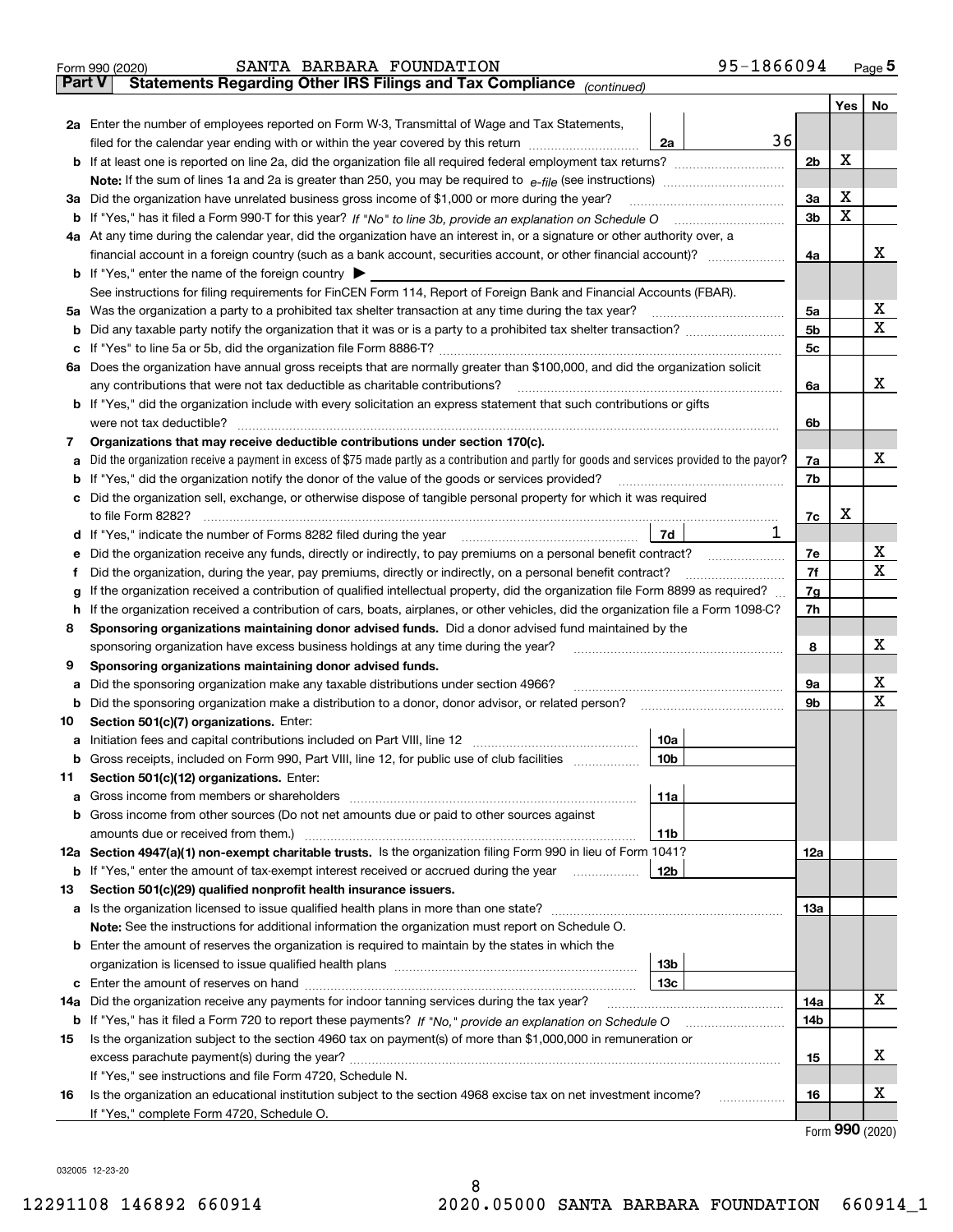|  | Form 990 (2020) |
|--|-----------------|
|  |                 |

## SANTA BARBARA FOUNDATION 95-1866094

*For each "Yes" response to lines 2 through 7b below, and for a "No" response to line 8a, 8b, or 10b below, describe the circumstances, processes, or changes on Schedule O. See instructions.* Form 990 (2020) **CONTA BARBARA FOUNDATION** 95-1866094 Page 6<br>**Part VI Governance, Management, and Disclosure** For each "Yes" response to lines 2 through 7b below, and for a "No" response

|    |                                                                                                                                                                            |       |    |                 | Yes   No        |             |
|----|----------------------------------------------------------------------------------------------------------------------------------------------------------------------------|-------|----|-----------------|-----------------|-------------|
|    | <b>1a</b> Enter the number of voting members of the governing body at the end of the tax year <i>manumum</i>                                                               | 1a    | 16 |                 |                 |             |
|    | If there are material differences in voting rights among members of the governing body, or if the governing                                                                |       |    |                 |                 |             |
|    | body delegated broad authority to an executive committee or similar committee, explain on Schedule O.                                                                      |       |    |                 |                 |             |
|    |                                                                                                                                                                            | 1b    | 16 |                 |                 |             |
| 2  | Did any officer, director, trustee, or key employee have a family relationship or a business relationship with any other                                                   |       |    |                 |                 |             |
|    | officer, director, trustee, or key employee?                                                                                                                               |       |    | $\mathbf{2}$    |                 | X           |
| 3  | Did the organization delegate control over management duties customarily performed by or under the direct supervision                                                      |       |    |                 |                 |             |
|    |                                                                                                                                                                            |       |    | 3               |                 | X           |
| 4  | Did the organization make any significant changes to its governing documents since the prior Form 990 was filed?                                                           |       |    | 4               |                 | $\mathbf X$ |
| 5  |                                                                                                                                                                            |       |    | 5               |                 | $\mathbf X$ |
| 6  | Did the organization have members or stockholders?                                                                                                                         |       |    | 6               |                 | X           |
|    | 7a Did the organization have members, stockholders, or other persons who had the power to elect or appoint one or                                                          |       |    |                 |                 |             |
|    |                                                                                                                                                                            |       |    | 7a              |                 | X           |
|    | <b>b</b> Are any governance decisions of the organization reserved to (or subject to approval by) members, stockholders, or                                                |       |    |                 |                 |             |
|    | persons other than the governing body?                                                                                                                                     |       |    | 7b              |                 | Х           |
| 8  | Did the organization contemporaneously document the meetings held or written actions undertaken during the year by the following:                                          |       |    |                 |                 |             |
| a  |                                                                                                                                                                            |       |    | 8a              | X               |             |
|    |                                                                                                                                                                            |       |    | 8b              | $\mathbf X$     |             |
| 9  | Is there any officer, director, trustee, or key employee listed in Part VII, Section A, who cannot be reached at the                                                       |       |    |                 |                 |             |
|    |                                                                                                                                                                            |       |    | 9               |                 | X           |
|    | Section B. Policies <sub>(This</sub> Section B requests information about policies not required by the Internal Revenue Code.)                                             |       |    |                 |                 |             |
|    |                                                                                                                                                                            |       |    |                 | Yes             | <b>No</b>   |
|    |                                                                                                                                                                            |       |    | <b>10a</b>      |                 | X           |
|    | <b>b</b> If "Yes," did the organization have written policies and procedures governing the activities of such chapters, affiliates,                                        |       |    |                 |                 |             |
|    |                                                                                                                                                                            |       |    | 10 <sub>b</sub> |                 |             |
|    | 11a Has the organization provided a complete copy of this Form 990 to all members of its governing body before filing the form?                                            |       |    | 11a             | X               |             |
|    | <b>b</b> Describe in Schedule O the process, if any, used by the organization to review this Form 990.                                                                     |       |    |                 |                 |             |
|    |                                                                                                                                                                            |       |    | 12a             | X               |             |
| b  |                                                                                                                                                                            |       |    | 12 <sub>b</sub> | X               |             |
|    | c Did the organization regularly and consistently monitor and enforce compliance with the policy? If "Yes," describe                                                       |       |    |                 |                 |             |
|    | in Schedule O how this was done measured and contained a state of the state of the state of the state of the s                                                             |       |    | 12c             | X               |             |
| 13 |                                                                                                                                                                            |       |    | 13              | $\mathbf X$     |             |
| 14 | Did the organization have a written document retention and destruction policy? manufactured and the organization have a written document retention and destruction policy? |       |    | 14              | $\mathbf X$     |             |
| 15 | Did the process for determining compensation of the following persons include a review and approval by independent                                                         |       |    |                 |                 |             |
|    | persons, comparability data, and contemporaneous substantiation of the deliberation and decision?                                                                          |       |    |                 |                 |             |
|    |                                                                                                                                                                            |       |    | 15a             | X               |             |
|    | <b>b</b> Other officers or key employees of the organization                                                                                                               |       |    | 15b             | X               |             |
|    | If "Yes" to line 15a or 15b, describe the process in Schedule O (see instructions).                                                                                        |       |    |                 |                 |             |
|    | 16a Did the organization invest in, contribute assets to, or participate in a joint venture or similar arrangement with a                                                  |       |    |                 |                 |             |
|    | taxable entity during the year?                                                                                                                                            |       |    | 16a             |                 | х           |
|    | b If "Yes," did the organization follow a written policy or procedure requiring the organization to evaluate its participation                                             |       |    |                 |                 |             |
|    | in joint venture arrangements under applicable federal tax law, and take steps to safeguard the organization's                                                             |       |    |                 |                 |             |
|    | exempt status with respect to such arrangements?                                                                                                                           |       |    | <b>16b</b>      |                 |             |
|    | <b>Section C. Disclosure</b>                                                                                                                                               |       |    |                 |                 |             |
| 17 | List the states with which a copy of this Form 990 is required to be filed $\blacktriangleright$ CA                                                                        |       |    |                 |                 |             |
| 18 | Section 6104 requires an organization to make its Forms 1023 (1024 or 1024-A, if applicable), 990, and 990-T (Section 501(c)(3)s only) available                           |       |    |                 |                 |             |
|    | for public inspection. Indicate how you made these available. Check all that apply.                                                                                        |       |    |                 |                 |             |
|    | $X$ Upon request<br>$ X $ Own website<br>Another's website<br>Other (explain on Schedule O)                                                                                |       |    |                 |                 |             |
| 19 | Describe on Schedule O whether (and if so, how) the organization made its governing documents, conflict of interest policy, and financial                                  |       |    |                 |                 |             |
|    | statements available to the public during the tax year.                                                                                                                    |       |    |                 |                 |             |
| 20 | State the name, address, and telephone number of the person who possesses the organization's books and records                                                             |       |    |                 |                 |             |
|    | TODD YUBA - 805-963-1873                                                                                                                                                   |       |    |                 |                 |             |
|    | 1111 CHAPALA STREET, SUITE 200, SANTA BARBARA,<br>CA                                                                                                                       | 93101 |    |                 |                 |             |
|    |                                                                                                                                                                            |       |    |                 | Form 990 (2020) |             |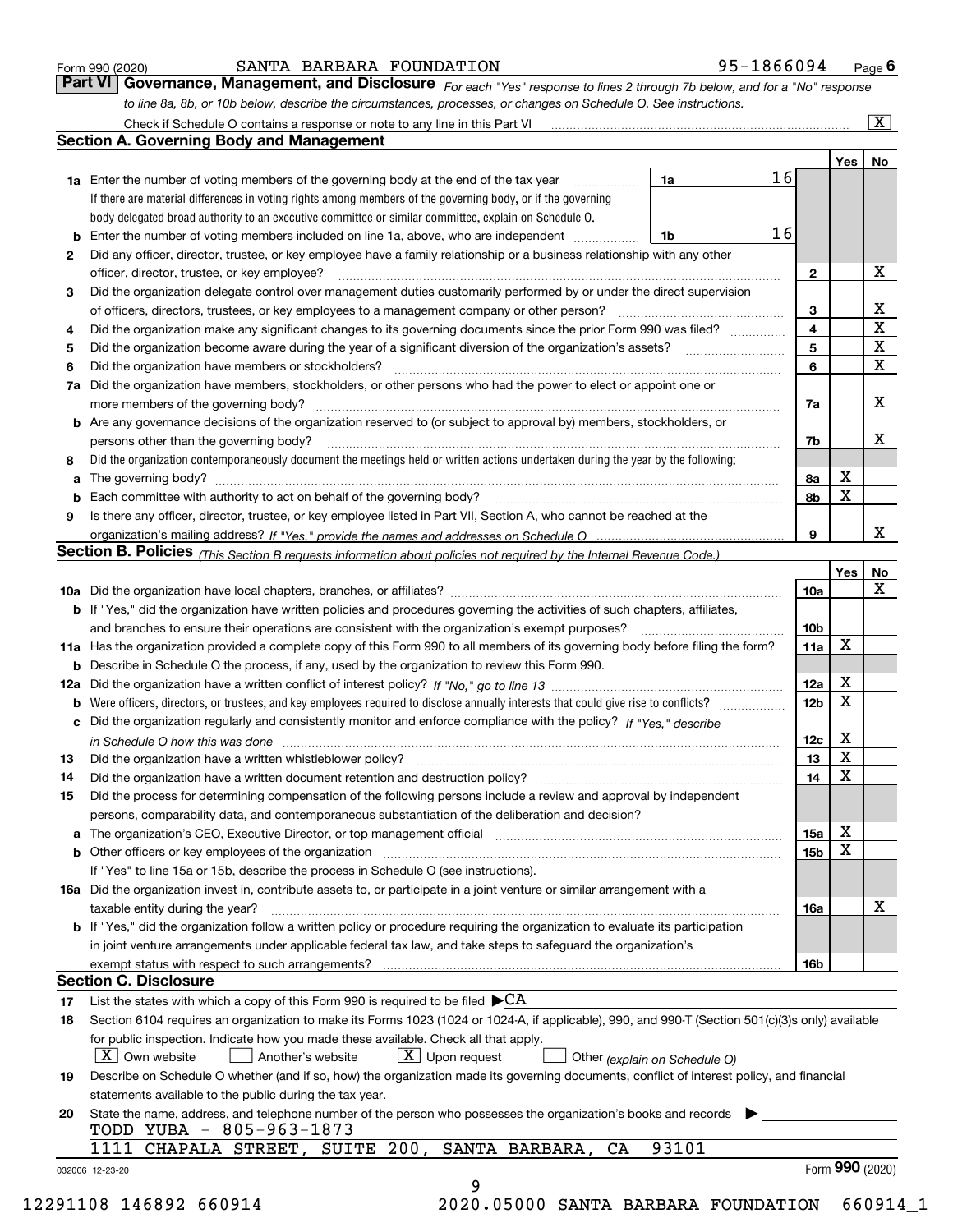$\mathcal{L}^{\text{max}}$ 

# **7Part VII Compensation of Officers, Directors, Trustees, Key Employees, Highest Compensated Employees, and Independent Contractors**

Check if Schedule O contains a response or note to any line in this Part VII

**Section A. Officers, Directors, Trustees, Key Employees, and Highest Compensated Employees**

**1a**  Complete this table for all persons required to be listed. Report compensation for the calendar year ending with or within the organization's tax year. **•** List all of the organization's current officers, directors, trustees (whether individuals or organizations), regardless of amount of compensation.

Enter -0- in columns (D), (E), and (F) if no compensation was paid.

 $\bullet$  List all of the organization's  $\,$ current key employees, if any. See instructions for definition of "key employee."

**•** List the organization's five current highest compensated employees (other than an officer, director, trustee, or key employee) who received reportable compensation (Box 5 of Form W-2 and/or Box 7 of Form 1099-MISC) of more than \$100,000 from the organization and any related organizations.

**•** List all of the organization's former officers, key employees, and highest compensated employees who received more than \$100,000 of reportable compensation from the organization and any related organizations.

**former directors or trustees**  ¥ List all of the organization's that received, in the capacity as a former director or trustee of the organization, more than \$10,000 of reportable compensation from the organization and any related organizations.

See instructions for the order in which to list the persons above.

Check this box if neither the organization nor any related organization compensated any current officer, director, or trustee.  $\mathcal{L}^{\text{max}}$ 

| (A)                         | (B)<br>(C)             |                               |                                                                  |             |              |                                  |              | (D)                 | (E)                              | (F)                      |
|-----------------------------|------------------------|-------------------------------|------------------------------------------------------------------|-------------|--------------|----------------------------------|--------------|---------------------|----------------------------------|--------------------------|
| Name and title              | Average                |                               | Position<br>(do not check more than one                          |             | Reportable   | Reportable                       |              |                     |                                  |                          |
|                             | hours per              |                               | box, unless person is both an<br>officer and a director/trustee) |             |              | compensation                     | compensation | amount of           |                                  |                          |
|                             | week                   |                               |                                                                  |             |              |                                  |              | from                | from related                     | other                    |
|                             | (list any<br>hours for |                               |                                                                  |             |              |                                  |              | the<br>organization | organizations<br>(W-2/1099-MISC) | compensation<br>from the |
|                             | related                |                               |                                                                  |             |              |                                  |              | (W-2/1099-MISC)     |                                  | organization             |
|                             | organizations          |                               |                                                                  |             |              |                                  |              |                     |                                  | and related              |
|                             | below                  | ndividual trustee or director | nstitutional trustee                                             |             | Key employee |                                  |              |                     |                                  | organizations            |
|                             | line)                  |                               |                                                                  | Officer     |              | Highest compensated<br> employee | Former       |                     |                                  |                          |
| (1)<br>RONALD GALLO, ED.D   | 40.00                  |                               |                                                                  |             |              |                                  |              |                     |                                  |                          |
| CEO EMERITUS (THRU 7/19/20) | 3.00                   |                               |                                                                  | X           |              |                                  |              | 369,111.            | 0.                               | 59,329.                  |
| JACQUELINE CARRERA<br>(2)   | 40.00                  |                               |                                                                  |             |              |                                  |              |                     |                                  |                          |
| PRESIDENT & CEO             | 3.00                   |                               |                                                                  | X           |              |                                  |              | 324,918.            | 0.                               | 62,432.                  |
| <b>JANET MOCKER</b><br>(3)  | 40.00                  |                               |                                                                  |             |              |                                  |              |                     |                                  |                          |
| CFO                         | 1.00                   |                               |                                                                  | X           |              |                                  |              | 166,837.            | 0.                               | 37,223.                  |
| (4)<br>CHERI SAVAGE         | 40.00                  |                               |                                                                  |             |              |                                  |              |                     |                                  |                          |
| DIRECTOR OF INVESTMENTS     |                        |                               |                                                                  |             |              | $\mathbf X$                      |              | 132,574.            | 0.                               | 28,805.                  |
| RUBAYI ESTES<br>(5)         | 40.00                  |                               |                                                                  |             |              |                                  |              |                     |                                  |                          |
| VICE PRESIDENT, PROGRAMS    |                        |                               |                                                                  |             |              | X                                |              | 127,151.            | 0.                               | 24,601.                  |
| PEDRO PAZ<br>(6)            | 40.00                  |                               |                                                                  |             |              |                                  |              |                     |                                  |                          |
| DIRECTOR OF GRANTMAKING     |                        |                               |                                                                  |             |              | X                                |              | 100, 457.           | 0.                               | 25,409.                  |
| TOM SHEIL<br>(7)            | 40.00                  |                               |                                                                  |             |              |                                  |              |                     |                                  |                          |
| CONTROLLER                  |                        |                               |                                                                  |             |              | X                                |              | 104,354.            | 0.                               | 20,016.                  |
| (8)<br>PAMELA GANN          | 4.00                   |                               |                                                                  |             |              |                                  |              |                     |                                  |                          |
| CHAIR                       |                        | $\mathbf X$                   |                                                                  | X           |              |                                  |              | 0.                  | 0.                               | 0.                       |
| STEPHEN HICKS<br>(9)        | 3.00                   |                               |                                                                  |             |              |                                  |              |                     |                                  |                          |
| VICE CHAIR                  |                        | Χ                             |                                                                  | Χ           |              |                                  |              | 0.                  | 0.                               | $\mathbf 0$ .            |
| (10) SUSAN RICHARDS         | 3.00                   |                               |                                                                  |             |              |                                  |              |                     |                                  |                          |
| <b>TREASURER</b>            |                        | $\mathbf X$                   |                                                                  | $\mathbf X$ |              |                                  |              | 0.                  | 0.                               | $0_{.}$                  |
| (11) NIKI SANDOVAL          | 3.00                   |                               |                                                                  |             |              |                                  |              |                     |                                  |                          |
| <b>SECRETARY</b>            |                        | X                             |                                                                  | $\mathbf X$ |              |                                  |              | 0.                  | 0.                               | $0_{.}$                  |
| (12) DIANE ADAM             | 2.00                   |                               |                                                                  |             |              |                                  |              |                     |                                  |                          |
| <b>TRUSTEE</b>              |                        | $\rm X$                       |                                                                  |             |              |                                  |              | 0.                  | 0.                               | $\mathbf 0$ .            |
| (13) PHIL ALVARADO          | 2.00                   |                               |                                                                  |             |              |                                  |              |                     |                                  |                          |
| TRUSTEE                     |                        | X                             |                                                                  |             |              |                                  |              | 0.                  | 0.                               | 0.                       |
| (14) RANDALL DAY            | 2.00                   |                               |                                                                  |             |              |                                  |              |                     |                                  |                          |
| <b>TRUSTEE</b>              |                        | $\mathbf X$                   |                                                                  |             |              |                                  |              | 0.                  | 0.                               | 0.                       |
| (15) DONNA FRANCE           | 2.00                   |                               |                                                                  |             |              |                                  |              |                     |                                  |                          |
| TRUSTEE                     |                        | $\mathbf X$                   |                                                                  |             |              |                                  |              | 0.                  | 0.                               | $\mathbf 0$ .            |
| (16) ANGEL ISCOVICH         | 2.00                   |                               |                                                                  |             |              |                                  |              |                     |                                  |                          |
| <b>TRUSTEE</b>              |                        | X                             |                                                                  |             |              |                                  |              | 0.                  | 0.                               | 0.                       |
| (17) DANNA MCGREW           | 2.00                   |                               |                                                                  |             |              |                                  |              |                     |                                  |                          |
| TRUSTEE                     |                        | $\overline{\textbf{X}}$       |                                                                  |             |              |                                  |              | 0.                  | 0.                               | 0.<br>$\overline{2}$     |

10

032007 12-23-20

Form (2020) **990**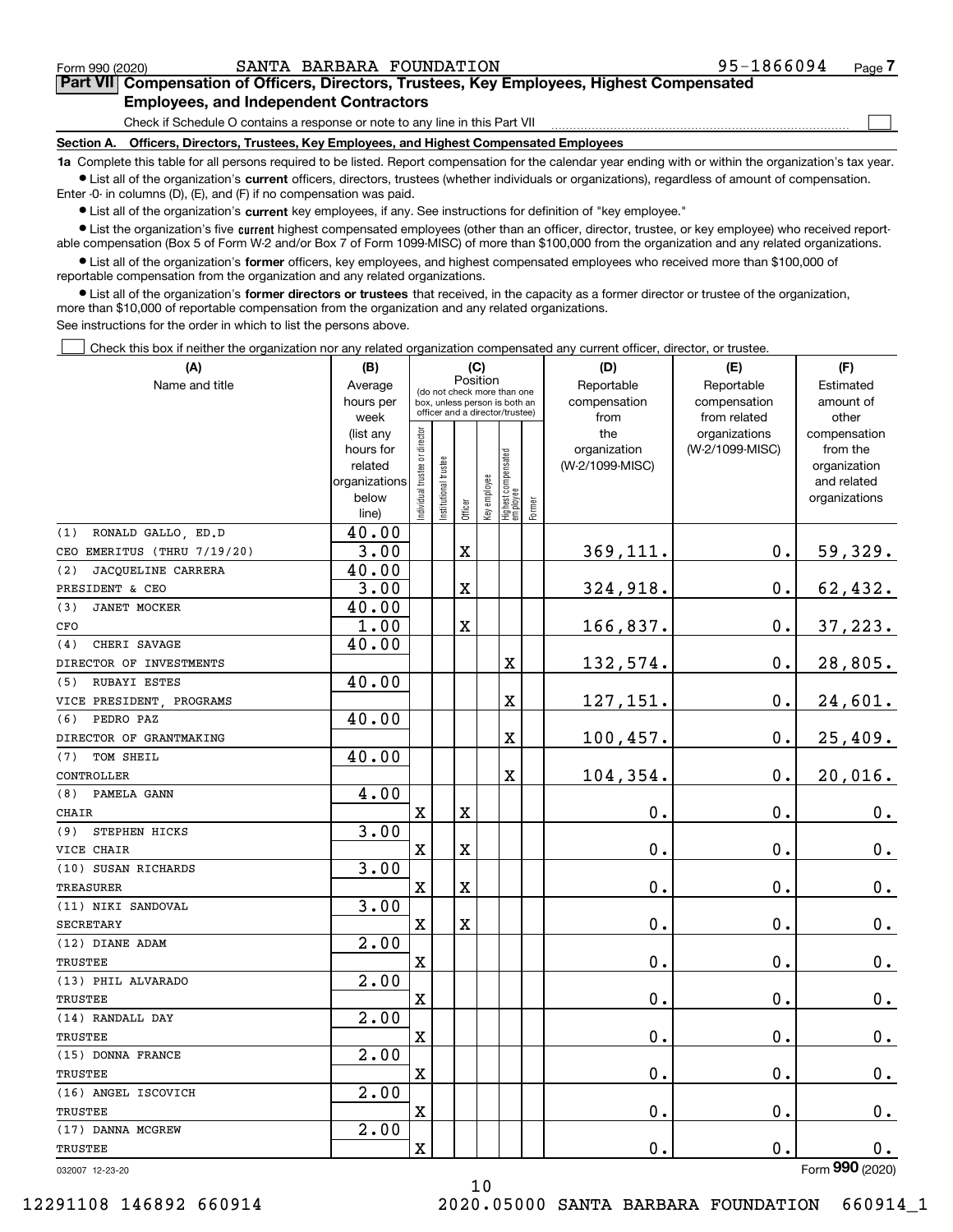|                                                           | Form 990 (2020)                                                   |                                                                                           | SANTA BARBARA FOUNDATION |                                |                       |         |              |                                                              |        |                                                                                                                                      | 95-1866094      |                  |               |              | Page 8 |
|-----------------------------------------------------------|-------------------------------------------------------------------|-------------------------------------------------------------------------------------------|--------------------------|--------------------------------|-----------------------|---------|--------------|--------------------------------------------------------------|--------|--------------------------------------------------------------------------------------------------------------------------------------|-----------------|------------------|---------------|--------------|--------|
|                                                           | <b>Part VII</b>                                                   |                                                                                           |                          |                                |                       |         |              |                                                              |        | Section A. Officers, Directors, Trustees, Key Employees, and Highest Compensated Employees (continued)                               |                 |                  |               |              |        |
|                                                           |                                                                   | (A)                                                                                       | (B)                      |                                |                       |         | (C)          |                                                              |        | (D)                                                                                                                                  | (E)             |                  |               | (F)          |        |
|                                                           |                                                                   | Name and title                                                                            | Average                  |                                |                       |         | Position     |                                                              |        | Reportable                                                                                                                           | Reportable      |                  |               | Estimated    |        |
|                                                           |                                                                   |                                                                                           | hours per                |                                |                       |         |              | (do not check more than one<br>box, unless person is both an |        | compensation                                                                                                                         | compensation    |                  |               | amount of    |        |
|                                                           |                                                                   |                                                                                           | week                     |                                |                       |         |              | officer and a director/trustee)                              |        | from                                                                                                                                 | from related    |                  |               | other        |        |
|                                                           |                                                                   |                                                                                           | (list any                |                                |                       |         |              |                                                              |        | the                                                                                                                                  | organizations   |                  | compensation  |              |        |
|                                                           |                                                                   |                                                                                           | hours for                |                                |                       |         |              |                                                              |        | organization                                                                                                                         | (W-2/1099-MISC) |                  |               | from the     |        |
|                                                           |                                                                   |                                                                                           | related<br>organizations |                                |                       |         |              |                                                              |        | (W-2/1099-MISC)                                                                                                                      |                 |                  |               | organization |        |
|                                                           |                                                                   |                                                                                           | below                    |                                |                       |         |              |                                                              |        |                                                                                                                                      |                 |                  |               | and related  |        |
|                                                           |                                                                   |                                                                                           | line)                    | Individual trustee or director | Institutional trustee | Officer | Key employee | Highest compensated<br>  employee                            | Former |                                                                                                                                      |                 |                  | organizations |              |        |
|                                                           |                                                                   |                                                                                           | 2.00                     |                                |                       |         |              |                                                              |        |                                                                                                                                      |                 |                  |               |              |        |
|                                                           | (18) JENNIFER MURRAY                                              |                                                                                           |                          | $\mathbf X$                    |                       |         |              |                                                              |        |                                                                                                                                      |                 |                  |               |              |        |
| TRUSTEE                                                   |                                                                   |                                                                                           |                          |                                |                       |         |              |                                                              |        | 0.                                                                                                                                   |                 | 0.               |               |              | 0.     |
|                                                           | (19) ROBERT NAKASONE                                              |                                                                                           | $\overline{2.00}$        |                                |                       |         |              |                                                              |        |                                                                                                                                      |                 |                  |               |              |        |
| TRUSTEE                                                   |                                                                   |                                                                                           |                          | X                              |                       |         |              |                                                              |        | 0.                                                                                                                                   |                 | 0.               |               |              | 0.     |
|                                                           | (20) ERNESTO PAREDES                                              |                                                                                           | $\overline{2.00}$        |                                |                       |         |              |                                                              |        |                                                                                                                                      |                 |                  |               |              |        |
| TRUSTEE                                                   |                                                                   |                                                                                           |                          | X                              |                       |         |              |                                                              |        | 0.                                                                                                                                   |                 | 0.               |               |              | 0.     |
|                                                           | (21) CATHY PEPE                                                   |                                                                                           | $\overline{2.00}$        |                                |                       |         |              |                                                              |        |                                                                                                                                      |                 |                  |               |              |        |
| TRUSTEE                                                   |                                                                   |                                                                                           |                          | X                              |                       |         |              |                                                              |        | 0.                                                                                                                                   |                 | 0.               |               |              | 0.     |
|                                                           | (22) GINGER SALAZAR                                               |                                                                                           | $\overline{2.00}$        |                                |                       |         |              |                                                              |        |                                                                                                                                      |                 |                  |               |              |        |
| TRUSTEE                                                   |                                                                   |                                                                                           |                          | $\mathbf X$                    |                       |         |              |                                                              |        | 0.                                                                                                                                   |                 | 0.               |               |              | 0.     |
|                                                           | (23) MICHAEL YOUNG                                                |                                                                                           | 2.00                     |                                |                       |         |              |                                                              |        |                                                                                                                                      |                 |                  |               |              |        |
| TRUSTEE                                                   |                                                                   |                                                                                           |                          | X                              |                       |         |              |                                                              |        | 0.                                                                                                                                   |                 | 0.               |               |              | 0.     |
|                                                           |                                                                   |                                                                                           |                          |                                |                       |         |              |                                                              |        |                                                                                                                                      |                 |                  |               |              |        |
|                                                           |                                                                   |                                                                                           |                          |                                |                       |         |              |                                                              |        |                                                                                                                                      |                 |                  |               |              |        |
|                                                           |                                                                   |                                                                                           |                          |                                |                       |         |              |                                                              |        |                                                                                                                                      |                 |                  |               |              |        |
|                                                           |                                                                   |                                                                                           |                          |                                |                       |         |              |                                                              |        |                                                                                                                                      |                 |                  |               |              |        |
|                                                           |                                                                   |                                                                                           |                          |                                |                       |         |              |                                                              |        |                                                                                                                                      |                 |                  |               |              |        |
|                                                           |                                                                   |                                                                                           |                          |                                |                       |         |              |                                                              |        |                                                                                                                                      |                 |                  |               |              |        |
|                                                           |                                                                   |                                                                                           |                          |                                |                       |         |              |                                                              | ▶      | 1,325,402.                                                                                                                           |                 | $\overline{0}$ . | 257,815.      |              |        |
|                                                           |                                                                   | c Total from continuation sheets to Part VII, Section A <b>manual</b> Testion Structure 1 |                          |                                |                       |         |              |                                                              |        | 0.                                                                                                                                   |                 | $\overline{0}$ . |               |              | 0.     |
|                                                           |                                                                   |                                                                                           |                          |                                |                       |         |              |                                                              |        | 1,325,402.                                                                                                                           |                 | 0.               | 257,815.      |              |        |
| $\mathbf{2}$                                              |                                                                   |                                                                                           |                          |                                |                       |         |              |                                                              |        | Total number of individuals (including but not limited to those listed above) who received more than \$100,000 of reportable         |                 |                  |               |              |        |
|                                                           |                                                                   | compensation from the organization $\blacktriangleright$                                  |                          |                                |                       |         |              |                                                              |        |                                                                                                                                      |                 |                  |               |              | 7      |
|                                                           |                                                                   |                                                                                           |                          |                                |                       |         |              |                                                              |        |                                                                                                                                      |                 |                  |               | Yes          | No     |
| 3                                                         |                                                                   |                                                                                           |                          |                                |                       |         |              |                                                              |        | Did the organization list any former officer, director, trustee, key employee, or highest compensated employee on                    |                 |                  |               |              |        |
|                                                           |                                                                   |                                                                                           |                          |                                |                       |         |              |                                                              |        |                                                                                                                                      |                 |                  |               |              | X      |
|                                                           |                                                                   |                                                                                           |                          |                                |                       |         |              |                                                              |        | line 1a? If "Yes," complete Schedule J for such individual manumental content content from the complete schedu                       |                 |                  | 3             |              |        |
|                                                           |                                                                   |                                                                                           |                          |                                |                       |         |              |                                                              |        | For any individual listed on line 1a, is the sum of reportable compensation and other compensation from the organization             |                 |                  |               | X            |        |
|                                                           |                                                                   |                                                                                           |                          |                                |                       |         |              |                                                              |        |                                                                                                                                      |                 |                  | 4             |              |        |
| 5                                                         |                                                                   |                                                                                           |                          |                                |                       |         |              |                                                              |        | Did any person listed on line 1a receive or accrue compensation from any unrelated organization or individual for services           |                 |                  |               |              |        |
|                                                           |                                                                   | rendered to the organization? If "Yes." complete Schedule J for such person               |                          |                                |                       |         |              |                                                              |        |                                                                                                                                      |                 |                  | 5             |              | X      |
|                                                           | <b>Section B. Independent Contractors</b>                         |                                                                                           |                          |                                |                       |         |              |                                                              |        |                                                                                                                                      |                 |                  |               |              |        |
| 1.                                                        |                                                                   |                                                                                           |                          |                                |                       |         |              |                                                              |        | Complete this table for your five highest compensated independent contractors that received more than \$100,000 of compensation from |                 |                  |               |              |        |
|                                                           |                                                                   |                                                                                           |                          |                                |                       |         |              |                                                              |        | the organization. Report compensation for the calendar year ending with or within the organization's tax year.                       |                 |                  |               |              |        |
|                                                           |                                                                   |                                                                                           | (A)                      |                                |                       |         |              |                                                              |        | (B)                                                                                                                                  |                 |                  | (C)           |              |        |
|                                                           |                                                                   | Name and business address                                                                 |                          |                                |                       |         |              |                                                              |        | Description of services                                                                                                              |                 |                  | Compensation  |              |        |
|                                                           |                                                                   | MEKETA INVESTMENT GROUP, INC                                                              |                          |                                |                       |         |              |                                                              |        | FINANCIAL MANAGEMENT                                                                                                                 |                 |                  |               |              |        |
|                                                           |                                                                   | 80 UNIVERSITY AVENUE, WESTWOOD, MA 02090                                                  |                          |                                |                       |         |              |                                                              |        | SERVICES                                                                                                                             |                 |                  | 304,588.      |              |        |
|                                                           | YOUNG CONSTRUCTION                                                |                                                                                           |                          |                                |                       |         |              |                                                              |        | CONSTRUCTION                                                                                                                         |                 |                  |               |              |        |
|                                                           |                                                                   | 9 ASHLEY AVENUE, SANTA BARBARA, CA 93103                                                  |                          |                                |                       |         |              |                                                              |        | SERVICES                                                                                                                             |                 |                  | 289,718.      |              |        |
|                                                           | THE 360 GROUP, 201 MISSION STREET, 12TH<br>EMPLOYMENT             |                                                                                           |                          |                                |                       |         |              |                                                              |        |                                                                                                                                      |                 |                  |               |              |        |
|                                                           | FLOOR, SAN FRANCISCO, CA 94105<br>RECRUITING SERVICES<br>141,302. |                                                                                           |                          |                                |                       |         |              |                                                              |        |                                                                                                                                      |                 |                  |               |              |        |
| CENTERED NETWORKS, INC., 1527 STOCKTON<br>VIRTUAL DESKTOP |                                                                   |                                                                                           |                          |                                |                       |         |              |                                                              |        |                                                                                                                                      |                 |                  |               |              |        |
|                                                           |                                                                   | STREET, 2ND FLOOR, SAN FRANCISCO, CA 94133                                                |                          |                                |                       |         |              |                                                              |        | SERVICES                                                                                                                             |                 |                  | 114,966.      |              |        |
|                                                           |                                                                   |                                                                                           |                          |                                |                       |         |              |                                                              |        |                                                                                                                                      |                 |                  |               |              |        |
|                                                           |                                                                   |                                                                                           |                          |                                |                       |         |              |                                                              |        |                                                                                                                                      |                 |                  |               |              |        |
|                                                           |                                                                   |                                                                                           |                          |                                |                       |         |              |                                                              |        |                                                                                                                                      |                 |                  |               |              |        |

**2**Total number of independent contractors (including but not limited to those listed above) who received more than \$100,000 of compensation from the organization 4

Form (2020) **990**

032008 12-23-20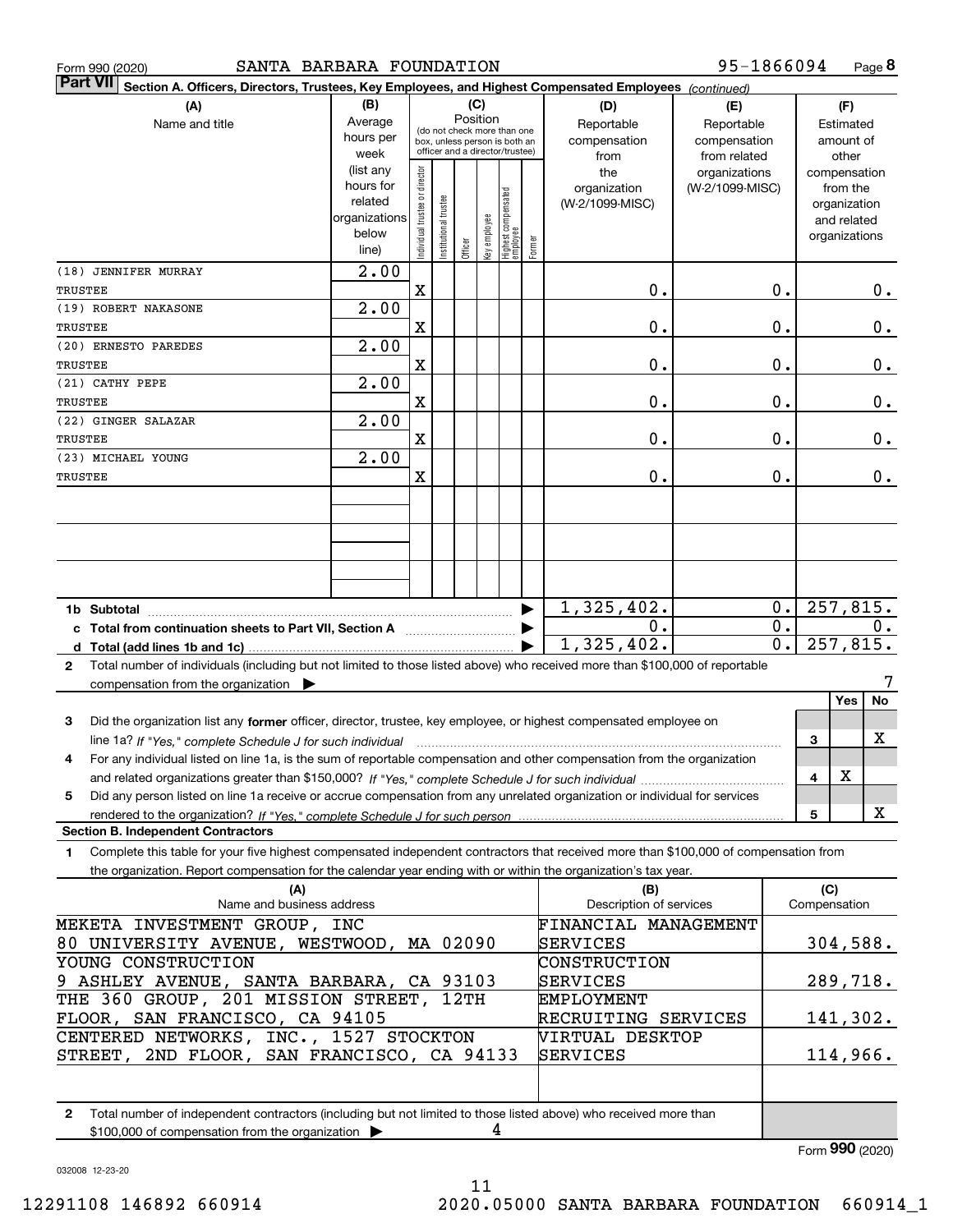|                                                                                         |                       |                                                                                                             | Form 990 (2020)                                                                                                                                                                                                                                                                                                                                                                                                     |                 |                                                                                             |                                | SANTA BARBARA FOUNDATION                                                               |                           |                                              | 95-1866094                                       | Page 9                                    |
|-----------------------------------------------------------------------------------------|-----------------------|-------------------------------------------------------------------------------------------------------------|---------------------------------------------------------------------------------------------------------------------------------------------------------------------------------------------------------------------------------------------------------------------------------------------------------------------------------------------------------------------------------------------------------------------|-----------------|---------------------------------------------------------------------------------------------|--------------------------------|----------------------------------------------------------------------------------------|---------------------------|----------------------------------------------|--------------------------------------------------|-------------------------------------------|
|                                                                                         | <b>Part VIII</b>      |                                                                                                             | <b>Statement of Revenue</b>                                                                                                                                                                                                                                                                                                                                                                                         |                 |                                                                                             |                                |                                                                                        |                           |                                              |                                                  |                                           |
|                                                                                         |                       |                                                                                                             | Check if Schedule O contains a response or note to any line in this Part VIII                                                                                                                                                                                                                                                                                                                                       |                 |                                                                                             |                                |                                                                                        | (A)<br>Total revenue      | (B)<br>Related or exempt<br>function revenue | $\overline{C}$<br>Unrelated<br>lbusiness revenue | (D)<br>Revenue excluded<br>from tax under |
| Contributions, Gifts, Grants<br>and Other Similar Amounts<br>Program Service<br>Revenue |                       | b<br>c<br>d                                                                                                 | 1 a Federated campaigns<br><b>b</b> Membership dues<br>$\ldots \ldots \ldots \ldots \ldots$<br>c Fundraising events<br>d Related organizations<br>e Government grants (contributions)<br>f All other contributions, gifts, grants, and<br>similar amounts not included above<br>g Noncash contributions included in lines 1a-1f<br>2 a FOUNDATION SUPPORT FEES<br><u> 1989 - Johann Barbara, martxa alemaniar a</u> |                 | <b>1a</b><br>1 <sub>b</sub><br>1 <sub>c</sub><br>1 <sub>d</sub><br>1e<br>1f<br><u>1g \$</u> |                                | 250,000.<br>324,000.<br>31, 732, 178.<br>14,688,619.<br><b>Business Code</b><br>561000 | 32, 306, 178.<br>521,808. | 521,808.                                     |                                                  | sections 512 - 514                        |
|                                                                                         |                       | е                                                                                                           | f All other program service revenue                                                                                                                                                                                                                                                                                                                                                                                 |                 |                                                                                             |                                |                                                                                        |                           |                                              |                                                  |                                           |
|                                                                                         |                       |                                                                                                             |                                                                                                                                                                                                                                                                                                                                                                                                                     |                 |                                                                                             |                                |                                                                                        | 521,808.                  |                                              |                                                  |                                           |
|                                                                                         | 3<br>4                | Investment income (including dividends, interest, and<br>Income from investment of tax-exempt bond proceeds |                                                                                                                                                                                                                                                                                                                                                                                                                     |                 |                                                                                             |                                |                                                                                        | 2,456,070.                |                                              | 35, 205.                                         | 2,420,865.                                |
|                                                                                         | 5                     |                                                                                                             | 6 a Gross rents<br><b>b</b> Less: rental expenses<br>c Rental income or (loss)                                                                                                                                                                                                                                                                                                                                      | ∣6a<br>6b<br>6c | (i) Real<br>388,817.<br>629,739.<br>$-240,922.$                                             |                                | (ii) Personal                                                                          | $-240,922.$               |                                              | 44,714.                                          | $-285,636.$                               |
| evenue                                                                                  |                       |                                                                                                             | d Net rental income or (loss)<br>7 a Gross amount from sales of<br>assets other than inventory<br><b>b</b> Less: cost or other basis<br>and sales expenses<br>c Gain or (loss)                                                                                                                                                                                                                                      |                 | (i) Securities<br>7a 124,086,295.<br>$ 7b ^{115}$ , 910, 996.<br>$ 7c $ 8, 175, 299.        |                                | (ii) Other                                                                             |                           |                                              |                                                  |                                           |
| Œ.<br><b>Other</b>                                                                      |                       |                                                                                                             | 8 a Gross income from fundraising events (not<br>including \$<br>contributions reported on line 1c). See<br><b>b</b> Less: direct expenses <b>constants b</b>                                                                                                                                                                                                                                                       |                 |                                                                                             | l 8a<br>l 8b                   |                                                                                        | 8,175,299.                |                                              |                                                  | 8,175,299.                                |
|                                                                                         |                       |                                                                                                             | c Net income or (loss) from fundraising events<br>9 a Gross income from gaming activities. See                                                                                                                                                                                                                                                                                                                      |                 |                                                                                             | 9a                             |                                                                                        |                           |                                              |                                                  |                                           |
|                                                                                         |                       |                                                                                                             | c Net income or (loss) from gaming activities<br>10 a Gross sales of inventory, less returns<br><b>b</b> Less: cost of goods sold                                                                                                                                                                                                                                                                                   |                 |                                                                                             | 9b <br> 10a<br>10 <sub>b</sub> |                                                                                        |                           |                                              |                                                  |                                           |
|                                                                                         |                       | b                                                                                                           | c Net income or (loss) from sales of inventory<br>11 a MISCELLANEOUS REVENUE<br><u>and the state of the state of the state of the state of the state of the state of the state of the state of the state of the state of the state of the state of the state of the state of the state of the state of the state</u>                                                                                                |                 |                                                                                             |                                | <b>Business Code</b><br>561000                                                         | 36,271.                   |                                              |                                                  | 36, 271.                                  |
| Miscellaneous<br>Revenu                                                                 |                       | с                                                                                                           |                                                                                                                                                                                                                                                                                                                                                                                                                     |                 |                                                                                             |                                | ▶                                                                                      | 36,271.                   |                                              |                                                  |                                           |
|                                                                                         | 12<br>032009 12-23-20 |                                                                                                             |                                                                                                                                                                                                                                                                                                                                                                                                                     |                 |                                                                                             |                                |                                                                                        | 43, 254, 704.             | 521,808.                                     | 79,919.                                          | 10,346,799.<br>Form 990 (2020)            |

032009 12-23-20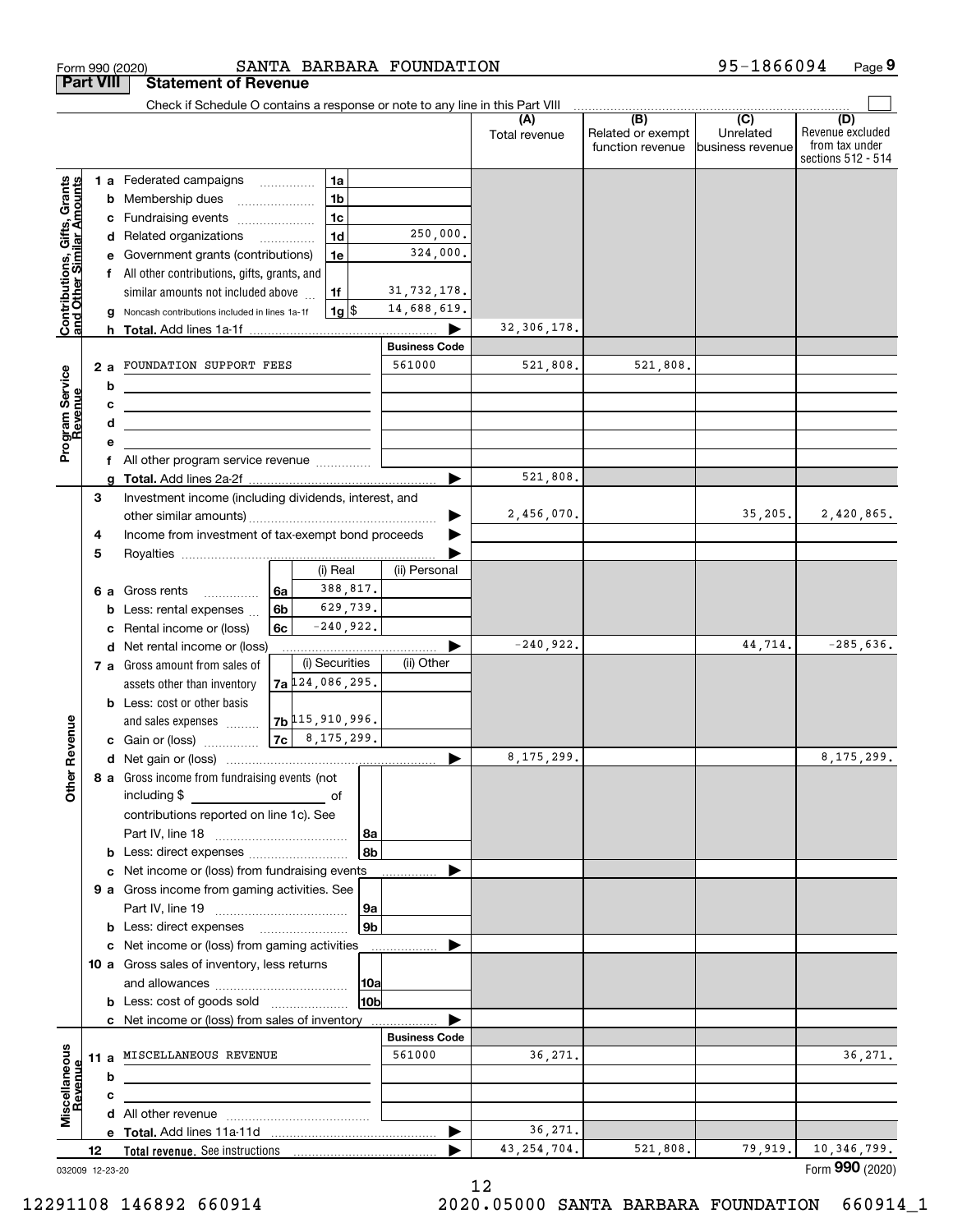$_{\rm Form}$  990 (2020) SANTA BARBARA FOUNDATION 95-1866094 Page **Part IX Statement of Functional Expenses**

|              | Section 501(c)(3) and 501(c)(4) organizations must complete all columns. All other organizations must complete column (A).                                                                                 |                             |                                    |                                           |                                |
|--------------|------------------------------------------------------------------------------------------------------------------------------------------------------------------------------------------------------------|-----------------------------|------------------------------------|-------------------------------------------|--------------------------------|
|              | Check if Schedule O contains a response or note to any line in this Part IX.                                                                                                                               |                             |                                    |                                           |                                |
|              | Do not include amounts reported on lines 6b,<br>7b, 8b, 9b, and 10b of Part VIII.                                                                                                                          | Total expenses              | (B)<br>Program service<br>expenses | (C)<br>Management and<br>general expenses | (D)<br>Fundraising<br>expenses |
| 1.           | Grants and other assistance to domestic organizations                                                                                                                                                      |                             |                                    |                                           |                                |
|              | and domestic governments. See Part IV, line 21                                                                                                                                                             | 24, 174, 451.               | 24, 174, 451.                      |                                           |                                |
| $\mathbf{2}$ | Grants and other assistance to domestic                                                                                                                                                                    |                             |                                    |                                           |                                |
|              | individuals. See Part IV, line 22                                                                                                                                                                          | 604,500.                    | 604,500.                           |                                           |                                |
| 3            | Grants and other assistance to foreign                                                                                                                                                                     |                             |                                    |                                           |                                |
|              | organizations, foreign governments, and foreign                                                                                                                                                            |                             |                                    |                                           |                                |
|              | individuals. See Part IV, lines 15 and 16                                                                                                                                                                  | 85,000.                     | 85,000.                            |                                           |                                |
| 4            | Benefits paid to or for members                                                                                                                                                                            |                             |                                    |                                           |                                |
| 5            | Compensation of current officers, directors,                                                                                                                                                               |                             |                                    |                                           |                                |
|              | trustees, and key employees                                                                                                                                                                                | 1,019,850.                  | 254,940.                           | 428,391.                                  | 336, 519.                      |
| 6            | Compensation not included above to disqualified                                                                                                                                                            |                             |                                    |                                           |                                |
|              | persons (as defined under section 4958(f)(1)) and                                                                                                                                                          |                             |                                    |                                           |                                |
|              | persons described in section 4958(c)(3)(B)                                                                                                                                                                 |                             |                                    |                                           |                                |
| 7            | Other salaries and wages                                                                                                                                                                                   | 2, 234, 412.                | 796, 340.                          | 925,667.                                  | 512,405.                       |
| 8            | Pension plan accruals and contributions (include                                                                                                                                                           |                             |                                    |                                           |                                |
|              | section 401(k) and 403(b) employer contributions)                                                                                                                                                          | $\frac{177,889.}{299,901.}$ | $\frac{65,027.}{106,718.}$         | 70,380.                                   | $\frac{42,482}{72,515}$        |
| 9            |                                                                                                                                                                                                            |                             |                                    | 120,668.                                  |                                |
| 10           |                                                                                                                                                                                                            | 214, 217.                   | 70,692.                            | 87,829.                                   | 55,696.                        |
| 11           | Fees for services (nonemployees):                                                                                                                                                                          |                             |                                    |                                           |                                |
| a            |                                                                                                                                                                                                            | 319, 292.                   | <u>70,627.</u>                     | 226,089.                                  | $\frac{22,576}{5,188}$ .       |
| b            |                                                                                                                                                                                                            | 12,970.                     | 3,891.                             | 3,891.                                    |                                |
| c            |                                                                                                                                                                                                            | 103,558.                    |                                    | 103,558.                                  |                                |
| d            |                                                                                                                                                                                                            |                             |                                    |                                           |                                |
| е            | Professional fundraising services. See Part IV, line 17                                                                                                                                                    |                             |                                    |                                           |                                |
| f            | Investment management fees                                                                                                                                                                                 | 545, 765.                   | 545,765.                           |                                           |                                |
| g            | Other. (If line 11g amount exceeds 10% of line 25,                                                                                                                                                         |                             |                                    |                                           |                                |
|              | column (A) amount, list line 11g expenses on Sch O.)                                                                                                                                                       | 994,567.                    | 994,567.                           |                                           |                                |
| 12           |                                                                                                                                                                                                            | 176,965.                    | 126,947.                           | 2,404.                                    | 47,614.                        |
| 13           |                                                                                                                                                                                                            | 103, 243.                   | 37,186.                            | 41,842.                                   | 24, 215.                       |
| 14           |                                                                                                                                                                                                            | 227, 315.                   | 85,459.                            | 93,089.                                   | 48,767.                        |
| 15           |                                                                                                                                                                                                            |                             |                                    |                                           |                                |
| 16           |                                                                                                                                                                                                            | 268,863.                    | 116,724.                           | 86,374.                                   | 65,765.                        |
| 17           |                                                                                                                                                                                                            |                             |                                    |                                           |                                |
| 18           | Payments of travel or entertainment expenses                                                                                                                                                               |                             |                                    |                                           |                                |
|              | for any federal, state, or local public officials                                                                                                                                                          |                             |                                    |                                           |                                |
| 19           | Conferences, conventions, and meetings                                                                                                                                                                     | 57, 110.                    | 24, 321.                           | 21,691.                                   | 11,098.                        |
| 20           | Interest                                                                                                                                                                                                   | 3,257.                      | 3,257.                             |                                           |                                |
| 21           |                                                                                                                                                                                                            |                             |                                    |                                           |                                |
| 22           | Depreciation, depletion, and amortization                                                                                                                                                                  | 227, 325.                   | 75,618.                            | 87,491.                                   | 64, 216.                       |
| 23           | Insurance                                                                                                                                                                                                  | 83,320.                     | 61, 313.                           | 17,515.                                   | 4,492.                         |
| 24           | Other expenses. Itemize expenses not covered<br>above (List miscellaneous expenses on line 24e. If<br>line 24e amount exceeds 10% of line 25, column (A)<br>amount, list line 24e expenses on Schedule O.) |                             |                                    |                                           |                                |
| a            | PRESENT VALUE DISCOUNT                                                                                                                                                                                     | 370,586.                    | 370,586.                           |                                           |                                |
| b            | COMMUNITY RELATIONS                                                                                                                                                                                        | 319,313.                    | 229,010.                           | 4,299.                                    | 86,004.                        |
| C.           | DIRECT PROGRAM ACTIVITY                                                                                                                                                                                    | 156, 780.                   | 156, 780.                          |                                           |                                |
| d            | DUES AND SUBSCRIPTIONS                                                                                                                                                                                     | 127,639.                    | 87,795.                            | 26, 358.                                  | 13,486.                        |
|              | e All other expenses                                                                                                                                                                                       | 8,658.                      | 8,658.                             |                                           |                                |
| 25           | Total functional expenses. Add lines 1 through 24e                                                                                                                                                         | 32,916,746.                 | 29, 156, 172.                      | 2,347,536.                                | 1,413,038.                     |
| 26           | Joint costs. Complete this line only if the organization                                                                                                                                                   |                             |                                    |                                           |                                |
|              | reported in column (B) joint costs from a combined                                                                                                                                                         |                             |                                    |                                           |                                |
|              | educational campaign and fundraising solicitation.                                                                                                                                                         |                             |                                    |                                           |                                |

13

032010 12-23-20

Check here

 $\mathcal{L}^{\text{max}}$ 

if following SOP 98-2 (ASC 958-720)

Form (2020) **990**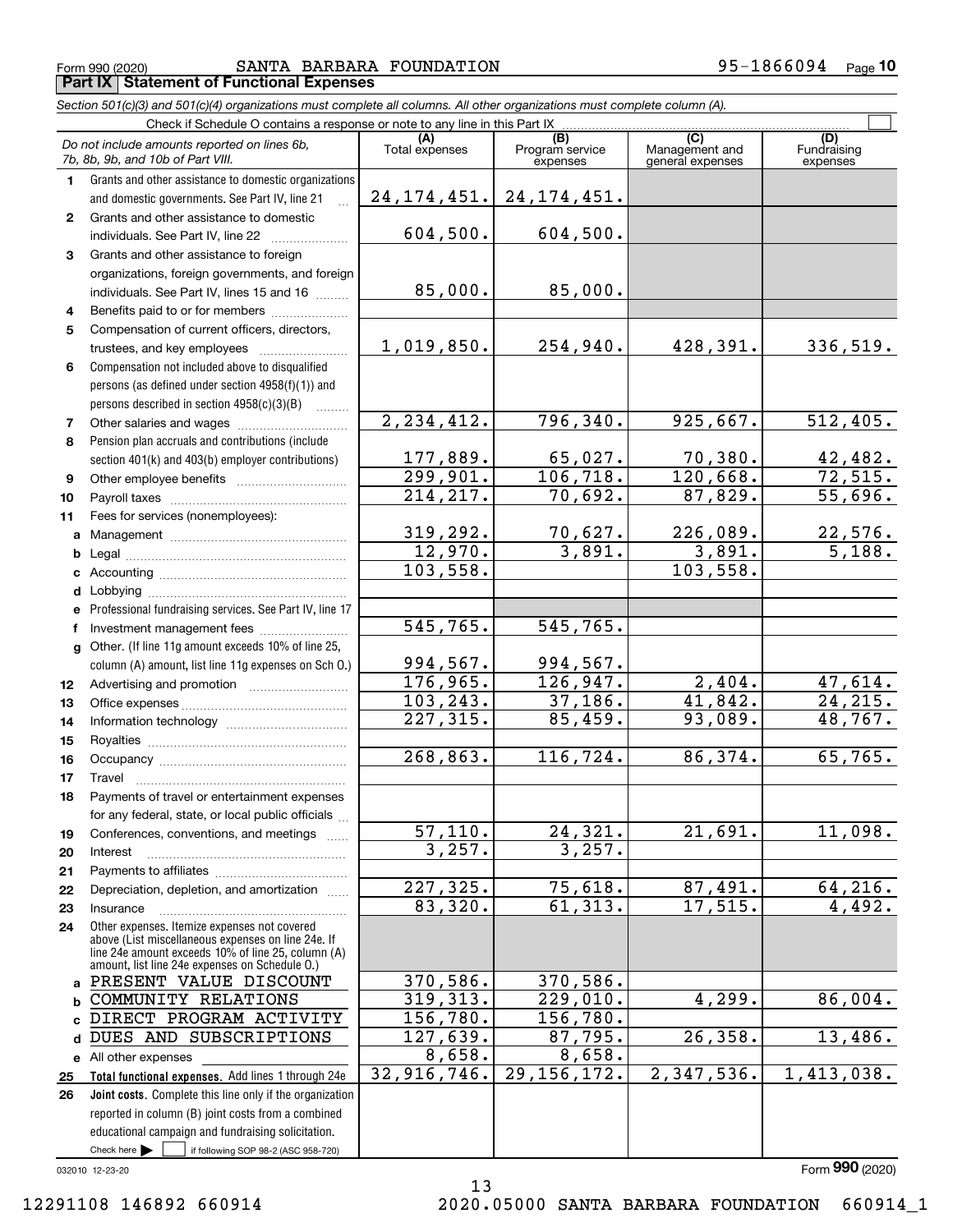# $_{\rm Form}$  990 (2020) SANTA BARBARA FOUNDATION 95-1866094 Page

|                             |          |                                                                                    |                           | (A)<br>Beginning of year |                         | (B)<br>End of year          |
|-----------------------------|----------|------------------------------------------------------------------------------------|---------------------------|--------------------------|-------------------------|-----------------------------|
|                             | 1        | Cash - non-interest-bearing                                                        |                           | 94,016.                  | $\mathbf{1}$            | 64,508.                     |
|                             | 2        |                                                                                    |                           | 33,984,452.              | $\overline{\mathbf{2}}$ | 40,670,728.                 |
|                             | з        |                                                                                    |                           | 45, 176, 463.            | $\overline{3}$          | 45, 523, 168.               |
|                             | 4        |                                                                                    | 931, 191.                 | $\overline{4}$           | 627,857.                |                             |
|                             | 5        | Loans and other receivables from any current or former officer, director,          |                           |                          |                         |                             |
|                             |          | trustee, key employee, creator or founder, substantial contributor, or 35%         |                           |                          |                         |                             |
|                             |          | controlled entity or family member of any of these persons                         |                           | 5                        |                         |                             |
|                             | 6        | Loans and other receivables from other disqualified persons (as defined            |                           |                          |                         |                             |
|                             |          | under section 4958(f)(1)), and persons described in section 4958(c)(3)(B)          |                           | 6                        |                         |                             |
|                             | 7        |                                                                                    |                           | 5,950,389.               | $\overline{7}$          | 5,901,538.                  |
| Assets                      | 8        |                                                                                    |                           |                          | 8                       |                             |
|                             | 9        | Prepaid expenses and deferred charges                                              |                           | 116,650.                 | $\mathbf{9}$            | 144, 345.                   |
|                             |          | 10a Land, buildings, and equipment: cost or other                                  |                           |                          |                         |                             |
|                             |          | basis. Complete Part VI of Schedule D  10a                                         | 18,266,543.<br>4,446,686. |                          |                         |                             |
|                             |          | <u>  1</u> 0b<br><b>b</b> Less: accumulated depreciation                           | 14,301,910.               | 10c                      | 13,819,857.             |                             |
|                             | 11       |                                                                                    | 94, 154, 197.             | 11                       | 113,679,061.            |                             |
|                             | 12       |                                                                                    | 117, 162, 187.            | 12                       | 117, 915, 856.          |                             |
|                             | 13       |                                                                                    |                           | 13                       |                         |                             |
|                             | 14       |                                                                                    |                           | 14                       |                         |                             |
|                             | 15       |                                                                                    |                           | 80,794,142.              | 15                      | 82,619,409.                 |
|                             | 16       |                                                                                    |                           | 392,665,597.<br>537,573. | 16<br>17                | 420, 966, 327.<br>328, 339. |
|                             | 17       |                                                                                    | 38,141.                   | 18                       | 205, 250.               |                             |
|                             | 18       |                                                                                    |                           | 19                       |                         |                             |
|                             | 19<br>20 |                                                                                    |                           | 20                       |                         |                             |
|                             | 21       | Escrow or custodial account liability. Complete Part IV of Schedule D              |                           |                          | 21                      |                             |
|                             | 22       | Loans and other payables to any current or former officer, director,               |                           |                          |                         |                             |
| Liabilities                 |          | trustee, key employee, creator or founder, substantial contributor, or 35%         |                           |                          |                         |                             |
|                             |          | controlled entity or family member of any of these persons                         |                           |                          | 22                      |                             |
|                             | 23       | Secured mortgages and notes payable to unrelated third parties                     |                           | 3,667,110.               | 23                      | 2,992,144.                  |
|                             | 24       | Unsecured notes and loans payable to unrelated third parties                       |                           | 0.                       | 24                      | 602,500.                    |
|                             | 25       | Other liabilities (including federal income tax, payables to related third         |                           |                          |                         |                             |
|                             |          | parties, and other liabilities not included on lines 17-24). Complete Part X       |                           |                          |                         |                             |
|                             |          | of Schedule D                                                                      |                           | 24,658,657.              | 25                      | 25,736,975.                 |
|                             | 26       |                                                                                    |                           | 28,901,481.              | 26                      | 29,865,208.                 |
|                             |          | Organizations that follow FASB ASC 958, check here $\blacktriangleright \boxed{X}$ |                           |                          |                         |                             |
|                             |          | and complete lines 27, 28, 32, and 33.                                             |                           |                          |                         |                             |
|                             | 27       | Net assets without donor restrictions                                              |                           | 230,790,268.             | 27                      | 244,699,005.                |
|                             | 28       |                                                                                    |                           | 132,973,848.             | 28                      | 146, 402, 114.              |
|                             |          | Organizations that do not follow FASB ASC 958, check here ▶ [                      |                           |                          |                         |                             |
| Net Assets or Fund Balances |          | and complete lines 29 through 33.                                                  |                           |                          |                         |                             |
|                             | 29       |                                                                                    |                           |                          | 29                      |                             |
|                             | 30       | Paid-in or capital surplus, or land, building, or equipment fund                   |                           |                          | 30                      |                             |
|                             | 31       | Retained earnings, endowment, accumulated income, or other funds                   | .                         |                          | 31                      |                             |
|                             | 32       | Total net assets or fund balances                                                  |                           | 363, 764, 116.           | 32                      | 391, 101, 119.              |
|                             | 33       |                                                                                    |                           | 392,665,597.             | 33                      | 420,966,327.                |

14

Form (2020) **990**

 $\Box$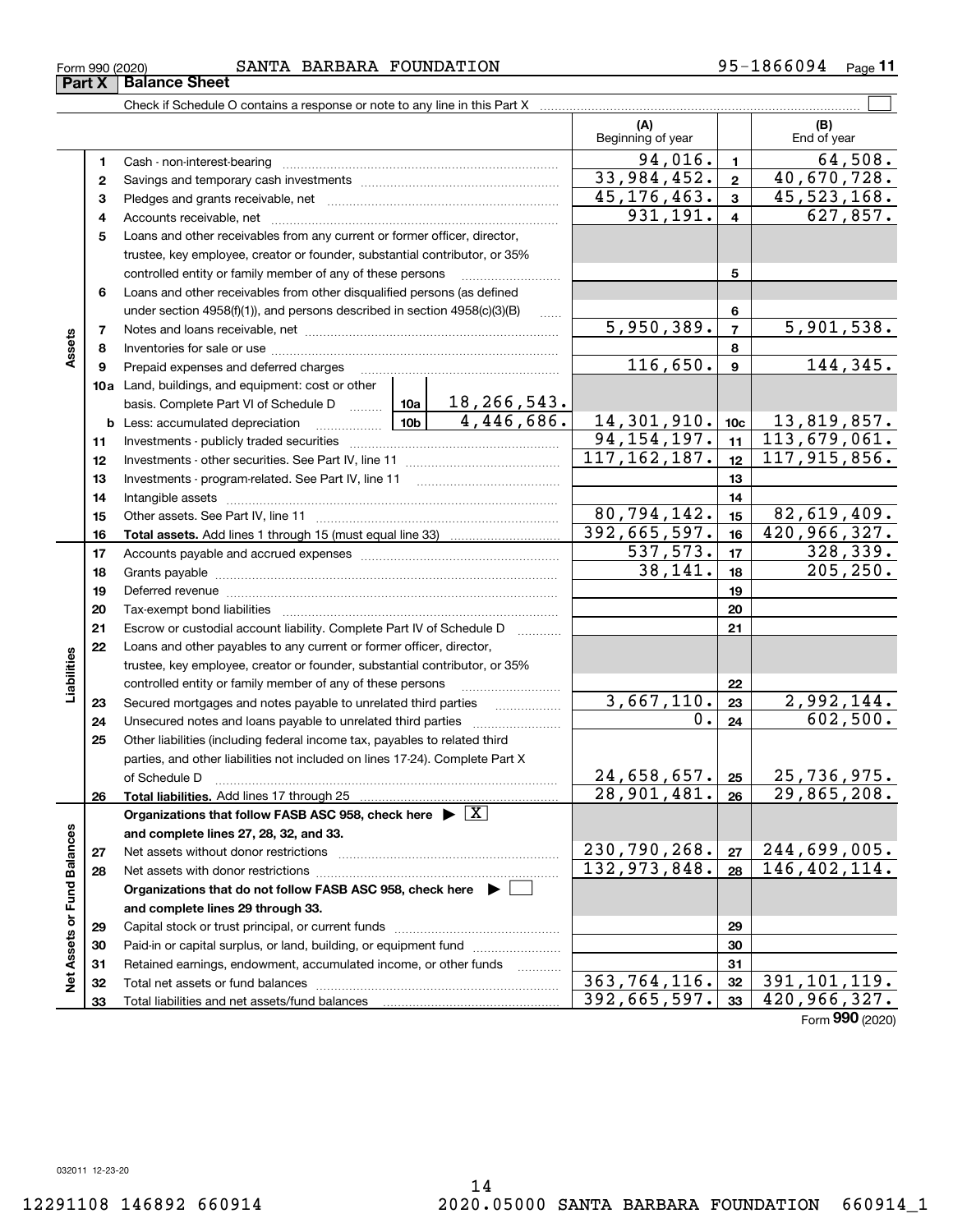|    | SANTA BARBARA FOUNDATION<br>Form 990 (2020)                                                                                     |                | 95-1866094     |     | Page 12                 |
|----|---------------------------------------------------------------------------------------------------------------------------------|----------------|----------------|-----|-------------------------|
|    | Part XI<br><b>Reconciliation of Net Assets</b>                                                                                  |                |                |     |                         |
|    |                                                                                                                                 |                |                |     | $\overline{\mathbf{X}}$ |
|    |                                                                                                                                 |                |                |     |                         |
| 1  |                                                                                                                                 | $\mathbf{1}$   | 43, 254, 704.  |     |                         |
| 2  |                                                                                                                                 | $\overline{2}$ | 32,916,746.    |     |                         |
| З  | Revenue less expenses. Subtract line 2 from line 1                                                                              | 3              | 10,337,958.    |     |                         |
| 4  |                                                                                                                                 | 4              | 363,764,116.   |     |                         |
| 5  | Net unrealized gains (losses) on investments                                                                                    | 5              | 13, 349, 345.  |     |                         |
| 6  |                                                                                                                                 | 6              |                |     |                         |
| 7  | Investment expenses                                                                                                             | $\overline{7}$ |                |     |                         |
| 8  |                                                                                                                                 | 8              |                |     |                         |
| 9  | Other changes in net assets or fund balances (explain on Schedule O)                                                            | 9              | 3,649,699.     |     |                         |
| 10 | Net assets or fund balances at end of year. Combine lines 3 through 9 (must equal Part X, line 32,                              |                |                |     |                         |
|    |                                                                                                                                 | 10             | 391, 101, 118. |     |                         |
|    | <b>Part XII</b> Financial Statements and Reporting                                                                              |                |                |     |                         |
|    |                                                                                                                                 |                |                |     | X                       |
|    |                                                                                                                                 |                |                | Yes | No                      |
| 1  | $\boxed{\text{X}}$ Accrual<br>Accounting method used to prepare the Form 990: <u>June</u> Cash<br>Other<br>$\perp$              |                |                |     |                         |
|    | If the organization changed its method of accounting from a prior year or checked "Other," explain in Schedule O.               |                |                |     |                         |
|    | 2a Were the organization's financial statements compiled or reviewed by an independent accountant?                              |                | 2a             |     | х                       |
|    | If "Yes," check a box below to indicate whether the financial statements for the year were compiled or reviewed on a            |                |                |     |                         |
|    | separate basis, consolidated basis, or both:                                                                                    |                |                |     |                         |
|    | Separate basis<br><b>Consolidated basis</b><br>Both consolidated and separate basis                                             |                |                |     |                         |
|    | b Were the organization's financial statements audited by an independent accountant?                                            |                | 2 <sub>b</sub> | х   |                         |
|    | If "Yes," check a box below to indicate whether the financial statements for the year were audited on a separate basis,         |                |                |     |                         |
|    | consolidated basis, or both:                                                                                                    |                |                |     |                         |
|    | $\boxed{\textbf{X}}$ Consolidated basis<br>Separate basis<br>Both consolidated and separate basis                               |                |                |     |                         |
|    | c If "Yes" to line 2a or 2b, does the organization have a committee that assumes responsibility for oversight of the audit,     |                |                |     |                         |
|    |                                                                                                                                 |                | 2c             | х   |                         |
|    | If the organization changed either its oversight process or selection process during the tax year, explain on Schedule O.       |                |                |     |                         |
|    | 3a As a result of a federal award, was the organization required to undergo an audit or audits as set forth in the Single Audit |                |                |     |                         |
|    |                                                                                                                                 |                | 3a             |     | х                       |
|    | b If "Yes," did the organization undergo the required audit or audits? If the organization did not undergo the required audit   |                |                |     |                         |
|    | or audits, explain why on Schedule O and describe any steps taken to undergo such audits manufactured content to                |                | 3b             |     |                         |
|    |                                                                                                                                 |                |                | nnn |                         |

Form (2020) **990**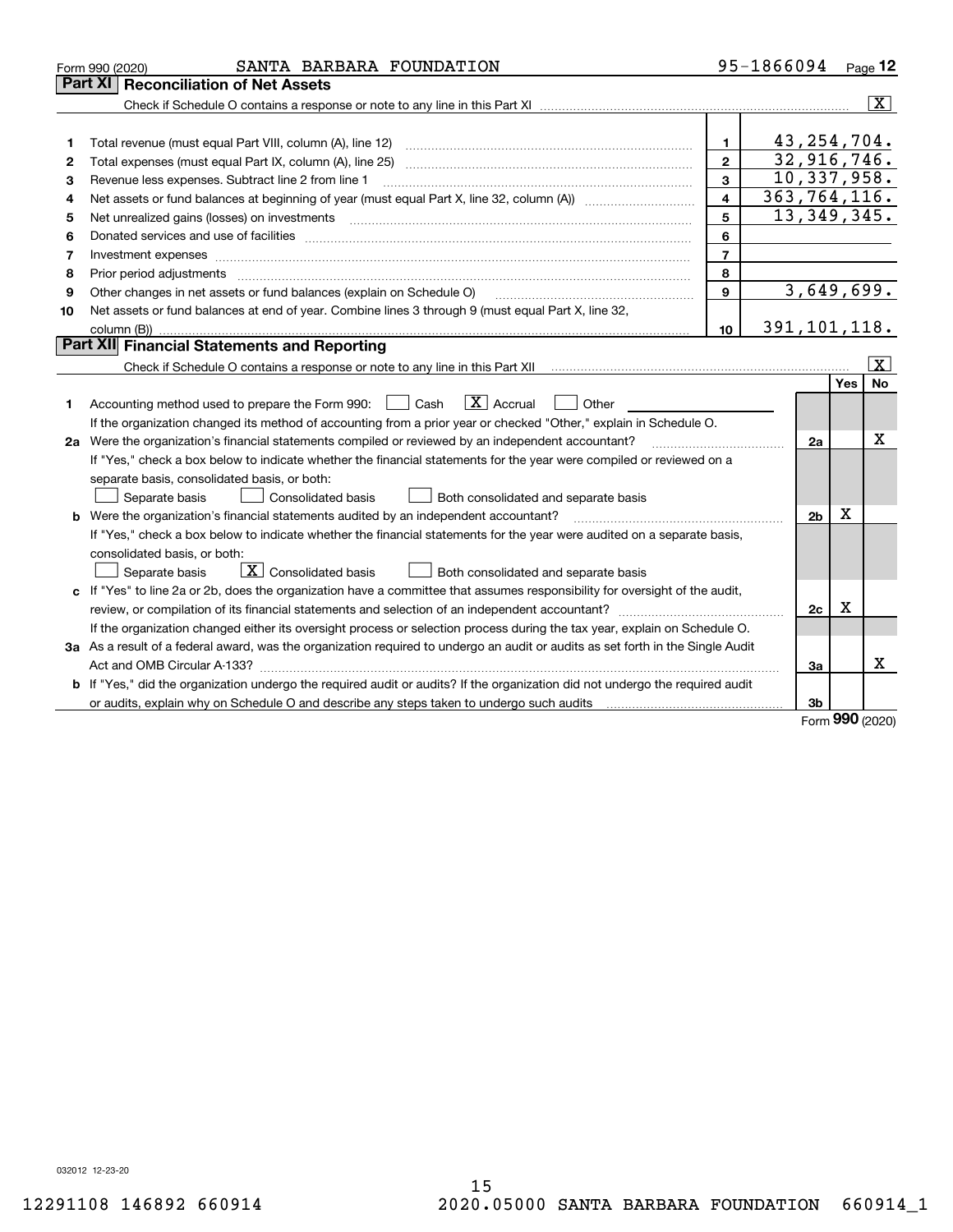| <b>SCHEDULE A</b> |
|-------------------|
|-------------------|

Department of the Treasury Internal Revenue Service

**(Form 990 or 990-EZ)**

# **Public Charity Status and Public Support**

**Complete if the organization is a section 501(c)(3) organization or a section 4947(a)(1) nonexempt charitable trust.**

| Attach to Form 990 or Form 990-EZ. |
|------------------------------------|
|                                    |

**| Go to www.irs.gov/Form990 for instructions and the latest information.**

| OMB No. 1545-0047                   |
|-------------------------------------|
|                                     |
| <b>Open to Public</b><br>Inspection |

|  | Name of the organization |
|--|--------------------------|
|--|--------------------------|

|        | Name of the organization<br><b>Employer identification number</b> |                                                                                                                                              |                          |                                                        |                                                                |    |                            |  |                            |  |  |
|--------|-------------------------------------------------------------------|----------------------------------------------------------------------------------------------------------------------------------------------|--------------------------|--------------------------------------------------------|----------------------------------------------------------------|----|----------------------------|--|----------------------------|--|--|
|        |                                                                   |                                                                                                                                              | SANTA BARBARA FOUNDATION |                                                        |                                                                |    |                            |  | 95-1866094                 |  |  |
| Part I |                                                                   | Reason for Public Charity Status. (All organizations must complete this part.) See instructions.                                             |                          |                                                        |                                                                |    |                            |  |                            |  |  |
|        |                                                                   | The organization is not a private foundation because it is: (For lines 1 through 12, check only one box.)                                    |                          |                                                        |                                                                |    |                            |  |                            |  |  |
| 1      |                                                                   | A church, convention of churches, or association of churches described in section 170(b)(1)(A)(i).                                           |                          |                                                        |                                                                |    |                            |  |                            |  |  |
| 2      |                                                                   | A school described in section 170(b)(1)(A)(ii). (Attach Schedule E (Form 990 or 990-EZ).)                                                    |                          |                                                        |                                                                |    |                            |  |                            |  |  |
| з      |                                                                   | A hospital or a cooperative hospital service organization described in section 170(b)(1)(A)(iii).                                            |                          |                                                        |                                                                |    |                            |  |                            |  |  |
|        |                                                                   | A medical research organization operated in conjunction with a hospital described in section 170(b)(1)(A)(iii). Enter the hospital's name,   |                          |                                                        |                                                                |    |                            |  |                            |  |  |
|        |                                                                   | city, and state:                                                                                                                             |                          |                                                        |                                                                |    |                            |  |                            |  |  |
| 5      |                                                                   | An organization operated for the benefit of a college or university owned or operated by a governmental unit described in                    |                          |                                                        |                                                                |    |                            |  |                            |  |  |
|        |                                                                   | section 170(b)(1)(A)(iv). (Complete Part II.)                                                                                                |                          |                                                        |                                                                |    |                            |  |                            |  |  |
| 6      |                                                                   | A federal, state, or local government or governmental unit described in section 170(b)(1)(A)(v).                                             |                          |                                                        |                                                                |    |                            |  |                            |  |  |
|        | $7 \times$                                                        | An organization that normally receives a substantial part of its support from a governmental unit or from the general public described in    |                          |                                                        |                                                                |    |                            |  |                            |  |  |
|        |                                                                   | section 170(b)(1)(A)(vi). (Complete Part II.)                                                                                                |                          |                                                        |                                                                |    |                            |  |                            |  |  |
| 8      |                                                                   | A community trust described in section 170(b)(1)(A)(vi). (Complete Part II.)                                                                 |                          |                                                        |                                                                |    |                            |  |                            |  |  |
| 9      |                                                                   | An agricultural research organization described in section 170(b)(1)(A)(ix) operated in conjunction with a land-grant college                |                          |                                                        |                                                                |    |                            |  |                            |  |  |
|        |                                                                   | or university or a non-land-grant college of agriculture (see instructions). Enter the name, city, and state of the college or               |                          |                                                        |                                                                |    |                            |  |                            |  |  |
|        |                                                                   | university:                                                                                                                                  |                          |                                                        |                                                                |    |                            |  |                            |  |  |
| 10     |                                                                   | An organization that normally receives (1) more than 33 1/3% of its support from contributions, membership fees, and gross receipts from     |                          |                                                        |                                                                |    |                            |  |                            |  |  |
|        |                                                                   | activities related to its exempt functions, subject to certain exceptions; and (2) no more than 33 1/3% of its support from gross investment |                          |                                                        |                                                                |    |                            |  |                            |  |  |
|        |                                                                   | income and unrelated business taxable income (less section 511 tax) from businesses acquired by the organization after June 30, 1975.        |                          |                                                        |                                                                |    |                            |  |                            |  |  |
|        |                                                                   | See section 509(a)(2). (Complete Part III.)                                                                                                  |                          |                                                        |                                                                |    |                            |  |                            |  |  |
| 11     |                                                                   | An organization organized and operated exclusively to test for public safety. See section 509(a)(4).                                         |                          |                                                        |                                                                |    |                            |  |                            |  |  |
| 12     |                                                                   | An organization organized and operated exclusively for the benefit of, to perform the functions of, or to carry out the purposes of one or   |                          |                                                        |                                                                |    |                            |  |                            |  |  |
|        |                                                                   | more publicly supported organizations described in section 509(a)(1) or section 509(a)(2). See section 509(a)(3). Check the box in           |                          |                                                        |                                                                |    |                            |  |                            |  |  |
|        |                                                                   | lines 12a through 12d that describes the type of supporting organization and complete lines 12e, 12f, and 12g.                               |                          |                                                        |                                                                |    |                            |  |                            |  |  |
| а      |                                                                   | Type I. A supporting organization operated, supervised, or controlled by its supported organization(s), typically by giving                  |                          |                                                        |                                                                |    |                            |  |                            |  |  |
|        |                                                                   | the supported organization(s) the power to regularly appoint or elect a majority of the directors or trustees of the supporting              |                          |                                                        |                                                                |    |                            |  |                            |  |  |
|        |                                                                   | organization. You must complete Part IV, Sections A and B.                                                                                   |                          |                                                        |                                                                |    |                            |  |                            |  |  |
| b      |                                                                   | Type II. A supporting organization supervised or controlled in connection with its supported organization(s), by having                      |                          |                                                        |                                                                |    |                            |  |                            |  |  |
|        |                                                                   | control or management of the supporting organization vested in the same persons that control or manage the supported                         |                          |                                                        |                                                                |    |                            |  |                            |  |  |
|        |                                                                   | organization(s). You must complete Part IV, Sections A and C.                                                                                |                          |                                                        |                                                                |    |                            |  |                            |  |  |
| с      |                                                                   | Type III functionally integrated. A supporting organization operated in connection with, and functionally integrated with,                   |                          |                                                        |                                                                |    |                            |  |                            |  |  |
|        |                                                                   | its supported organization(s) (see instructions). You must complete Part IV, Sections A, D, and E.                                           |                          |                                                        |                                                                |    |                            |  |                            |  |  |
| d      |                                                                   | Type III non-functionally integrated. A supporting organization operated in connection with its supported organization(s)                    |                          |                                                        |                                                                |    |                            |  |                            |  |  |
|        |                                                                   | that is not functionally integrated. The organization generally must satisfy a distribution requirement and an attentiveness                 |                          |                                                        |                                                                |    |                            |  |                            |  |  |
|        |                                                                   | requirement (see instructions). You must complete Part IV, Sections A and D, and Part V.                                                     |                          |                                                        |                                                                |    |                            |  |                            |  |  |
| е      |                                                                   | Check this box if the organization received a written determination from the IRS that it is a Type I, Type II, Type III                      |                          |                                                        |                                                                |    |                            |  |                            |  |  |
|        |                                                                   | functionally integrated, or Type III non-functionally integrated supporting organization.                                                    |                          |                                                        |                                                                |    |                            |  |                            |  |  |
|        |                                                                   | f Enter the number of supported organizations                                                                                                |                          |                                                        |                                                                |    |                            |  |                            |  |  |
|        |                                                                   | g Provide the following information about the supported organization(s).                                                                     |                          |                                                        |                                                                |    |                            |  |                            |  |  |
|        |                                                                   | (i) Name of supported                                                                                                                        | (ii) EIN                 | (iii) Type of organization<br>(described on lines 1-10 | (iv) Is the organization listed<br>in your governing document? |    | (v) Amount of monetary     |  | (vi) Amount of other       |  |  |
|        |                                                                   | organization                                                                                                                                 |                          | above (see instructions))                              | Yes                                                            | No | support (see instructions) |  | support (see instructions) |  |  |
|        |                                                                   |                                                                                                                                              |                          |                                                        |                                                                |    |                            |  |                            |  |  |
|        |                                                                   |                                                                                                                                              |                          |                                                        |                                                                |    |                            |  |                            |  |  |
|        |                                                                   |                                                                                                                                              |                          |                                                        |                                                                |    |                            |  |                            |  |  |
|        |                                                                   |                                                                                                                                              |                          |                                                        |                                                                |    |                            |  |                            |  |  |
|        |                                                                   |                                                                                                                                              |                          |                                                        |                                                                |    |                            |  |                            |  |  |
|        |                                                                   |                                                                                                                                              |                          |                                                        |                                                                |    |                            |  |                            |  |  |
|        |                                                                   |                                                                                                                                              |                          |                                                        |                                                                |    |                            |  |                            |  |  |
|        |                                                                   |                                                                                                                                              |                          |                                                        |                                                                |    |                            |  |                            |  |  |
|        |                                                                   |                                                                                                                                              |                          |                                                        |                                                                |    |                            |  |                            |  |  |
| Total  |                                                                   |                                                                                                                                              |                          |                                                        |                                                                |    |                            |  |                            |  |  |

LHA For Paperwork Reduction Act Notice, see the Instructions for Form 990 or 990-EZ. <sub>032021</sub> o1-25-21 Schedule A (Form 990 or 990-EZ) 2020 16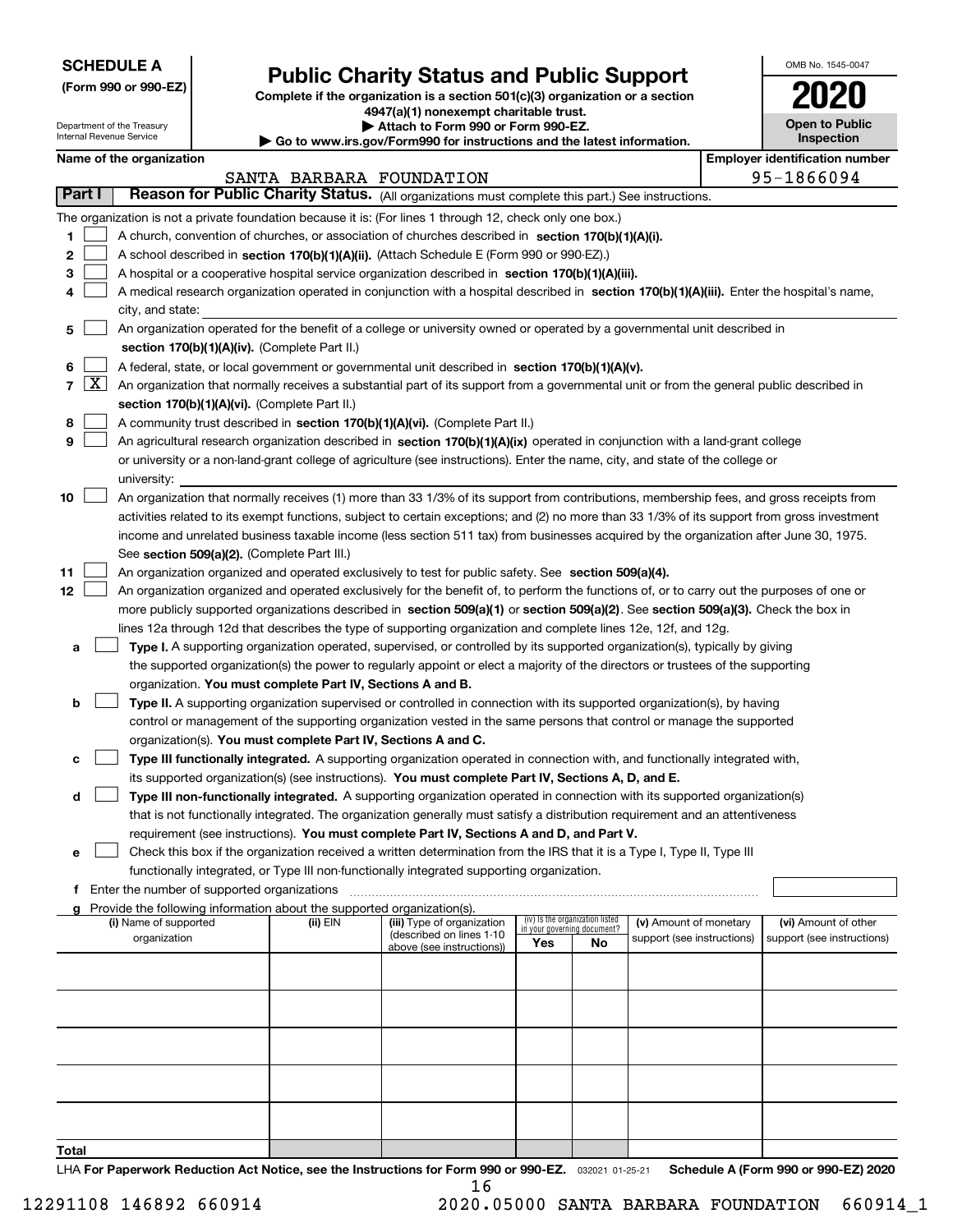95-1866094 Page 2

(Complete only if you checked the box on line 5, 7, or 8 of Part I or if the organization failed to qualify under Part III. If the organization fails to qualify under the tests listed below, please complete Part III.) **Part II** Support Schedule for Organizations Described in Sections 170(b)(1)(A)(iv) and 170(b)(1)(A)(vi)

| <b>Section A. Public Support</b>                                                                                                               |          |          |            |            |                                      |                                                        |
|------------------------------------------------------------------------------------------------------------------------------------------------|----------|----------|------------|------------|--------------------------------------|--------------------------------------------------------|
| Calendar year (or fiscal year beginning in)                                                                                                    | (a) 2016 | (b) 2017 | $(c)$ 2018 | $(d)$ 2019 | (e) 2020                             | (f) Total                                              |
| 1 Gifts, grants, contributions, and                                                                                                            |          |          |            |            |                                      |                                                        |
| membership fees received. (Do not                                                                                                              |          |          |            |            |                                      |                                                        |
| include any "unusual grants.")                                                                                                                 |          |          |            |            |                                      | 19925683.16768142917917025.23257441.32306178.261087756 |
| 2 Tax revenues levied for the organ-                                                                                                           |          |          |            |            |                                      |                                                        |
| ization's benefit and either paid to                                                                                                           |          |          |            |            |                                      |                                                        |
| or expended on its behalf                                                                                                                      |          |          |            |            |                                      |                                                        |
| 3 The value of services or facilities                                                                                                          |          |          |            |            |                                      |                                                        |
| furnished by a governmental unit to                                                                                                            |          |          |            |            |                                      |                                                        |
| the organization without charge                                                                                                                |          |          |            |            |                                      |                                                        |
| 4 Total. Add lines 1 through 3                                                                                                                 |          |          |            |            |                                      | 19925683.16768142917917025.23257441.32306178.261087756 |
| 5 The portion of total contributions                                                                                                           |          |          |            |            |                                      |                                                        |
| by each person (other than a                                                                                                                   |          |          |            |            |                                      |                                                        |
| governmental unit or publicly                                                                                                                  |          |          |            |            |                                      |                                                        |
| supported organization) included                                                                                                               |          |          |            |            |                                      |                                                        |
| on line 1 that exceeds 2% of the                                                                                                               |          |          |            |            |                                      |                                                        |
| amount shown on line 11,                                                                                                                       |          |          |            |            |                                      |                                                        |
| column (f)                                                                                                                                     |          |          |            |            |                                      | 110050815                                              |
| 6 Public support. Subtract line 5 from line 4.                                                                                                 |          |          |            |            |                                      | 151036941                                              |
| <b>Section B. Total Support</b>                                                                                                                |          |          |            |            |                                      |                                                        |
| Calendar year (or fiscal year beginning in)                                                                                                    | (a) 2016 | (b) 2017 | $(c)$ 2018 | $(d)$ 2019 | (e) 2020                             | (f) Total                                              |
| <b>7</b> Amounts from line 4                                                                                                                   |          |          |            |            |                                      | 19925683.16768142917917025.23257441.32306178.261087756 |
| 8 Gross income from interest,                                                                                                                  |          |          |            |            |                                      |                                                        |
| dividends, payments received on                                                                                                                |          |          |            |            |                                      |                                                        |
| securities loans, rents, royalties,                                                                                                            |          |          |            |            |                                      |                                                        |
| and income from similar sources                                                                                                                | 5095929. | 4752506. | 3575430.   | 3910903.   |                                      | 2809682.20144450.                                      |
| <b>9</b> Net income from unrelated business                                                                                                    |          |          |            |            |                                      |                                                        |
| activities, whether or not the                                                                                                                 |          |          |            |            |                                      |                                                        |
| business is regularly carried on                                                                                                               |          |          |            | 1,275.     |                                      | 1,275.                                                 |
| <b>10</b> Other income. Do not include gain                                                                                                    |          |          |            |            |                                      |                                                        |
| or loss from the sale of capital                                                                                                               |          |          |            |            |                                      |                                                        |
| assets (Explain in Part VI.) <b>Constant</b>                                                                                                   |          |          |            | 20,444.    | 36, 271.                             | 56, 715.                                               |
| 11 Total support. Add lines 7 through 10                                                                                                       |          |          |            |            |                                      | 281290196                                              |
| 12 Gross receipts from related activities, etc. (see instructions)                                                                             |          |          |            |            | 12                                   | 2,643,141.                                             |
| 13 First 5 years. If the Form 990 is for the organization's first, second, third, fourth, or fifth tax year as a section 501(c)(3)             |          |          |            |            |                                      |                                                        |
| organization, check this box and stop here                                                                                                     |          |          |            |            |                                      |                                                        |
| <b>Section C. Computation of Public Support Percentage</b>                                                                                     |          |          |            |            |                                      |                                                        |
|                                                                                                                                                |          |          |            |            | 14                                   | 53.69<br>%                                             |
|                                                                                                                                                |          |          |            |            | 15                                   | 50.34<br>$\%$                                          |
| 16a 33 1/3% support test - 2020. If the organization did not check the box on line 13, and line 14 is 33 1/3% or more, check this box and      |          |          |            |            |                                      |                                                        |
| stop here. The organization qualifies as a publicly supported organization                                                                     |          |          |            |            |                                      | $\blacktriangleright$ $\boxed{\text{X}}$               |
| b 33 1/3% support test - 2019. If the organization did not check a box on line 13 or 16a, and line 15 is 33 1/3% or more, check this box       |          |          |            |            |                                      |                                                        |
| and stop here. The organization qualifies as a publicly supported organization                                                                 |          |          |            |            |                                      |                                                        |
| 17a 10% -facts-and-circumstances test - 2020. If the organization did not check a box on line 13, 16a, or 16b, and line 14 is 10% or more,     |          |          |            |            |                                      |                                                        |
| and if the organization meets the facts-and-circumstances test, check this box and stop here. Explain in Part VI how the organization          |          |          |            |            |                                      |                                                        |
| meets the facts-and-circumstances test. The organization qualifies as a publicly supported organization                                        |          |          |            |            |                                      |                                                        |
| <b>b 10% -facts-and-circumstances test - 2019.</b> If the organization did not check a box on line 13, 16a, 16b, or 17a, and line 15 is 10% or |          |          |            |            |                                      |                                                        |
| more, and if the organization meets the facts-and-circumstances test, check this box and stop here. Explain in Part VI how the                 |          |          |            |            |                                      |                                                        |
| organization meets the facts-and-circumstances test. The organization qualifies as a publicly supported organization                           |          |          |            |            |                                      |                                                        |
| 18 Private foundation. If the organization did not check a box on line 13, 16a, 16b, 17a, or 17b, check this box and see instructions          |          |          |            |            |                                      |                                                        |
|                                                                                                                                                |          |          |            |            | Schedule A (Form 990 or 990-F7) 2020 |                                                        |

**Schedule A (Form 990 or 990-EZ) 2020**

032022 01-25-21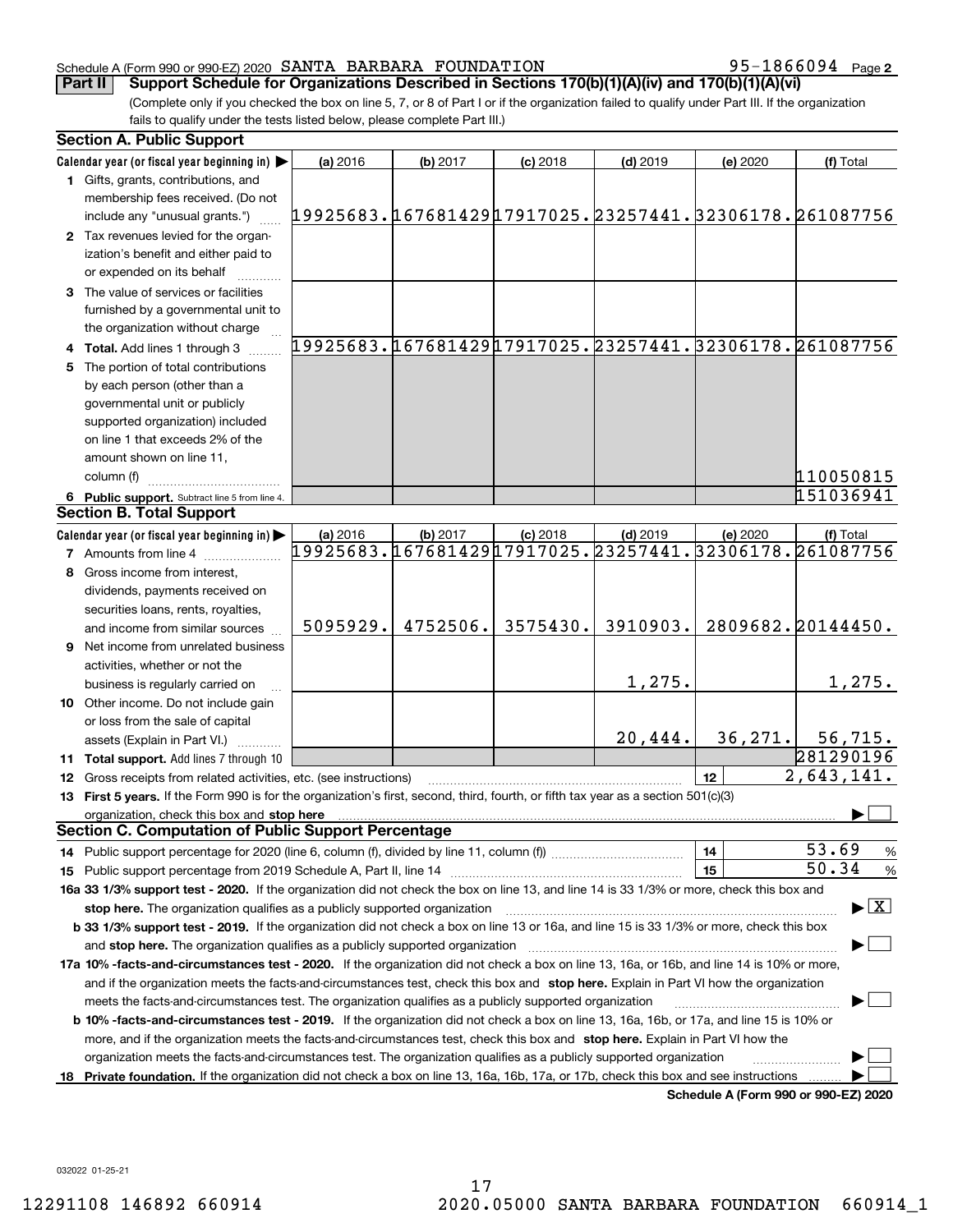(Complete only if you checked the box on line 10 of Part I or if the organization failed to qualify under Part II. If the organization fails to qualify under the tests listed below, please complete Part II.)

|    | <b>Section A. Public Support</b>                                                                                                                                                                                             |          |          |                 |            |          |                                      |
|----|------------------------------------------------------------------------------------------------------------------------------------------------------------------------------------------------------------------------------|----------|----------|-----------------|------------|----------|--------------------------------------|
|    | Calendar year (or fiscal year beginning in) $\blacktriangleright$                                                                                                                                                            | (a) 2016 | (b) 2017 | <b>(c)</b> 2018 | $(d)$ 2019 | (e) 2020 | (f) Total                            |
|    | 1 Gifts, grants, contributions, and                                                                                                                                                                                          |          |          |                 |            |          |                                      |
|    | membership fees received. (Do not                                                                                                                                                                                            |          |          |                 |            |          |                                      |
|    | include any "unusual grants.")                                                                                                                                                                                               |          |          |                 |            |          |                                      |
|    | <b>2</b> Gross receipts from admissions,<br>merchandise sold or services per-<br>formed, or facilities furnished in<br>any activity that is related to the<br>organization's tax-exempt purpose                              |          |          |                 |            |          |                                      |
|    | 3 Gross receipts from activities that<br>are not an unrelated trade or bus-                                                                                                                                                  |          |          |                 |            |          |                                      |
|    | iness under section 513                                                                                                                                                                                                      |          |          |                 |            |          |                                      |
|    | 4 Tax revenues levied for the organ-                                                                                                                                                                                         |          |          |                 |            |          |                                      |
|    | ization's benefit and either paid to<br>or expended on its behalf<br>.                                                                                                                                                       |          |          |                 |            |          |                                      |
|    | 5 The value of services or facilities<br>furnished by a governmental unit to                                                                                                                                                 |          |          |                 |            |          |                                      |
|    | the organization without charge                                                                                                                                                                                              |          |          |                 |            |          |                                      |
|    | <b>6 Total.</b> Add lines 1 through 5                                                                                                                                                                                        |          |          |                 |            |          |                                      |
|    | 7a Amounts included on lines 1, 2, and<br>3 received from disqualified persons                                                                                                                                               |          |          |                 |            |          |                                      |
|    | <b>b</b> Amounts included on lines 2 and 3 received<br>from other than disqualified persons that<br>exceed the greater of \$5,000 or 1% of the<br>amount on line 13 for the year                                             |          |          |                 |            |          |                                      |
|    | c Add lines 7a and 7b                                                                                                                                                                                                        |          |          |                 |            |          |                                      |
|    | 8 Public support. (Subtract line 7c from line 6.)<br><b>Section B. Total Support</b>                                                                                                                                         |          |          |                 |            |          |                                      |
|    | Calendar year (or fiscal year beginning in)                                                                                                                                                                                  | (a) 2016 | (b) 2017 | <b>(c)</b> 2018 | $(d)$ 2019 | (e) 2020 | (f) Total                            |
|    | 9 Amounts from line 6                                                                                                                                                                                                        |          |          |                 |            |          |                                      |
|    | <b>10a</b> Gross income from interest,<br>dividends, payments received on<br>securities loans, rents, royalties,<br>and income from similar sources                                                                          |          |          |                 |            |          |                                      |
|    | <b>b</b> Unrelated business taxable income<br>(less section 511 taxes) from businesses                                                                                                                                       |          |          |                 |            |          |                                      |
|    | acquired after June 30, 1975                                                                                                                                                                                                 |          |          |                 |            |          |                                      |
|    | c Add lines 10a and 10b                                                                                                                                                                                                      |          |          |                 |            |          |                                      |
|    | 11 Net income from unrelated business<br>activities not included in line 10b,<br>whether or not the business is<br>regularly carried on                                                                                      |          |          |                 |            |          |                                      |
|    | <b>12</b> Other income. Do not include gain<br>or loss from the sale of capital<br>assets (Explain in Part VI.)                                                                                                              |          |          |                 |            |          |                                      |
|    | 13 Total support. (Add lines 9, 10c, 11, and 12.)                                                                                                                                                                            |          |          |                 |            |          |                                      |
|    | 14 First 5 years. If the Form 990 is for the organization's first, second, third, fourth, or fifth tax year as a section 501(c)(3) organization,                                                                             |          |          |                 |            |          |                                      |
|    | check this box and stop here <b>contractly and stop here contractly and stop here contractly and stop here contractly and stop here contractly and stop here contractly and stop here contractly</b> and <b>contractly</b> a |          |          |                 |            |          |                                      |
|    | <b>Section C. Computation of Public Support Percentage</b>                                                                                                                                                                   |          |          |                 |            |          |                                      |
|    |                                                                                                                                                                                                                              |          |          |                 |            | 15       | %                                    |
|    | 16 Public support percentage from 2019 Schedule A, Part III, line 15                                                                                                                                                         |          |          |                 |            | 16       | $\%$                                 |
|    | <b>Section D. Computation of Investment Income Percentage</b>                                                                                                                                                                |          |          |                 |            |          |                                      |
| 17 | Investment income percentage for 2020 (line 10c, column (f), divided by line 13, column (f))                                                                                                                                 |          |          |                 |            | 17       | $\%$                                 |
| 18 | Investment income percentage from 2019 Schedule A, Part III, line 17                                                                                                                                                         |          |          |                 |            | 18       | %                                    |
|    | 19a 33 1/3% support tests - 2020. If the organization did not check the box on line 14, and line 15 is more than 33 1/3%, and line 17 is not                                                                                 |          |          |                 |            |          |                                      |
|    | more than 33 1/3%, check this box and stop here. The organization qualifies as a publicly supported organization                                                                                                             |          |          |                 |            |          | ▶                                    |
|    | b 33 1/3% support tests - 2019. If the organization did not check a box on line 14 or line 19a, and line 16 is more than 33 1/3%, and                                                                                        |          |          |                 |            |          |                                      |
|    | line 18 is not more than 33 1/3%, check this box and stop here. The organization qualifies as a publicly supported organization                                                                                              |          |          |                 |            |          |                                      |
| 20 | Private foundation. If the organization did not check a box on line 14, 19a, or 19b, check this box and see instructions                                                                                                     |          |          |                 |            |          |                                      |
|    | 032023 01-25-21                                                                                                                                                                                                              |          | 18       |                 |            |          | Schedule A (Form 990 or 990-EZ) 2020 |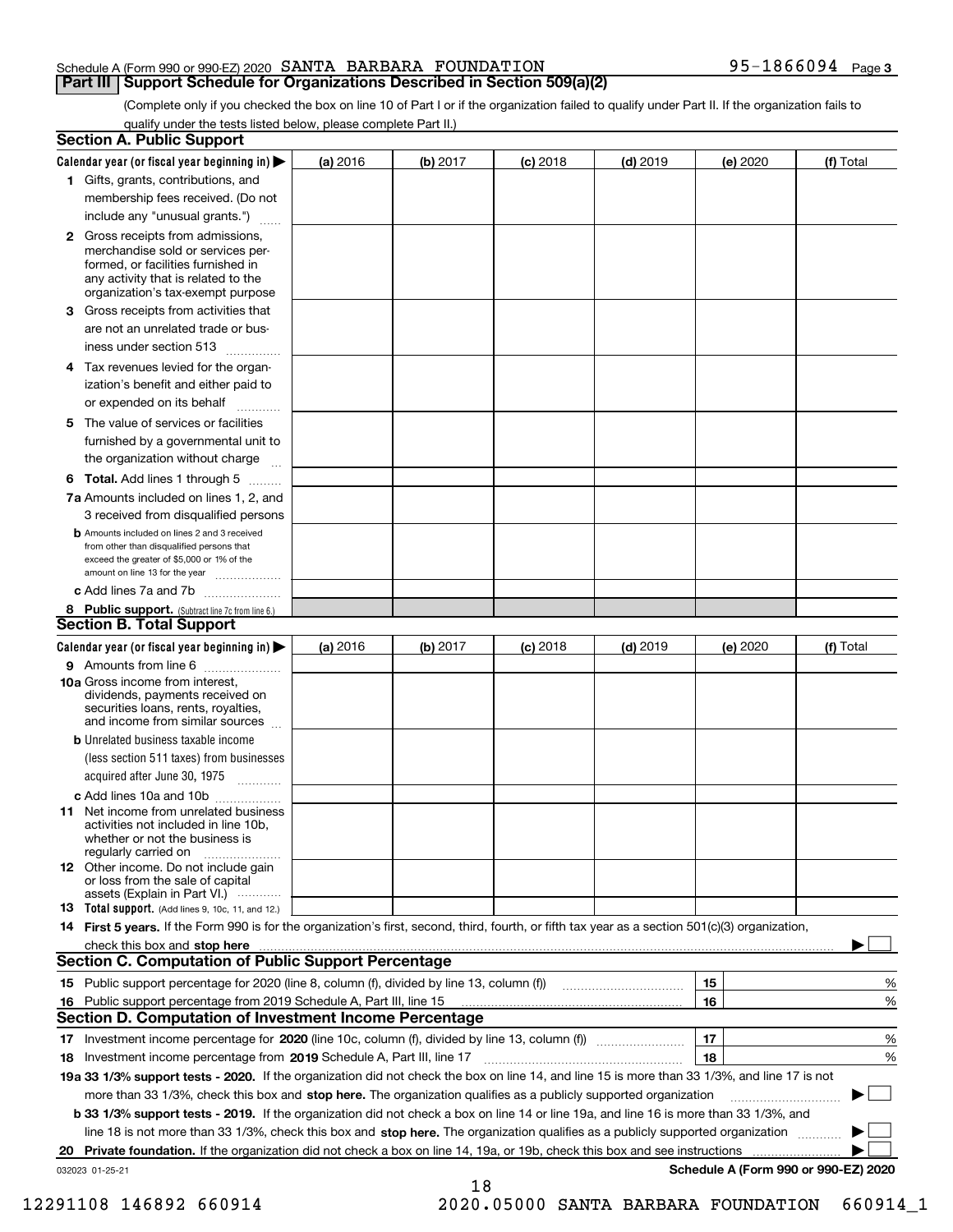# **Part IV Supporting Organizations**

(Complete only if you checked a box in line 12 on Part I. If you checked box 12a, Part I, complete Sections A and B. If you checked box 12b, Part I, complete Sections A and C. If you checked box 12c, Part I, complete Sections A, D, and E. If you checked box 12d, Part I, complete Sections A and D, and complete Part V.)

### **Section A. All Supporting Organizations**

- **1** Are all of the organization's supported organizations listed by name in the organization's governing documents? If "No," describe in **Part VI** how the supported organizations are designated. If designated by *class or purpose, describe the designation. If historic and continuing relationship, explain.*
- **2** Did the organization have any supported organization that does not have an IRS determination of status under section 509(a)(1) or (2)? If "Yes," explain in Part VI how the organization determined that the supported *organization was described in section 509(a)(1) or (2).*
- **3a** Did the organization have a supported organization described in section 501(c)(4), (5), or (6)? If "Yes," answer *lines 3b and 3c below.*
- **b** Did the organization confirm that each supported organization qualified under section 501(c)(4), (5), or (6) and satisfied the public support tests under section 509(a)(2)? If "Yes," describe in **Part VI** when and how the *organization made the determination.*
- **c**Did the organization ensure that all support to such organizations was used exclusively for section 170(c)(2)(B) purposes? If "Yes," explain in **Part VI** what controls the organization put in place to ensure such use.
- **4a***If* Was any supported organization not organized in the United States ("foreign supported organization")? *"Yes," and if you checked box 12a or 12b in Part I, answer lines 4b and 4c below.*
- **b** Did the organization have ultimate control and discretion in deciding whether to make grants to the foreign supported organization? If "Yes," describe in **Part VI** how the organization had such control and discretion *despite being controlled or supervised by or in connection with its supported organizations.*
- **c** Did the organization support any foreign supported organization that does not have an IRS determination under sections 501(c)(3) and 509(a)(1) or (2)? If "Yes," explain in **Part VI** what controls the organization used *to ensure that all support to the foreign supported organization was used exclusively for section 170(c)(2)(B) purposes.*
- **5a** Did the organization add, substitute, or remove any supported organizations during the tax year? If "Yes," answer lines 5b and 5c below (if applicable). Also, provide detail in **Part VI,** including (i) the names and EIN *numbers of the supported organizations added, substituted, or removed; (ii) the reasons for each such action; (iii) the authority under the organization's organizing document authorizing such action; and (iv) how the action was accomplished (such as by amendment to the organizing document).*
- **b** Type I or Type II only. Was any added or substituted supported organization part of a class already designated in the organization's organizing document?
- **cSubstitutions only.**  Was the substitution the result of an event beyond the organization's control?
- **6** Did the organization provide support (whether in the form of grants or the provision of services or facilities) to **Part VI.** *If "Yes," provide detail in* support or benefit one or more of the filing organization's supported organizations? anyone other than (i) its supported organizations, (ii) individuals that are part of the charitable class benefited by one or more of its supported organizations, or (iii) other supporting organizations that also
- **7**Did the organization provide a grant, loan, compensation, or other similar payment to a substantial contributor *If "Yes," complete Part I of Schedule L (Form 990 or 990-EZ).* regard to a substantial contributor? (as defined in section 4958(c)(3)(C)), a family member of a substantial contributor, or a 35% controlled entity with
- **8** Did the organization make a loan to a disqualified person (as defined in section 4958) not described in line 7? *If "Yes," complete Part I of Schedule L (Form 990 or 990-EZ).*
- **9a** Was the organization controlled directly or indirectly at any time during the tax year by one or more in section 509(a)(1) or (2))? If "Yes," *provide detail in* <code>Part VI.</code> disqualified persons, as defined in section 4946 (other than foundation managers and organizations described
- **b** Did one or more disqualified persons (as defined in line 9a) hold a controlling interest in any entity in which the supporting organization had an interest? If "Yes," provide detail in P**art VI**.
- **c**Did a disqualified person (as defined in line 9a) have an ownership interest in, or derive any personal benefit from, assets in which the supporting organization also had an interest? If "Yes," provide detail in P**art VI.**
- **10a** Was the organization subject to the excess business holdings rules of section 4943 because of section supporting organizations)? If "Yes," answer line 10b below. 4943(f) (regarding certain Type II supporting organizations, and all Type III non-functionally integrated
- **b** Did the organization have any excess business holdings in the tax year? (Use Schedule C, Form 4720, to *determine whether the organization had excess business holdings.)*

19

032024 01-25-21

**9b9c10a10bSchedule A (Form 990 or 990-EZ) 2020**

**1**

**2**

**3a**

**3b**

**3c**

**4a**

**4b**

**4c**

**5a**

**5b5c**

**6**

**7**

**8**

**9a**

**YesNo**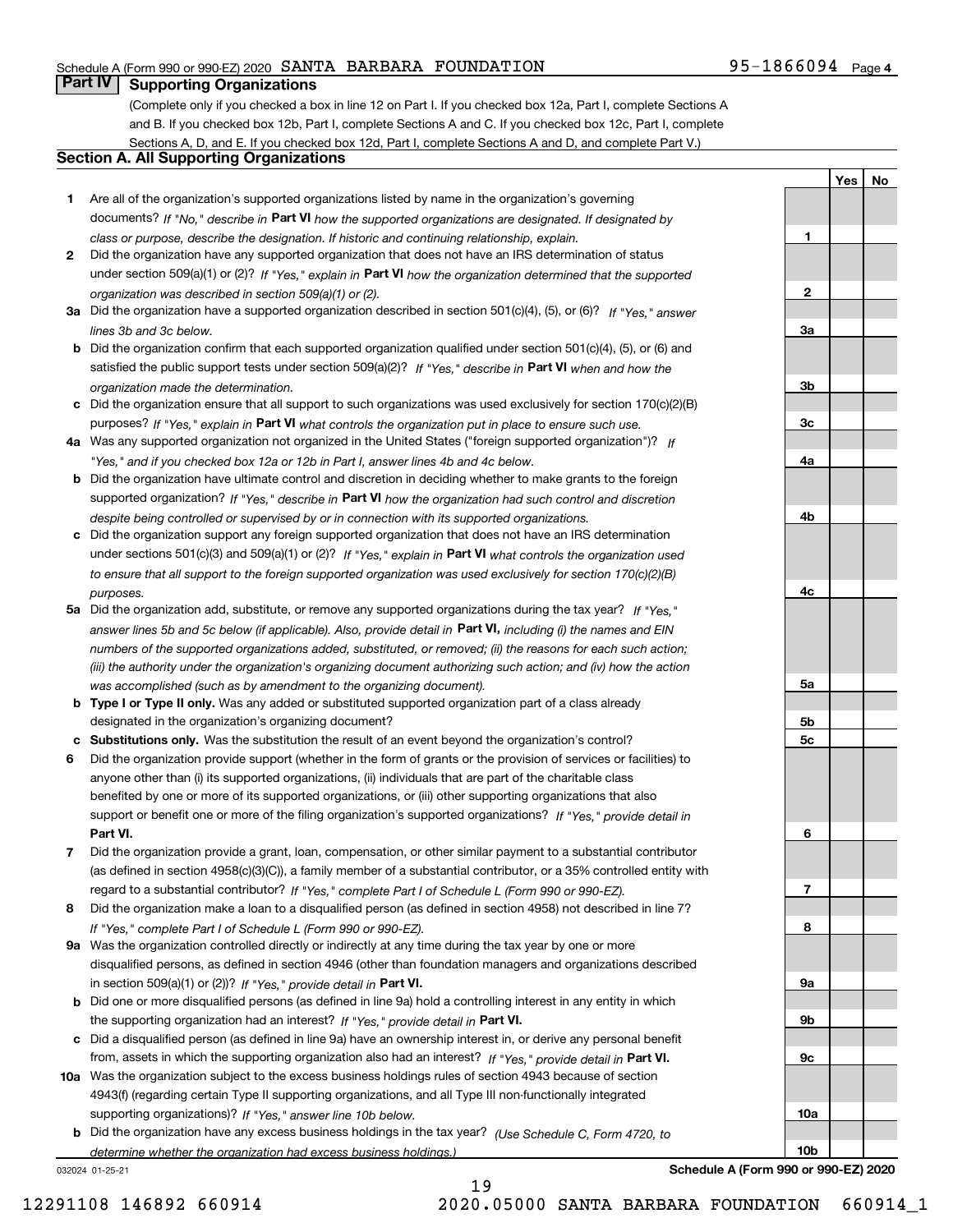|    | Part IV | $\frac{1}{2}$ and $\frac{1}{2}$ and $\frac{1}{2}$ and $\frac{1}{2}$ and $\frac{1}{2}$ and $\frac{1}{2}$ and $\frac{1}{2}$ and $\frac{1}{2}$ and $\frac{1}{2}$ and $\frac{1}{2}$ and $\frac{1}{2}$ and $\frac{1}{2}$ and $\frac{1}{2}$ and $\frac{1}{2}$ and $\frac{1}{2}$ and $\frac{1}{2}$ a<br><b>Supporting Organizations (continued)</b> |                 |     |    |
|----|---------|----------------------------------------------------------------------------------------------------------------------------------------------------------------------------------------------------------------------------------------------------------------------------------------------------------------------------------------------|-----------------|-----|----|
|    |         |                                                                                                                                                                                                                                                                                                                                              |                 | Yes | No |
| 11 |         | Has the organization accepted a gift or contribution from any of the following persons?                                                                                                                                                                                                                                                      |                 |     |    |
|    |         | a A person who directly or indirectly controls, either alone or together with persons described in lines 11b and                                                                                                                                                                                                                             |                 |     |    |
|    |         | 11c below, the governing body of a supported organization?                                                                                                                                                                                                                                                                                   | 11a             |     |    |
|    |         | <b>b</b> A family member of a person described in line 11a above?                                                                                                                                                                                                                                                                            | 11 <sub>b</sub> |     |    |
| с  |         | A 35% controlled entity of a person described in line 11a or 11b above? If "Yes" to line 11a, 11b, or 11c, provide                                                                                                                                                                                                                           |                 |     |    |
|    |         | detail in <b>Part VI.</b>                                                                                                                                                                                                                                                                                                                    | 11c             |     |    |
|    |         | <b>Section B. Type I Supporting Organizations</b>                                                                                                                                                                                                                                                                                            |                 |     |    |
|    |         |                                                                                                                                                                                                                                                                                                                                              |                 | Yes | No |
| 1  |         | Did the governing body, members of the governing body, officers acting in their official capacity, or membership of one or                                                                                                                                                                                                                   |                 |     |    |
|    |         | more supported organizations have the power to regularly appoint or elect at least a majority of the organization's officers,                                                                                                                                                                                                                |                 |     |    |
|    |         | directors, or trustees at all times during the tax year? If "No," describe in Part VI how the supported organization(s)                                                                                                                                                                                                                      |                 |     |    |
|    |         | effectively operated, supervised, or controlled the organization's activities. If the organization had more than one supported                                                                                                                                                                                                               |                 |     |    |
|    |         | organization, describe how the powers to appoint and/or remove officers, directors, or trustees were allocated among the<br>supported organizations and what conditions or restrictions, if any, applied to such powers during the tax year.                                                                                                 | 1               |     |    |
| 2  |         | Did the organization operate for the benefit of any supported organization other than the supported                                                                                                                                                                                                                                          |                 |     |    |
|    |         | organization(s) that operated, supervised, or controlled the supporting organization? If "Yes," explain in                                                                                                                                                                                                                                   |                 |     |    |
|    |         | Part VI how providing such benefit carried out the purposes of the supported organization(s) that operated,                                                                                                                                                                                                                                  |                 |     |    |
|    |         | supervised, or controlled the supporting organization.                                                                                                                                                                                                                                                                                       | 2               |     |    |
|    |         | Section C. Type II Supporting Organizations                                                                                                                                                                                                                                                                                                  |                 |     |    |
|    |         |                                                                                                                                                                                                                                                                                                                                              |                 | Yes | No |
| 1. |         | Were a majority of the organization's directors or trustees during the tax year also a majority of the directors                                                                                                                                                                                                                             |                 |     |    |
|    |         | or trustees of each of the organization's supported organization(s)? If "No," describe in Part VI how control                                                                                                                                                                                                                                |                 |     |    |
|    |         | or management of the supporting organization was vested in the same persons that controlled or managed                                                                                                                                                                                                                                       |                 |     |    |
|    |         | the supported organization(s).                                                                                                                                                                                                                                                                                                               | 1               |     |    |
|    |         | <b>Section D. All Type III Supporting Organizations</b>                                                                                                                                                                                                                                                                                      |                 |     |    |
|    |         |                                                                                                                                                                                                                                                                                                                                              |                 | Yes | No |
| 1  |         | Did the organization provide to each of its supported organizations, by the last day of the fifth month of the                                                                                                                                                                                                                               |                 |     |    |
|    |         | organization's tax year, (i) a written notice describing the type and amount of support provided during the prior tax                                                                                                                                                                                                                        |                 |     |    |
|    |         | year, (ii) a copy of the Form 990 that was most recently filed as of the date of notification, and (iii) copies of the                                                                                                                                                                                                                       |                 |     |    |
|    |         | organization's governing documents in effect on the date of notification, to the extent not previously provided?                                                                                                                                                                                                                             | 1               |     |    |
| 2  |         | Were any of the organization's officers, directors, or trustees either (i) appointed or elected by the supported                                                                                                                                                                                                                             |                 |     |    |
|    |         | organization(s) or (ii) serving on the governing body of a supported organization? If "No, " explain in Part VI how                                                                                                                                                                                                                          |                 |     |    |
|    |         | the organization maintained a close and continuous working relationship with the supported organization(s).                                                                                                                                                                                                                                  | $\mathbf 2$     |     |    |
| 3  |         | By reason of the relationship described in line 2, above, did the organization's supported organizations have a                                                                                                                                                                                                                              |                 |     |    |
|    |         | significant voice in the organization's investment policies and in directing the use of the organization's                                                                                                                                                                                                                                   |                 |     |    |
|    |         | income or assets at all times during the tax year? If "Yes," describe in Part VI the role the organization's                                                                                                                                                                                                                                 |                 |     |    |
|    |         | supported organizations played in this regard.                                                                                                                                                                                                                                                                                               | 3               |     |    |
|    |         | Section E. Type III Functionally Integrated Supporting Organizations                                                                                                                                                                                                                                                                         |                 |     |    |
| 1  |         | Check the box next to the method that the organization used to satisfy the Integral Part Test during the year (see instructions).                                                                                                                                                                                                            |                 |     |    |
| а  |         | The organization satisfied the Activities Test. Complete line 2 below.                                                                                                                                                                                                                                                                       |                 |     |    |
| b  |         | The organization is the parent of each of its supported organizations. Complete line 3 below.                                                                                                                                                                                                                                                |                 |     |    |
| c  |         | The organization supported a governmental entity. Describe in Part VI how you supported a governmental entity (see instructions)                                                                                                                                                                                                             |                 |     |    |
| 2  |         | Activities Test. Answer lines 2a and 2b below.                                                                                                                                                                                                                                                                                               |                 | Yes | No |

**a** Did substantially all of the organization's activities during the tax year directly further the exempt purposes of **b** Did the activities described in line 2a, above, constitute activities that, but for the organization's involvement, the supported organization(s) to which the organization was responsive? If "Yes," then in **Part VI identify those supported organizations and explain**  *how these activities directly furthered their exempt purposes,* **Part VI**  *the reasons for the organization's position that its supported organization(s) would have engaged in how the organization was responsive to those supported organizations, and how the organization determined that these activities constituted substantially all of its activities.* one or more of the organization's supported organization(s) would have been engaged in? If "Yes," e*xplain in* 

**b** Did the organization exercise a substantial degree of direction over the policies, programs, and activities of each

of its supported organizations? If "Yes," describe in Part VI the role played by the organization in this regard.

20

**a** Did the organization have the power to regularly appoint or elect a majority of the officers, directors, or

trustees of each of the supported organizations? If "Yes" or "No" provide details in **Part VI.** 



032025 01-25-21

**Schedule A (Form 990 or 990-EZ) 2020**

**3** Parent of Supported Organizations. Answer lines 3a and 3b below.

*these activities but for the organization's involvement.*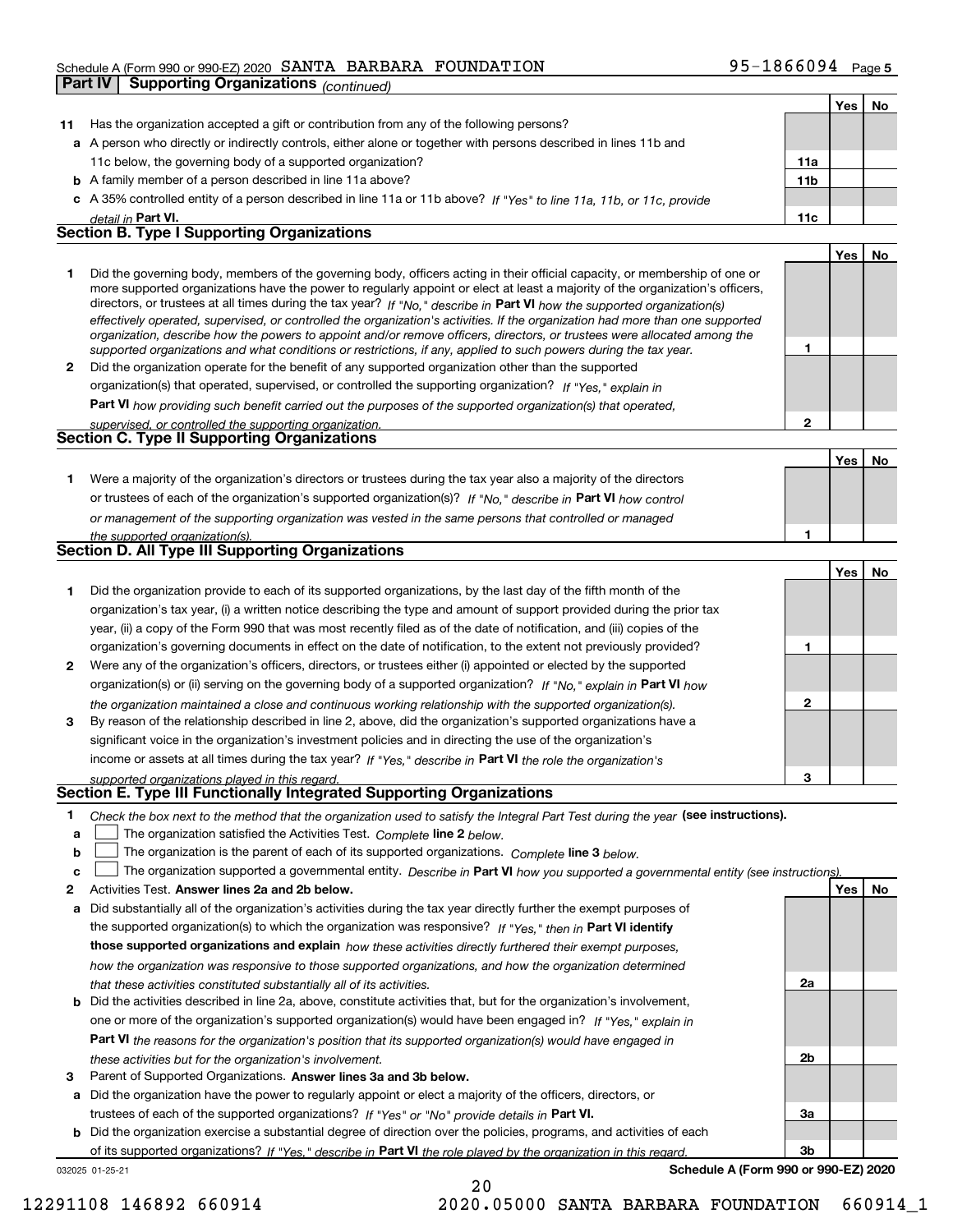|                                                               |  | <b>Part V</b> Type III Non-Functionally Integrated 509(a)(3) Supporting Organizations |                   |  |
|---------------------------------------------------------------|--|---------------------------------------------------------------------------------------|-------------------|--|
| Schedule A (Form 990 or 990-EZ) 2020 SANTA BARBARA FOUNDATION |  |                                                                                       | 95-1866094 Page 6 |  |

1 Check here if the organization satisfied the Integral Part Test as a qualifying trust on Nov. 20, 1970 (explain in Part VI). See instructions. All other Type III non-functionally integrated supporting organizations must complete Sections A through E.

|              | Section A - Adjusted Net Income                                                                                                   |                | (A) Prior Year | (B) Current Year<br>(optional) |
|--------------|-----------------------------------------------------------------------------------------------------------------------------------|----------------|----------------|--------------------------------|
| 1            | Net short-term capital gain                                                                                                       | 1              |                |                                |
| 2            | Recoveries of prior-year distributions                                                                                            | $\overline{2}$ |                |                                |
| З            | Other gross income (see instructions)                                                                                             | 3              |                |                                |
| 4            | Add lines 1 through 3.                                                                                                            | 4              |                |                                |
| 5            | Depreciation and depletion                                                                                                        | 5              |                |                                |
| 6            | Portion of operating expenses paid or incurred for production or                                                                  |                |                |                                |
|              | collection of gross income or for management, conservation, or                                                                    |                |                |                                |
|              | maintenance of property held for production of income (see instructions)                                                          | 6              |                |                                |
| 7            | Other expenses (see instructions)                                                                                                 | $\overline{7}$ |                |                                |
| 8            | Adjusted Net Income (subtract lines 5, 6, and 7 from line 4)                                                                      | 8              |                |                                |
|              | <b>Section B - Minimum Asset Amount</b>                                                                                           |                | (A) Prior Year | (B) Current Year<br>(optional) |
| 1            | Aggregate fair market value of all non-exempt-use assets (see                                                                     |                |                |                                |
|              | instructions for short tax year or assets held for part of year):                                                                 |                |                |                                |
|              | <b>a</b> Average monthly value of securities                                                                                      | 1a             |                |                                |
|              | <b>b</b> Average monthly cash balances                                                                                            | 1b             |                |                                |
|              | c Fair market value of other non-exempt-use assets                                                                                | 1c             |                |                                |
|              | d Total (add lines 1a, 1b, and 1c)                                                                                                | 1d             |                |                                |
|              | e Discount claimed for blockage or other factors                                                                                  |                |                |                                |
|              | (explain in detail in Part VI):                                                                                                   |                |                |                                |
| $\mathbf{2}$ | Acquisition indebtedness applicable to non-exempt-use assets                                                                      | $\mathbf 2$    |                |                                |
| 3            | Subtract line 2 from line 1d.                                                                                                     | 3              |                |                                |
| 4            | Cash deemed held for exempt use. Enter 0.015 of line 3 (for greater amount,                                                       |                |                |                                |
|              | see instructions).                                                                                                                | 4              |                |                                |
| 5            | Net value of non-exempt-use assets (subtract line 4 from line 3)                                                                  | 5              |                |                                |
| 6            | Multiply line 5 by 0.035.                                                                                                         | 6              |                |                                |
| 7            | Recoveries of prior-year distributions                                                                                            | 7              |                |                                |
| 8            | Minimum Asset Amount (add line 7 to line 6)                                                                                       | 8              |                |                                |
|              | <b>Section C - Distributable Amount</b>                                                                                           |                |                | <b>Current Year</b>            |
| 1            | Adjusted net income for prior year (from Section A, line 8, column A)                                                             | $\mathbf{1}$   |                |                                |
| 2            | Enter 0.85 of line 1.                                                                                                             | $\overline{2}$ |                |                                |
| з            | Minimum asset amount for prior year (from Section B, line 8, column A)                                                            | 3              |                |                                |
| 4            | Enter greater of line 2 or line 3.                                                                                                | 4              |                |                                |
| 5            | Income tax imposed in prior year                                                                                                  | 5              |                |                                |
| 6            | <b>Distributable Amount.</b> Subtract line 5 from line 4, unless subject to                                                       |                |                |                                |
|              | emergency temporary reduction (see instructions).                                                                                 | 6              |                |                                |
| 7            | Check here if the current year is the organization's first as a non-functionally integrated Type III supporting organization (see |                |                |                                |

instructions).

**1**

**Schedule A (Form 990 or 990-EZ) 2020**

032026 01-25-21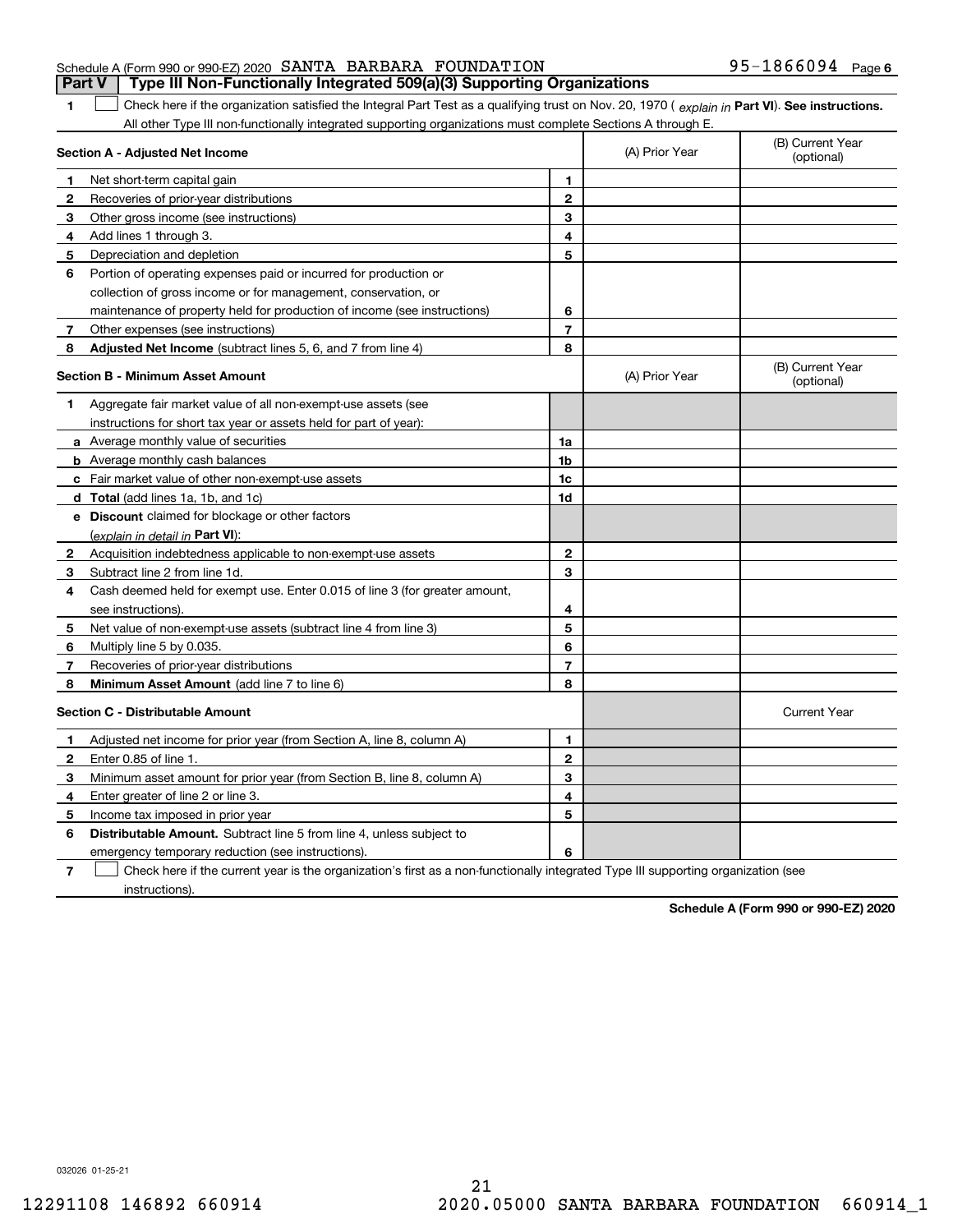|    | Type III Non-Functionally Integrated 509(a)(3) Supporting Organizations<br><b>Part V</b><br>(continued) |                                    |                                               |    |                                                  |  |
|----|---------------------------------------------------------------------------------------------------------|------------------------------------|-----------------------------------------------|----|--------------------------------------------------|--|
|    | <b>Section D - Distributions</b>                                                                        |                                    |                                               |    | <b>Current Year</b>                              |  |
| 1  | Amounts paid to supported organizations to accomplish exempt purposes                                   |                                    |                                               | 1  |                                                  |  |
| 2  | Amounts paid to perform activity that directly furthers exempt purposes of supported                    |                                    |                                               |    |                                                  |  |
|    | organizations, in excess of income from activity                                                        |                                    |                                               | 2  |                                                  |  |
| 3  | Administrative expenses paid to accomplish exempt purposes of supported organizations                   |                                    |                                               | 3  |                                                  |  |
| 4  | Amounts paid to acquire exempt-use assets                                                               |                                    |                                               | 4  |                                                  |  |
| 5  | Qualified set-aside amounts (prior IRS approval required - provide details in Part VI)                  |                                    |                                               | 5  |                                                  |  |
| 6  | Other distributions ( <i>describe in</i> Part VI). See instructions.                                    |                                    |                                               | 6  |                                                  |  |
| 7  | Total annual distributions. Add lines 1 through 6.                                                      |                                    |                                               | 7  |                                                  |  |
| 8  | Distributions to attentive supported organizations to which the organization is responsive              |                                    |                                               |    |                                                  |  |
|    | (provide details in Part VI). See instructions.                                                         |                                    |                                               | 8  |                                                  |  |
| 9  | Distributable amount for 2020 from Section C, line 6                                                    |                                    |                                               | 9  |                                                  |  |
| 10 | Line 8 amount divided by line 9 amount                                                                  |                                    |                                               | 10 |                                                  |  |
|    | <b>Section E - Distribution Allocations</b> (see instructions)                                          | (i)<br><b>Excess Distributions</b> | (ii)<br><b>Underdistributions</b><br>Pre-2020 |    | (iii)<br><b>Distributable</b><br>Amount for 2020 |  |
| 1  | Distributable amount for 2020 from Section C, line 6                                                    |                                    |                                               |    |                                                  |  |
| 2  | Underdistributions, if any, for years prior to 2020 (reason-                                            |                                    |                                               |    |                                                  |  |
|    | able cause required - explain in Part VI). See instructions.                                            |                                    |                                               |    |                                                  |  |
| 3  | Excess distributions carryover, if any, to 2020                                                         |                                    |                                               |    |                                                  |  |
|    | a From 2015                                                                                             |                                    |                                               |    |                                                  |  |
|    | <b>b</b> From 2016                                                                                      |                                    |                                               |    |                                                  |  |
|    | $c$ From 2017                                                                                           |                                    |                                               |    |                                                  |  |
|    | d From 2018                                                                                             |                                    |                                               |    |                                                  |  |
|    | e From 2019                                                                                             |                                    |                                               |    |                                                  |  |
|    | f Total of lines 3a through 3e                                                                          |                                    |                                               |    |                                                  |  |
|    | g Applied to underdistributions of prior years                                                          |                                    |                                               |    |                                                  |  |
|    | <b>h</b> Applied to 2020 distributable amount                                                           |                                    |                                               |    |                                                  |  |
|    | Carryover from 2015 not applied (see instructions)                                                      |                                    |                                               |    |                                                  |  |
|    | Remainder. Subtract lines 3g, 3h, and 3i from line 3f.                                                  |                                    |                                               |    |                                                  |  |
| 4  | Distributions for 2020 from Section D,                                                                  |                                    |                                               |    |                                                  |  |
|    | line $7:$                                                                                               |                                    |                                               |    |                                                  |  |
|    | a Applied to underdistributions of prior years                                                          |                                    |                                               |    |                                                  |  |
|    | <b>b</b> Applied to 2020 distributable amount                                                           |                                    |                                               |    |                                                  |  |
|    | c Remainder. Subtract lines 4a and 4b from line 4.                                                      |                                    |                                               |    |                                                  |  |
| 5. | Remaining underdistributions for years prior to 2020, if                                                |                                    |                                               |    |                                                  |  |
|    | any. Subtract lines 3g and 4a from line 2. For result greater                                           |                                    |                                               |    |                                                  |  |
|    | than zero, explain in Part VI. See instructions.                                                        |                                    |                                               |    |                                                  |  |
| 6  | Remaining underdistributions for 2020. Subtract lines 3h                                                |                                    |                                               |    |                                                  |  |
|    | and 4b from line 1. For result greater than zero, explain in                                            |                                    |                                               |    |                                                  |  |
|    | Part VI. See instructions.                                                                              |                                    |                                               |    |                                                  |  |
| 7  | Excess distributions carryover to 2021. Add lines 3j                                                    |                                    |                                               |    |                                                  |  |
|    | and 4c.                                                                                                 |                                    |                                               |    |                                                  |  |
| 8  | Breakdown of line 7:                                                                                    |                                    |                                               |    |                                                  |  |
|    | a Excess from 2016                                                                                      |                                    |                                               |    |                                                  |  |
|    | <b>b</b> Excess from 2017                                                                               |                                    |                                               |    |                                                  |  |
|    | c Excess from 2018                                                                                      |                                    |                                               |    |                                                  |  |
|    | d Excess from 2019                                                                                      |                                    |                                               |    |                                                  |  |
|    | e Excess from 2020                                                                                      |                                    |                                               |    |                                                  |  |

**Schedule A (Form 990 or 990-EZ) 2020**

032027 01-25-21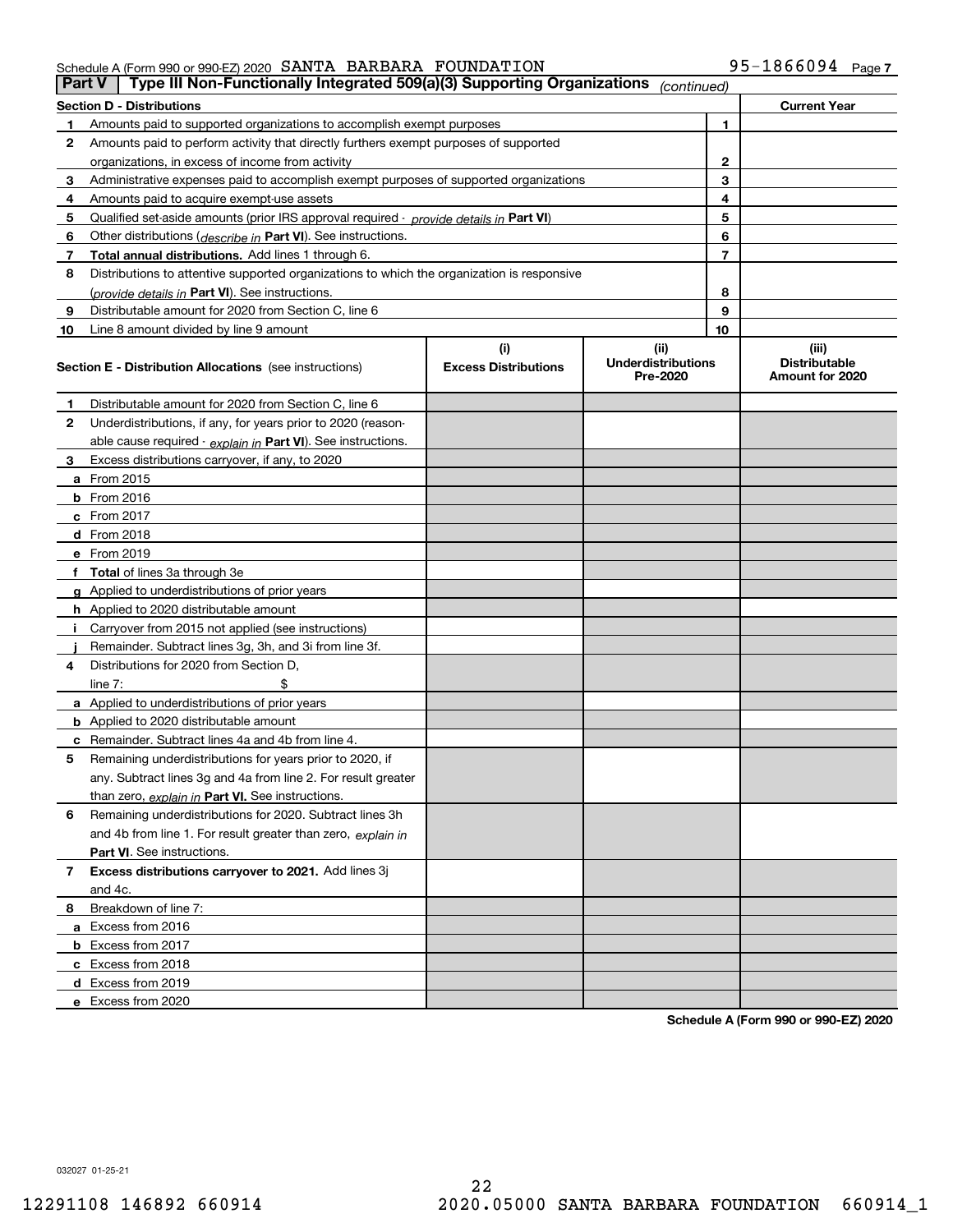|                 | Schedule A (Form 990 or 990-EZ) 2020 SANTA BARBARA FOUNDATION |    | $95 - 1866094$ Page 8                                                                                                                                                                                                                                                                                                                                                                                                                                                                                                                                                |
|-----------------|---------------------------------------------------------------|----|----------------------------------------------------------------------------------------------------------------------------------------------------------------------------------------------------------------------------------------------------------------------------------------------------------------------------------------------------------------------------------------------------------------------------------------------------------------------------------------------------------------------------------------------------------------------|
| <b>Part VI</b>  | (See instructions.)                                           |    | Supplemental Information. Provide the explanations required by Part II, line 10; Part II, line 17a or 17b; Part III, line 12;<br>Part IV, Section A, lines 1, 2, 3b, 3c, 4b, 4c, 5a, 6, 9a, 9b, 9c, 11a, 11b, and 11c; Part IV, Section B, lines 1 and 2; Part IV, Section C,<br>line 1; Part IV, Section D, lines 2 and 3; Part IV, Section E, lines 1c, 2a, 2b, 3a, and 3b; Part V, line 1; Part V, Section B, line 1e; Part V,<br>Section D, lines 5, 6, and 8; and Part V, Section E, lines 2, 5, and 6. Also complete this part for any additional information. |
|                 |                                                               |    |                                                                                                                                                                                                                                                                                                                                                                                                                                                                                                                                                                      |
|                 |                                                               |    |                                                                                                                                                                                                                                                                                                                                                                                                                                                                                                                                                                      |
|                 |                                                               |    |                                                                                                                                                                                                                                                                                                                                                                                                                                                                                                                                                                      |
|                 |                                                               |    |                                                                                                                                                                                                                                                                                                                                                                                                                                                                                                                                                                      |
|                 |                                                               |    |                                                                                                                                                                                                                                                                                                                                                                                                                                                                                                                                                                      |
|                 |                                                               |    |                                                                                                                                                                                                                                                                                                                                                                                                                                                                                                                                                                      |
|                 |                                                               |    |                                                                                                                                                                                                                                                                                                                                                                                                                                                                                                                                                                      |
|                 |                                                               |    |                                                                                                                                                                                                                                                                                                                                                                                                                                                                                                                                                                      |
|                 |                                                               |    |                                                                                                                                                                                                                                                                                                                                                                                                                                                                                                                                                                      |
|                 |                                                               |    |                                                                                                                                                                                                                                                                                                                                                                                                                                                                                                                                                                      |
|                 |                                                               |    |                                                                                                                                                                                                                                                                                                                                                                                                                                                                                                                                                                      |
|                 |                                                               |    |                                                                                                                                                                                                                                                                                                                                                                                                                                                                                                                                                                      |
|                 |                                                               |    |                                                                                                                                                                                                                                                                                                                                                                                                                                                                                                                                                                      |
|                 |                                                               |    |                                                                                                                                                                                                                                                                                                                                                                                                                                                                                                                                                                      |
|                 |                                                               |    |                                                                                                                                                                                                                                                                                                                                                                                                                                                                                                                                                                      |
|                 |                                                               |    |                                                                                                                                                                                                                                                                                                                                                                                                                                                                                                                                                                      |
|                 |                                                               |    |                                                                                                                                                                                                                                                                                                                                                                                                                                                                                                                                                                      |
|                 |                                                               |    |                                                                                                                                                                                                                                                                                                                                                                                                                                                                                                                                                                      |
|                 |                                                               |    |                                                                                                                                                                                                                                                                                                                                                                                                                                                                                                                                                                      |
|                 |                                                               |    |                                                                                                                                                                                                                                                                                                                                                                                                                                                                                                                                                                      |
|                 |                                                               |    |                                                                                                                                                                                                                                                                                                                                                                                                                                                                                                                                                                      |
|                 |                                                               |    |                                                                                                                                                                                                                                                                                                                                                                                                                                                                                                                                                                      |
|                 |                                                               |    |                                                                                                                                                                                                                                                                                                                                                                                                                                                                                                                                                                      |
|                 |                                                               |    |                                                                                                                                                                                                                                                                                                                                                                                                                                                                                                                                                                      |
|                 |                                                               |    |                                                                                                                                                                                                                                                                                                                                                                                                                                                                                                                                                                      |
| 032028 01-25-21 |                                                               |    | Schedule A (Form 990 or 990-EZ) 2020                                                                                                                                                                                                                                                                                                                                                                                                                                                                                                                                 |
|                 |                                                               | 23 |                                                                                                                                                                                                                                                                                                                                                                                                                                                                                                                                                                      |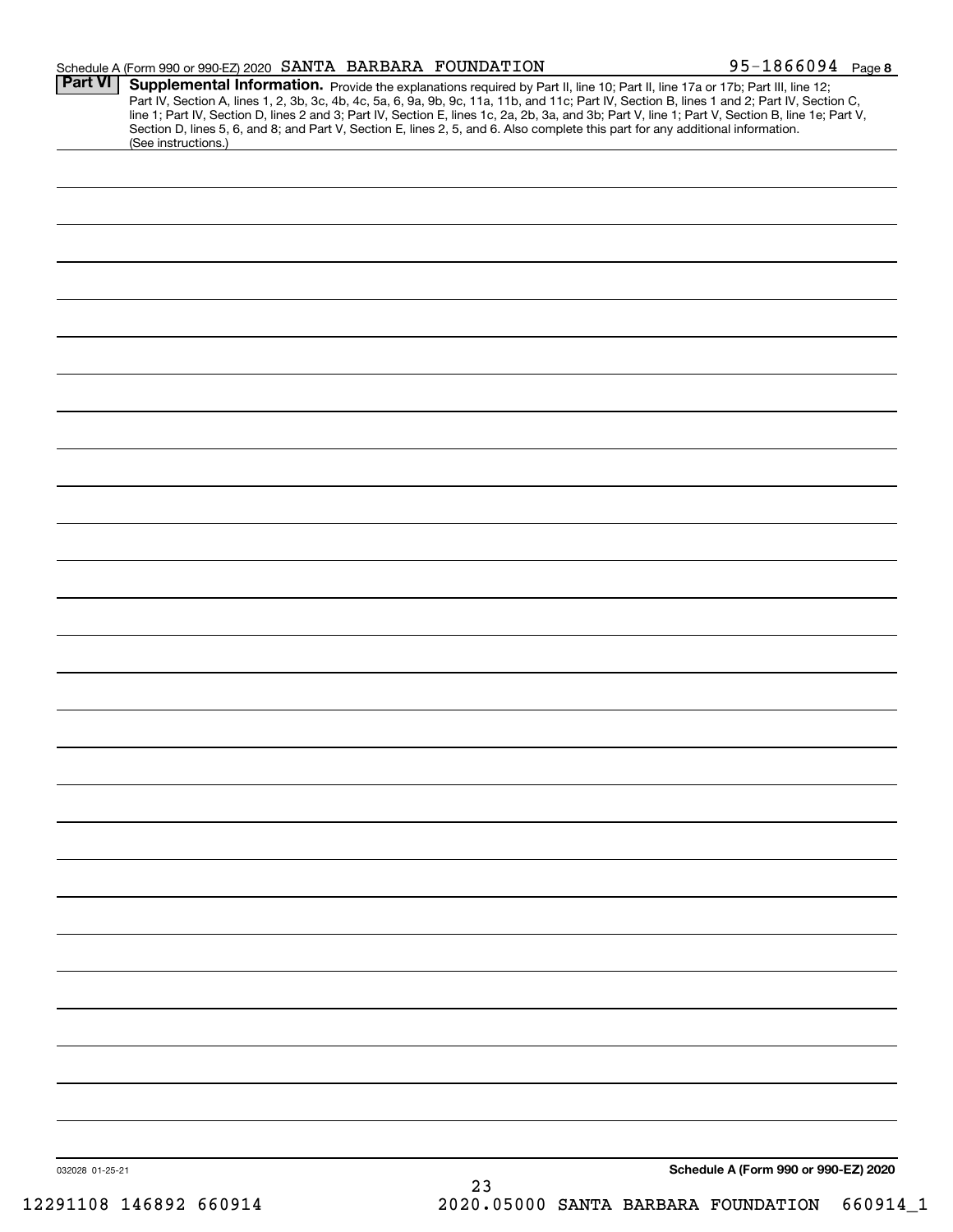Department of the Treasury Internal Revenue Service **(Form 990, 990-EZ, or 990-PF)**

Name of the organization

### \*\* PUBLIC DISCLOSURE COPY \*\*

# **Schedule B Schedule of Contributors**

**| Attach to Form 990, Form 990-EZ, or Form 990-PF. | Go to www.irs.gov/Form990 for the latest information.** OMB No. 1545-0047

**2020**

**Employer identification number**

SANTA BARBARA FOUNDATION **195-1866094** 

|                    | <b>Organization type (check one):</b>                                       |  |  |  |  |
|--------------------|-----------------------------------------------------------------------------|--|--|--|--|
| Filers of:         | Section:                                                                    |  |  |  |  |
| Form 990 or 990-EZ | $ \mathbf{X} $ 501(c)( 3) (enter number) organization                       |  |  |  |  |
|                    | $4947(a)(1)$ nonexempt charitable trust not treated as a private foundation |  |  |  |  |
|                    | 527 political organization                                                  |  |  |  |  |
| Form 990-PF        | 501(c)(3) exempt private foundation                                         |  |  |  |  |
|                    | 4947(a)(1) nonexempt charitable trust treated as a private foundation       |  |  |  |  |
|                    | 501(c)(3) taxable private foundation                                        |  |  |  |  |

Check if your organization is covered by the **General Rule** or a **Special Rule. Note:**  Only a section 501(c)(7), (8), or (10) organization can check boxes for both the General Rule and a Special Rule. See instructions.

### **General Rule**

 $\mathcal{L}^{\text{max}}$ 

For an organization filing Form 990, 990-EZ, or 990-PF that received, during the year, contributions totaling \$5,000 or more (in money or property) from any one contributor. Complete Parts I and II. See instructions for determining a contributor's total contributions.

#### **Special Rules**

any one contributor, during the year, total contributions of the greater of  $\,$  (1) \$5,000; or **(2)** 2% of the amount on (i) Form 990, Part VIII, line 1h;  $\boxed{\textbf{X}}$  For an organization described in section 501(c)(3) filing Form 990 or 990-EZ that met the 33 1/3% support test of the regulations under sections 509(a)(1) and 170(b)(1)(A)(vi), that checked Schedule A (Form 990 or 990-EZ), Part II, line 13, 16a, or 16b, and that received from or (ii) Form 990-EZ, line 1. Complete Parts I and II.

For an organization described in section 501(c)(7), (8), or (10) filing Form 990 or 990-EZ that received from any one contributor, during the year, total contributions of more than \$1,000 exclusively for religious, charitable, scientific, literary, or educational purposes, or for the prevention of cruelty to children or animals. Complete Parts I (entering "N/A" in column (b) instead of the contributor name and address), II, and III.  $\mathcal{L}^{\text{max}}$ 

purpose. Don't complete any of the parts unless the **General Rule** applies to this organization because it received *nonexclusively* year, contributions <sub>exclusively</sub> for religious, charitable, etc., purposes, but no such contributions totaled more than \$1,000. If this box is checked, enter here the total contributions that were received during the year for an  $\;$ exclusively religious, charitable, etc., For an organization described in section 501(c)(7), (8), or (10) filing Form 990 or 990-EZ that received from any one contributor, during the religious, charitable, etc., contributions totaling \$5,000 or more during the year  $\Box$ — $\Box$   $\Box$  $\mathcal{L}^{\text{max}}$ 

**Caution:**  An organization that isn't covered by the General Rule and/or the Special Rules doesn't file Schedule B (Form 990, 990-EZ, or 990-PF),  **must** but it answer "No" on Part IV, line 2, of its Form 990; or check the box on line H of its Form 990-EZ or on its Form 990-PF, Part I, line 2, to certify that it doesn't meet the filing requirements of Schedule B (Form 990, 990-EZ, or 990-PF).

**For Paperwork Reduction Act Notice, see the instructions for Form 990, 990-EZ, or 990-PF. Schedule B (Form 990, 990-EZ, or 990-PF) (2020)** LHA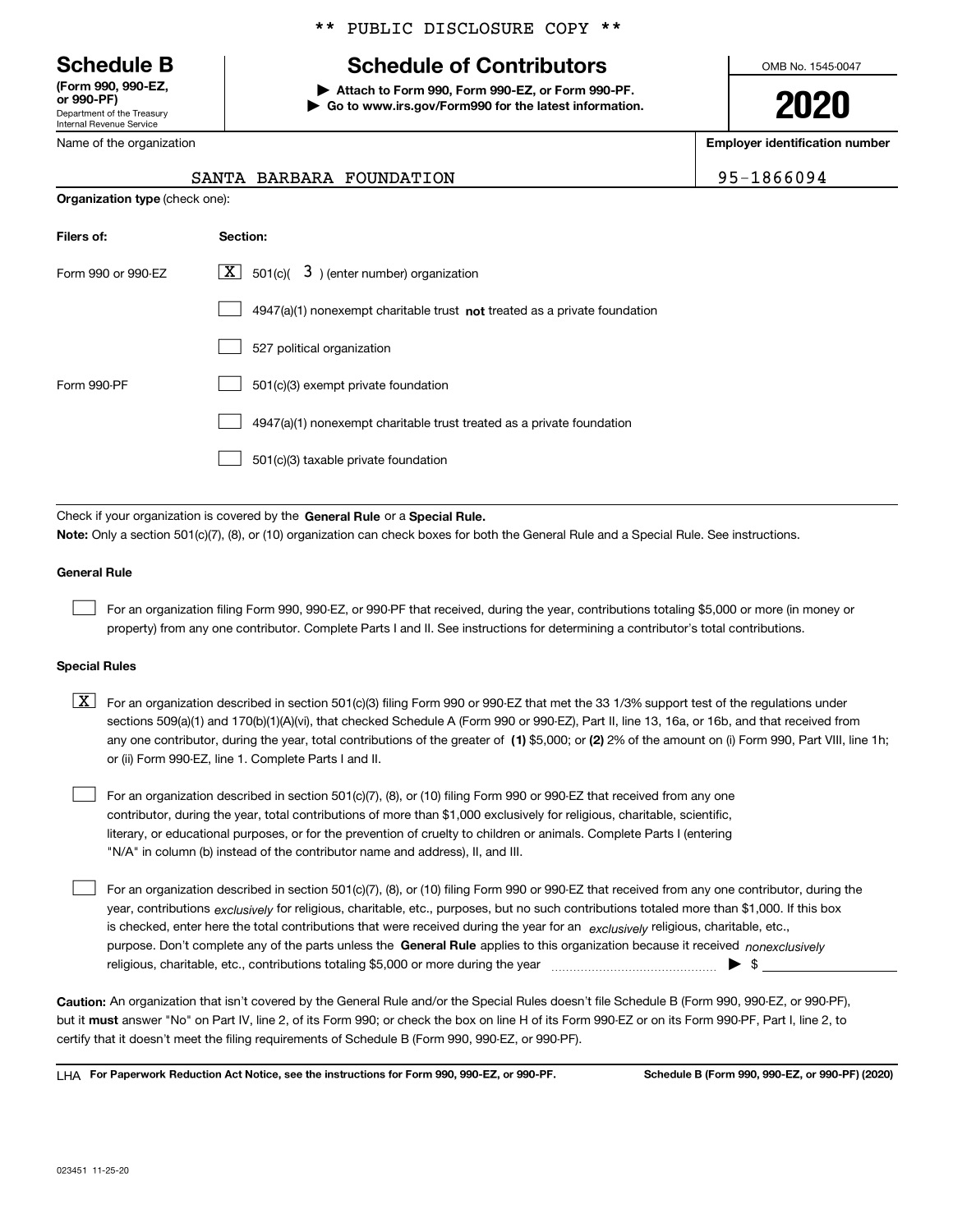# Schedule B (Form 990, 990-EZ, or 990-PF) (2020) Page 2

## SANTA BARBARA FOUNDATION 95-1866094

|                      | Schedule B (Form 990, 990-EZ, or 990-PF) (2020)                                                |                                   | Page 2                                                                                                      |
|----------------------|------------------------------------------------------------------------------------------------|-----------------------------------|-------------------------------------------------------------------------------------------------------------|
| Name of organization |                                                                                                |                                   | <b>Employer identification number</b>                                                                       |
|                      | SANTA BARBARA FOUNDATION                                                                       |                                   | 95-1866094                                                                                                  |
| Part I               | Contributors (see instructions). Use duplicate copies of Part I if additional space is needed. |                                   |                                                                                                             |
| (a)<br>No.           | (b)<br>Name, address, and ZIP + 4                                                              | (c)<br><b>Total contributions</b> | (d)<br>Type of contribution                                                                                 |
| 1                    |                                                                                                | 3, 128, 284.<br>\$                | Person<br>Payroll<br>Noncash<br>$\overline{\text{X}}$<br>(Complete Part II for<br>noncash contributions.)   |
| (a)<br>No.           | (b)<br>Name, address, and ZIP + 4                                                              | (c)<br><b>Total contributions</b> | (d)<br>Type of contribution                                                                                 |
| $\boldsymbol{2}$     |                                                                                                | 3,093,972.<br>\$                  | Person<br>Payroll<br>Noncash<br>$\overline{\text{X}}$<br>(Complete Part II for<br>noncash contributions.)   |
| (a)<br>No.           | (b)<br>Name, address, and ZIP + 4                                                              | (c)<br><b>Total contributions</b> | (d)<br>Type of contribution                                                                                 |
| 3                    |                                                                                                | 2,056,500.<br>\$                  | Person<br>Payroll<br>$\overline{\mathbf{X}}$<br>Noncash<br>(Complete Part II for<br>noncash contributions.) |
| (a)<br>No.           | (b)<br>Name, address, and ZIP + 4                                                              | (c)<br><b>Total contributions</b> | (d)<br>Type of contribution                                                                                 |
| 4                    |                                                                                                | 2,000,000.<br>\$                  | $\mathbf{X}$<br>Person<br>Payroll<br>Noncash<br>(Complete Part II for<br>noncash contributions.)            |
| (a)<br>No.           | (b)<br>Name, address, and ZIP + 4                                                              | (c)<br><b>Total contributions</b> | (d)<br>Type of contribution                                                                                 |
| 5                    |                                                                                                | 1,500,000.<br>\$                  | $\boxed{\text{X}}$<br>Person<br>Payroll<br>Noncash<br>(Complete Part II for<br>noncash contributions.)      |
| (a)<br>No.           | (b)<br>Name, address, and ZIP + 4                                                              | (c)<br><b>Total contributions</b> | (d)<br>Type of contribution                                                                                 |
| 6                    |                                                                                                | 800,000.<br>\$                    | $\boxed{\text{X}}$<br>Person<br>Payroll<br>Noncash<br>(Complete Part II for<br>noncash contributions.)      |
| 023452 11-25-20      |                                                                                                |                                   | Schedule B (Form 990, 990-EZ, or 990-PF) (2020)                                                             |

25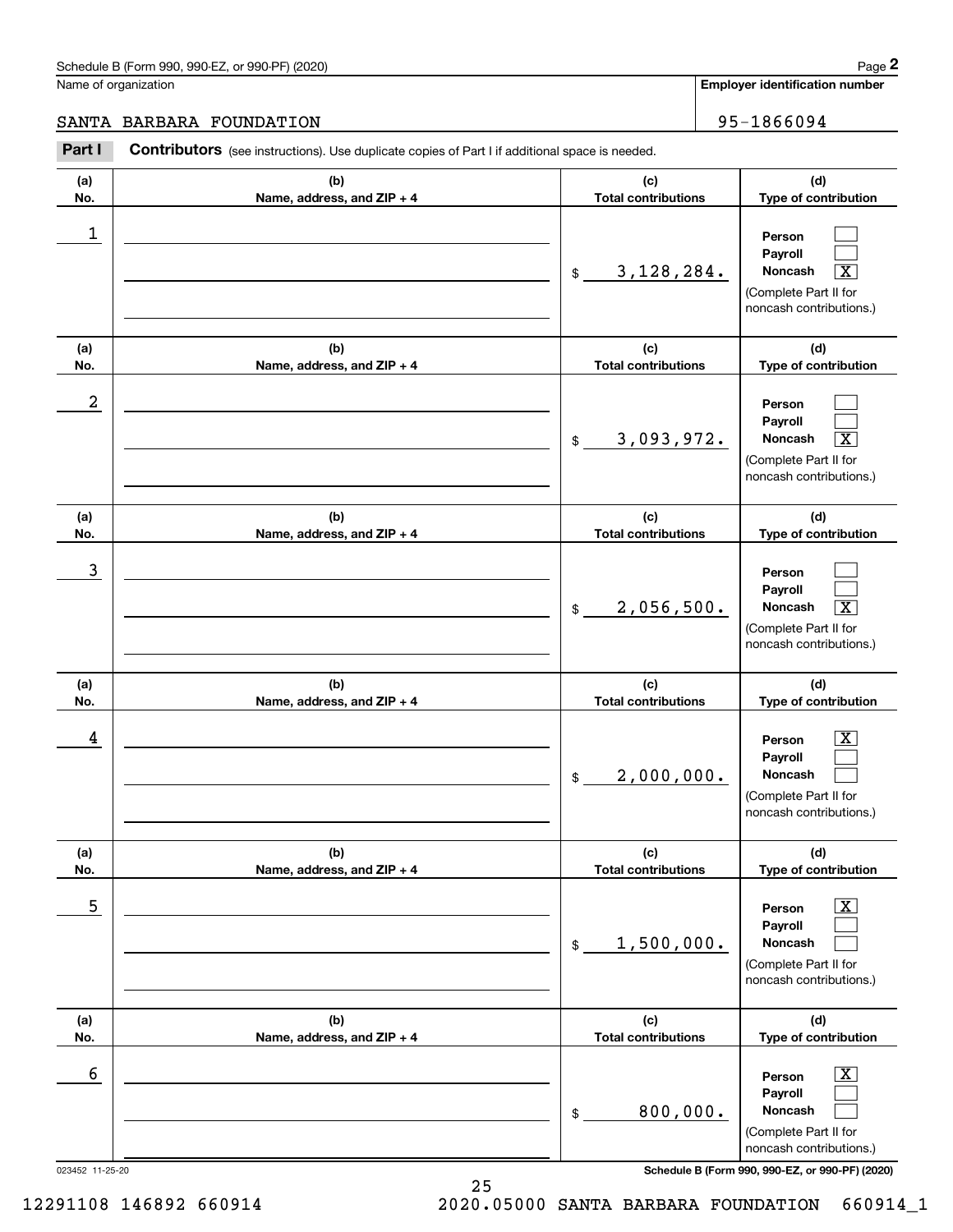# Schedule B (Form 990, 990-EZ, or 990-PF) (2020) Page 2

## SANTA BARBARA FOUNDATION 95-1866094

|                      | Schedule B (Form 990, 990-EZ, or 990-PF) (2020)                                                       |                                   | Page 2                                                                                                      |
|----------------------|-------------------------------------------------------------------------------------------------------|-----------------------------------|-------------------------------------------------------------------------------------------------------------|
| Name of organization |                                                                                                       |                                   | <b>Employer identification number</b>                                                                       |
|                      | SANTA BARBARA FOUNDATION                                                                              |                                   | 95-1866094                                                                                                  |
| Part I               | <b>Contributors</b> (see instructions). Use duplicate copies of Part I if additional space is needed. |                                   |                                                                                                             |
| (a)<br>No.           | (b)<br>Name, address, and ZIP + 4                                                                     | (c)<br><b>Total contributions</b> | (d)<br>Type of contribution                                                                                 |
| 7                    |                                                                                                       | 997,448.<br>\$                    | Person<br>Payroll<br>Noncash<br>$\overline{\texttt{X}}$<br>(Complete Part II for<br>noncash contributions.) |
| (a)<br>No.           | (b)<br>Name, address, and ZIP + 4                                                                     | (c)<br><b>Total contributions</b> | (d)<br>Type of contribution                                                                                 |
| 8                    |                                                                                                       | 788,000.<br>\$                    | X<br>Person<br>Payroll<br>Noncash<br>(Complete Part II for<br>noncash contributions.)                       |
| (a)<br>No.           | (b)<br>Name, address, and ZIP + 4                                                                     | (c)<br><b>Total contributions</b> | (d)<br>Type of contribution                                                                                 |
| 9                    |                                                                                                       | 774,500.<br>\$                    | X<br>Person<br>Payroll<br>Noncash<br>(Complete Part II for<br>noncash contributions.)                       |
| (a)<br>No.           | (b)<br>Name, address, and ZIP + 4                                                                     | (c)<br><b>Total contributions</b> | (d)<br>Type of contribution                                                                                 |
| 10                   |                                                                                                       | 734,683.<br>\$                    | Person<br>Payroll<br>Noncash<br>$\boxed{\text{X}}$<br>(Complete Part II for<br>noncash contributions.)      |
| (a)<br>No.           | (b)<br>Name, address, and ZIP + 4                                                                     | (c)<br><b>Total contributions</b> | (d)<br>Type of contribution                                                                                 |
| 11                   |                                                                                                       | 732,547.<br>\$                    | $\boxed{\text{X}}$<br>Person<br>Payroll<br>Noncash<br>(Complete Part II for<br>noncash contributions.)      |
| (a)<br>No.           | (b)<br>Name, address, and ZIP + 4                                                                     | (c)<br><b>Total contributions</b> | (d)<br>Type of contribution                                                                                 |
| 12                   |                                                                                                       | 723,000.<br>\$                    | $\boxed{\text{X}}$<br>Person<br>Payroll<br>Noncash<br>(Complete Part II for<br>noncash contributions.)      |
| 023452 11-25-20      |                                                                                                       |                                   | Schedule B (Form 990, 990-EZ, or 990-PF) (2020)                                                             |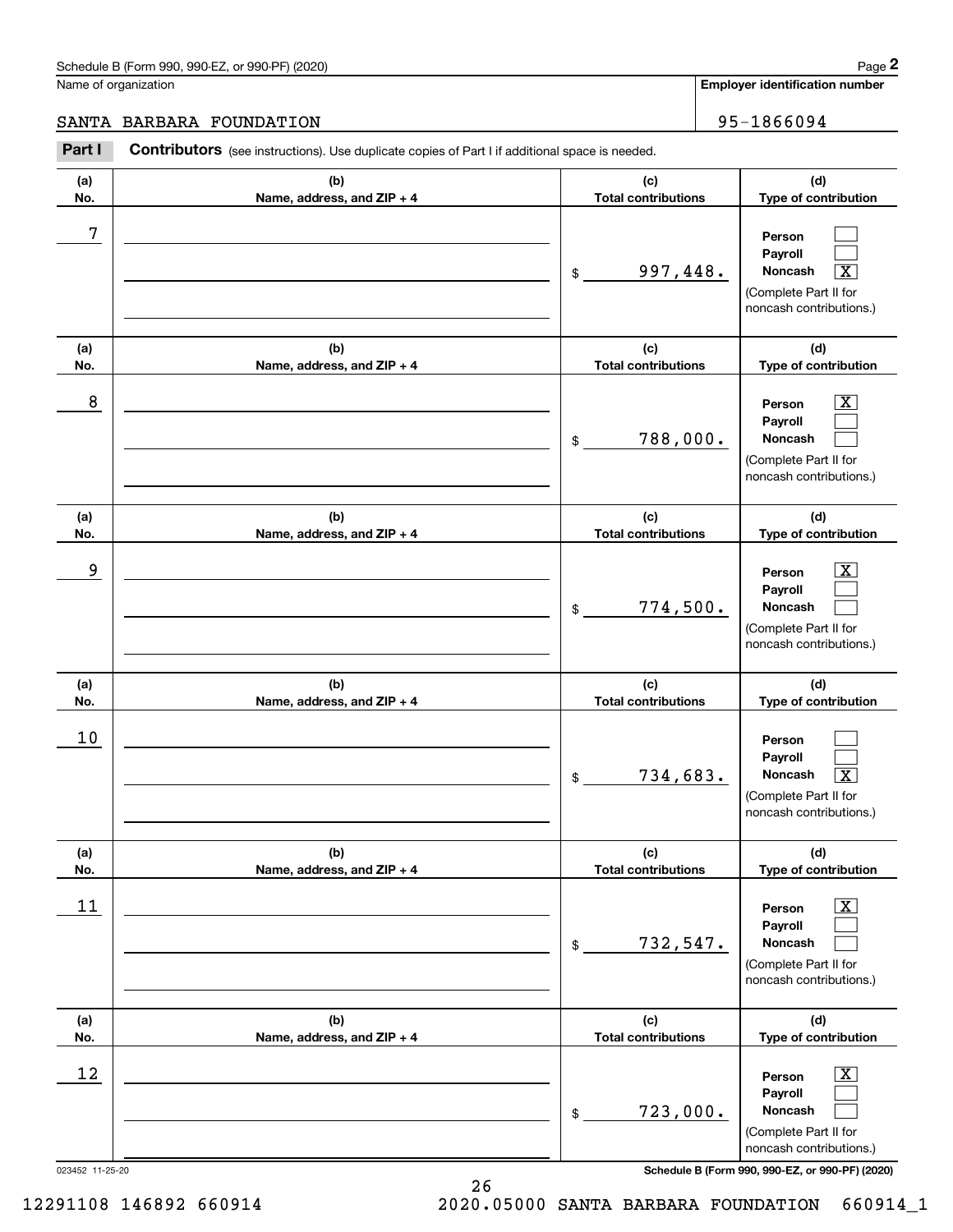# SANTA BARBARA FOUNDATION 95-1866094

|            | Schedule B (Form 990, 990-EZ, or 990-PF) (2020)                                                |                                   | Page 2                                                                                                    |
|------------|------------------------------------------------------------------------------------------------|-----------------------------------|-----------------------------------------------------------------------------------------------------------|
|            | Name of organization                                                                           |                                   | <b>Employer identification number</b>                                                                     |
|            | SANTA BARBARA FOUNDATION                                                                       |                                   | 95-1866094                                                                                                |
| Part I     | Contributors (see instructions). Use duplicate copies of Part I if additional space is needed. |                                   |                                                                                                           |
| (a)<br>No. | (b)<br>Name, address, and ZIP + 4                                                              | (c)<br><b>Total contributions</b> | (d)<br>Type of contribution                                                                               |
| 13         |                                                                                                | 701,500.<br>\$                    | $\overline{\text{X}}$<br>Person<br>Payroll<br>Noncash<br>(Complete Part II for<br>noncash contributions.) |
| (a)<br>No. | (b)<br>Name, address, and ZIP + 4                                                              | (c)<br><b>Total contributions</b> | (d)<br>Type of contribution                                                                               |
|            |                                                                                                | \$                                | Person<br>Payroll<br>Noncash<br>(Complete Part II for<br>noncash contributions.)                          |
| (a)<br>No. | (b)<br>Name, address, and ZIP + 4                                                              | (c)<br><b>Total contributions</b> | (d)<br>Type of contribution                                                                               |
|            |                                                                                                | \$                                | Person<br>Payroll<br>Noncash<br>(Complete Part II for<br>noncash contributions.)                          |
| (a)<br>No. | (b)<br>Name, address, and ZIP + 4                                                              | (c)<br><b>Total contributions</b> | (d)<br>Type of contribution                                                                               |
|            |                                                                                                | \$                                | Person<br>Payroll<br>Noncash<br>(Complete Part II for<br>noncash contributions.)                          |
| (a)<br>No. | (b)<br>Name, address, and ZIP + 4                                                              | (c)<br><b>Total contributions</b> | (d)<br>Type of contribution                                                                               |
|            |                                                                                                | \$                                | Person<br>Payroll<br>Noncash<br>(Complete Part II for<br>noncash contributions.)                          |
| (a)<br>No. | (b)<br>Name, address, and ZIP + 4                                                              | (c)<br><b>Total contributions</b> | (d)<br>Type of contribution                                                                               |
|            |                                                                                                | \$                                | Person<br>Payroll<br>Noncash<br>(Complete Part II for<br>noncash contributions.)                          |

27

023452 11-25-20 **Schedule B (Form 990, 990-EZ, or 990-PF) (2020)**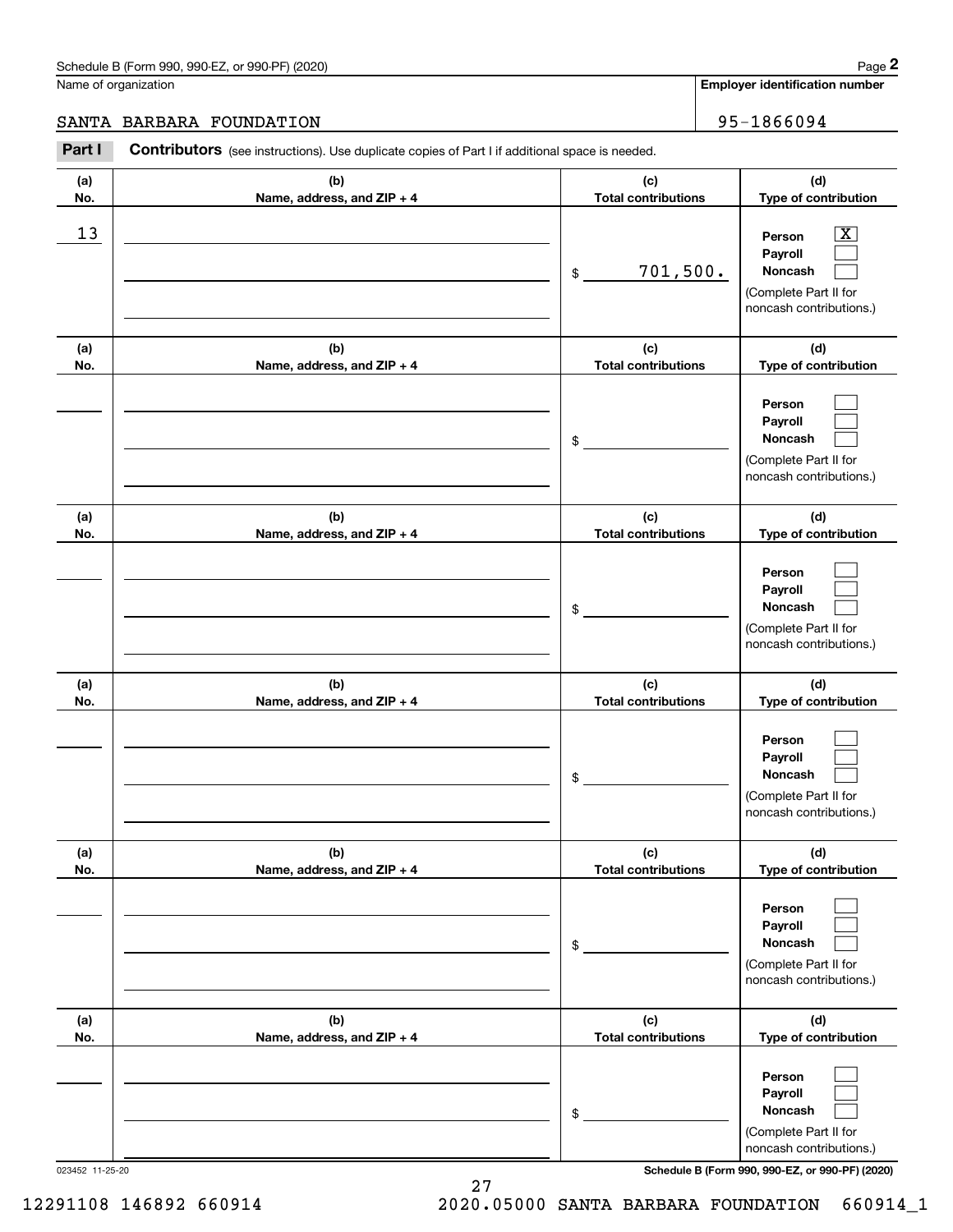**Employer identification number**

SANTA BARBARA FOUNDATION 95-1866094

Chedule B (Form 990, 990-EZ, or 990-PF) (2020)<br> **3Part II is additional space is needed.**<br> **3Part II is ADDAREA PROPERTY** (see instructions). Use duplicate copies of Part II if additional space is needed.

| (a)<br>No.<br>from<br>Part I | (b)<br>Description of noncash property given | (c)<br>FMV (or estimate)<br>(See instructions.) | (d)<br>Date received                            |
|------------------------------|----------------------------------------------|-------------------------------------------------|-------------------------------------------------|
|                              | <b>STOCK</b>                                 |                                                 |                                                 |
| 1                            |                                              |                                                 |                                                 |
|                              |                                              | 3, 128, 284.<br>$$\mathbb{S}$$                  | 12/31/20                                        |
|                              |                                              |                                                 |                                                 |
| (a)                          |                                              |                                                 |                                                 |
| No.                          | (b)                                          | (c)<br>FMV (or estimate)                        | (d)                                             |
| from<br>Part I               | Description of noncash property given        | (See instructions.)                             | Date received                                   |
|                              | <b>STOCK</b>                                 |                                                 |                                                 |
| $\boldsymbol{2}$             |                                              |                                                 |                                                 |
|                              |                                              |                                                 |                                                 |
|                              |                                              | 3,093,972.<br>\$                                | 12/31/20                                        |
|                              |                                              |                                                 |                                                 |
| (a)<br>No.                   | (b)                                          | (c)                                             | (d)                                             |
| from                         | Description of noncash property given        | FMV (or estimate)                               | Date received                                   |
| Part I                       |                                              | (See instructions.)                             |                                                 |
|                              | <b>STOCK</b>                                 |                                                 |                                                 |
| 3                            |                                              |                                                 |                                                 |
|                              |                                              | 2,056,500.<br>$$\mathbb{S}$$                    | 12/31/20                                        |
|                              |                                              |                                                 |                                                 |
| (a)                          |                                              |                                                 |                                                 |
| No.                          | (b)                                          | (c)<br>FMV (or estimate)                        | (d)                                             |
| from<br>Part I               | Description of noncash property given        | (See instructions.)                             | Date received                                   |
|                              | <b>STOCK</b>                                 |                                                 |                                                 |
| 7                            |                                              |                                                 |                                                 |
|                              |                                              |                                                 |                                                 |
|                              |                                              | 997, 448.<br>$\$$                               | 12/31/20                                        |
|                              |                                              |                                                 |                                                 |
| (a)<br>No.                   |                                              | (c)                                             |                                                 |
| from                         | (b)<br>Description of noncash property given | FMV (or estimate)                               | (d)<br>Date received                            |
| Part I                       |                                              | (See instructions.)                             |                                                 |
|                              | STOCK                                        |                                                 |                                                 |
| 10                           |                                              |                                                 |                                                 |
|                              |                                              | 734,683.                                        | 12/31/20                                        |
|                              |                                              | $\,$                                            |                                                 |
| (a)                          |                                              |                                                 |                                                 |
| No.                          | (b)                                          | (c)<br>FMV (or estimate)                        | (d)                                             |
| from                         | Description of noncash property given        | (See instructions.)                             | Date received                                   |
| Part I                       |                                              |                                                 |                                                 |
|                              |                                              |                                                 |                                                 |
|                              |                                              |                                                 |                                                 |
|                              |                                              | \$                                              |                                                 |
| 023453 11-25-20              |                                              |                                                 | Schedule B (Form 990, 990-EZ, or 990-PF) (2020) |

28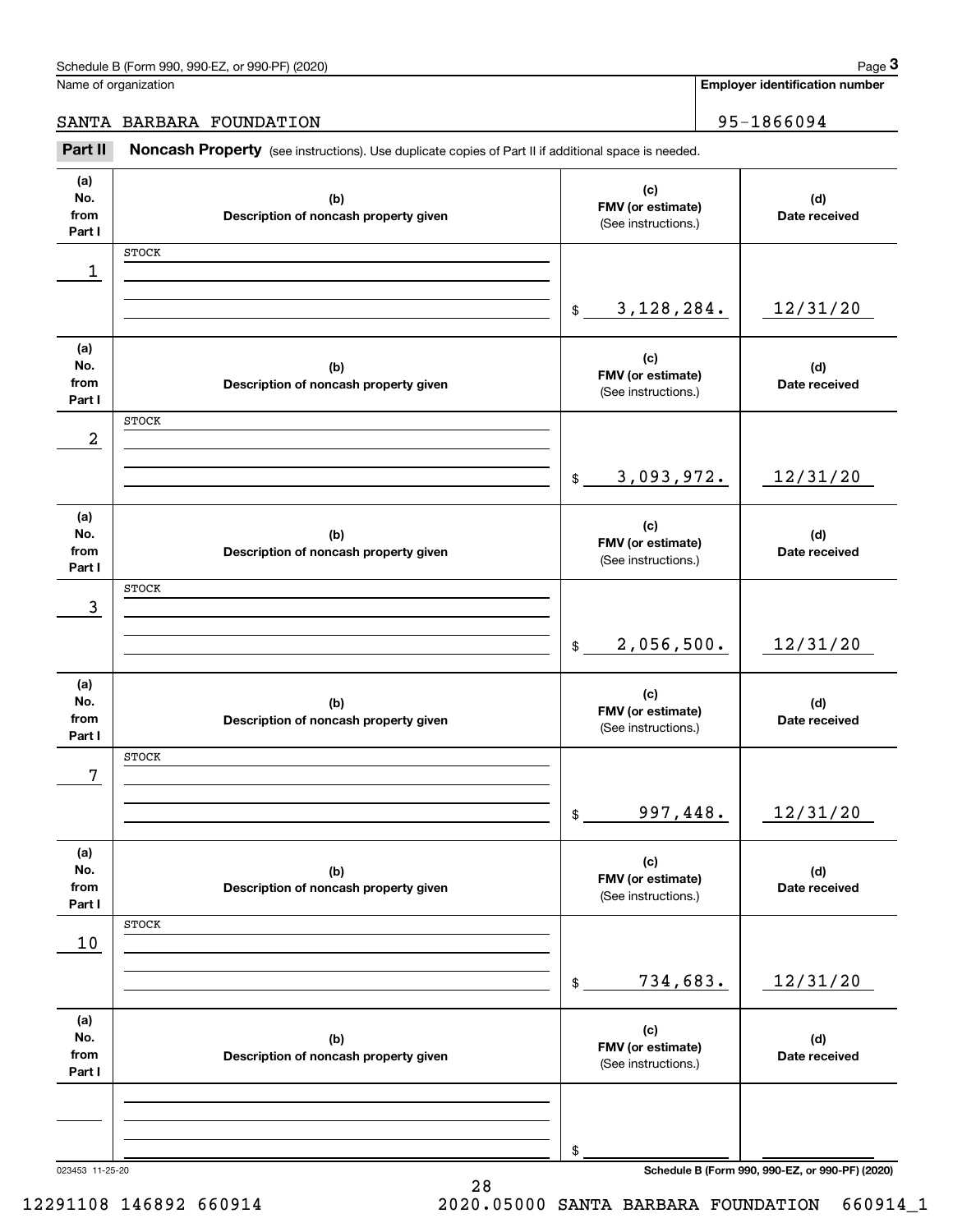|                           | Schedule B (Form 990, 990-EZ, or 990-PF) (2020)                                                                                                                                                                                                                                                 |                      |  | Page 4                                                                                                                                                         |  |  |  |
|---------------------------|-------------------------------------------------------------------------------------------------------------------------------------------------------------------------------------------------------------------------------------------------------------------------------------------------|----------------------|--|----------------------------------------------------------------------------------------------------------------------------------------------------------------|--|--|--|
| Name of organization      |                                                                                                                                                                                                                                                                                                 |                      |  | <b>Employer identification number</b>                                                                                                                          |  |  |  |
|                           | SANTA BARBARA FOUNDATION                                                                                                                                                                                                                                                                        |                      |  | 95-1866094                                                                                                                                                     |  |  |  |
| Part III                  | from any one contributor. Complete columns (a) through (e) and the following line entry. For organizations<br>completing Part III, enter the total of exclusively religious, charitable, etc., contributions of \$1,000 or less for the year. (Enter this info. once.) $\blacktriangleright$ \$ |                      |  | Exclusively religious, charitable, etc., contributions to organizations described in section 501(c)(7), (8), or (10) that total more than \$1,000 for the year |  |  |  |
|                           | Use duplicate copies of Part III if additional space is needed.                                                                                                                                                                                                                                 |                      |  |                                                                                                                                                                |  |  |  |
| (a) No.<br>from<br>Part I | (b) Purpose of gift                                                                                                                                                                                                                                                                             | (c) Use of gift      |  | (d) Description of how gift is held                                                                                                                            |  |  |  |
|                           |                                                                                                                                                                                                                                                                                                 |                      |  |                                                                                                                                                                |  |  |  |
|                           |                                                                                                                                                                                                                                                                                                 |                      |  |                                                                                                                                                                |  |  |  |
|                           |                                                                                                                                                                                                                                                                                                 | (e) Transfer of gift |  |                                                                                                                                                                |  |  |  |
|                           | Transferee's name, address, and ZIP + 4                                                                                                                                                                                                                                                         |                      |  | Relationship of transferor to transferee                                                                                                                       |  |  |  |
|                           |                                                                                                                                                                                                                                                                                                 |                      |  |                                                                                                                                                                |  |  |  |
| (a) No.<br>from<br>Part I | (b) Purpose of gift                                                                                                                                                                                                                                                                             | (c) Use of gift      |  | (d) Description of how gift is held                                                                                                                            |  |  |  |
|                           |                                                                                                                                                                                                                                                                                                 |                      |  |                                                                                                                                                                |  |  |  |
|                           |                                                                                                                                                                                                                                                                                                 |                      |  |                                                                                                                                                                |  |  |  |
|                           | (e) Transfer of gift                                                                                                                                                                                                                                                                            |                      |  |                                                                                                                                                                |  |  |  |
|                           | Transferee's name, address, and ZIP + 4                                                                                                                                                                                                                                                         |                      |  | Relationship of transferor to transferee                                                                                                                       |  |  |  |
|                           |                                                                                                                                                                                                                                                                                                 |                      |  |                                                                                                                                                                |  |  |  |
| (a) No.<br>from<br>Part I | (b) Purpose of gift                                                                                                                                                                                                                                                                             | (c) Use of gift      |  | (d) Description of how gift is held                                                                                                                            |  |  |  |
|                           |                                                                                                                                                                                                                                                                                                 |                      |  |                                                                                                                                                                |  |  |  |
|                           |                                                                                                                                                                                                                                                                                                 | (e) Transfer of gift |  |                                                                                                                                                                |  |  |  |
|                           | Transferee's name, address, and ZIP + 4                                                                                                                                                                                                                                                         |                      |  | Relationship of transferor to transferee                                                                                                                       |  |  |  |
|                           |                                                                                                                                                                                                                                                                                                 |                      |  |                                                                                                                                                                |  |  |  |
| (a) No.<br>from<br>Part I | (b) Purpose of gift                                                                                                                                                                                                                                                                             | (c) Use of gift      |  | (d) Description of how gift is held                                                                                                                            |  |  |  |
|                           |                                                                                                                                                                                                                                                                                                 |                      |  |                                                                                                                                                                |  |  |  |
|                           |                                                                                                                                                                                                                                                                                                 |                      |  |                                                                                                                                                                |  |  |  |
|                           |                                                                                                                                                                                                                                                                                                 | (e) Transfer of gift |  |                                                                                                                                                                |  |  |  |
|                           | Transferee's name, address, and ZIP + 4                                                                                                                                                                                                                                                         |                      |  | Relationship of transferor to transferee                                                                                                                       |  |  |  |
|                           |                                                                                                                                                                                                                                                                                                 |                      |  |                                                                                                                                                                |  |  |  |
|                           |                                                                                                                                                                                                                                                                                                 |                      |  |                                                                                                                                                                |  |  |  |

29

023454 11-25-20

**Schedule B (Form 990, 990-EZ, or 990-PF) (2020)**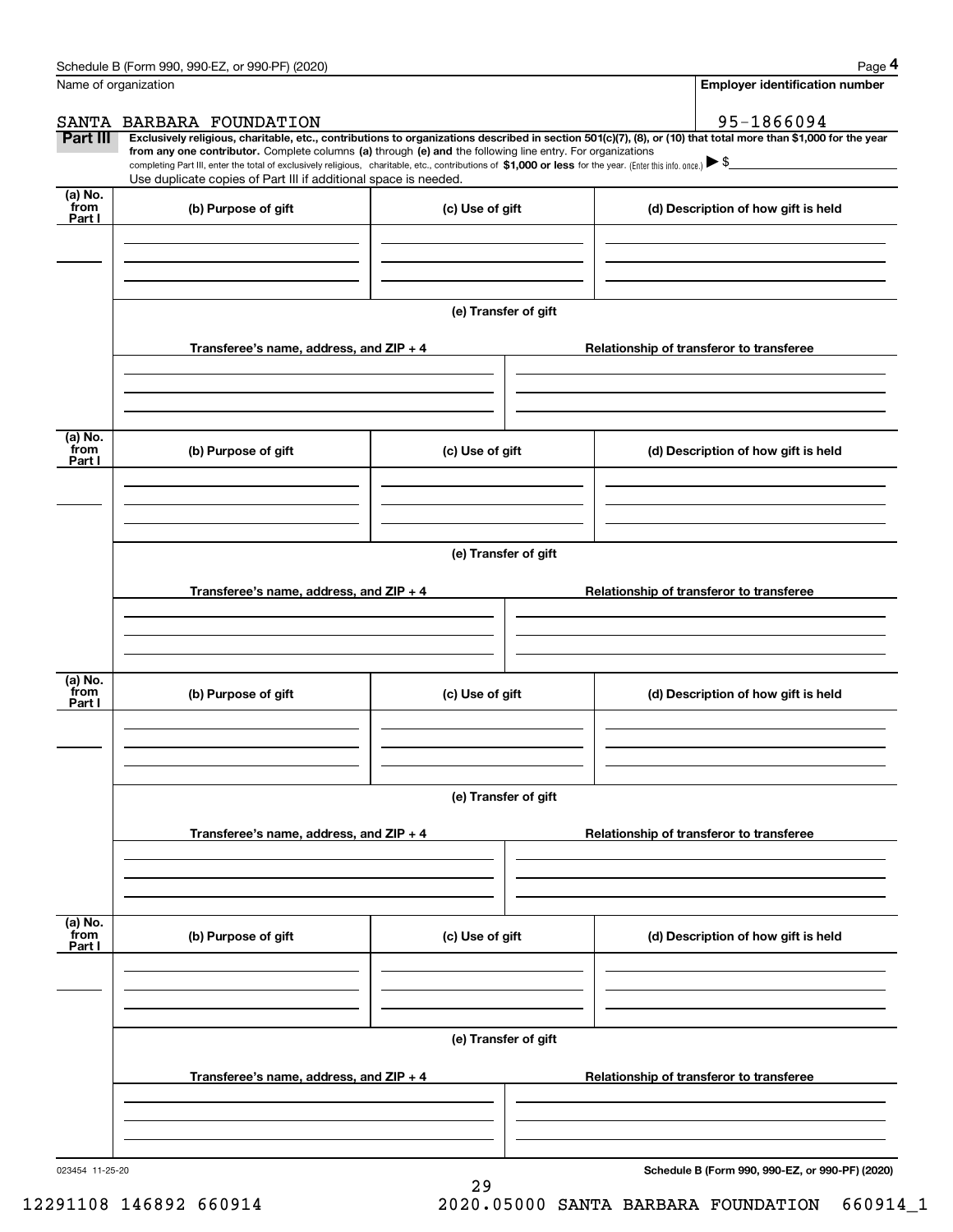| <b>SCHEDULE D</b> |  |
|-------------------|--|
|-------------------|--|

Department of the Treasury Internal Revenue Service

# **SCHEDULE D Supplemental Financial Statements**

(Form 990)<br>
Pepartment of the Treasury<br>
Department of the Treasury<br>
Department of the Treasury<br>
Department of the Treasury<br> **Co to www.irs.gov/Form990 for instructions and the latest information.**<br> **Co to www.irs.gov/Form9** 

OMB No. 1545-0047 **Open to Public Inspection2020**

|  |  |  | ≻Go to www.irs.gov/Form990 for instructions and the latest inform |  |  |  |
|--|--|--|-------------------------------------------------------------------|--|--|--|
|  |  |  |                                                                   |  |  |  |

**Name of the organization Employer identification number**

|         | SANTA BARBARA FOUNDATION                                                                                                                       |                                                    |                         | 95-1866094                      |
|---------|------------------------------------------------------------------------------------------------------------------------------------------------|----------------------------------------------------|-------------------------|---------------------------------|
| Part I  | Organizations Maintaining Donor Advised Funds or Other Similar Funds or Accounts. Complete if the                                              |                                                    |                         |                                 |
|         | organization answered "Yes" on Form 990, Part IV, line 6.                                                                                      |                                                    |                         |                                 |
|         |                                                                                                                                                | (a) Donor advised funds                            |                         | (b) Funds and other accounts    |
| 1       |                                                                                                                                                | 229                                                |                         | 186                             |
| 2       | Aggregate value of contributions to (during year)                                                                                              | 21,811,170.                                        |                         | 10,495,008.                     |
| з       | Aggregate value of grants from (during year)                                                                                                   | 13,862,387.                                        |                         | 11,001,564.                     |
| 4       |                                                                                                                                                | 99,649,393.                                        |                         | 291,451,726.                    |
| 5       | Did the organization inform all donors and donor advisors in writing that the assets held in donor advised funds                               |                                                    |                         |                                 |
|         |                                                                                                                                                |                                                    |                         | $\boxed{\text{X}}$ Yes<br>No    |
| 6       | Did the organization inform all grantees, donors, and donor advisors in writing that grant funds can be used only                              |                                                    |                         |                                 |
|         | for charitable purposes and not for the benefit of the donor or donor advisor, or for any other purpose conferring                             |                                                    |                         |                                 |
|         | impermissible private benefit?                                                                                                                 |                                                    |                         | $\boxed{\text{X}}$ Yes<br>No    |
| Part II | Conservation Easements. Complete if the organization answered "Yes" on Form 990, Part IV, line 7.                                              |                                                    |                         |                                 |
| 1.      |                                                                                                                                                |                                                    |                         |                                 |
|         | Purpose(s) of conservation easements held by the organization (check all that apply).                                                          |                                                    |                         |                                 |
|         | Preservation of land for public use (for example, recreation or education)                                                                     | Preservation of a historically important land area |                         |                                 |
|         | Protection of natural habitat                                                                                                                  | Preservation of a certified historic structure     |                         |                                 |
|         | Preservation of open space                                                                                                                     |                                                    |                         |                                 |
| 2       | Complete lines 2a through 2d if the organization held a qualified conservation contribution in the form of a conservation easement on the last |                                                    |                         |                                 |
|         | day of the tax year.                                                                                                                           |                                                    |                         | Held at the End of the Tax Year |
|         |                                                                                                                                                |                                                    | 2a                      |                                 |
|         | Total acreage restricted by conservation easements                                                                                             |                                                    | 2 <sub>b</sub>          |                                 |
|         |                                                                                                                                                |                                                    | 2c                      |                                 |
| d       | Number of conservation easements included in (c) acquired after 7/25/06, and not on a historic structure                                       |                                                    |                         |                                 |
|         | listed in the National Register [111] [12] The Mational Register [11] Matter Matter Matter Matter Matter Matte                                 |                                                    | 2d                      |                                 |
| 3       | Number of conservation easements modified, transferred, released, extinguished, or terminated by the organization during the tax               |                                                    |                         |                                 |
|         | $year \blacktriangleright$                                                                                                                     |                                                    |                         |                                 |
| 4       | Number of states where property subject to conservation easement is located >                                                                  |                                                    |                         |                                 |
| 5       | Does the organization have a written policy regarding the periodic monitoring, inspection, handling of                                         |                                                    |                         |                                 |
|         | violations, and enforcement of the conservation easements it holds?                                                                            |                                                    |                         | Yes<br>No                       |
| 6       | Staff and volunteer hours devoted to monitoring, inspecting, handling of violations, and enforcing conservation easements during the year      |                                                    |                         |                                 |
|         |                                                                                                                                                |                                                    |                         |                                 |
| 7       | Amount of expenses incurred in monitoring, inspecting, handling of violations, and enforcing conservation easements during the year            |                                                    |                         |                                 |
|         | ▶ \$                                                                                                                                           |                                                    |                         |                                 |
| 8       | Does each conservation easement reported on line 2(d) above satisfy the requirements of section 170(h)(4)(B)(i)                                |                                                    |                         |                                 |
|         | and section $170(h)(4)(B)(ii)?$                                                                                                                |                                                    |                         | Yes<br>No                       |
| 9       | In Part XIII, describe how the organization reports conservation easements in its revenue and expense statement and                            |                                                    |                         |                                 |
|         | balance sheet, and include, if applicable, the text of the footnote to the organization's financial statements that describes the              |                                                    |                         |                                 |
|         | organization's accounting for conservation easements.                                                                                          |                                                    |                         |                                 |
|         | Organizations Maintaining Collections of Art, Historical Treasures, or Other Similar Assets.<br>Part III                                       |                                                    |                         |                                 |
|         | Complete if the organization answered "Yes" on Form 990, Part IV, line 8.                                                                      |                                                    |                         |                                 |
|         | 1a If the organization elected, as permitted under FASB ASC 958, not to report in its revenue statement and balance sheet works                |                                                    |                         |                                 |
|         | of art, historical treasures, or other similar assets held for public exhibition, education, or research in furtherance of public              |                                                    |                         |                                 |
|         | service, provide in Part XIII the text of the footnote to its financial statements that describes these items.                                 |                                                    |                         |                                 |
| b       | If the organization elected, as permitted under FASB ASC 958, to report in its revenue statement and balance sheet works of                    |                                                    |                         |                                 |
|         | art, historical treasures, or other similar assets held for public exhibition, education, or research in furtherance of public service,        |                                                    |                         |                                 |
|         | provide the following amounts relating to these items:                                                                                         |                                                    |                         |                                 |
|         |                                                                                                                                                |                                                    |                         | \$                              |
|         | (ii) Assets included in Form 990, Part X                                                                                                       |                                                    |                         |                                 |
|         |                                                                                                                                                |                                                    |                         | $\frac{1}{2}$                   |
| 2       | If the organization received or held works of art, historical treasures, or other similar assets for financial gain, provide                   |                                                    |                         |                                 |
|         | the following amounts required to be reported under FASB ASC 958 relating to these items:                                                      |                                                    |                         |                                 |
| а       | Revenue included on Form 990, Part VIII, line 1 manufactured contracts and contracts and contracts and contracts                               |                                                    |                         | $\frac{1}{2}$                   |
| b       |                                                                                                                                                |                                                    | $\blacktriangleright$ s |                                 |
|         | LHA For Paperwork Reduction Act Notice, see the Instructions for Form 990.                                                                     |                                                    |                         | Schedule D (Form 990) 2020      |
|         | 032051 12-01-20                                                                                                                                |                                                    |                         |                                 |

| 30 |  |           |  |  |
|----|--|-----------|--|--|
| ົົ |  | 0 F O O O |  |  |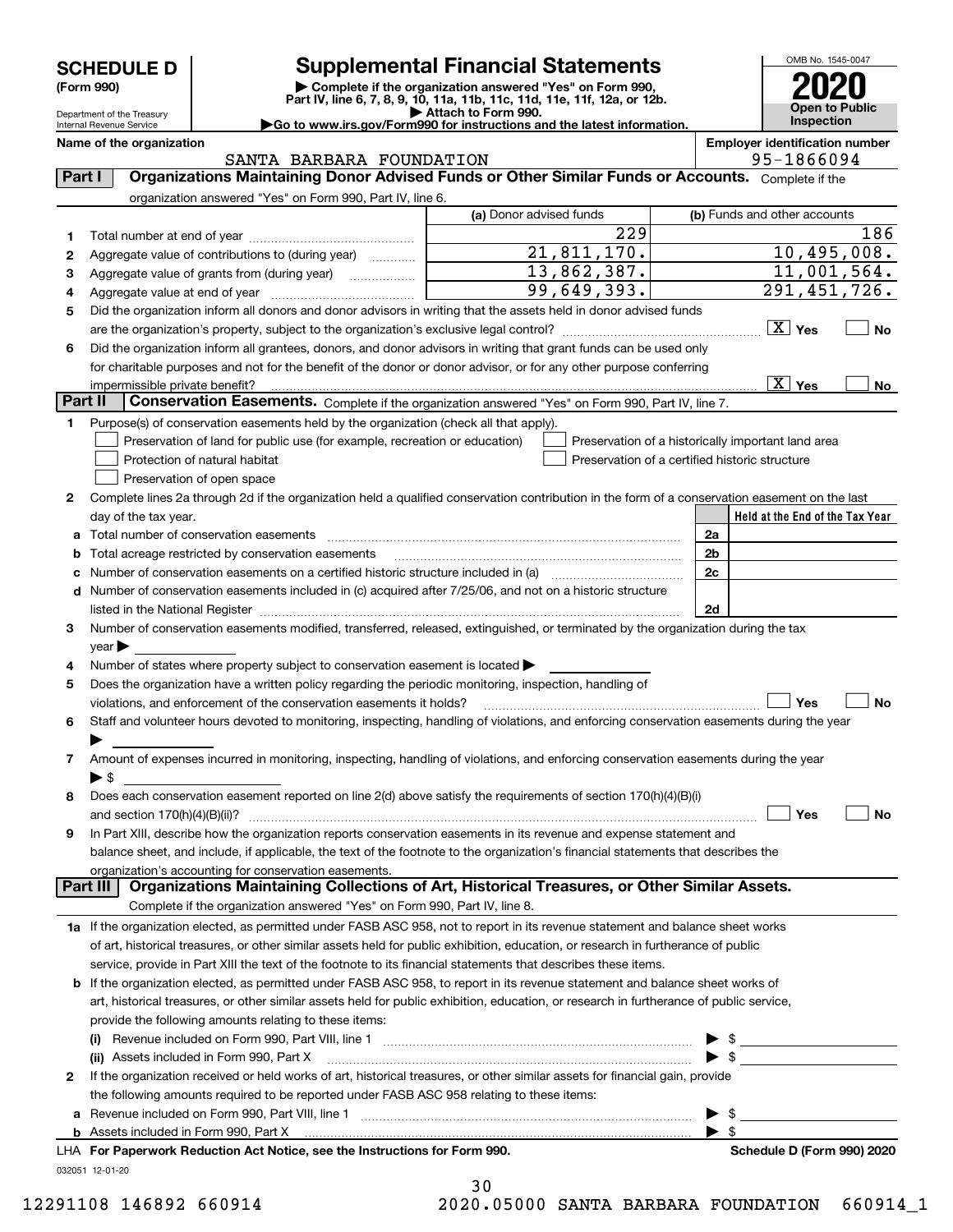|          | Schedule D (Form 990) 2020                                                                                                                                                                                                        | SANTA BARBARA FOUNDATION |                |                                                                                                                                                                                                                               |                 |                      | 95-1866094 Page 2          |     |               |  |  |
|----------|-----------------------------------------------------------------------------------------------------------------------------------------------------------------------------------------------------------------------------------|--------------------------|----------------|-------------------------------------------------------------------------------------------------------------------------------------------------------------------------------------------------------------------------------|-----------------|----------------------|----------------------------|-----|---------------|--|--|
| Part III | Organizations Maintaining Collections of Art, Historical Treasures, or Other Similar Assets (continued)                                                                                                                           |                          |                |                                                                                                                                                                                                                               |                 |                      |                            |     |               |  |  |
| 3        | Using the organization's acquisition, accession, and other records, check any of the following that make significant use of its                                                                                                   |                          |                |                                                                                                                                                                                                                               |                 |                      |                            |     |               |  |  |
|          | collection items (check all that apply):                                                                                                                                                                                          |                          |                |                                                                                                                                                                                                                               |                 |                      |                            |     |               |  |  |
| a        | Public exhibition                                                                                                                                                                                                                 |                          |                | Loan or exchange program                                                                                                                                                                                                      |                 |                      |                            |     |               |  |  |
| b        | Scholarly research                                                                                                                                                                                                                | e                        |                | Other and the contract of the contract of the contract of the contract of the contract of the contract of the contract of the contract of the contract of the contract of the contract of the contract of the contract of the |                 |                      |                            |     |               |  |  |
| c        | Preservation for future generations                                                                                                                                                                                               |                          |                |                                                                                                                                                                                                                               |                 |                      |                            |     |               |  |  |
|          |                                                                                                                                                                                                                                   |                          |                |                                                                                                                                                                                                                               |                 |                      |                            |     |               |  |  |
|          | Provide a description of the organization's collections and explain how they further the organization's exempt purpose in Part XIII.<br>4                                                                                         |                          |                |                                                                                                                                                                                                                               |                 |                      |                            |     |               |  |  |
|          | During the year, did the organization solicit or receive donations of art, historical treasures, or other similar assets<br>5<br>to be sold to raise funds rather than to be maintained as part of the organization's collection? |                          |                |                                                                                                                                                                                                                               |                 |                      |                            |     |               |  |  |
|          | <b>Part IV</b><br>Escrow and Custodial Arrangements. Complete if the organization answered "Yes" on Form 990, Part IV, line 9, or                                                                                                 |                          |                |                                                                                                                                                                                                                               |                 |                      | Yes                        |     | No            |  |  |
|          | reported an amount on Form 990, Part X, line 21.                                                                                                                                                                                  |                          |                |                                                                                                                                                                                                                               |                 |                      |                            |     |               |  |  |
|          |                                                                                                                                                                                                                                   |                          |                |                                                                                                                                                                                                                               |                 |                      |                            |     |               |  |  |
|          | 1a Is the organization an agent, trustee, custodian or other intermediary for contributions or other assets not included                                                                                                          |                          |                |                                                                                                                                                                                                                               |                 |                      |                            |     |               |  |  |
|          |                                                                                                                                                                                                                                   |                          |                |                                                                                                                                                                                                                               |                 |                      | Yes                        |     | No            |  |  |
|          | <b>b</b> If "Yes," explain the arrangement in Part XIII and complete the following table:                                                                                                                                         |                          |                |                                                                                                                                                                                                                               |                 |                      |                            |     |               |  |  |
|          |                                                                                                                                                                                                                                   |                          |                |                                                                                                                                                                                                                               |                 |                      | Amount                     |     |               |  |  |
| c        | Beginning balance <b>contract to the contract of the contract of the contract of the contract of the contract of t</b>                                                                                                            |                          |                |                                                                                                                                                                                                                               | 1c              |                      |                            |     |               |  |  |
|          |                                                                                                                                                                                                                                   |                          |                |                                                                                                                                                                                                                               | 1d              |                      |                            |     |               |  |  |
|          | Distributions during the year manufactured and continuum and contact the year manufactured and contact the year                                                                                                                   |                          |                |                                                                                                                                                                                                                               | 1e              |                      |                            |     |               |  |  |
|          | Ending balance manufactured and contract and contract of the contract of the contract of the contract of the contract of the contract of the contract of the contract of the contract of the contract of the contract of the c    |                          |                |                                                                                                                                                                                                                               | 1f              |                      |                            |     |               |  |  |
|          | 2a Did the organization include an amount on Form 990, Part X, line 21, for escrow or custodial account liability?                                                                                                                |                          |                |                                                                                                                                                                                                                               |                 |                      | Yes                        |     | No            |  |  |
|          | <b>b</b> If "Yes," explain the arrangement in Part XIII. Check here if the explanation has been provided on Part XIII                                                                                                             |                          |                |                                                                                                                                                                                                                               |                 |                      |                            |     |               |  |  |
| Part V   | Endowment Funds. Complete if the organization answered "Yes" on Form 990, Part IV, line 10.                                                                                                                                       |                          |                |                                                                                                                                                                                                                               |                 |                      |                            |     |               |  |  |
|          |                                                                                                                                                                                                                                   | (a) Current year         | (b) Prior year | (c) Two years back                                                                                                                                                                                                            |                 | (d) Three years back | (e) Four years back        |     |               |  |  |
| 1a       | Beginning of year balance                                                                                                                                                                                                         | 54, 112, 048.            | 45,624,058.    | 48,728,257.                                                                                                                                                                                                                   |                 | 46,045,609.          |                            |     | 46, 415, 142. |  |  |
| b        |                                                                                                                                                                                                                                   | 7,082,517.               | 115,940.       | 761,500.                                                                                                                                                                                                                      |                 | 326,104.             |                            |     | 80.           |  |  |
|          | 6,633,210.<br>10,450,082.<br>$-1, 269, 725.$<br>5, 252, 838.<br>1,636,901.<br>Net investment earnings, gains, and losses                                                                                                          |                          |                |                                                                                                                                                                                                                               |                 |                      |                            |     |               |  |  |
| d        | Grants or scholarships                                                                                                                                                                                                            | 2,206,827.               |                |                                                                                                                                                                                                                               |                 |                      |                            |     |               |  |  |
|          | e Other expenditures for facilities                                                                                                                                                                                               |                          |                |                                                                                                                                                                                                                               |                 |                      |                            |     |               |  |  |
|          | and programs                                                                                                                                                                                                                      |                          | 2,078,032.     | 2,595,974.                                                                                                                                                                                                                    |                 | 2,896,294.           |                            |     | 2,006,514.    |  |  |
|          | f Administrative expenses                                                                                                                                                                                                         | 590,753.                 |                |                                                                                                                                                                                                                               |                 |                      |                            |     |               |  |  |
| g        | End of year balance                                                                                                                                                                                                               | 65,030,195.              | 54, 112, 048.  | 45,624,058.                                                                                                                                                                                                                   |                 | 48,728,257.          |                            |     | 46,045,609.   |  |  |
| 2        | Provide the estimated percentage of the current year end balance (line 1g, column (a)) held as:                                                                                                                                   |                          |                |                                                                                                                                                                                                                               |                 |                      |                            |     |               |  |  |
|          | Board designated or quasi-endowment                                                                                                                                                                                               | .0000                    | %              |                                                                                                                                                                                                                               |                 |                      |                            |     |               |  |  |
|          | Permanent endowment > 99.0000                                                                                                                                                                                                     | %                        |                |                                                                                                                                                                                                                               |                 |                      |                            |     |               |  |  |
| c        | Term endowment $\blacktriangleright$ 1.0000 %                                                                                                                                                                                     |                          |                |                                                                                                                                                                                                                               |                 |                      |                            |     |               |  |  |
|          | The percentages on lines 2a, 2b, and 2c should equal 100%.                                                                                                                                                                        |                          |                |                                                                                                                                                                                                                               |                 |                      |                            |     |               |  |  |
|          | 3a Are there endowment funds not in the possession of the organization that are held and administered for the organization                                                                                                        |                          |                |                                                                                                                                                                                                                               |                 |                      |                            |     |               |  |  |
|          |                                                                                                                                                                                                                                   |                          |                |                                                                                                                                                                                                                               |                 |                      |                            | Yes |               |  |  |
|          | by:                                                                                                                                                                                                                               |                          |                |                                                                                                                                                                                                                               |                 |                      |                            |     | No<br>х       |  |  |
|          | (i)                                                                                                                                                                                                                               |                          |                |                                                                                                                                                                                                                               |                 |                      | 3a(i)                      |     | X             |  |  |
|          |                                                                                                                                                                                                                                   |                          |                |                                                                                                                                                                                                                               |                 |                      | 3a(ii)                     |     |               |  |  |
|          |                                                                                                                                                                                                                                   |                          |                |                                                                                                                                                                                                                               |                 |                      | 3 <sub>b</sub>             |     |               |  |  |
|          | Describe in Part XIII the intended uses of the organization's endowment funds.<br>Land, Buildings, and Equipment.<br><b>Part VI</b>                                                                                               |                          |                |                                                                                                                                                                                                                               |                 |                      |                            |     |               |  |  |
|          |                                                                                                                                                                                                                                   |                          |                |                                                                                                                                                                                                                               |                 |                      |                            |     |               |  |  |
|          | Complete if the organization answered "Yes" on Form 990, Part IV, line 11a. See Form 990, Part X, line 10.                                                                                                                        |                          |                |                                                                                                                                                                                                                               |                 |                      |                            |     |               |  |  |
|          | Description of property                                                                                                                                                                                                           | (a) Cost or other        |                | (b) Cost or other                                                                                                                                                                                                             | (c) Accumulated |                      | (d) Book value             |     |               |  |  |
|          |                                                                                                                                                                                                                                   | basis (investment)       |                | basis (other)                                                                                                                                                                                                                 | depreciation    |                      |                            |     |               |  |  |
|          |                                                                                                                                                                                                                                   |                          |                | 3, 265, 379.                                                                                                                                                                                                                  |                 |                      | 3, 265, 379.               |     |               |  |  |
| b        |                                                                                                                                                                                                                                   |                          |                | 12,528,987.                                                                                                                                                                                                                   | 3,648,532.      |                      | 8,880,455.                 |     |               |  |  |
|          |                                                                                                                                                                                                                                   |                          |                | 1,770,046.                                                                                                                                                                                                                    | 350,608.        |                      | $\overline{1,419,438.}$    |     |               |  |  |
|          |                                                                                                                                                                                                                                   |                          |                | 702,131.                                                                                                                                                                                                                      | 447,546.        |                      | 254,585.                   |     |               |  |  |
|          | e Other                                                                                                                                                                                                                           |                          |                |                                                                                                                                                                                                                               |                 |                      |                            |     |               |  |  |
|          | Total. Add lines 1a through 1e. (Column (d) must equal Form 990. Part X, column (B), line 10c.)                                                                                                                                   |                          |                |                                                                                                                                                                                                                               |                 |                      | 13,819,857.                |     |               |  |  |
|          |                                                                                                                                                                                                                                   |                          |                |                                                                                                                                                                                                                               |                 |                      | Schedule D (Form 990) 2020 |     |               |  |  |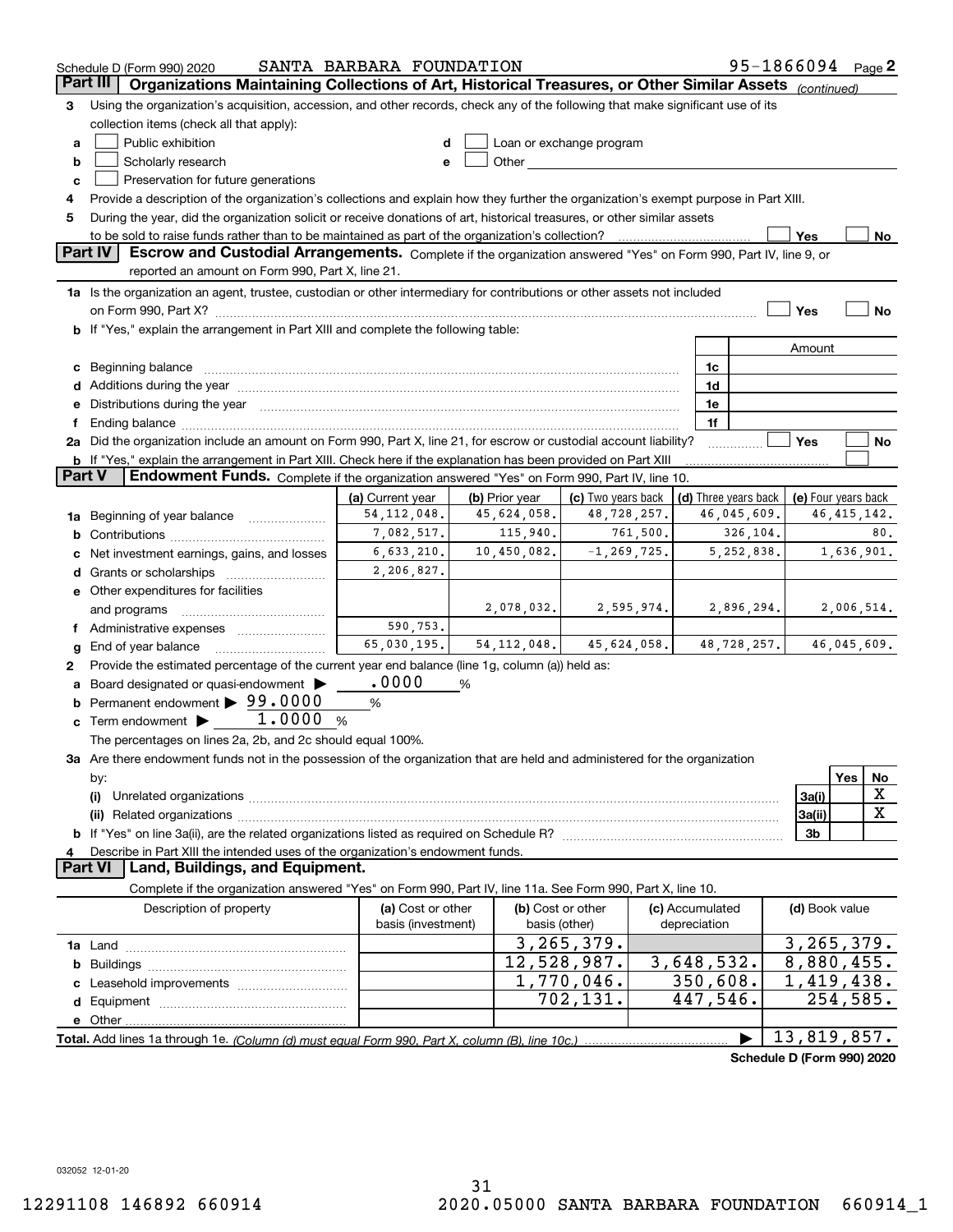# **3Part VII Investments - Other Securities.**

Complete if the organization answered "Yes" on Form 990, Part IV, line 11b. See Form 990, Part X, line 12.

| (a) Description of security or category (including name of security)                   | (b) Book value | (c) Method of valuation: Cost or end-of-year market value |  |  |  |  |
|----------------------------------------------------------------------------------------|----------------|-----------------------------------------------------------|--|--|--|--|
| (1) Financial derivatives                                                              |                |                                                           |  |  |  |  |
| (2) Closely held equity interests                                                      |                |                                                           |  |  |  |  |
| $(3)$ Other                                                                            |                |                                                           |  |  |  |  |
| LIMITED PARTNERSHIPS<br>(A)                                                            | 3, 146, 000.   | END-OF-YEAR MARKET VALUE                                  |  |  |  |  |
| REAL ASSETS<br>(B)                                                                     | 11, 303, 543.  | END-OF-YEAR MARKET VALUE                                  |  |  |  |  |
| HEDGE FUNDS<br>(C)                                                                     | 4,013,310.     | END-OF-YEAR MARKET<br><b>VALUE</b>                        |  |  |  |  |
| PRIVATE EQUITY<br>(D)                                                                  | 13,542,232.    | END-OF-YEAR MARKET VALUE                                  |  |  |  |  |
| INFRASTRUCTURE<br>(E)                                                                  | 4,039,369.     | END-OF-YEAR MARKET VALUE                                  |  |  |  |  |
| GLOBAL EQUITIES<br>(F)                                                                 | 32,398,044.    | END-OF-YEAR MARKET<br>VALUE                               |  |  |  |  |
| GLOBAL FIXED INCOME<br>(G)                                                             | 49,473,358.    | END-OF-YEAR MARKET VALUE                                  |  |  |  |  |
| (H)                                                                                    |                |                                                           |  |  |  |  |
| Total. (Col. (b) must equal Form 990, Part X, col. (B) line 12.) $\blacktriangleright$ | 117,915,856.   |                                                           |  |  |  |  |

#### **Part VIII Investments - Program Related.**

Complete if the organization answered "Yes" on Form 990, Part IV, line 11c. See Form 990, Part X, line 13.

| (a) Description of investment                                                                 | (b) Book value | (c) Method of valuation: Cost or end-of-year market value |
|-----------------------------------------------------------------------------------------------|----------------|-----------------------------------------------------------|
| (1)                                                                                           |                |                                                           |
| (2)                                                                                           |                |                                                           |
| $\left(3\right)$                                                                              |                |                                                           |
| (4)                                                                                           |                |                                                           |
| (5)                                                                                           |                |                                                           |
| (6)                                                                                           |                |                                                           |
| (7)                                                                                           |                |                                                           |
| (8)                                                                                           |                |                                                           |
| (9)                                                                                           |                |                                                           |
| <b>Total.</b> (Col. (b) must equal Form 990, Part X, col. (B) line 13.) $\blacktriangleright$ |                |                                                           |

#### <u>Total. (Col. (I</u><br>**Part IX Other Assets.**

Complete if the organization answered "Yes" on Form 990, Part IV, line 11d. See Form 990, Part X, line 15.

| oomploto il tho organization anoworda - roo- on riomn ooo, rianti ry, illio il rati ooo riomn ooo, rianti vi, illio rot<br>(a) Description |                |
|--------------------------------------------------------------------------------------------------------------------------------------------|----------------|
|                                                                                                                                            | (b) Book value |
| <b>FAIR MARKET</b><br>VALUE OF<br>ASSETS UNDER CHARITABLE<br>TRUST<br>(1)                                                                  |                |
| <b>AGREEMENTS</b><br>(2)                                                                                                                   | 64,780,590.    |
| OF<br>VALUE<br><b>INCOME</b><br>INTEREST<br>ΙN<br>TRUSTS<br>(3)                                                                            | 17,656,337.    |
| DEPOSITS<br>(4)                                                                                                                            | 17,364.        |
| OTHER ASSETS<br>(5)                                                                                                                        | 165, 118.      |
| (6)                                                                                                                                        |                |
| (7)                                                                                                                                        |                |
| (8)                                                                                                                                        |                |
| (9)                                                                                                                                        |                |
| Total. (Column (b) must equal Form 990. Part X. col. (B) line 15.)                                                                         | 82,619,409.    |
|                                                                                                                                            |                |
| <b>Other Liabilities.</b><br>Part X                                                                                                        |                |
| Complete if the organization answered "Yes" on Form 990, Part IV, line 11e or 11f. See Form 990, Part X, line 25.                          |                |
| (a) Description of liability<br>1.                                                                                                         | (b) Book value |
| (1)<br>Federal income taxes                                                                                                                |                |
| FUTURE LIABILITIES PAYABLE<br>UNDER<br>(2)                                                                                                 |                |
| <b>CHARITABLE</b><br>TRUST AGREEMENTS<br>(3)                                                                                               | 1,373,766.     |
| TO DONOR DESIGNATED<br>OBLIGATIONS<br>(4)                                                                                                  |                |
| FUNDS<br>(5)                                                                                                                               | 24, 333, 196.  |
| $1111$ CHAPALA $-$<br>OTHER LIABILITIES<br>(6)                                                                                             | 30,013.        |
| (7)                                                                                                                                        |                |
| (8)                                                                                                                                        |                |
| (9)                                                                                                                                        |                |

**Total.**  *(Column (b) must equal Form 990, Part X, col. (B) line 25.)* | 25,736,975.

**2.** Liability for uncertain tax positions. In Part XIII, provide the text of the footnote to the organization's financial statements that reports the organization's liability for uncertain tax positions under FASB ASC 740. Check here if the text of the footnote has been provided in Part XIII  $\boxed{\text{X}}$ 

**Schedule D (Form 990) 2020**

032053 12-01-20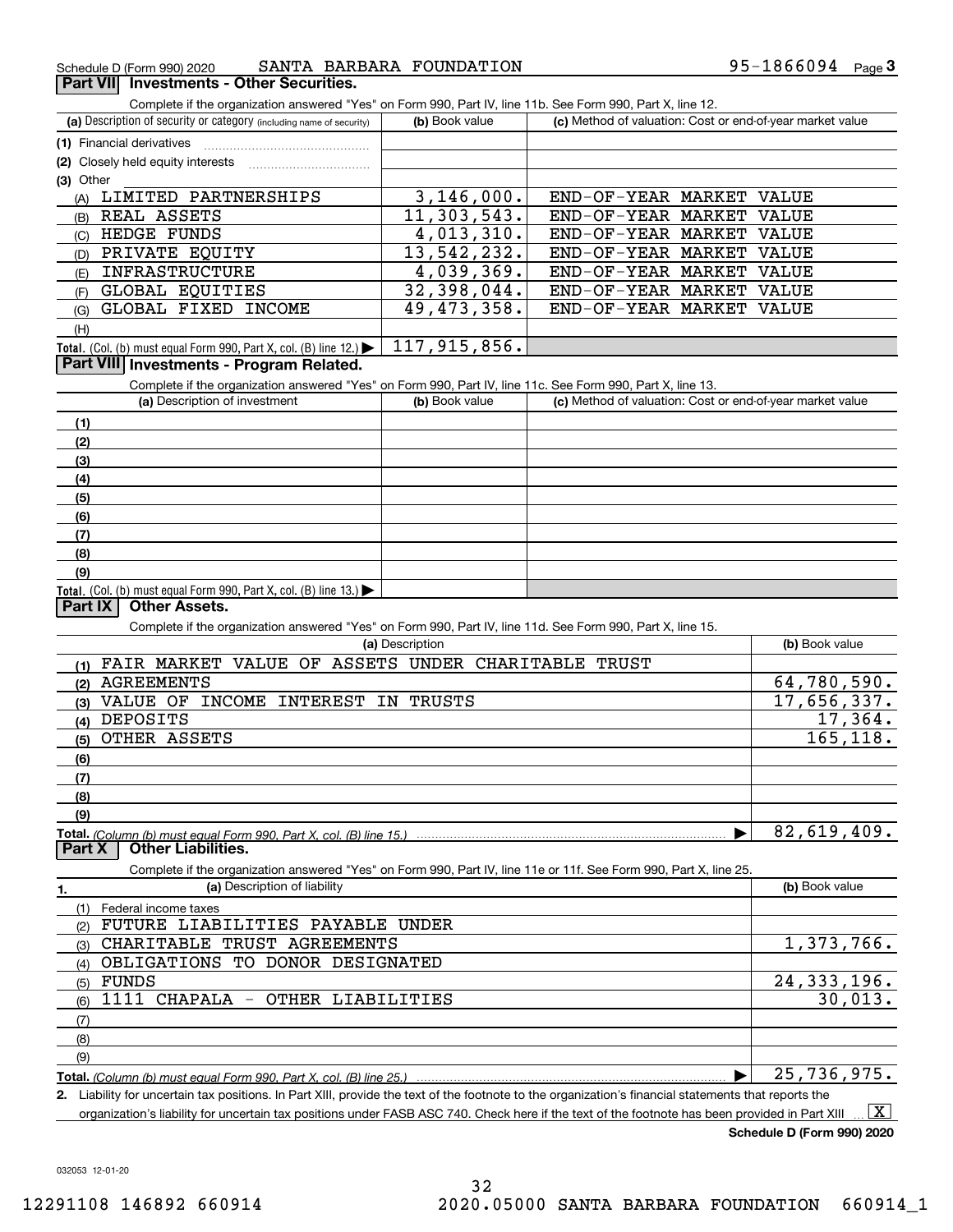|    | SANTA BARBARA FOUNDATION<br>Schedule D (Form 990) 2020                                                                                                                                                                                                                                                                                                                                                                                                       |                | 95-1866094 Page 4 |
|----|--------------------------------------------------------------------------------------------------------------------------------------------------------------------------------------------------------------------------------------------------------------------------------------------------------------------------------------------------------------------------------------------------------------------------------------------------------------|----------------|-------------------|
|    | Reconciliation of Revenue per Audited Financial Statements With Revenue per Return.<br>Part XI                                                                                                                                                                                                                                                                                                                                                               |                |                   |
|    | Complete if the organization answered "Yes" on Form 990, Part IV, line 12a.                                                                                                                                                                                                                                                                                                                                                                                  |                |                   |
| 1  | Total revenue, gains, and other support per audited financial statements                                                                                                                                                                                                                                                                                                                                                                                     |                | $\mathbf{1}$      |
| 2  | Amounts included on line 1 but not on Form 990, Part VIII, line 12:                                                                                                                                                                                                                                                                                                                                                                                          |                |                   |
| a  | Net unrealized gains (losses) on investments [11] matter matter was not all the unrealized matter was not all the unreality of the unreality of the unreality of the unreality of the unreality of the unreality of the unreal                                                                                                                                                                                                                               | 2a             |                   |
| b  |                                                                                                                                                                                                                                                                                                                                                                                                                                                              | 2 <sub>b</sub> |                   |
| c  |                                                                                                                                                                                                                                                                                                                                                                                                                                                              | 2c             |                   |
| d  | Other (Describe in Part XIII.)                                                                                                                                                                                                                                                                                                                                                                                                                               | 2d             |                   |
| е  | Add lines 2a through 2d                                                                                                                                                                                                                                                                                                                                                                                                                                      |                | <b>2e</b>         |
| з  |                                                                                                                                                                                                                                                                                                                                                                                                                                                              |                | 3                 |
|    | Amounts included on Form 990, Part VIII, line 12, but not on line 1:                                                                                                                                                                                                                                                                                                                                                                                         |                |                   |
| a  |                                                                                                                                                                                                                                                                                                                                                                                                                                                              | 4a             |                   |
| b  | Other (Describe in Part XIII.)                                                                                                                                                                                                                                                                                                                                                                                                                               | 4b             |                   |
| c  | Add lines 4a and 4b                                                                                                                                                                                                                                                                                                                                                                                                                                          |                | 4c                |
| 5  |                                                                                                                                                                                                                                                                                                                                                                                                                                                              |                | 5                 |
|    | Part XII   Reconciliation of Expenses per Audited Financial Statements With Expenses per Return.                                                                                                                                                                                                                                                                                                                                                             |                |                   |
|    | Complete if the organization answered "Yes" on Form 990, Part IV, line 12a.                                                                                                                                                                                                                                                                                                                                                                                  |                |                   |
| 1  | Total expenses and losses per audited financial statements                                                                                                                                                                                                                                                                                                                                                                                                   |                | $\blacksquare$    |
| 2  | Amounts included on line 1 but not on Form 990, Part IX, line 25:                                                                                                                                                                                                                                                                                                                                                                                            |                |                   |
| a  |                                                                                                                                                                                                                                                                                                                                                                                                                                                              | 2a             |                   |
| b  |                                                                                                                                                                                                                                                                                                                                                                                                                                                              | 2 <sub>b</sub> |                   |
|    |                                                                                                                                                                                                                                                                                                                                                                                                                                                              | 2c             |                   |
| d  |                                                                                                                                                                                                                                                                                                                                                                                                                                                              | 2d             |                   |
| е  | Add lines 2a through 2d <b>continuum contract and all and all and all and all and all and all and all and all and a</b>                                                                                                                                                                                                                                                                                                                                      |                | 2е                |
| 3  |                                                                                                                                                                                                                                                                                                                                                                                                                                                              |                | 3                 |
| 4  | Amounts included on Form 990, Part IX, line 25, but not on line 1:                                                                                                                                                                                                                                                                                                                                                                                           |                |                   |
| а  |                                                                                                                                                                                                                                                                                                                                                                                                                                                              | 4a             |                   |
|    | Other (Describe in Part XIII.)<br>$\overline{a_1, \ldots, a_n, \ldots, a_n, \ldots, a_n, \ldots, a_n, \ldots, a_n, \ldots, a_n, \ldots, a_n, \ldots, a_n, \ldots, a_n, \ldots, a_n, \ldots, a_n, \ldots, a_n, \ldots, a_n, \ldots, a_n, \ldots, a_n, \ldots, a_n, \ldots, a_n, \ldots, a_n, \ldots, a_n, \ldots, a_n, \ldots, a_n, \ldots, a_n, \ldots, a_n, \ldots, a_n, \ldots, a_n, \ldots, a_n, \ldots, a_n, \ldots, a_n, \ldots, a_n, \ldots, a_n, \ld$ | 4 <sub>b</sub> |                   |
| c. | Add lines 4a and 4b                                                                                                                                                                                                                                                                                                                                                                                                                                          |                | 4c                |
|    |                                                                                                                                                                                                                                                                                                                                                                                                                                                              |                | 5                 |
|    | Part XIII Supplemental Information.                                                                                                                                                                                                                                                                                                                                                                                                                          |                |                   |

Provide the descriptions required for Part II, lines 3, 5, and 9; Part III, lines 1a and 4; Part IV, lines 1b and 2b; Part V, line 4; Part X, line 2; Part XI, lines 2d and 4b; and Part XII, lines 2d and 4b. Also complete this part to provide any additional information.

# PART X, LINE 2:

|  |  | SBF AND ITS SUPPORTING ORGANIZATIONS AND AFFILIATES EVALUATE UNCERTAIN TAX |  |  |  |  |  |
|--|--|----------------------------------------------------------------------------|--|--|--|--|--|
|  |  | POSITIONS, WHEREBY THE EFFECT OF THE UNCERTAINTY WOULD BE RECORDED IF THE  |  |  |  |  |  |
|  |  | OUTCOME WAS CONSIDERED PROBABLE AND REASONABLY ESTIMABLE. AS OF DECEMBER   |  |  |  |  |  |
|  |  | 31, 2020, SBF AND ITS SUPPORTING ORGANIZATIONS AND AFFILIATES HAVE NO      |  |  |  |  |  |
|  |  | UNCERTAIN TAX POSITIONS REQUIRING ACCRUAL.                                 |  |  |  |  |  |
|  |  |                                                                            |  |  |  |  |  |

PART V, LINE 4:

ENDOWMENT FUNDS ARE INTENDED TO BE USED FOR GRANTMAKING, STUDENT AID AND

### ADMINISTRATIVE EXPENSES.

032054 12-01-20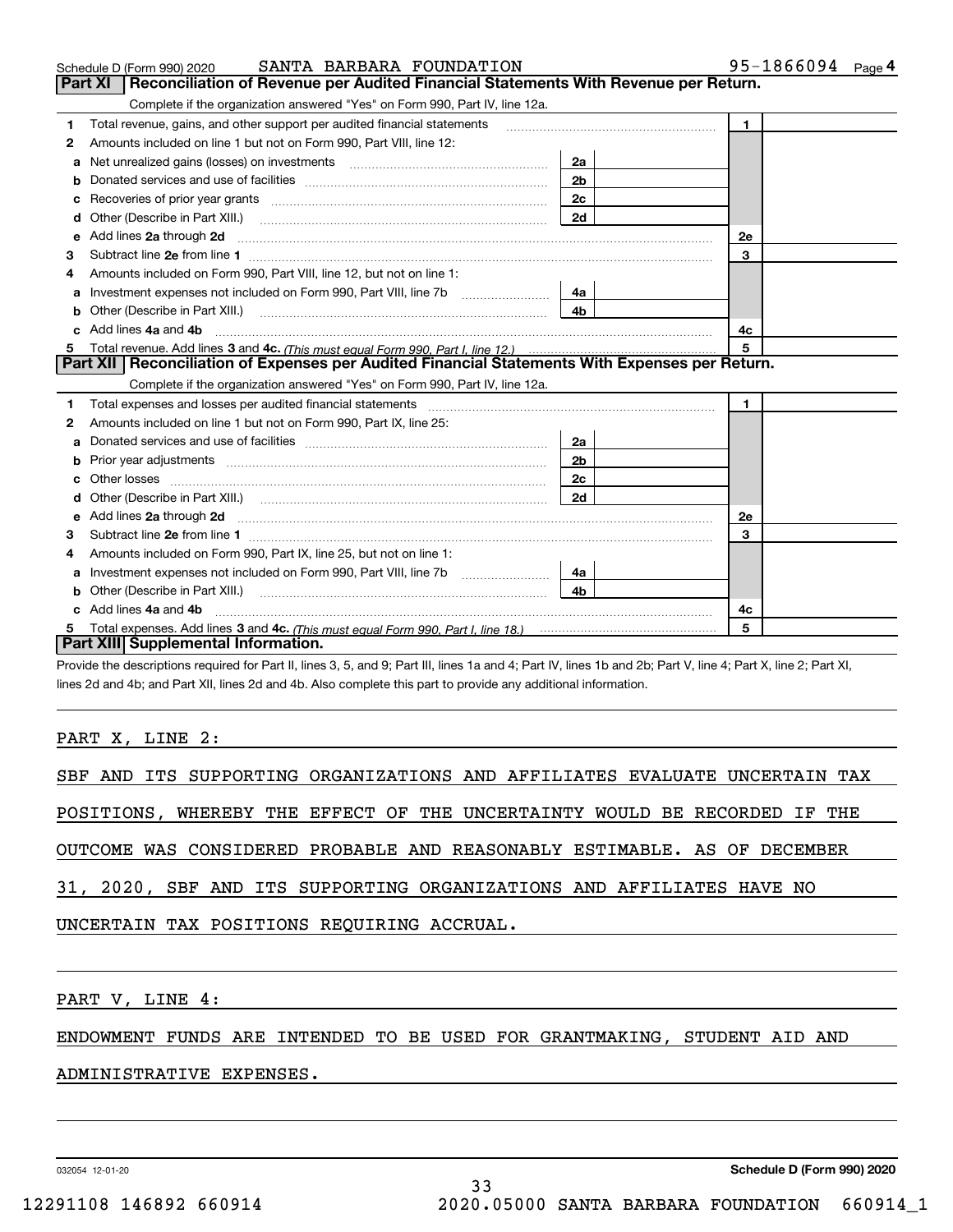| <b>Part XIII Supplemental Information</b> (continued) |                            |
|-------------------------------------------------------|----------------------------|
|                                                       |                            |
|                                                       |                            |
|                                                       |                            |
|                                                       |                            |
|                                                       |                            |
|                                                       |                            |
|                                                       |                            |
|                                                       |                            |
|                                                       |                            |
|                                                       |                            |
|                                                       |                            |
|                                                       |                            |
|                                                       |                            |
|                                                       |                            |
|                                                       |                            |
|                                                       |                            |
|                                                       |                            |
|                                                       |                            |
|                                                       |                            |
|                                                       |                            |
|                                                       |                            |
|                                                       |                            |
|                                                       |                            |
|                                                       |                            |
|                                                       |                            |
|                                                       |                            |
|                                                       |                            |
|                                                       |                            |
|                                                       |                            |
|                                                       | Cabadule D (Faum 000) 0000 |

**Schedule D (Form 990) 2020**

032055 12-01-20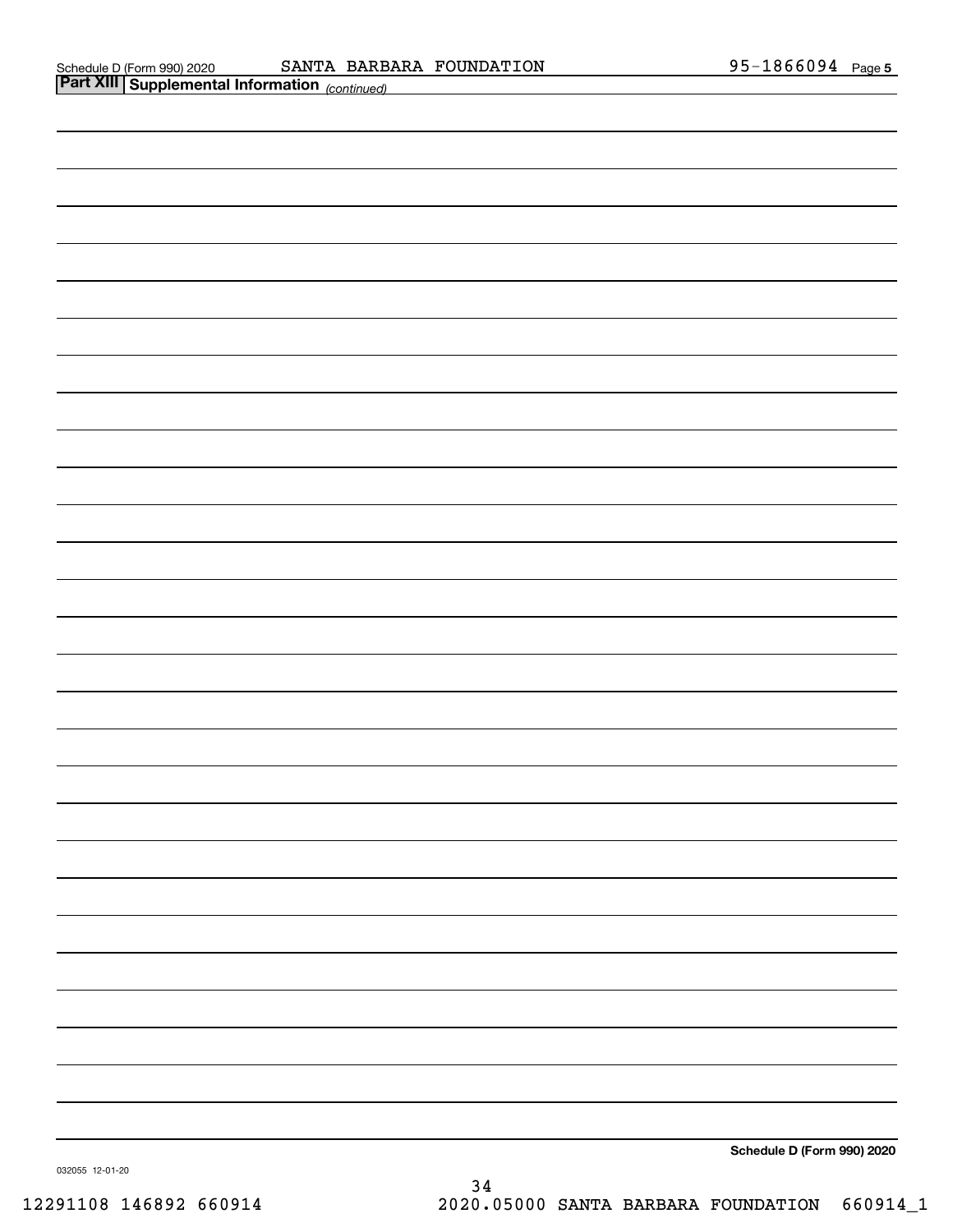|                                                  |                                           |                                                                                           |                                                                                                                                                                                                                                                                               | 95-1866094                                                                                                      |                                                                      |
|--------------------------------------------------|-------------------------------------------|-------------------------------------------------------------------------------------------|-------------------------------------------------------------------------------------------------------------------------------------------------------------------------------------------------------------------------------------------------------------------------------|-----------------------------------------------------------------------------------------------------------------|----------------------------------------------------------------------|
| SANTA BARBARA FOUNDATION<br>Part I               |                                           |                                                                                           | General Information on Activities Outside the United States. Complete if the organization answered "Yes" on                                                                                                                                                                   |                                                                                                                 |                                                                      |
| Form 990, Part IV, line 14b.                     |                                           |                                                                                           |                                                                                                                                                                                                                                                                               |                                                                                                                 |                                                                      |
| 1                                                |                                           |                                                                                           | For grantmakers. Does the organization maintain records to substantiate the amount of its grants and other assistance,<br>the grantees' eligibility for the grants or assistance, and the selection criteria used to award the grants or assistance?                          |                                                                                                                 | $\boxed{\text{X}}$ Yes<br><b>No</b>                                  |
| $\mathbf{2}$<br>United States.                   |                                           |                                                                                           | For grantmakers. Describe in Part V the organization's procedures for monitoring the use of its grants and other assistance outside the                                                                                                                                       |                                                                                                                 |                                                                      |
| 3<br>(a) Region                                  | (b) Number of<br>offices<br>in the region | (c) Number of<br>employees,<br>agents, and<br>independent<br>contractors<br>in the region | Activities per Region. (The following Part I, line 3 table can be duplicated if additional space is needed.)<br>(d) Activities conducted in the region<br>(by type) (such as, fundraising, pro-<br>gram services, investments, grants to<br>recipients located in the region) | (e) If activity listed in (d)<br>is a program service,<br>describe specific type<br>of service(s) in the region | (f) Total<br>expenditures<br>for and<br>investments<br>in the region |
| EUROPE (INCLUDING                                |                                           |                                                                                           |                                                                                                                                                                                                                                                                               |                                                                                                                 |                                                                      |
| ICELAND & GREENLAND)                             | 0                                         | 0                                                                                         | GRANTMAKING                                                                                                                                                                                                                                                                   |                                                                                                                 | 85,000,                                                              |
| CENTRAL AMERICA AND<br>THE CARIBBEAN             | 0                                         | 0                                                                                         | <b>INVESTMENTS</b>                                                                                                                                                                                                                                                            |                                                                                                                 | 7,385,096.                                                           |
|                                                  |                                           |                                                                                           |                                                                                                                                                                                                                                                                               |                                                                                                                 |                                                                      |
|                                                  |                                           |                                                                                           |                                                                                                                                                                                                                                                                               |                                                                                                                 |                                                                      |
|                                                  |                                           |                                                                                           |                                                                                                                                                                                                                                                                               |                                                                                                                 |                                                                      |
|                                                  |                                           |                                                                                           |                                                                                                                                                                                                                                                                               |                                                                                                                 |                                                                      |
|                                                  |                                           |                                                                                           |                                                                                                                                                                                                                                                                               |                                                                                                                 |                                                                      |
|                                                  |                                           |                                                                                           |                                                                                                                                                                                                                                                                               |                                                                                                                 |                                                                      |
|                                                  |                                           |                                                                                           |                                                                                                                                                                                                                                                                               |                                                                                                                 |                                                                      |
| 3 a Subtotal<br><b>b</b> Total from continuation | 0                                         | 0                                                                                         |                                                                                                                                                                                                                                                                               |                                                                                                                 | 7,470,096.                                                           |
| sheets to Part I                                 | 0                                         | 0                                                                                         |                                                                                                                                                                                                                                                                               |                                                                                                                 | 0.                                                                   |
| c Totals (add lines 3a<br>and 3b)                | 0                                         | 0                                                                                         |                                                                                                                                                                                                                                                                               |                                                                                                                 | 7,470,096.                                                           |

**| Complete if the organization answered "Yes" on Form 990, Part IV, line 14b, 15, or 16. | Attach to Form 990. | Go to www.irs.gov/Form990 for instructions and the latest information.**

**SCHEDULE F Statement of Activities Outside the United States**

**For Paperwork Reduction Act Notice, see the Instructions for Form 990. Schedule F (Form 990) 2020** LHA

032071 12-03-20

Department of the Treasury Internal Revenue Service

**(Form 990)**

Name of the organization

OMB No. 1545-0047

**2020**

**Open to Public InspectionEmployer identification number**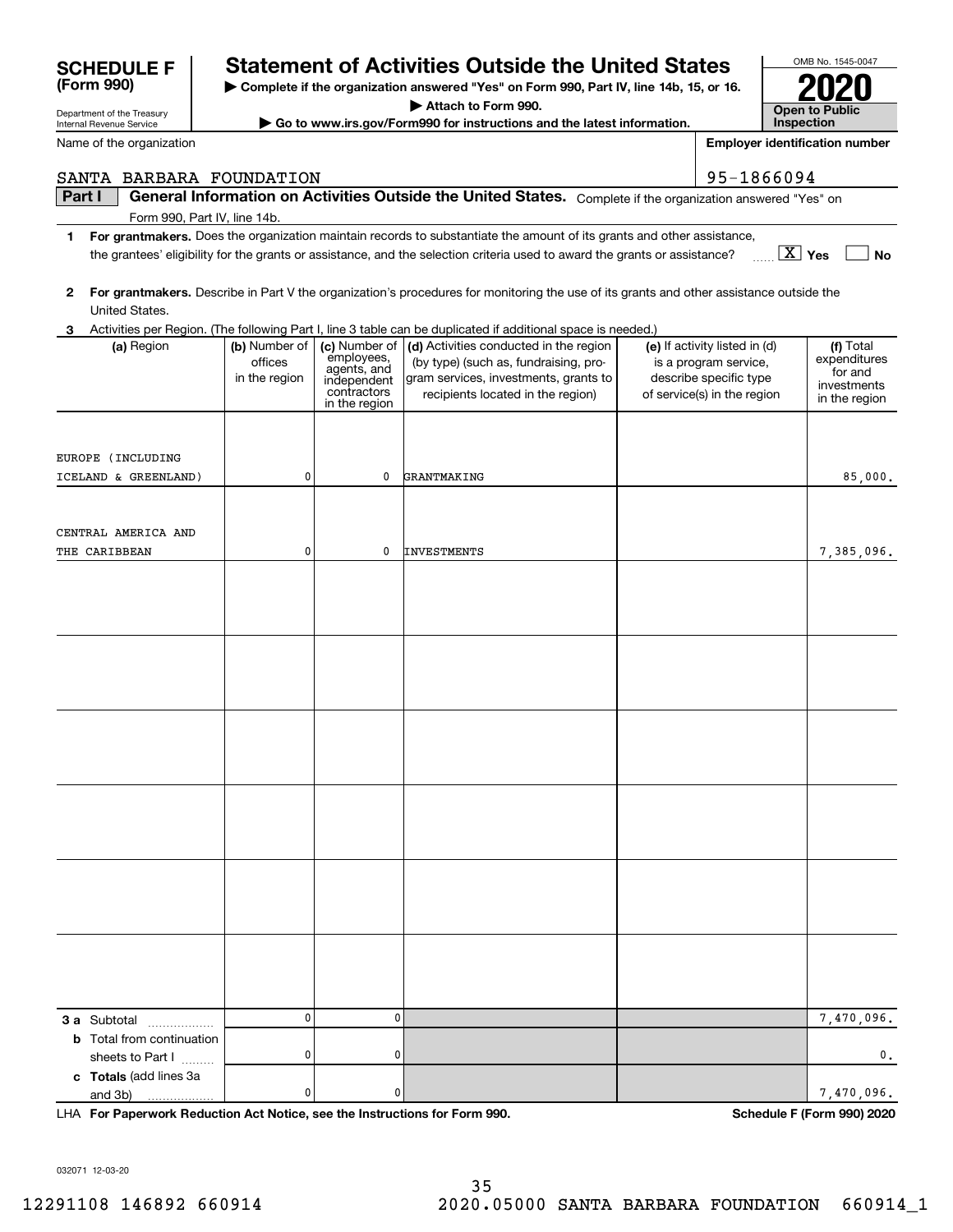Part II | Grants and Other Assistance to Organizations or Entities Outside the United States. Complete if the organization answered "Yes" on Form 990, Part IV, line 15, for any recipient who received more than \$5,000. Part II can be duplicated if additional space is needed.

| $\mathbf{1}$<br>(a) Name of organization                | (b) IRS code section<br>and EIN (if applicable) | (c) Region                                   | (d) Purpose of<br>grant                                                                                                                                                                                                                                                        | (e) Amount<br>of cash grant | (f) Manner of<br>cash disbursement | (g) Amount of<br>noncash<br>assistance | (h) Description<br>of noncash<br>assistance | (i) Method of<br>valuation (book, FMV,<br>appraisal, other) |
|---------------------------------------------------------|-------------------------------------------------|----------------------------------------------|--------------------------------------------------------------------------------------------------------------------------------------------------------------------------------------------------------------------------------------------------------------------------------|-----------------------------|------------------------------------|----------------------------------------|---------------------------------------------|-------------------------------------------------------------|
|                                                         |                                                 | EUROPE (INCLUDING<br>ICELAND &<br>GREENLAND) | ARTS, CULTURE, AND<br>HUMANITIES                                                                                                                                                                                                                                               | 55,000. CHECK               |                                    | $\mathfrak o$ .                        |                                             |                                                             |
|                                                         |                                                 | EUROPE (INCLUDING<br>ICELAND &<br>GREENLAND) | ARTS, CULTURE, AND<br>HUMANITIES                                                                                                                                                                                                                                               | 30,000. CHECK               |                                    | $\mathsf{0}$ .                         |                                             |                                                             |
|                                                         |                                                 |                                              |                                                                                                                                                                                                                                                                                |                             |                                    |                                        |                                             |                                                             |
|                                                         |                                                 |                                              |                                                                                                                                                                                                                                                                                |                             |                                    |                                        |                                             |                                                             |
|                                                         |                                                 |                                              |                                                                                                                                                                                                                                                                                |                             |                                    |                                        |                                             |                                                             |
|                                                         |                                                 |                                              |                                                                                                                                                                                                                                                                                |                             |                                    |                                        |                                             |                                                             |
|                                                         |                                                 |                                              |                                                                                                                                                                                                                                                                                |                             |                                    |                                        |                                             |                                                             |
|                                                         |                                                 |                                              |                                                                                                                                                                                                                                                                                |                             |                                    |                                        |                                             |                                                             |
| 3 Enter total number of other organizations or entities |                                                 |                                              | 2 Enter total number of recipient organizations listed above that are recognized as charities by the foreign country, recognized as a tax<br>exempt 501(c)(3) organization by the IRS, or for which the grantee or counsel has provided a section 501(c)(3) equivalency letter |                             |                                    |                                        |                                             | $\frac{2}{0}$                                               |

**Schedule F (Form 990) 2020**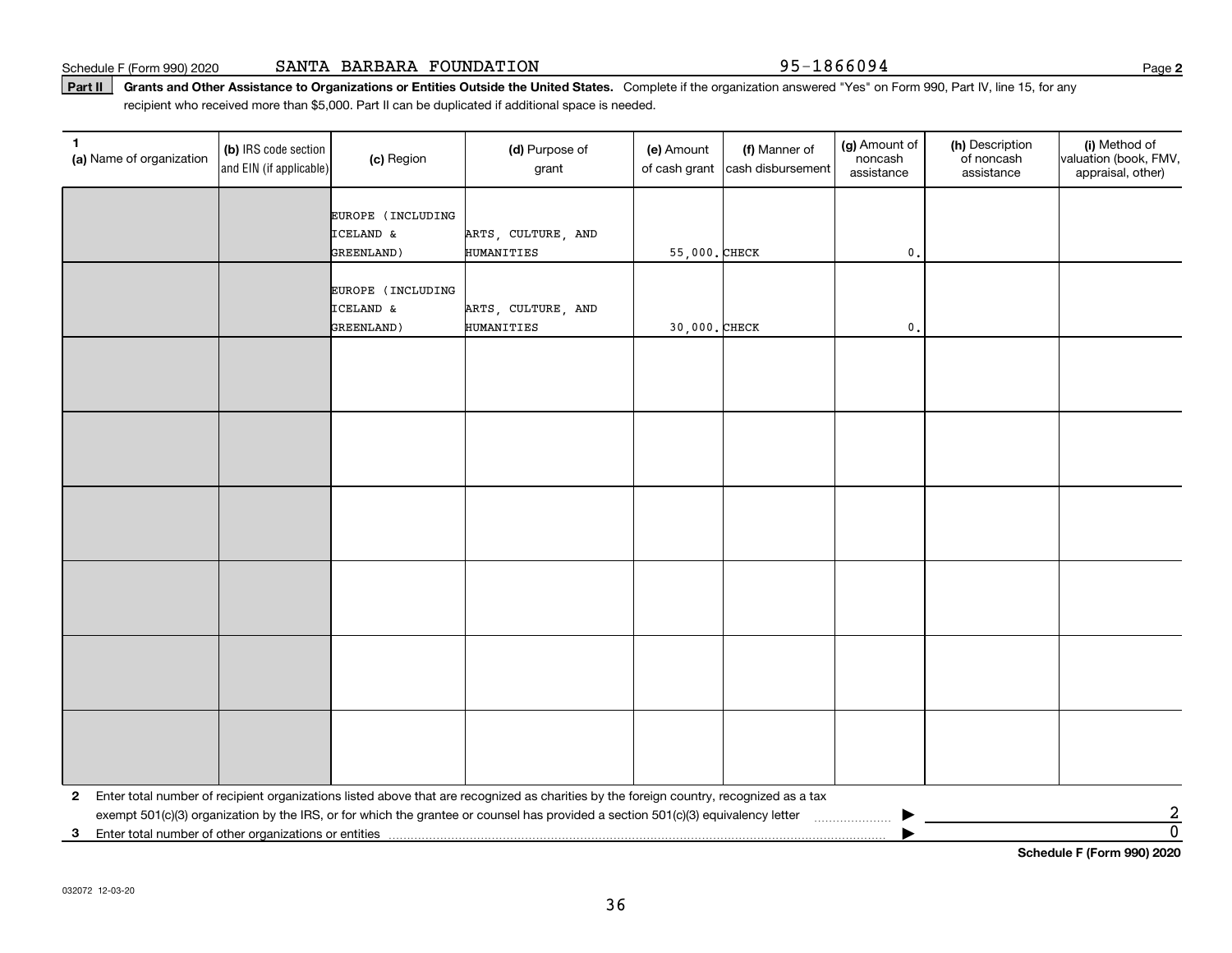Part III Grants and Other Assistance to Individuals Outside the United States. Complete if the organization answered "Yes" on Form 990, Part IV, line 16. Part III can be duplicated if additional space is needed.

| (a) Type of grant or assistance | (b) Region | (c) Number of<br>recipients | (d) Amount of<br>cash grant | (e) Manner of<br>cash disbursement | (f) Amount of<br>noncash<br>assistance | (g) Description of<br>noncash assistance | (h) Method of<br>valuation<br>(book, FMV,<br>appraisal, other) |
|---------------------------------|------------|-----------------------------|-----------------------------|------------------------------------|----------------------------------------|------------------------------------------|----------------------------------------------------------------|
|                                 |            |                             |                             |                                    |                                        |                                          |                                                                |
|                                 |            |                             |                             |                                    |                                        |                                          |                                                                |
|                                 |            |                             |                             |                                    |                                        |                                          |                                                                |
|                                 |            |                             |                             |                                    |                                        |                                          |                                                                |
|                                 |            |                             |                             |                                    |                                        |                                          |                                                                |
|                                 |            |                             |                             |                                    |                                        |                                          |                                                                |
|                                 |            |                             |                             |                                    |                                        |                                          |                                                                |
|                                 |            |                             |                             |                                    |                                        |                                          |                                                                |
|                                 |            |                             |                             |                                    |                                        |                                          |                                                                |
|                                 |            |                             |                             |                                    |                                        |                                          |                                                                |
|                                 |            |                             |                             |                                    |                                        |                                          |                                                                |
|                                 |            |                             |                             |                                    |                                        |                                          |                                                                |
|                                 |            |                             |                             |                                    |                                        |                                          |                                                                |
|                                 |            |                             |                             |                                    |                                        |                                          |                                                                |

**Schedule F (Form 990) 2020**

**3**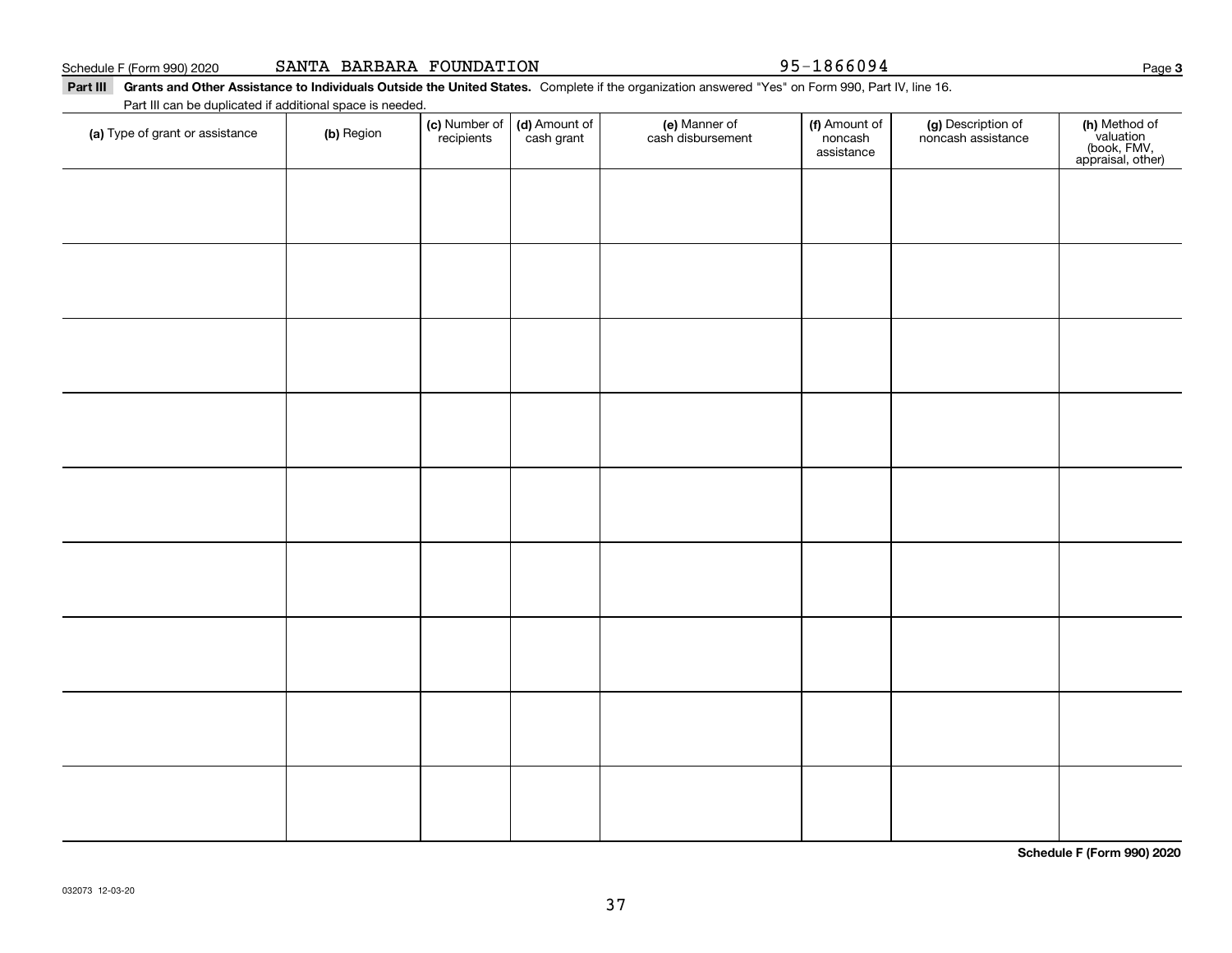| Schedule F (Form 990) 2020     | SANTA BARBARA | FOUNDATION | 1866094<br>$95 -$ | Page 4 |
|--------------------------------|---------------|------------|-------------------|--------|
| <b>Part IV   Foreign Forms</b> |               |            |                   |        |

| 1            | Was the organization a U.S. transferor of property to a foreign corporation during the tax year? If "Yes."   |                                   |    |
|--------------|--------------------------------------------------------------------------------------------------------------|-----------------------------------|----|
|              | the organization may be required to file Form 926, Return by a U.S. Transferor of Property to a Foreign      |                                   |    |
|              |                                                                                                              | $\lfloor$ $\mathbf{X}\rfloor$ Yes | No |
| $\mathbf{2}$ | Did the organization have an interest in a foreign trust during the tax year? If "Yes," the organization may |                                   |    |
|              | be required to separately file Form 3520, Annual Return To Report Transactions With Foreign Trusts and       |                                   |    |
|              | Receipt of Certain Foreign Gifts, and/or Form 3520-A, Annual Information Return of Foreign Trust With a      |                                   |    |
|              | U.S. Owner (see Instructions for Forms 3520 and 3520-A; don't file with Form 990) manufactured and the U.S.  | ∣X ∣ Yes                          | N٥ |
| 3            | Did the organization have an ownership interest in a foreign corporation during the tax year? If "Yes."      |                                   |    |
|              | the organization may be required to file Form 5471, Information Return of U.S. Persons With Respect to       |                                   |    |
|              |                                                                                                              | $\overline{X}$ Yes                | Nο |
| 4            | Was the organization a direct or indirect shareholder of a passive foreign investment company or a           |                                   |    |
|              | qualified electing fund during the tax year? If "Yes," the organization may be required to file Form 8621,   |                                   |    |
|              | Information Return by a Shareholder of a Passive Foreign Investment Company or Qualified Electing            |                                   |    |
|              |                                                                                                              | $\vert X \vert$ Yes               | Nο |
| 5            | Did the organization have an ownership interest in a foreign partnership during the tax year? If "Yes."      |                                   |    |
|              | the organization may be required to file Form 8865, Return of U.S. Persons With Respect to Certain           |                                   |    |
|              |                                                                                                              | $\vert X \vert$ Yes               | Nο |
| 6            | Did the organization have any operations in or related to any boycotting countries during the tax year? If   |                                   |    |
|              | "Yes," the organization may be required to separately file Form 5713, International Boycott Report (see      |                                   |    |
|              |                                                                                                              | Yes                               |    |
|              |                                                                                                              |                                   |    |

**Schedule F (Form 990) 2020**

032074 12-03-20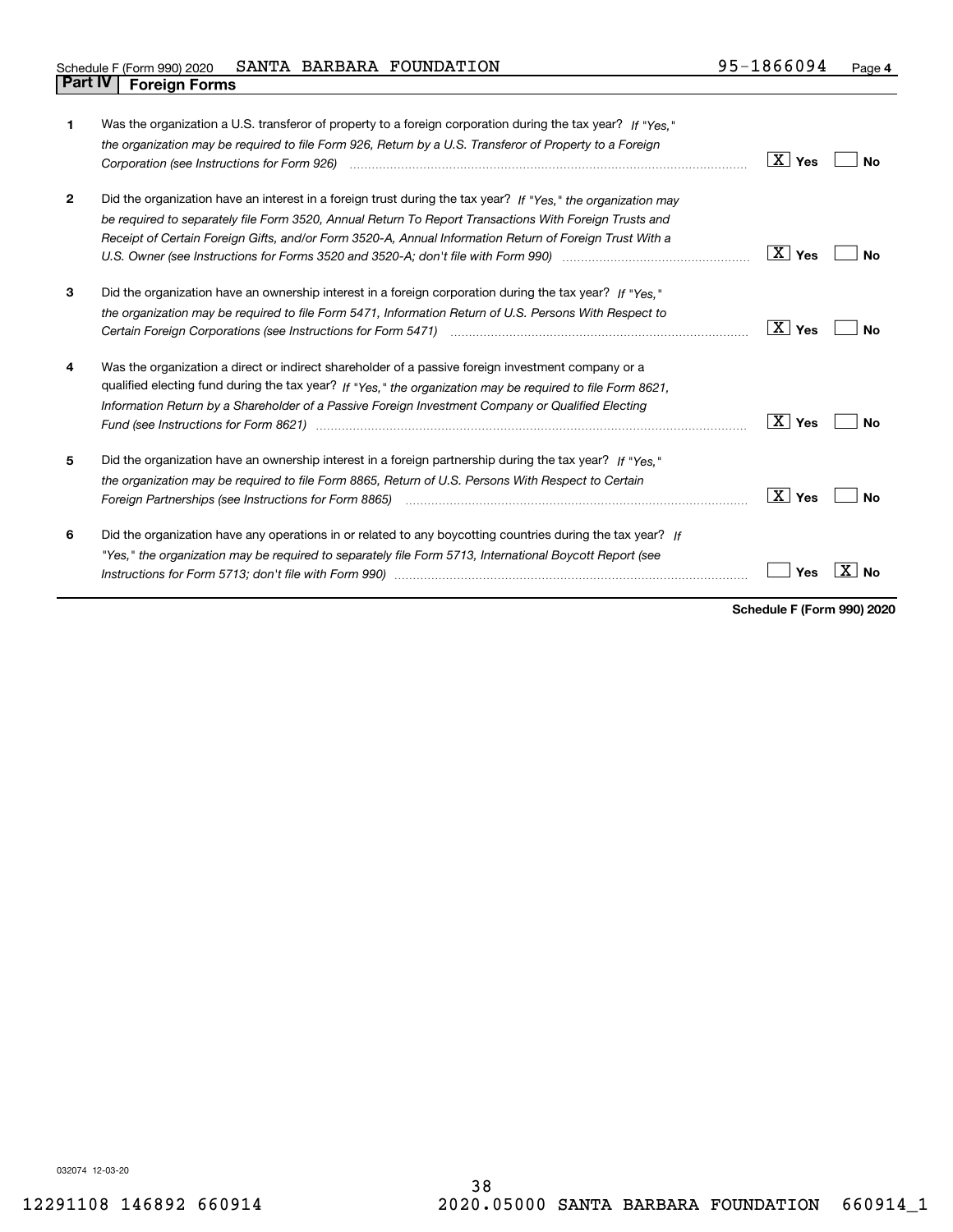Provide the information required by Part I, line 2 (monitoring of funds); Part I, line 3, column (f) (accounting method; amounts of investments vs. expenditures per region); Part II, line 1 (accounting method); Part III (accounting method); and Part III, column (c) (estimated number of recipients), as applicable. Also complete this part to provide any additional information. See instructions. **Part V Supplemental Information**

PART I, LINE 2:

INTERNATIONAL ORGANIZATIONS MUST BE PREDETERMINED TO BE EQUIVALENT TO

DOMESTIC 501(C)(3) ORGANIZATIONS OR FOLLOW THE EXPENDITURE RESPONSIBILITY

PROCESS FOR THE COMMUNITY FOUNDATION TO CONSIDER THEM ELIGIBLE TO RECEIVE

GRANTS. GRANTEES OF ADVISED GRANTS HAVE TO AGREE NOT TO PAY ANY PORTION

OF GOODS OR SERVICES FOR THE BENEFIT OF THE DONOR OR RELATED PARTIES.

**Schedule F (Form 990) 2020**

032075 12-03-20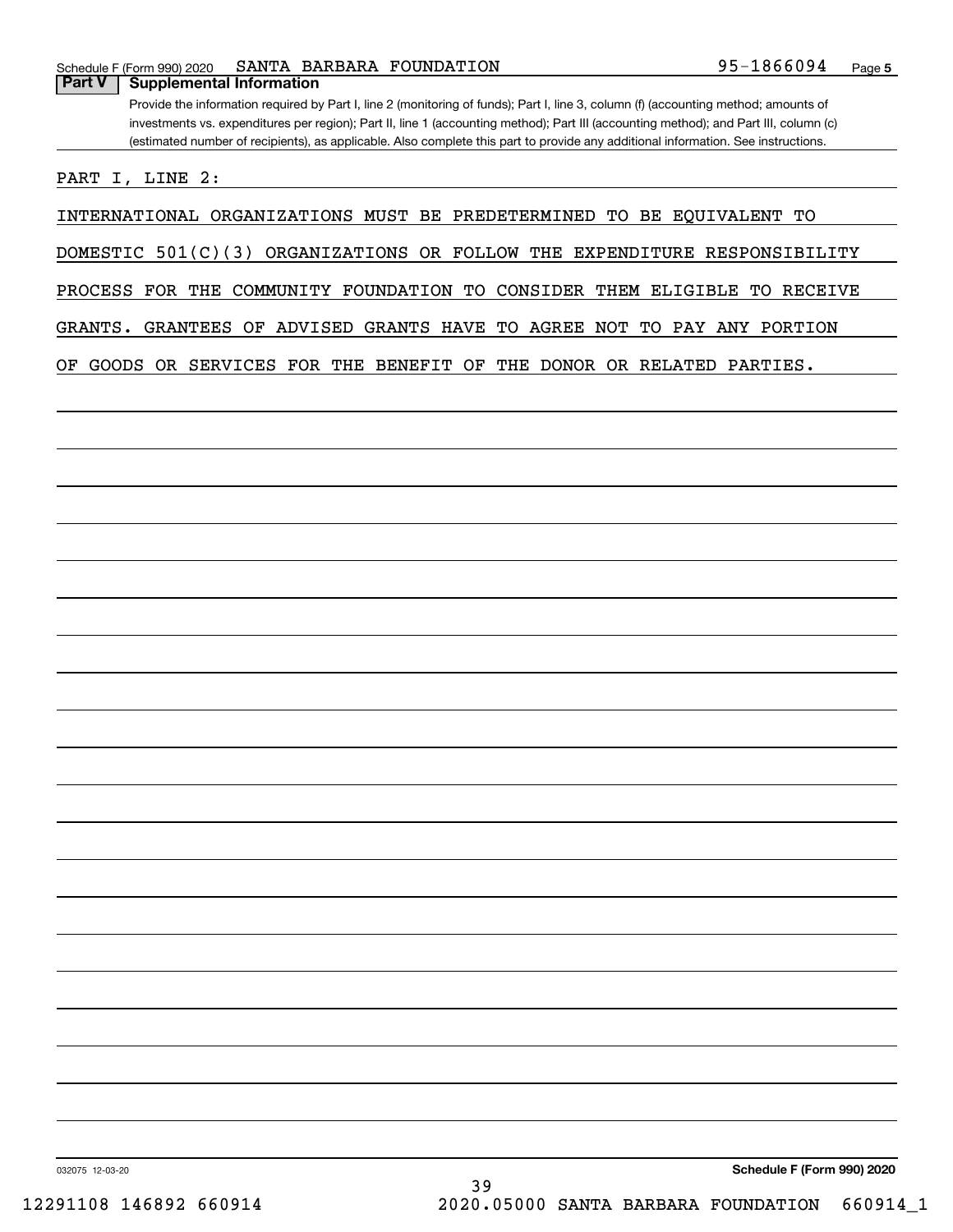| <b>SCHEDULE I</b>                                                                                                                                                             |                            | <b>Grants and Other Assistance to Organizations,</b>                                                                                  |                                                       |                                         |                                               |                                          | OMB No. 1545-0047                                   |
|-------------------------------------------------------------------------------------------------------------------------------------------------------------------------------|----------------------------|---------------------------------------------------------------------------------------------------------------------------------------|-------------------------------------------------------|-----------------------------------------|-----------------------------------------------|------------------------------------------|-----------------------------------------------------|
| (Form 990)                                                                                                                                                                    |                            | Governments, and Individuals in the United States<br>Complete if the organization answered "Yes" on Form 990, Part IV, line 21 or 22. |                                                       |                                         |                                               |                                          |                                                     |
| Department of the Treasury                                                                                                                                                    |                            |                                                                                                                                       | Attach to Form 990.                                   |                                         |                                               |                                          | <b>Open to Public</b>                               |
| Internal Revenue Service                                                                                                                                                      |                            |                                                                                                                                       | Go to www.irs.gov/Form990 for the latest information. |                                         |                                               |                                          | Inspection                                          |
| Name of the organization                                                                                                                                                      | SANTA BARBARA FOUNDATION   |                                                                                                                                       |                                                       |                                         |                                               |                                          | <b>Employer identification number</b><br>95-1866094 |
| Part I<br><b>General Information on Grants and Assistance</b>                                                                                                                 |                            |                                                                                                                                       |                                                       |                                         |                                               |                                          |                                                     |
| 1 Does the organization maintain records to substantiate the amount of the grants or assistance, the grantees' eligibility for the grants or assistance, and the selection    |                            |                                                                                                                                       |                                                       |                                         |                                               |                                          |                                                     |
|                                                                                                                                                                               |                            |                                                                                                                                       |                                                       |                                         |                                               |                                          | $\boxed{\text{X}}$ Yes<br>  No                      |
| 2 Describe in Part IV the organization's procedures for monitoring the use of grant funds in the United States.                                                               |                            |                                                                                                                                       |                                                       |                                         |                                               |                                          |                                                     |
| Part II<br>Grants and Other Assistance to Domestic Organizations and Domestic Governments. Complete if the organization answered "Yes" on Form 990, Part IV, line 21, for any |                            |                                                                                                                                       |                                                       |                                         |                                               |                                          |                                                     |
| recipient that received more than \$5,000. Part II can be duplicated if additional space is needed.                                                                           |                            |                                                                                                                                       |                                                       |                                         | (f) Method of                                 |                                          |                                                     |
| 1 (a) Name and address of organization<br>or government                                                                                                                       | $(b)$ EIN                  | (c) IRC section<br>(if applicable)                                                                                                    | (d) Amount of<br>cash grant                           | (e) Amount of<br>non-cash<br>assistance | valuation (book,<br>FMV, appraisal,<br>other) | (g) Description of<br>noncash assistance | (h) Purpose of grant<br>or assistance               |
| 2ND STORY ASSOCIATES                                                                                                                                                          |                            |                                                                                                                                       |                                                       |                                         |                                               |                                          |                                                     |
| 808 LAGUNA ST                                                                                                                                                                 |                            |                                                                                                                                       |                                                       |                                         |                                               |                                          |                                                     |
| SANTA BARBARA, CA 93101                                                                                                                                                       | $26-0417729$ 501(C)(3)     |                                                                                                                                       | 12,000,                                               | $\mathbf{0}$ .                          |                                               |                                          | HOUSING AND SHELTER                                 |
| 4-H CLUBS & AFFILIATED 4-H<br>ORGANIZATIONS - 2801 SECOND STREET<br>DAVIS, CA 95618-7774                                                                                      | $23 - 7327765$ 501(C)(3)   |                                                                                                                                       | 10,000,                                               | $\mathbf{0}$                            |                                               |                                          | HUMAN SERVICES                                      |
| AFRICAN COMMUNITY EXCHANGE<br>PO BOX 444<br>MIDLOTHIAN, VA 23113                                                                                                              | $20-4962182$ 501(C)(3)     |                                                                                                                                       | 15,000,                                               | $\mathbf{0}$                            |                                               |                                          | GENERAL SUPPORT                                     |
| AFRICAN WOMEN RISING<br>801 COLD SPRINGS RD<br>SANTA BARBARA, CA 93108                                                                                                        | $26 - 0140533$ $501(C)(3)$ |                                                                                                                                       | 24,000                                                | 0.                                      |                                               |                                          | HUMAN SERVICES                                      |
| AHA! ATTITUDE. HARMONY.<br>ACHIEVEMENT. - 1209 DE LA VINA<br>STREET, SUITE A - SANTA BARBARA,<br>CA 93101                                                                     | $20 - 4418873$ 501(C)(3)   |                                                                                                                                       | 47,750.                                               | 0.                                      |                                               |                                          | BEHAVIORAL HEALTH                                   |
| ALL SAINTS BY THE SEA EPISCOPAL<br>CHURCH - 83 EUCALYPTUS LN - SANTA<br>BARBARA, CA 93108                                                                                     | $13 - 5562208$ $501(C)(3)$ |                                                                                                                                       | 140,718,                                              | $\mathbf{0}$                            |                                               |                                          | GENERAL SUPPORT                                     |
| 2 Enter total number of section 501(c)(3) and government organizations listed in the line 1 table                                                                             |                            |                                                                                                                                       |                                                       |                                         |                                               |                                          | 391.                                                |
| 3 Enter total number of other organizations listed in the line 1 table                                                                                                        |                            |                                                                                                                                       |                                                       |                                         |                                               |                                          | 1.                                                  |

**For Paperwork Reduction Act Notice, see the Instructions for Form 990. Schedule I (Form 990) 2020** LHA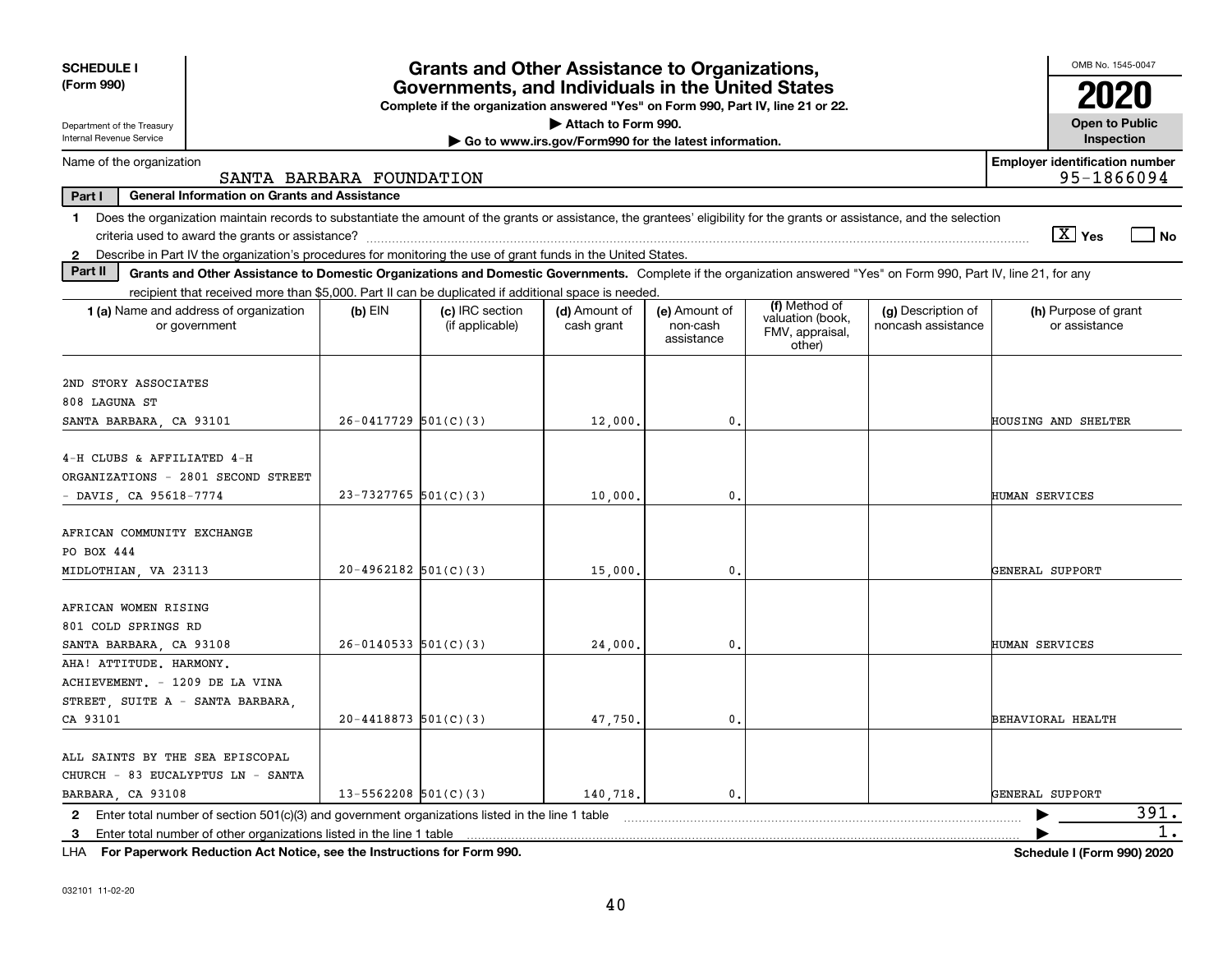| (a) Name and address of<br>organization or government | $(b)$ EIN                  | (c) IRC section<br>if applicable | (d) Amount of<br>cash grant | (e) Amount of<br>non-cash<br>assistance | (f) Method of<br>valuation<br>(book, FMV,<br>appraisal, other) | (g) Description of<br>non-cash assistance | (h) Purpose of grant<br>or assistance |
|-------------------------------------------------------|----------------------------|----------------------------------|-----------------------------|-----------------------------------------|----------------------------------------------------------------|-------------------------------------------|---------------------------------------|
| ALLAN HANCOCK COLLEGE FOUNDATION                      |                            |                                  |                             |                                         |                                                                |                                           |                                       |
| 936 S COLLEGE DR                                      |                            |                                  |                             |                                         |                                                                |                                           |                                       |
| SANTA MARIA, CA 93456-5170                            | $95 - 3143396$ $501(C)(3)$ |                                  | 22,000.                     | 0.                                      |                                                                |                                           | EDUCATION                             |
|                                                       |                            |                                  |                             |                                         |                                                                |                                           |                                       |
| ALTERNATIVES TO VIOLENCE PROJECT                      |                            |                                  |                             |                                         |                                                                |                                           |                                       |
| SANTA BARBARA - 725A MAS AMIGOS -                     |                            |                                  |                             |                                         |                                                                |                                           |                                       |
| SANTA BARBARA, CA 93105                               | 81-5079846 $501(C)(3)$     |                                  | 15,000.                     | 0.                                      |                                                                |                                           | <b>EDUCATION</b>                      |
| ALZHEIMER'S DISEASE AND RELATED                       |                            |                                  |                             |                                         |                                                                |                                           |                                       |
| DISORDERS ASSOCIATION - 1528                          |                            |                                  |                             |                                         |                                                                |                                           |                                       |
| CHAPALA STREET, SUITE 204 - SANTA                     |                            |                                  |                             |                                         |                                                                |                                           |                                       |
| BARBARA, CA 93101                                     | $13-3039601$ 501(C)(3)     |                                  | 48,900.                     | $\mathbf{0}$ .                          |                                                                |                                           | HUMAN SERVICES                        |
|                                                       |                            |                                  |                             |                                         |                                                                |                                           |                                       |
| AMALGAMATED CHARITABLE FOUNDATION                     |                            |                                  |                             |                                         |                                                                |                                           |                                       |
| 1825 K ST NW                                          |                            |                                  |                             |                                         |                                                                |                                           | PUBLIC AND SOCIETAL                   |
| WASHINGTON, DC 20006                                  | 82-1517696 $501(C)(3)$     |                                  | 43,490.                     | 0.                                      |                                                                |                                           | BENEFIT                               |
|                                                       |                            |                                  |                             |                                         |                                                                |                                           |                                       |
| AMERICAN DANCE AND MUSIC, INC.                        |                            |                                  |                             |                                         |                                                                |                                           |                                       |
| PO BOX 90708                                          |                            |                                  |                             |                                         |                                                                |                                           | ARTS, CULTURE, AND                    |
| SANTA BARBARA, CA 93190-0708                          | $20 - 5657230$ $501(C)(3)$ |                                  | 10,000.                     | 0.                                      |                                                                |                                           | HUMANITIES                            |
| AMERICAN HEART ASSOCIATION OF                         |                            |                                  |                             |                                         |                                                                |                                           |                                       |
| SANTA BARBARA COUNTY - 212 W                          |                            |                                  |                             |                                         |                                                                |                                           |                                       |
| FIGUEROA ST - SANTA BARBARA, CA                       |                            |                                  |                             |                                         |                                                                |                                           |                                       |
| 93101                                                 | $13 - 5613797$ $501(C)(3)$ |                                  | 9.075.                      | 0.                                      |                                                                |                                           | HEALTH CARE                           |
|                                                       |                            |                                  |                             |                                         |                                                                |                                           |                                       |
| AMERICAN NATIONAL RED CROSS                           |                            |                                  |                             |                                         |                                                                |                                           |                                       |
| 2707 STATE ST                                         |                            |                                  |                             |                                         |                                                                |                                           |                                       |
| SANTA BARBARA, CA 93105                               | $95-1643302$ $501(C)(3)$   |                                  | 122,075.                    | 0.                                      |                                                                |                                           | HUMAN SERVICES                        |
|                                                       |                            |                                  |                             |                                         |                                                                |                                           |                                       |
| ANGELS FOSTER CARE OF SANTA                           |                            |                                  |                             |                                         |                                                                |                                           |                                       |
| BARBARA - 3905 STATE ST #7-115 -                      |                            |                                  |                             |                                         |                                                                |                                           |                                       |
| SANTA BARBARA, CA 93105                               | $16-1749619$ 501(C)(3)     |                                  | 26,200.                     | 0.                                      |                                                                |                                           | HUMAN SERVICES                        |
|                                                       |                            |                                  |                             |                                         |                                                                |                                           |                                       |
| ANIMAL GRANTMAKERS INC                                |                            |                                  |                             |                                         |                                                                |                                           |                                       |
| 1706 LOWER ELWHA RD                                   |                            |                                  |                             |                                         |                                                                |                                           |                                       |
| PORT ANGELES, WA 98363                                | $26 - 0688246$ 501(C)(3)   |                                  | 20,000.                     | 0.                                      |                                                                |                                           | ENVIRONMENT AND ANIMALS               |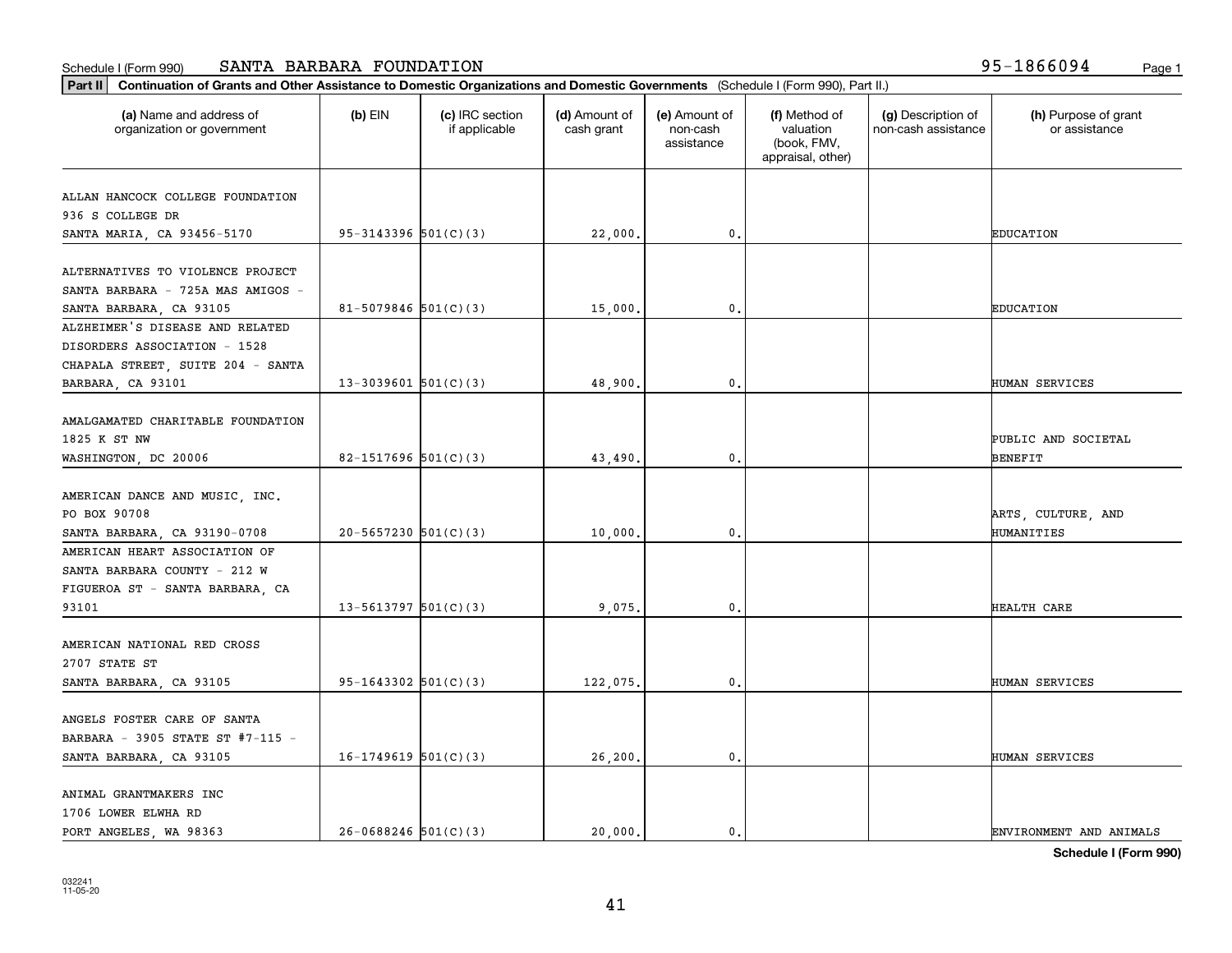| (a) Name and address of<br>organization or government | $(b)$ EIN                  | (c) IRC section<br>if applicable | (d) Amount of<br>cash grant | (e) Amount of<br>non-cash<br>assistance | (f) Method of<br>valuation<br>(book, FMV,<br>appraisal, other) | (g) Description of<br>non-cash assistance | (h) Purpose of grant<br>or assistance |
|-------------------------------------------------------|----------------------------|----------------------------------|-----------------------------|-----------------------------------------|----------------------------------------------------------------|-------------------------------------------|---------------------------------------|
| ANIMAL SHELTER ASSISTANCE PROGRAM                     |                            |                                  |                             |                                         |                                                                |                                           |                                       |
| OF SANTA BARBARA - P.O. BOX 357 -                     |                            |                                  |                             |                                         |                                                                |                                           |                                       |
| GOLETA, CA 93116-0357                                 | $77 - 0283500$ 501(C)(3)   |                                  | 20, 200.                    | 0.                                      |                                                                |                                           | ENVIRONMENT AND ANIMALS               |
| ANTI-DEFAMATION LEAGUE                                |                            |                                  |                             |                                         |                                                                |                                           |                                       |
| 1528 CHAPALA STREET, SUITE 301                        |                            |                                  |                             |                                         |                                                                |                                           | PUBLIC AND SOCIETAL                   |
| SANTA BARBARA, CA 93101                               | 13-1818723 $501(C)(3)$     |                                  | 101,100.                    | 0.                                      |                                                                |                                           | <b>BENEFIT</b>                        |
|                                                       |                            |                                  |                             |                                         |                                                                |                                           |                                       |
| APPLES TO ZUCCHINI COOKING SCHOOL                     |                            |                                  |                             |                                         |                                                                |                                           |                                       |
| PO BOX 30912                                          | $84 - 4191622$ 501(C)(3)   |                                  |                             | $\mathbf{0}$ .                          |                                                                |                                           | HUMAN SERVICES                        |
| SANTA BARBARA, CA 93130                               |                            |                                  | 82,647.                     |                                         |                                                                |                                           |                                       |
| ARCHDIOCESE OF LOS ANGELES                            |                            |                                  |                             |                                         |                                                                |                                           |                                       |
| 3424 WILSHIRE BLVD 6TH FL                             |                            |                                  |                             |                                         |                                                                |                                           |                                       |
| LOS ANGELES, CA 90010                                 | 95-1642382 $501(C)(3)$     |                                  | 51,100.                     | 0.                                      |                                                                |                                           | GENERAL SUPPORT                       |
|                                                       |                            |                                  |                             |                                         |                                                                |                                           |                                       |
| ARTHRITIS FOUNDATION, INC.                            |                            |                                  |                             |                                         |                                                                |                                           |                                       |
| 2261 LAS POSITAS RD                                   |                            |                                  |                             |                                         |                                                                |                                           |                                       |
| SANTA BARBARA, CA 93105                               | $95-1885447$ $501(C)(3)$   |                                  | 9,000,                      | 0.                                      |                                                                |                                           | HEALTH CARE                           |
|                                                       |                            |                                  |                             |                                         |                                                                |                                           |                                       |
| ARTS CORPS                                            |                            |                                  |                             |                                         |                                                                |                                           |                                       |
| 4408 DELRIDGE WAY SW, #110                            |                            |                                  |                             |                                         |                                                                |                                           | ARTS, CULTURE, AND                    |
| SEATTLE, WA 98106                                     | $91 - 2044679$ 501(C)(3)   |                                  | 25,000.                     | 0.                                      |                                                                |                                           | HUMANITIES                            |
|                                                       |                            |                                  |                             |                                         |                                                                |                                           |                                       |
| ARTS MENTORSHIP PROGRAM, INC.<br>531 E. COTA STREET   |                            |                                  |                             |                                         |                                                                |                                           | ARTS, CULTURE, AND                    |
|                                                       | $45 - 1567553$ $501(C)(3)$ |                                  |                             |                                         |                                                                |                                           | HUMANITIES                            |
| SANTA BARBARA, CA 93103-3101                          |                            |                                  | 13,000.                     | $\mathbf{0}$ .                          |                                                                |                                           |                                       |
| ARTSPACE INC                                          |                            |                                  |                             |                                         |                                                                |                                           |                                       |
| 751 PASEO NUEVO                                       |                            |                                  |                             |                                         |                                                                |                                           | ARTS, CULTURE, AND                    |
| SANTA BARBARA, CA 93101                               | $77 - 0233621$ 501(C)(3)   |                                  | 12,500.                     | $\mathbf 0$ .                           |                                                                |                                           | HUMANITIES                            |
|                                                       |                            |                                  |                             |                                         |                                                                |                                           |                                       |
| BASIC ASSISTANCE TO STUDENTS IN                       |                            |                                  |                             |                                         |                                                                |                                           |                                       |
| THE COMMUNITY - PO BOX 1914 -                         |                            |                                  |                             |                                         |                                                                |                                           | PUBLIC AND SOCIETAL                   |
| BORREGO SPRINGS, CA 92004-1914                        | $33 - 0631683$ $501(C)(3)$ |                                  | 25.000.                     | $\mathbf{0}$ .                          |                                                                |                                           | <b>BENEFIT</b>                        |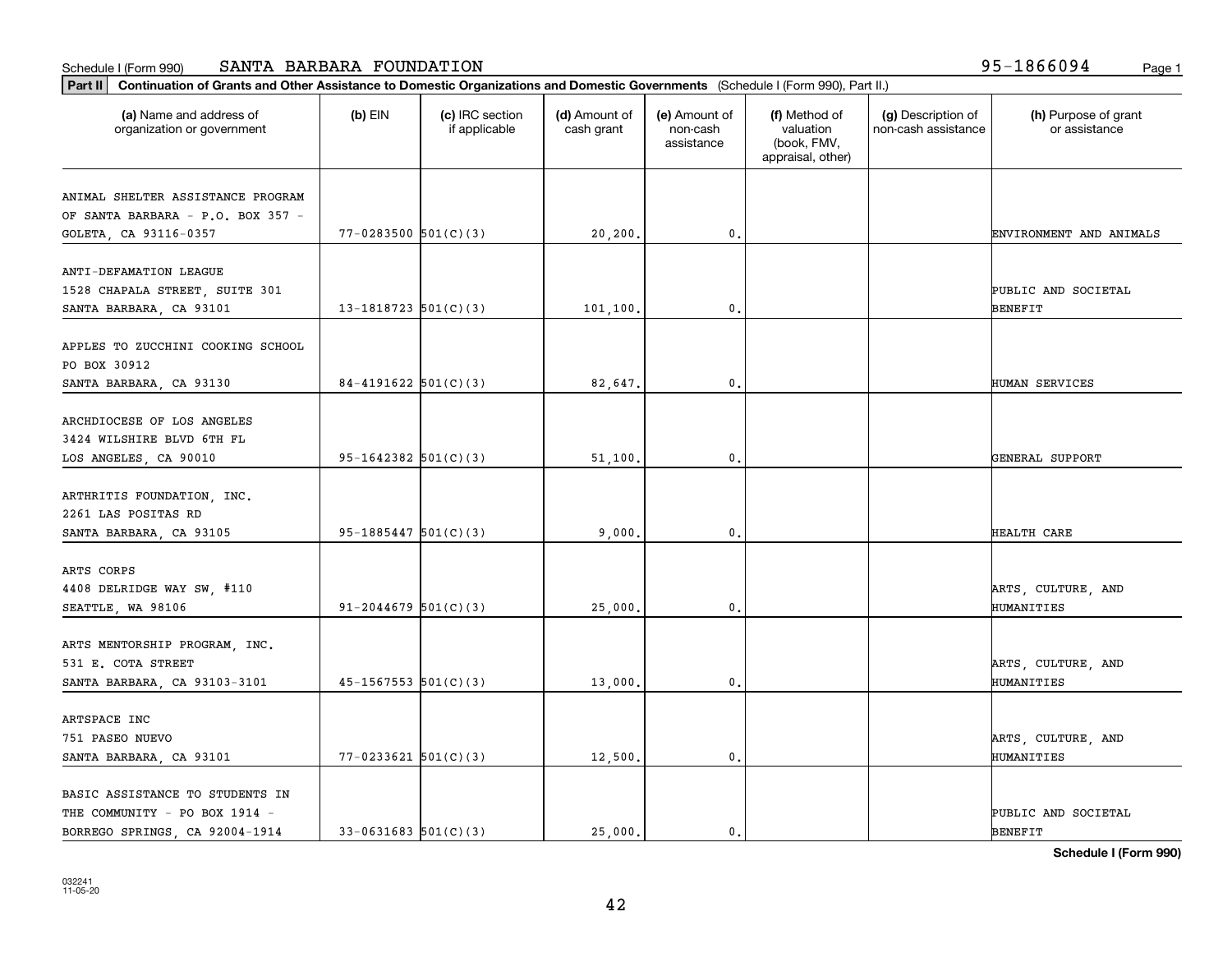| (a) Name and address of                                 | $(b)$ EIN                  | (c) IRC section | (d) Amount of | (e) Amount of          | (f) Method of                                 | (g) Description of  | (h) Purpose of grant    |
|---------------------------------------------------------|----------------------------|-----------------|---------------|------------------------|-----------------------------------------------|---------------------|-------------------------|
| organization or government                              |                            | if applicable   | cash grant    | non-cash<br>assistance | valuation<br>(book, FMV,<br>appraisal, other) | non-cash assistance | or assistance           |
| BISHOP GARCIA DIEGO HIGH SCHOOL                         |                            |                 |               |                        |                                               |                     |                         |
| 4000 LA COLINA RD                                       |                            |                 |               |                        |                                               |                     |                         |
| SANTA BARBARA, CA 93110                                 | $95 - 2056632$ $501(C)(3)$ |                 | 10,000.       | $\mathbf 0$ .          |                                               |                     | <b>EDUCATION</b>        |
|                                                         |                            |                 |               |                        |                                               |                     |                         |
| BLUE SKY SUSTAINABLE LIVING CENTER<br>1000 PERKINS ROAD |                            |                 |               |                        |                                               |                     |                         |
| NEW CUYAMA, CA 93254                                    | $46 - 1239650$ 501(C)(3)   |                 | 20,900,       | $\mathbf{0}$           |                                               |                     | ENVIRONMENT AND ANIMALS |
|                                                         |                            |                 |               |                        |                                               |                     |                         |
| BOXTALES THEATRE COMPANY                                |                            |                 |               |                        |                                               |                     |                         |
| PO BOX 91521                                            |                            |                 |               |                        |                                               |                     | ARTS, CULTURE, AND      |
| SANTA BARBARA, CA 93190                                 | $20-0905385$ 501(C)(3)     |                 | 30,000.       | 0.                     |                                               |                     | HUMANITIES              |
|                                                         |                            |                 |               |                        |                                               |                     |                         |
| BOY SCOUTS OF AMERICA COUNCIL<br>4000 MODOC RD          |                            |                 |               |                        |                                               |                     | PUBLIC AND SOCIETAL     |
| SANTA BARBARA, CA 93110                                 | $95-1696725$ $501(C)(3)$   |                 | 14,913.       | $\mathbf{0}$           |                                               |                     | BENEFIT                 |
|                                                         |                            |                 |               |                        |                                               |                     |                         |
| BOYS & GIRLS CLUB OF MID CENTRAL                        |                            |                 |               |                        |                                               |                     |                         |
| COAST - 901 N. RAILROAD AVENUE -                        |                            |                 |               |                        |                                               |                     |                         |
| SANTA MARIA, CA 93456-0760                              | $95 - 2468116$ $501(C)(3)$ |                 | 90,000,       | $\mathbf{0}$           |                                               |                     | HUMAN SERVICES          |
| BOYS & GIRLS CLUB OF SANTA                              |                            |                 |               |                        |                                               |                     |                         |
| BARBARA, INC. - 632 E. CANON                            |                            |                 |               |                        |                                               |                     |                         |
| PERDIDO STREET - SANTA BARBARA, CA                      |                            |                 |               |                        |                                               |                     |                         |
| 93103                                                   | $95-1641425$ $501(C)(3)$   |                 | 21,171.       | $\mathbf{0}$           |                                               |                     | HUMAN SERVICES          |
|                                                         |                            |                 |               |                        |                                               |                     |                         |
| BOYS AND GIRLS CLUB OF VENTURA INC                      |                            |                 |               |                        |                                               |                     |                         |
| 6020 NICOLLE ST STE D                                   |                            |                 |               |                        |                                               |                     |                         |
| VENTURA, CA 93003                                       | $95 - 2248919$ $501(C)(3)$ |                 | 7,500         | 0.                     |                                               |                     | HUMAN SERVICES          |
| BRAILLE INSTITUTE OF AMERICA, INC.                      |                            |                 |               |                        |                                               |                     |                         |
| PO BOX 5411                                             |                            |                 |               |                        |                                               |                     |                         |
| SANTA BARBARA, CA 93150                                 | $95-1641426$ $501(C)(3)$   |                 | 11,750.       | $\mathbf{0}$           |                                               |                     | HUMAN SERVICES          |
|                                                         |                            |                 |               |                        |                                               |                     |                         |
| BRAZIL FOUNDATION                                       |                            |                 |               |                        |                                               |                     |                         |
| 345 SEVENTH AVE, STE 1401                               |                            |                 |               |                        |                                               |                     |                         |
| NEW YORK, NY 10001                                      | $13 - 4131482$ $501(C)(3)$ |                 | 10,000.       | $\mathbf{0}$ .         |                                               |                     | GENERAL SUPPORT         |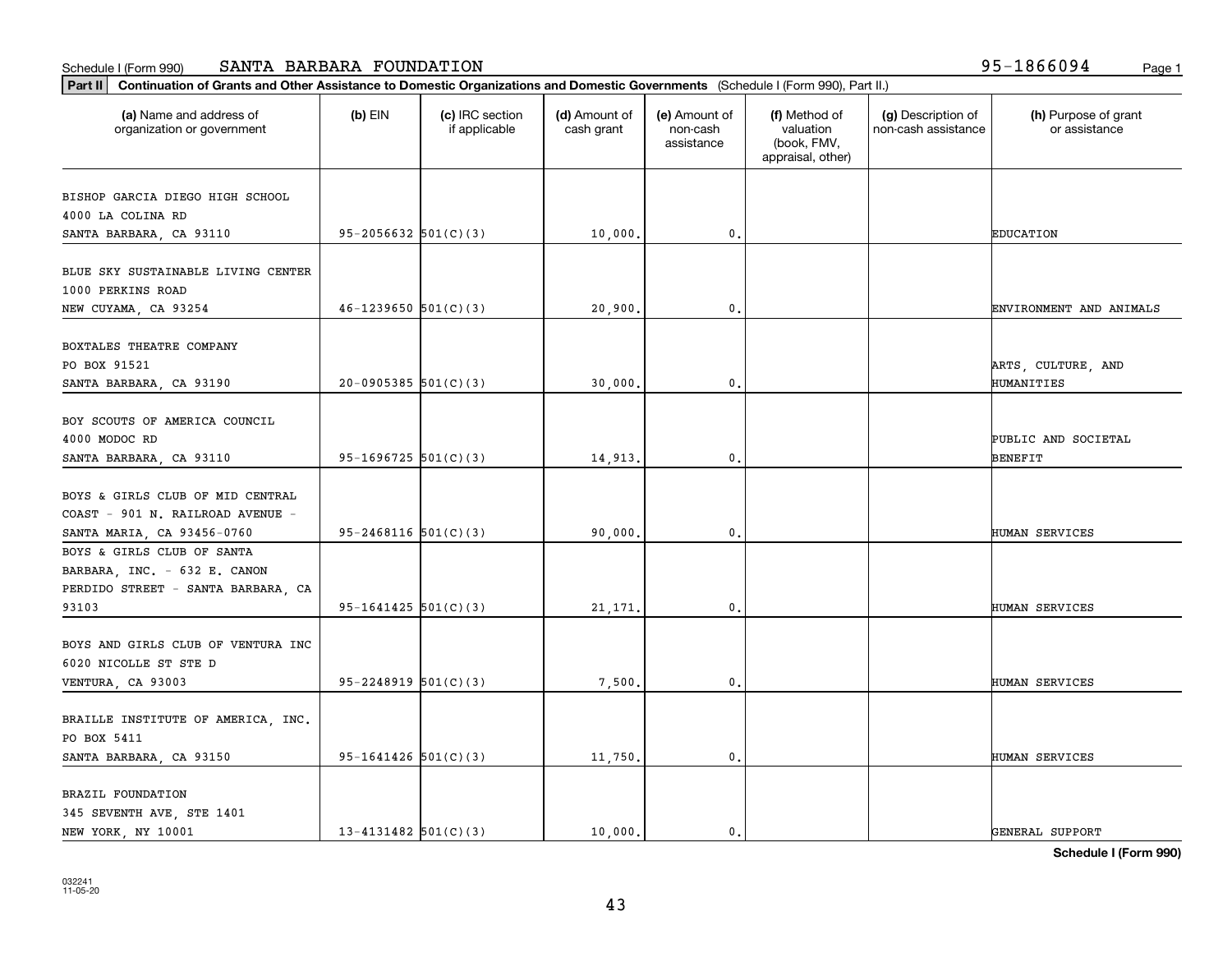| Part II   Continuation of Grants and Other Assistance to Domestic Organizations and Domestic Governments (Schedule I (Form 990), Part II.) |                            |                                  |                             |                                         |                                                                |                                           |                                       |
|--------------------------------------------------------------------------------------------------------------------------------------------|----------------------------|----------------------------------|-----------------------------|-----------------------------------------|----------------------------------------------------------------|-------------------------------------------|---------------------------------------|
| (a) Name and address of<br>organization or government                                                                                      | $(b)$ EIN                  | (c) IRC section<br>if applicable | (d) Amount of<br>cash grant | (e) Amount of<br>non-cash<br>assistance | (f) Method of<br>valuation<br>(book, FMV,<br>appraisal, other) | (g) Description of<br>non-cash assistance | (h) Purpose of grant<br>or assistance |
| BRAZILIAN CULTURAL ARTS CENTER OF                                                                                                          |                            |                                  |                             |                                         |                                                                |                                           |                                       |
| SANTA BARBARA - 5370 HOLLISTER                                                                                                             |                            |                                  |                             |                                         |                                                                |                                           | PUBLIC AND SOCIETAL                   |
| AVE, STE 2 - GOLETA, CA 93117                                                                                                              | $46 - 3935158$ $501(C)(3)$ |                                  | 8,000,                      | $\mathfrak o$ .                         |                                                                |                                           | <b>BENEFIT</b>                        |
| BREAST CANCER RESOURCE CENTER OF                                                                                                           |                            |                                  |                             |                                         |                                                                |                                           |                                       |
| SANTA BARBARA - 55 HITCHCOCK WAY                                                                                                           |                            |                                  |                             |                                         |                                                                |                                           |                                       |
| STE 101 - SANTA BARBARA, CA 93105                                                                                                          | $91-1790842$ 501(C)(3)     |                                  | 10,000                      | $\mathfrak{o}$ .                        |                                                                |                                           | HEALTH CARE                           |
| <b>BRIDGE HOUSE</b>                                                                                                                        |                            |                                  |                             |                                         |                                                                |                                           |                                       |
| 5345 ARAPAHOE AVE UNIT 5                                                                                                                   |                            |                                  |                             |                                         |                                                                |                                           |                                       |
| BOULDER, CO 80303                                                                                                                          | $84-1440292$ 501(C)(3)     |                                  | 15,000.                     | $\mathbf{0}$ .                          |                                                                |                                           | HUMAN SERVICES                        |
| BRING ON THE MUSIC INC.                                                                                                                    |                            |                                  |                             |                                         |                                                                |                                           |                                       |
| 4652 HOLLYWOOD BLVD                                                                                                                        |                            |                                  |                             |                                         |                                                                |                                           |                                       |
| LOS ANGELES, CA 90027                                                                                                                      | $27-0030546$ 501(C)(3)     |                                  | 10,000                      | $\mathbf 0$ .                           |                                                                |                                           | GENERAL SUPPORT                       |
|                                                                                                                                            |                            |                                  |                             |                                         |                                                                |                                           |                                       |
| BURLINGTON HIGH SCHOOL ALUMNI                                                                                                              |                            |                                  |                             |                                         |                                                                |                                           |                                       |
| SCHOLARSHIP FOUNDATION - 200 S 6TH                                                                                                         |                            |                                  |                             |                                         |                                                                |                                           |                                       |
| ST - BURLINGTON, KS 66839                                                                                                                  | $48-1152997$ 501(C)(3)     |                                  | 15,000                      | $\mathbf{0}$                            |                                                                |                                           | <b>EDUCATION</b>                      |
| BURNON, INC.                                                                                                                               |                            |                                  |                             |                                         |                                                                |                                           |                                       |
| 1006 E MAIN ST                                                                                                                             |                            |                                  |                             |                                         |                                                                |                                           | ARTS, CULTURE, AND                    |
| VENTURA, CA 93001                                                                                                                          | $77 - 0495901$ 501(C)(3)   |                                  | 6,000.                      | 0.                                      |                                                                |                                           | HUMANITIES                            |
| C.A.R.E.4PAWS                                                                                                                              |                            |                                  |                             |                                         |                                                                |                                           |                                       |
| PO BOX 60524                                                                                                                               |                            |                                  |                             |                                         |                                                                |                                           |                                       |
| SANTA BARBARA, CA 93160                                                                                                                    | $27-0207473$ 501(C)(3)     |                                  | 25,300                      | $\mathbf{0}$ .                          |                                                                |                                           | ENVIRONMENT AND ANIMALS               |
|                                                                                                                                            |                            |                                  |                             |                                         |                                                                |                                           |                                       |
| CALIFORNIA ASSOCIATION OF                                                                                                                  |                            |                                  |                             |                                         |                                                                |                                           |                                       |
| NONPROFITS - PO BOX 1610 -                                                                                                                 |                            |                                  |                             |                                         |                                                                |                                           | PUBLIC AND SOCIETAL                   |
| CAPITOLA, CA 95010                                                                                                                         | $77 - 0045382$ 501(C)(3)   |                                  | 20,000.                     | $\mathbf 0$ .                           |                                                                |                                           | BENEFIT                               |
| CALIFORNIA LUTHERAN UNIVERSITY                                                                                                             |                            |                                  |                             |                                         |                                                                |                                           |                                       |
| 60 W OLSEN RD # 4400                                                                                                                       |                            |                                  |                             |                                         |                                                                |                                           |                                       |
| THOUSAND OAKS, CA 91360                                                                                                                    | $95-2962604$ $501(C)(3)$   |                                  | 5.550.                      | $\mathbf{0}$ .                          |                                                                |                                           | <b>EDUCATION</b>                      |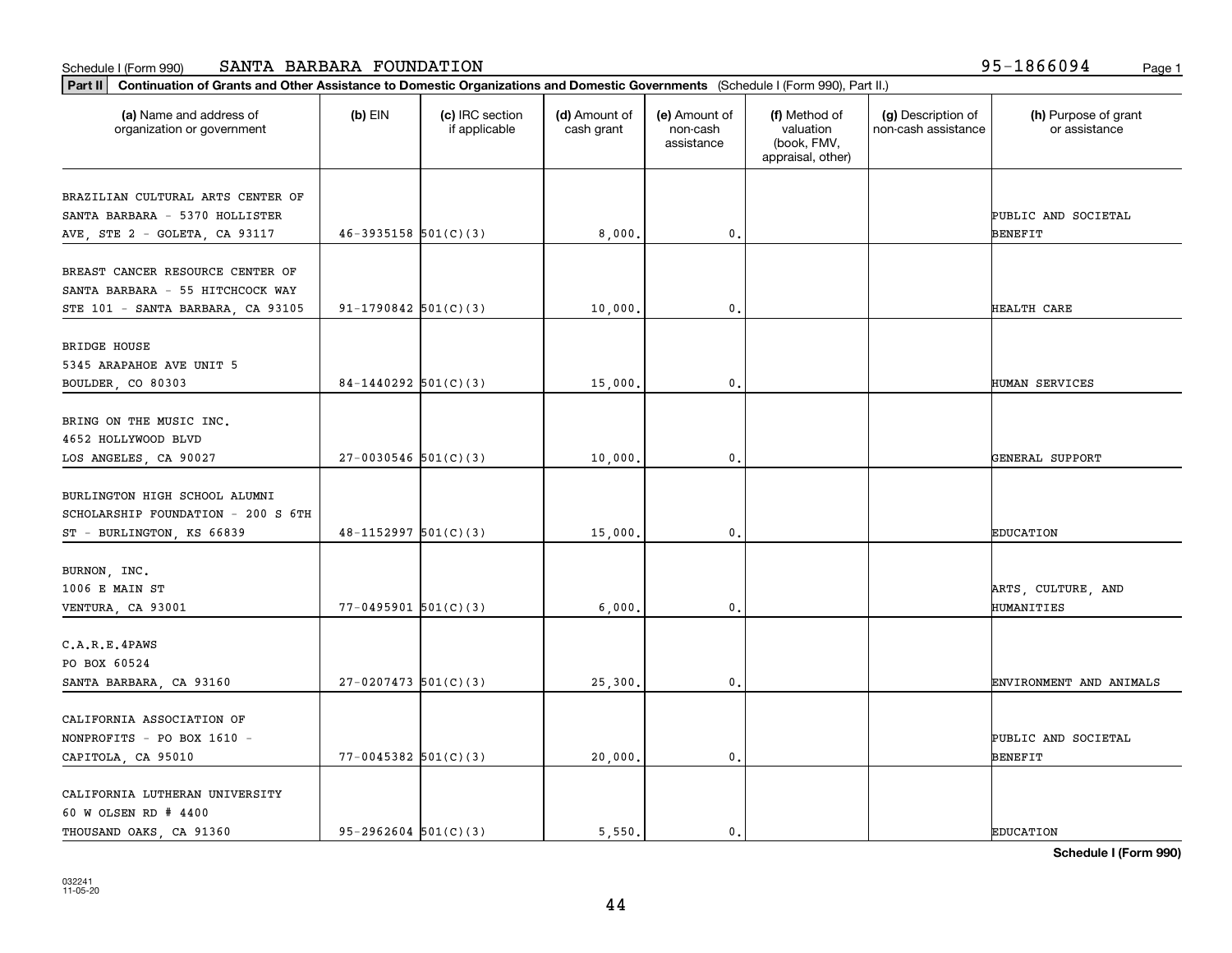| Part II   Continuation of Grants and Other Assistance to Domestic Organizations and Domestic Governments (Schedule I (Form 990), Part II.) |                            |                                  |                             |                                         |                                                                |                                           |                                       |
|--------------------------------------------------------------------------------------------------------------------------------------------|----------------------------|----------------------------------|-----------------------------|-----------------------------------------|----------------------------------------------------------------|-------------------------------------------|---------------------------------------|
| (a) Name and address of<br>organization or government                                                                                      | $(b)$ EIN                  | (c) IRC section<br>if applicable | (d) Amount of<br>cash grant | (e) Amount of<br>non-cash<br>assistance | (f) Method of<br>valuation<br>(book, FMV,<br>appraisal, other) | (g) Description of<br>non-cash assistance | (h) Purpose of grant<br>or assistance |
| CALIFORNIA RESTAURANT ASSOCIATION                                                                                                          |                            |                                  |                             |                                         |                                                                |                                           |                                       |
| FOUNDATION - 621 CAPITOL MALL,                                                                                                             |                            |                                  |                             |                                         |                                                                |                                           |                                       |
| SUITE 2000 - SACRAMENTO, CA 95814                                                                                                          | $95-3676330$ $501(C)(3)$   |                                  | 25,000.                     | 0.                                      |                                                                |                                           | GENERAL SUPPORT                       |
|                                                                                                                                            |                            |                                  |                             |                                         |                                                                |                                           |                                       |
| CALIFORNIA STATE PARKS FOUNDATION                                                                                                          |                            |                                  |                             |                                         |                                                                |                                           |                                       |
| 50 FRANCISCO ST STE 110                                                                                                                    |                            |                                  |                             |                                         |                                                                |                                           |                                       |
| SAN FRANCISCO, CA 94105                                                                                                                    | 94-1707583 $501(C)(3)$     |                                  | 5,500.                      | 0.                                      |                                                                |                                           | HUMAN SERVICES                        |
| CALIFORNIA STATE UNIVERSITY                                                                                                                |                            |                                  |                             |                                         |                                                                |                                           |                                       |
| CHANNEL ISLANDS - 1 UNIVERSITY DR                                                                                                          |                            |                                  |                             |                                         |                                                                |                                           |                                       |
| - CAMARILLO, CA 93012                                                                                                                      | $77 - 0433230$ 501(C)(3)   |                                  | 51,000.                     | 0.                                      |                                                                |                                           | <b>EDUCATION</b>                      |
|                                                                                                                                            |                            |                                  |                             |                                         |                                                                |                                           |                                       |
| CALIFORNIA WILDLIFE CENTER                                                                                                                 |                            |                                  |                             |                                         |                                                                |                                           |                                       |
| PO BOX 2022                                                                                                                                |                            |                                  |                             |                                         |                                                                |                                           |                                       |
| MALIBU, CA 90265                                                                                                                           | $95 - 4580790$ $501(C)(3)$ |                                  | 10,000.                     | 0.                                      |                                                                |                                           | HEALTH CARE                           |
|                                                                                                                                            |                            |                                  |                             |                                         |                                                                |                                           |                                       |
| CAMERATA PACIFICA                                                                                                                          |                            |                                  |                             |                                         |                                                                |                                           |                                       |
| PO BOX 30116                                                                                                                               |                            |                                  |                             |                                         |                                                                |                                           | ARTS, CULTURE, AND                    |
| SANTA BARBARA, CA 93130                                                                                                                    | $33-0104649$ 501(C)(3)     |                                  | 27,000.                     | 0.                                      |                                                                |                                           | HUMANITIES                            |
| CANCER FOUNDATION OF SANTA BARBARA                                                                                                         |                            |                                  |                             |                                         |                                                                |                                           |                                       |
| 601 WEST JUNIPERO STREET                                                                                                                   |                            |                                  |                             |                                         |                                                                |                                           |                                       |
| SANTA BARBARA, CA 93105                                                                                                                    | $95 - 2158727$ $501(C)(3)$ |                                  | 316,800.                    | 0.                                      |                                                                |                                           | HEALTH CARE                           |
|                                                                                                                                            |                            |                                  |                             |                                         |                                                                |                                           |                                       |
| CANINE COMPANIONS FOR INDEPENDENCE                                                                                                         |                            |                                  |                             |                                         |                                                                |                                           |                                       |
| P.O. BOX 446                                                                                                                               |                            |                                  |                             |                                         |                                                                |                                           |                                       |
| SANTA ROSA, CA 95402-0446                                                                                                                  | $94 - 2494324$ $501(C)(3)$ |                                  | 21,000.                     | 0.                                      |                                                                |                                           | ENVIRONMENT AND ANIMALS               |
|                                                                                                                                            |                            |                                  |                             |                                         |                                                                |                                           |                                       |
| CARPINTERIA ARTS CENTER                                                                                                                    |                            |                                  |                             |                                         |                                                                |                                           |                                       |
| 855 LINDEN AVE                                                                                                                             | $77 - 0578720$ 501(C)(3)   |                                  | 16,600.                     | $\mathbf{0}$ .                          |                                                                |                                           | ARTS, CULTURE, AND<br>HUMANITIES      |
| CARPINTERIA, CA 93013                                                                                                                      |                            |                                  |                             |                                         |                                                                |                                           |                                       |
| CARPINTERIA CHILDREN'S PROJECT                                                                                                             |                            |                                  |                             |                                         |                                                                |                                           |                                       |
| 5201 8TH ST                                                                                                                                |                            |                                  |                             |                                         |                                                                |                                           |                                       |
| CARPINTERIA, CA 93013                                                                                                                      | 81-1407122 $501(C)(3)$     |                                  | 74.200.                     | $\mathbf{0}$ .                          |                                                                |                                           | CHILD CARE                            |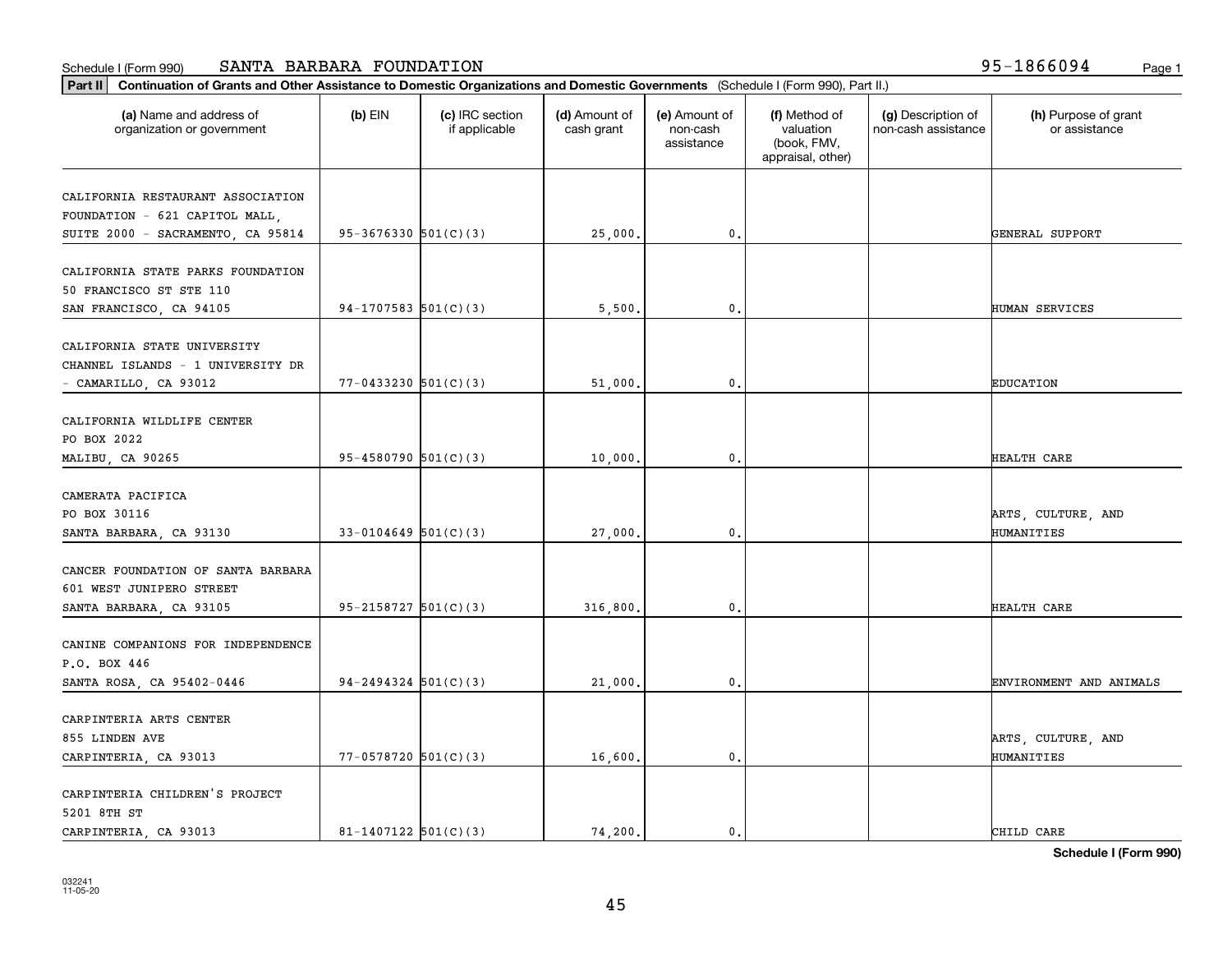| Part II   Continuation of Grants and Other Assistance to Domestic Organizations and Domestic Governments (Schedule I (Form 990), Part II.) |                            |                                  |                             |                                         |                                                                |                                           |                                       |
|--------------------------------------------------------------------------------------------------------------------------------------------|----------------------------|----------------------------------|-----------------------------|-----------------------------------------|----------------------------------------------------------------|-------------------------------------------|---------------------------------------|
| (a) Name and address of<br>organization or government                                                                                      | $(b)$ EIN                  | (c) IRC section<br>if applicable | (d) Amount of<br>cash grant | (e) Amount of<br>non-cash<br>assistance | (f) Method of<br>valuation<br>(book, FMV,<br>appraisal, other) | (g) Description of<br>non-cash assistance | (h) Purpose of grant<br>or assistance |
| CARPINTERIA COMMUNITY THEATRE INC.                                                                                                         |                            |                                  |                             |                                         |                                                                |                                           |                                       |
| 4916 CARPINTERIA AVE                                                                                                                       |                            |                                  |                             |                                         |                                                                |                                           | ARTS, CULTURE, AND                    |
| CARPINTERIA, CA 93013                                                                                                                      | $95 - 3565433$ $501(C)(3)$ |                                  | 50,000.                     | $\mathfrak o$ .                         |                                                                |                                           | HUMANITIES                            |
|                                                                                                                                            |                            |                                  |                             |                                         |                                                                |                                           |                                       |
| CARPINTERIA EDUCATION FOUNDATION,                                                                                                          |                            |                                  |                             |                                         |                                                                |                                           |                                       |
| INC. - PO BOX 9 - CARPINTERIA, CA                                                                                                          |                            |                                  |                             |                                         |                                                                |                                           |                                       |
| 93014                                                                                                                                      | $77 - 0354256$ 501(C)(3)   |                                  | 57,000                      | 0.                                      |                                                                |                                           | <b>EDUCATION</b>                      |
| CARPINTERIA SKATE FOUNDATION INC                                                                                                           |                            |                                  |                             |                                         |                                                                |                                           |                                       |
| PO BOX 65                                                                                                                                  |                            |                                  |                             |                                         |                                                                |                                           |                                       |
| CARPINTERIA, CA 93013                                                                                                                      | $27-0394632$ 501(C)(3)     |                                  | 30,000,                     | $\mathbf{0}$ .                          |                                                                |                                           | HUMAN SERVICES                        |
|                                                                                                                                            |                            |                                  |                             |                                         |                                                                |                                           |                                       |
| CARRILLO COUNSELING SERVICES INC.                                                                                                          |                            |                                  |                             |                                         |                                                                |                                           |                                       |
| 324 EAST CARRILLO STREET, SUITE C                                                                                                          |                            |                                  |                             |                                         |                                                                |                                           |                                       |
| SANTA BARBARA, CA 93101                                                                                                                    | $77 - 0556795$ 501(C)(3)   |                                  | 88,000                      | 0.                                      |                                                                |                                           | HUMAN SERVICES                        |
|                                                                                                                                            |                            |                                  |                             |                                         |                                                                |                                           |                                       |
| CASA DEL HERRERO FOUNDATION<br>P.O. BOX 5612                                                                                               |                            |                                  |                             |                                         |                                                                |                                           |                                       |
| SANTA BARBARA, CA 93150-5612                                                                                                               | $77 - 0340301$ 501(C)(3)   |                                  | 12,850                      | $\mathbf{0}$                            |                                                                |                                           | PUBLIC AND SOCIETAL<br><b>BENEFIT</b> |
|                                                                                                                                            |                            |                                  |                             |                                         |                                                                |                                           |                                       |
| CASA PACIFICA CENTERS FOR CHILDREN                                                                                                         |                            |                                  |                             |                                         |                                                                |                                           |                                       |
| AND FAMILIES - 1722 S LEWIS ROAD -                                                                                                         |                            |                                  |                             |                                         |                                                                |                                           |                                       |
| CAMARILLO, CA 93012                                                                                                                        | $77 - 0195022$ $501(C)(3)$ |                                  | 35,500.                     | 0.                                      |                                                                |                                           | BEHAVIORAL HEALTH                     |
|                                                                                                                                            |                            |                                  |                             |                                         |                                                                |                                           |                                       |
| CASA SERENA, INC.                                                                                                                          |                            |                                  |                             |                                         |                                                                |                                           |                                       |
| 1515 BATH ST                                                                                                                               |                            |                                  |                             |                                         |                                                                |                                           |                                       |
| SANTA BARBARA, CA 93101                                                                                                                    | $95 - 2862385$ $501(C)(3)$ |                                  | 37,000                      | $\mathbf{0}$ .                          |                                                                |                                           | BEHAVIORAL HEALTH                     |
| CATE SCHOOL                                                                                                                                |                            |                                  |                             |                                         |                                                                |                                           |                                       |
| 1960 CATE MESA RD                                                                                                                          |                            |                                  |                             |                                         |                                                                |                                           |                                       |
| CARPINTERIA, CA 93013                                                                                                                      | $95 - 1644630$ 501(C)(3)   |                                  | 101,350.                    | $\mathbf{0}$ .                          |                                                                |                                           | <b>EDUCATION</b>                      |
|                                                                                                                                            |                            |                                  |                             |                                         |                                                                |                                           |                                       |
| CATHOLIC CHARITIES OF SANTA                                                                                                                |                            |                                  |                             |                                         |                                                                |                                           |                                       |
| BARBARA COUNTY - 609 E HALEY ST -                                                                                                          |                            |                                  |                             |                                         |                                                                |                                           |                                       |
| SANTA BARBARA, CA 93101                                                                                                                    | $95-1690973$ $501(C)(3)$   |                                  | 60.500.                     | 0.                                      |                                                                |                                           | HUMAN SERVICES                        |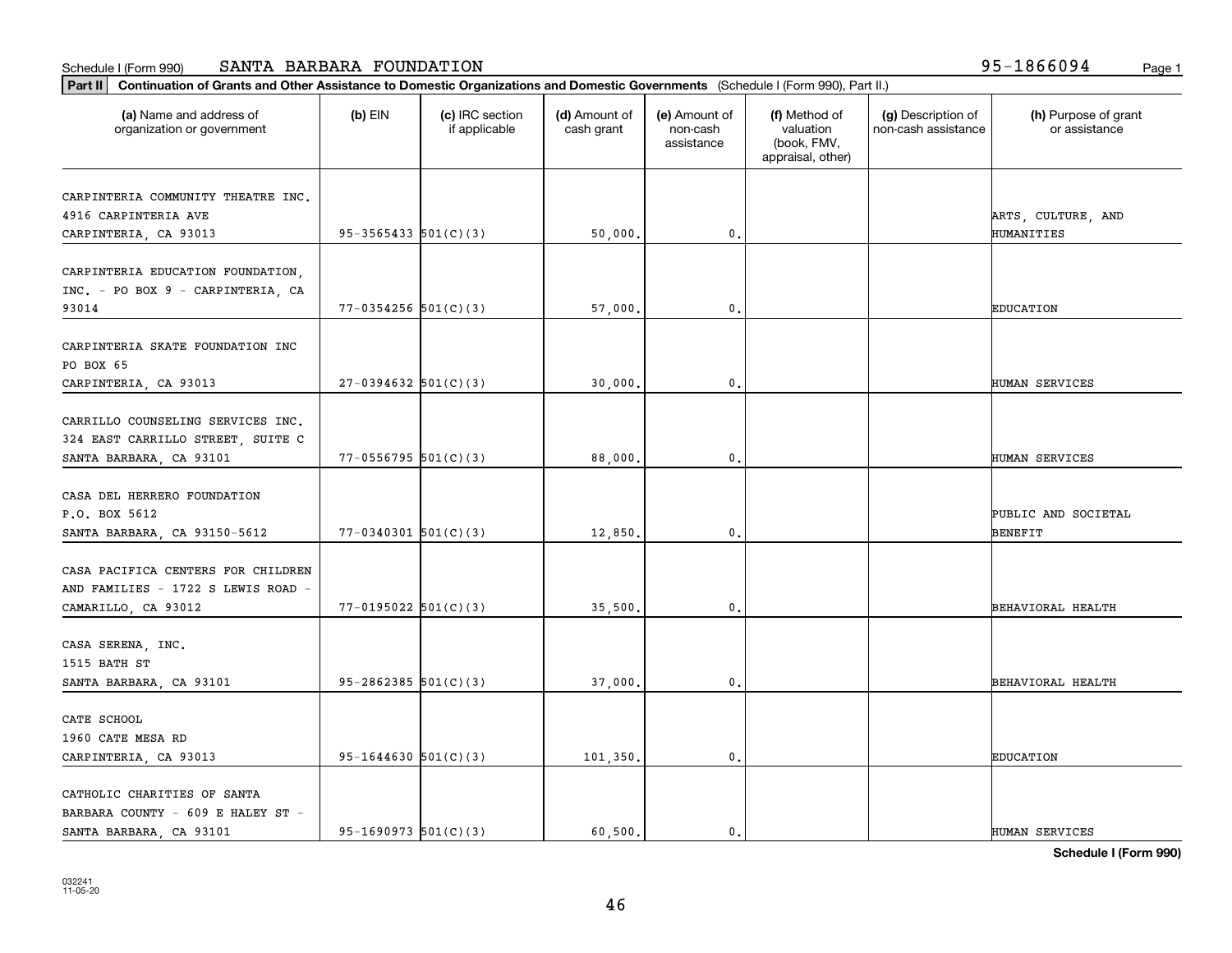| (a) Name and address of<br>organization or government | $(b)$ EIN                  | (c) IRC section<br>if applicable | (d) Amount of<br>cash grant | (e) Amount of<br>non-cash<br>assistance | (f) Method of<br>valuation<br>(book, FMV,<br>appraisal, other) | (g) Description of<br>non-cash assistance | (h) Purpose of grant<br>or assistance |
|-------------------------------------------------------|----------------------------|----------------------------------|-----------------------------|-----------------------------------------|----------------------------------------------------------------|-------------------------------------------|---------------------------------------|
| CATHOLIC EDUCATION FOUNDATION                         |                            |                                  |                             |                                         |                                                                |                                           |                                       |
| 3424 WILSHIRE BLVD 3RD FL                             |                            |                                  |                             |                                         |                                                                |                                           |                                       |
| LOS ANGELES, CA 90010                                 | $75 - 6725640$ $501(C)(3)$ |                                  | 25,000.                     | 0.                                      |                                                                |                                           | GENERAL SUPPORT                       |
|                                                       |                            |                                  |                             |                                         |                                                                |                                           |                                       |
| CENTER FOR SUCCESSFUL AGING                           |                            |                                  |                             |                                         |                                                                |                                           |                                       |
| 228 E ANAPAMU, STE 208                                |                            |                                  |                             |                                         |                                                                |                                           |                                       |
| SANTA BARBARA, CA 93101                               | $80 - 0422344$ $501(C)(3)$ |                                  | 24,750.                     | 0.                                      |                                                                |                                           | HUMAN SERVICES                        |
| CENTER FOR URBAN AGRICULTURE AT                       |                            |                                  |                             |                                         |                                                                |                                           |                                       |
| FAIRVIEW GARDENS - 598 N FAIRVIEW                     |                            |                                  |                             |                                         |                                                                |                                           |                                       |
| AVE - GOLETA, CA 93117                                | 93-1213893 $501(C)(3)$     |                                  | 25,000.                     | 0.                                      |                                                                |                                           | FOOD SYSTEMS                          |
|                                                       |                            |                                  |                             |                                         |                                                                |                                           |                                       |
| CHANNEL ISLANDS RESTORATION                           |                            |                                  |                             |                                         |                                                                |                                           |                                       |
| 928 CARPINTERIA ST STE 3                              |                            |                                  |                             |                                         |                                                                |                                           |                                       |
| SANTA BARBARA, CA 93103                               | 61-1463876 $501(C)(3)$     |                                  | 38,000.                     | 0.                                      |                                                                |                                           | ENVIRONMENT AND ANIMALS               |
| CHANNEL ISLANDS YMCA OFFICE                           |                            |                                  |                             |                                         |                                                                |                                           |                                       |
|                                                       |                            |                                  |                             |                                         |                                                                |                                           |                                       |
| 301 W. FIGUEROA ST                                    |                            |                                  |                             |                                         |                                                                |                                           |                                       |
| SANTA BARBARA, CA 93101                               | $95-1643379$ $501(C)(3)$   |                                  | 94,370.                     | $\mathbf{0}$                            |                                                                |                                           | HUMAN SERVICES                        |
| CHILD ABUSE LISTENING MEDIATION,                      |                            |                                  |                             |                                         |                                                                |                                           |                                       |
| INC. (CALM) - 1236 CHAPALA ST -                       |                            |                                  |                             |                                         |                                                                |                                           |                                       |
| SANTA BARBARA, CA 93103                               | $23-7097910$ 501(C)(3)     |                                  | 195,850.                    | 0.                                      |                                                                |                                           | HUMAN SERVICES                        |
|                                                       |                            |                                  |                             |                                         |                                                                |                                           |                                       |
| CHILDREN AND FAMILY RESOURCE                          |                            |                                  |                             |                                         |                                                                |                                           |                                       |
| SERVICES - 3970 LA COLINA ROAD,                       |                            |                                  |                             |                                         |                                                                |                                           |                                       |
| SUITE 6 - SANTA BARBARA, CA 93110                     | 82-4121880 $501(C)(3)$     |                                  | 82,500.                     | 0.                                      |                                                                |                                           | HUMAN SERVICES                        |
|                                                       |                            |                                  |                             |                                         |                                                                |                                           |                                       |
| CHILDREN'S MONTESSORI SCHOOL OF                       |                            |                                  |                             |                                         |                                                                |                                           |                                       |
| LOMPOC - P.O. BOX 3510 - LOMPOC,                      |                            |                                  |                             |                                         |                                                                |                                           | PUBLIC AND SOCIETAL                   |
| CA 93438                                              | $77 - 0185213$ $501(C)(3)$ |                                  | 7,500.                      | $\mathbf{0}$ .                          |                                                                |                                           | <b>BENEFIT</b>                        |
| CHILDREN'S MUSEUM OF SANTA BARBARA                    |                            |                                  |                             |                                         |                                                                |                                           |                                       |
| 125 STATE ST                                          |                            |                                  |                             |                                         |                                                                |                                           | ARTS, CULTURE, AND                    |
| SANTA BARBARA, CA 93107                               | $77 - 0252722$ 501(C)(3)   |                                  | 35.000.                     | 0.                                      |                                                                |                                           | HUMANITIES                            |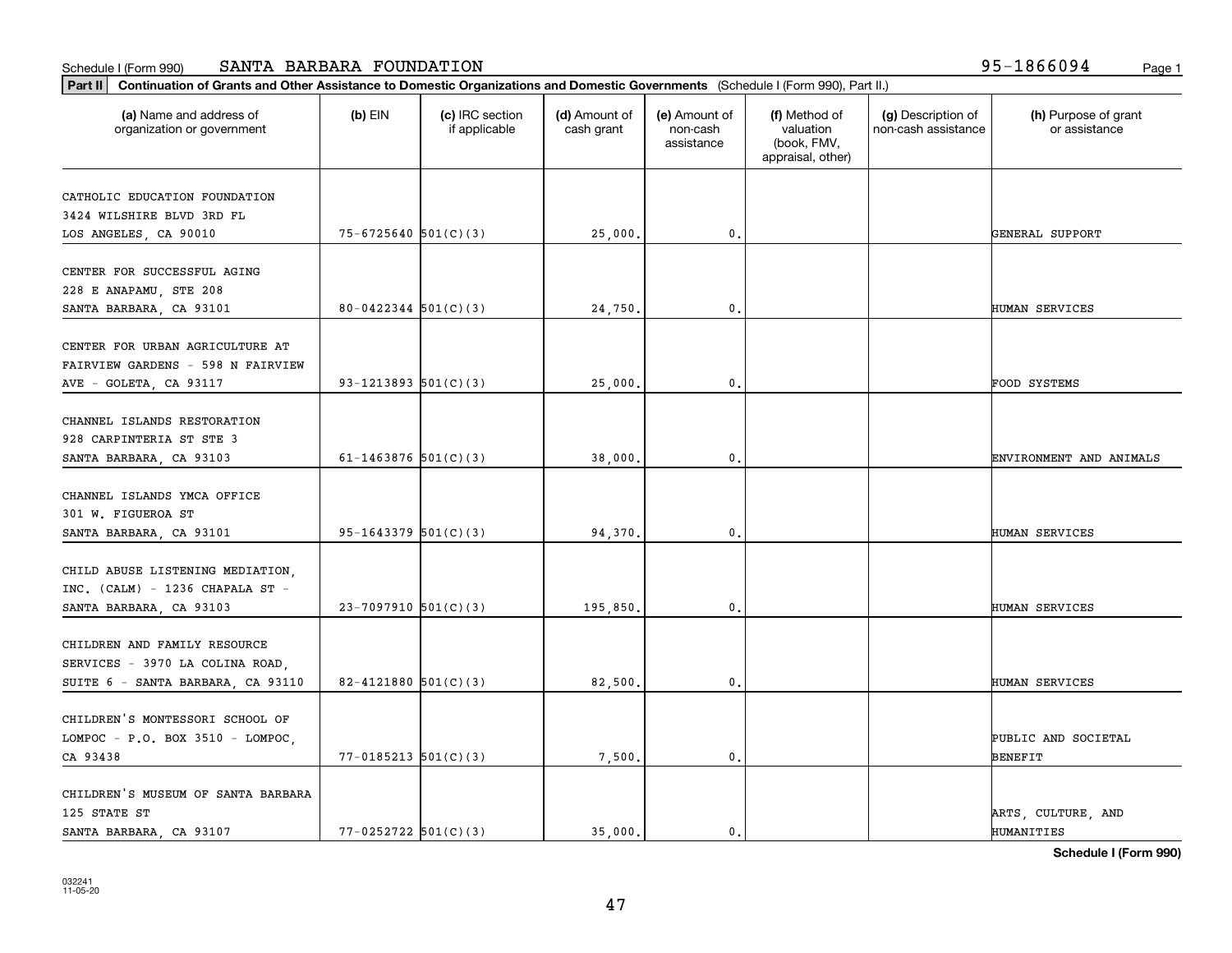| (a) Name and address of<br>$(b)$ EIN<br>(c) IRC section<br>organization or government<br>if applicable<br>$87-0643778$ 501(C)(3)<br>95-2414438 CITY OF CARPINTE | (d) Amount of |                                         |                                                                |                                           |                                       |
|-----------------------------------------------------------------------------------------------------------------------------------------------------------------|---------------|-----------------------------------------|----------------------------------------------------------------|-------------------------------------------|---------------------------------------|
| CHRISTIAN CENTER OF PARK CITY<br>1283 DEER VALLEY DR<br>PARK CITY, UT 84060                                                                                     | cash grant    | (e) Amount of<br>non-cash<br>assistance | (f) Method of<br>valuation<br>(book, FMV,<br>appraisal, other) | (g) Description of<br>non-cash assistance | (h) Purpose of grant<br>or assistance |
|                                                                                                                                                                 |               |                                         |                                                                |                                           |                                       |
|                                                                                                                                                                 |               |                                         |                                                                |                                           |                                       |
| CITY OF CARPINTERIA<br>5775 CARPINTERIA AVE<br>CARPINTERIA, CA 93013-2603<br>CLIFF DRIVE CARE CENTER                                                            | 10,000.       | 0.                                      |                                                                |                                           | GENERAL SUPPORT                       |
|                                                                                                                                                                 |               |                                         |                                                                |                                           |                                       |
|                                                                                                                                                                 |               |                                         |                                                                |                                           |                                       |
|                                                                                                                                                                 |               |                                         |                                                                |                                           | PUBLIC AND SOCIETAL                   |
|                                                                                                                                                                 | 30,000.       | 0.                                      |                                                                |                                           | <b>BENEFIT</b>                        |
|                                                                                                                                                                 |               |                                         |                                                                |                                           |                                       |
|                                                                                                                                                                 |               |                                         |                                                                |                                           |                                       |
| 1435 CLIFF DRIVE                                                                                                                                                |               |                                         |                                                                |                                           |                                       |
| $95 - 2281908$ $501(C)(3)$<br>SANTA BARBARA, CA 93109                                                                                                           | 10,000.       | 0.                                      |                                                                |                                           | <b>EDUCATION</b>                      |
|                                                                                                                                                                 |               |                                         |                                                                |                                           |                                       |
| COALITION FOR SUSTAINABLE                                                                                                                                       |               |                                         |                                                                |                                           |                                       |
| TRANSPORTATION - PO BOX 2495 -                                                                                                                                  |               |                                         |                                                                |                                           |                                       |
| $30-0022937$ 501(C)(3)<br>SANTA BARBARA, CA 93120                                                                                                               | 5,500.        | 0.                                      |                                                                |                                           | HUMAN SERVICES                        |
|                                                                                                                                                                 |               |                                         |                                                                |                                           |                                       |
| COLLATERAL REPAIR PROJECT                                                                                                                                       |               |                                         |                                                                |                                           |                                       |
| PO BOX 23146                                                                                                                                                    |               |                                         |                                                                |                                           |                                       |
| $20 - 4928141$ $501(C)(3)$<br>BROOKLYN, NY 11202                                                                                                                | 35,000        | $\mathbf{0}$                            |                                                                |                                           | GENERAL SUPPORT                       |
|                                                                                                                                                                 |               |                                         |                                                                |                                           |                                       |
| COMMERCIAL FISHERMEN OF SANTA                                                                                                                                   |               |                                         |                                                                |                                           |                                       |
| BARBARA - 6 HARBOR WAY #155 -                                                                                                                                   |               |                                         |                                                                |                                           |                                       |
| $95-2916932$ $501(C)(3)$<br>SANTA BARBARA, CA 93109                                                                                                             | 25,000.       | 0.                                      |                                                                |                                           | ENVIRONMENT AND ANIMALS               |
| COMMUNITY ACTION COMMISSION OF                                                                                                                                  |               |                                         |                                                                |                                           |                                       |
| SANTA BARBARA COUNTY - 5638                                                                                                                                     |               |                                         |                                                                |                                           |                                       |
| HOLLISTER AVE STE 230 - GOLETA, CA                                                                                                                              |               |                                         |                                                                |                                           |                                       |
| $95 - 2491790$ $501(C)(3)$<br>93117                                                                                                                             | 53,475.       | 0.                                      |                                                                |                                           | <b>FOOD SYSTEMS</b>                   |
| COMMUNITY ARTS MUSIC ASSOCIATION                                                                                                                                |               |                                         |                                                                |                                           |                                       |
| OF SANTA BARBARA - 2060 ALAMEDA                                                                                                                                 |               |                                         |                                                                |                                           |                                       |
| PADRE SERRA, SUITE 201 - SANTA                                                                                                                                  |               |                                         |                                                                |                                           | ARTS, CULTURE, AND                    |
| $95-1816010$ $501(C)(3)$<br>BARBARA, CA 93103-1713                                                                                                              | 135,700.      | $\mathbf{0}$ .                          |                                                                |                                           | HUMANITIES                            |
|                                                                                                                                                                 |               |                                         |                                                                |                                           |                                       |
| COMMUNITY COUNSELING CENTER                                                                                                                                     |               |                                         |                                                                |                                           |                                       |
| 923 OLIVE ST STE 1                                                                                                                                              |               |                                         |                                                                |                                           |                                       |
| $77 - 0071282$ 501(C)(3)<br>SANTA BARBARA, CA 93101                                                                                                             | 29,800.       | $\mathfrak{o}$ .                        |                                                                |                                           | HUMAN SERVICES                        |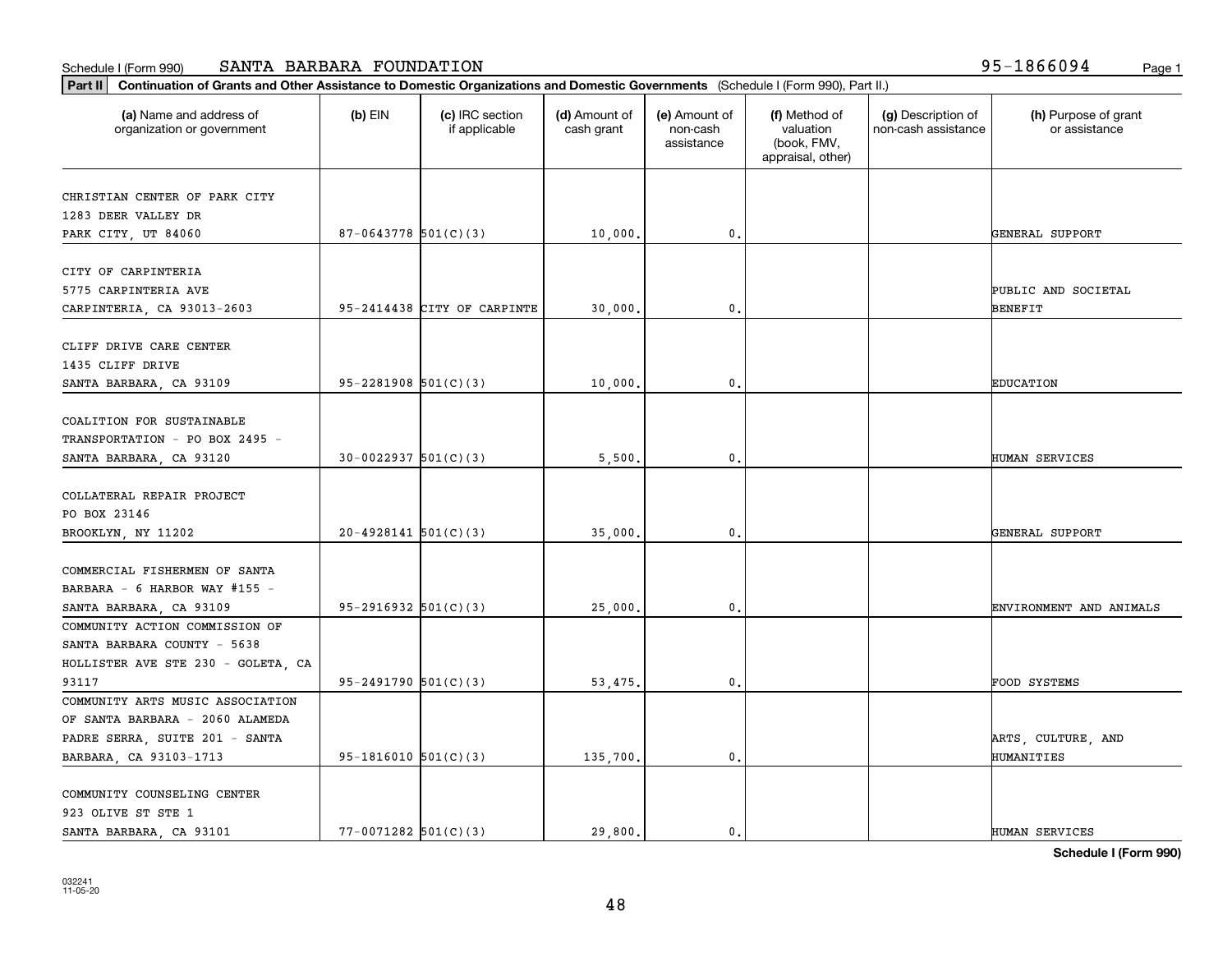| Part II   Continuation of Grants and Other Assistance to Domestic Organizations and Domestic Governments (Schedule I (Form 990), Part II.) |                            |                                  |                             |                                         |                                                                |                                           |                                       |
|--------------------------------------------------------------------------------------------------------------------------------------------|----------------------------|----------------------------------|-----------------------------|-----------------------------------------|----------------------------------------------------------------|-------------------------------------------|---------------------------------------|
| (a) Name and address of<br>organization or government                                                                                      | $(b)$ EIN                  | (c) IRC section<br>if applicable | (d) Amount of<br>cash grant | (e) Amount of<br>non-cash<br>assistance | (f) Method of<br>valuation<br>(book, FMV,<br>appraisal, other) | (g) Description of<br>non-cash assistance | (h) Purpose of grant<br>or assistance |
| COMMUNITY ENVIRONMENTAL COUNCIL,                                                                                                           |                            |                                  |                             |                                         |                                                                |                                           |                                       |
| INC. - 26 W ANAPAMU ST 2ND FLOOR -                                                                                                         |                            |                                  |                             |                                         |                                                                |                                           |                                       |
| SANTA BARBARA, CA 93101                                                                                                                    | $94-1728064$ 501(C)(3)     |                                  | 108,900.                    | $\mathbf{0}$                            |                                                                |                                           | ENVIRONMENT AND ANIMALS               |
|                                                                                                                                            |                            |                                  |                             |                                         |                                                                |                                           |                                       |
| COMMUNITY HEALTH CENTERS OF THE                                                                                                            |                            |                                  |                             |                                         |                                                                |                                           |                                       |
| CENTRAL COAST, INC. - P.O. BOX 430                                                                                                         |                            |                                  |                             |                                         |                                                                |                                           |                                       |
| $-$ NIPOMO, CA 93444-0430                                                                                                                  | $95 - 3253302$ $501(C)(3)$ |                                  | 20,000.                     | $\mathbf{0}$                            |                                                                |                                           | BEHAVIORAL HEALTH                     |
|                                                                                                                                            |                            |                                  |                             |                                         |                                                                |                                           |                                       |
| COMMUNITY PARTNERS IN CARING                                                                                                               |                            |                                  |                             |                                         |                                                                |                                           |                                       |
| 120 E JONES ST STE 123                                                                                                                     |                            |                                  |                             |                                         |                                                                |                                           |                                       |
| SANTA MARIA, CA 93454                                                                                                                      | $77 - 0477176$ 501(C)(3)   |                                  | 21,000.                     | 0.                                      |                                                                |                                           | HUMAN SERVICES                        |
| CONGREGATION B'NAI B'RITH                                                                                                                  |                            |                                  |                             |                                         |                                                                |                                           |                                       |
| CORPORATION - 1000 SAN ANTONIO                                                                                                             |                            |                                  |                             |                                         |                                                                |                                           |                                       |
| CREEK RD - SANTA BARBARA, CA                                                                                                               |                            |                                  |                             |                                         |                                                                |                                           |                                       |
| 93111-1310                                                                                                                                 | 95-6006585 $501(C)(3)$     |                                  | 139,400.                    | 0.                                      |                                                                |                                           | GENERAL SUPPORT                       |
| CORPORATE ACCOUNTABILITY                                                                                                                   |                            |                                  |                             |                                         |                                                                |                                           |                                       |
| 10 MILK STREET STE 610                                                                                                                     |                            |                                  |                             |                                         |                                                                |                                           | PUBLIC AND SOCIETAL                   |
| BOSTON, MA 02108                                                                                                                           | $41 - 1322686$ 501(C)(3)   |                                  | 66,000                      | $\mathbf{0}$                            |                                                                |                                           | BENEFIT                               |
|                                                                                                                                            |                            |                                  |                             |                                         |                                                                |                                           |                                       |
| COTTAGE REHABILITATION HOSPITAL                                                                                                            |                            |                                  |                             |                                         |                                                                |                                           |                                       |
| FOUNDATION - 2415 DE LA VINA ST -                                                                                                          |                            |                                  |                             |                                         |                                                                |                                           |                                       |
| SANTA BARBARA, CA 93105-3819                                                                                                               | $26 - 0433816$ 501(C)(3)   |                                  | 125,000,                    | $\mathbf{0}$                            |                                                                |                                           | HEALTH CARE                           |
|                                                                                                                                            |                            |                                  |                             |                                         |                                                                |                                           |                                       |
| COUNCIL ON ALCOHOLISM & DRUG ABUSE                                                                                                         |                            |                                  |                             |                                         |                                                                |                                           |                                       |
| P.O. BOX 28                                                                                                                                |                            |                                  |                             |                                         |                                                                |                                           |                                       |
| SANTA BARBARA, CA 93102-0028                                                                                                               | $95-1878858$ $501(C)(3)$   |                                  | 64,700.                     | 0.                                      |                                                                |                                           | BEHAVIORAL HEALTH                     |
|                                                                                                                                            |                            |                                  |                             |                                         |                                                                |                                           |                                       |
| COUNTY OF SANTA BARBARA ARTS FUND                                                                                                          |                            |                                  |                             |                                         |                                                                |                                           |                                       |
| PO BOX 333                                                                                                                                 |                            |                                  |                             |                                         |                                                                |                                           | ARTS, CULTURE, AND                    |
| SANTA BARBARA, CA 93102                                                                                                                    | $77 - 0015381$ 501(C)(3)   |                                  | 10,500.                     | $\mathbf{0}$ .                          |                                                                |                                           | HUMANITIES                            |
| COURT APPOINTED SPECIAL ADVOCATES                                                                                                          |                            |                                  |                             |                                         |                                                                |                                           |                                       |
| OF SANTA BARBARA COUNTY - 2125 S                                                                                                           |                            |                                  |                             |                                         |                                                                |                                           |                                       |
| BROADWAY, SUITE 106 - SANTA MARIA,                                                                                                         |                            |                                  |                             |                                         |                                                                |                                           | PUBLIC AND SOCIETAL                   |
| CA 93454                                                                                                                                   | $33-0662734$ $501(C)(3)$   |                                  | 26,000.                     | $\mathbf{0}$                            |                                                                |                                           | <b>BENEFIT</b>                        |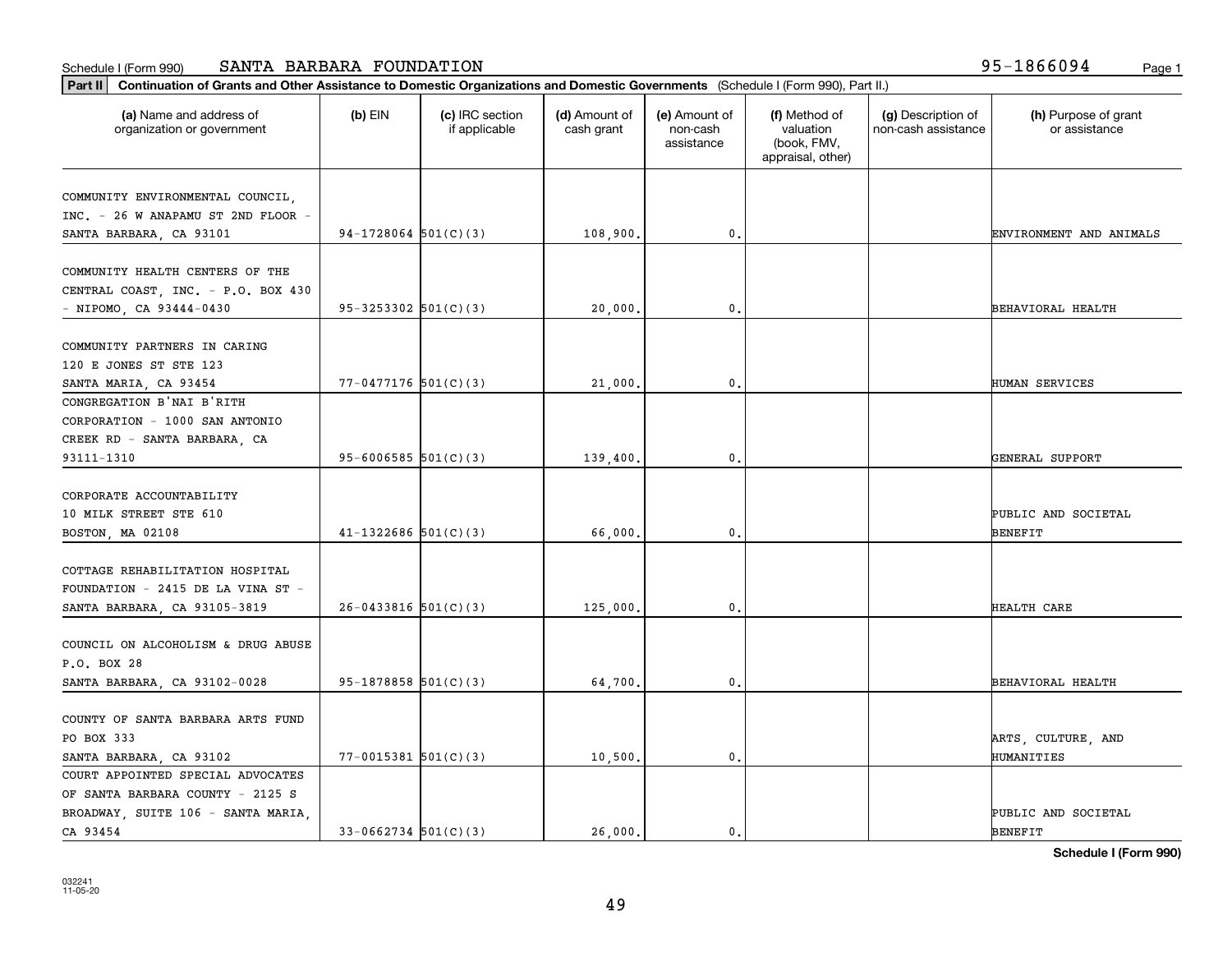| (a) Name and address of<br>organization or government | $(b)$ EIN                  | (c) IRC section<br>if applicable | (d) Amount of<br>cash grant | (e) Amount of<br>non-cash<br>assistance | (f) Method of<br>valuation<br>(book, FMV,<br>appraisal, other) | (g) Description of<br>non-cash assistance | (h) Purpose of grant<br>or assistance |
|-------------------------------------------------------|----------------------------|----------------------------------|-----------------------------|-----------------------------------------|----------------------------------------------------------------|-------------------------------------------|---------------------------------------|
| CRANE SCHOOL                                          |                            |                                  |                             |                                         |                                                                |                                           |                                       |
| 1795 SAN LEANDRO LN                                   |                            |                                  |                             |                                         |                                                                |                                           |                                       |
| SANTA BARBARA, CA 93108                               | $95-1643315$ $501(C)(3)$   |                                  | 269,005.                    | $\mathbf{0}$ .                          |                                                                |                                           | <b>EDUCATION</b>                      |
|                                                       |                            |                                  |                             |                                         |                                                                |                                           |                                       |
| CUYAMA VALLEY FAMILY RESOURCE                         |                            |                                  |                             |                                         |                                                                |                                           |                                       |
| CENTER - PO BOX 5 - NEW CUYAMA, CA                    |                            |                                  |                             |                                         |                                                                |                                           |                                       |
| 93254                                                 | $45 - 1221069$ $501(C)(3)$ |                                  | 64,046.                     | 0.                                      |                                                                |                                           | HUMAN SERVICES                        |
|                                                       |                            |                                  |                             |                                         |                                                                |                                           |                                       |
| DANA-FARBER CANCER INSTITUTE                          |                            |                                  |                             |                                         |                                                                |                                           |                                       |
| PO BOX 849168                                         |                            |                                  |                             |                                         |                                                                |                                           |                                       |
| BOSTON, MA 02284-9168                                 | $04 - 2263040$ 501(C)(3)   |                                  | 50,000.                     | 0.                                      |                                                                |                                           | HEALTH CARE                           |
| DELOITTE FOUNDATION                                   |                            |                                  |                             |                                         |                                                                |                                           |                                       |
| 695 E MAIN ST PO BOX 10098                            |                            |                                  |                             |                                         |                                                                |                                           | PUBLIC AND SOCIETAL                   |
| STAMFORD, CT 06901-2150                               | $13 - 6400341$ $501(C)(3)$ |                                  | 30,000.                     | $\mathbf 0$ .                           |                                                                |                                           | BENEFIT                               |
|                                                       |                            |                                  |                             |                                         |                                                                |                                           |                                       |
| DEVEREUX FOUNDATION                                   |                            |                                  |                             |                                         |                                                                |                                           |                                       |
| P.O. BOX 6784                                         |                            |                                  |                             |                                         |                                                                |                                           |                                       |
| SANTA BARBARA, CA 93160-6784                          | $23-1390618$ 501(C)(3)     |                                  | 7,500.                      | 0.                                      |                                                                |                                           | HEALTH CARE                           |
|                                                       |                            |                                  |                             |                                         |                                                                |                                           |                                       |
| DIGNITY & POWER NOW                                   |                            |                                  |                             |                                         |                                                                |                                           |                                       |
| 3655 SOUTH GRAND AVE, STE 240                         |                            |                                  |                             |                                         |                                                                |                                           | PUBLIC AND SOCIETAL                   |
| LOS ANGELES, CA 90007                                 | $46 - 3064675$ 501(C)(3)   |                                  | 20,000.                     | 0.                                      |                                                                |                                           | BENEFIT                               |
|                                                       |                            |                                  |                             |                                         |                                                                |                                           |                                       |
| DIRECT RELIEF                                         |                            |                                  |                             |                                         |                                                                |                                           |                                       |
| 6100 WALLACE BECKNELL ROAD                            |                            |                                  |                             |                                         |                                                                |                                           | PUBLIC AND SOCIETAL                   |
| SANTA BARBARA, CA 93117                               | $95-1831116$ $501(C)(3)$   |                                  | 286,100.                    | 0.                                      |                                                                |                                           | BENEFIT                               |
|                                                       |                            |                                  |                             |                                         |                                                                |                                           |                                       |
| DISABLED AMERICAN VETERANS                            |                            |                                  |                             |                                         |                                                                |                                           |                                       |
| P.O. BOX 14301                                        |                            |                                  |                             |                                         |                                                                |                                           |                                       |
| CINCINNATI, OH 45250                                  | $31-0263158$ $501(C)(3)$   |                                  | 15,100.                     | 0.                                      |                                                                |                                           | GENERAL SUPPORT                       |
| DOCTORS WITHOUT BORDERS USA, INC.                     |                            |                                  |                             |                                         |                                                                |                                           |                                       |
| PO BOX 5030                                           |                            |                                  |                             |                                         |                                                                |                                           |                                       |
| HAGERSTOWN, MD 21741-5030                             | $13 - 3433452$ 501(C)(3)   |                                  | 19,950.                     | $\mathbf{0}$ .                          |                                                                |                                           | GENERAL SUPPORT                       |
|                                                       |                            |                                  |                             |                                         |                                                                |                                           |                                       |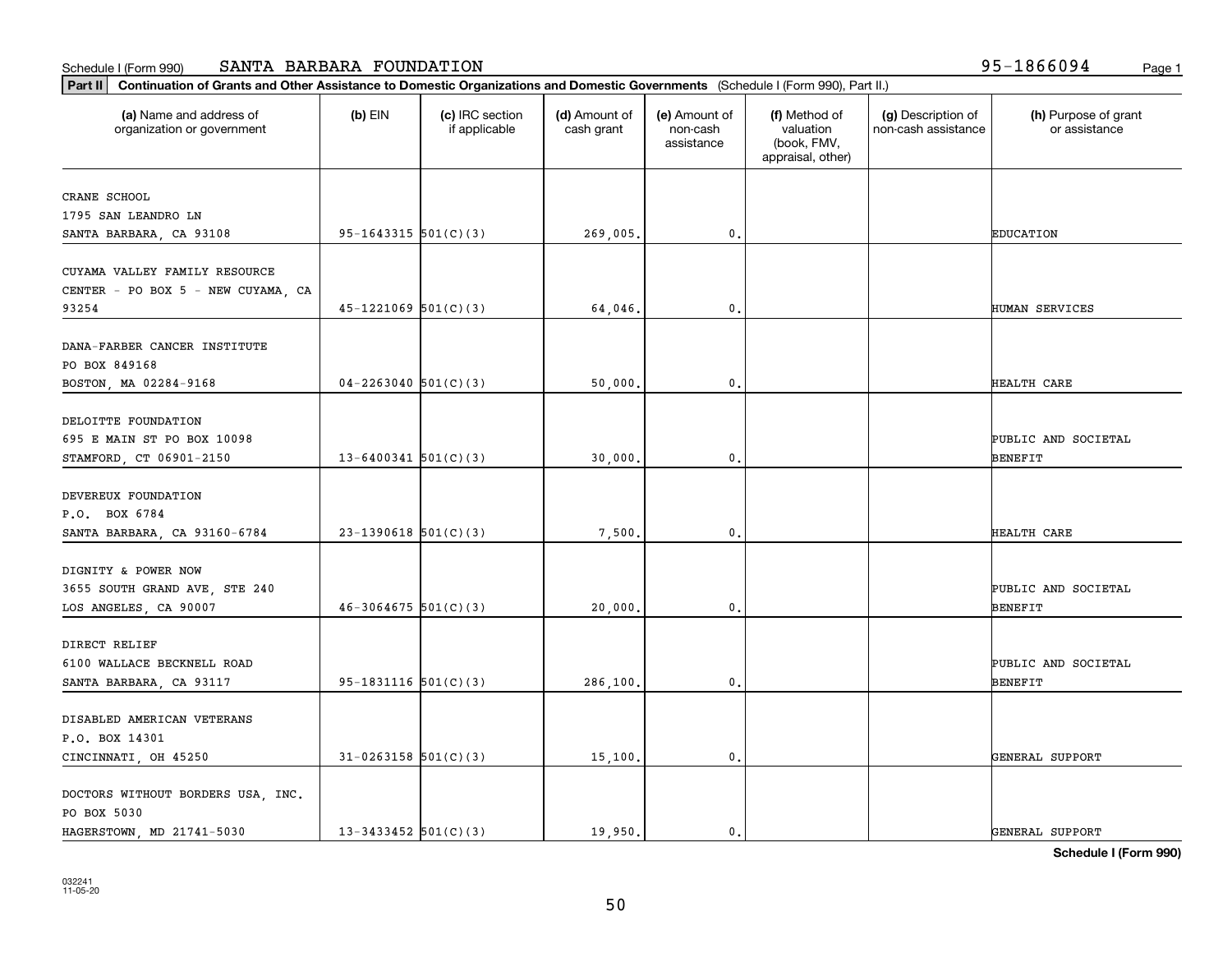| (a) Name and address of<br>organization or government | $(b)$ EIN                  | (c) IRC section<br>if applicable | (d) Amount of<br>cash grant | (e) Amount of<br>non-cash<br>assistance | (f) Method of<br>valuation<br>(book, FMV,<br>appraisal, other) | (g) Description of<br>non-cash assistance | (h) Purpose of grant<br>or assistance |
|-------------------------------------------------------|----------------------------|----------------------------------|-----------------------------|-----------------------------------------|----------------------------------------------------------------|-------------------------------------------|---------------------------------------|
| DOCTORS WITHOUT WALLS - SANTA                         |                            |                                  |                             |                                         |                                                                |                                           |                                       |
| BARBARA STREET MEDICINE - PO BOX                      |                            |                                  |                             |                                         |                                                                |                                           |                                       |
| 3751 - SANTA BARBARA, CA 93103                        | $33 - 1210731$ $501(C)(3)$ |                                  | 52,200.                     | $\mathbf{0}$ .                          |                                                                |                                           | HEALTH CARE                           |
|                                                       |                            |                                  |                             |                                         |                                                                |                                           |                                       |
| DOMESTIC VIOLENCE SOLUTIONS FOR                       |                            |                                  |                             |                                         |                                                                |                                           |                                       |
| SANTA BARBARA COUNTY - P.O. BOX                       | $95-3495141$ $501(C)(3)$   |                                  |                             | 0.                                      |                                                                |                                           | HUMAN SERVICES                        |
| 1536 - SANTA BARBARA, CA 93102                        |                            |                                  | 202,934.                    |                                         |                                                                |                                           |                                       |
| DOS PUEBLOS ENGINEERING ACADEMY                       |                            |                                  |                             |                                         |                                                                |                                           |                                       |
| FOUNDATION - PO BOX 313 - GOLETA,                     |                            |                                  |                             |                                         |                                                                |                                           |                                       |
| CA 93116-0313                                         | $26 - 1115393$ $501(C)(3)$ |                                  | 22,000.                     | $\mathbf{0}$ .                          |                                                                |                                           | <b>EDUCATION</b>                      |
|                                                       |                            |                                  |                             |                                         |                                                                |                                           |                                       |
| <b>DRAMADOGS</b>                                      |                            |                                  |                             |                                         |                                                                |                                           |                                       |
| PO BOX 2335                                           |                            |                                  |                             |                                         |                                                                |                                           | ARTS, CULTURE, AND                    |
| SANTA BARBARA, CA 93120                               | $31 - 1745084$ 501(C)(3)   |                                  | 7,500                       | 0.                                      |                                                                |                                           | HUMANITIES                            |
| DREAM FOUNDATION                                      |                            |                                  |                             |                                         |                                                                |                                           |                                       |
|                                                       |                            |                                  |                             |                                         |                                                                |                                           |                                       |
| 1528 CHAPALA ST STE 304                               |                            |                                  |                             |                                         |                                                                |                                           |                                       |
| SANTA BARBARA, CA 93101                               | $77 - 0405779$ 501(C)(3)   |                                  | 12,500                      | $\mathbf{0}$                            |                                                                |                                           | HUMAN SERVICES                        |
| <b>DUNN SCHOOL</b>                                    |                            |                                  |                             |                                         |                                                                |                                           |                                       |
| PO BOX 98                                             |                            |                                  |                             |                                         |                                                                |                                           |                                       |
| LOS OLIVOS, CA 93441                                  | $95-1909237$ $501(C)(3)$   |                                  | 25,000.                     | 0.                                      |                                                                |                                           | <b>EDUCATION</b>                      |
|                                                       |                            |                                  |                             |                                         |                                                                |                                           |                                       |
| EASY LIFT TRANSPORTATION, INC.                        |                            |                                  |                             |                                         |                                                                |                                           |                                       |
| 53 CASS PLACE, SUITE D                                |                            |                                  |                             |                                         |                                                                |                                           |                                       |
| GOLETA, CA 93117                                      | $95-3642272$ $501(C)(3)$   |                                  | 50,557.                     | 0.                                      |                                                                |                                           | HUMAN SERVICES                        |
| ELINGS PARK FOUNDATION                                |                            |                                  |                             |                                         |                                                                |                                           |                                       |
|                                                       |                            |                                  |                             |                                         |                                                                |                                           |                                       |
| 1298 LAS POSITAS RD                                   |                            |                                  |                             |                                         |                                                                |                                           |                                       |
| SANTA BARBARA, CA 93105                               | $95-3500475$ 501(C)(3)     |                                  | 21,800.                     | $\mathbf{0}$ .                          |                                                                |                                           | GENERAL SUPPORT                       |
| ENDOWMENT FOR YOUTH COMMITTEE                         |                            |                                  |                             |                                         |                                                                |                                           |                                       |
| 606 ALAMO PINTADO RD STE 3274                         |                            |                                  |                             |                                         |                                                                |                                           |                                       |
| SOLVANG, CA 93463                                     | $77 - 0202584$ 501(C)(3)   |                                  | 29.884.                     | $\mathbf 0$ .                           |                                                                |                                           | <b>EDUCATION</b>                      |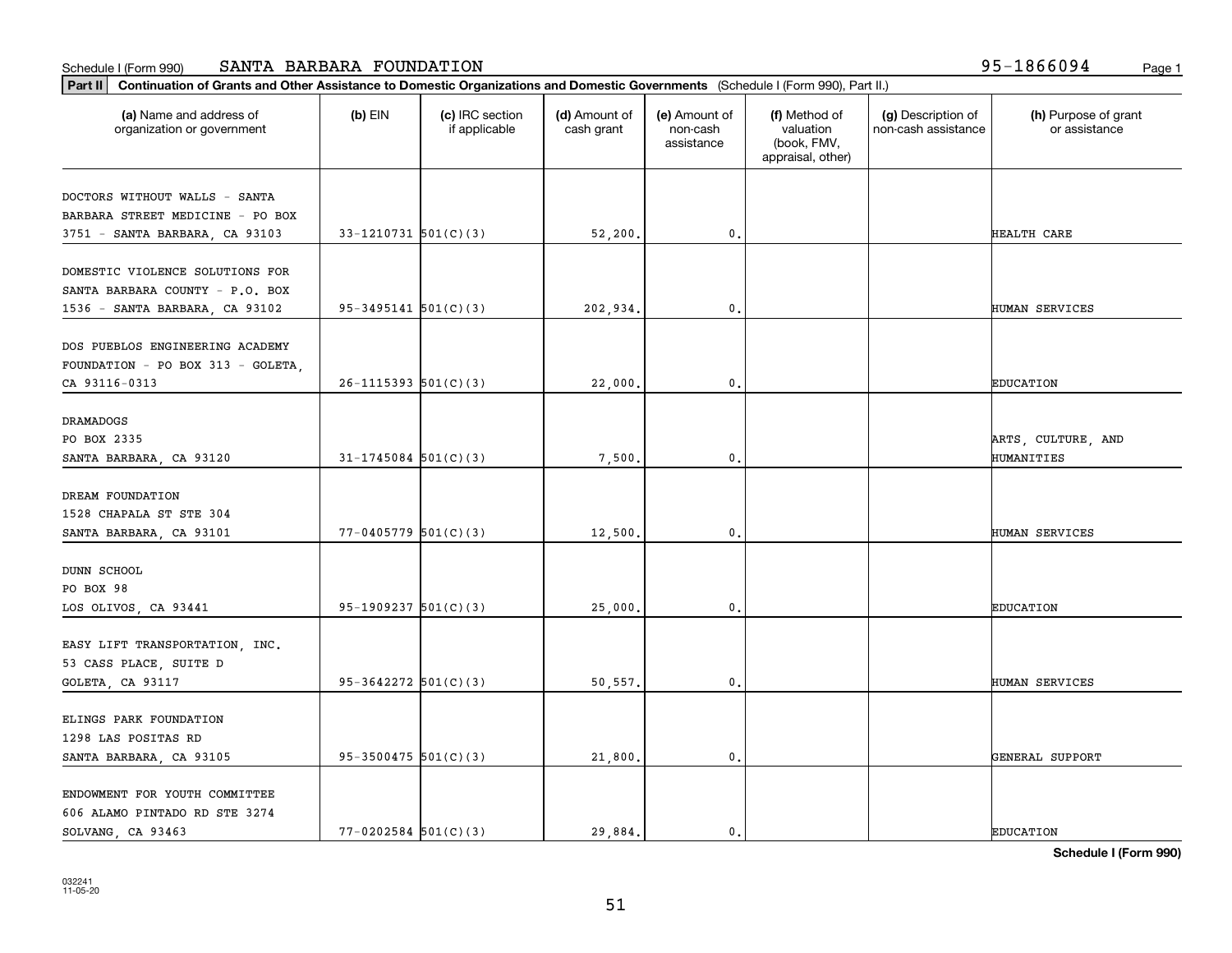| Part II   Continuation of Grants and Other Assistance to Domestic Organizations and Domestic Governments (Schedule I (Form 990), Part II.) |                          |                                  |                             |                                         |                                                                |                                           |                                       |
|--------------------------------------------------------------------------------------------------------------------------------------------|--------------------------|----------------------------------|-----------------------------|-----------------------------------------|----------------------------------------------------------------|-------------------------------------------|---------------------------------------|
| (a) Name and address of<br>organization or government                                                                                      | $(b)$ EIN                | (c) IRC section<br>if applicable | (d) Amount of<br>cash grant | (e) Amount of<br>non-cash<br>assistance | (f) Method of<br>valuation<br>(book, FMV,<br>appraisal, other) | (g) Description of<br>non-cash assistance | (h) Purpose of grant<br>or assistance |
| ENSEMBLE THEATRE COMPANY                                                                                                                   |                          |                                  |                             |                                         |                                                                |                                           |                                       |
| PO BOX 2307                                                                                                                                |                          |                                  |                             |                                         |                                                                |                                           | ARTS, CULTURE, AND                    |
| SANTA BARBARA, CA 93120-2307                                                                                                               | $95-3408200$ $501(C)(3)$ |                                  | 103,600.                    | 0.                                      |                                                                |                                           | HUMANITIES                            |
|                                                                                                                                            |                          |                                  |                             |                                         |                                                                |                                           |                                       |
| ENVIRONMENTAL DEFENSE CENTER                                                                                                               |                          |                                  |                             |                                         |                                                                |                                           |                                       |
| 906 GARDEN ST                                                                                                                              |                          |                                  |                             |                                         |                                                                |                                           |                                       |
| SANTA BARBARA, CA 93101-7404                                                                                                               | $77 - 0061994$ 501(C)(3) |                                  | 43,900.                     | 0.                                      |                                                                |                                           | HUMAN SERVICES                        |
|                                                                                                                                            |                          |                                  |                             |                                         |                                                                |                                           |                                       |
| EQUALITECH<br>5662 CALLE REAL #241                                                                                                         |                          |                                  |                             |                                         |                                                                |                                           | PUBLIC AND SOCIETAL                   |
|                                                                                                                                            |                          |                                  |                             | $\mathbf{0}$ .                          |                                                                |                                           |                                       |
| GOLETA, CA 93117                                                                                                                           | 81-3312119 $501(C)(3)$   |                                  | 10,000.                     |                                         |                                                                |                                           | BENEFIT                               |
| EVERYBODY DANCE NOW                                                                                                                        |                          |                                  |                             |                                         |                                                                |                                           |                                       |
| PO BOX 23057                                                                                                                               |                          |                                  |                             |                                         |                                                                |                                           | ARTS, CULTURE, AND                    |
| SANTA BARBARA, CA 93121-3057                                                                                                               | $45 - 2107249$ 501(C)(3) |                                  | 35,000.                     | 0.                                      |                                                                |                                           | HUMANITIES                            |
|                                                                                                                                            |                          |                                  |                             |                                         |                                                                |                                           |                                       |
| EXPLORING SOLUTIONS PAST THE MAYA                                                                                                          |                          |                                  |                             |                                         |                                                                |                                           |                                       |
| FOREST ALLIANCE - PO BOX 3962 -                                                                                                            |                          |                                  |                             |                                         |                                                                |                                           | PUBLIC AND SOCIETAL                   |
| SANTA BARBARA, CA 93130                                                                                                                    | $77 - 0577587$ 501(C)(3) |                                  | 20,400.                     | 0.                                      |                                                                |                                           | <b>BENEFIT</b>                        |
|                                                                                                                                            |                          |                                  |                             |                                         |                                                                |                                           |                                       |
| FAMILY SERVICE AGENCY OF SANTA                                                                                                             |                          |                                  |                             |                                         |                                                                |                                           |                                       |
| BARBARA - 123 W GUTIERREZ ST -                                                                                                             |                          |                                  |                             |                                         |                                                                |                                           |                                       |
| SANTA BARBARA, CA 93101                                                                                                                    | $95-1644031$ $501(C)(3)$ |                                  | 452,171.                    | 0.                                      |                                                                |                                           | HUMAN SERVICES                        |
|                                                                                                                                            |                          |                                  |                             |                                         |                                                                |                                           |                                       |
| FAMILY THERAPY INSTITUTE                                                                                                                   |                          |                                  |                             |                                         |                                                                |                                           |                                       |
| 111 E ARRELLAGA ST                                                                                                                         |                          |                                  |                             |                                         |                                                                |                                           |                                       |
| SANTA BARBARA, CA 93101                                                                                                                    | $95-3531862$ $501(C)(3)$ |                                  | 6,000,                      | 0.                                      |                                                                |                                           | HUMAN SERVICES                        |
|                                                                                                                                            |                          |                                  |                             |                                         |                                                                |                                           |                                       |
| FEEDING AMERICA                                                                                                                            |                          |                                  |                             |                                         |                                                                |                                           |                                       |
| PO BOX 96749                                                                                                                               |                          |                                  |                             |                                         |                                                                |                                           |                                       |
| WASHINGTON, DC 20090-6749                                                                                                                  | $36-3673599$ $501(C)(3)$ |                                  | 6,200.                      | $\mathbf{0}$ .                          |                                                                |                                           | FOOD SYSTEMS                          |
| FIDELITY INVESTMENTS CHARITABLE                                                                                                            |                          |                                  |                             |                                         |                                                                |                                           |                                       |
| GIFT FUND - PO BOX 770001 -                                                                                                                |                          |                                  |                             |                                         |                                                                |                                           | PUBLIC AND SOCIETAL                   |
| CINCINNATTI, OH 45277-0053                                                                                                                 |                          |                                  | 9.297.                      |                                         |                                                                |                                           |                                       |
|                                                                                                                                            | $11-0303001$ 501(C)(3)   |                                  |                             | 0.                                      |                                                                |                                           | <b>BENEFIT</b>                        |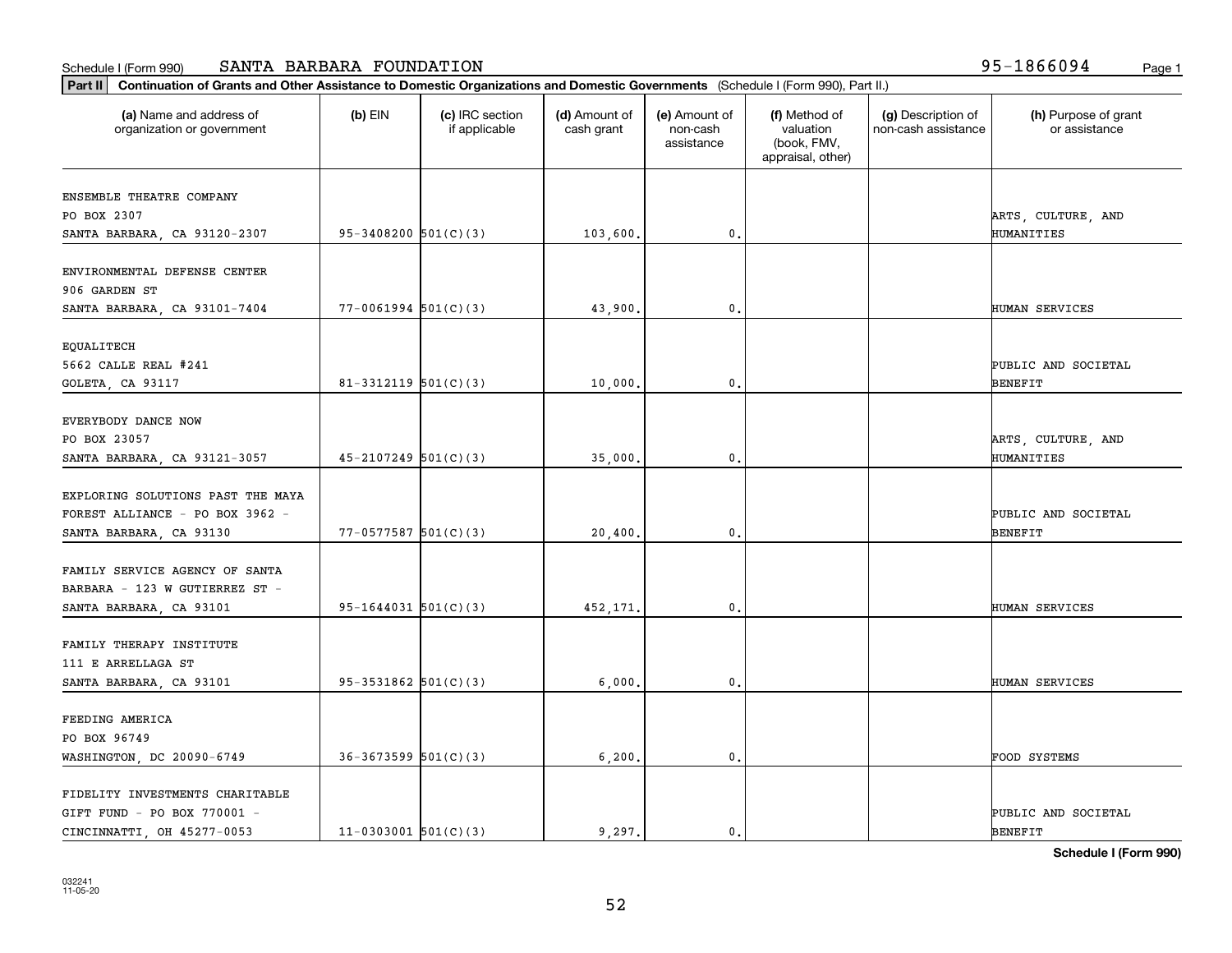| Part II   Continuation of Grants and Other Assistance to Domestic Organizations and Domestic Governments (Schedule I (Form 990), Part II.) |                            |                                  |                             |                                         |                                                                |                                           |                                       |
|--------------------------------------------------------------------------------------------------------------------------------------------|----------------------------|----------------------------------|-----------------------------|-----------------------------------------|----------------------------------------------------------------|-------------------------------------------|---------------------------------------|
| (a) Name and address of<br>organization or government                                                                                      | $(b)$ EIN                  | (c) IRC section<br>if applicable | (d) Amount of<br>cash grant | (e) Amount of<br>non-cash<br>assistance | (f) Method of<br>valuation<br>(book, FMV,<br>appraisal, other) | (g) Description of<br>non-cash assistance | (h) Purpose of grant<br>or assistance |
| FIELD INSTITUTE OF TAOS                                                                                                                    |                            |                                  |                             |                                         |                                                                |                                           |                                       |
| PO BOX 486                                                                                                                                 |                            |                                  |                             |                                         |                                                                |                                           |                                       |
| ARROYO SECO, NM 87514                                                                                                                      | $85 - 0442587$ 501(C)(3)   |                                  | 30,000.                     | $\mathbf{0}$ .                          |                                                                |                                           | HUMAN SERVICES                        |
|                                                                                                                                            |                            |                                  |                             |                                         |                                                                |                                           |                                       |
| FIGHTING BACK SANTA MARIA VALLEY                                                                                                           |                            |                                  |                             |                                         |                                                                |                                           |                                       |
| PO BOX 184                                                                                                                                 |                            |                                  |                             |                                         |                                                                |                                           |                                       |
| SANTA MARIA, CA 93456-0184                                                                                                                 | 65-1234981 $501(C)(3)$     |                                  | 20,000,                     | $\mathbf 0$ .                           |                                                                |                                           | BEHAVIORAL HEALTH                     |
|                                                                                                                                            |                            |                                  |                             |                                         |                                                                |                                           |                                       |
| FLINTRIDGE PREPARATORY SCHOOL                                                                                                              |                            |                                  |                             |                                         |                                                                |                                           |                                       |
| 4543 CROWN AVE                                                                                                                             |                            |                                  |                             |                                         |                                                                |                                           |                                       |
| LA CAADA FLINTRIDGE, CA 91011                                                                                                              | $95-1643324$ $501(C)(3)$   |                                  | 34,207.                     | 0.                                      |                                                                |                                           | <b>EDUCATION</b>                      |
| FOOD FROM THE HEART                                                                                                                        |                            |                                  |                             |                                         |                                                                |                                           |                                       |
| PO BOX 3908                                                                                                                                |                            |                                  |                             |                                         |                                                                |                                           |                                       |
| SANTA BARBARA, CA 93130                                                                                                                    | $56 - 2334859$ $501(C)(3)$ |                                  | 16,000.                     | $\mathbf 0$ .                           |                                                                |                                           | HUMAN SERVICES                        |
|                                                                                                                                            |                            |                                  |                             |                                         |                                                                |                                           |                                       |
| FOOD TANK                                                                                                                                  |                            |                                  |                             |                                         |                                                                |                                           |                                       |
| 1915 BANK ST                                                                                                                               |                            |                                  |                             |                                         |                                                                |                                           |                                       |
| BALTIMORE, MD 21231                                                                                                                        | $46-0970124$ 501(C)(3)     |                                  | 15,000.                     | 0.                                      |                                                                |                                           | FOOD SYSTEMS                          |
|                                                                                                                                            |                            |                                  |                             |                                         |                                                                |                                           |                                       |
| FOODBANK OF SANTA BARBARA COUNTY                                                                                                           |                            |                                  |                             |                                         |                                                                |                                           |                                       |
| 4554 HOLLISTER AVENUE                                                                                                                      |                            |                                  |                             |                                         |                                                                |                                           |                                       |
| SANTA BARBARA, CA 93110                                                                                                                    | $77 - 0169214$ $501(C)(3)$ |                                  | 722,288.                    | $\mathbf 0$ .                           |                                                                |                                           | FOOD SYSTEMS                          |
|                                                                                                                                            |                            |                                  |                             |                                         |                                                                |                                           |                                       |
| FOUNDATION FOR SANTA BARBARA HIGH                                                                                                          |                            |                                  |                             |                                         |                                                                |                                           |                                       |
| SCHOOL - PO BOX 158 - SANTA                                                                                                                |                            |                                  |                             |                                         |                                                                |                                           |                                       |
| BARBARA, CA 93102                                                                                                                          | $26-0312564$ $501(C)(3)$   |                                  | 10,000.                     | 0.                                      |                                                                |                                           | <b>EDUCATION</b>                      |
|                                                                                                                                            |                            |                                  |                             |                                         |                                                                |                                           |                                       |
| FREEDOM 4 YOUTH                                                                                                                            |                            |                                  |                             |                                         |                                                                |                                           |                                       |
| P.O. BOX 2096                                                                                                                              |                            |                                  |                             |                                         |                                                                |                                           |                                       |
| SANTA BARBARA, CA 93120                                                                                                                    | $27 - 4437945$ 501(C)(3)   |                                  | 15,000.                     | 0.                                      |                                                                |                                           | <b>EDUCATION</b>                      |
|                                                                                                                                            |                            |                                  |                             |                                         |                                                                |                                           |                                       |
| FRIENDS OF THE SANTA BARBARA<br>PUBLIC LIBRARY - PO BOX 1019 -                                                                             |                            |                                  |                             |                                         |                                                                |                                           |                                       |
| SANTA BARBARA, CA 93102                                                                                                                    | $23 - 7380305$ 501(C)(3)   |                                  | 5,500.                      | $\mathbf{0}$ .                          |                                                                |                                           | <b>EDUCATION</b>                      |
|                                                                                                                                            |                            |                                  |                             |                                         |                                                                |                                           |                                       |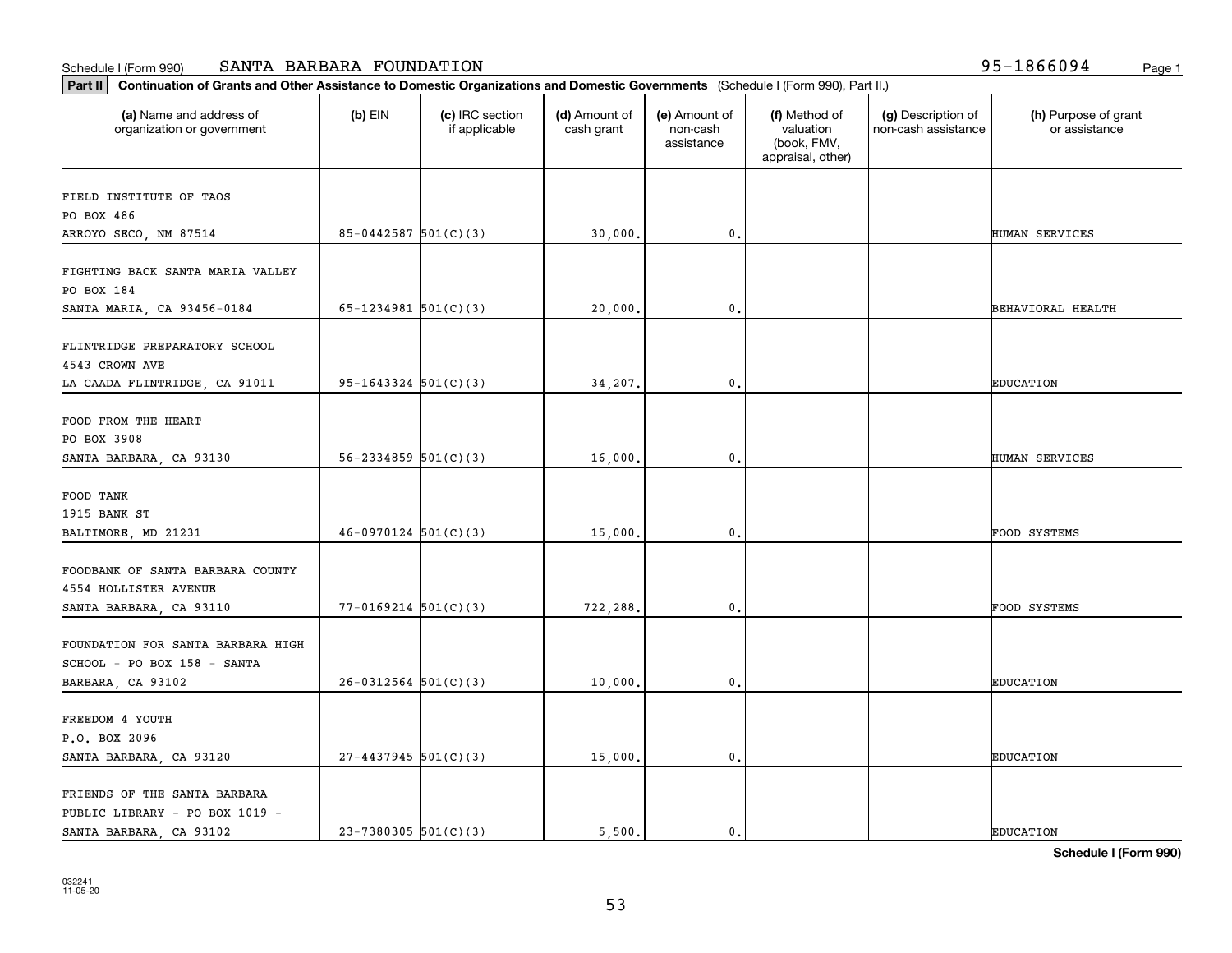| (a) Name and address of<br>organization or government | $(b)$ EIN                  | (c) IRC section<br>if applicable | (d) Amount of<br>cash grant | (e) Amount of<br>non-cash<br>assistance | (f) Method of<br>valuation<br>(book, FMV,<br>appraisal, other) | (g) Description of<br>non-cash assistance | (h) Purpose of grant<br>or assistance |
|-------------------------------------------------------|----------------------------|----------------------------------|-----------------------------|-----------------------------------------|----------------------------------------------------------------|-------------------------------------------|---------------------------------------|
| FRIENDS OF UNFPA, INC.                                |                            |                                  |                             |                                         |                                                                |                                           |                                       |
| 605 3RD AVE 4TH FL                                    |                            |                                  |                             |                                         |                                                                |                                           |                                       |
| NEW YORK, NY 10158                                    | $13-3996346$ $501(C)(3)$   |                                  | 16,000.                     | $\mathbf 0$ .                           |                                                                |                                           | GENERAL SUPPORT                       |
| FRIENDSHIP ADULT DAY CARE CENTER                      |                            |                                  |                             |                                         |                                                                |                                           |                                       |
| INC. - 89 EUCALYPTUS LN - SANTA                       |                            |                                  |                             |                                         |                                                                |                                           |                                       |
| BARBARA, CA 93108                                     | $95-3398938$ $501(C)(3)$   |                                  | 37,700.                     | $\mathbf{0}$                            |                                                                |                                           | HUMAN SERVICES                        |
|                                                       |                            |                                  |                             |                                         |                                                                |                                           |                                       |
| FUND FOR SANTA BARBARA, INC.                          |                            |                                  |                             |                                         |                                                                |                                           |                                       |
| 26 W ANAPAMU ST SUITE 100                             |                            |                                  |                             |                                         |                                                                |                                           | PUBLIC AND SOCIETAL                   |
| SANTA BARBARA, CA 93101                               | $77 - 0070742$ 501(C)(3)   |                                  | 105,100.                    | 0.                                      |                                                                |                                           | BENEFIT                               |
| FUTURE LEADERS OF AMERICA                             |                            |                                  |                             |                                         |                                                                |                                           |                                       |
| 126 E HALEY ST STE A12                                |                            |                                  |                             |                                         |                                                                |                                           |                                       |
| SANTA BARBARA, CA 93101-2389                          | $77 - 0071036$ 501(C)(3)   |                                  | 45,000                      | 0                                       |                                                                |                                           | HUMAN SERVICES                        |
|                                                       |                            |                                  |                             |                                         |                                                                |                                           |                                       |
| GANNA WALSKA LOTUSLAND                                |                            |                                  |                             |                                         |                                                                |                                           |                                       |
| 695 ASHLEY RD                                         |                            |                                  |                             |                                         |                                                                |                                           |                                       |
| SANTA BARBARA, CA 93108-1059                          | $23 - 7082550$ 501(C)(3)   |                                  | 89,772.                     | $\mathbf{0}$                            |                                                                |                                           | ENVIRONMENT AND ANIMALS               |
|                                                       |                            |                                  |                             |                                         |                                                                |                                           |                                       |
| GATEWAY EDUCATIONAL SERVICES                          |                            |                                  |                             |                                         |                                                                |                                           |                                       |
| P.O. BOX 6333                                         |                            |                                  |                             |                                         |                                                                |                                           |                                       |
| SANTA BARBARA, CA 93106                               | $90-0594912$ $501(C)(3)$   |                                  | 22,500.                     | $\mathbf{0}$                            |                                                                |                                           | <b>EDUCATION</b>                      |
|                                                       |                            |                                  |                             |                                         |                                                                |                                           |                                       |
| GAVIOTA COAST CONSERVANCY                             |                            |                                  |                             |                                         |                                                                |                                           |                                       |
| PO BOX 1099                                           |                            |                                  |                             |                                         |                                                                |                                           |                                       |
| GOLETA, CA 93116                                      | $77 - 0455133$ $501(C)(3)$ |                                  | 9,400.                      | 0.                                      |                                                                |                                           | ENVIRONMENT AND ANIMALS               |
| GIRLS INCORPORATED OF CARPINTERIA                     |                            |                                  |                             |                                         |                                                                |                                           |                                       |
| 5315 FOOTHILL ROAD                                    |                            |                                  |                             |                                         |                                                                |                                           |                                       |
| CARPINTERIA, CA 93013                                 | $23 - 7430292$ 501(C)(3)   |                                  | 59,467.                     | $\mathbf{0}$                            |                                                                |                                           | HUMAN SERVICES                        |
|                                                       |                            |                                  |                             |                                         |                                                                |                                           |                                       |
| GIRLS INCORPORATED OF GREATER                         |                            |                                  |                             |                                         |                                                                |                                           |                                       |
| SANTA BARBARA - PO BOX 236 - SANTA                    |                            |                                  |                             |                                         |                                                                |                                           |                                       |
| BARBARA, CA 93102                                     | $95 - 6006417$ $501(C)(3)$ |                                  | 80,600.                     | 0.                                      |                                                                |                                           | CHILD CARE                            |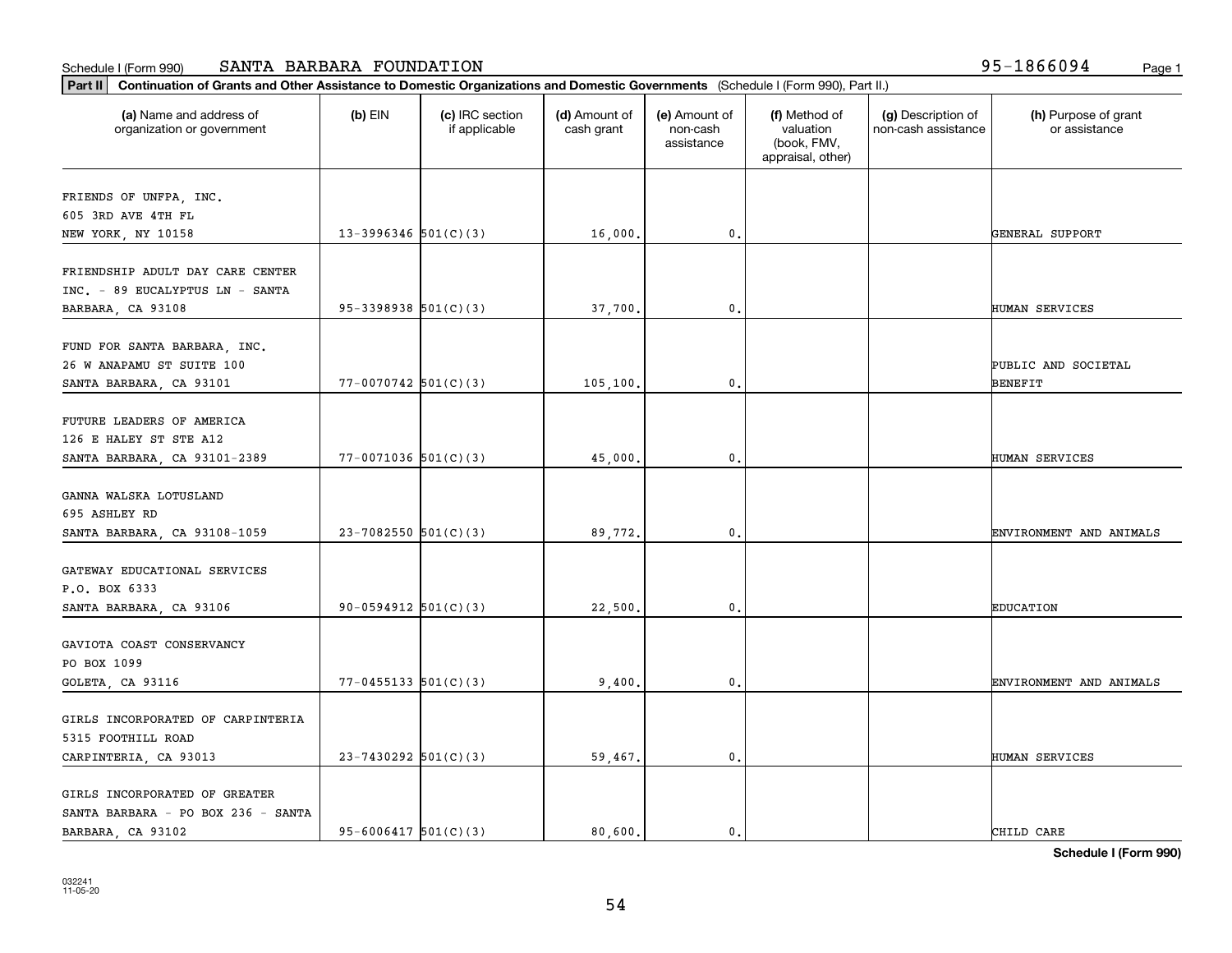| Part II   Continuation of Grants and Other Assistance to Domestic Organizations and Domestic Governments (Schedule I (Form 990), Part II.) |                            |                                  |                             |                                         |                                                                |                                           |                                       |
|--------------------------------------------------------------------------------------------------------------------------------------------|----------------------------|----------------------------------|-----------------------------|-----------------------------------------|----------------------------------------------------------------|-------------------------------------------|---------------------------------------|
| (a) Name and address of<br>organization or government                                                                                      | $(b)$ EIN                  | (c) IRC section<br>if applicable | (d) Amount of<br>cash grant | (e) Amount of<br>non-cash<br>assistance | (f) Method of<br>valuation<br>(book, FMV,<br>appraisal, other) | (g) Description of<br>non-cash assistance | (h) Purpose of grant<br>or assistance |
| GIRLS ROCK SB                                                                                                                              |                            |                                  |                             |                                         |                                                                |                                           |                                       |
| 1 NORTH CALLE CESAR CHAVEZ, STE 10                                                                                                         |                            |                                  |                             |                                         |                                                                |                                           | ARTS, CULTURE, AND                    |
| SANTA BARBARA, CA 93103                                                                                                                    | $46-0687975$ 501(C)(3)     |                                  | 46,000.                     | 0.                                      |                                                                |                                           | HUMANITIES                            |
|                                                                                                                                            |                            |                                  |                             |                                         |                                                                |                                           |                                       |
| GLAUCOMA RESEARCH FOUNDATION                                                                                                               |                            |                                  |                             |                                         |                                                                |                                           |                                       |
| 251 POST ST STE 600                                                                                                                        |                            |                                  |                             |                                         |                                                                |                                           |                                       |
| SAN FRANCISCO, CA 94108                                                                                                                    | $94 - 2495035$ 501(C)(3)   |                                  | 10,000.                     | $\mathbf{0}$                            |                                                                |                                           | HEALTH CARE                           |
|                                                                                                                                            |                            |                                  |                             |                                         |                                                                |                                           |                                       |
| GOLETA EDUCATION FOUNDATION                                                                                                                |                            |                                  |                             |                                         |                                                                |                                           |                                       |
| P.O. BOX 1177                                                                                                                              |                            |                                  |                             |                                         |                                                                |                                           |                                       |
| GOLETA, CA 93117                                                                                                                           | $77 - 0223008$ 501(C)(3)   |                                  | 15,000.                     | $\mathbf{0}$ .                          |                                                                |                                           | <b>EDUCATION</b>                      |
|                                                                                                                                            |                            |                                  |                             |                                         |                                                                |                                           |                                       |
| GOOD SAMARITAN SHELTER, INC.                                                                                                               |                            |                                  |                             |                                         |                                                                |                                           |                                       |
| 245 EAST INGER DRIVE 103-B                                                                                                                 |                            |                                  |                             |                                         |                                                                |                                           |                                       |
| SANTA MARIA, CA 93454                                                                                                                      | $77 - 0133375$ 501(C)(3)   |                                  | 80,300                      | 0.                                      |                                                                |                                           | HOUSING AND SHELTER                   |
|                                                                                                                                            |                            |                                  |                             |                                         |                                                                |                                           |                                       |
| GUADALUPE KIDS COME FIRST                                                                                                                  |                            |                                  |                             |                                         |                                                                |                                           |                                       |
| FOUNDATION - PO BOX 696 -                                                                                                                  |                            |                                  |                             |                                         |                                                                |                                           |                                       |
| GUADALUPE, CA 93434                                                                                                                        | $46 - 3658555$ $501(C)(3)$ |                                  | 7,000                       | $\mathbf{0}$                            |                                                                |                                           | HUMAN SERVICES                        |
| <b>GUITARS FOR VETS</b>                                                                                                                    |                            |                                  |                             |                                         |                                                                |                                           |                                       |
| 6501 3RD AVE                                                                                                                               |                            |                                  |                             |                                         |                                                                |                                           | PUBLIC AND SOCIETAL                   |
|                                                                                                                                            | $51-0662347$ $501(C)(3)$   |                                  | 20,000.                     | $\mathbf{0}$                            |                                                                |                                           | BENEFIT                               |
| KENOSHA, WA 53143-5111                                                                                                                     |                            |                                  |                             |                                         |                                                                |                                           |                                       |
| HABITAT FOR HUMANITY OF SOUTHERN                                                                                                           |                            |                                  |                             |                                         |                                                                |                                           |                                       |
| SANTA BARBARA COUNTY - PO BOX 176                                                                                                          |                            |                                  |                             |                                         |                                                                |                                           |                                       |
| $-$ GOLETA, CA 93116-0176                                                                                                                  | $77 - 0518264$ 501(C)(3)   |                                  | 20,130.                     | 0.                                      |                                                                |                                           | HOUSING AND SHELTER                   |
|                                                                                                                                            |                            |                                  |                             |                                         |                                                                |                                           |                                       |
| HEAL THE OCEAN                                                                                                                             |                            |                                  |                             |                                         |                                                                |                                           |                                       |
| PO BOX 90106                                                                                                                               |                            |                                  |                             |                                         |                                                                |                                           |                                       |
| SANTA BARBARA, CA 93190                                                                                                                    | $77 - 0565183$ $501(C)(3)$ |                                  | 11,850.                     | $\mathbf{0}$ .                          |                                                                |                                           | ENVIRONMENT AND ANIMALS               |
|                                                                                                                                            |                            |                                  |                             |                                         |                                                                |                                           |                                       |
| HEARTS THERAPEUTIC EQUESTRIAN                                                                                                              |                            |                                  |                             |                                         |                                                                |                                           |                                       |
| CENTER - P.O. BOX 30662 - SANTA                                                                                                            |                            |                                  |                             |                                         |                                                                |                                           |                                       |
| BARBARA, CA 93130                                                                                                                          | $77 - 0460907$ 501(C)(3)   |                                  | 35,600.                     | 0.                                      |                                                                |                                           | HUMAN SERVICES                        |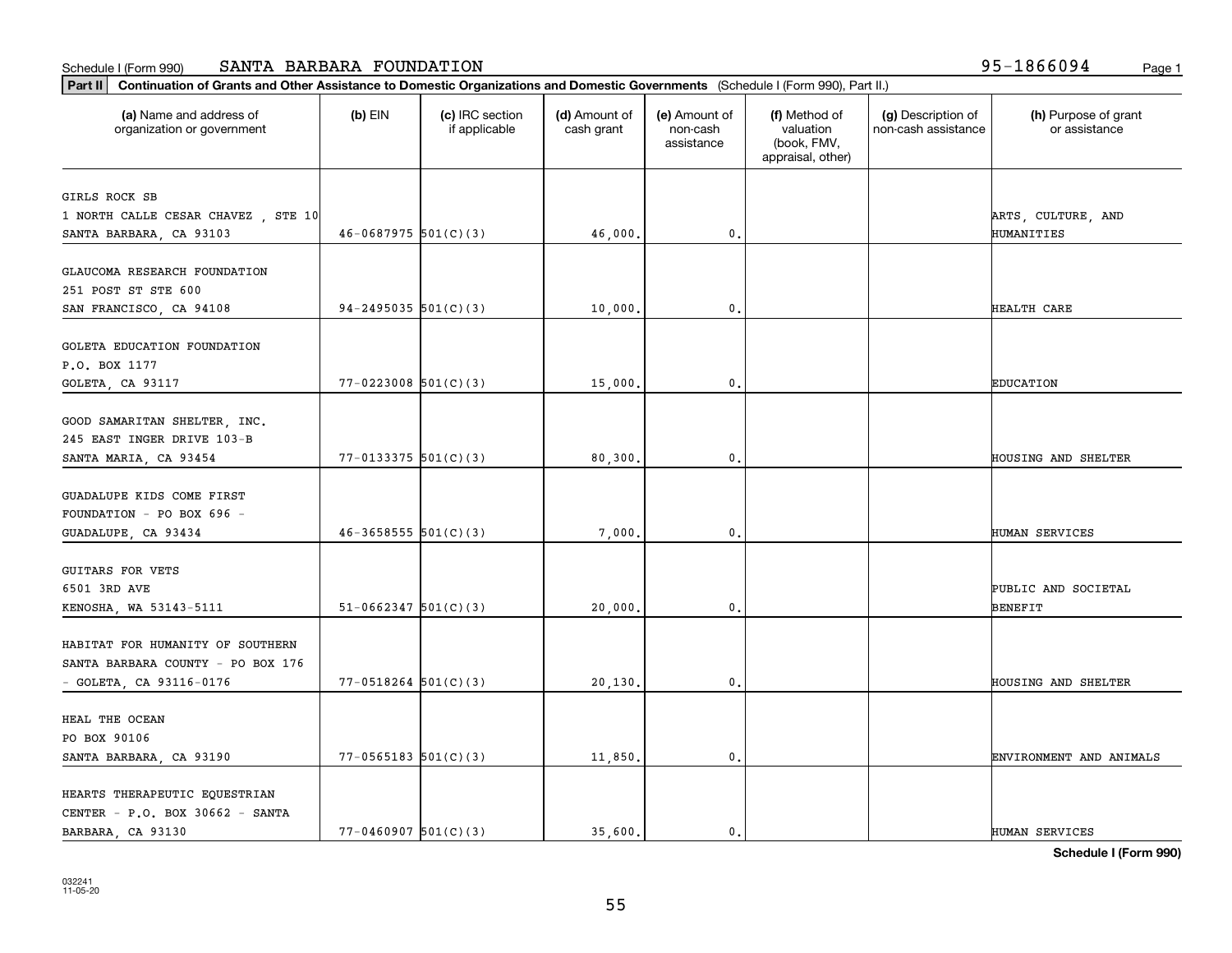| (a) Name and address of<br>organization or government | $(b)$ EIN                  | (c) IRC section<br>if applicable | (d) Amount of<br>cash grant | (e) Amount of<br>non-cash<br>assistance | (f) Method of<br>valuation<br>(book, FMV,<br>appraisal, other) | (g) Description of<br>non-cash assistance | (h) Purpose of grant<br>or assistance |
|-------------------------------------------------------|----------------------------|----------------------------------|-----------------------------|-----------------------------------------|----------------------------------------------------------------|-------------------------------------------|---------------------------------------|
| HELP OF OJAI                                          |                            |                                  |                             |                                         |                                                                |                                           |                                       |
| 111 W. SANTA ANA STREET                               |                            |                                  |                             |                                         |                                                                |                                           |                                       |
| OJAI, CA 93023                                        | $95 - 2872549$ $501(C)(3)$ |                                  | 5,500.                      | 0.                                      |                                                                |                                           | HUMAN SERVICES                        |
|                                                       |                            |                                  |                             |                                         |                                                                |                                           |                                       |
| HILLSIDE HOUSE                                        |                            |                                  |                             |                                         |                                                                |                                           |                                       |
| 1235 VERONICA SPRINGS RD                              |                            |                                  |                             |                                         |                                                                |                                           |                                       |
| SANTA BARBARA, CA 93105                               | $95-1816019$ $501(C)(3)$   |                                  | 31,069.                     | 0.                                      |                                                                |                                           | HUMAN SERVICES                        |
| HOLDERMAN ENDOWMENT FOR LA PATERA                     |                            |                                  |                             |                                         |                                                                |                                           |                                       |
| SCHOOL - 555 N LA PATERA LN -                         |                            |                                  |                             |                                         |                                                                |                                           |                                       |
|                                                       | $95 - 6205039$ 501(C)(3)   |                                  |                             | $\mathbf{0}$ .                          |                                                                |                                           |                                       |
| GOLETA, CA 93117                                      |                            |                                  | 20,000.                     |                                         |                                                                |                                           | GENERAL SUPPORT                       |
| HOPE COMMUNITY CHURCH                                 |                            |                                  |                             |                                         |                                                                |                                           |                                       |
| 560 N LA CUMBRE RD                                    |                            |                                  |                             |                                         |                                                                |                                           |                                       |
| SANTA BARBARA, CA 93110                               | $95-3065173$ $501(C)(3)$   |                                  | 31,320.                     | 0.                                      |                                                                |                                           | CHILD CARE                            |
|                                                       |                            |                                  |                             |                                         |                                                                |                                           |                                       |
| HOPE REFUGE, INC                                      |                            |                                  |                             |                                         |                                                                |                                           |                                       |
| PO BOX 80325                                          |                            |                                  |                             |                                         |                                                                |                                           |                                       |
| GOLETA, CA 93118                                      | $46 - 3143626$ $501(C)(3)$ |                                  | 50,000                      | $\mathbf{0}$                            |                                                                |                                           | HUMAN SERVICES                        |
|                                                       |                            |                                  |                             |                                         |                                                                |                                           |                                       |
| HORSE PLUS HUMANE SOCIETY                             |                            |                                  |                             |                                         |                                                                |                                           |                                       |
| PO BOX 485                                            |                            |                                  |                             |                                         |                                                                |                                           |                                       |
| HOHENWALD, TN 38462                                   | $20-1156396$ $501(C)(3)$   |                                  | 15,000.                     | 0.                                      |                                                                |                                           | ENVIRONMENT AND ANIMALS               |
|                                                       |                            |                                  |                             |                                         |                                                                |                                           |                                       |
| HOSPICE OF SANTA BARBARA INC.                         |                            |                                  |                             |                                         |                                                                |                                           |                                       |
| 2050 ALAMEDA PADRE SERRA STE 100                      |                            |                                  |                             |                                         |                                                                |                                           |                                       |
| SANTA BARBARA, CA 93103                               | $23 - 7448586$ 501(C)(3)   |                                  | 158,180.                    | 0.                                      |                                                                |                                           | HUMAN SERVICES                        |
| HOUSING TRUST FUND OF SANTA                           |                            |                                  |                             |                                         |                                                                |                                           |                                       |
| BARBARA COUNTY, INC. - PO BOX                         |                            |                                  |                             |                                         |                                                                |                                           |                                       |
| 60909 - SANTA BARBARA, CA                             |                            |                                  |                             |                                         |                                                                |                                           | PUBLIC AND SOCIETAL                   |
| 93160-0909                                            | $43 - 2007672$ 501(C)(3)   |                                  | 30,000.                     | $\mathbf{0}$ .                          |                                                                |                                           | BENEFIT                               |
|                                                       |                            |                                  |                             |                                         |                                                                |                                           |                                       |
| HUMAN RIGHTS WATCH, INC.                              |                            |                                  |                             |                                         |                                                                |                                           |                                       |
| 350 5TH AVE FL 34                                     |                            |                                  |                             |                                         |                                                                |                                           |                                       |
| NEW YORK, NY 10118-3299                               | $13 - 2875808$ $501(C)(3)$ |                                  | 23,200.                     | 0.                                      |                                                                |                                           | GENERAL SUPPORT                       |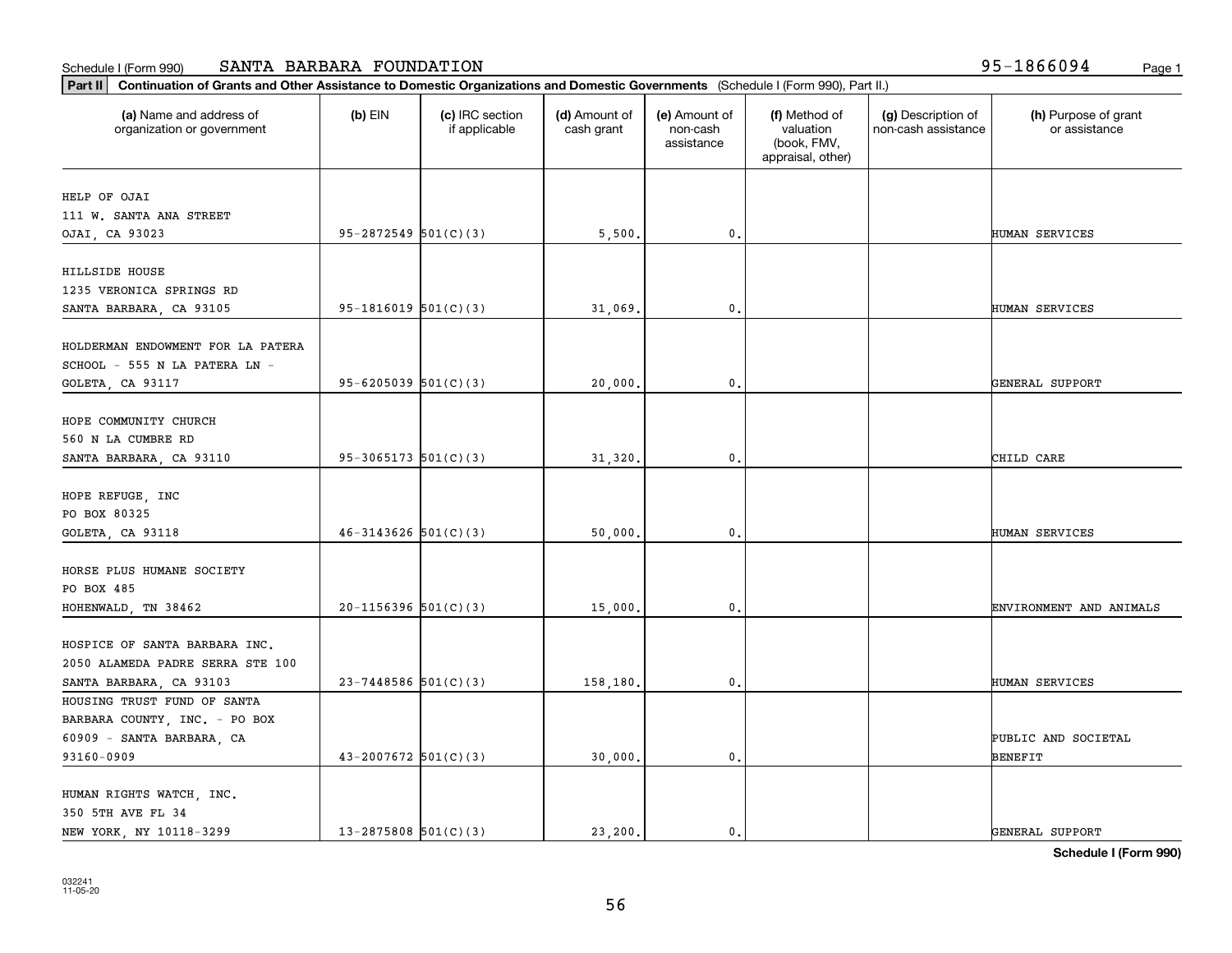| (a) Name and address of<br>organization or government                                                     | $(b)$ EIN                  | (c) IRC section<br>if applicable | (d) Amount of<br>cash grant | (e) Amount of<br>non-cash<br>assistance | (f) Method of<br>valuation<br>(book, FMV,<br>appraisal, other) | (g) Description of<br>non-cash assistance | (h) Purpose of grant<br>or assistance |
|-----------------------------------------------------------------------------------------------------------|----------------------------|----------------------------------|-----------------------------|-----------------------------------------|----------------------------------------------------------------|-------------------------------------------|---------------------------------------|
| HUMANE SOCIETY OF TAOS                                                                                    |                            |                                  |                             |                                         |                                                                |                                           |                                       |
| PO BOX 622                                                                                                |                            |                                  |                             |                                         |                                                                |                                           |                                       |
| TAOS, NM 87571                                                                                            | $85-0342062$ $501(C)(3)$   |                                  | 6,000.                      | 0.                                      |                                                                |                                           | ENVIRONMENT AND ANIMALS               |
| IDF LIFE FOR A CHILD USA INC.<br>2304 TRESCOTT DR                                                         |                            |                                  |                             |                                         |                                                                |                                           |                                       |
| TALLAHASSEE, FL 32308                                                                                     | $47-4901579$ $501(C)(3)$   |                                  | 10,000.                     | 0.                                      |                                                                |                                           | HEALTH CARE                           |
| INSTITUTE FOR COLLECTIVE TRAUMA<br>AND GROWTH - PO BOX 3498 - SANTA<br>BARBARA, CA 93130-3498             | $45 - 5369447$ $501(C)(3)$ |                                  | 15,000.                     | 0.                                      |                                                                |                                           | GENERAL SUPPORT                       |
|                                                                                                           |                            |                                  |                             |                                         |                                                                |                                           |                                       |
| INTERFAITH INITIATIVE OF SANTA<br>BARBARA COUNTY - 1000 SAN ANTONIO<br>CREEK RD - SANTA BARBARA, CA 93111 | $47-0920616$ 501(C)(3)     |                                  | 24,350.                     | 0.                                      |                                                                |                                           | PUBLIC AND SOCIETAL<br><b>BENEFIT</b> |
| INTERLOCHEN CENTER FOR THE ARTS<br>PO BOX 199                                                             |                            |                                  |                             |                                         |                                                                |                                           | ARTS, CULTURE, AND                    |
| INTERLOCHEN, MI 49643                                                                                     | $38-1689022$ $501(C)(3)$   |                                  | 15,000                      | $\mathbf{0}$                            |                                                                |                                           | HUMANITIES                            |
| INTERNATIONAL RESCUE COMMITTEE.<br>$INC. - 122 E 42ND ST - NEW YORK,$<br>NY 10168                         | $13 - 5660870$ $501(C)(3)$ |                                  | 6,500                       | 0.                                      |                                                                |                                           | GENERAL SUPPORT                       |
| ISLA VISTA YOUTH PROJECTS, INC.<br>6842 PHELPS RD                                                         |                            |                                  |                             |                                         |                                                                |                                           |                                       |
| GOLETA, CA 93117                                                                                          | $95-3007419$ 501(C)(3)     |                                  | 97,260.                     | 0.                                      |                                                                |                                           | HUMAN SERVICES                        |
| JAZZ FOUNDATION OF AMERICA<br>247 WEST 37TH STREET, SUITE 201<br>NEW YORK, NY 10018                       | $13 - 3631523$ $501(C)(3)$ |                                  | 20,000.                     | $\mathbf{0}$ .                          |                                                                |                                           | ARTS, CULTURE, AND<br>HUMANITIES      |
| JEWISH FEDERATION OF GREATER SANTA<br>BARBARA - 524 CHAPALA ST - SANTA<br>BARBARA, CA 93101-3412          | $23 - 7354759$ 501(C)(3)   |                                  | 29,300.                     | $\mathfrak{o}$ .                        |                                                                |                                           | PUBLIC AND SOCIETAL<br><b>BENEFIT</b> |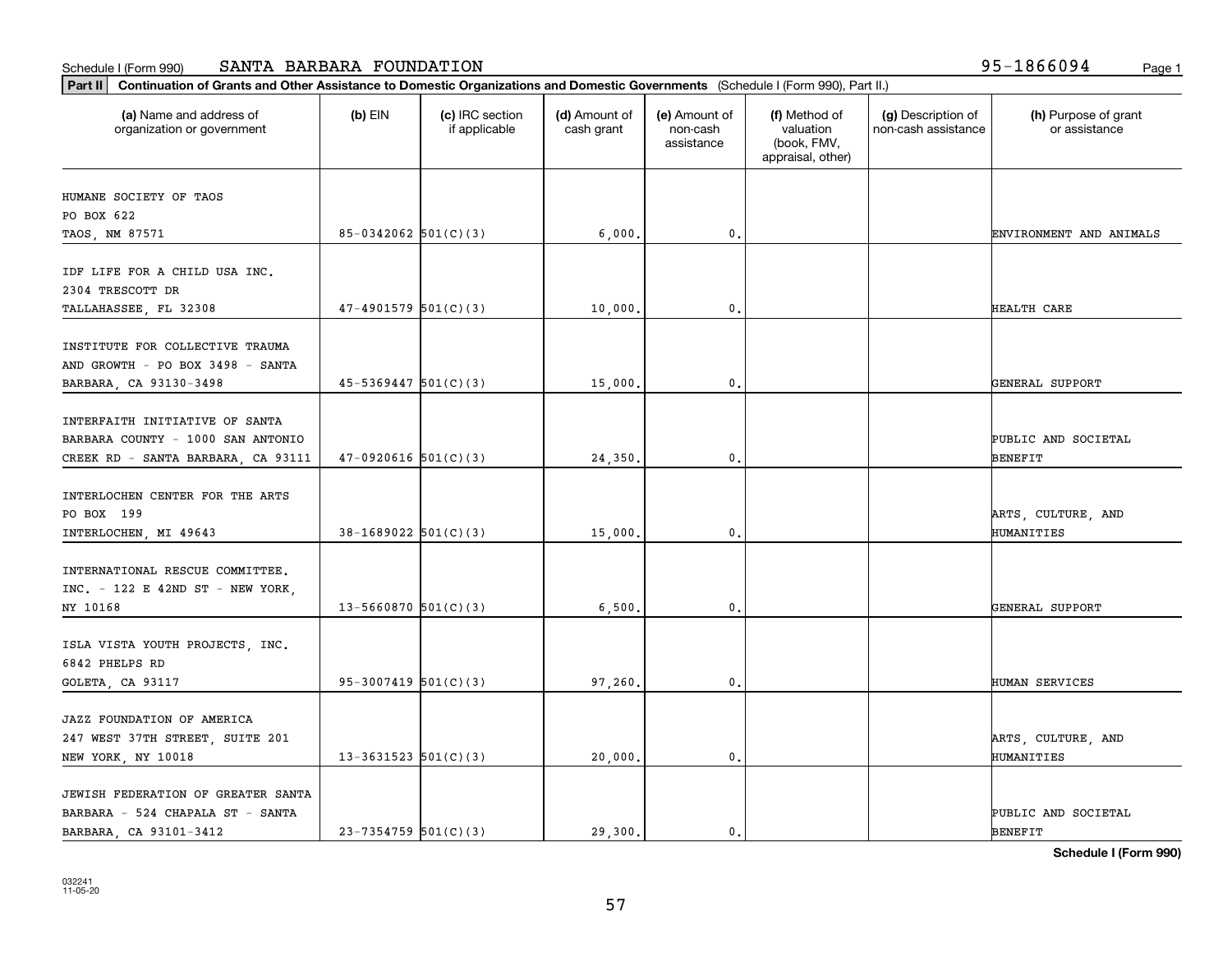| (a) Name and address of<br>organization or government | $(b)$ EIN                  | (c) IRC section<br>if applicable | (d) Amount of<br>cash grant | (e) Amount of<br>non-cash<br>assistance | (f) Method of<br>valuation<br>(book, FMV,<br>appraisal, other) | (g) Description of<br>non-cash assistance | (h) Purpose of grant<br>or assistance |
|-------------------------------------------------------|----------------------------|----------------------------------|-----------------------------|-----------------------------------------|----------------------------------------------------------------|-------------------------------------------|---------------------------------------|
| JODI HOUSE, INC.                                      |                            |                                  |                             |                                         |                                                                |                                           |                                       |
| 625 CHAPALA ST                                        |                            |                                  |                             |                                         |                                                                |                                           |                                       |
| SANTA BARBARA, CA 93101                               | $95-3836137$ $501(C)(3)$   |                                  | 15,000.                     | 0.                                      |                                                                |                                           | GENERAL SUPPORT                       |
|                                                       |                            |                                  |                             |                                         |                                                                |                                           |                                       |
| JUNIOR LEAGUE OF SANTA BARBARA,                       |                            |                                  |                             |                                         |                                                                |                                           |                                       |
| INC. - 229 E VICTORIA ST - SANTA                      |                            |                                  |                             |                                         |                                                                |                                           | PUBLIC AND SOCIETAL                   |
| BARBARA, CA 93101                                     | $95 - 6001744$ $501(C)(3)$ |                                  | 17,500.                     | $\mathbf 0$                             |                                                                |                                           | BENEFIT                               |
|                                                       |                            |                                  |                             |                                         |                                                                |                                           |                                       |
| KIDS EDUCATIONAL ENGAGEMENT                           |                            |                                  |                             |                                         |                                                                |                                           |                                       |
| PROJECT - 485 CHANDLER POND DR -                      | $82 - 1262396$ 501(C)(3)   |                                  |                             |                                         |                                                                |                                           |                                       |
| LAWRENCVILLE, GA 30043                                |                            |                                  | 10,000.                     | 0.                                      |                                                                |                                           | GENERAL SUPPORT                       |
| LAGUNA BLANCA SCHOOL                                  |                            |                                  |                             |                                         |                                                                |                                           |                                       |
| 4125 PALOMA DRIVE                                     |                            |                                  |                             |                                         |                                                                |                                           |                                       |
| SANTA BARBARA, CA 93110                               | $95-1641448$ $501(C)(3)$   |                                  | 15,500.                     | $\mathbf 0$                             |                                                                |                                           | <b>EDUCATION</b>                      |
|                                                       |                            |                                  |                             |                                         |                                                                |                                           |                                       |
| LEADER DOGS FOR THE BLIND                             |                            |                                  |                             |                                         |                                                                |                                           |                                       |
| 1039 S ROCHESTER RD                                   |                            |                                  |                             |                                         |                                                                |                                           |                                       |
| ROCHESTER HILLS, MI 48307                             | $38-1366931$ $501(C)(3)$   |                                  | 6,000                       | $\mathbf{0}$                            |                                                                |                                           | HUMAN SERVICES                        |
|                                                       |                            |                                  |                             |                                         |                                                                |                                           |                                       |
| LEADING FROM WITHIN                                   |                            |                                  |                             |                                         |                                                                |                                           |                                       |
| P.O. BOX 806                                          |                            |                                  |                             |                                         |                                                                |                                           |                                       |
| SANTA BARBARA, CA 93102                               | 68-0365504 $501(C)(3)$     |                                  | 186,085.                    | 0.                                      |                                                                |                                           | <b>EDUCATION</b>                      |
| LEGAL AID FOUNDATION OF SANTA                         |                            |                                  |                             |                                         |                                                                |                                           |                                       |
| BARBARA COUNTY - 301 E CANON                          |                            |                                  |                             |                                         |                                                                |                                           |                                       |
| PERDIDO ST - SANTA BARBARA, CA                        |                            |                                  |                             |                                         |                                                                |                                           |                                       |
| 93101                                                 | $95 - 2112634$ $501(C)(3)$ |                                  | 35,000.                     | 0.                                      |                                                                |                                           | HUMAN SERVICES                        |
|                                                       |                            |                                  |                             |                                         |                                                                |                                           |                                       |
| LIGHT AND LIFE GOLETA                                 |                            |                                  |                             |                                         |                                                                |                                           |                                       |
| PO BOX 1004                                           |                            |                                  |                             |                                         |                                                                |                                           |                                       |
| GOLETA, CA 93116                                      | $37-1556505$ $501(C)(3)$   |                                  | 12,300.                     | $\mathbf{0}$                            |                                                                |                                           | GENERAL SUPPORT                       |
|                                                       |                            |                                  |                             |                                         |                                                                |                                           |                                       |
| LOBERO THEATRE FOUNDATION                             |                            |                                  |                             |                                         |                                                                |                                           |                                       |
| 33 E CANON PERDIDO ST                                 |                            |                                  |                             |                                         |                                                                |                                           | ARTS, CULTURE, AND                    |
| SANTA BARBARA, CA 93101-2246                          | $95-1831068$ $501(C)(3)$   |                                  | 130,750.                    | $\mathbf{0}$ .                          |                                                                |                                           | HUMANITIES                            |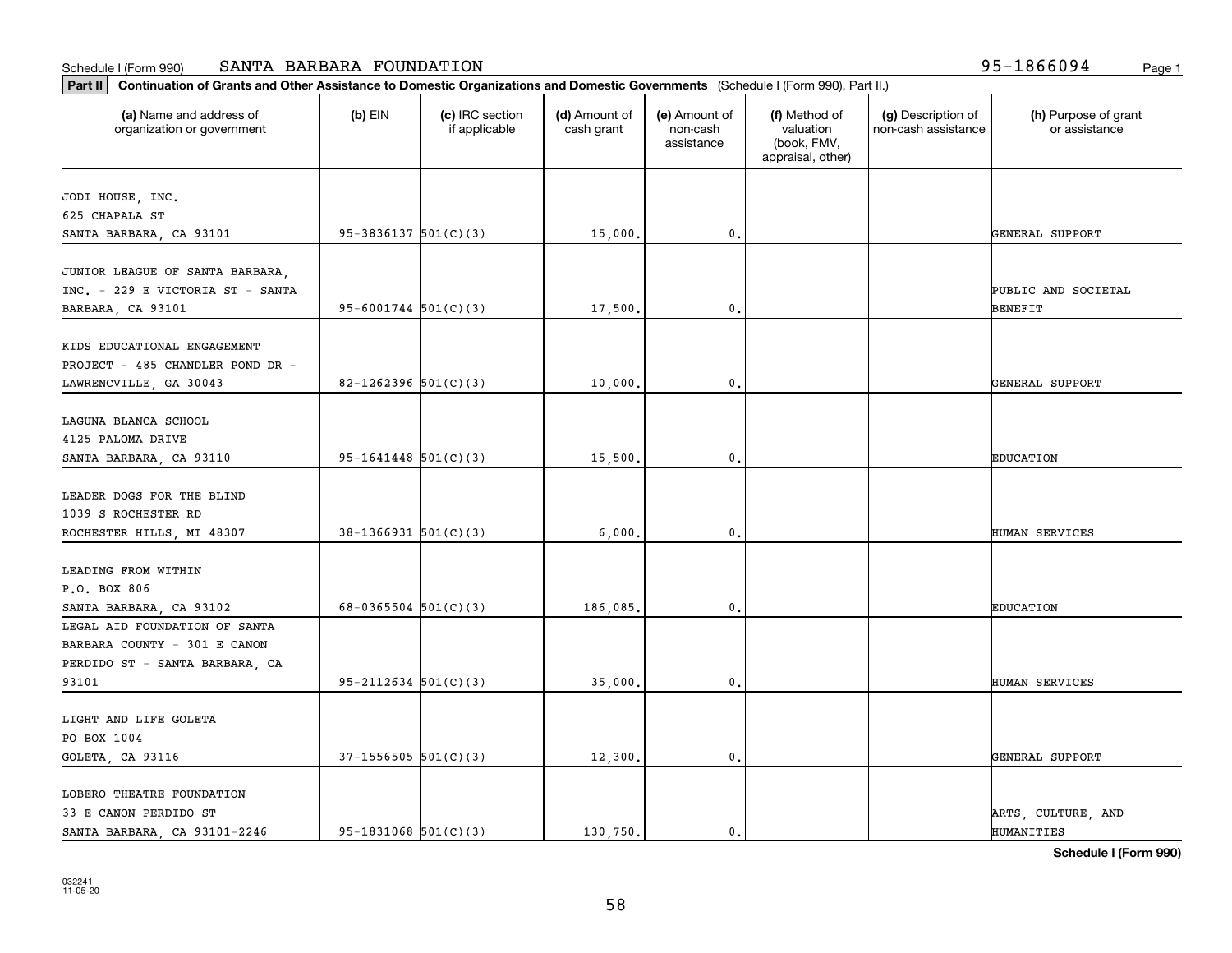| (a) Name and address of<br>organization or government          | $(b)$ EIN                  | (c) IRC section<br>if applicable | (d) Amount of<br>cash grant | (e) Amount of<br>non-cash<br>assistance | (f) Method of<br>valuation<br>(book, FMV,<br>appraisal, other) | (g) Description of<br>non-cash assistance | (h) Purpose of grant<br>or assistance |
|----------------------------------------------------------------|----------------------------|----------------------------------|-----------------------------|-----------------------------------------|----------------------------------------------------------------|-------------------------------------------|---------------------------------------|
| LOIS AND WALTER CAPPS PROJECT                                  |                            |                                  |                             |                                         |                                                                |                                           |                                       |
| 226 E. CANON PERDIDO STREET D                                  |                            |                                  |                             |                                         |                                                                |                                           |                                       |
| SANTA BARBARA, CA 93101                                        | $02 - 0538138$ $501(C)(3)$ |                                  | 10,000.                     | 0.                                      |                                                                |                                           | <b>EDUCATION</b>                      |
| LOMPOC HOSPITAL DISTRICT                                       |                            |                                  |                             |                                         |                                                                |                                           |                                       |
| FOUNDATION - PO BOX 883 - LOMPOC,                              |                            |                                  |                             |                                         |                                                                |                                           |                                       |
| CA 93438                                                       | $77 - 0262454$ 501(C)(3)   |                                  | 11,500.                     | 0.                                      |                                                                |                                           | HEALTH CARE                           |
| LOMPOC SCHOOL DISTRICT COMMUNITY                               |                            |                                  |                             |                                         |                                                                |                                           |                                       |
| EDUCATION FOUNDATION - PO BOX 8000                             |                            |                                  |                             |                                         |                                                                |                                           |                                       |
| - LOMPOC, CA 93438-8000                                        | $77 - 0443885$ 501(C)(3)   |                                  | 26,800.                     | 0.                                      |                                                                |                                           | CHILD CARE                            |
|                                                                |                            |                                  |                             |                                         |                                                                |                                           |                                       |
| LOMPOC VALLEY COMMUNITY HEALTHCARE                             |                            |                                  |                             |                                         |                                                                |                                           |                                       |
| ORGANIZATION, INC. - PO BOX 368 -                              |                            |                                  |                             |                                         |                                                                |                                           |                                       |
| LOMPOC, CA 93438-0368                                          | $77 - 0494140$ $501(C)(3)$ |                                  | 95,000.                     | 0.                                      |                                                                |                                           | HEALTH CARE                           |
| LOS ANGELES CHAMBER ORCHESTRA                                  |                            |                                  |                             |                                         |                                                                |                                           |                                       |
| SOCIETY INC - 350 S. FIGUEROA                                  |                            |                                  |                             |                                         |                                                                |                                           |                                       |
| STREET, SUITE 183 - LOS ANGELES,                               |                            |                                  |                             |                                         |                                                                |                                           | ARTS, CULTURE, AND                    |
| CA 90071                                                       | $23 - 7010825$ 501(C)(3)   |                                  | 7,500.                      | $\mathbf{0}$                            |                                                                |                                           | HUMANITIES                            |
|                                                                |                            |                                  |                             |                                         |                                                                |                                           |                                       |
| LOS ANGELES FIRE DEPARTMENT<br>SCHOLARSHIP FUND - 1700 STADIUM |                            |                                  |                             |                                         |                                                                |                                           |                                       |
| WAY $#101 - LOS ANGELES$ , CA 90012                            | $20 - 5474305$ 501(C)(3)   |                                  | 7,500.                      | 0.                                      |                                                                |                                           | <b>EDUCATION</b>                      |
|                                                                |                            |                                  |                             |                                         |                                                                |                                           |                                       |
| LOS PADRES FOREST WATCH, INC.                                  |                            |                                  |                             |                                         |                                                                |                                           |                                       |
| PO BOX 831                                                     |                            |                                  |                             |                                         |                                                                |                                           |                                       |
| SANTA BARBARA, CA 93102                                        | $20-1531390$ $501(C)(3)$   |                                  | 7,400.                      | 0.                                      |                                                                |                                           | ENVIRONMENT AND ANIMALS               |
|                                                                |                            |                                  |                             |                                         |                                                                |                                           |                                       |
| LOYOLA MARYMOUNT UNIVERSITY<br>1 LMU DR STE 2800               |                            |                                  |                             |                                         |                                                                |                                           |                                       |
| LOS ANGELES, CA 90045-2659                                     | $95-1643334$ $501(C)(3)$   |                                  | 5,250.                      | $\mathbf{0}$ .                          |                                                                |                                           | <b>EDUCATION</b>                      |
| MAKE-A-WISH FOUNDATION OF THE                                  |                            |                                  |                             |                                         |                                                                |                                           |                                       |
| TRI-COUNTIES - 26 WEST ANAPAMU                                 |                            |                                  |                             |                                         |                                                                |                                           |                                       |
| STREET SUITE 102 - SANTA BARBARA,                              |                            |                                  |                             |                                         |                                                                |                                           |                                       |
| CA 93101                                                       | $77 - 0098671$ 501(C)(3)   |                                  | 10.500.                     | $\mathbf{0}$ .                          |                                                                |                                           | HEALTH CARE                           |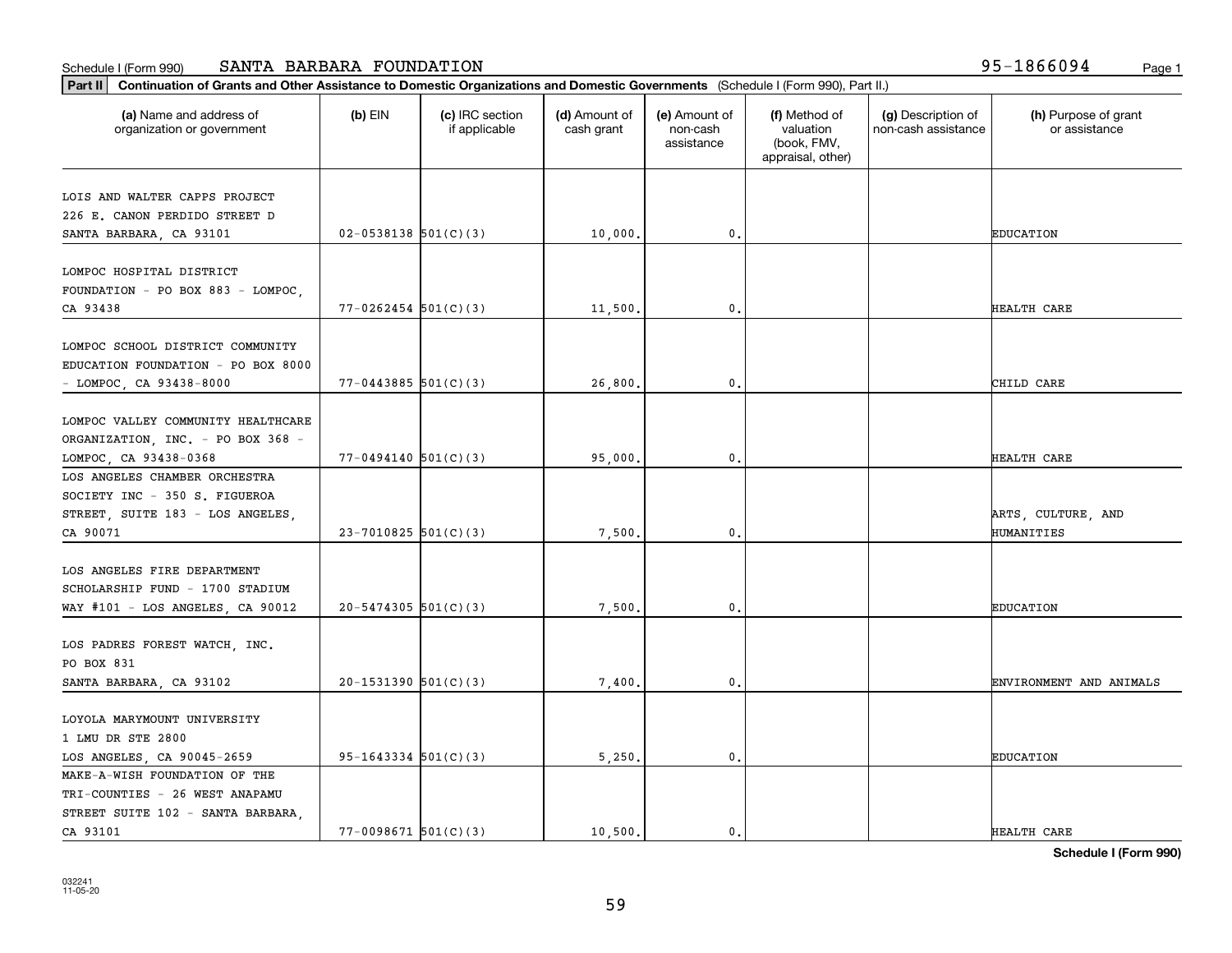| (a) Name and address of                                       | $(b)$ EIN                  | (c) IRC section | (d) Amount of | (e) Amount of          | (f) Method of                                 | (g) Description of  | (h) Purpose of grant    |
|---------------------------------------------------------------|----------------------------|-----------------|---------------|------------------------|-----------------------------------------------|---------------------|-------------------------|
| organization or government                                    |                            | if applicable   | cash grant    | non-cash<br>assistance | valuation<br>(book, FMV,<br>appraisal, other) | non-cash assistance | or assistance           |
| MARIAN REGIONAL MEDICAL CENTER                                |                            |                 |               |                        |                                               |                     |                         |
| FOUNDATION - 1400 E CHURCH ST -                               |                            |                 |               |                        |                                               |                     |                         |
| SANTA MARIA, CA 93454                                         | $95-3818027$ $501(C)(3)$   |                 | 123,884.      | $\mathbf 0$ .          |                                               |                     | HEALTH CARE             |
| MARYMOUNT ACADEMY INCORPORATED                                |                            |                 |               |                        |                                               |                     |                         |
| 2130 MISSION RIDGE RD                                         |                            |                 |               |                        |                                               |                     |                         |
| SANTA BARBARA, CA 93103                                       | $23 - 7154063$ 501(C)(3)   |                 | 21,000.       | $\mathbf{0}$           |                                               |                     | <b>EDUCATION</b>        |
|                                                               |                            |                 |               |                        |                                               |                     |                         |
| MASSACHUSETTS AUDUBON SOCIETY,<br>INC. - 208 SOUTH GREAT RD - |                            |                 |               |                        |                                               |                     |                         |
| LINCOLN, MA 01773                                             | $04-2104702$ 501(C)(3)     |                 | 6,000         | 0.                     |                                               |                     | ENVIRONMENT AND ANIMALS |
|                                                               |                            |                 |               |                        |                                               |                     |                         |
| MASSACHUSETTS GENERAL HOSPITAL                                |                            |                 |               |                        |                                               |                     |                         |
| EAST BUILDING 149, 13TH ST, CNY-360                           |                            |                 |               |                        |                                               |                     |                         |
| CHARLESTOWN, MA 02129                                         | $04-1564655$ $501(C)(3)$   |                 | 10,000        | $\mathbf{0}$           |                                               |                     | HEALTH CARE             |
|                                                               |                            |                 |               |                        |                                               |                     |                         |
| MAYO CLINIC ROCHESTER                                         |                            |                 |               |                        |                                               |                     |                         |
| 200 FIRST ST SW                                               |                            |                 |               |                        |                                               |                     |                         |
| ROCHESTER, MN 55905                                           | $41-6011702$ 501(C)(3)     |                 | 10,000.       | $\mathbf{0}$           |                                               |                     | HEALTH CARE             |
| MCLAREN NORTHERN MICHIGAN                                     |                            |                 |               |                        |                                               |                     |                         |
| FOUNDATION - 360 CONNABLE AVE, STE                            |                            |                 |               |                        |                                               |                     |                         |
| 3 - PETOSKEY, MI 49770-2272                                   | $38 - 2445611$ $501(C)(3)$ |                 | 7,500         | 0.                     |                                               |                     | HEALTH CARE             |
|                                                               |                            |                 |               |                        |                                               |                     |                         |
| MENTAL HEALTH ASSOCIATION IN SANTA                            |                            |                 |               |                        |                                               |                     |                         |
| BARBARA COUNTY - 617 GARDEN ST -                              |                            |                 |               |                        |                                               |                     |                         |
| SANTA BARBARA, CA 93101                                       | $95-1962659$ $501(C)(3)$   |                 | 55,300.       | 0.                     |                                               |                     | BEHAVIORAL HEALTH       |
|                                                               |                            |                 |               |                        |                                               |                     |                         |
| MINDFUL HEART PROGRAMS                                        |                            |                 |               |                        |                                               |                     |                         |
| 2946 LA COMBADURA ROAD                                        |                            |                 |               |                        |                                               |                     |                         |
| SANTA BARBARA, CA 93105                                       | 82-2949097 $501(C)(3)$     |                 | 5,500.        | $\mathbf{0}$           |                                               |                     | HUMAN SERVICES          |
| MISS PORTERS SCHOOL INC                                       |                            |                 |               |                        |                                               |                     |                         |
| 60 MAIN ST                                                    |                            |                 |               |                        |                                               |                     |                         |
| FARMINGTON, CT 06032                                          | $06 - 0646786$ 501(C)(3)   |                 | 10,000.       | $\mathbf{0}$ .         |                                               |                     | <b>EDUCATION</b>        |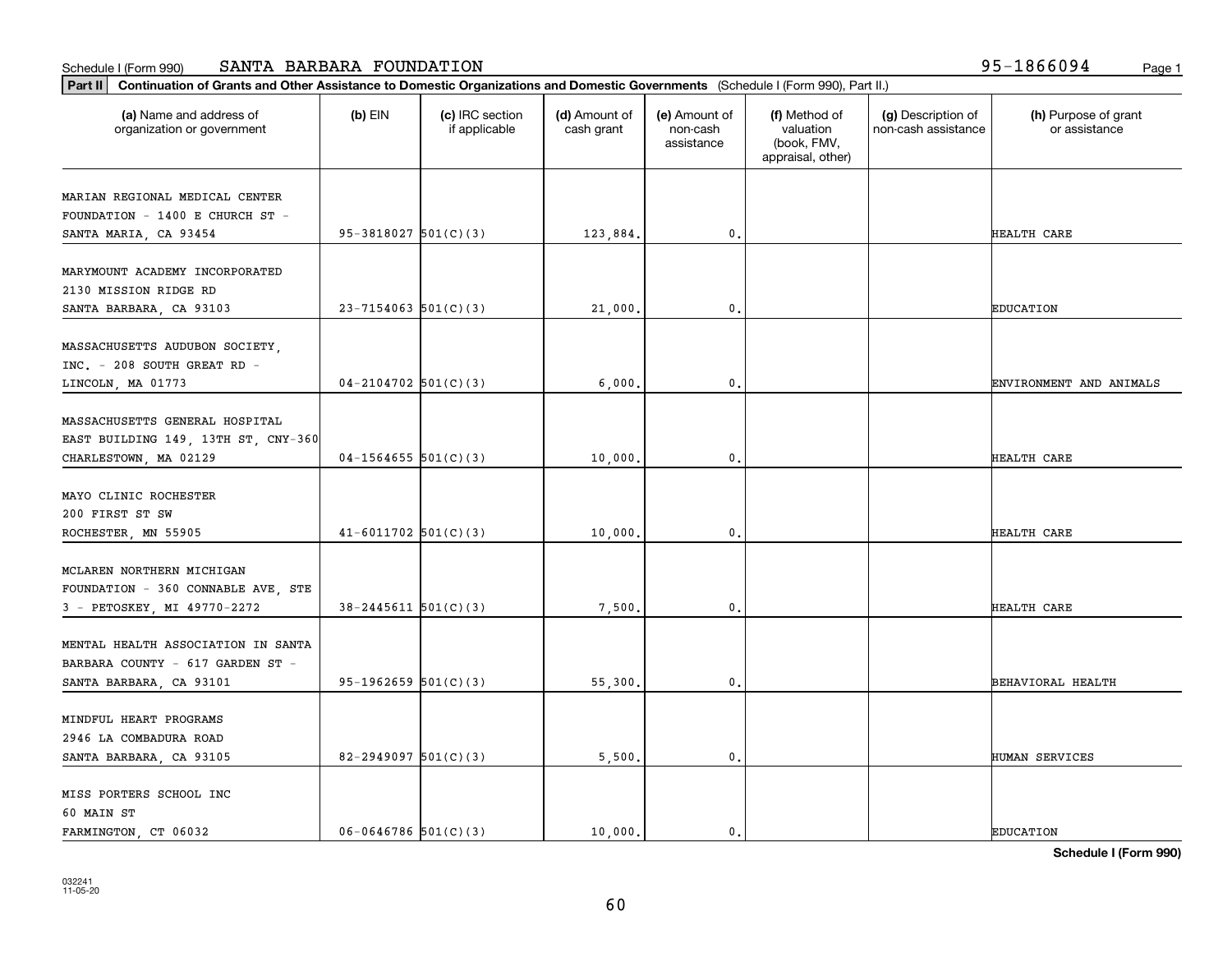| (a) Name and address of<br>organization or government | $(b)$ EIN                  | (c) IRC section<br>if applicable | (d) Amount of<br>cash grant | (e) Amount of<br>non-cash<br>assistance | (f) Method of<br>valuation<br>(book, FMV,<br>appraisal, other) | (g) Description of<br>non-cash assistance | (h) Purpose of grant<br>or assistance |
|-------------------------------------------------------|----------------------------|----------------------------------|-----------------------------|-----------------------------------------|----------------------------------------------------------------|-------------------------------------------|---------------------------------------|
| MIXTECO INDIGENA COMMUNITY                            |                            |                                  |                             |                                         |                                                                |                                           |                                       |
| ORGANIZING PROJECT - 135 MAGNOLIA                     |                            |                                  |                             |                                         |                                                                |                                           | PUBLIC AND SOCIETAL                   |
| AVE - OXNARD, CA 93030                                | $30 - 0045901$ $501(C)(3)$ |                                  | 15,000.                     | 0.                                      |                                                                |                                           | <b>BENEFIT</b>                        |
|                                                       |                            |                                  |                             |                                         |                                                                |                                           |                                       |
| MONTECITO COVENANT CHURCH                             |                            |                                  |                             |                                         |                                                                |                                           |                                       |
| 671 COLD SPRING RD                                    |                            |                                  |                             |                                         |                                                                |                                           |                                       |
| SANTA BARBARA, CA 93108                               | $95 - 2685463$ $501(C)(3)$ |                                  | 75,000,                     | 0.                                      |                                                                |                                           | GENERAL SUPPORT                       |
|                                                       |                            |                                  |                             |                                         |                                                                |                                           |                                       |
| MONTECITO RETIREMENT ASSOCIATION                      |                            |                                  |                             |                                         |                                                                |                                           |                                       |
| 300 HOT SPRINGS RD                                    |                            |                                  |                             |                                         |                                                                |                                           |                                       |
| SANTA BARBARA, CA 93108                               | $23 - 7425754$ 501(C)(3)   |                                  | 13,327.                     | 0.                                      |                                                                |                                           | HUMAN SERVICES                        |
|                                                       |                            |                                  |                             |                                         |                                                                |                                           |                                       |
| MUSIC ACADEMY OF THE WEST                             |                            |                                  |                             |                                         |                                                                |                                           |                                       |
| 1070 FAIRWAY RD                                       |                            |                                  |                             |                                         |                                                                |                                           | ARTS, CULTURE, AND                    |
| SANTA BARBARA, CA 93108-2899                          | $95-1525814$ $501(C)(3)$   |                                  | 456,075.                    | 0.                                      |                                                                |                                           | HUMANITIES                            |
|                                                       |                            |                                  |                             |                                         |                                                                |                                           |                                       |
| MUSICARES FOUNDATION INC                              |                            |                                  |                             |                                         |                                                                |                                           |                                       |
| 3030 OLYMPIC BLVD                                     |                            |                                  |                             |                                         |                                                                |                                           | ARTS, CULTURE, AND                    |
| SANTA MONICA, CA 90404                                | $95 - 4470909$ $501(C)(3)$ |                                  | 10,000                      | $\mathbf{0}$                            |                                                                |                                           | HUMANITIES                            |
| NATIONAL BLOOD FOUNDATION RESEARCH                    |                            |                                  |                             |                                         |                                                                |                                           |                                       |
| & EDUCATION TRUST FUND - 8101                         |                            |                                  |                             |                                         |                                                                |                                           |                                       |
| GLENBROOK RD - BETHESDA, MD                           |                            |                                  |                             |                                         |                                                                |                                           |                                       |
| 20814-2749                                            | 52-2059102 $501(C)(3)$     |                                  | 10,175.                     | 0.                                      |                                                                |                                           | HEALTH CARE                           |
| NATIONAL COURT APPOINTED SPECIAL                      |                            |                                  |                             |                                         |                                                                |                                           |                                       |
| ADVOCATE ASSOCIATION - 100 W                          |                            |                                  |                             |                                         |                                                                |                                           |                                       |
| HARRISON ST, N TOWER STE 500 -                        |                            |                                  |                             |                                         |                                                                |                                           | PUBLIC AND SOCIETAL                   |
| SEATTLE, WA 98119                                     | $91 - 1255818$ $501(C)(3)$ |                                  | 10,000.                     | 0.                                      |                                                                |                                           | <b>BENEFIT</b>                        |
|                                                       |                            |                                  |                             |                                         |                                                                |                                           |                                       |
| NATIONAL DISASTER SEARCH DOG                          |                            |                                  |                             |                                         |                                                                |                                           |                                       |
| FOUNDATION - 6800 WHEELER CANYON                      |                            |                                  |                             |                                         |                                                                |                                           |                                       |
| RD - SANTA PAULA, CA 93060                            | $77 - 0412509$ 501(C)(3)   |                                  | 30,500.                     | 0.                                      |                                                                |                                           | HEALTH CARE                           |
|                                                       |                            |                                  |                             |                                         |                                                                |                                           |                                       |
| NATIONAL FEDERATION OF THE BLIND                      |                            |                                  |                             |                                         |                                                                |                                           |                                       |
| INC. - 200 E WELLS ST - BALTIMORE                     |                            |                                  |                             |                                         |                                                                |                                           |                                       |
| MD 21230                                              | $02 - 0259978$ $501(C)(3)$ |                                  | 75,640.                     | $\mathbf{0}$ .                          |                                                                |                                           | HEALTH CARE                           |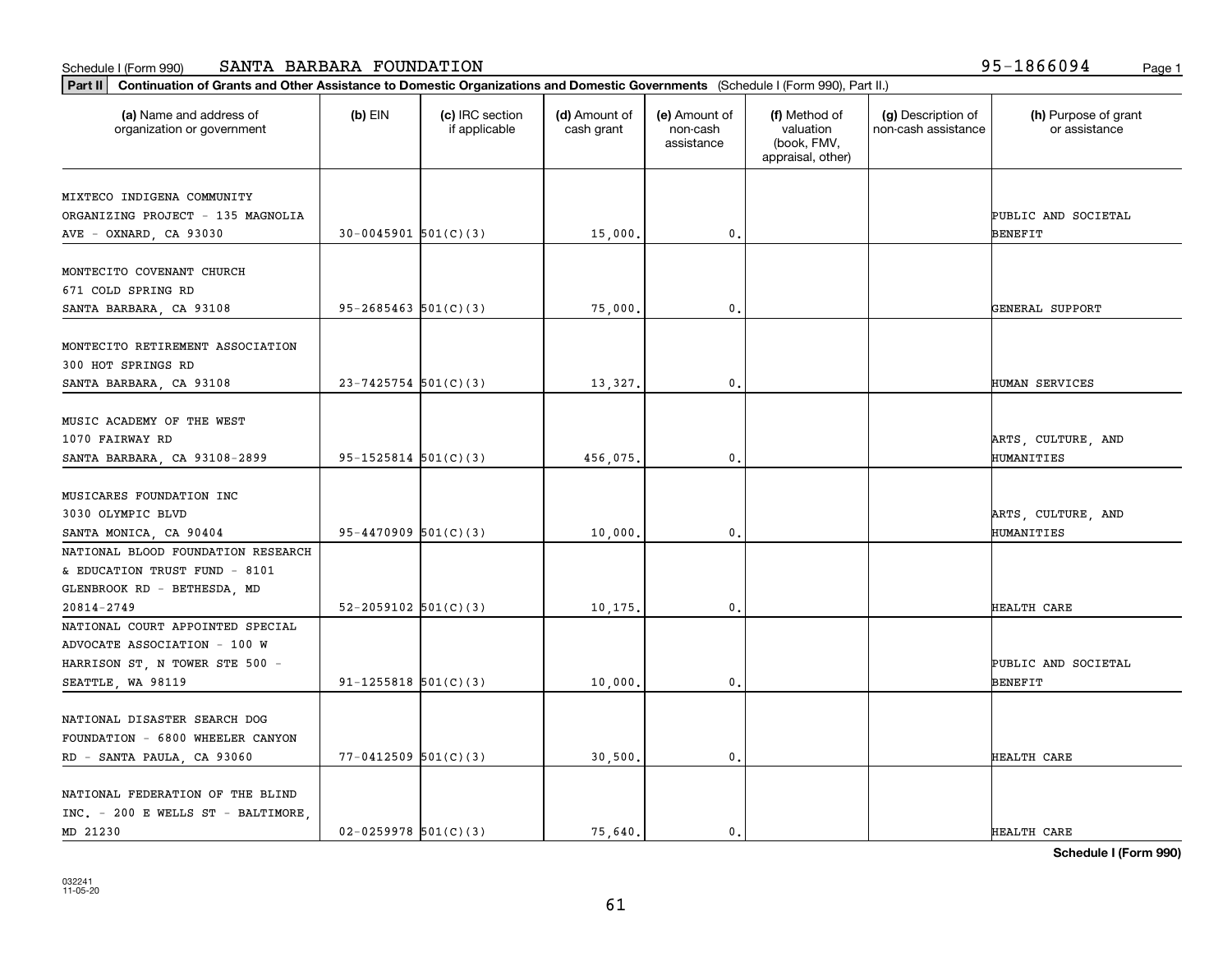| Part II   Continuation of Grants and Other Assistance to Domestic Organizations and Domestic Governments (Schedule I (Form 990), Part II.) |                            |                                  |                             |                                         |                                                                |                                           |                                       |
|--------------------------------------------------------------------------------------------------------------------------------------------|----------------------------|----------------------------------|-----------------------------|-----------------------------------------|----------------------------------------------------------------|-------------------------------------------|---------------------------------------|
| (a) Name and address of<br>organization or government                                                                                      | $(b)$ EIN                  | (c) IRC section<br>if applicable | (d) Amount of<br>cash grant | (e) Amount of<br>non-cash<br>assistance | (f) Method of<br>valuation<br>(book, FMV,<br>appraisal, other) | (g) Description of<br>non-cash assistance | (h) Purpose of grant<br>or assistance |
| NATIONAL MULTIPLE SCLEROSIS                                                                                                                |                            |                                  |                             |                                         |                                                                |                                           |                                       |
| SOCIETY - 733 THIRD AVENUE 3RD                                                                                                             |                            |                                  |                             |                                         |                                                                |                                           |                                       |
| FLOOR - NEW YORK, NY 10017                                                                                                                 | 13-5661935 $501(C)(3)$     |                                  | 5,250.                      | $\mathfrak o$ .                         |                                                                |                                           | HEALTH CARE                           |
|                                                                                                                                            |                            |                                  |                             |                                         |                                                                |                                           |                                       |
| NATURE CONSERVANCY, INC.                                                                                                                   |                            |                                  |                             |                                         |                                                                |                                           |                                       |
| 4245 N FAIRFAX DR STE 100                                                                                                                  |                            |                                  |                             |                                         |                                                                |                                           |                                       |
| ARLINGTON, VA 22203                                                                                                                        | 53-0242652 $ 501(C)(3) $   |                                  | 15,000                      | $\mathfrak{o}$ .                        |                                                                |                                           | ENVIRONMENT AND ANIMALS               |
| NATURETRACK FOUNDATION                                                                                                                     |                            |                                  |                             |                                         |                                                                |                                           |                                       |
| PO BOX 953                                                                                                                                 |                            |                                  |                             |                                         |                                                                |                                           |                                       |
| LOS OLIVOS, CA 93441                                                                                                                       | $45 - 3040646$ 501(C)(3)   |                                  | 19,000.                     | $\mathfrak{o}$ .                        |                                                                |                                           | <b>EDUCATION</b>                      |
|                                                                                                                                            |                            |                                  |                             |                                         |                                                                |                                           |                                       |
| NEBULA DANCE LAB                                                                                                                           |                            |                                  |                             |                                         |                                                                |                                           |                                       |
| PO BOX 30245                                                                                                                               |                            |                                  |                             |                                         |                                                                |                                           | ARTS, CULTURE, AND                    |
| SANTA BARBARA, CA 93130                                                                                                                    | $27 - 3489380$ 501(C)(3)   |                                  | 9,000.                      | $\mathfrak o$ .                         |                                                                |                                           | HUMANITIES                            |
|                                                                                                                                            |                            |                                  |                             |                                         |                                                                |                                           |                                       |
| NORTH COUNTY RAPE CRISIS & CHILD                                                                                                           |                            |                                  |                             |                                         |                                                                |                                           |                                       |
| PROTECTION CENTER - PO BOX 148 -                                                                                                           |                            |                                  |                             |                                         |                                                                |                                           |                                       |
| LOMPOC, CA 93438-0148                                                                                                                      | $95 - 2994637$ $501(C)(3)$ |                                  | 22,928.                     | $\mathbf{0}$                            |                                                                |                                           | GENERAL SUPPORT                       |
|                                                                                                                                            |                            |                                  |                             |                                         |                                                                |                                           |                                       |
| NORTHERN SANTA BARBARA COUNTY                                                                                                              |                            |                                  |                             |                                         |                                                                |                                           |                                       |
| UNITED WAY - PO BOX 947 - SANTA                                                                                                            |                            |                                  |                             |                                         |                                                                |                                           | PUBLIC AND SOCIETAL                   |
| MARIA, CA 93456-0947                                                                                                                       | $95 - 6006513$ $501(C)(3)$ |                                  | 10,000.                     | 0.                                      |                                                                |                                           | <b>BENEFIT</b>                        |
| NOTES FOR NOTES INCORPORATED                                                                                                               |                            |                                  |                             |                                         |                                                                |                                           |                                       |
| P.O. BOX 90632                                                                                                                             |                            |                                  |                             |                                         |                                                                |                                           | ARTS, CULTURE, AND                    |
| SANTA BARBARA, CA 93190                                                                                                                    | $20-4875556$ $501(C)(3)$   |                                  | 15,000.                     | $\mathbf{0}$ .                          |                                                                |                                           | HUMANITIES                            |
|                                                                                                                                            |                            |                                  |                             |                                         |                                                                |                                           |                                       |
| OAK KNOLLS HAVEN                                                                                                                           |                            |                                  |                             |                                         |                                                                |                                           |                                       |
| 6120 STONERIDGE MALL ROAD, SUITE 10                                                                                                        |                            |                                  |                             |                                         |                                                                |                                           |                                       |
| PLEASANTON, CA 94558                                                                                                                       | $95-3497055$ 501(C)(3)     |                                  | 8,330.                      | $\mathbf 0$ .                           |                                                                |                                           | HUMAN SERVICES                        |
|                                                                                                                                            |                            |                                  |                             |                                         |                                                                |                                           |                                       |
| OCEANHILLS COVENANT CHURCH                                                                                                                 |                            |                                  |                             |                                         |                                                                |                                           |                                       |
| 821 STATE ST, STE B                                                                                                                        |                            |                                  |                             |                                         |                                                                |                                           |                                       |
| SANTA BARBARA, CA 93101                                                                                                                    | $77 - 0489999$ $501(C)(3)$ |                                  | 14,400.                     | $\mathbf{0}$ .                          |                                                                |                                           | GENERAL SUPPORT                       |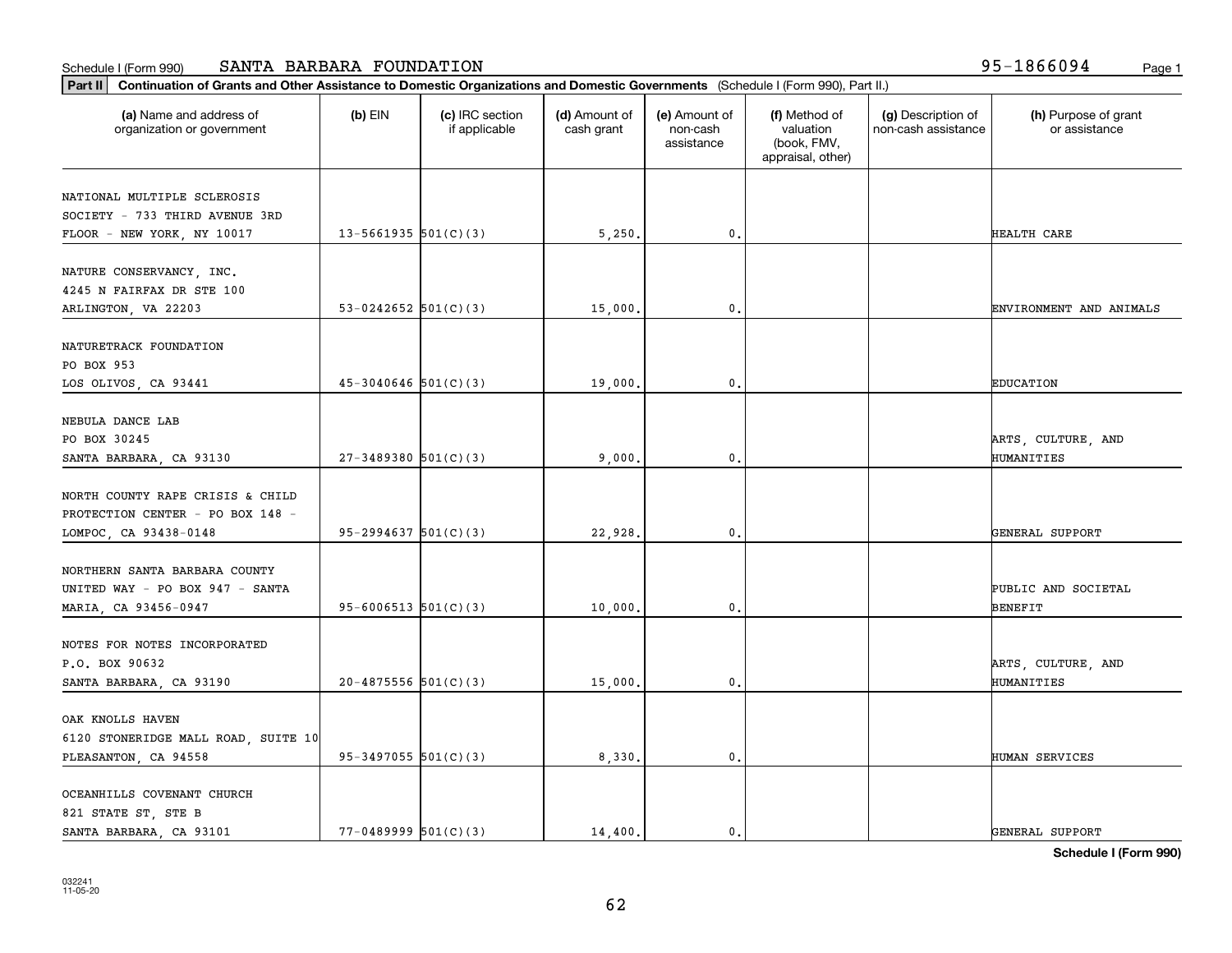| Part II   Continuation of Grants and Other Assistance to Domestic Organizations and Domestic Governments (Schedule I (Form 990), Part II.) |                            |                                  |                             |                                         |                                                                |                                           |                                       |
|--------------------------------------------------------------------------------------------------------------------------------------------|----------------------------|----------------------------------|-----------------------------|-----------------------------------------|----------------------------------------------------------------|-------------------------------------------|---------------------------------------|
| (a) Name and address of<br>organization or government                                                                                      | $(b)$ EIN                  | (c) IRC section<br>if applicable | (d) Amount of<br>cash grant | (e) Amount of<br>non-cash<br>assistance | (f) Method of<br>valuation<br>(book, FMV,<br>appraisal, other) | (g) Description of<br>non-cash assistance | (h) Purpose of grant<br>or assistance |
| OJAI FESTIVALS LTD.                                                                                                                        |                            |                                  |                             |                                         |                                                                |                                           |                                       |
| PO BOX 185                                                                                                                                 |                            |                                  |                             |                                         |                                                                |                                           | ARTS, CULTURE, AND                    |
| OJAI, CA 93024                                                                                                                             | $95 - 2122508$ $501(C)(3)$ |                                  | 28,300.                     | $\mathbf{0}$ .                          |                                                                |                                           | HUMANITIES                            |
|                                                                                                                                            |                            |                                  |                             |                                         |                                                                |                                           |                                       |
| OJAI PRESBYTERIAN CHURCH                                                                                                                   |                            |                                  |                             |                                         |                                                                |                                           |                                       |
| 304 FOOTHILL RD                                                                                                                            |                            |                                  |                             |                                         |                                                                |                                           |                                       |
| OJAI, CA 93023-2425                                                                                                                        | $95-1831075$ 501(C)(3)     |                                  | 5,500.                      | 0.                                      |                                                                |                                           | GENERAL SUPPORT                       |
|                                                                                                                                            |                            |                                  |                             |                                         |                                                                |                                           |                                       |
| OJAI VALLEY FAMILY SHELTER<br>PO BOX 945                                                                                                   |                            |                                  |                             |                                         |                                                                |                                           |                                       |
| OJAI, CA 93023                                                                                                                             | $77 - 3072478$ 501(C)(3)   |                                  | 15,000.                     | 0.                                      |                                                                |                                           | HUMAN SERVICES                        |
|                                                                                                                                            |                            |                                  |                             |                                         |                                                                |                                           |                                       |
| OJAI VALLEY SCHOOL                                                                                                                         |                            |                                  |                             |                                         |                                                                |                                           |                                       |
| 723 EL PASEO RD                                                                                                                            |                            |                                  |                             |                                         |                                                                |                                           |                                       |
| OJAI, CA 93023                                                                                                                             | $95-1661099$ $501(C)(3)$   |                                  | 80, 317.                    | 0.                                      |                                                                |                                           | <b>EDUCATION</b>                      |
|                                                                                                                                            |                            |                                  |                             |                                         |                                                                |                                           |                                       |
| ONE CALL FOR ALL                                                                                                                           |                            |                                  |                             |                                         |                                                                |                                           |                                       |
| PO BOX 10487                                                                                                                               |                            |                                  |                             |                                         |                                                                |                                           | PUBLIC AND SOCIETAL                   |
| BAINBRIDGE ISLAND, WA 98110                                                                                                                | $91-0782393$ $501(C)(3)$   |                                  | 7,500.                      | 0.                                      |                                                                |                                           | <b>BENEFIT</b>                        |
|                                                                                                                                            |                            |                                  |                             |                                         |                                                                |                                           |                                       |
| ORCUTT AREA SENIORS IN SERVICE,                                                                                                            |                            |                                  |                             |                                         |                                                                |                                           |                                       |
| INC. - PO BOX 2637 - SANTA MARIA,<br>CA 93457                                                                                              | $77 - 0058257$ $501(C)(3)$ |                                  | 32,000.                     | 0.                                      |                                                                |                                           | HUMAN SERVICES                        |
|                                                                                                                                            |                            |                                  |                             |                                         |                                                                |                                           |                                       |
| ORCUTT CHILDREN'S ART FOUNDATION,                                                                                                          |                            |                                  |                             |                                         |                                                                |                                           |                                       |
| INC. - 500 DYER ST - ORCUTT, CA                                                                                                            |                            |                                  |                             |                                         |                                                                |                                           | ARTS, CULTURE, AND                    |
| 93455                                                                                                                                      | $03 - 0463467$ 501(C)(3)   |                                  | 7,500.                      | 0.                                      |                                                                |                                           | HUMANITIES                            |
|                                                                                                                                            |                            |                                  |                             |                                         |                                                                |                                           |                                       |
| OREGON COMMUNITY FOUNDATION                                                                                                                |                            |                                  |                             |                                         |                                                                |                                           |                                       |
| 1221 SW YAMHILL ST                                                                                                                         |                            |                                  |                             |                                         |                                                                |                                           | PUBLIC AND SOCIETAL                   |
| PORTLAND, OR 97205-2126                                                                                                                    | $23-7315673$ 501(C)(3)     |                                  | 20,000.                     | 0.                                      |                                                                |                                           | <b>BENEFIT</b>                        |
|                                                                                                                                            |                            |                                  |                             |                                         |                                                                |                                           |                                       |
| OREGON HEALTH AND SCIENCE                                                                                                                  |                            |                                  |                             |                                         |                                                                |                                           |                                       |
| UNIVERSITY FOUNDATION - PO BOX                                                                                                             |                            |                                  |                             |                                         |                                                                |                                           |                                       |
| 29017 - PORTLAND, OR 97296                                                                                                                 | $23 - 7083114$ 501(C)(3)   |                                  | 20,000.                     | $\mathbf{0}$ .                          |                                                                |                                           | <b>EDUCATION</b>                      |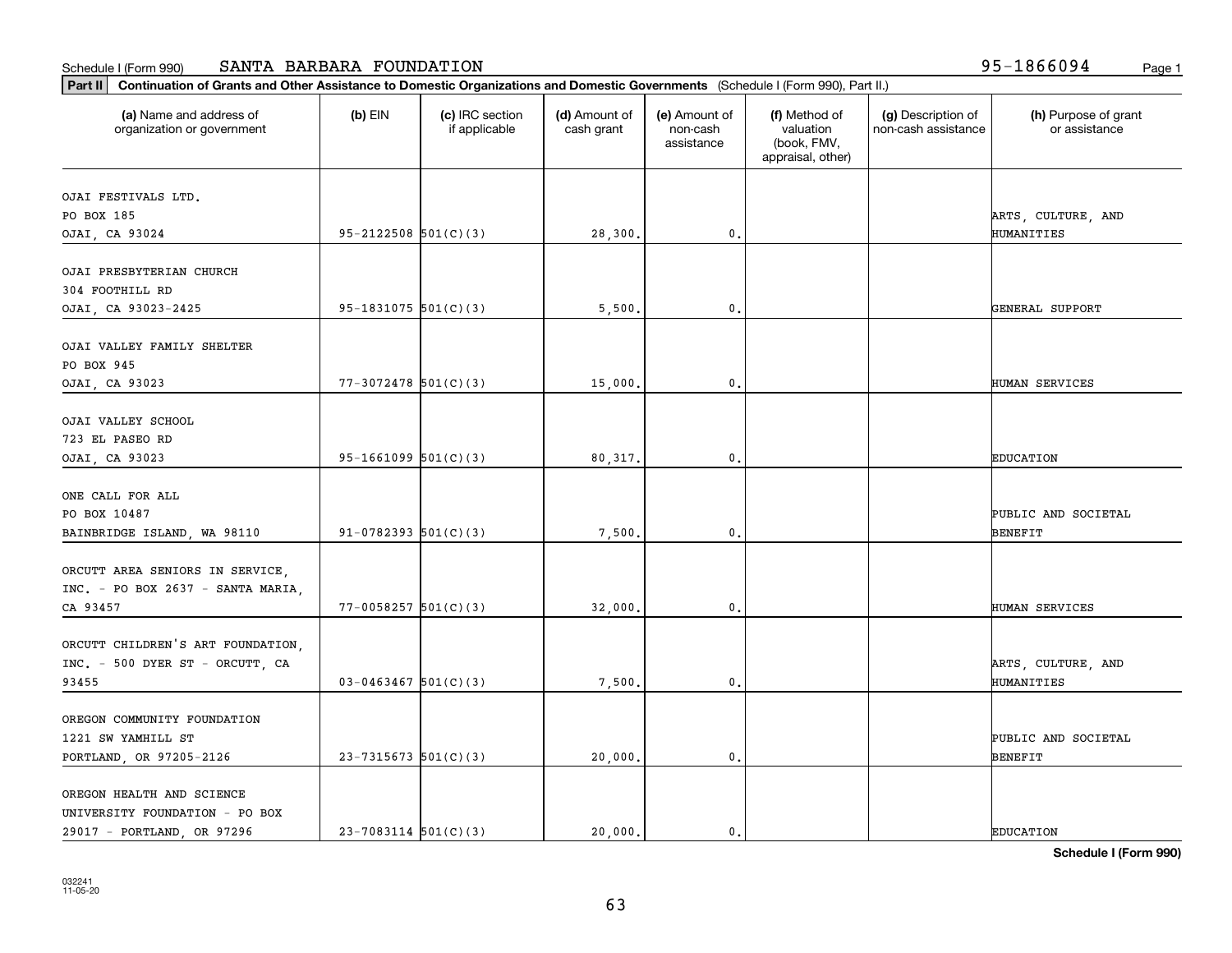| Part II   Continuation of Grants and Other Assistance to Domestic Organizations and Domestic Governments (Schedule I (Form 990), Part II.) |                            |                                  |                             |                                         |                                                                |                                           |                                       |
|--------------------------------------------------------------------------------------------------------------------------------------------|----------------------------|----------------------------------|-----------------------------|-----------------------------------------|----------------------------------------------------------------|-------------------------------------------|---------------------------------------|
| (a) Name and address of<br>organization or government                                                                                      | $(b)$ EIN                  | (c) IRC section<br>if applicable | (d) Amount of<br>cash grant | (e) Amount of<br>non-cash<br>assistance | (f) Method of<br>valuation<br>(book, FMV,<br>appraisal, other) | (g) Description of<br>non-cash assistance | (h) Purpose of grant<br>or assistance |
| OREGON LEAGUE OF CONSERVATION                                                                                                              |                            |                                  |                             |                                         |                                                                |                                           |                                       |
| VOTERS EDUCATION FUND - 321 SW 4TH                                                                                                         |                            |                                  |                             |                                         |                                                                |                                           |                                       |
| AVENUE, STE 600 - PORTLAND, OR                                                                                                             |                            |                                  |                             |                                         |                                                                |                                           |                                       |
| 97204                                                                                                                                      | 93-1177957 $501(C)(3)$     |                                  | 15,000.                     | 0.                                      |                                                                |                                           | ENVIRONMENT AND ANIMALS               |
| OREGON PROGRESSIVE ALLIANCE INC.<br>209 SW OAK ST STE 500<br>PORTLAND, OR 97204-2740                                                       | $54 - 2177095$ 501(C)(3)   |                                  | 6,000,                      | 0.                                      |                                                                |                                           | PUBLIC AND SOCIETAL<br><b>BENEFIT</b> |
| ORGANIC SOUP KITCHEN<br>315 MEIGS ROAD, SUITE A # 369<br>SANTA BARBARA, CA 93109                                                           | $27-1081432$ 501(C)(3)     |                                  | 92,350.                     | 0.                                      |                                                                |                                           | FOOD SYSTEMS                          |
|                                                                                                                                            |                            |                                  |                             |                                         |                                                                |                                           |                                       |
| OUR LADY OF GRACE<br>5071 EDEN AVE                                                                                                         |                            |                                  |                             |                                         |                                                                |                                           |                                       |
| MINNEAPOLIS, MN 55436                                                                                                                      | 53-0196617 $501(C)(3)$     |                                  | 78,450.                     | 0.                                      |                                                                |                                           | GENERAL SUPPORT                       |
| OUR LADY OF MOUNT CARMEL SCHOOL<br>530 HOT SPRINGS RD                                                                                      |                            |                                  |                             |                                         |                                                                |                                           |                                       |
| SANTA BARBARA, CA 93108                                                                                                                    | $95-1921624$ $501(C)(3)$   |                                  | 6, 575.                     | $\mathbf{0}$                            |                                                                |                                           | GENERAL SUPPORT                       |
| PARALYZED VETERANS OF AMERICA<br>801 18TH ST NW<br>WASHINGTON, DC 20006-3517                                                               | $13-1946868$ $501(C)(3)$   |                                  | 15,000.                     | 0.                                      |                                                                |                                           | HEALTH CARE                           |
| PARK COUNTY COMMUNITY FOUNDATION                                                                                                           |                            |                                  |                             |                                         |                                                                |                                           |                                       |
| 202 E CALLENDER ST<br>LIVINGSTON, MT 59047                                                                                                 | $20 - 5581763$ $501(C)(3)$ |                                  | 10,000.                     | 0.                                      |                                                                |                                           | PUBLIC AND SOCIETAL<br><b>BENEFIT</b> |
| PARTNERS IN HOUSING SOLUTIONS<br>425 E COTA                                                                                                |                            |                                  |                             |                                         |                                                                |                                           |                                       |
| SANTA BARBARA, CA 93101                                                                                                                    | 83-1183210 $501(C)(3)$     |                                  | 52,900.                     | $\mathbf{0}$ .                          |                                                                |                                           | HOUSING AND SHELTER                   |
| PBS SOCAL<br>3080 BRISTOL STREET SUITE #100                                                                                                |                            |                                  |                             |                                         |                                                                |                                           | ARTS, CULTURE, AND                    |
| COSTA MESA, CA 92626                                                                                                                       | $95 - 3220724$ 501(C)(3)   |                                  | 7.800.                      | $\mathbf{0}$ .                          |                                                                |                                           | HUMANITIES                            |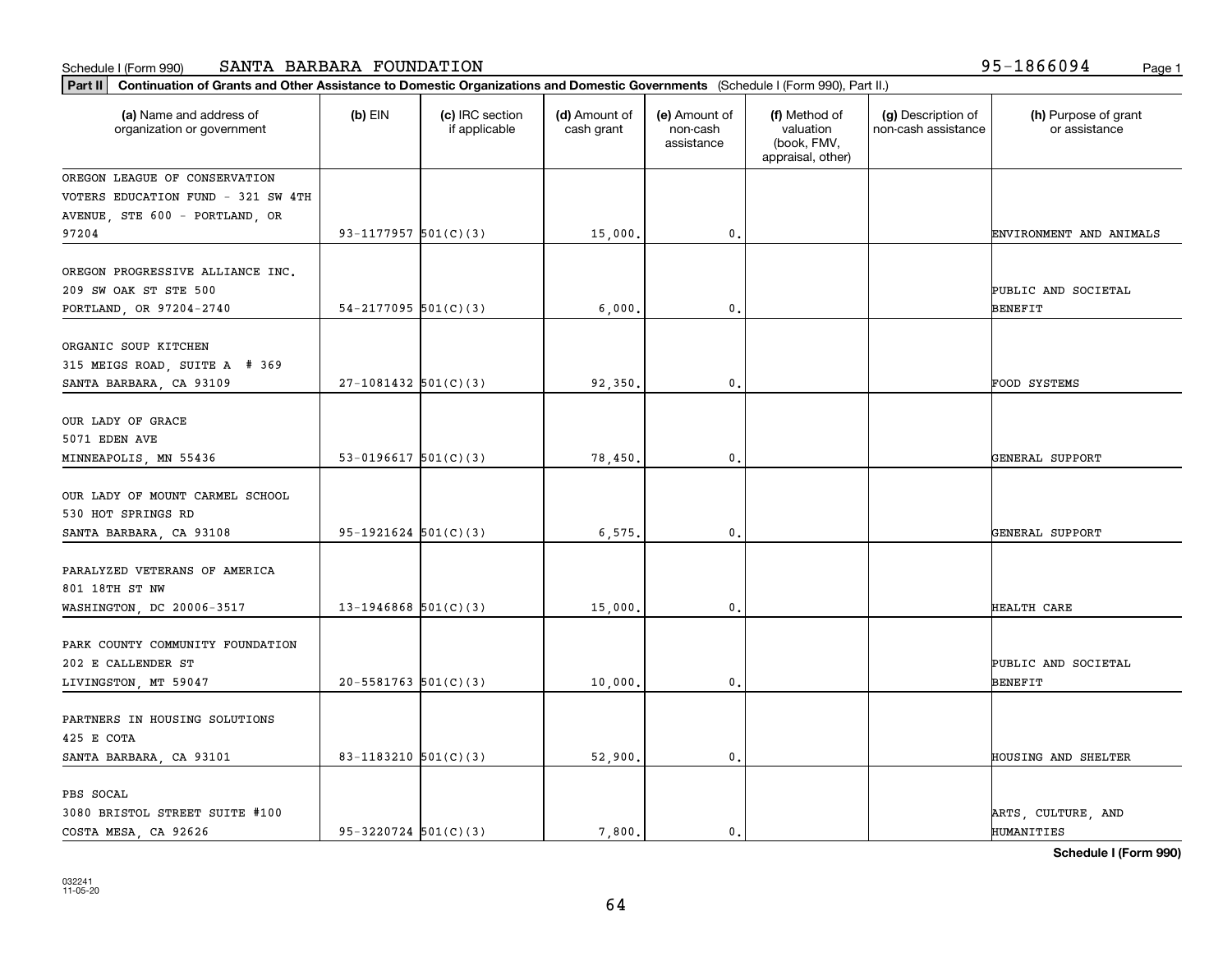**Part II Continuation of Grants and Other Assistance to Domestic Organizations and Domestic Governments**  (Schedule I (Form 990), Part II.)

| (a) Name and address of<br>organization or government | $(b)$ EIN                  | (c) IRC section<br>if applicable | (d) Amount of<br>cash grant | (e) Amount of<br>non-cash<br>assistance | (f) Method of<br>valuation<br>(book, FMV,<br>appraisal, other) | (g) Description of<br>non-cash assistance | (h) Purpose of grant<br>or assistance |
|-------------------------------------------------------|----------------------------|----------------------------------|-----------------------------|-----------------------------------------|----------------------------------------------------------------|-------------------------------------------|---------------------------------------|
| PCPA FOUNDATION                                       |                            |                                  |                             |                                         |                                                                |                                           |                                       |
| 800 S COLLEGE DR                                      |                            |                                  |                             |                                         |                                                                |                                           | PUBLIC AND SOCIETAL                   |
| SANTA MARIA, CA 93454-6399                            | $77-0399484$ 501(C)(3)     |                                  | 17,500.                     | 0.                                      |                                                                |                                           | <b>BENEFIT</b>                        |
|                                                       |                            |                                  |                             |                                         |                                                                |                                           |                                       |
| PEOPLE ASSISTING THE HOMELESS                         |                            |                                  |                             |                                         |                                                                |                                           |                                       |
| PO BOX 24116                                          |                            |                                  |                             |                                         |                                                                |                                           |                                       |
| SANTA BARBARA, CA 93121                               | $95-3950196$ $501(C)(3)$   |                                  | 57,050.                     | $\mathbf{0}$                            |                                                                |                                           | HUMAN SERVICES                        |
| PEOPLES' SELF-HELP HOUSING                            |                            |                                  |                             |                                         |                                                                |                                           |                                       |
| CORPORATION - 26 E VICTORIA ST -                      |                            |                                  |                             |                                         |                                                                |                                           |                                       |
| SANTA BARBARA, CA 93101                               | $95 - 2750154$ $501(C)(3)$ |                                  | 126,450.                    | $\mathbf 0$                             |                                                                |                                           | HOUSING AND SHELTER                   |
| PHYSICIANS COMMITTEE FOR                              |                            |                                  |                             |                                         |                                                                |                                           |                                       |
| RESPONSIBLE MEDICINE - 5100                           |                            |                                  |                             |                                         |                                                                |                                           |                                       |
| WISCONSIN AVENUE N.W. STE. 400 -                      |                            |                                  |                             |                                         |                                                                |                                           |                                       |
| WASHINGTON, DC 20016                                  | 52-1394893 $501(C)(3)$     |                                  | 15,000.                     | 0.                                      |                                                                |                                           | FOOD SYSTEMS                          |
|                                                       |                            |                                  |                             |                                         |                                                                |                                           |                                       |
| PILGRIM TERRACE COOPERATIVE HOMES                     |                            |                                  |                             |                                         |                                                                |                                           |                                       |
| 649 PILGRIM TERRACE DRIVE                             |                            |                                  |                             |                                         |                                                                |                                           |                                       |
| SANTA BARBARA, CA 93101                               | $95-3465019$ $501(C)(3)$   |                                  | 10,000.                     | 0.                                      |                                                                |                                           | HOUSING AND SHELTER                   |
|                                                       |                            |                                  |                             |                                         |                                                                |                                           |                                       |
| PLANNED PARENTHOOD CALIFORNIA                         |                            |                                  |                             |                                         |                                                                |                                           |                                       |
| CENTRAL COAST - 518 GARDEN ST -                       |                            |                                  |                             |                                         |                                                                |                                           |                                       |
| SANTA BARBARA, CA 93101                               | 95-2319356 $501(C)(3)$     |                                  | 145,600.                    | 0.                                      |                                                                |                                           | HEALTH CARE                           |
|                                                       |                            |                                  |                             |                                         |                                                                |                                           |                                       |
| PLANNED PARENTHOOD FEDERATION OF                      |                            |                                  |                             |                                         |                                                                |                                           |                                       |
| AMERICA, INC. - 123 WILLIAM ST -                      | $13 - 1644147$ 501(C)(3)   |                                  |                             |                                         |                                                                |                                           | HEALTH CARE                           |
| NEW YORK, NY 10038                                    |                            |                                  | 9,500.                      | 0.                                      |                                                                |                                           |                                       |
| PRINCETON PROSPECT FOUNDATION                         |                            |                                  |                             |                                         |                                                                |                                           |                                       |
| TERRACE CLUB, 62 WASHINGTON RD                        |                            |                                  |                             |                                         |                                                                |                                           |                                       |
| PRINCETON, NJ 08540                                   | $22 - 6075964$ 501(C)(3)   |                                  | 25,000.                     | 0.                                      |                                                                |                                           | <b>EDUCATION</b>                      |
|                                                       |                            |                                  |                             |                                         |                                                                |                                           |                                       |
| PROJECT MUSIC HEALS US, INC.                          |                            |                                  |                             |                                         |                                                                |                                           |                                       |
| 1019 GORDON AVE                                       |                            |                                  |                             |                                         |                                                                |                                           | ARTS, CULTURE, AND                    |
| RENO, NV 89509                                        | $81 - 4264727$ 501(C)(3)   |                                  | 20,000.                     | $\mathbf{0}$ .                          |                                                                |                                           | HUMANITIES                            |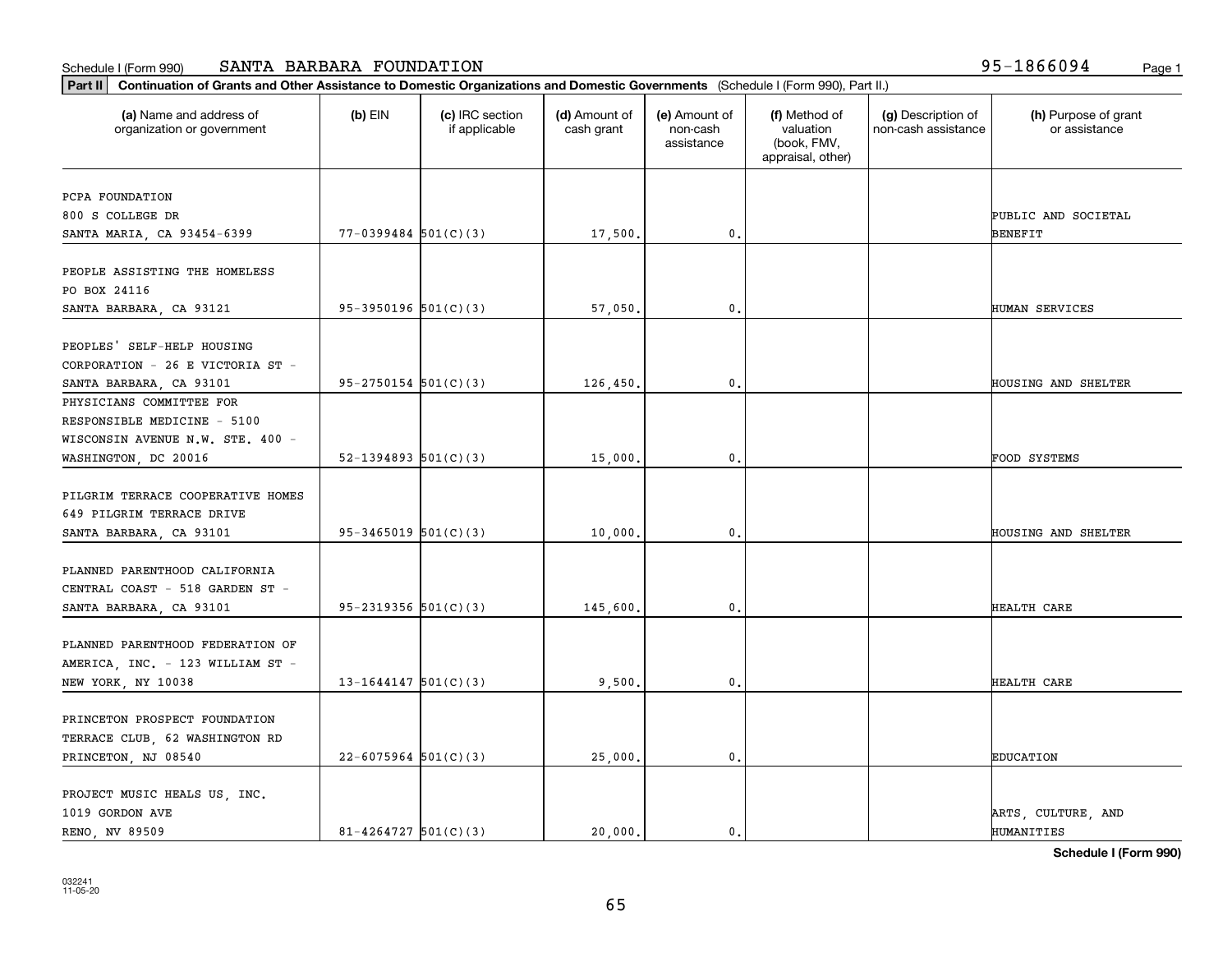| (a) Name and address of<br>organization or government | $(b)$ EIN                  | (c) IRC section<br>if applicable | (d) Amount of<br>cash grant | (e) Amount of<br>non-cash<br>assistance | (f) Method of<br>valuation<br>(book, FMV,<br>appraisal, other) | (g) Description of<br>non-cash assistance | (h) Purpose of grant<br>or assistance |
|-------------------------------------------------------|----------------------------|----------------------------------|-----------------------------|-----------------------------------------|----------------------------------------------------------------|-------------------------------------------|---------------------------------------|
| PROVIDENCE SCHOOL                                     |                            |                                  |                             |                                         |                                                                |                                           |                                       |
| 3225 CALLE PINON RD                                   |                            |                                  |                             |                                         |                                                                |                                           |                                       |
| SANTA BARBARA, CA 93105                               | $95 - 2105233$ $501(C)(3)$ |                                  | 32,425.                     | 0.                                      |                                                                |                                           | <b>EDUCATION</b>                      |
|                                                       |                            |                                  |                             |                                         |                                                                |                                           |                                       |
| PUBLIC SQUARE, INC.                                   |                            |                                  |                             |                                         |                                                                |                                           |                                       |
| 3463 STATE ST #229                                    |                            |                                  |                             |                                         |                                                                |                                           | ARTS, CULTURE, AND                    |
| SANTA BARBARA, CA 93106                               | 82-1616055 $501(C)(3)$     |                                  | 16,000.                     | 0.                                      |                                                                |                                           | HUMANITIES                            |
| QUAIL SPRINGS PERMACULTURE                            |                            |                                  |                             |                                         |                                                                |                                           |                                       |
| 35070 HIGHWAY 33                                      |                            |                                  |                             |                                         |                                                                |                                           |                                       |
| MARICOPA, CA 93252                                    | $38-3692928$ 501(C)(3)     |                                  | 30,500.                     | 0.                                      |                                                                |                                           | ENVIRONMENT AND ANIMALS               |
| REGENTS OF THE UNIVERSITY OF                          |                            |                                  |                             |                                         |                                                                |                                           |                                       |
| CALIFORNIA, SANTA BARBARA -                           |                            |                                  |                             |                                         |                                                                |                                           |                                       |
| CHEADLE HALL, 1210 MESA RD - SANTA                    |                            |                                  |                             |                                         |                                                                |                                           |                                       |
| BARBARA, CA 93106-2013                                | $95 - 6006145$ 501(C)(3)   |                                  | 234,706.                    | 0.                                      |                                                                |                                           | <b>EDUCATION</b>                      |
| REGENTS OF THE UNIVERSITY OF                          |                            |                                  |                             |                                         |                                                                |                                           |                                       |
| MICHIGAN - 3003 SOUTH STATE ST,                       |                            |                                  |                             |                                         |                                                                |                                           |                                       |
| STE 9000 - ANN ARBOR, MI                              |                            |                                  |                             |                                         |                                                                |                                           |                                       |
| 48109-1288                                            | $38 - 6006309$ $501(C)(3)$ |                                  | 100,000.                    | 0.                                      |                                                                |                                           | <b>EDUCATION</b>                      |
|                                                       |                            |                                  |                             |                                         |                                                                |                                           |                                       |
| REINS OF H.O.P.E.                                     |                            |                                  |                             |                                         |                                                                |                                           |                                       |
| P.O. BOX 1156                                         |                            |                                  |                             |                                         |                                                                |                                           |                                       |
| OJAI, CA 93024                                        | $37-1518849$ $501(C)(3)$   |                                  | 7,500.                      | 0.                                      |                                                                |                                           | HUMAN SERVICES                        |
|                                                       |                            |                                  |                             |                                         |                                                                |                                           |                                       |
| RESCUE MISSION ALLIANCE                               |                            |                                  |                             |                                         |                                                                |                                           |                                       |
| P.O. BOX 6467                                         |                            |                                  |                             |                                         |                                                                |                                           |                                       |
| SANTA MARIA, CA 93456-6467                            | $23 - 7278002$ 501(C)(3)   |                                  | 30,000.                     | 0.                                      |                                                                |                                           | HUMAN SERVICES                        |
| RIOS PROMISE INC.                                     |                            |                                  |                             |                                         |                                                                |                                           |                                       |
|                                                       |                            |                                  |                             |                                         |                                                                |                                           |                                       |
| 187 3RD ST                                            | $47 - 2092483$ 501(C)(3)   |                                  |                             |                                         |                                                                |                                           |                                       |
| SOLVANG, CA 93463-2819                                |                            |                                  | 25,000.                     | $\mathbf{0}$ .                          |                                                                |                                           | HUMAN SERVICES                        |
| RONA BARRETT FOUNDATION                               |                            |                                  |                             |                                         |                                                                |                                           |                                       |
| PO BOX 1559                                           |                            |                                  |                             |                                         |                                                                |                                           | PUBLIC AND SOCIETAL                   |
| SANTA YNEZ, CA 93460                                  | $77 - 0555412$ 501(C)(3)   |                                  | 7.000.                      | 0.                                      |                                                                |                                           | <b>BENEFIT</b>                        |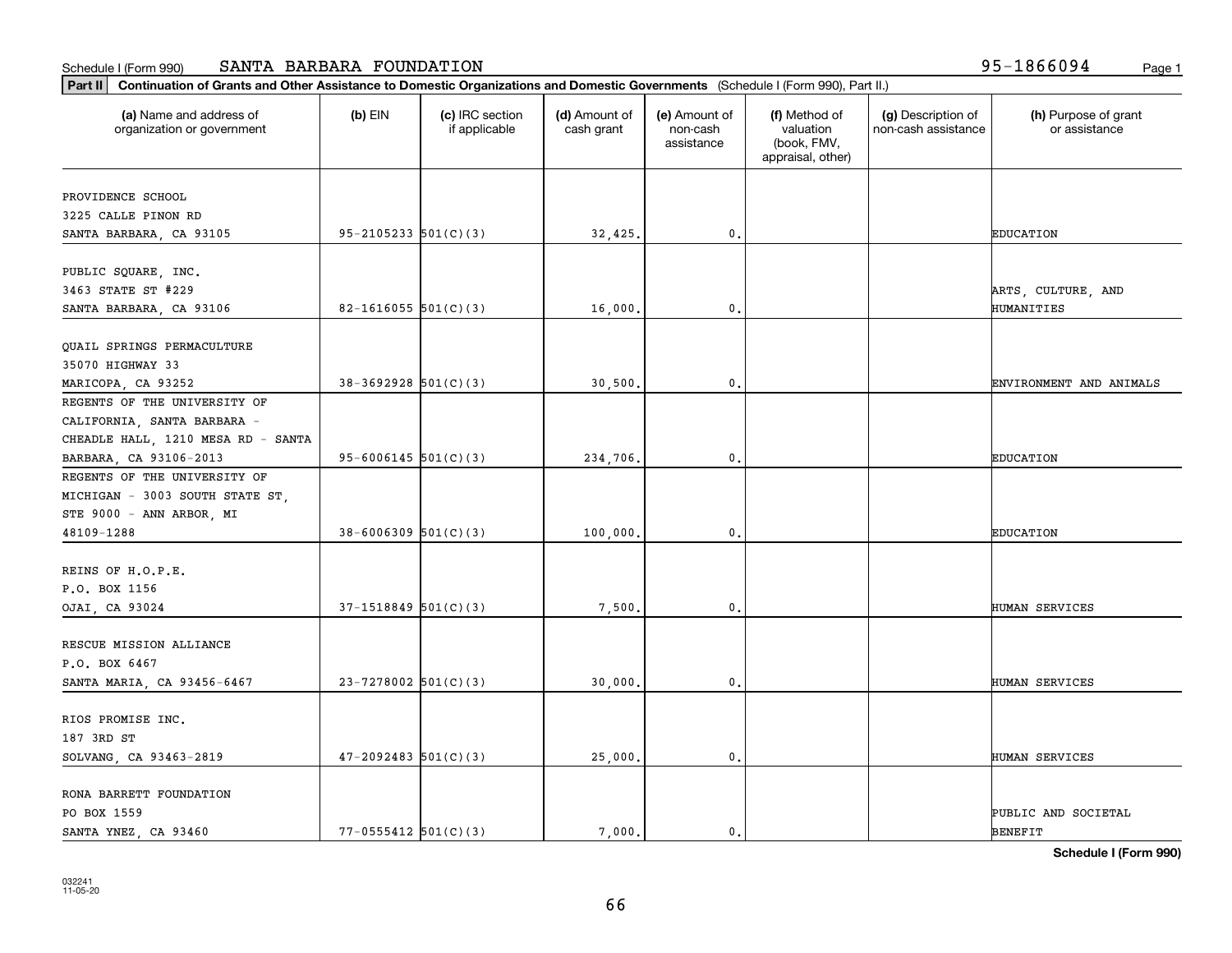| (a) Name and address of<br>organization or government          | $(b)$ EIN                  | (c) IRC section<br>if applicable | (d) Amount of<br>cash grant | (e) Amount of<br>non-cash<br>assistance | (f) Method of<br>valuation<br>(book, FMV,<br>appraisal, other) | (g) Description of<br>non-cash assistance | (h) Purpose of grant<br>or assistance |
|----------------------------------------------------------------|----------------------------|----------------------------------|-----------------------------|-----------------------------------------|----------------------------------------------------------------|-------------------------------------------|---------------------------------------|
| ROUTE ONE FARMERS MARKET                                       |                            |                                  |                             |                                         |                                                                |                                           |                                       |
| 168 INVERNESS AVENUE                                           |                            |                                  |                             |                                         |                                                                |                                           |                                       |
| LOMPOC, CA 93436                                               | $84-4018801$ 501(C)(3)     |                                  | 15,000.                     | 0.                                      |                                                                |                                           | FOOD SYSTEMS                          |
| SAINT MARK UNITED METHODIST CHURCH                             |                            |                                  |                             |                                         |                                                                |                                           |                                       |
| 3942 LA COLINA RD                                              |                            |                                  |                             |                                         |                                                                |                                           |                                       |
| SANTA BARBARA, CA 93110                                        | $95 - 2487538$ $501(C)(3)$ |                                  | 10,000.                     | $\mathbf{0}$                            |                                                                |                                           | GENERAL SUPPORT                       |
| SANCTUARY CENTERS OF SANTA                                     |                            |                                  |                             |                                         |                                                                |                                           |                                       |
| BARBARA, INC. - PO BOX 551 - SANTA                             |                            |                                  |                             |                                         |                                                                |                                           |                                       |
| BARBARA, CA 93102                                              | $95-3066786$ 501(C)(3)     |                                  | 45,500.                     | $\mathbf{0}$ .                          |                                                                |                                           | BEHAVIORAL HEALTH                     |
|                                                                |                            |                                  |                             |                                         |                                                                |                                           |                                       |
| SANSUM CLINIC                                                  |                            |                                  |                             |                                         |                                                                |                                           |                                       |
| PO BOX 1200                                                    |                            |                                  |                             |                                         |                                                                |                                           |                                       |
| SANTA BARBARA, CA 93102-1200                                   | $95 - 6419205$ $501(C)(3)$ |                                  | 83,100                      | 0.                                      |                                                                |                                           | HEALTH CARE                           |
| SANSUM DIABETES RESEARCH INSTITUTE                             |                            |                                  |                             |                                         |                                                                |                                           |                                       |
| 2219 BATH ST                                                   |                            |                                  |                             |                                         |                                                                |                                           |                                       |
| SANTA BARBARA, CA 93105                                        | $95-1684086$ $501(C)(3)$   |                                  | 119,400.                    | $\mathbf{0}$                            |                                                                |                                           | HEALTH CARE                           |
|                                                                |                            |                                  |                             |                                         |                                                                |                                           |                                       |
| SANTA BARBARA ARTS COLLABORATIVE                               |                            |                                  |                             |                                         |                                                                |                                           |                                       |
| $INC. - PO BOX 1414 - SANTA$                                   |                            |                                  |                             |                                         |                                                                |                                           | ARTS, CULTURE, AND                    |
| BARBARA, CA 93102                                              | $27 - 3262168$ 501(C)(3)   |                                  | 22,500.                     | $\mathbf{0}$                            |                                                                |                                           | HUMANITIES                            |
|                                                                |                            |                                  |                             |                                         |                                                                |                                           |                                       |
| SANTA BARBARA AUDUBON SOCIETY,<br>$INC. - PO BOX 6737 - SANTA$ |                            |                                  |                             |                                         |                                                                |                                           |                                       |
|                                                                | $23 - 7051362$ 501(C)(3)   |                                  |                             | 0.                                      |                                                                |                                           |                                       |
| BARBARA, CA 93160                                              |                            |                                  | 11,150.                     |                                         |                                                                |                                           | ENVIRONMENT AND ANIMALS               |
| SANTA BARBARA BICYCLE COALITION                                |                            |                                  |                             |                                         |                                                                |                                           |                                       |
| PO BOX 92047                                                   |                            |                                  |                             |                                         |                                                                |                                           | PUBLIC AND SOCIETAL                   |
| SANTA BARBARA, CA 93190                                        | $77 - 0395986$ 501(C)(3)   |                                  | 21,500.                     | $\mathbf{0}$ .                          |                                                                |                                           | BENEFIT                               |
|                                                                |                            |                                  |                             |                                         |                                                                |                                           |                                       |
| SANTA BARBARA BOTANIC GARDEN, INC.                             |                            |                                  |                             |                                         |                                                                |                                           |                                       |
| 1212 MISSION CANYON RD                                         |                            |                                  |                             |                                         |                                                                |                                           |                                       |
| SANTA BARBARA, CA 93105-2126                                   | $95 - 1644628$ 501(C)(3)   |                                  | 104,606.                    | 0.                                      |                                                                |                                           | ENVIRONMENT AND ANIMALS               |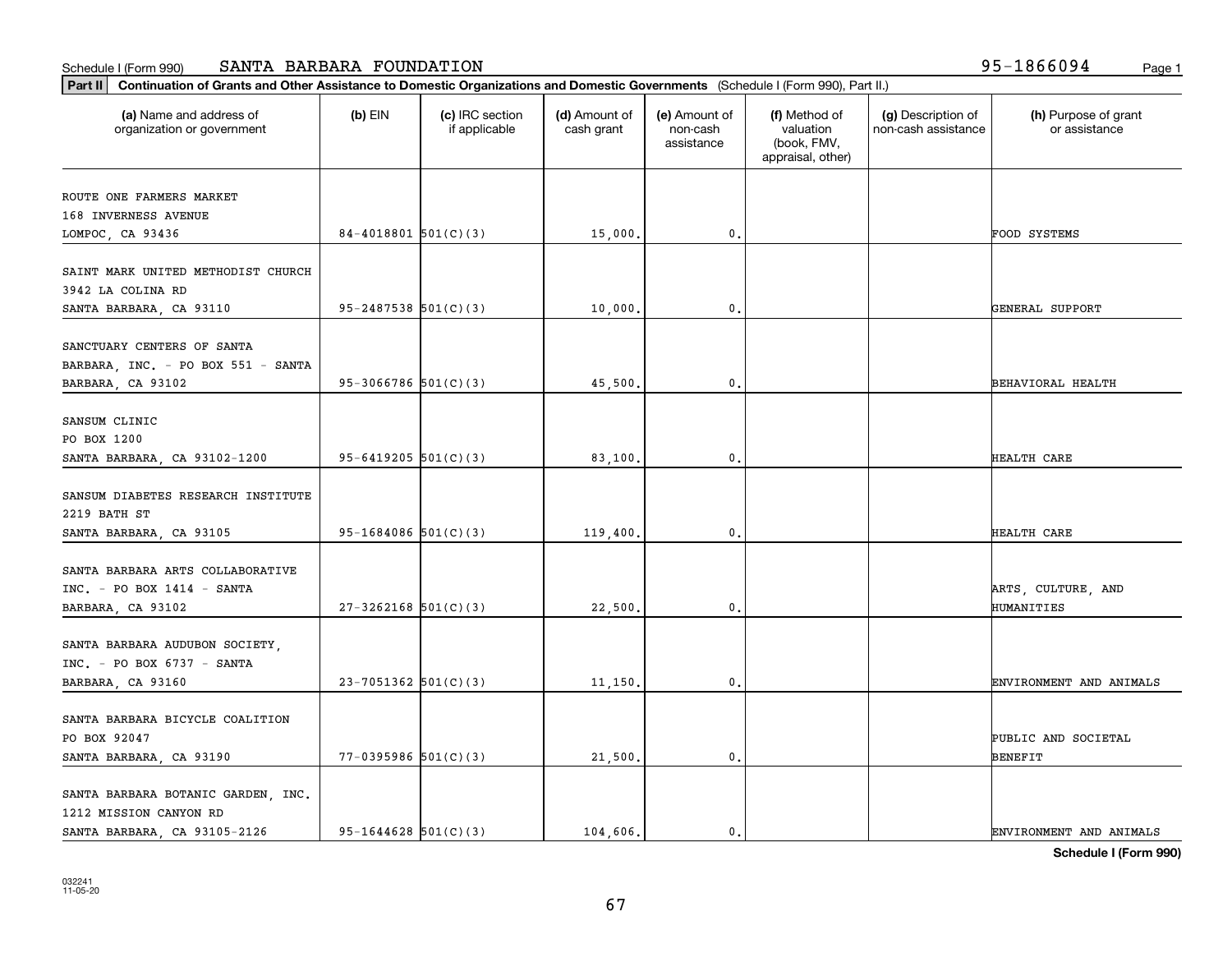|                                                                                                         | Part II   Continuation of Grants and Other Assistance to Domestic Organizations and Domestic Governments (Schedule I (Form 990), Part II.) |                                  |                             |                                         |                                                                |                                           |                                       |  |  |  |  |
|---------------------------------------------------------------------------------------------------------|--------------------------------------------------------------------------------------------------------------------------------------------|----------------------------------|-----------------------------|-----------------------------------------|----------------------------------------------------------------|-------------------------------------------|---------------------------------------|--|--|--|--|
| (a) Name and address of<br>organization or government                                                   | $(b)$ EIN                                                                                                                                  | (c) IRC section<br>if applicable | (d) Amount of<br>cash grant | (e) Amount of<br>non-cash<br>assistance | (f) Method of<br>valuation<br>(book, FMV,<br>appraisal, other) | (g) Description of<br>non-cash assistance | (h) Purpose of grant<br>or assistance |  |  |  |  |
| SANTA BARBARA BOWL FOUNDATION                                                                           |                                                                                                                                            |                                  |                             |                                         |                                                                |                                           |                                       |  |  |  |  |
| 1122 N MILPAS ST                                                                                        |                                                                                                                                            |                                  |                             |                                         |                                                                |                                           |                                       |  |  |  |  |
| SANTA BARBARA, CA 93103-2336                                                                            | $95-3618955$ $501(C)(3)$                                                                                                                   |                                  | 91,000.                     | 0.                                      |                                                                |                                           | HUMAN SERVICES                        |  |  |  |  |
| SANTA BARBARA BUCKET BRIGADE<br>P.O. BOX 50640                                                          |                                                                                                                                            |                                  |                             |                                         |                                                                |                                           | PUBLIC AND SOCIETAL                   |  |  |  |  |
| SANTA BARBARA, CA 93150                                                                                 | $83 - 1156413$ $501(C)(3)$                                                                                                                 |                                  | 9,750.                      | 0.                                      |                                                                |                                           | <b>BENEFIT</b>                        |  |  |  |  |
| SANTA BARBARA CENTER FOR THE<br>PERFORMING ARTS, INC. - 1214 STATE<br>ST - SANTA BARBARA, CA 93101-2608 | $95-3847102$ 501(C)(3)                                                                                                                     |                                  | 373,750.                    | 0.                                      |                                                                |                                           | ARTS, CULTURE, AND<br>HUMANITIES      |  |  |  |  |
| SANTA BARBARA CHANNELKEEPER<br>714 BOND AVE<br>SANTA BARBARA, CA 93103-3131                             | 91-2151460 $501(C)(3)$                                                                                                                     |                                  | 49,750.                     | 0.                                      |                                                                |                                           | ENVIRONMENT AND ANIMALS               |  |  |  |  |
| SANTA BARBARA CITY FIREFIGHTERS<br>CHARITABLE FUND INC - PO BOX 60638<br>- SANTA BARBARA, CA 93160      | $76-0797274$ 501(C)(3)                                                                                                                     |                                  | 7,500.                      | 0.                                      |                                                                |                                           | PUBLIC AND SOCIETAL<br><b>BENEFIT</b> |  |  |  |  |
| SANTA BARBARA COALITION FOR<br>RESPONSIBLE CANNABIS - PO BOX 278<br>- SANTA BARBARA, CA 93102           | $38 - 4118638$ $501(C)(3)$                                                                                                                 |                                  | 200,000,                    | 0.                                      |                                                                |                                           | PUBLIC AND SOCIETAL<br><b>BENEFIT</b> |  |  |  |  |
| SANTA BARBARA COMMUNITY YOUTH<br>PERFORMING ARTS CENTER - PO BOX<br>21046 - SANTA BARBARA, CA 93121     | $77 - 0543169$ $501(C)(3)$                                                                                                                 |                                  | 50, 250.                    | 0.                                      |                                                                |                                           | ARTS, CULTURE, AND<br>HUMANITIES      |  |  |  |  |
| SANTA BARBARA COTTAGE HOSPITAL<br>FOUNDATION - PO BOX 689 - SANTA<br>BARBARA, CA 93102                  | $95-3802238$ $501(C)(3)$                                                                                                                   |                                  | 237,425.                    | 0.                                      |                                                                |                                           | HEALTH CARE                           |  |  |  |  |
| SANTA BARBARA COUNTY EDUCATION<br>OFFICE - 4400 CATHEDRAL OAKS RD -<br>SANTA BARBARA, CA 93160          | 95-6000940 $501(C)(3)$                                                                                                                     |                                  | 25.000.                     | 0.                                      |                                                                |                                           | CHILD CARE                            |  |  |  |  |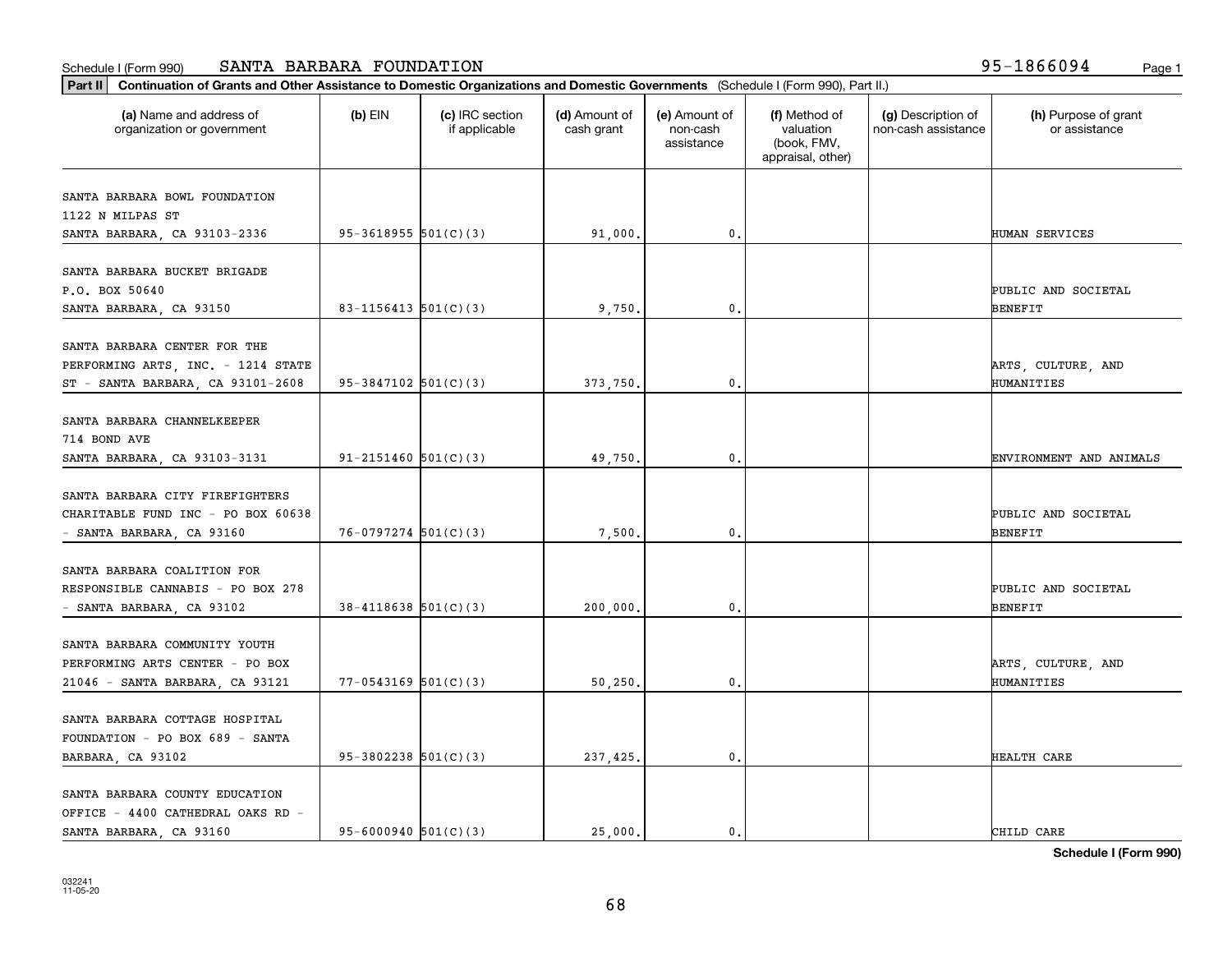| (a) Name and address of<br>organization or government | $(b)$ EIN                  | (c) IRC section<br>if applicable | (d) Amount of<br>cash grant | (e) Amount of<br>non-cash<br>assistance | (f) Method of<br>valuation<br>(book, FMV,<br>appraisal, other) | (g) Description of<br>non-cash assistance | (h) Purpose of grant<br>or assistance |
|-------------------------------------------------------|----------------------------|----------------------------------|-----------------------------|-----------------------------------------|----------------------------------------------------------------|-------------------------------------------|---------------------------------------|
| SANTA BARBARA COUNTY PARK                             |                            |                                  |                             |                                         |                                                                |                                           |                                       |
| FOUNDATION - P.O. BOX 91760 -                         |                            |                                  |                             |                                         |                                                                |                                           |                                       |
| SANTA BARBARA, CA 93190                               | $77 - 0449689$ 501(C)(3)   |                                  | 35,000.                     | 0.                                      |                                                                |                                           | HUMAN SERVICES                        |
|                                                       |                            |                                  |                             |                                         |                                                                |                                           |                                       |
| SANTA BARBARA DANCE INSTITUTE                         |                            |                                  |                             |                                         |                                                                |                                           |                                       |
| 1330 STATE ST STE 207                                 |                            |                                  |                             |                                         |                                                                |                                           | ARTS, CULTURE, AND                    |
| SANTA BARBARA, CA 93101                               | $26 - 4255635$ 501(C)(3)   |                                  | 15,000.                     | 0.                                      |                                                                |                                           | HUMANITIES                            |
|                                                       |                            |                                  |                             |                                         |                                                                |                                           |                                       |
| SANTA BARBARA DONS BASEBALL                           |                            |                                  |                             |                                         |                                                                |                                           |                                       |
| P.O. BOX 3233                                         |                            |                                  |                             |                                         |                                                                |                                           |                                       |
| SANTA BARBARA, CA 93130                               | 82-0563575 $501(C)(3)$     |                                  | 7,500.                      | 0.                                      |                                                                |                                           | HUMAN SERVICES                        |
| SANTA BARBARA EDUCATION FOUNDATION                    |                            |                                  |                             |                                         |                                                                |                                           |                                       |
|                                                       |                            |                                  |                             |                                         |                                                                |                                           |                                       |
| 1330 STATE STREET, SUITE 201                          |                            |                                  |                             |                                         |                                                                |                                           |                                       |
| SANTA BARBARA, CA 93101                               | $77 - 0071544$ $501(C)(3)$ |                                  | 111,765.                    | 0.                                      |                                                                |                                           | <b>EDUCATION</b>                      |
| SANTA BARBARA EQUINE ASSISTANCE &                     |                            |                                  |                             |                                         |                                                                |                                           |                                       |
| EVACUATION TEAM, INC. - PO BOX                        |                            |                                  |                             |                                         |                                                                |                                           |                                       |
| 60535 - SANTA BARBARA, CA 93160                       | $31 - 1654184$ $501(C)(3)$ |                                  | 325,000.                    | $\mathbf 0$                             |                                                                |                                           | ENVIRONMENT AND ANIMALS               |
|                                                       |                            |                                  |                             |                                         |                                                                |                                           |                                       |
| SANTA BARBARA FAMILY CARE CENTER                      |                            |                                  |                             |                                         |                                                                |                                           |                                       |
| 705 E MAIN ST STE 101                                 |                            |                                  |                             |                                         |                                                                |                                           |                                       |
| SANTA MARIA, CA 93454                                 | $95 - 2684041$ $501(C)(3)$ |                                  | 25,000.                     | 0.                                      |                                                                |                                           | HUMAN SERVICES                        |
|                                                       |                            |                                  |                             |                                         |                                                                |                                           |                                       |
| SANTA BARBARA FESTIVAL BALLET                         |                            |                                  |                             |                                         |                                                                |                                           |                                       |
| 127 WEST CANON PERDIDO                                |                            |                                  |                             |                                         |                                                                |                                           | ARTS, CULTURE, AND                    |
| SANTA BARBARA, CA 93101                               | $23-7429689$ $501(C)(3)$   |                                  | 15,000.                     | 0.                                      |                                                                |                                           | HUMANITIES                            |
|                                                       |                            |                                  |                             |                                         |                                                                |                                           |                                       |
| SANTA BARBARA HILLEL                                  |                            |                                  |                             |                                         |                                                                |                                           |                                       |
| 781 EMBARDADERO DEL MAR                               |                            |                                  |                             |                                         |                                                                |                                           | PUBLIC AND SOCIETAL                   |
| ISLA VISTA, CA 93117                                  | $91 - 2054237$ $501(C)(3)$ |                                  | 43,336.                     | 0.                                      |                                                                |                                           | <b>BENEFIT</b>                        |
|                                                       |                            |                                  |                             |                                         |                                                                |                                           |                                       |
| SANTA BARBARA HISTORICAL MUSEUM                       |                            |                                  |                             |                                         |                                                                |                                           |                                       |
| 136 E DE LA GUERRA ST                                 |                            |                                  |                             |                                         |                                                                |                                           | ARTS, CULTURE, AND                    |
| SANTA BARBARA, CA 93101                               | $95 - 6005796$ $501(C)(3)$ |                                  | 28,812.                     | 0.                                      |                                                                |                                           | HUMANITIES                            |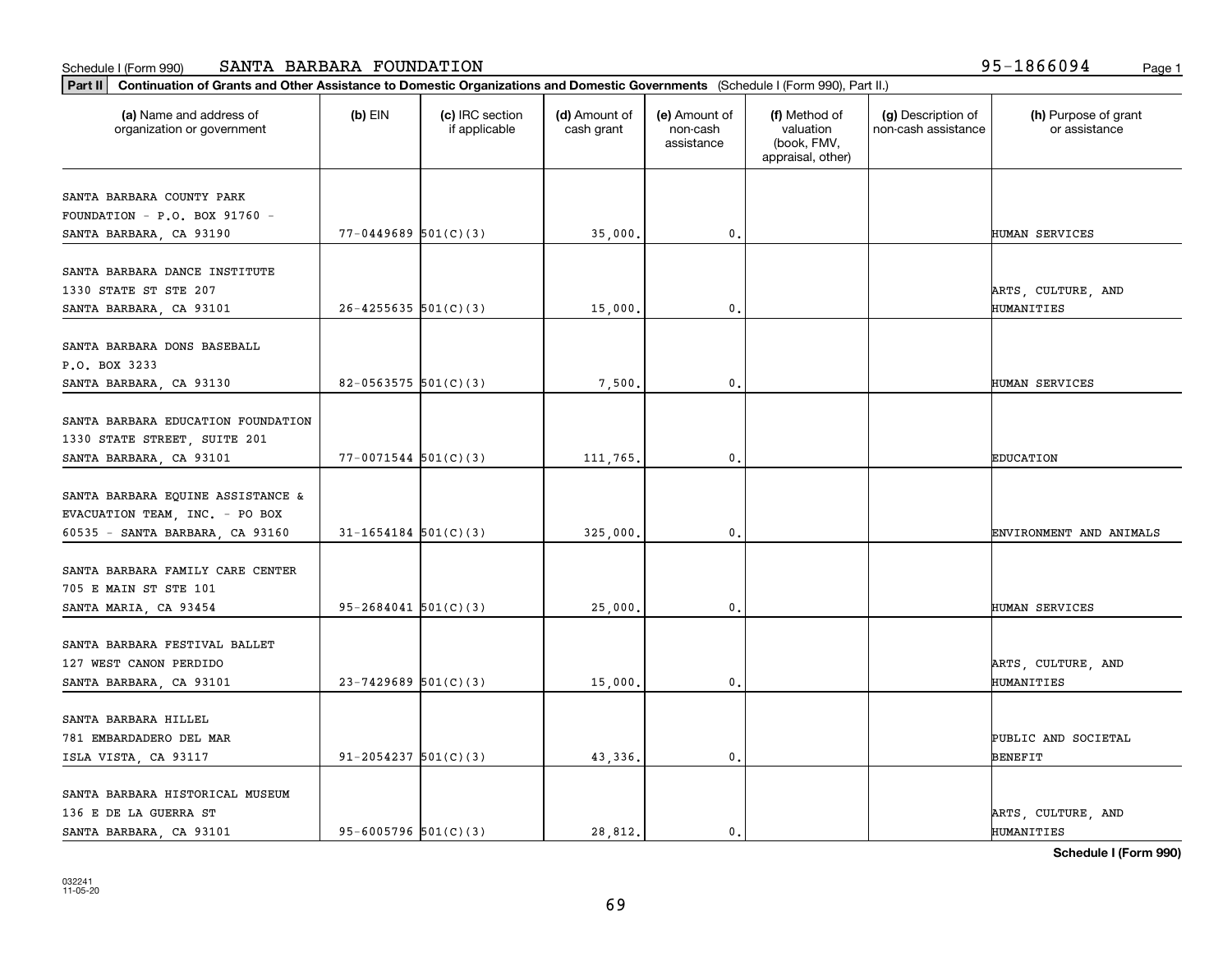| (a) Name and address of<br>organization or government                  | $(b)$ EIN                  | (c) IRC section<br>if applicable | (d) Amount of<br>cash grant | (e) Amount of<br>non-cash<br>assistance | (f) Method of<br>valuation<br>(book, FMV,<br>appraisal, other) | (g) Description of<br>non-cash assistance | (h) Purpose of grant<br>or assistance |
|------------------------------------------------------------------------|----------------------------|----------------------------------|-----------------------------|-----------------------------------------|----------------------------------------------------------------|-------------------------------------------|---------------------------------------|
| SANTA BARBARA HUMANE SOCIETY                                           |                            |                                  |                             |                                         |                                                                |                                           |                                       |
| 5399 OVERPASS RD                                                       |                            |                                  |                             |                                         |                                                                |                                           |                                       |
| SANTA BARBARA, CA 93111                                                | $95 - 1643377$ $501(C)(3)$ |                                  | 92,009.                     | 0.                                      |                                                                |                                           | ENVIRONMENT AND ANIMALS               |
| SANTA BARBARA INTERNATIONAL FILM<br>FESTIVAL - 1528 CHAPALA ST STE 203 |                            |                                  |                             |                                         |                                                                |                                           | ARTS, CULTURE, AND                    |
| - SANTA BARBARA, CA 93101                                              | $77 - 0073674$ 501(C)(3)   |                                  | 17,000.                     | 0.                                      |                                                                |                                           | HUMANITIES                            |
|                                                                        |                            |                                  |                             |                                         |                                                                |                                           |                                       |
| SANTA BARBARA MARITIME MUSEUM<br>113 HARBOR WAY STE 190                |                            |                                  |                             |                                         |                                                                |                                           | ARTS, CULTURE, AND                    |
| SANTA BARBARA, CA 93109-2344                                           | $77 - 0392953$ $501(C)(3)$ |                                  | 11,350.                     | 0.                                      |                                                                |                                           | HUMANITIES                            |
|                                                                        |                            |                                  |                             |                                         |                                                                |                                           |                                       |
| SANTA BARBARA MEALS ON WHEELS                                          |                            |                                  |                             |                                         |                                                                |                                           |                                       |
| PO BOX 6099                                                            |                            |                                  |                             |                                         |                                                                |                                           |                                       |
| SANTA BARBARA, CA 93160                                                | $51-0139577$ $501(C)(3)$   |                                  | 22,100.                     | 0.                                      |                                                                |                                           | FOOD SYSTEMS                          |
| SANTA BARBARA MIDDLE SCHOOL                                            |                            |                                  |                             |                                         |                                                                |                                           |                                       |
| 1321 ALAMEDA PADRE SERRA                                               |                            |                                  |                             |                                         |                                                                |                                           |                                       |
| SANTA BARBARA, CA 93103                                                | $95 - 3134383$ $501(C)(3)$ |                                  | 72,500                      | $\mathbf{0}$                            |                                                                |                                           | <b>EDUCATION</b>                      |
|                                                                        |                            |                                  |                             |                                         |                                                                |                                           |                                       |
| SANTA BARBARA MOUNTAIN BIKE TRAIL                                      |                            |                                  |                             |                                         |                                                                |                                           |                                       |
| VOLUNTEERS INC - P.O. BOX 4003 -                                       |                            |                                  |                             |                                         |                                                                |                                           |                                       |
| SANTA BARBARA, CA 93140                                                | $77 - 0342830$ 501(C)(3)   |                                  | 10,000.                     | 0.                                      |                                                                |                                           | HUMAN SERVICES                        |
|                                                                        |                            |                                  |                             |                                         |                                                                |                                           |                                       |
| SANTA BARBARA MUSEUM OF ART<br>1130 STATE ST                           |                            |                                  |                             |                                         |                                                                |                                           | ARTS, CULTURE, AND                    |
| SANTA BARBARA, CA 93101                                                | $95-1664122$ $501(C)(3)$   |                                  | 292,048.                    | 0.                                      |                                                                |                                           | HUMANITIES                            |
|                                                                        |                            |                                  |                             |                                         |                                                                |                                           |                                       |
| SANTA BARBARA MUSEUM OF NATURAL                                        |                            |                                  |                             |                                         |                                                                |                                           |                                       |
| HISTORY - 2559 PUESTA DEL SOL -                                        |                            |                                  |                             |                                         |                                                                |                                           | ARTS, CULTURE, AND                    |
| SANTA BARBARA, CA 93105-2998                                           | $95-1643378$ $501(C)(3)$   |                                  | 1,102,588.                  | $\mathbf{0}$ .                          |                                                                |                                           | HUMANITIES                            |
|                                                                        |                            |                                  |                             |                                         |                                                                |                                           |                                       |
| SANTA BARBARA NEIGHBORHOOD CLINICS<br>414 E COTA ST                    |                            |                                  |                             |                                         |                                                                |                                           |                                       |
| SANTA BARBARA, CA 93101                                                | $77 - 0496382$ 501(C)(3)   |                                  | 641.047.                    | $\mathfrak{o}$ .                        |                                                                |                                           | HEALTH CARE                           |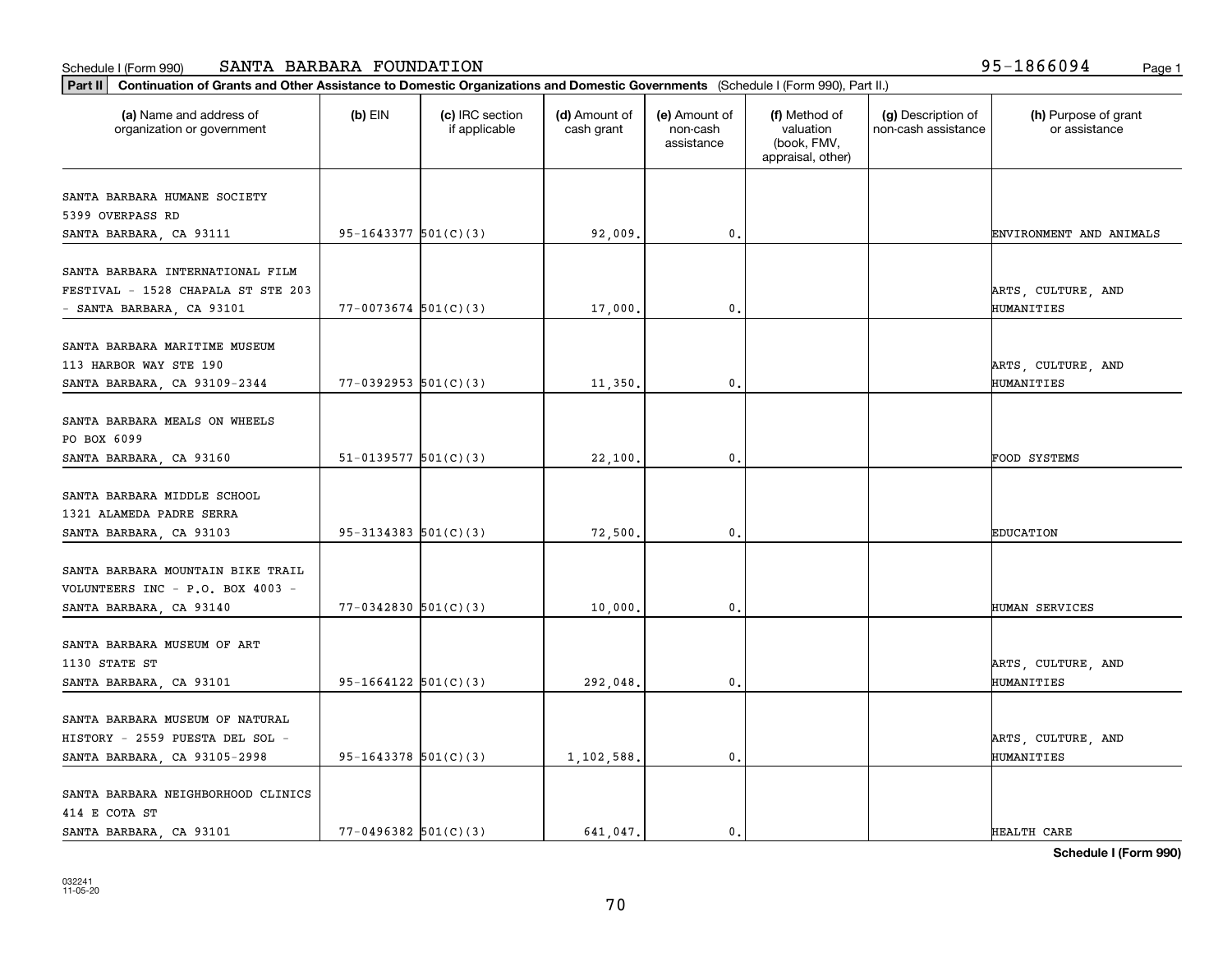| (a) Name and address of<br>organization or government | $(b)$ EIN                  | (c) IRC section<br>if applicable | (d) Amount of<br>cash grant | (e) Amount of<br>non-cash<br>assistance | (f) Method of<br>valuation<br>(book, FMV,<br>appraisal, other) | (g) Description of<br>non-cash assistance | (h) Purpose of grant<br>or assistance |
|-------------------------------------------------------|----------------------------|----------------------------------|-----------------------------|-----------------------------------------|----------------------------------------------------------------|-------------------------------------------|---------------------------------------|
| SANTA BARBARA NEW HOUSE                               |                            |                                  |                             |                                         |                                                                |                                           |                                       |
| 2434 BATH ST                                          |                            |                                  |                             |                                         |                                                                |                                           |                                       |
| SANTA BARBARA, CA 93105                               | $95 - 2887119$ $501(C)(3)$ |                                  | 31,147.                     | 0.                                      |                                                                |                                           | BEHAVIORAL HEALTH                     |
|                                                       |                            |                                  |                             |                                         |                                                                |                                           |                                       |
| SANTA BARBARA OPERA ASSOCIATION                       |                            |                                  |                             |                                         |                                                                |                                           |                                       |
| 1330 STATE ST STE 209                                 |                            |                                  |                             | 0.                                      |                                                                |                                           | ARTS, CULTURE, AND                    |
| SANTA BARBARA, CA 93101                               | $77 - 0347413$ $501(C)(3)$ |                                  | 116,387.                    |                                         |                                                                |                                           | HUMANITIES                            |
| SANTA BARBARA PARTNERS IN                             |                            |                                  |                             |                                         |                                                                |                                           |                                       |
| EDUCATION - 3970 LA COLINA RD STE                     |                            |                                  |                             |                                         |                                                                |                                           |                                       |
| 9 - SANTA BARBARA, CA 93110                           | $77 - 0549803$ $501(C)(3)$ |                                  | 35,500.                     | 0.                                      |                                                                |                                           | <b>EDUCATION</b>                      |
|                                                       |                            |                                  |                             |                                         |                                                                |                                           |                                       |
| SANTA BARBARA POLICE ACTIVITIES                       |                            |                                  |                             |                                         |                                                                |                                           |                                       |
| LEAGUE - P.O. BOX 91121 - SANTA                       |                            |                                  |                             |                                         |                                                                |                                           | PUBLIC AND SOCIETAL                   |
| BARBARA, CA 93190                                     | $77 - 0523426$ 501(C)(3)   |                                  | 27,750.                     | 0.                                      |                                                                |                                           | <b>BENEFIT</b>                        |
| SANTA BARBARA POLICE FOUNDATION                       |                            |                                  |                             |                                         |                                                                |                                           |                                       |
| PO BOX 91929                                          |                            |                                  |                             |                                         |                                                                |                                           |                                       |
|                                                       | $27 - 2138540$ 501(C)(3)   |                                  | 20,000.                     | $\mathbf{0}$                            |                                                                |                                           | HUMAN SERVICES                        |
| SANTA BARBARA, CA 93190-1929                          |                            |                                  |                             |                                         |                                                                |                                           |                                       |
| SANTA BARBARA PUBLIC LIBRARY                          |                            |                                  |                             |                                         |                                                                |                                           |                                       |
| FOUNDATION - 40 E ANAPAMU ST -                        |                            |                                  |                             |                                         |                                                                |                                           | PUBLIC AND SOCIETAL                   |
| SANTA BARBARA, CA 93101                               | $46-0750188$ $501(C)(3)$   |                                  | 149,965.                    | 0.                                      |                                                                |                                           | <b>BENEFIT</b>                        |
|                                                       |                            |                                  |                             |                                         |                                                                |                                           |                                       |
| SANTA BARBARA RESCUE MISSION                          |                            |                                  |                             |                                         |                                                                |                                           |                                       |
| 535 E YANONALI ST                                     |                            |                                  |                             |                                         |                                                                |                                           |                                       |
| SANTA BARBARA, CA 93103-3254                          | $95 - 6134271$ $501(C)(3)$ |                                  | 69,484.                     | 0.                                      |                                                                |                                           | HOUSING AND SHELTER                   |
| SANTA BARBARA RESPONSE NETWORK                        |                            |                                  |                             |                                         |                                                                |                                           |                                       |
| 115 W CANON PERDIDO                                   |                            |                                  |                             |                                         |                                                                |                                           |                                       |
| SANTA BARBARA, CA 93101                               | $30-0703710$ 501(C)(3)     |                                  | 17,000.                     | $\mathbf{0}$ .                          |                                                                |                                           | BEHAVIORAL HEALTH                     |
|                                                       |                            |                                  |                             |                                         |                                                                |                                           |                                       |
| SANTA BARBARA SCHOOL OF SQUASH                        |                            |                                  |                             |                                         |                                                                |                                           |                                       |
| $INC. - 1530$ CHAPALA ST STE F -                      |                            |                                  |                             |                                         |                                                                |                                           |                                       |
| SANTA BARBARA, CA 93101                               | $20 - 4496216$ 501(C)(3)   |                                  | 6,250.                      | $\mathbf{0}$ .                          |                                                                |                                           | HUMAN SERVICES                        |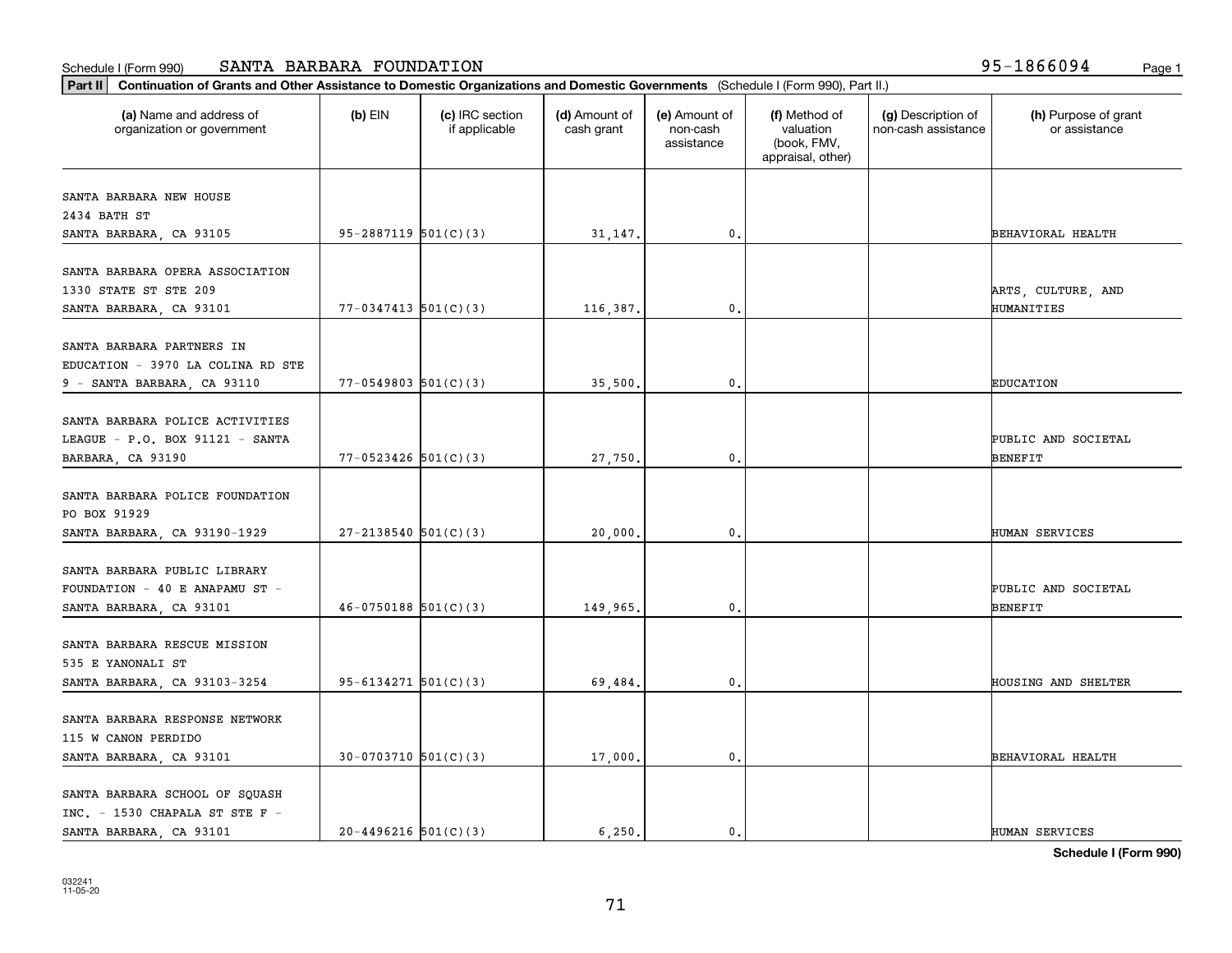| (a) Name and address of<br>organization or government | $(b)$ EIN                  | (c) IRC section<br>if applicable | (d) Amount of<br>cash grant | (e) Amount of<br>non-cash<br>assistance | (f) Method of<br>valuation<br>(book, FMV,<br>appraisal, other) | (g) Description of<br>non-cash assistance | (h) Purpose of grant<br>or assistance |
|-------------------------------------------------------|----------------------------|----------------------------------|-----------------------------|-----------------------------------------|----------------------------------------------------------------|-------------------------------------------|---------------------------------------|
|                                                       |                            |                                  |                             |                                         |                                                                |                                           |                                       |
| SANTA BARBARA SOUTH COAST CHAMBER                     |                            |                                  |                             |                                         |                                                                |                                           |                                       |
| OF COMMERCE - 5662 CALLE REAL #204                    |                            |                                  |                             |                                         |                                                                |                                           | PUBLIC AND SOCIETAL                   |
| - GOLETA, CA 93117                                    | $95 - 2275198$ 501(C)(6)   |                                  | 25,000.                     | $\mathbf{0}$ .                          |                                                                |                                           | <b>BENEFIT</b>                        |
| SANTA BARBARA SYMPHONY ORCHESTRA                      |                            |                                  |                             |                                         |                                                                |                                           |                                       |
| ASSOCIATION - 1330 STATE ST STE                       |                            |                                  |                             |                                         |                                                                |                                           | ARTS, CULTURE, AND                    |
| 102 - SANTA BARBARA, CA 93101                         | $95-2104089$ $501(C)(3)$   |                                  | 118,500.                    | 0.                                      |                                                                |                                           | HUMANITIES                            |
|                                                       |                            |                                  |                             |                                         |                                                                |                                           |                                       |
| SANTA BARBARA WILDLIFE CARE                           |                            |                                  |                             |                                         |                                                                |                                           |                                       |
| NETWORK, INC. - PO BOX 6594 -                         |                            |                                  |                             |                                         |                                                                |                                           |                                       |
| SANTA BARBARA, CA 93160                               | $77 - 0201505$ 501(C)(3)   |                                  | 25,000.                     | 0.                                      |                                                                |                                           | ENVIRONMENT AND ANIMALS               |
|                                                       |                            |                                  |                             |                                         |                                                                |                                           |                                       |
| SANTA BARBARA ZOOLOGICAL                              |                            |                                  |                             |                                         |                                                                |                                           |                                       |
| FOUNDATION - 500 NINOS DR - SANTA                     |                            |                                  |                             |                                         |                                                                |                                           |                                       |
| BARBARA, CA 93103                                     | $95 - 2268554$ $501(C)(3)$ |                                  | 115,607.                    | $\mathbf 0$ .                           |                                                                |                                           | ENVIRONMENT AND ANIMALS               |
| SANTA CRUZ ISLAND FOUNDATION                          |                            |                                  |                             |                                         |                                                                |                                           |                                       |
| 5045 WULLBRANDT WAY                                   |                            |                                  |                             |                                         |                                                                |                                           |                                       |
| CARPINTERIA, CA 93013                                 | $95 - 4073657$ $501(C)(3)$ |                                  | 7,000.                      | 0.                                      |                                                                |                                           | GENERAL SUPPORT                       |
|                                                       |                            |                                  |                             |                                         |                                                                |                                           |                                       |
| SANTA MARIA PHILHARMONIC SOCIETY                      |                            |                                  |                             |                                         |                                                                |                                           |                                       |
| PO BOX 375                                            |                            |                                  |                             |                                         |                                                                |                                           |                                       |
| SANTA MARIA, CA 93456-0375                            | $77 - 0288378$ 501(C)(3)   |                                  | 9,000.                      | $\mathbf 0$ .                           |                                                                |                                           | GENERAL SUPPORT                       |
|                                                       |                            |                                  |                             |                                         |                                                                |                                           |                                       |
| SANTA MARIA VALLEY HUMANE SOCIETY                     |                            |                                  |                             |                                         |                                                                |                                           |                                       |
| P.O. BOX 1700                                         |                            |                                  |                             |                                         |                                                                |                                           |                                       |
| SANTA MARIA, CA 93456                                 | $77 - 0002949$ 501(C)(3)   |                                  | 23,491.                     | 0.                                      |                                                                |                                           | ENVIRONMENT AND ANIMALS               |
| SANTA MARIA VALLEY YMCA                               |                            |                                  |                             |                                         |                                                                |                                           |                                       |
| 3400 SKYWAY DR                                        |                            |                                  |                             |                                         |                                                                |                                           |                                       |
| SANTA MARIA, CA 93455-2504                            | $95-2158363$ $501(C)(3)$   |                                  | 32,340.                     | $\mathbf 0$ .                           |                                                                |                                           | CHILD CARE                            |
|                                                       |                            |                                  |                             |                                         |                                                                |                                           |                                       |
| SANTA YNEZ VALLEY COTTAGE HOSPITAL                    |                            |                                  |                             |                                         |                                                                |                                           |                                       |
| FOUNDATION - PO BOX 689 - SANTA                       |                            |                                  |                             |                                         |                                                                |                                           |                                       |
| BARBARA, CA 93102                                     | $95-3308522$ $501(C)(3)$   |                                  | 35,000.                     | $\mathbf{0}$ .                          |                                                                |                                           | HEALTH CARE                           |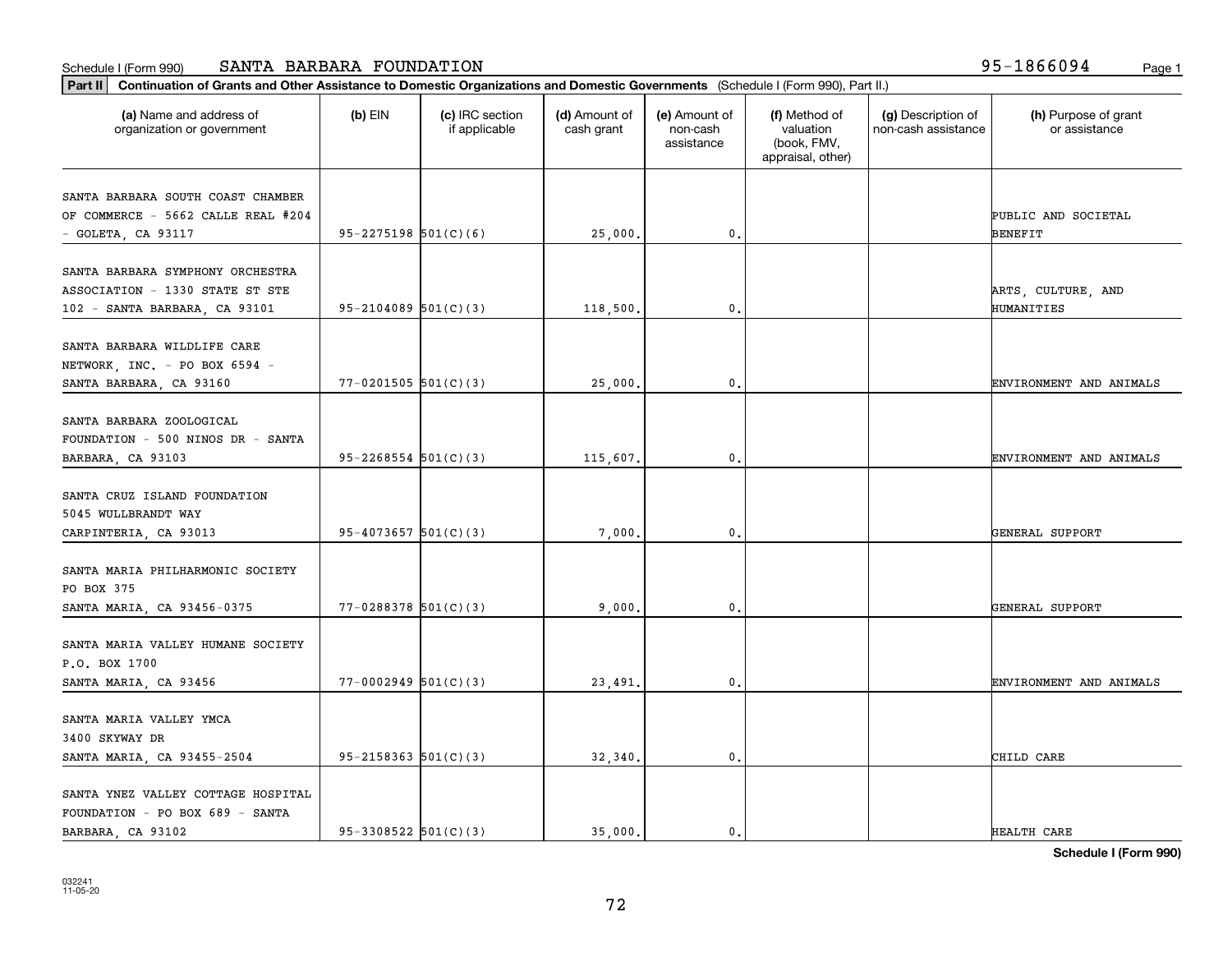| (a) Name and address of<br>organization or government                                      | $(b)$ EIN                  | (c) IRC section<br>if applicable | (d) Amount of<br>cash grant | (e) Amount of<br>non-cash<br>assistance | (f) Method of<br>valuation<br>(book, FMV,<br>appraisal, other) | (g) Description of<br>non-cash assistance | (h) Purpose of grant<br>or assistance |
|--------------------------------------------------------------------------------------------|----------------------------|----------------------------------|-----------------------------|-----------------------------------------|----------------------------------------------------------------|-------------------------------------------|---------------------------------------|
| SANTA YNEZ VALLEY FRUIT AND<br>VEGETABLE RESCUE - PO BOX 1651 -                            |                            |                                  |                             |                                         |                                                                |                                           |                                       |
| SANTA YNEZ, CA 93460                                                                       | $45-1797788$ 501(C)(3)     |                                  | 49,700.                     | 0.                                      |                                                                |                                           | <b>FOOD SYSTEMS</b>                   |
| SANTA YNEZ VALLEY HISTORICAL<br>SOCIETY - 3596 SAGUNTO ST - SANTA<br>YNEZ, CA 93460-9110   | $95 - 6121776$ $501(C)(3)$ |                                  | 15,200.                     | 0.                                      |                                                                |                                           | ARTS, CULTURE, AND<br>HUMANITIES      |
| SANTA YNEZ VALLEY HUMANE SOCIETY,<br>INC. - PO BOX 335 - BUELLTON, CA<br>93427             | $95-3389449$ $501(C)(3)$   |                                  | 7,500.                      | 0.                                      |                                                                |                                           | ENVIRONMENT AND ANIMALS               |
| SANTA YNEZ VALLEY PEOPLE HELPING<br>PEOPLE - PO BOX 1478 - SOLVANG, CA<br>93464            | $77 - 0338060$ 501(C)(3)   |                                  | 50,000.                     | 0.                                      |                                                                |                                           | HUMAN SERVICES                        |
| SANTA YNEZ VALLEY SENIOR ADVISORY<br>COUNCIL - 1745 MISSION DRIVE -<br>SOLVANG, CA 93463   | $77 - 0236226$ 501(C)(3)   |                                  | 25,900.                     | $\mathbf 0$                             |                                                                |                                           | GENERAL SUPPORT                       |
| SANTA YNEZ VALLEY SENIOR CITIZENS<br>FOUNDATION - PO BOX 1946 -<br>BUELLTON, CA 93427      | $95-3169593$ $501(C)(3)$   |                                  | 50,000.                     | 0.                                      |                                                                |                                           | FOOD SYSTEMS                          |
| SANTA YNEZ VALLEY THERAPEUTIC<br>RIDING PROGRAM - P.O. BOX 256 -<br>SOLVANG, CA 93464      | $77 - 0564282$ 501(C)(3)   |                                  | 5,600.                      | 0.                                      |                                                                |                                           | HEALTH CARE                           |
| SARAH HOUSE SANTA BARBARA<br>PO BOX 20031<br>SANTA BARBARA, CA 93120                       | $77 - 0224415$ 501(C)(3)   |                                  | 30,500.                     | $\mathbf{0}$ .                          |                                                                |                                           | HEALTH CARE                           |
| SCHOLARSHIP FOUNDATION OF SANTA<br>BARBARA - PO BOX 3620 - SANTA<br>BARBARA, CA 93130-3620 | $23 - 7087774$ 501(C)(3)   |                                  | 1,334,400.                  | $\mathbf{0}$ .                          |                                                                |                                           | <b>EDUCATION</b>                      |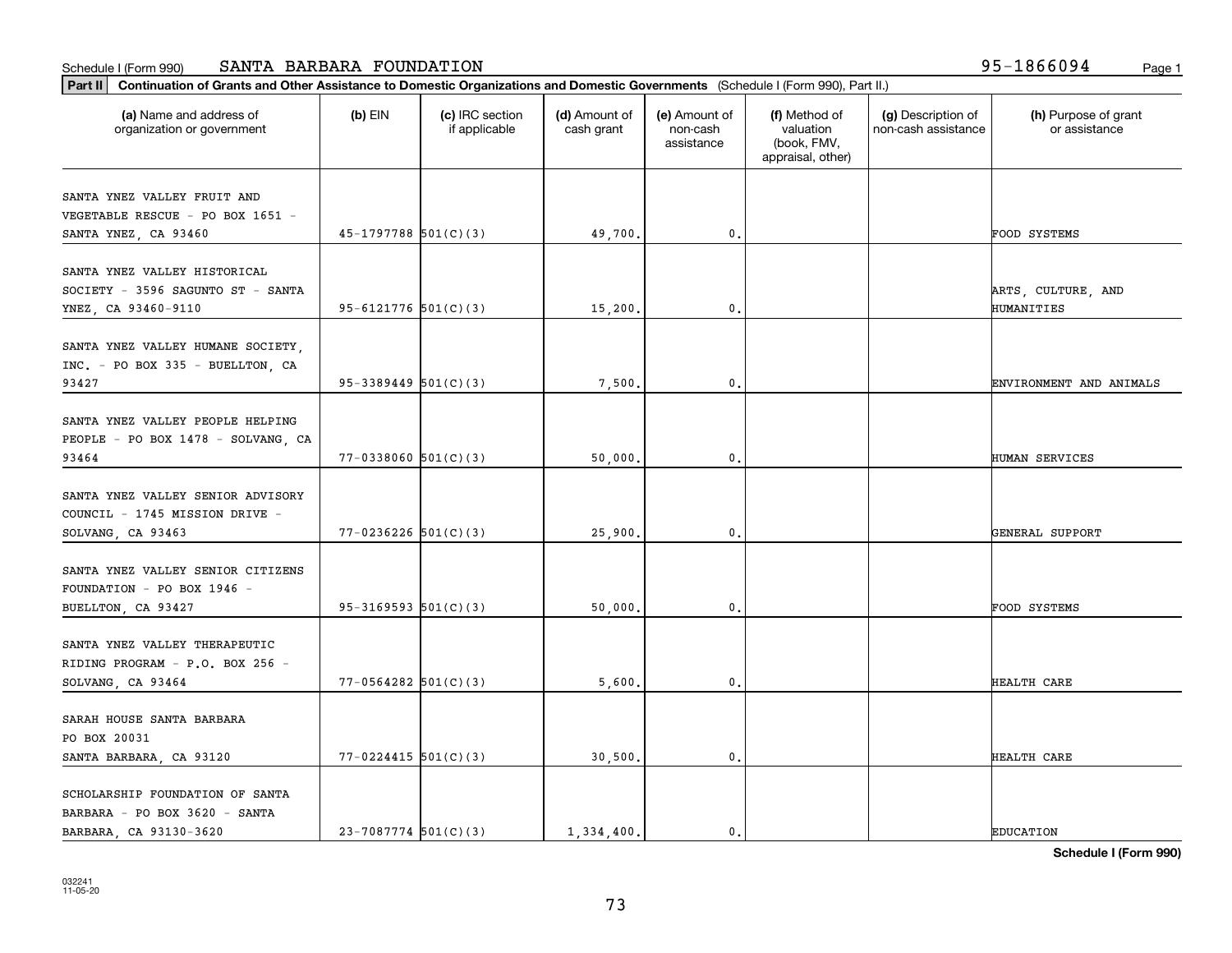| Part II   Continuation of Grants and Other Assistance to Domestic Organizations and Domestic Governments (Schedule I (Form 990), Part II.) |                            |                                  |                             |                                         |                                                                |                                           |                                       |
|--------------------------------------------------------------------------------------------------------------------------------------------|----------------------------|----------------------------------|-----------------------------|-----------------------------------------|----------------------------------------------------------------|-------------------------------------------|---------------------------------------|
| (a) Name and address of<br>organization or government                                                                                      | $(b)$ EIN                  | (c) IRC section<br>if applicable | (d) Amount of<br>cash grant | (e) Amount of<br>non-cash<br>assistance | (f) Method of<br>valuation<br>(book, FMV,<br>appraisal, other) | (g) Description of<br>non-cash assistance | (h) Purpose of grant<br>or assistance |
| SEATTLE MUSICIANS ACCESS TO                                                                                                                |                            |                                  |                             |                                         |                                                                |                                           |                                       |
| SUSTAINABLE HEALTHCARE (SMASH) -                                                                                                           |                            |                                  |                             |                                         |                                                                |                                           |                                       |
| 6515 5TH AVE NW - SEATTLE, WA                                                                                                              |                            |                                  |                             |                                         |                                                                |                                           |                                       |
| 98117                                                                                                                                      | 81-1717061 $501(C)(3)$     |                                  | 30,000.                     | $\mathbf{0}$ .                          |                                                                |                                           | HEALTH CARE                           |
| SECURE BEGINNINGS<br>PO BOX 285                                                                                                            |                            |                                  |                             |                                         |                                                                |                                           |                                       |
| OJAI, CA 93024                                                                                                                             | $77 - 0544181$ $501(C)(3)$ |                                  | 15,500.                     | $\mathbf{0}$                            |                                                                |                                           | HUMAN SERVICES                        |
|                                                                                                                                            |                            |                                  |                             |                                         |                                                                |                                           |                                       |
| $SHE-CAN$                                                                                                                                  |                            |                                  |                             |                                         |                                                                |                                           |                                       |
| P.O. BOX 876                                                                                                                               |                            |                                  |                             |                                         |                                                                |                                           |                                       |
| MILL VALLEY, CA 94942                                                                                                                      | $27 - 4524093$ 501(C)(3)   |                                  | 8,000                       | $\mathbf{0}$ .                          |                                                                |                                           | EDUCATION                             |
| SHEPHERD MOUNTAIN HORSE RESCUE INC<br>12106 SHEPHERD LN                                                                                    |                            |                                  |                             |                                         |                                                                |                                           |                                       |
| MOUNTAINBURG, AR 72946                                                                                                                     | $47 - 5440806$ 501(C)(3)   |                                  | 53,000                      | 0.                                      |                                                                |                                           | ENVIRONMENT AND ANIMALS               |
|                                                                                                                                            |                            |                                  |                             |                                         |                                                                |                                           |                                       |
| SILVER LAKE FOUNDATION                                                                                                                     |                            |                                  |                             |                                         |                                                                |                                           |                                       |
| PO BOX 1522                                                                                                                                |                            |                                  |                             |                                         |                                                                |                                           |                                       |
| MAMMOTH LAKES, CA 93546                                                                                                                    | $46 - 1667221$ 501(C)(3)   |                                  | 20,000                      | $\mathbf{0}$                            |                                                                |                                           | <b>HUMAN SERVICES</b>                 |
| SKECHERS FOUNDATION                                                                                                                        |                            |                                  |                             |                                         |                                                                |                                           |                                       |
| 228 MANHATTAN BEACH BLVD                                                                                                                   |                            |                                  |                             |                                         |                                                                |                                           |                                       |
| MANHATTAN BEACH, CA 90266                                                                                                                  | $27-3158320$ 501(C)(3)     |                                  | 10,000.                     | $\mathbf{0}$                            |                                                                |                                           | HUMAN SERVICES                        |
|                                                                                                                                            |                            |                                  |                             |                                         |                                                                |                                           |                                       |
| SLO NOOR FOUNDATION                                                                                                                        |                            |                                  |                             |                                         |                                                                |                                           |                                       |
| 1428 PHILLIPS LN STE B4                                                                                                                    |                            |                                  |                             |                                         |                                                                |                                           |                                       |
| SAN LUIS OBISPO, CA 93401-2570                                                                                                             | $27-1412176$ 501(C)(3)     |                                  | 25,000.                     | $\mathbf{0}$ .                          |                                                                |                                           | HEALTH CARE                           |
|                                                                                                                                            |                            |                                  |                             |                                         |                                                                |                                           |                                       |
| SOLVANG HERITAGE ASSOCIATES                                                                                                                |                            |                                  |                             |                                         |                                                                |                                           |                                       |
| 1624 ELVERHOY WAY                                                                                                                          |                            |                                  |                             |                                         |                                                                |                                           | ARTS, CULTURE, AND                    |
| SOLVANG, CA 93463                                                                                                                          | $77 - 0248806$ 501(C)(3)   |                                  | 10,000.                     | $\mathbf{0}$ .                          |                                                                |                                           | HUMANITIES                            |
|                                                                                                                                            |                            |                                  |                             |                                         |                                                                |                                           |                                       |
| SOLVANG THEATERFEST                                                                                                                        |                            |                                  |                             |                                         |                                                                |                                           |                                       |
| PO BOX 917                                                                                                                                 |                            |                                  |                             |                                         |                                                                |                                           | ARTS, CULTURE, AND                    |
| SOLVANG, CA 93464                                                                                                                          | $95-3612715$ 501(C)(3)     |                                  | 315.200.                    | $\mathbf 0$ .                           |                                                                |                                           | HUMANITIES                            |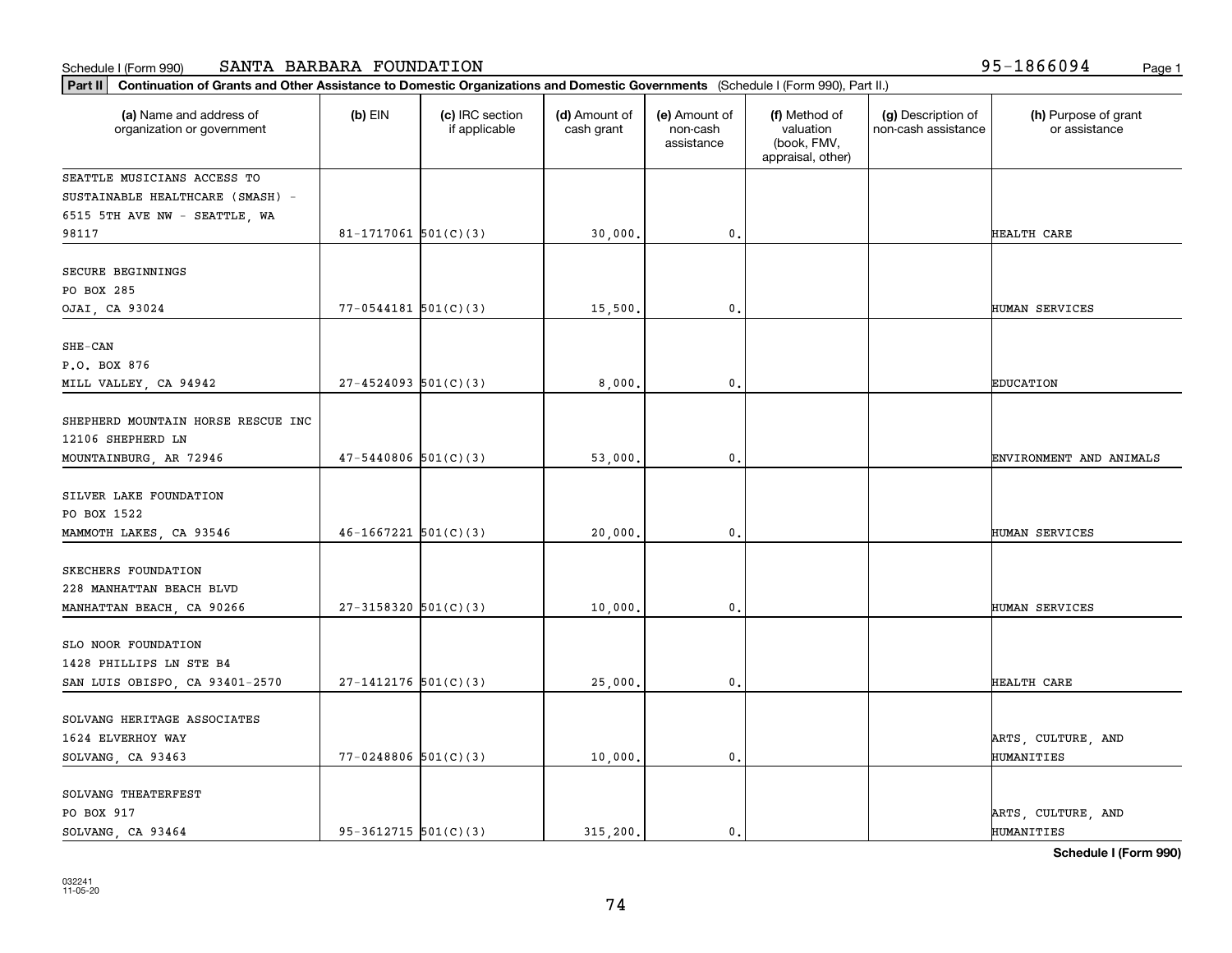| Part II   Continuation of Grants and Other Assistance to Domestic Organizations and Domestic Governments (Schedule I (Form 990), Part II.) |                            |                                  |                             |                                         |                                                                |                                           |                                       |
|--------------------------------------------------------------------------------------------------------------------------------------------|----------------------------|----------------------------------|-----------------------------|-----------------------------------------|----------------------------------------------------------------|-------------------------------------------|---------------------------------------|
| (a) Name and address of<br>organization or government                                                                                      | $(b)$ EIN                  | (c) IRC section<br>if applicable | (d) Amount of<br>cash grant | (e) Amount of<br>non-cash<br>assistance | (f) Method of<br>valuation<br>(book, FMV,<br>appraisal, other) | (g) Description of<br>non-cash assistance | (h) Purpose of grant<br>or assistance |
|                                                                                                                                            |                            |                                  |                             |                                         |                                                                |                                           |                                       |
| SOUTH COAST COMMUNITY MEDIA ACCESS<br>CENTER - 329 S SALINAS ST - SANTA                                                                    |                            |                                  |                             |                                         |                                                                |                                           | ARTS, CULTURE, AND                    |
| BARBARA, CA 93103                                                                                                                          | $71-0910704$ 501(C)(3)     |                                  | 19,000.                     | $\mathfrak o$ .                         |                                                                |                                           | HUMANITIES                            |
|                                                                                                                                            |                            |                                  |                             |                                         |                                                                |                                           |                                       |
| SPIRIT OF THE WILD HORSE                                                                                                                   |                            |                                  |                             |                                         |                                                                |                                           |                                       |
| PO BOX 100                                                                                                                                 |                            |                                  |                             |                                         |                                                                |                                           |                                       |
| COSTILLA, NM 87524                                                                                                                         | $39 - 2067927$ 501(C)(3)   |                                  | 6,000.                      | $\mathfrak{o}$ .                        |                                                                |                                           | ENVIRONMENT AND ANIMALS               |
|                                                                                                                                            |                            |                                  |                             |                                         |                                                                |                                           |                                       |
| ST. CECILIA SOCIETY                                                                                                                        |                            |                                  |                             |                                         |                                                                |                                           |                                       |
| PO BOX 92213                                                                                                                               |                            |                                  |                             |                                         |                                                                |                                           |                                       |
| SANTA BARBARA, CA 93150                                                                                                                    | 95-6047722 $501(C)(3)$     |                                  | 27,552.                     | $\mathbf{0}$ .                          |                                                                |                                           | HEALTH CARE                           |
|                                                                                                                                            |                            |                                  |                             |                                         |                                                                |                                           |                                       |
| ST. JAMES EPISCOPAL CHURCH                                                                                                                 |                            |                                  |                             |                                         |                                                                |                                           |                                       |
| 208 CAMINO DE SANTIAGO                                                                                                                     |                            |                                  |                             |                                         |                                                                |                                           |                                       |
| TAOS, NM 87571                                                                                                                             | 85-0122245 $501(C)(3)$     |                                  | 15,000.                     | 0.                                      |                                                                |                                           | GENERAL SUPPORT                       |
|                                                                                                                                            |                            |                                  |                             |                                         |                                                                |                                           |                                       |
| ST. JOSEPH HIGH SCHOOL                                                                                                                     |                            |                                  |                             |                                         |                                                                |                                           |                                       |
| 4120 S BRADLEY RD                                                                                                                          | $95 - 2315939$ $501(C)(3)$ |                                  |                             | $\mathbf{0}$                            |                                                                |                                           | GENERAL SUPPORT                       |
| SANTA MARIA, CA 93455                                                                                                                      |                            |                                  | 7,500                       |                                         |                                                                |                                           |                                       |
| ST. JUDE CHILDREN'S RESEARCH                                                                                                               |                            |                                  |                             |                                         |                                                                |                                           |                                       |
| HOSPITAL - 501 ST JUDE PL -                                                                                                                |                            |                                  |                             |                                         |                                                                |                                           |                                       |
| MEMPHIS, TN 38105                                                                                                                          | 62-0646012 $501(C)(3)$     |                                  | 15,100.                     | 0.                                      |                                                                |                                           | HEALTH CARE                           |
|                                                                                                                                            |                            |                                  |                             |                                         |                                                                |                                           |                                       |
| ST. MARK'S-IN-THE-VALLEY EPISCOPAL                                                                                                         |                            |                                  |                             |                                         |                                                                |                                           |                                       |
| CHURCH - PO BOX 39 - LOS OLIVOS,                                                                                                           |                            |                                  |                             |                                         |                                                                |                                           | PUBLIC AND SOCIETAL                   |
| CA 93441                                                                                                                                   | $31-1629166$ $501(C)(3)$   |                                  | 18,800.                     | $\mathbf{0}$ .                          |                                                                |                                           | <b>BENEFIT</b>                        |
|                                                                                                                                            |                            |                                  |                             |                                         |                                                                |                                           |                                       |
| ST. MARY OF THE ASSUMPTION                                                                                                                 |                            |                                  |                             |                                         |                                                                |                                           |                                       |
| 424 EAST CYPRESS ST                                                                                                                        |                            |                                  |                             |                                         |                                                                |                                           |                                       |
| SANTA MARIA, CA 93454                                                                                                                      | $95 - 3248111$ $501(C)(3)$ |                                  | 27,360.                     | $\mathbf 0$ .                           |                                                                |                                           | CHILD CARE                            |
|                                                                                                                                            |                            |                                  |                             |                                         |                                                                |                                           |                                       |
| ST. VINCENT DE PAUL SOCIETY                                                                                                                |                            |                                  |                             |                                         |                                                                |                                           |                                       |
| 210 N AVE 21                                                                                                                               |                            |                                  |                             |                                         |                                                                |                                           |                                       |
| LOS ANGELES, CA 90031                                                                                                                      | $95-1644622$ $501(C)(3)$   |                                  | 6.345.                      | $\mathbf{0}$ .                          |                                                                |                                           | HUMAN SERVICES                        |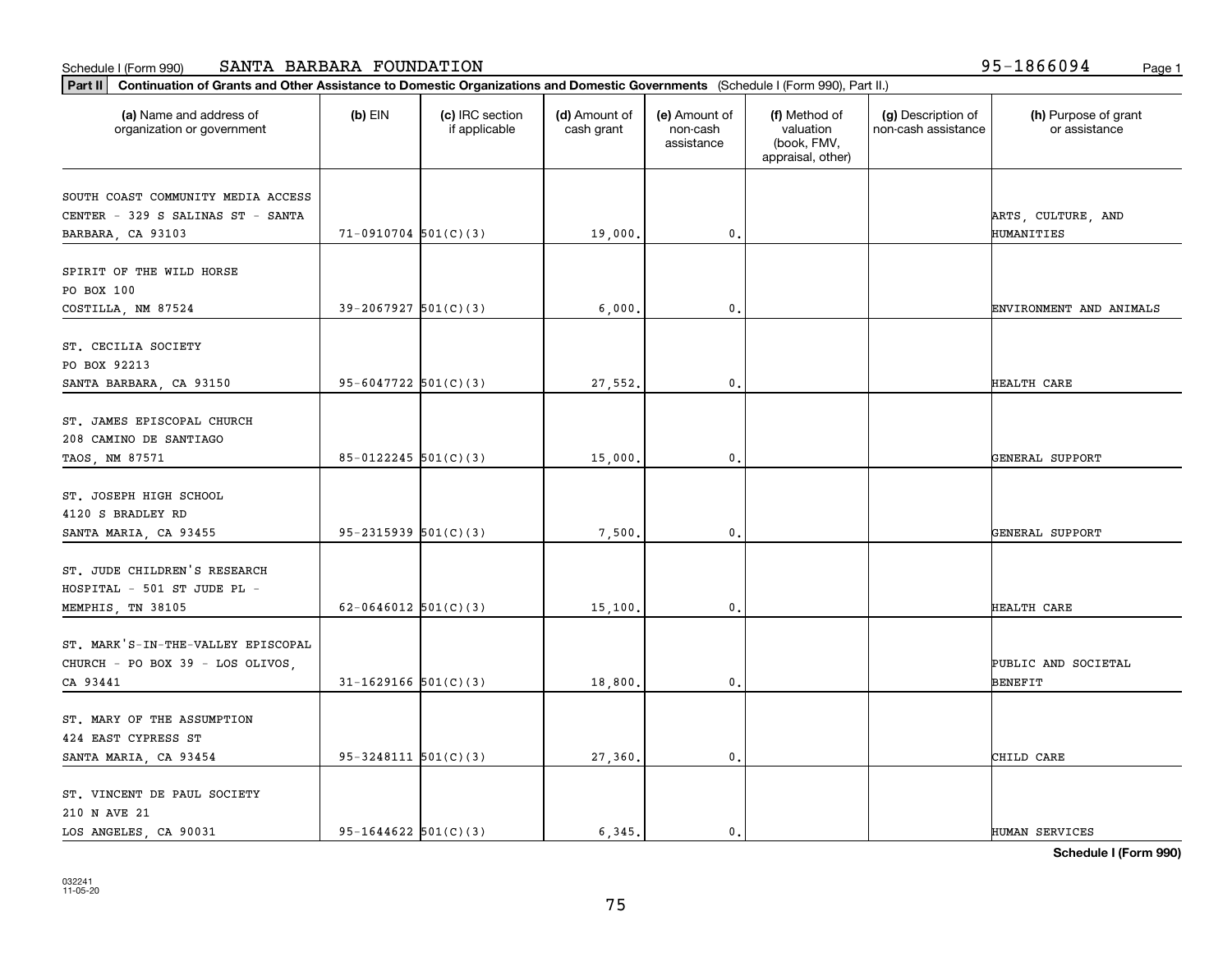| (a) Name and address of<br>organization or government | $(b)$ EIN                  | (c) IRC section<br>if applicable | (d) Amount of<br>cash grant | (e) Amount of<br>non-cash<br>assistance | (f) Method of<br>valuation<br>(book, FMV,<br>appraisal, other) | (g) Description of<br>non-cash assistance | (h) Purpose of grant<br>or assistance |
|-------------------------------------------------------|----------------------------|----------------------------------|-----------------------------|-----------------------------------------|----------------------------------------------------------------|-------------------------------------------|---------------------------------------|
| ST. VINCENT'S                                         |                            |                                  |                             |                                         |                                                                |                                           |                                       |
| 4200 CALLE REAL                                       |                            |                                  |                             |                                         |                                                                |                                           |                                       |
| SANTA BARBARA, CA 93110-1454                          | 95-1643367 $501(C)(3)$     |                                  | 100, 500.                   | $\mathbf{0}$ .                          |                                                                |                                           | CHILD CARE                            |
|                                                       |                            |                                  |                             |                                         |                                                                |                                           |                                       |
| STANDING TOGETHER TO END SEXUAL                       |                            |                                  |                             |                                         |                                                                |                                           |                                       |
| ASSAULT - 433 E CAON PERDIDO ST -                     |                            |                                  |                             |                                         |                                                                |                                           |                                       |
| SANTA BARBARA, CA 93101                               | $95 - 2929455$ $501(C)(3)$ |                                  | 10,000.                     | 0.                                      |                                                                |                                           | BEHAVIORAL HEALTH                     |
|                                                       |                            |                                  |                             |                                         |                                                                |                                           |                                       |
| STANFORD UNIVERSITY<br>PO BOX 20466                   |                            |                                  |                             |                                         |                                                                |                                           |                                       |
| STANFORD, CA 94309-0466                               | 94-1156365 $501(C)(3)$     |                                  | 46,400.                     | 0.                                      |                                                                |                                           | <b>EDUCATION</b>                      |
|                                                       |                            |                                  |                             |                                         |                                                                |                                           |                                       |
| STATE STREET BALLET                                   |                            |                                  |                             |                                         |                                                                |                                           |                                       |
| 2285 LAS POSITAS RD                                   |                            |                                  |                             |                                         |                                                                |                                           | ARTS, CULTURE, AND                    |
| SANTA BARBARA, CA 93105                               | $86-0717486$ 501(C)(3)     |                                  | 66,000.                     | $\mathbf 0$ .                           |                                                                |                                           | HUMANITIES                            |
|                                                       |                            |                                  |                             |                                         |                                                                |                                           |                                       |
| STORYTELLER CHILDREN'S CENTER,                        |                            |                                  |                             |                                         |                                                                |                                           |                                       |
| $INC. - 2115$ STATE ST - SANTA                        |                            |                                  |                             |                                         |                                                                |                                           |                                       |
| BARBARA, CA 93105-3555                                | $77 - 0283072$ 501(C)(3)   |                                  | 90,508.                     | 0.                                      |                                                                |                                           | <b>EDUCATION</b>                      |
|                                                       |                            |                                  |                             |                                         |                                                                |                                           |                                       |
| SUSTAINABLE CHANGE ALLIANCE                           |                            |                                  |                             |                                         |                                                                |                                           |                                       |
| FOUNDATION - P.O. BOX 41625 -                         |                            |                                  |                             |                                         |                                                                |                                           |                                       |
| SANTA BARBARA, CA 93103                               | 83-1937937 $501(C)(3)$     |                                  | 25,000.                     | 0.                                      |                                                                |                                           | HUMAN SERVICES                        |
| TAOS CENTER FOR THE ARTS                              |                            |                                  |                             |                                         |                                                                |                                           |                                       |
|                                                       |                            |                                  |                             |                                         |                                                                |                                           |                                       |
| 133 PASEO DEL PUEBLO NORTE                            | 85-0113452 501(C)(3)       |                                  |                             | 0.                                      |                                                                |                                           | GENERAL SUPPORT                       |
| TAOS, NM 87571                                        |                            |                                  | 12,000.                     |                                         |                                                                |                                           |                                       |
| TAOS HEALTH SYSTEMS INC HOLY CROSS                    |                            |                                  |                             |                                         |                                                                |                                           |                                       |
| HOSPITAL - 1397 WEIMER RD - TAOS,                     |                            |                                  |                             |                                         |                                                                |                                           |                                       |
| NM 87571                                              | 85-0289839 501(C)(3)       |                                  | 30,000.                     | 0.                                      |                                                                |                                           | HEALTH CARE                           |
|                                                       |                            |                                  |                             |                                         |                                                                |                                           |                                       |
| TEDDY BEAR CANCER FOUNDATION                          |                            |                                  |                             |                                         |                                                                |                                           |                                       |
| 3892 STATE ST STE 220                                 |                            |                                  |                             |                                         |                                                                |                                           |                                       |
| SANTA BARBARA, CA 93105                               | $14-1872081$ 501(C)(3)     |                                  | 20,550.                     | $\mathbf{0}$ .                          |                                                                |                                           | HEALTH CARE                           |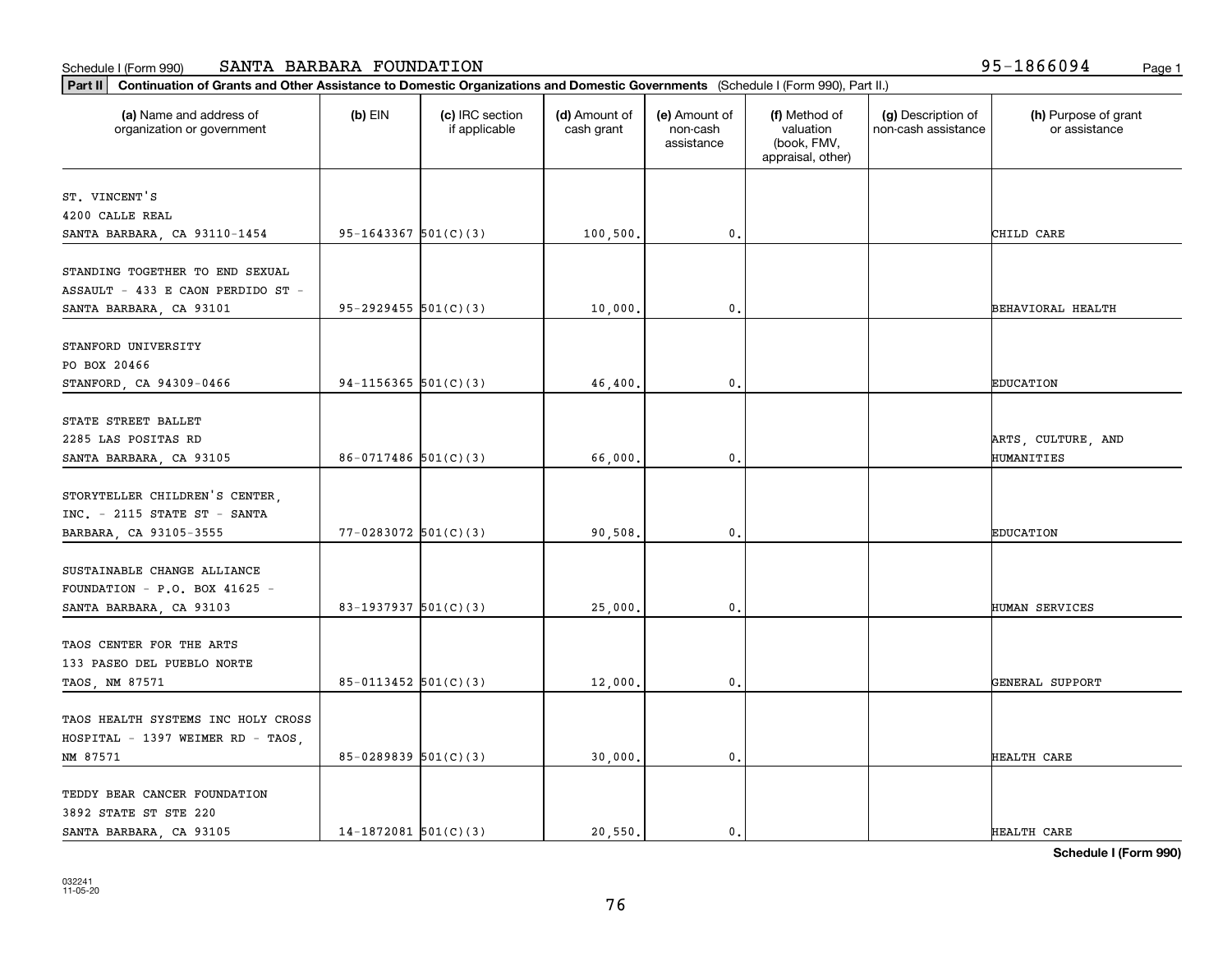| Part II   Continuation of Grants and Other Assistance to Domestic Organizations and Domestic Governments (Schedule I (Form 990), Part II.) |                            |                                  |                             |                                         |                                                                |                                           |                                       |
|--------------------------------------------------------------------------------------------------------------------------------------------|----------------------------|----------------------------------|-----------------------------|-----------------------------------------|----------------------------------------------------------------|-------------------------------------------|---------------------------------------|
| (a) Name and address of<br>organization or government                                                                                      | $(b)$ EIN                  | (c) IRC section<br>if applicable | (d) Amount of<br>cash grant | (e) Amount of<br>non-cash<br>assistance | (f) Method of<br>valuation<br>(book, FMV,<br>appraisal, other) | (g) Description of<br>non-cash assistance | (h) Purpose of grant<br>or assistance |
| TENNIS PATRONS ASSOCIATION OF                                                                                                              |                            |                                  |                             |                                         |                                                                |                                           |                                       |
| SANTA BARBARA, INC. - PO BOX 3886                                                                                                          |                            |                                  |                             |                                         |                                                                |                                           |                                       |
| - SANTA BARBARA, CA 93130                                                                                                                  | $23 - 7203732$ 501(C)(3)   |                                  | 31,545.                     | 0.                                      |                                                                |                                           | HUMAN SERVICES                        |
|                                                                                                                                            |                            |                                  |                             |                                         |                                                                |                                           |                                       |
| TETON REGIONAL LAND TRUST                                                                                                                  |                            |                                  |                             |                                         |                                                                |                                           |                                       |
| PO BOX 247                                                                                                                                 |                            |                                  |                             |                                         |                                                                |                                           |                                       |
| DRIGGS, ID 83422                                                                                                                           | $94-3146525$ $501(C)(3)$   |                                  | 6,000,                      | 0.                                      |                                                                |                                           | ENVIRONMENT AND ANIMALS               |
| THACHER SCHOOL, INC.                                                                                                                       |                            |                                  |                             |                                         |                                                                |                                           |                                       |
| 5025 THACHER RD                                                                                                                            |                            |                                  |                             |                                         |                                                                |                                           |                                       |
| OJAI, CA 93023                                                                                                                             | $95-1642398$ $501(C)(3)$   |                                  | 125,000.                    | $\mathbf{0}$ .                          |                                                                |                                           | <b>EDUCATION</b>                      |
|                                                                                                                                            |                            |                                  |                             |                                         |                                                                |                                           |                                       |
| THE FOUNDATION FOR SANTA BARBARA                                                                                                           |                            |                                  |                             |                                         |                                                                |                                           |                                       |
| CITY COLLEGE - 721 CLIFF DR -                                                                                                              |                            |                                  |                             |                                         |                                                                |                                           |                                       |
| SANTA BARBARA, CA 93109                                                                                                                    | $95 - 3234551$ $501(C)(3)$ |                                  | 67,550.                     | 0.                                      |                                                                |                                           | <b>EDUCATION</b>                      |
| THE LAND CONSERVANCY OF SAN LUIS                                                                                                           |                            |                                  |                             |                                         |                                                                |                                           |                                       |
| OBISPO - PO BOX 12206 - SAN LUIS                                                                                                           |                            |                                  |                             |                                         |                                                                |                                           |                                       |
| OBISPO, CA 93406                                                                                                                           | $77 - 0039294$ 501(C)(3)   |                                  | 500,000,                    | 0.                                      |                                                                |                                           | ENVIRONMENT AND ANIMALS               |
|                                                                                                                                            |                            |                                  |                             |                                         |                                                                |                                           |                                       |
| THE LAND TRUST FOR SANTA BARBARA                                                                                                           |                            |                                  |                             |                                         |                                                                |                                           |                                       |
| COUNTY - PO BOX 91830 - SANTA                                                                                                              |                            |                                  |                             |                                         |                                                                |                                           |                                       |
| BARBARA, CA 93190                                                                                                                          | $95-3797404$ $501(C)(3)$   |                                  | 304,700.                    | 0.                                      |                                                                |                                           | ENVIRONMENT AND ANIMALS               |
|                                                                                                                                            |                            |                                  |                             |                                         |                                                                |                                           |                                       |
| THE LOS ALAMOS FOUNDATION                                                                                                                  |                            |                                  |                             |                                         |                                                                |                                           |                                       |
| P.O. BOX 477                                                                                                                               |                            |                                  |                             |                                         |                                                                |                                           | PUBLIC AND SOCIETAL                   |
| LOS ALAMOS, CA 93440                                                                                                                       | $26-1950432$ 501(C)(3)     |                                  | 12,100.                     | 0.                                      |                                                                |                                           | BENEFIT                               |
| THE NATURE CONSERVANCY OF                                                                                                                  |                            |                                  |                             |                                         |                                                                |                                           |                                       |
| CALIFORNIA - 201 MISSION ST FL 4 -                                                                                                         |                            |                                  |                             |                                         |                                                                |                                           |                                       |
| SAN FRANCISCO, CA 94105                                                                                                                    | $20-5797732$ 501(C)(3)     |                                  | 14,700.                     | $\mathbf{0}$ .                          |                                                                |                                           | ENVIRONMENT AND ANIMALS               |
|                                                                                                                                            |                            |                                  |                             |                                         |                                                                |                                           |                                       |
| THE OJAI VALLEY LAND CONSERVANCY                                                                                                           |                            |                                  |                             |                                         |                                                                |                                           |                                       |
| PO BOX 1092                                                                                                                                |                            |                                  |                             |                                         |                                                                |                                           |                                       |
| OJAI, CA 93024                                                                                                                             | $77-0169682$ $501(C)(3)$   |                                  | 15,000.                     | $\mathfrak{o}$ .                        |                                                                |                                           | ENVIRONMENT AND ANIMALS               |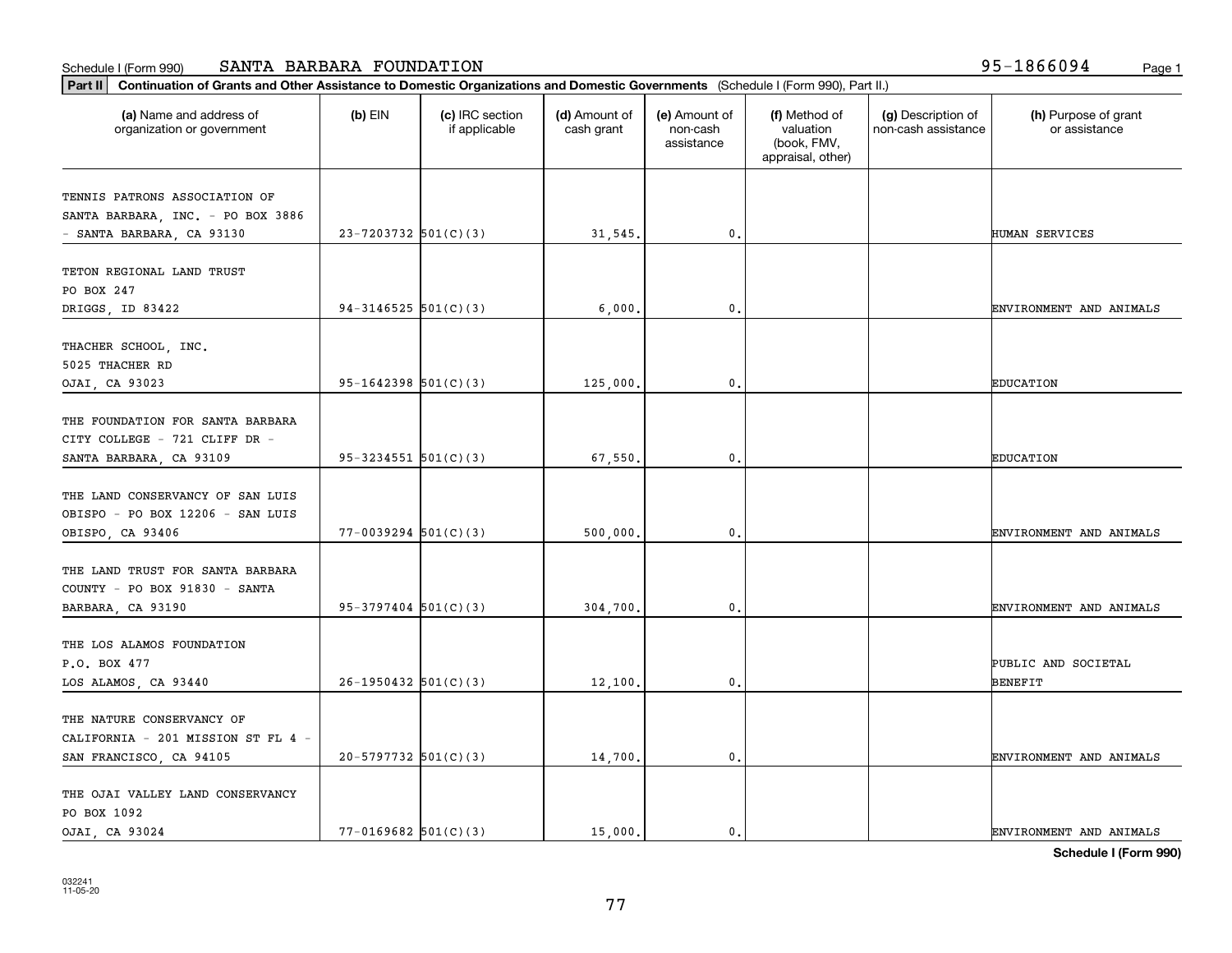| Part II   Continuation of Grants and Other Assistance to Domestic Organizations and Domestic Governments (Schedule I (Form 990), Part II.) |                            |                                  |                             |                                         |                                                                |                                           |                                       |
|--------------------------------------------------------------------------------------------------------------------------------------------|----------------------------|----------------------------------|-----------------------------|-----------------------------------------|----------------------------------------------------------------|-------------------------------------------|---------------------------------------|
| (a) Name and address of<br>organization or government                                                                                      | $(b)$ EIN                  | (c) IRC section<br>if applicable | (d) Amount of<br>cash grant | (e) Amount of<br>non-cash<br>assistance | (f) Method of<br>valuation<br>(book, FMV,<br>appraisal, other) | (g) Description of<br>non-cash assistance | (h) Purpose of grant<br>or assistance |
|                                                                                                                                            |                            |                                  |                             |                                         |                                                                |                                           |                                       |
| THE PACIFIC PRIDE FOUNDATION, INC.<br>608 ANACAPA ST. SUITE A                                                                              |                            |                                  |                             |                                         |                                                                |                                           | PUBLIC AND SOCIETAL                   |
| SANTA BARBARA, CA 93101                                                                                                                    | $95 - 3133613$ $501(C)(3)$ |                                  | 65,700.                     | 0.                                      |                                                                |                                           | <b>BENEFIT</b>                        |
|                                                                                                                                            |                            |                                  |                             |                                         |                                                                |                                           |                                       |
| THE SALVATION ARMY                                                                                                                         |                            |                                  |                             |                                         |                                                                |                                           |                                       |
| PO BOX 93002                                                                                                                               |                            |                                  |                             |                                         |                                                                |                                           |                                       |
| LONG BEACH, CA 90809                                                                                                                       | $94-1156347$ $501(C)(3)$   |                                  | 47,900.                     | 0.                                      |                                                                |                                           | GENERAL SUPPORT                       |
|                                                                                                                                            |                            |                                  |                             |                                         |                                                                |                                           |                                       |
| THE SAN DIEGO FOUNDATION                                                                                                                   |                            |                                  |                             |                                         |                                                                |                                           |                                       |
| 2508 HISTORIC DECATUR RD STE 200                                                                                                           |                            |                                  |                             |                                         |                                                                |                                           | PUBLIC AND SOCIETAL                   |
| SAN DIEGO, CA 92106                                                                                                                        | $95-2942582$ $501(C)(3)$   |                                  | 20,000.                     | $\mathbf{0}$ .                          |                                                                |                                           | BENEFIT                               |
|                                                                                                                                            |                            |                                  |                             |                                         |                                                                |                                           |                                       |
| THE TURNER FOUNDATION                                                                                                                      |                            |                                  |                             |                                         |                                                                |                                           |                                       |
| PO BOX 186                                                                                                                                 |                            |                                  |                             |                                         |                                                                |                                           |                                       |
| SANTA BARBARA, CA 93012                                                                                                                    | 95-6111806 $501(C)(3)$     |                                  | 10,000.                     | 0.                                      |                                                                |                                           | <b>HOUSING AND SHELTER</b>            |
|                                                                                                                                            |                            |                                  |                             |                                         |                                                                |                                           |                                       |
| THE UC DAVIS FOUNDATION                                                                                                                    |                            |                                  |                             |                                         |                                                                |                                           |                                       |
| 202 CONSTEAU PLACE, SUITE 185                                                                                                              |                            |                                  |                             |                                         |                                                                |                                           |                                       |
| DAVIS, CA 95618                                                                                                                            | 94-6081352 $501(C)(3)$     |                                  | 100,000.                    | 0.                                      |                                                                |                                           | <b>EDUCATION</b>                      |
| THE UCLA FOUNDATION                                                                                                                        |                            |                                  |                             |                                         |                                                                |                                           |                                       |
| BOX 951476                                                                                                                                 |                            |                                  |                             |                                         |                                                                |                                           |                                       |
| LOS ANGELES, CA 90095-1475                                                                                                                 | $95 - 2250801$ $501(C)(3)$ |                                  | 40,200.                     | 0.                                      |                                                                |                                           | <b>EDUCATION</b>                      |
|                                                                                                                                            |                            |                                  |                             |                                         |                                                                |                                           |                                       |
| THERAPY DOGS OF SANTA BARBARA                                                                                                              |                            |                                  |                             |                                         |                                                                |                                           |                                       |
| PO BOX 3534                                                                                                                                |                            |                                  |                             |                                         |                                                                |                                           |                                       |
| SANTA BARBARA, CA 93130                                                                                                                    | $47-0879588$ 501(C)(3)     |                                  | 26,000.                     | 0.                                      |                                                                |                                           | ENVIRONMENT AND ANIMALS               |
|                                                                                                                                            |                            |                                  |                             |                                         |                                                                |                                           |                                       |
| TRANSITION HOUSE                                                                                                                           |                            |                                  |                             |                                         |                                                                |                                           |                                       |
| 425 E COTA ST                                                                                                                              |                            |                                  |                             |                                         |                                                                |                                           |                                       |
| SANTA BARBARA, CA 93101-1662                                                                                                               | $77-0099755$ 501(C)(3)     |                                  | 126,300.                    | $\mathbf{0}$ .                          |                                                                |                                           | CHILD CARE                            |
|                                                                                                                                            |                            |                                  |                             |                                         |                                                                |                                           |                                       |
| TRANSITIONS-MENTAL HEALTH                                                                                                                  |                            |                                  |                             |                                         |                                                                |                                           |                                       |
| ASSOCIATION - 784 HIGH STREET -                                                                                                            |                            |                                  |                             |                                         |                                                                |                                           |                                       |
| SAN LUIS OBISPO, CA 93401                                                                                                                  | $95-3509040$ $501(C)(3)$   |                                  | 10.000.                     | $\mathfrak{o}$ .                        |                                                                |                                           | GENERAL SUPPORT                       |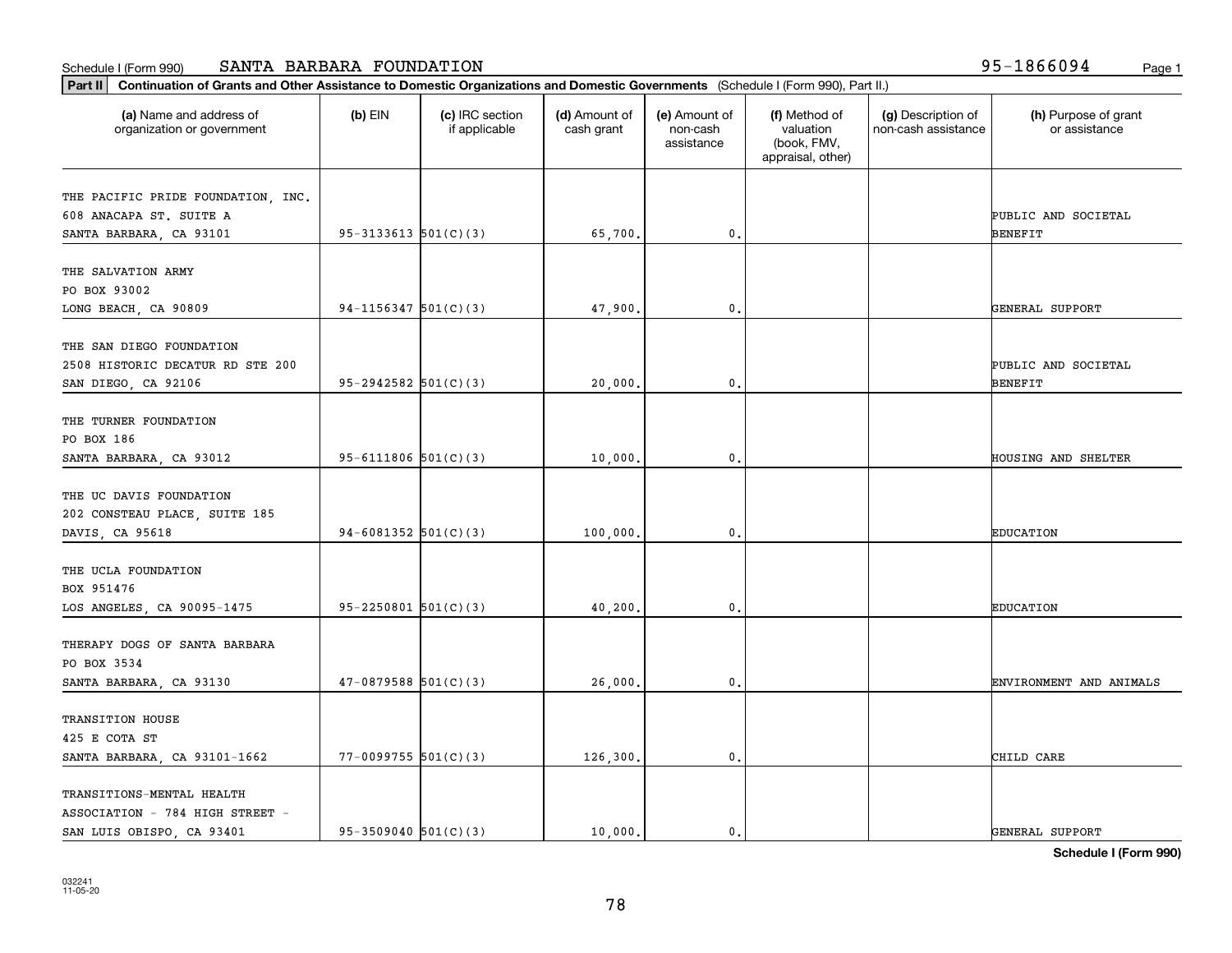| Part II   Continuation of Grants and Other Assistance to Domestic Organizations and Domestic Governments (Schedule I (Form 990), Part II.) |                          |                                  |                             |                                         |                                                                |                                           |                                       |
|--------------------------------------------------------------------------------------------------------------------------------------------|--------------------------|----------------------------------|-----------------------------|-----------------------------------------|----------------------------------------------------------------|-------------------------------------------|---------------------------------------|
| (a) Name and address of<br>organization or government                                                                                      | $(b)$ EIN                | (c) IRC section<br>if applicable | (d) Amount of<br>cash grant | (e) Amount of<br>non-cash<br>assistance | (f) Method of<br>valuation<br>(book, FMV,<br>appraisal, other) | (g) Description of<br>non-cash assistance | (h) Purpose of grant<br>or assistance |
|                                                                                                                                            |                          |                                  |                             |                                         |                                                                |                                           |                                       |
| TRINITY EPISCOPAL CHURCH, SANTA<br>BARBARA - 1500 STATE ST - SANTA                                                                         |                          |                                  |                             |                                         |                                                                |                                           |                                       |
| BARBARA, CA 93101                                                                                                                          | $95-1750018$ $501(C)(3)$ |                                  | 38,000.                     | $\mathfrak o$ .                         |                                                                |                                           | GENERAL SUPPORT                       |
|                                                                                                                                            |                          |                                  |                             |                                         |                                                                |                                           |                                       |
| TROUT UNLIMITED INC.                                                                                                                       |                          |                                  |                             |                                         |                                                                |                                           |                                       |
| 1300 N 17TH ST STE 500                                                                                                                     |                          |                                  |                             |                                         |                                                                |                                           |                                       |
| ARLINGTON, VA 22209                                                                                                                        | $38-1612715$ $501(C)(3)$ |                                  | 10,000                      | $\mathfrak{o}$ .                        |                                                                |                                           | ENVIRONMENT AND ANIMALS               |
|                                                                                                                                            |                          |                                  |                             |                                         |                                                                |                                           |                                       |
| TRUSTEES OF BOSTON UNIVERSITY                                                                                                              |                          |                                  |                             |                                         |                                                                |                                           |                                       |
| 595 COMMONWEALTH AVE STE 700                                                                                                               |                          |                                  |                             |                                         |                                                                |                                           |                                       |
| BOSTON, MA 02215                                                                                                                           | $04 - 2103547$ 501(C)(3) |                                  | 5,100.                      | $\mathbf{0}$ .                          |                                                                |                                           | GENERAL SUPPORT                       |
|                                                                                                                                            |                          |                                  |                             |                                         |                                                                |                                           |                                       |
| UC SANTA BARBARA FOUNDATION                                                                                                                |                          |                                  |                             |                                         |                                                                |                                           |                                       |
| 4219 CHEADLE HALL, 4TH FL                                                                                                                  |                          |                                  |                             |                                         |                                                                |                                           |                                       |
| SANTA BARBARA, CA 93106                                                                                                                    | $23 - 7314834$ 501(C)(3) |                                  | 545,700.                    | 0.                                      |                                                                |                                           | <b>EDUCATION</b>                      |
|                                                                                                                                            |                          |                                  |                             |                                         |                                                                |                                           |                                       |
| UFFIZI ORDER                                                                                                                               |                          |                                  |                             |                                         |                                                                |                                           |                                       |
| PO BOX 217                                                                                                                                 |                          |                                  |                             |                                         |                                                                |                                           |                                       |
| SANTA BARBARA, CA 93102                                                                                                                    | $46 - 2832064$ 501(C)(3) |                                  | 81,750                      | $\mathbf{0}$                            |                                                                |                                           | FOOD SYSTEMS                          |
|                                                                                                                                            |                          |                                  |                             |                                         |                                                                |                                           |                                       |
| UNICEF USA                                                                                                                                 |                          |                                  |                             |                                         |                                                                |                                           |                                       |
| 125 MAIDEN LN                                                                                                                              |                          |                                  |                             |                                         |                                                                |                                           |                                       |
| NEW YORK, NY 10038                                                                                                                         | 13-1760110 $501(C)(3)$   |                                  | 5,200.                      | 0.                                      |                                                                |                                           | GENERAL SUPPORT                       |
|                                                                                                                                            |                          |                                  |                             |                                         |                                                                |                                           |                                       |
| UNION RESCUE MISSION                                                                                                                       |                          |                                  |                             |                                         |                                                                |                                           |                                       |
| 545 S SAN PEDRO ST                                                                                                                         |                          |                                  |                             |                                         |                                                                |                                           |                                       |
| LOS ANGELES, CA 90013                                                                                                                      | $95-1709293$ $501(C)(3)$ |                                  | 15,000.                     | $\mathbf{0}$ .                          |                                                                |                                           | HUMAN SERVICES                        |
| UNITARIAN SOCIETY OF SANTA BARBARA                                                                                                         |                          |                                  |                             |                                         |                                                                |                                           |                                       |
| 1535 SANTA BARBARA ST                                                                                                                      |                          |                                  |                             |                                         |                                                                |                                           |                                       |
| SANTA BARBARA, CA 93101                                                                                                                    | $95-1890767$ 501(C)(3)   |                                  | 36,240.                     | $\mathfrak o$ .                         |                                                                |                                           | HOUSING AND SHELTER                   |
| UNITED BOYS & GIRLS CLUBS OF                                                                                                               |                          |                                  |                             |                                         |                                                                |                                           |                                       |
| GREATER SANTA BARBARA COUNTY -                                                                                                             |                          |                                  |                             |                                         |                                                                |                                           |                                       |
| P.O. BOX 1485 - SANTA BARBARA, CA                                                                                                          |                          |                                  |                             |                                         |                                                                |                                           |                                       |
| 93102                                                                                                                                      | $23 - 7087814$ 501(C)(3) |                                  | 62,617.                     | $\mathbf{0}$ .                          |                                                                |                                           | HUMAN SERVICES                        |
|                                                                                                                                            |                          |                                  |                             |                                         |                                                                |                                           |                                       |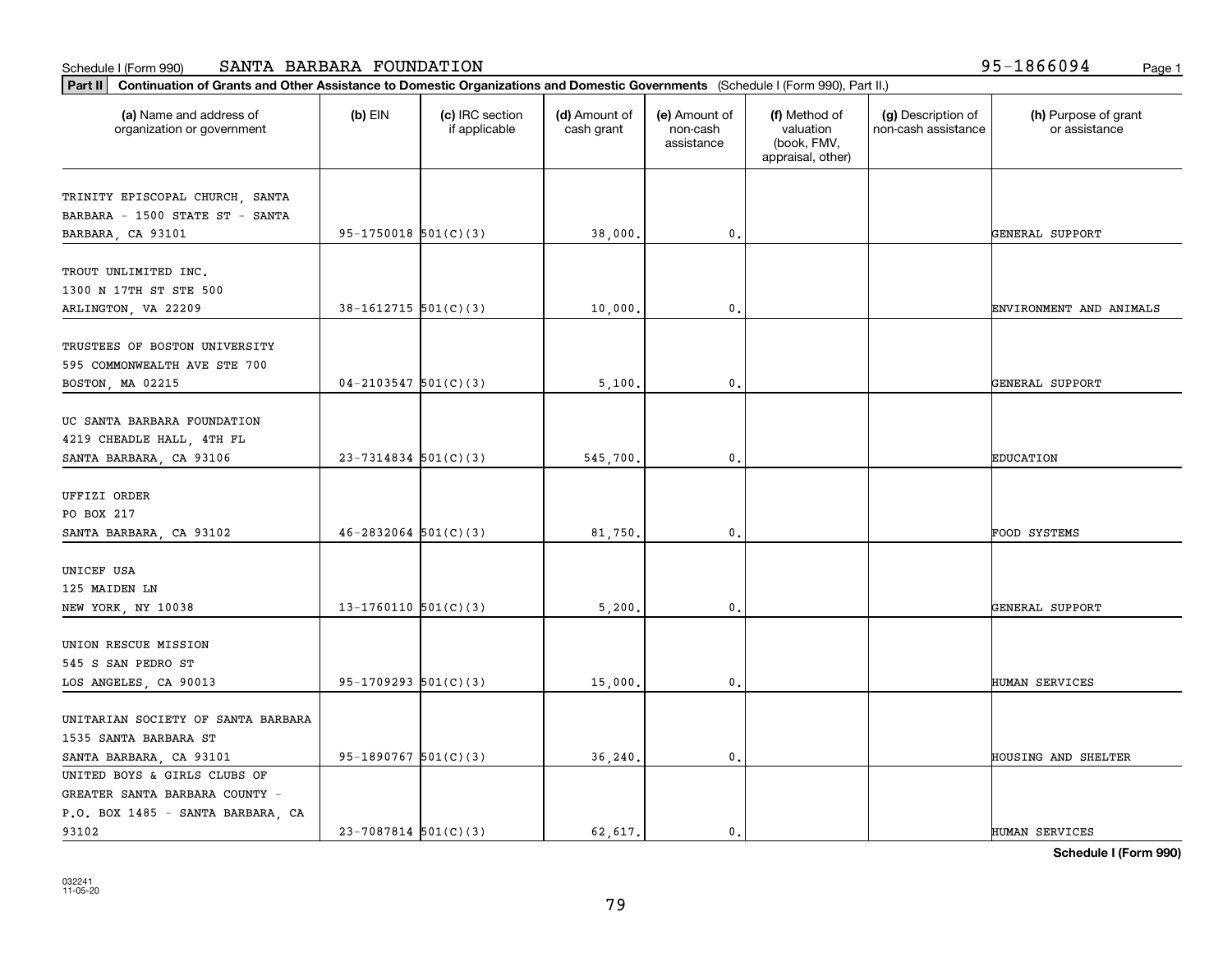| Part II   Continuation of Grants and Other Assistance to Domestic Organizations and Domestic Governments (Schedule I (Form 990), Part II.) |                          |                                  |                             |                                         |                                                                |                                           |                                       |
|--------------------------------------------------------------------------------------------------------------------------------------------|--------------------------|----------------------------------|-----------------------------|-----------------------------------------|----------------------------------------------------------------|-------------------------------------------|---------------------------------------|
| (a) Name and address of<br>organization or government                                                                                      | $(b)$ EIN                | (c) IRC section<br>if applicable | (d) Amount of<br>cash grant | (e) Amount of<br>non-cash<br>assistance | (f) Method of<br>valuation<br>(book, FMV,<br>appraisal, other) | (g) Description of<br>non-cash assistance | (h) Purpose of grant<br>or assistance |
| UNITED STATES WATER POLO INC                                                                                                               |                          |                                  |                             |                                         |                                                                |                                           |                                       |
| 2124 MAIN ST STE 240                                                                                                                       |                          |                                  |                             |                                         |                                                                |                                           |                                       |
| HUNTINGTON BEACH, CA 92648                                                                                                                 | $84-1357609$ 501(C)(3)   |                                  | 10,500.                     | $\mathbf{0}$                            |                                                                |                                           | HUMAN SERVICES                        |
|                                                                                                                                            |                          |                                  |                             |                                         |                                                                |                                           |                                       |
| UNITED WAY OF SANTA BARBARA                                                                                                                |                          |                                  |                             |                                         |                                                                |                                           |                                       |
| COUNTY, INC. - 320 E GUTIERREZ ST                                                                                                          |                          |                                  |                             |                                         |                                                                |                                           |                                       |
| - SANTA BARBARA, CA 93101-1736                                                                                                             | $95-1641968$ $501(C)(3)$ |                                  | 1, 161, 785.                | 0.                                      |                                                                |                                           | HUMAN SERVICES                        |
|                                                                                                                                            |                          |                                  |                             |                                         |                                                                |                                           |                                       |
| UNITY SHOPPE, INC.                                                                                                                         |                          |                                  |                             |                                         |                                                                |                                           |                                       |
| 1209 STATE STREET                                                                                                                          |                          |                                  |                             |                                         |                                                                |                                           |                                       |
| SANTA BARBARA, CA 93101                                                                                                                    | $77 - 0391064$ 501(C)(3) |                                  | 72,500.                     | 0.                                      |                                                                |                                           | HUMAN SERVICES                        |
| UNIVERSITY OF NEW MEXICO                                                                                                                   |                          |                                  |                             |                                         |                                                                |                                           |                                       |
| FOUNDATION INCORPORATED - KUNM                                                                                                             |                          |                                  |                             |                                         |                                                                |                                           |                                       |
| MSC06 3520, 1 UNIVERSITY OF NEW                                                                                                            |                          |                                  |                             |                                         |                                                                |                                           |                                       |
| MEXICO - ALBUQUERQUE, NM                                                                                                                   | $85-0275408$ 501(C)(3)   |                                  | 8,000.                      | 0.                                      |                                                                |                                           | EDUCATION                             |
|                                                                                                                                            |                          |                                  |                             |                                         |                                                                |                                           |                                       |
| UNIVERSITY OF NOTRE DAME                                                                                                                   |                          |                                  |                             |                                         |                                                                |                                           |                                       |
| 1100 GRACE HALL                                                                                                                            |                          |                                  |                             |                                         |                                                                |                                           |                                       |
| NOTRE DAME, IN 46556                                                                                                                       | $35-0868188$ $501(C)(3)$ |                                  | 10,000.                     | $\mathbf{0}$                            |                                                                |                                           | <b>EDUCATION</b>                      |
|                                                                                                                                            |                          |                                  |                             |                                         |                                                                |                                           |                                       |
| UNIVERSITY OF WISCONSIN FOUNDATION                                                                                                         |                          |                                  |                             |                                         |                                                                |                                           |                                       |
| BOX 78807                                                                                                                                  |                          |                                  |                             |                                         |                                                                |                                           |                                       |
| MILWAUKEE, WI 53278-0807                                                                                                                   | $39-0743975$ 501(C)(3)   |                                  | 51,000.                     | 0.                                      |                                                                |                                           | <b>EDUCATION</b>                      |
|                                                                                                                                            |                          |                                  |                             |                                         |                                                                |                                           |                                       |
| URBAN ARTS PARTNERSHIP                                                                                                                     |                          |                                  |                             |                                         |                                                                |                                           |                                       |
| 39 WEST 19TH STREET 5TH FL                                                                                                                 |                          |                                  |                             |                                         |                                                                |                                           |                                       |
| NEW YORK, NY 10011                                                                                                                         | $13 - 3554734$ 501(C)(3) |                                  | 25,000.                     | 0.                                      |                                                                |                                           | GENERAL SUPPORT                       |
|                                                                                                                                            |                          |                                  |                             |                                         |                                                                |                                           |                                       |
| URBAN SADDLES                                                                                                                              |                          |                                  |                             |                                         |                                                                |                                           |                                       |
| 3745 DALTON AVE                                                                                                                            |                          |                                  |                             |                                         |                                                                |                                           |                                       |
| LOS ANGELES, CA 90018                                                                                                                      | $83 - 4460359$ 501(C)(3) |                                  | 10,000.                     | $\mathbf{0}$ .                          |                                                                |                                           | HUMAN SERVICES                        |
|                                                                                                                                            |                          |                                  |                             |                                         |                                                                |                                           |                                       |
| US HOLOCAUST MEMORIAL COUNCIL                                                                                                              |                          |                                  |                             |                                         |                                                                |                                           |                                       |
| 1880 CENTURY PARK EAST, SUITE 820                                                                                                          |                          |                                  |                             |                                         |                                                                |                                           | ARTS, CULTURE, AND                    |
| LOS ANGELES, CA 90067                                                                                                                      | $52-1309391$ $501(C)(3)$ |                                  | 10,000.                     | $\mathbf{0}$                            |                                                                |                                           | HUMANITIES                            |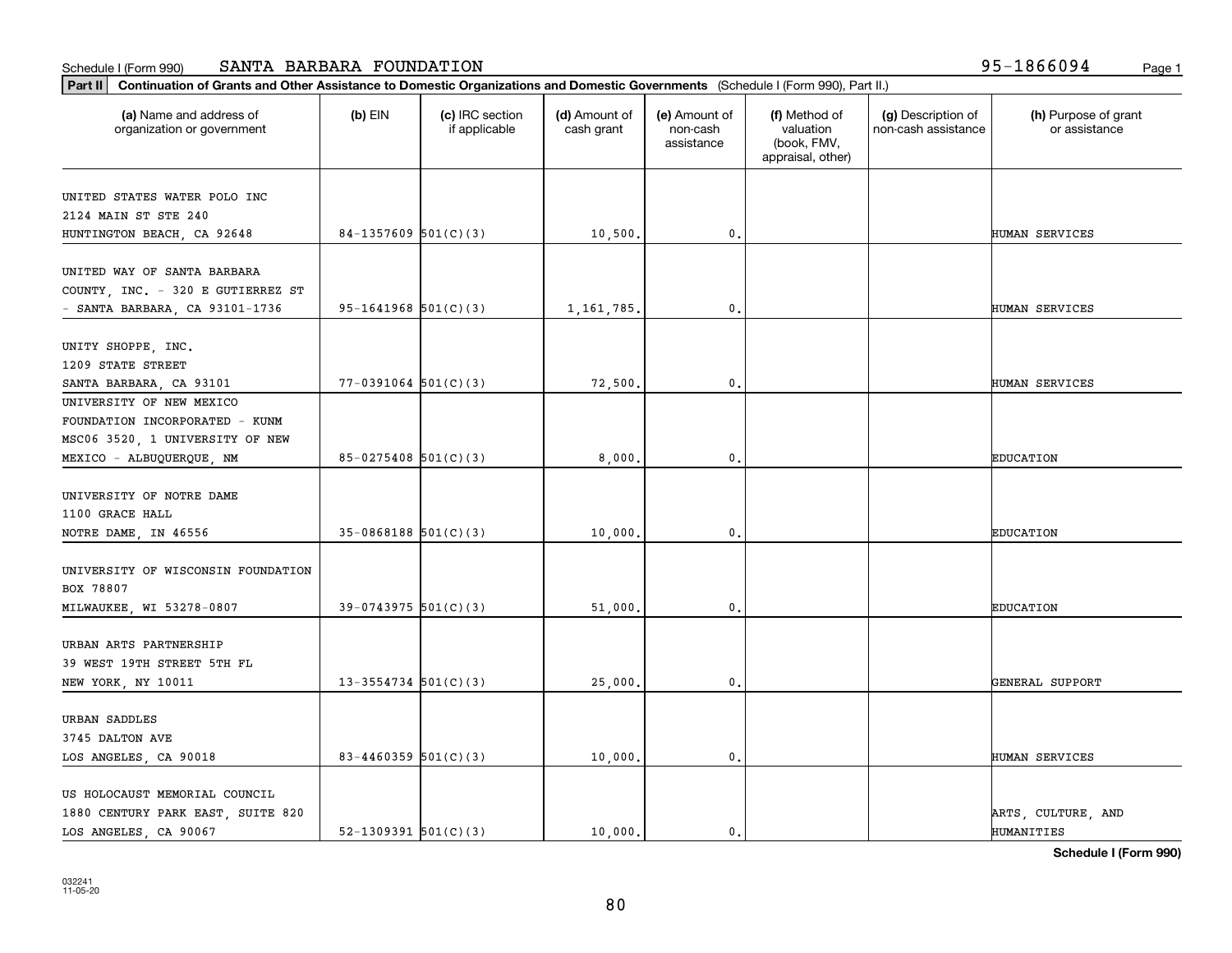| Part II   Continuation of Grants and Other Assistance to Domestic Organizations and Domestic Governments (Schedule I (Form 990), Part II.) |                            |                                  |                             |                                         |                                                                |                                           |                                       |
|--------------------------------------------------------------------------------------------------------------------------------------------|----------------------------|----------------------------------|-----------------------------|-----------------------------------------|----------------------------------------------------------------|-------------------------------------------|---------------------------------------|
| (a) Name and address of<br>organization or government                                                                                      | $(b)$ EIN                  | (c) IRC section<br>if applicable | (d) Amount of<br>cash grant | (e) Amount of<br>non-cash<br>assistance | (f) Method of<br>valuation<br>(book, FMV,<br>appraisal, other) | (g) Description of<br>non-cash assistance | (h) Purpose of grant<br>or assistance |
| USA GREEN COMMUNITIES                                                                                                                      |                            |                                  |                             |                                         |                                                                |                                           |                                       |
| 515 S FIGUEROA ST, STE 1110                                                                                                                |                            |                                  |                             |                                         |                                                                |                                           |                                       |
| LOS ANGELES, CA 90071                                                                                                                      | $27 - 3262283$ 501(C)(3)   |                                  | 10,000.                     | $\mathbf{0}$ .                          |                                                                |                                           | ENVIRONMENT AND ANIMALS               |
| VALLE VERDE AKA HUMANGOOD                                                                                                                  |                            |                                  |                             |                                         |                                                                |                                           |                                       |
| FOUNDATION - 900 CALLE DE LOS                                                                                                              |                            |                                  |                             |                                         |                                                                |                                           |                                       |
| AMIGOS - SANTA BARBARA, CA                                                                                                                 |                            |                                  |                             |                                         |                                                                |                                           |                                       |
| 93105-4435                                                                                                                                 | $91-1931309$ $501(C)(3)$   |                                  | 20,000.                     | $\mathbf{0}$                            |                                                                |                                           | HUMAN SERVICES                        |
|                                                                                                                                            |                            |                                  |                             |                                         |                                                                |                                           |                                       |
| VENTURA COUNTY COMMUNITY                                                                                                                   |                            |                                  |                             |                                         |                                                                |                                           |                                       |
| FOUNDATION - 4001 MISSION OAKS                                                                                                             |                            |                                  |                             |                                         |                                                                |                                           | PUBLIC AND SOCIETAL                   |
| BLVD STE A - CAMARILLO, CA 93012                                                                                                           | $77 - 0165029$ 501(C)(3)   |                                  | 93,700.                     | $\mathbf{0}$ .                          |                                                                |                                           | BENEFIT                               |
|                                                                                                                                            |                            |                                  |                             |                                         |                                                                |                                           |                                       |
| VENTURA LAND TRUST                                                                                                                         |                            |                                  |                             |                                         |                                                                |                                           |                                       |
| PO BOX 1284                                                                                                                                |                            |                                  |                             |                                         |                                                                |                                           |                                       |
| VENTURA, CA 93002                                                                                                                          | $01-0769456$ 501(C)(3)     |                                  | 150,000                     | 0.                                      |                                                                |                                           | ENVIRONMENT AND ANIMALS               |
| VILLA MAJELLA OF SANTA BARBARA                                                                                                             |                            |                                  |                             |                                         |                                                                |                                           |                                       |
| 5662 CALLE REAL, #228                                                                                                                      |                            |                                  |                             |                                         |                                                                |                                           |                                       |
| GOLETA, CA 93111                                                                                                                           | $95-3730718$ $501(C)(3)$   |                                  | 45,000                      | $\mathbf{0}$                            |                                                                |                                           | HEALTH CARE                           |
|                                                                                                                                            |                            |                                  |                             |                                         |                                                                |                                           |                                       |
| VILLAGE PROPERTIES TEACHERS FUND                                                                                                           |                            |                                  |                             |                                         |                                                                |                                           |                                       |
| 1250 COAST VILLAGE RD                                                                                                                      |                            |                                  |                             |                                         |                                                                |                                           |                                       |
| MONTECITO, CA 93108                                                                                                                        | 90-0245650 $501(C)(3)$     |                                  | 7,500.                      | 0.                                      |                                                                |                                           | <b>EDUCATION</b>                      |
|                                                                                                                                            |                            |                                  |                             |                                         |                                                                |                                           |                                       |
| VNA HEALTH                                                                                                                                 |                            |                                  |                             |                                         |                                                                |                                           |                                       |
| 509 E MONTECITO ST STE 200                                                                                                                 |                            |                                  |                             |                                         |                                                                |                                           |                                       |
| SANTA BARBARA, CA 93103                                                                                                                    | $77 - 0342043$ 501(C)(3)   |                                  | 28,750.                     | 0.                                      |                                                                |                                           | HEALTH CARE                           |
|                                                                                                                                            |                            |                                  |                             |                                         |                                                                |                                           |                                       |
| VTC ENTERPRISES                                                                                                                            |                            |                                  |                             |                                         |                                                                |                                           |                                       |
| P.O. BOX 1187 2445 A STREET                                                                                                                |                            |                                  |                             |                                         |                                                                |                                           |                                       |
| SANTA MARIA, CA 93455                                                                                                                      | $95-2690539$ $501(C)(3)$   |                                  | 25,000.                     | $\mathbf{0}$ .                          |                                                                |                                           | WORKFORCE DEVELOPMENT                 |
| WALDORF SCHOOL OF SANTA BARBARA                                                                                                            |                            |                                  |                             |                                         |                                                                |                                           |                                       |
| PO BOX 788                                                                                                                                 |                            |                                  |                             |                                         |                                                                |                                           |                                       |
| GOLETA, CA 93116                                                                                                                           | $77 - 0035318$ $501(C)(3)$ |                                  | 15,000.                     | $\mathbf 0$ .                           |                                                                |                                           | <b>EDUCATION</b>                      |
|                                                                                                                                            |                            |                                  |                             |                                         |                                                                |                                           |                                       |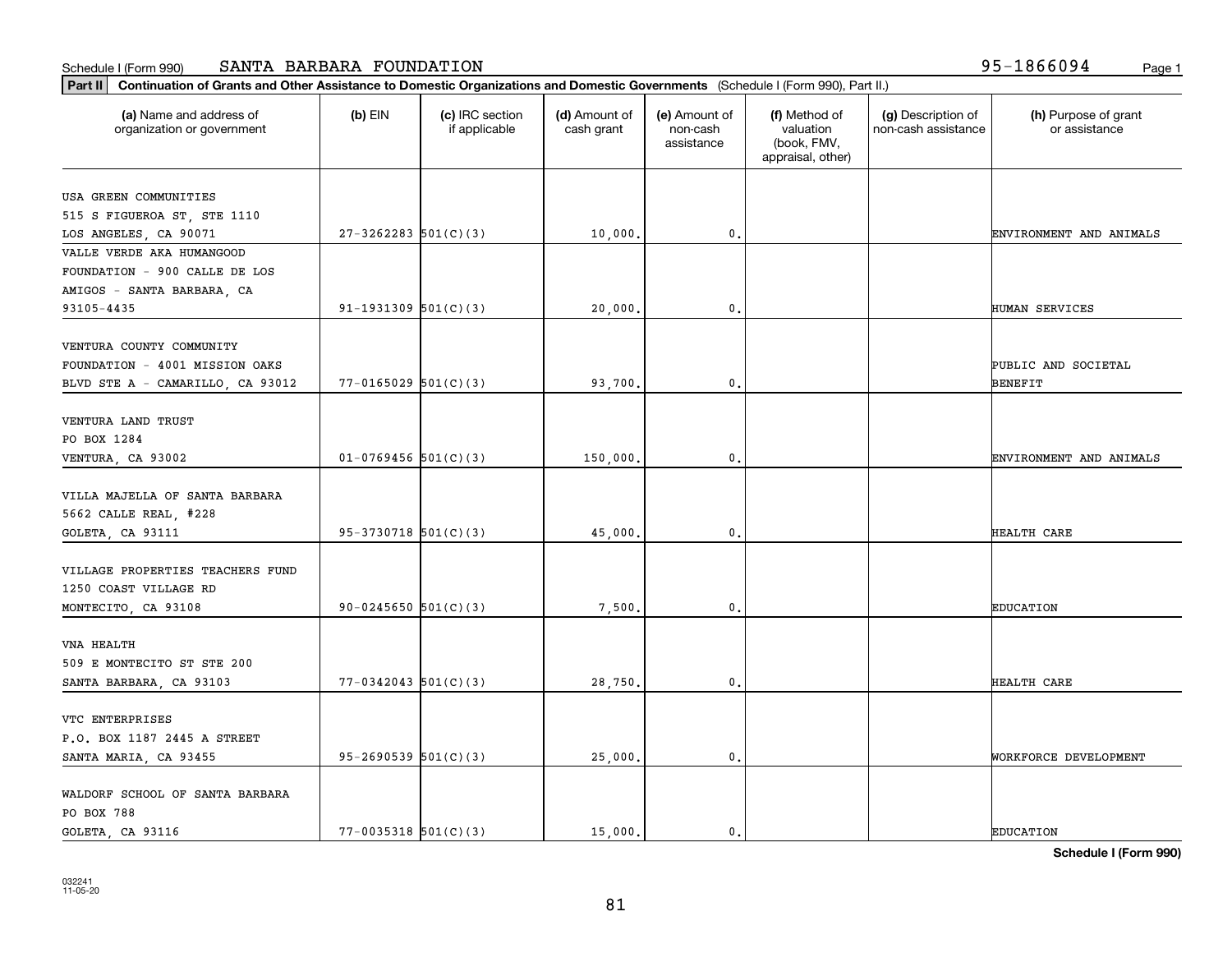| (a) Name and address of<br>organization or government | $(b)$ EIN                  | (c) IRC section<br>if applicable | (d) Amount of<br>cash grant | (e) Amount of<br>non-cash<br>assistance | (f) Method of<br>valuation<br>(book, FMV,<br>appraisal, other) | (g) Description of<br>non-cash assistance | (h) Purpose of grant<br>or assistance |
|-------------------------------------------------------|----------------------------|----------------------------------|-----------------------------|-----------------------------------------|----------------------------------------------------------------|-------------------------------------------|---------------------------------------|
| WAYNE STATE UNIVERSITY                                |                            |                                  |                             |                                         |                                                                |                                           |                                       |
| 5700 CASS AVE., SUITE 1200                            |                            |                                  |                             |                                         |                                                                |                                           |                                       |
| DETROIT, MI 48202                                     | $38-3555142$ $501(C)(3)$   |                                  | 10,000.                     | $\mathbf{0}$ .                          |                                                                |                                           | <b>EDUCATION</b>                      |
|                                                       |                            |                                  |                             |                                         |                                                                |                                           |                                       |
| WELLESLEY COLLEGE                                     |                            |                                  |                             |                                         |                                                                |                                           |                                       |
| 106 CENTRAL ST                                        |                            |                                  |                             |                                         |                                                                |                                           |                                       |
| WELLESLEY, MA 02481                                   | $04 - 2103637$ 501(C)(3)   |                                  | 10,000.                     | $\mathbf{0}$                            |                                                                |                                           | <b>EDUCATION</b>                      |
| WESTMONT COLLEGE                                      |                            |                                  |                             |                                         |                                                                |                                           |                                       |
| 955 LA PAZ RD                                         |                            |                                  |                             |                                         |                                                                |                                           |                                       |
| SANTA BARBARA, CA 93108-1099                          | $95 - 1684793$ 501(C)(3)   |                                  | 161,300.                    | $\mathbf{0}$ .                          |                                                                |                                           | EDUCATION                             |
|                                                       |                            |                                  |                             |                                         |                                                                |                                           |                                       |
| WHITE BUFFALO LAND TRUST                              |                            |                                  |                             |                                         |                                                                |                                           |                                       |
| PO BOX 22                                             |                            |                                  |                             |                                         |                                                                |                                           |                                       |
| SUMMERLAND, CA 93067                                  | 82-4562776 $501(C)(3)$     |                                  | 38,700                      | 0.                                      |                                                                |                                           | ENVIRONMENT AND ANIMALS               |
|                                                       |                            |                                  |                             |                                         |                                                                |                                           |                                       |
| WILD UP                                               |                            |                                  |                             |                                         |                                                                |                                           |                                       |
| PO BOX 292075                                         |                            |                                  |                             |                                         |                                                                |                                           | ARTS, CULTURE, AND                    |
| LOS ANGELES, CA 90029                                 | $47 - 3266537$ 501(C)(3)   |                                  | 24,000                      | $\mathbf{0}$                            |                                                                |                                           | HUMANITIES                            |
| WILDERNESS YOUTH PROJECT                              |                            |                                  |                             |                                         |                                                                |                                           |                                       |
| INCORPORATED - 5386 HOLLISTER                         |                            |                                  |                             |                                         |                                                                |                                           |                                       |
| AVENUE, SUITE D - SANTA BARBARA,                      |                            |                                  |                             |                                         |                                                                |                                           |                                       |
| CA 93111                                              | $77 - 0526117$ $501(C)(3)$ |                                  | 45,000.                     | $\mathbf{0}$                            |                                                                |                                           | HUMAN SERVICES                        |
|                                                       |                            |                                  |                             |                                         |                                                                |                                           |                                       |
| WILDLING MUSEUM                                       |                            |                                  |                             |                                         |                                                                |                                           |                                       |
| 1511-B MISSION DR                                     |                            |                                  |                             |                                         |                                                                |                                           | ARTS, CULTURE, AND                    |
| SOLVANG, CA 93463                                     | $77 - 0470520$ 501(C)(3)   |                                  | 90,500,                     | $\mathbf{0}$ .                          |                                                                |                                           | HUMANITIES                            |
| WOMEN'S ECONOMIC VENTURES                             |                            |                                  |                             |                                         |                                                                |                                           |                                       |
| 333 S SALINAS ST                                      |                            |                                  |                             |                                         |                                                                |                                           | PUBLIC AND SOCIETAL                   |
| SANTA BARBARA, CA 93101                               | $95 - 3674624$ $501(C)(3)$ |                                  | 153,500.                    | $\mathbf{0}$ .                          |                                                                |                                           | BENEFIT                               |
|                                                       |                            |                                  |                             |                                         |                                                                |                                           |                                       |
| WOMEN'S FUND OF SANTA BARBARA                         |                            |                                  |                             |                                         |                                                                |                                           |                                       |
| 133 E. DE LA GUERRA ST, #15                           |                            |                                  |                             |                                         |                                                                |                                           | PUBLIC AND SOCIETAL                   |
| SANTA BARBARA, CA 93101                               | $82 - 5169678$ 501(C)(3)   |                                  | 43.268.                     | $\mathbf{0}$                            |                                                                |                                           | <b>BENEFIT</b>                        |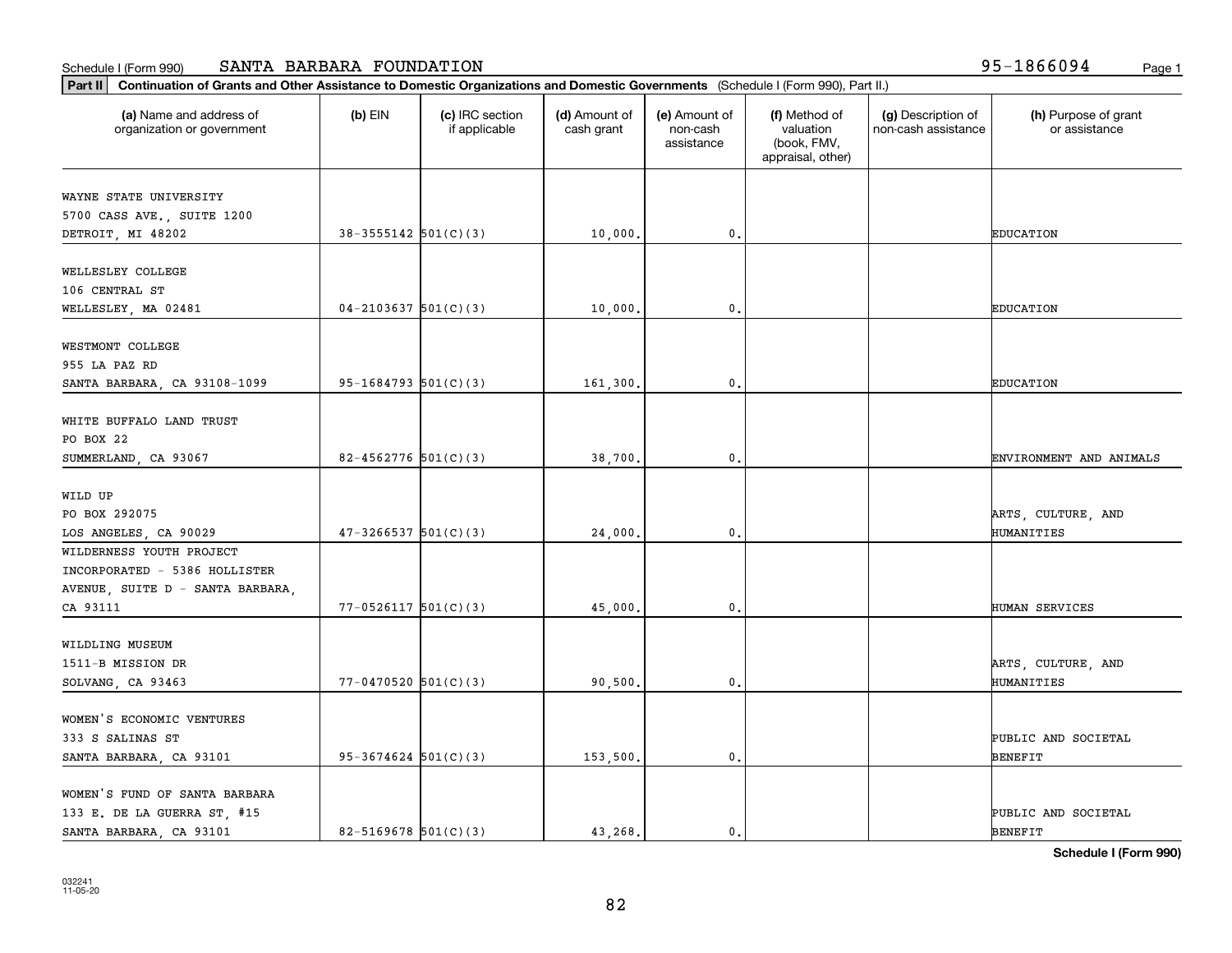| (a) Name and address of<br>organization or government | $(b)$ EIN                  | (c) IRC section<br>if applicable | (d) Amount of<br>cash grant | (e) Amount of<br>non-cash<br>assistance | (f) Method of<br>valuation<br>(book, FMV,<br>appraisal, other) | (g) Description of<br>non-cash assistance | (h) Purpose of grant<br>or assistance |
|-------------------------------------------------------|----------------------------|----------------------------------|-----------------------------|-----------------------------------------|----------------------------------------------------------------|-------------------------------------------|---------------------------------------|
| WORLD DANCE FOR HUMANITY                              |                            |                                  |                             |                                         |                                                                |                                           |                                       |
| 906 N NOPAL ST                                        |                            |                                  |                             |                                         |                                                                |                                           |                                       |
| SANTA BARBARA, CA 93103                               | $46 - 2890372$ $501(C)(3)$ |                                  | 29,000.                     | 0.                                      |                                                                |                                           | GENERAL SUPPORT                       |
|                                                       |                            |                                  |                             |                                         |                                                                |                                           |                                       |
| WORLD WILDLIFE FUND                                   |                            |                                  |                             |                                         |                                                                |                                           |                                       |
| 1250 24TH ST NW                                       |                            |                                  |                             |                                         |                                                                |                                           |                                       |
| WASHINGTON, DC 20037                                  | 52-1693387 $501(C)(3)$     |                                  | 10, 150.                    | $\mathbf 0$ .                           |                                                                |                                           | ENVIRONMENT AND ANIMALS               |
|                                                       |                            |                                  |                             |                                         |                                                                |                                           |                                       |
| WOUNDED WARRIOR PROJECT, INC.                         |                            |                                  |                             |                                         |                                                                |                                           |                                       |
| PO BOX 758517                                         |                            |                                  |                             |                                         |                                                                |                                           |                                       |
| TOPEKA, KS 66675                                      | $20-2370934$ 501(C)(3)     |                                  | 16,100.                     | $\mathbf{0}$ .                          |                                                                |                                           | HUMAN SERVICES                        |
| YALE UNIVERSITY                                       |                            |                                  |                             |                                         |                                                                |                                           |                                       |
| PO BOX 2038                                           |                            |                                  |                             |                                         |                                                                |                                           |                                       |
| NEW HAVEN, CT 06521-2038                              | $06 - 0646973$ 501(C)(3)   |                                  | 25,000.                     | 0.                                      |                                                                |                                           | <b>EDUCATION</b>                      |
|                                                       |                            |                                  |                             |                                         |                                                                |                                           |                                       |
| YMCA OF GREATER SEATTLE                               |                            |                                  |                             |                                         |                                                                |                                           |                                       |
| 4515 36TH AVE SW                                      |                            |                                  |                             |                                         |                                                                |                                           |                                       |
| SEATTLE, WA 98126                                     | 91-0482710 $501(C)(3)$     |                                  | 20,000.                     | 0.                                      |                                                                |                                           | HUMAN SERVICES                        |
|                                                       |                            |                                  |                             |                                         |                                                                |                                           |                                       |
| YOUNG AMERICA'S FOUNDATION                            |                            |                                  |                             |                                         |                                                                |                                           |                                       |
| 11480 COMMERCE PARK DR STE 600                        |                            |                                  |                             |                                         |                                                                |                                           |                                       |
| RESTON, VA 20191-1556                                 | $23 - 7042029$ 501(C)(3)   |                                  | 41,500.                     | 0.                                      |                                                                |                                           | GENERAL SUPPORT                       |
|                                                       |                            |                                  |                             |                                         |                                                                |                                           |                                       |
| YOUTH JUSTICE COALITION                               |                            |                                  |                             |                                         |                                                                |                                           |                                       |
| PO BOX 73688                                          |                            |                                  |                             |                                         |                                                                |                                           |                                       |
| LOS ANGELES, CA 90003                                 | $83 - 0466818$ 501(C)(3)   |                                  | 5,150.                      | 0.                                      |                                                                |                                           | HUMAN SERVICES                        |
|                                                       |                            |                                  |                             |                                         |                                                                |                                           |                                       |
| ZACA CENTER PRESCHOOL                                 |                            |                                  |                             |                                         |                                                                |                                           |                                       |
| 27 SIX FLAGS CIR                                      |                            |                                  |                             |                                         |                                                                |                                           |                                       |
| BUELLTON, CA 93427-9509                               | 81-4369509 $501(C)(3)$     |                                  | 10, 250.                    | 0.                                      |                                                                |                                           | <b>EDUCATION</b>                      |
|                                                       |                            |                                  |                             |                                         |                                                                |                                           |                                       |
|                                                       |                            |                                  |                             |                                         |                                                                |                                           |                                       |
|                                                       |                            |                                  |                             |                                         |                                                                |                                           |                                       |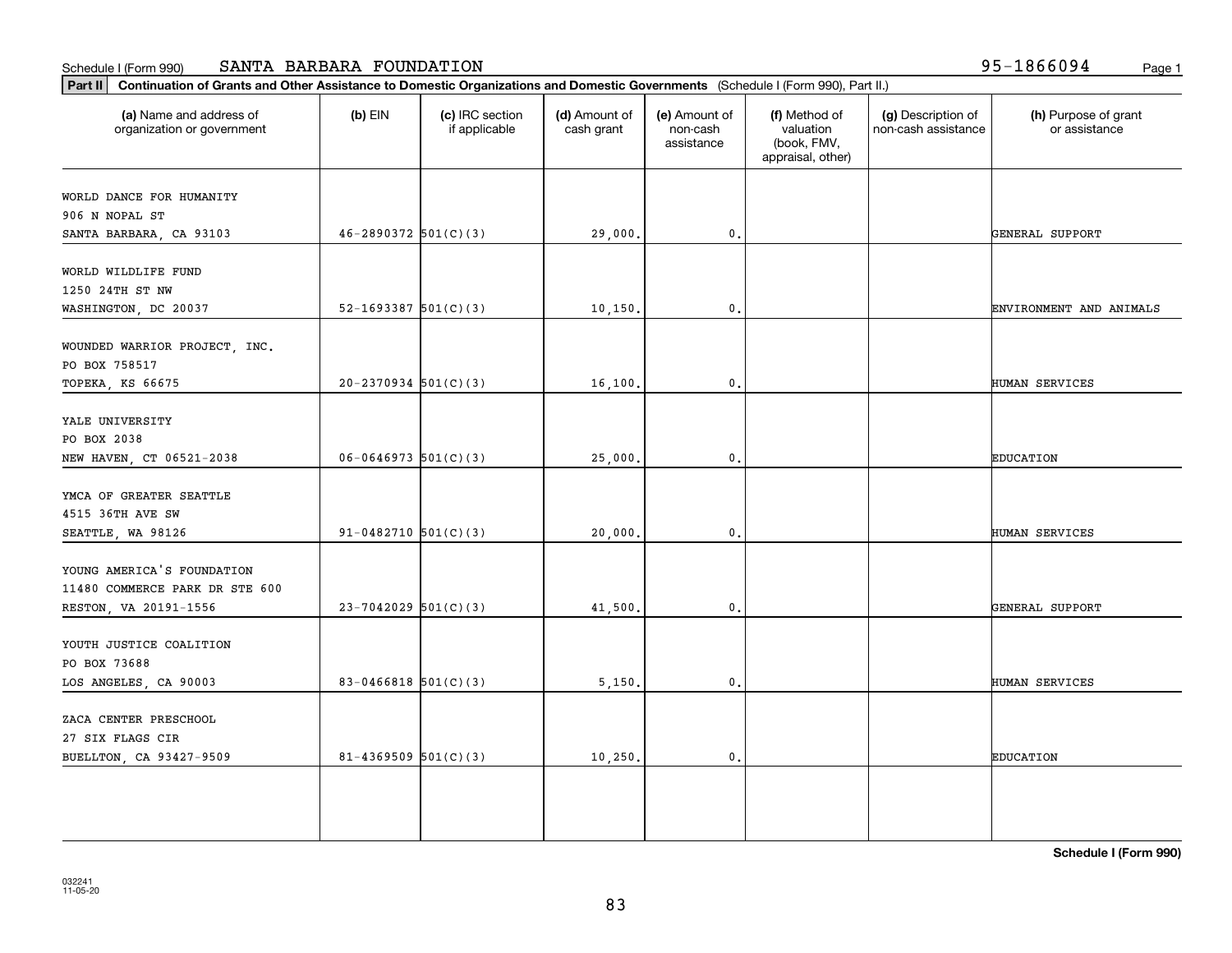Schedule I (Form 990) 2020

**2**95-1866094

**Part III | Grants and Other Assistance to Domestic Individuals. Complete if the organization answered "Yes" on Form 990, Part IV, line 22.** Part III can be duplicated if additional space is needed.

| (a) Type of grant or assistance | (b) Number of<br>recipients | (c) Amount of<br>cash grant | (d) Amount of non-<br>cash assistance | (e) Method of valuation<br>(book, FMV, appraisal, other) | (f) Description of noncash assistance |
|---------------------------------|-----------------------------|-----------------------------|---------------------------------------|----------------------------------------------------------|---------------------------------------|
|                                 |                             |                             |                                       |                                                          |                                       |
| 2020 BREITLING AWARD RECIPIENT  |                             | 5,700.                      | 0.                                    |                                                          |                                       |
|                                 |                             |                             |                                       |                                                          |                                       |
| COVID RENT RELIEF               |                             | 1,800.                      | $\mathfrak{o}$ .                      |                                                          |                                       |
|                                 |                             |                             |                                       |                                                          |                                       |
| COVID SMALL BUSINESS RELIEF     | 95                          | 597,000.                    | 0.                                    |                                                          |                                       |
|                                 |                             |                             |                                       |                                                          |                                       |
|                                 |                             |                             |                                       |                                                          |                                       |
|                                 |                             |                             |                                       |                                                          |                                       |
|                                 |                             |                             |                                       |                                                          |                                       |

Part IV | Supplemental Information. Provide the information required in Part I, line 2; Part III, column (b); and any other additional information.

PART I, LINE 2:

SBF PROVIDES COMPETITIVE GRANTS TO 501(C)(3) ORGANIZATIONS SERVING THE

PEOPLE OF SANTA BARBARA COUNTY. GRANTEES MUST PROVIDE ANNUAL FOLLOW-UP

REPORTS INDICATING HOW THE FUNDS WERE UTILIZED. IN ADDITION, SBF DOES SITE

VISITS AND INTERVIEWS WITH GRANTEES THROUGHOUT THE YEAR.

## 501(C)(3) GRANTEES OF ADVISED GRANTS HAVE TO AGREE NOT TO PAY ANY PORTION

## OF GOODS OR SERVICES FOR THE BENEFIT OF THE DONOR OR RELATED PARTIES.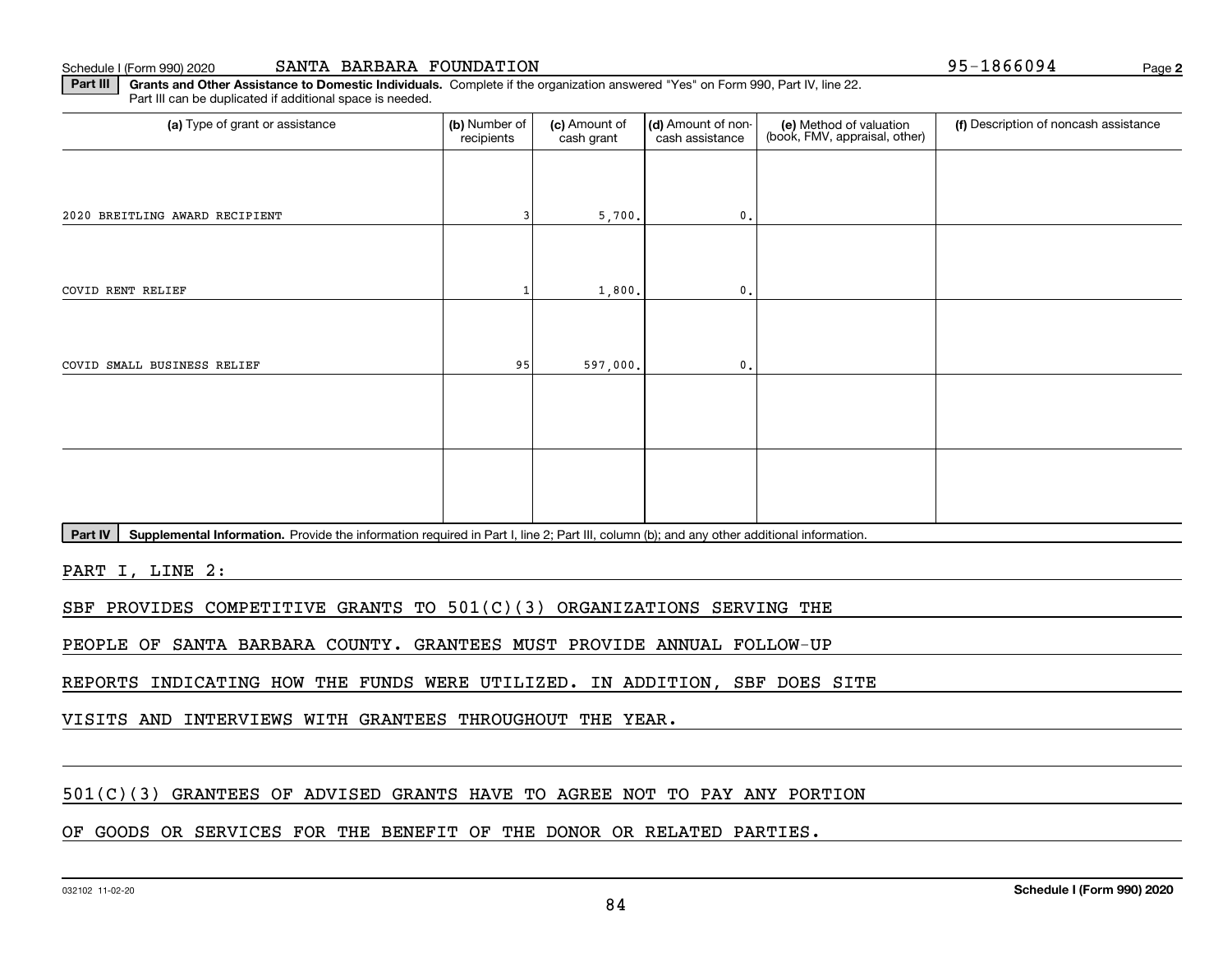| SANTA BARBARA FOUNDATION<br>Schedule I (Form 990)                        | $95 - 1866094$ Page 2 |  |
|--------------------------------------------------------------------------|-----------------------|--|
| Part IV  <br><b>Supplemental Information</b>                             |                       |  |
|                                                                          |                       |  |
| SBF MAY ALSO PROVIDE GRANTS TO INDIVIDUALS IN SANTA BARBARA COUNTY.      |                       |  |
| GRANTEES MUST CERTIFY THAT ALL FUNDS WERE AWARDED IN ACCORDANCE TO GRANT |                       |  |
|                                                                          |                       |  |
| PROGRAM ELIGIBILITY CRITERIA AND THAT GRANTEE EXPENDITURES ARE ELIGIBLE  |                       |  |
| COSTS AS DESCRIBED IN THE ELIGIBILITY CRITERIA. THEY MUST ALSO PROVIDE A |                       |  |
| REPORT OF EXPENDITURES ALONG WITH SUPPORTING DOCUMENTATION,              | SUCH AS               |  |
| INVOICES, RECEIPTS OR PAYROLL REPORTS.                                   |                       |  |

**Schedule I (Form 990)**

032291 04-01-20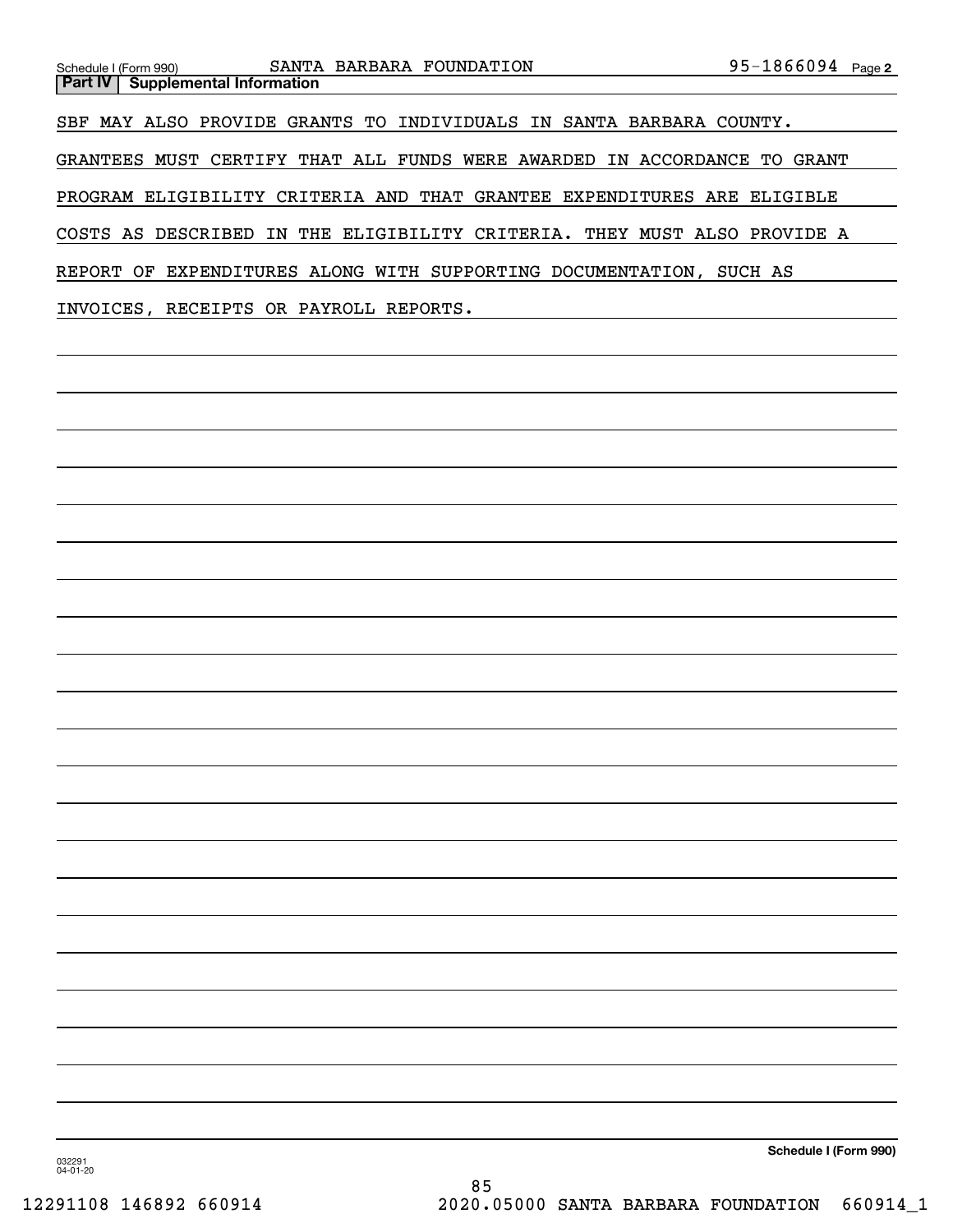| (Form 990)<br>For certain Officers, Directors, Trustees, Key Employees, and Highest<br>2020<br><b>Compensated Employees</b><br>Complete if the organization answered "Yes" on Form 990, Part IV, line 23.<br><b>Open to Public</b><br>Attach to Form 990.<br>Department of the Treasury<br>Inspection<br>$\blacktriangleright$ Go to www.irs.gov/Form990 for instructions and the latest information.<br>Internal Revenue Service<br><b>Employer identification number</b><br>Name of the organization<br>95-1866094<br>SANTA BARBARA FOUNDATION<br><b>Questions Regarding Compensation</b><br>Part I<br>Yes<br>No<br>Check the appropriate box(es) if the organization provided any of the following to or for a person listed on Form 990,<br>Part VII, Section A, line 1a. Complete Part III to provide any relevant information regarding these items.<br>First-class or charter travel<br>$\mathbf{X}$ Housing allowance or residence for personal use<br>Travel for companions<br>Payments for business use of personal residence<br>Tax indemnification and gross-up payments<br>Health or social club dues or initiation fees<br>Discretionary spending account<br>Personal services (such as maid, chauffeur, chef)<br><b>b</b> If any of the boxes on line 1a are checked, did the organization follow a written policy regarding payment or<br>х<br>reimbursement or provision of all of the expenses described above? If "No," complete Part III to explain<br>1b<br>Did the organization require substantiation prior to reimbursing or allowing expenses incurred by all directors,<br>2<br>х<br>$\mathbf{2}$<br>Indicate which, if any, of the following the organization used to establish the compensation of the organization's<br>з<br>CEO/Executive Director. Check all that apply. Do not check any boxes for methods used by a related organization to<br>establish compensation of the CEO/Executive Director, but explain in Part III.<br>Compensation committee<br>Written employment contract<br>$\overline{X}$ Compensation survey or study<br>Independent compensation consultant<br>$\boxed{\textbf{X}}$ Form 990 of other organizations<br>$\overline{\mathbf{X}}$ Approval by the board or compensation committee<br>During the year, did any person listed on Form 990, Part VII, Section A, line 1a, with respect to the filing<br>4<br>organization or a related organization:<br>X<br>Receive a severance payment or change-of-control payment?<br>4a<br>а<br>X<br>Participate in or receive payment from a supplemental nonqualified retirement plan?<br>4b<br>b<br>$\mathbf x$<br>Participate in or receive payment from an equity-based compensation arrangement?<br>4c<br>с<br>If "Yes" to any of lines 4a-c, list the persons and provide the applicable amounts for each item in Part III.<br>Only section 501(c)(3), 501(c)(4), and 501(c)(29) organizations must complete lines 5-9.<br>For persons listed on Form 990, Part VII, Section A, line 1a, did the organization pay or accrue any compensation<br>5<br>contingent on the revenues of:<br>x<br>5a<br>a<br>$\mathbf X$<br>5b<br>If "Yes" on line 5a or 5b, describe in Part III.<br>For persons listed on Form 990, Part VII, Section A, line 1a, did the organization pay or accrue any compensation<br>6.<br>contingent on the net earnings of:<br>х<br>6a<br>a<br>$\mathbf X$<br>6b<br>If "Yes" on line 6a or 6b, describe in Part III.<br>7 For persons listed on Form 990, Part VII, Section A, line 1a, did the organization provide any nonfixed payments<br>х<br>7<br>Were any amounts reported on Form 990, Part VII, paid or accrued pursuant to a contract that was subject to the<br>8<br>х<br>initial contract exception described in Regulations section 53.4958-4(a)(3)? If "Yes," describe in Part III<br>8<br>If "Yes" on line 8, did the organization also follow the rebuttable presumption procedure described in<br>9<br>х<br>9<br>LHA For Paperwork Reduction Act Notice, see the Instructions for Form 990.<br>Schedule J (Form 990) 2020 | <b>SCHEDULE J</b> | <b>Compensation Information</b> |  | OMB No. 1545-0047 |  |  |  |  |
|----------------------------------------------------------------------------------------------------------------------------------------------------------------------------------------------------------------------------------------------------------------------------------------------------------------------------------------------------------------------------------------------------------------------------------------------------------------------------------------------------------------------------------------------------------------------------------------------------------------------------------------------------------------------------------------------------------------------------------------------------------------------------------------------------------------------------------------------------------------------------------------------------------------------------------------------------------------------------------------------------------------------------------------------------------------------------------------------------------------------------------------------------------------------------------------------------------------------------------------------------------------------------------------------------------------------------------------------------------------------------------------------------------------------------------------------------------------------------------------------------------------------------------------------------------------------------------------------------------------------------------------------------------------------------------------------------------------------------------------------------------------------------------------------------------------------------------------------------------------------------------------------------------------------------------------------------------------------------------------------------------------------------------------------------------------------------------------------------------------------------------------------------------------------------------------------------------------------------------------------------------------------------------------------------------------------------------------------------------------------------------------------------------------------------------------------------------------------------------------------------------------------------------------------------------------------------------------------------------------------------------------------------------------------------------------------------------------------------------------------------------------------------------------------------------------------------------------------------------------------------------------------------------------------------------------------------------------------------------------------------------------------------------------------------------------------------------------------------------------------------------------------------------------------------------------------------------------------------------------------------------------------------------------------------------------------------------------------------------------------------------------------------------------------------------------------------------------------------------------------------------------------------------------------------------------------------------------------------------------------------------------------------------------------------------------------------------------------------------------------------------------------------------------------------------------------------------------------------------------------------------------------------------------------------------------------------------------------------------------------------------------------------------------------------------------------|-------------------|---------------------------------|--|-------------------|--|--|--|--|
|                                                                                                                                                                                                                                                                                                                                                                                                                                                                                                                                                                                                                                                                                                                                                                                                                                                                                                                                                                                                                                                                                                                                                                                                                                                                                                                                                                                                                                                                                                                                                                                                                                                                                                                                                                                                                                                                                                                                                                                                                                                                                                                                                                                                                                                                                                                                                                                                                                                                                                                                                                                                                                                                                                                                                                                                                                                                                                                                                                                                                                                                                                                                                                                                                                                                                                                                                                                                                                                                                                                                                                                                                                                                                                                                                                                                                                                                                                                                                                                                                                                                      |                   |                                 |  |                   |  |  |  |  |
|                                                                                                                                                                                                                                                                                                                                                                                                                                                                                                                                                                                                                                                                                                                                                                                                                                                                                                                                                                                                                                                                                                                                                                                                                                                                                                                                                                                                                                                                                                                                                                                                                                                                                                                                                                                                                                                                                                                                                                                                                                                                                                                                                                                                                                                                                                                                                                                                                                                                                                                                                                                                                                                                                                                                                                                                                                                                                                                                                                                                                                                                                                                                                                                                                                                                                                                                                                                                                                                                                                                                                                                                                                                                                                                                                                                                                                                                                                                                                                                                                                                                      |                   |                                 |  |                   |  |  |  |  |
|                                                                                                                                                                                                                                                                                                                                                                                                                                                                                                                                                                                                                                                                                                                                                                                                                                                                                                                                                                                                                                                                                                                                                                                                                                                                                                                                                                                                                                                                                                                                                                                                                                                                                                                                                                                                                                                                                                                                                                                                                                                                                                                                                                                                                                                                                                                                                                                                                                                                                                                                                                                                                                                                                                                                                                                                                                                                                                                                                                                                                                                                                                                                                                                                                                                                                                                                                                                                                                                                                                                                                                                                                                                                                                                                                                                                                                                                                                                                                                                                                                                                      |                   |                                 |  |                   |  |  |  |  |
|                                                                                                                                                                                                                                                                                                                                                                                                                                                                                                                                                                                                                                                                                                                                                                                                                                                                                                                                                                                                                                                                                                                                                                                                                                                                                                                                                                                                                                                                                                                                                                                                                                                                                                                                                                                                                                                                                                                                                                                                                                                                                                                                                                                                                                                                                                                                                                                                                                                                                                                                                                                                                                                                                                                                                                                                                                                                                                                                                                                                                                                                                                                                                                                                                                                                                                                                                                                                                                                                                                                                                                                                                                                                                                                                                                                                                                                                                                                                                                                                                                                                      |                   |                                 |  |                   |  |  |  |  |
|                                                                                                                                                                                                                                                                                                                                                                                                                                                                                                                                                                                                                                                                                                                                                                                                                                                                                                                                                                                                                                                                                                                                                                                                                                                                                                                                                                                                                                                                                                                                                                                                                                                                                                                                                                                                                                                                                                                                                                                                                                                                                                                                                                                                                                                                                                                                                                                                                                                                                                                                                                                                                                                                                                                                                                                                                                                                                                                                                                                                                                                                                                                                                                                                                                                                                                                                                                                                                                                                                                                                                                                                                                                                                                                                                                                                                                                                                                                                                                                                                                                                      |                   |                                 |  |                   |  |  |  |  |
|                                                                                                                                                                                                                                                                                                                                                                                                                                                                                                                                                                                                                                                                                                                                                                                                                                                                                                                                                                                                                                                                                                                                                                                                                                                                                                                                                                                                                                                                                                                                                                                                                                                                                                                                                                                                                                                                                                                                                                                                                                                                                                                                                                                                                                                                                                                                                                                                                                                                                                                                                                                                                                                                                                                                                                                                                                                                                                                                                                                                                                                                                                                                                                                                                                                                                                                                                                                                                                                                                                                                                                                                                                                                                                                                                                                                                                                                                                                                                                                                                                                                      |                   |                                 |  |                   |  |  |  |  |
|                                                                                                                                                                                                                                                                                                                                                                                                                                                                                                                                                                                                                                                                                                                                                                                                                                                                                                                                                                                                                                                                                                                                                                                                                                                                                                                                                                                                                                                                                                                                                                                                                                                                                                                                                                                                                                                                                                                                                                                                                                                                                                                                                                                                                                                                                                                                                                                                                                                                                                                                                                                                                                                                                                                                                                                                                                                                                                                                                                                                                                                                                                                                                                                                                                                                                                                                                                                                                                                                                                                                                                                                                                                                                                                                                                                                                                                                                                                                                                                                                                                                      |                   |                                 |  |                   |  |  |  |  |
|                                                                                                                                                                                                                                                                                                                                                                                                                                                                                                                                                                                                                                                                                                                                                                                                                                                                                                                                                                                                                                                                                                                                                                                                                                                                                                                                                                                                                                                                                                                                                                                                                                                                                                                                                                                                                                                                                                                                                                                                                                                                                                                                                                                                                                                                                                                                                                                                                                                                                                                                                                                                                                                                                                                                                                                                                                                                                                                                                                                                                                                                                                                                                                                                                                                                                                                                                                                                                                                                                                                                                                                                                                                                                                                                                                                                                                                                                                                                                                                                                                                                      |                   |                                 |  |                   |  |  |  |  |
|                                                                                                                                                                                                                                                                                                                                                                                                                                                                                                                                                                                                                                                                                                                                                                                                                                                                                                                                                                                                                                                                                                                                                                                                                                                                                                                                                                                                                                                                                                                                                                                                                                                                                                                                                                                                                                                                                                                                                                                                                                                                                                                                                                                                                                                                                                                                                                                                                                                                                                                                                                                                                                                                                                                                                                                                                                                                                                                                                                                                                                                                                                                                                                                                                                                                                                                                                                                                                                                                                                                                                                                                                                                                                                                                                                                                                                                                                                                                                                                                                                                                      |                   |                                 |  |                   |  |  |  |  |
|                                                                                                                                                                                                                                                                                                                                                                                                                                                                                                                                                                                                                                                                                                                                                                                                                                                                                                                                                                                                                                                                                                                                                                                                                                                                                                                                                                                                                                                                                                                                                                                                                                                                                                                                                                                                                                                                                                                                                                                                                                                                                                                                                                                                                                                                                                                                                                                                                                                                                                                                                                                                                                                                                                                                                                                                                                                                                                                                                                                                                                                                                                                                                                                                                                                                                                                                                                                                                                                                                                                                                                                                                                                                                                                                                                                                                                                                                                                                                                                                                                                                      |                   |                                 |  |                   |  |  |  |  |
|                                                                                                                                                                                                                                                                                                                                                                                                                                                                                                                                                                                                                                                                                                                                                                                                                                                                                                                                                                                                                                                                                                                                                                                                                                                                                                                                                                                                                                                                                                                                                                                                                                                                                                                                                                                                                                                                                                                                                                                                                                                                                                                                                                                                                                                                                                                                                                                                                                                                                                                                                                                                                                                                                                                                                                                                                                                                                                                                                                                                                                                                                                                                                                                                                                                                                                                                                                                                                                                                                                                                                                                                                                                                                                                                                                                                                                                                                                                                                                                                                                                                      |                   |                                 |  |                   |  |  |  |  |
|                                                                                                                                                                                                                                                                                                                                                                                                                                                                                                                                                                                                                                                                                                                                                                                                                                                                                                                                                                                                                                                                                                                                                                                                                                                                                                                                                                                                                                                                                                                                                                                                                                                                                                                                                                                                                                                                                                                                                                                                                                                                                                                                                                                                                                                                                                                                                                                                                                                                                                                                                                                                                                                                                                                                                                                                                                                                                                                                                                                                                                                                                                                                                                                                                                                                                                                                                                                                                                                                                                                                                                                                                                                                                                                                                                                                                                                                                                                                                                                                                                                                      |                   |                                 |  |                   |  |  |  |  |
|                                                                                                                                                                                                                                                                                                                                                                                                                                                                                                                                                                                                                                                                                                                                                                                                                                                                                                                                                                                                                                                                                                                                                                                                                                                                                                                                                                                                                                                                                                                                                                                                                                                                                                                                                                                                                                                                                                                                                                                                                                                                                                                                                                                                                                                                                                                                                                                                                                                                                                                                                                                                                                                                                                                                                                                                                                                                                                                                                                                                                                                                                                                                                                                                                                                                                                                                                                                                                                                                                                                                                                                                                                                                                                                                                                                                                                                                                                                                                                                                                                                                      |                   |                                 |  |                   |  |  |  |  |
|                                                                                                                                                                                                                                                                                                                                                                                                                                                                                                                                                                                                                                                                                                                                                                                                                                                                                                                                                                                                                                                                                                                                                                                                                                                                                                                                                                                                                                                                                                                                                                                                                                                                                                                                                                                                                                                                                                                                                                                                                                                                                                                                                                                                                                                                                                                                                                                                                                                                                                                                                                                                                                                                                                                                                                                                                                                                                                                                                                                                                                                                                                                                                                                                                                                                                                                                                                                                                                                                                                                                                                                                                                                                                                                                                                                                                                                                                                                                                                                                                                                                      |                   |                                 |  |                   |  |  |  |  |
|                                                                                                                                                                                                                                                                                                                                                                                                                                                                                                                                                                                                                                                                                                                                                                                                                                                                                                                                                                                                                                                                                                                                                                                                                                                                                                                                                                                                                                                                                                                                                                                                                                                                                                                                                                                                                                                                                                                                                                                                                                                                                                                                                                                                                                                                                                                                                                                                                                                                                                                                                                                                                                                                                                                                                                                                                                                                                                                                                                                                                                                                                                                                                                                                                                                                                                                                                                                                                                                                                                                                                                                                                                                                                                                                                                                                                                                                                                                                                                                                                                                                      |                   |                                 |  |                   |  |  |  |  |
|                                                                                                                                                                                                                                                                                                                                                                                                                                                                                                                                                                                                                                                                                                                                                                                                                                                                                                                                                                                                                                                                                                                                                                                                                                                                                                                                                                                                                                                                                                                                                                                                                                                                                                                                                                                                                                                                                                                                                                                                                                                                                                                                                                                                                                                                                                                                                                                                                                                                                                                                                                                                                                                                                                                                                                                                                                                                                                                                                                                                                                                                                                                                                                                                                                                                                                                                                                                                                                                                                                                                                                                                                                                                                                                                                                                                                                                                                                                                                                                                                                                                      |                   |                                 |  |                   |  |  |  |  |
|                                                                                                                                                                                                                                                                                                                                                                                                                                                                                                                                                                                                                                                                                                                                                                                                                                                                                                                                                                                                                                                                                                                                                                                                                                                                                                                                                                                                                                                                                                                                                                                                                                                                                                                                                                                                                                                                                                                                                                                                                                                                                                                                                                                                                                                                                                                                                                                                                                                                                                                                                                                                                                                                                                                                                                                                                                                                                                                                                                                                                                                                                                                                                                                                                                                                                                                                                                                                                                                                                                                                                                                                                                                                                                                                                                                                                                                                                                                                                                                                                                                                      |                   |                                 |  |                   |  |  |  |  |
|                                                                                                                                                                                                                                                                                                                                                                                                                                                                                                                                                                                                                                                                                                                                                                                                                                                                                                                                                                                                                                                                                                                                                                                                                                                                                                                                                                                                                                                                                                                                                                                                                                                                                                                                                                                                                                                                                                                                                                                                                                                                                                                                                                                                                                                                                                                                                                                                                                                                                                                                                                                                                                                                                                                                                                                                                                                                                                                                                                                                                                                                                                                                                                                                                                                                                                                                                                                                                                                                                                                                                                                                                                                                                                                                                                                                                                                                                                                                                                                                                                                                      |                   |                                 |  |                   |  |  |  |  |
|                                                                                                                                                                                                                                                                                                                                                                                                                                                                                                                                                                                                                                                                                                                                                                                                                                                                                                                                                                                                                                                                                                                                                                                                                                                                                                                                                                                                                                                                                                                                                                                                                                                                                                                                                                                                                                                                                                                                                                                                                                                                                                                                                                                                                                                                                                                                                                                                                                                                                                                                                                                                                                                                                                                                                                                                                                                                                                                                                                                                                                                                                                                                                                                                                                                                                                                                                                                                                                                                                                                                                                                                                                                                                                                                                                                                                                                                                                                                                                                                                                                                      |                   |                                 |  |                   |  |  |  |  |
|                                                                                                                                                                                                                                                                                                                                                                                                                                                                                                                                                                                                                                                                                                                                                                                                                                                                                                                                                                                                                                                                                                                                                                                                                                                                                                                                                                                                                                                                                                                                                                                                                                                                                                                                                                                                                                                                                                                                                                                                                                                                                                                                                                                                                                                                                                                                                                                                                                                                                                                                                                                                                                                                                                                                                                                                                                                                                                                                                                                                                                                                                                                                                                                                                                                                                                                                                                                                                                                                                                                                                                                                                                                                                                                                                                                                                                                                                                                                                                                                                                                                      |                   |                                 |  |                   |  |  |  |  |
|                                                                                                                                                                                                                                                                                                                                                                                                                                                                                                                                                                                                                                                                                                                                                                                                                                                                                                                                                                                                                                                                                                                                                                                                                                                                                                                                                                                                                                                                                                                                                                                                                                                                                                                                                                                                                                                                                                                                                                                                                                                                                                                                                                                                                                                                                                                                                                                                                                                                                                                                                                                                                                                                                                                                                                                                                                                                                                                                                                                                                                                                                                                                                                                                                                                                                                                                                                                                                                                                                                                                                                                                                                                                                                                                                                                                                                                                                                                                                                                                                                                                      |                   |                                 |  |                   |  |  |  |  |
|                                                                                                                                                                                                                                                                                                                                                                                                                                                                                                                                                                                                                                                                                                                                                                                                                                                                                                                                                                                                                                                                                                                                                                                                                                                                                                                                                                                                                                                                                                                                                                                                                                                                                                                                                                                                                                                                                                                                                                                                                                                                                                                                                                                                                                                                                                                                                                                                                                                                                                                                                                                                                                                                                                                                                                                                                                                                                                                                                                                                                                                                                                                                                                                                                                                                                                                                                                                                                                                                                                                                                                                                                                                                                                                                                                                                                                                                                                                                                                                                                                                                      |                   |                                 |  |                   |  |  |  |  |
|                                                                                                                                                                                                                                                                                                                                                                                                                                                                                                                                                                                                                                                                                                                                                                                                                                                                                                                                                                                                                                                                                                                                                                                                                                                                                                                                                                                                                                                                                                                                                                                                                                                                                                                                                                                                                                                                                                                                                                                                                                                                                                                                                                                                                                                                                                                                                                                                                                                                                                                                                                                                                                                                                                                                                                                                                                                                                                                                                                                                                                                                                                                                                                                                                                                                                                                                                                                                                                                                                                                                                                                                                                                                                                                                                                                                                                                                                                                                                                                                                                                                      |                   |                                 |  |                   |  |  |  |  |
|                                                                                                                                                                                                                                                                                                                                                                                                                                                                                                                                                                                                                                                                                                                                                                                                                                                                                                                                                                                                                                                                                                                                                                                                                                                                                                                                                                                                                                                                                                                                                                                                                                                                                                                                                                                                                                                                                                                                                                                                                                                                                                                                                                                                                                                                                                                                                                                                                                                                                                                                                                                                                                                                                                                                                                                                                                                                                                                                                                                                                                                                                                                                                                                                                                                                                                                                                                                                                                                                                                                                                                                                                                                                                                                                                                                                                                                                                                                                                                                                                                                                      |                   |                                 |  |                   |  |  |  |  |
|                                                                                                                                                                                                                                                                                                                                                                                                                                                                                                                                                                                                                                                                                                                                                                                                                                                                                                                                                                                                                                                                                                                                                                                                                                                                                                                                                                                                                                                                                                                                                                                                                                                                                                                                                                                                                                                                                                                                                                                                                                                                                                                                                                                                                                                                                                                                                                                                                                                                                                                                                                                                                                                                                                                                                                                                                                                                                                                                                                                                                                                                                                                                                                                                                                                                                                                                                                                                                                                                                                                                                                                                                                                                                                                                                                                                                                                                                                                                                                                                                                                                      |                   |                                 |  |                   |  |  |  |  |
|                                                                                                                                                                                                                                                                                                                                                                                                                                                                                                                                                                                                                                                                                                                                                                                                                                                                                                                                                                                                                                                                                                                                                                                                                                                                                                                                                                                                                                                                                                                                                                                                                                                                                                                                                                                                                                                                                                                                                                                                                                                                                                                                                                                                                                                                                                                                                                                                                                                                                                                                                                                                                                                                                                                                                                                                                                                                                                                                                                                                                                                                                                                                                                                                                                                                                                                                                                                                                                                                                                                                                                                                                                                                                                                                                                                                                                                                                                                                                                                                                                                                      |                   |                                 |  |                   |  |  |  |  |
|                                                                                                                                                                                                                                                                                                                                                                                                                                                                                                                                                                                                                                                                                                                                                                                                                                                                                                                                                                                                                                                                                                                                                                                                                                                                                                                                                                                                                                                                                                                                                                                                                                                                                                                                                                                                                                                                                                                                                                                                                                                                                                                                                                                                                                                                                                                                                                                                                                                                                                                                                                                                                                                                                                                                                                                                                                                                                                                                                                                                                                                                                                                                                                                                                                                                                                                                                                                                                                                                                                                                                                                                                                                                                                                                                                                                                                                                                                                                                                                                                                                                      |                   |                                 |  |                   |  |  |  |  |
|                                                                                                                                                                                                                                                                                                                                                                                                                                                                                                                                                                                                                                                                                                                                                                                                                                                                                                                                                                                                                                                                                                                                                                                                                                                                                                                                                                                                                                                                                                                                                                                                                                                                                                                                                                                                                                                                                                                                                                                                                                                                                                                                                                                                                                                                                                                                                                                                                                                                                                                                                                                                                                                                                                                                                                                                                                                                                                                                                                                                                                                                                                                                                                                                                                                                                                                                                                                                                                                                                                                                                                                                                                                                                                                                                                                                                                                                                                                                                                                                                                                                      |                   |                                 |  |                   |  |  |  |  |
|                                                                                                                                                                                                                                                                                                                                                                                                                                                                                                                                                                                                                                                                                                                                                                                                                                                                                                                                                                                                                                                                                                                                                                                                                                                                                                                                                                                                                                                                                                                                                                                                                                                                                                                                                                                                                                                                                                                                                                                                                                                                                                                                                                                                                                                                                                                                                                                                                                                                                                                                                                                                                                                                                                                                                                                                                                                                                                                                                                                                                                                                                                                                                                                                                                                                                                                                                                                                                                                                                                                                                                                                                                                                                                                                                                                                                                                                                                                                                                                                                                                                      |                   |                                 |  |                   |  |  |  |  |
|                                                                                                                                                                                                                                                                                                                                                                                                                                                                                                                                                                                                                                                                                                                                                                                                                                                                                                                                                                                                                                                                                                                                                                                                                                                                                                                                                                                                                                                                                                                                                                                                                                                                                                                                                                                                                                                                                                                                                                                                                                                                                                                                                                                                                                                                                                                                                                                                                                                                                                                                                                                                                                                                                                                                                                                                                                                                                                                                                                                                                                                                                                                                                                                                                                                                                                                                                                                                                                                                                                                                                                                                                                                                                                                                                                                                                                                                                                                                                                                                                                                                      |                   |                                 |  |                   |  |  |  |  |
|                                                                                                                                                                                                                                                                                                                                                                                                                                                                                                                                                                                                                                                                                                                                                                                                                                                                                                                                                                                                                                                                                                                                                                                                                                                                                                                                                                                                                                                                                                                                                                                                                                                                                                                                                                                                                                                                                                                                                                                                                                                                                                                                                                                                                                                                                                                                                                                                                                                                                                                                                                                                                                                                                                                                                                                                                                                                                                                                                                                                                                                                                                                                                                                                                                                                                                                                                                                                                                                                                                                                                                                                                                                                                                                                                                                                                                                                                                                                                                                                                                                                      |                   |                                 |  |                   |  |  |  |  |
|                                                                                                                                                                                                                                                                                                                                                                                                                                                                                                                                                                                                                                                                                                                                                                                                                                                                                                                                                                                                                                                                                                                                                                                                                                                                                                                                                                                                                                                                                                                                                                                                                                                                                                                                                                                                                                                                                                                                                                                                                                                                                                                                                                                                                                                                                                                                                                                                                                                                                                                                                                                                                                                                                                                                                                                                                                                                                                                                                                                                                                                                                                                                                                                                                                                                                                                                                                                                                                                                                                                                                                                                                                                                                                                                                                                                                                                                                                                                                                                                                                                                      |                   |                                 |  |                   |  |  |  |  |
|                                                                                                                                                                                                                                                                                                                                                                                                                                                                                                                                                                                                                                                                                                                                                                                                                                                                                                                                                                                                                                                                                                                                                                                                                                                                                                                                                                                                                                                                                                                                                                                                                                                                                                                                                                                                                                                                                                                                                                                                                                                                                                                                                                                                                                                                                                                                                                                                                                                                                                                                                                                                                                                                                                                                                                                                                                                                                                                                                                                                                                                                                                                                                                                                                                                                                                                                                                                                                                                                                                                                                                                                                                                                                                                                                                                                                                                                                                                                                                                                                                                                      |                   |                                 |  |                   |  |  |  |  |
|                                                                                                                                                                                                                                                                                                                                                                                                                                                                                                                                                                                                                                                                                                                                                                                                                                                                                                                                                                                                                                                                                                                                                                                                                                                                                                                                                                                                                                                                                                                                                                                                                                                                                                                                                                                                                                                                                                                                                                                                                                                                                                                                                                                                                                                                                                                                                                                                                                                                                                                                                                                                                                                                                                                                                                                                                                                                                                                                                                                                                                                                                                                                                                                                                                                                                                                                                                                                                                                                                                                                                                                                                                                                                                                                                                                                                                                                                                                                                                                                                                                                      |                   |                                 |  |                   |  |  |  |  |
|                                                                                                                                                                                                                                                                                                                                                                                                                                                                                                                                                                                                                                                                                                                                                                                                                                                                                                                                                                                                                                                                                                                                                                                                                                                                                                                                                                                                                                                                                                                                                                                                                                                                                                                                                                                                                                                                                                                                                                                                                                                                                                                                                                                                                                                                                                                                                                                                                                                                                                                                                                                                                                                                                                                                                                                                                                                                                                                                                                                                                                                                                                                                                                                                                                                                                                                                                                                                                                                                                                                                                                                                                                                                                                                                                                                                                                                                                                                                                                                                                                                                      |                   |                                 |  |                   |  |  |  |  |
|                                                                                                                                                                                                                                                                                                                                                                                                                                                                                                                                                                                                                                                                                                                                                                                                                                                                                                                                                                                                                                                                                                                                                                                                                                                                                                                                                                                                                                                                                                                                                                                                                                                                                                                                                                                                                                                                                                                                                                                                                                                                                                                                                                                                                                                                                                                                                                                                                                                                                                                                                                                                                                                                                                                                                                                                                                                                                                                                                                                                                                                                                                                                                                                                                                                                                                                                                                                                                                                                                                                                                                                                                                                                                                                                                                                                                                                                                                                                                                                                                                                                      |                   |                                 |  |                   |  |  |  |  |
|                                                                                                                                                                                                                                                                                                                                                                                                                                                                                                                                                                                                                                                                                                                                                                                                                                                                                                                                                                                                                                                                                                                                                                                                                                                                                                                                                                                                                                                                                                                                                                                                                                                                                                                                                                                                                                                                                                                                                                                                                                                                                                                                                                                                                                                                                                                                                                                                                                                                                                                                                                                                                                                                                                                                                                                                                                                                                                                                                                                                                                                                                                                                                                                                                                                                                                                                                                                                                                                                                                                                                                                                                                                                                                                                                                                                                                                                                                                                                                                                                                                                      |                   |                                 |  |                   |  |  |  |  |
|                                                                                                                                                                                                                                                                                                                                                                                                                                                                                                                                                                                                                                                                                                                                                                                                                                                                                                                                                                                                                                                                                                                                                                                                                                                                                                                                                                                                                                                                                                                                                                                                                                                                                                                                                                                                                                                                                                                                                                                                                                                                                                                                                                                                                                                                                                                                                                                                                                                                                                                                                                                                                                                                                                                                                                                                                                                                                                                                                                                                                                                                                                                                                                                                                                                                                                                                                                                                                                                                                                                                                                                                                                                                                                                                                                                                                                                                                                                                                                                                                                                                      |                   |                                 |  |                   |  |  |  |  |
|                                                                                                                                                                                                                                                                                                                                                                                                                                                                                                                                                                                                                                                                                                                                                                                                                                                                                                                                                                                                                                                                                                                                                                                                                                                                                                                                                                                                                                                                                                                                                                                                                                                                                                                                                                                                                                                                                                                                                                                                                                                                                                                                                                                                                                                                                                                                                                                                                                                                                                                                                                                                                                                                                                                                                                                                                                                                                                                                                                                                                                                                                                                                                                                                                                                                                                                                                                                                                                                                                                                                                                                                                                                                                                                                                                                                                                                                                                                                                                                                                                                                      |                   |                                 |  |                   |  |  |  |  |
|                                                                                                                                                                                                                                                                                                                                                                                                                                                                                                                                                                                                                                                                                                                                                                                                                                                                                                                                                                                                                                                                                                                                                                                                                                                                                                                                                                                                                                                                                                                                                                                                                                                                                                                                                                                                                                                                                                                                                                                                                                                                                                                                                                                                                                                                                                                                                                                                                                                                                                                                                                                                                                                                                                                                                                                                                                                                                                                                                                                                                                                                                                                                                                                                                                                                                                                                                                                                                                                                                                                                                                                                                                                                                                                                                                                                                                                                                                                                                                                                                                                                      |                   |                                 |  |                   |  |  |  |  |
|                                                                                                                                                                                                                                                                                                                                                                                                                                                                                                                                                                                                                                                                                                                                                                                                                                                                                                                                                                                                                                                                                                                                                                                                                                                                                                                                                                                                                                                                                                                                                                                                                                                                                                                                                                                                                                                                                                                                                                                                                                                                                                                                                                                                                                                                                                                                                                                                                                                                                                                                                                                                                                                                                                                                                                                                                                                                                                                                                                                                                                                                                                                                                                                                                                                                                                                                                                                                                                                                                                                                                                                                                                                                                                                                                                                                                                                                                                                                                                                                                                                                      |                   |                                 |  |                   |  |  |  |  |
|                                                                                                                                                                                                                                                                                                                                                                                                                                                                                                                                                                                                                                                                                                                                                                                                                                                                                                                                                                                                                                                                                                                                                                                                                                                                                                                                                                                                                                                                                                                                                                                                                                                                                                                                                                                                                                                                                                                                                                                                                                                                                                                                                                                                                                                                                                                                                                                                                                                                                                                                                                                                                                                                                                                                                                                                                                                                                                                                                                                                                                                                                                                                                                                                                                                                                                                                                                                                                                                                                                                                                                                                                                                                                                                                                                                                                                                                                                                                                                                                                                                                      |                   |                                 |  |                   |  |  |  |  |
|                                                                                                                                                                                                                                                                                                                                                                                                                                                                                                                                                                                                                                                                                                                                                                                                                                                                                                                                                                                                                                                                                                                                                                                                                                                                                                                                                                                                                                                                                                                                                                                                                                                                                                                                                                                                                                                                                                                                                                                                                                                                                                                                                                                                                                                                                                                                                                                                                                                                                                                                                                                                                                                                                                                                                                                                                                                                                                                                                                                                                                                                                                                                                                                                                                                                                                                                                                                                                                                                                                                                                                                                                                                                                                                                                                                                                                                                                                                                                                                                                                                                      |                   |                                 |  |                   |  |  |  |  |
|                                                                                                                                                                                                                                                                                                                                                                                                                                                                                                                                                                                                                                                                                                                                                                                                                                                                                                                                                                                                                                                                                                                                                                                                                                                                                                                                                                                                                                                                                                                                                                                                                                                                                                                                                                                                                                                                                                                                                                                                                                                                                                                                                                                                                                                                                                                                                                                                                                                                                                                                                                                                                                                                                                                                                                                                                                                                                                                                                                                                                                                                                                                                                                                                                                                                                                                                                                                                                                                                                                                                                                                                                                                                                                                                                                                                                                                                                                                                                                                                                                                                      |                   |                                 |  |                   |  |  |  |  |
|                                                                                                                                                                                                                                                                                                                                                                                                                                                                                                                                                                                                                                                                                                                                                                                                                                                                                                                                                                                                                                                                                                                                                                                                                                                                                                                                                                                                                                                                                                                                                                                                                                                                                                                                                                                                                                                                                                                                                                                                                                                                                                                                                                                                                                                                                                                                                                                                                                                                                                                                                                                                                                                                                                                                                                                                                                                                                                                                                                                                                                                                                                                                                                                                                                                                                                                                                                                                                                                                                                                                                                                                                                                                                                                                                                                                                                                                                                                                                                                                                                                                      |                   |                                 |  |                   |  |  |  |  |
|                                                                                                                                                                                                                                                                                                                                                                                                                                                                                                                                                                                                                                                                                                                                                                                                                                                                                                                                                                                                                                                                                                                                                                                                                                                                                                                                                                                                                                                                                                                                                                                                                                                                                                                                                                                                                                                                                                                                                                                                                                                                                                                                                                                                                                                                                                                                                                                                                                                                                                                                                                                                                                                                                                                                                                                                                                                                                                                                                                                                                                                                                                                                                                                                                                                                                                                                                                                                                                                                                                                                                                                                                                                                                                                                                                                                                                                                                                                                                                                                                                                                      |                   |                                 |  |                   |  |  |  |  |
|                                                                                                                                                                                                                                                                                                                                                                                                                                                                                                                                                                                                                                                                                                                                                                                                                                                                                                                                                                                                                                                                                                                                                                                                                                                                                                                                                                                                                                                                                                                                                                                                                                                                                                                                                                                                                                                                                                                                                                                                                                                                                                                                                                                                                                                                                                                                                                                                                                                                                                                                                                                                                                                                                                                                                                                                                                                                                                                                                                                                                                                                                                                                                                                                                                                                                                                                                                                                                                                                                                                                                                                                                                                                                                                                                                                                                                                                                                                                                                                                                                                                      |                   |                                 |  |                   |  |  |  |  |
|                                                                                                                                                                                                                                                                                                                                                                                                                                                                                                                                                                                                                                                                                                                                                                                                                                                                                                                                                                                                                                                                                                                                                                                                                                                                                                                                                                                                                                                                                                                                                                                                                                                                                                                                                                                                                                                                                                                                                                                                                                                                                                                                                                                                                                                                                                                                                                                                                                                                                                                                                                                                                                                                                                                                                                                                                                                                                                                                                                                                                                                                                                                                                                                                                                                                                                                                                                                                                                                                                                                                                                                                                                                                                                                                                                                                                                                                                                                                                                                                                                                                      |                   |                                 |  |                   |  |  |  |  |
|                                                                                                                                                                                                                                                                                                                                                                                                                                                                                                                                                                                                                                                                                                                                                                                                                                                                                                                                                                                                                                                                                                                                                                                                                                                                                                                                                                                                                                                                                                                                                                                                                                                                                                                                                                                                                                                                                                                                                                                                                                                                                                                                                                                                                                                                                                                                                                                                                                                                                                                                                                                                                                                                                                                                                                                                                                                                                                                                                                                                                                                                                                                                                                                                                                                                                                                                                                                                                                                                                                                                                                                                                                                                                                                                                                                                                                                                                                                                                                                                                                                                      |                   |                                 |  |                   |  |  |  |  |
|                                                                                                                                                                                                                                                                                                                                                                                                                                                                                                                                                                                                                                                                                                                                                                                                                                                                                                                                                                                                                                                                                                                                                                                                                                                                                                                                                                                                                                                                                                                                                                                                                                                                                                                                                                                                                                                                                                                                                                                                                                                                                                                                                                                                                                                                                                                                                                                                                                                                                                                                                                                                                                                                                                                                                                                                                                                                                                                                                                                                                                                                                                                                                                                                                                                                                                                                                                                                                                                                                                                                                                                                                                                                                                                                                                                                                                                                                                                                                                                                                                                                      |                   |                                 |  |                   |  |  |  |  |
|                                                                                                                                                                                                                                                                                                                                                                                                                                                                                                                                                                                                                                                                                                                                                                                                                                                                                                                                                                                                                                                                                                                                                                                                                                                                                                                                                                                                                                                                                                                                                                                                                                                                                                                                                                                                                                                                                                                                                                                                                                                                                                                                                                                                                                                                                                                                                                                                                                                                                                                                                                                                                                                                                                                                                                                                                                                                                                                                                                                                                                                                                                                                                                                                                                                                                                                                                                                                                                                                                                                                                                                                                                                                                                                                                                                                                                                                                                                                                                                                                                                                      |                   |                                 |  |                   |  |  |  |  |

032111 12-07-20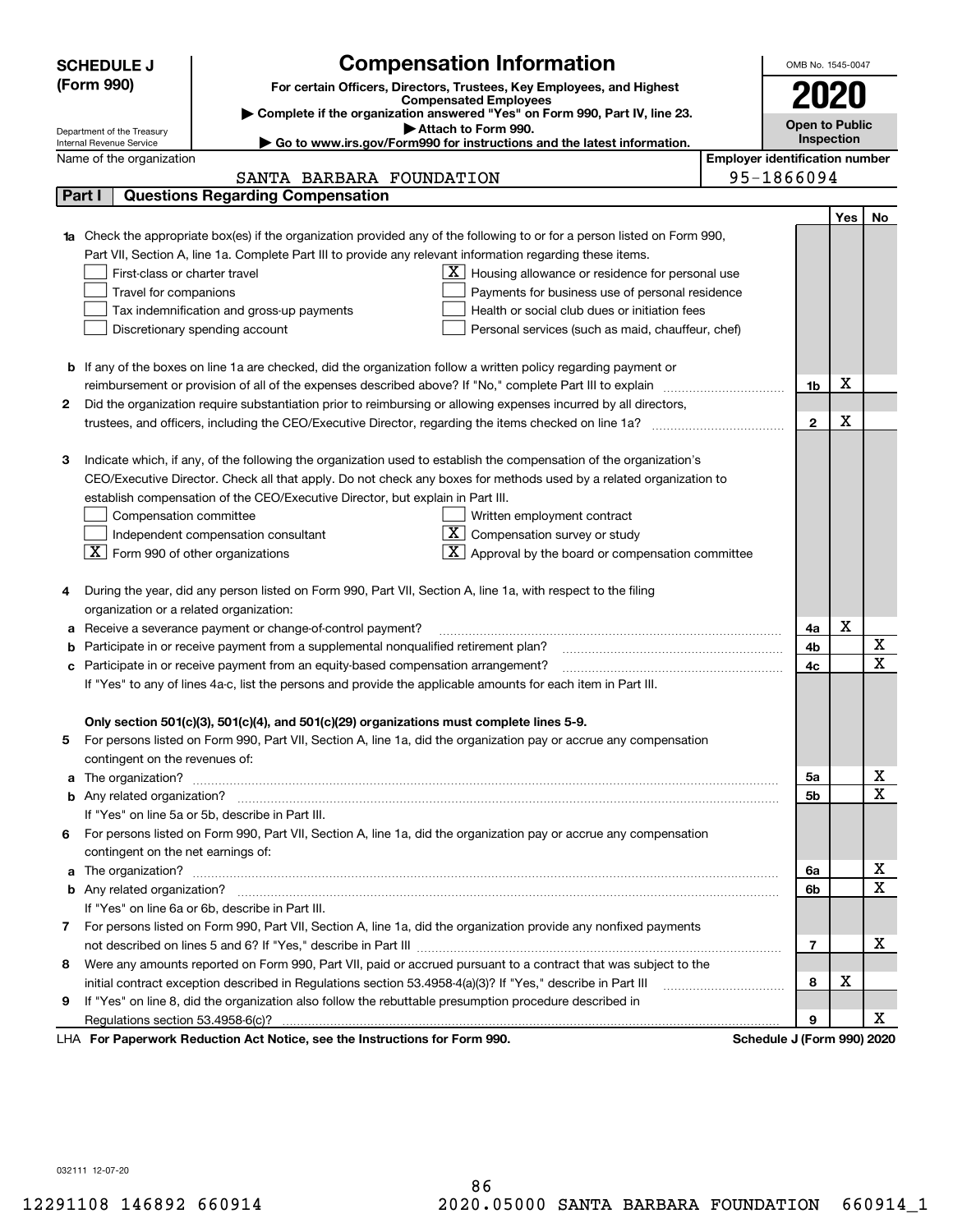# **Part II Officers, Directors, Trustees, Key Employees, and Highest Compensated Employees.**  Schedule J (Form 990) 2020 Page Use duplicate copies if additional space is needed.

For each individual whose compensation must be reported on Schedule J, report compensation from the organization on row (i) and from related organizations, described in the instructions, on row (ii). Do not list any individuals that aren't listed on Form 990, Part VII.

**Note:**  The sum of columns (B)(i)-(iii) for each listed individual must equal the total amount of Form 990, Part VII, Section A, line 1a, applicable column (D) and (E) amounts for that individual.

|                             |      |                          | (B) Breakdown of W-2 and/or 1099-MISC compensation |                                           | (C) Retirement and<br>other deferred | (D) Nontaxable<br>benefits | (E) Total of columns<br>$(B)(i)-(D)$ | (F) Compensation<br>in column (B)         |
|-----------------------------|------|--------------------------|----------------------------------------------------|-------------------------------------------|--------------------------------------|----------------------------|--------------------------------------|-------------------------------------------|
| (A) Name and Title          |      | (i) Base<br>compensation | (ii) Bonus &<br>incentive<br>compensation          | (iii) Other<br>reportable<br>compensation | compensation                         |                            |                                      | reported as deferred<br>on prior Form 990 |
| (1) RONALD GALLO, ED.D      | (i)  | 239,116.                 | 0.                                                 | 129,995.                                  | 23,895.                              | 35,434.                    | 428,440.                             | 0.                                        |
| CEO EMERITUS (THRU 7/19/20) | (ii) | 0.                       | 0.                                                 | $\overline{0}$ .                          | 0.                                   | 0.                         | $\mathbf{0}$                         | $\overline{0}$ .                          |
| JACQUELINE CARRERA<br>(2)   | (i)  | 304,918.                 | $\mathbf 0$ .                                      | 20,000.                                   | 28,500.                              | 33,932.                    | 387, 350.                            | 0.                                        |
| PRESIDENT & CEO             | (ii) | 0.                       | 0.                                                 | 0.                                        | 0.                                   | 0.                         | $\mathbf 0$                          | $\overline{0}$ .                          |
| <b>JANET MOCKER</b><br>(3)  | (i)  | 166, 837.                | 0.                                                 | $\overline{0}$ .                          | 16,975.                              | 20,248.                    | 204,060.                             | $\overline{\mathbf{0}}$ .                 |
| CFO                         | (ii) | $0$ .                    | 0.                                                 | 0.                                        | 0.                                   | 0.                         | $\mathbf 0$ .                        | $\overline{\mathbf{0}}$ .                 |
| CHERI SAVAGE<br>(4)         | (i)  | 132,574.                 | $\overline{0}$ .                                   | 0.                                        | 13,216.                              | 15,589.                    | 161,379.                             | $\overline{\mathbf{0}}$ .                 |
| DIRECTOR OF INVESTMENTS     | (ii) | 0.                       | 0.                                                 | 0.                                        | 0.                                   | 0.                         | 0.                                   | $\overline{0}$ .                          |
| RUBAYI ESTES<br>(5)         | (i)  | 127, 151.                | $\overline{0}$ .                                   | $\overline{0}$ .                          | 11,783.                              | 12,818.                    | 151,752.                             | $\overline{\mathbf{0}}$ .                 |
| VICE PRESIDENT, PROGRAMS    | (ii) | 0.                       | $\overline{0}$ .                                   | 0.                                        | 0.                                   | 0.                         | 0.                                   | $\overline{0}$ .                          |
|                             | (i)  |                          |                                                    |                                           |                                      |                            |                                      |                                           |
|                             | (ii) |                          |                                                    |                                           |                                      |                            |                                      |                                           |
|                             | (i)  |                          |                                                    |                                           |                                      |                            |                                      |                                           |
|                             | (ii) |                          |                                                    |                                           |                                      |                            |                                      |                                           |
|                             | (i)  |                          |                                                    |                                           |                                      |                            |                                      |                                           |
|                             | (ii) |                          |                                                    |                                           |                                      |                            |                                      |                                           |
|                             | (i)  |                          |                                                    |                                           |                                      |                            |                                      |                                           |
|                             | (ii) |                          |                                                    |                                           |                                      |                            |                                      |                                           |
|                             | (i)  |                          |                                                    |                                           |                                      |                            |                                      |                                           |
|                             | (ii) |                          |                                                    |                                           |                                      |                            |                                      |                                           |
|                             | (i)  |                          |                                                    |                                           |                                      |                            |                                      |                                           |
|                             | (ii) |                          |                                                    |                                           |                                      |                            |                                      |                                           |
|                             | (i)  |                          |                                                    |                                           |                                      |                            |                                      |                                           |
|                             | (ii) |                          |                                                    |                                           |                                      |                            |                                      |                                           |
|                             | (i)  |                          |                                                    |                                           |                                      |                            |                                      |                                           |
|                             | (ii) |                          |                                                    |                                           |                                      |                            |                                      |                                           |
|                             | (i)  |                          |                                                    |                                           |                                      |                            |                                      |                                           |
|                             | (ii) |                          |                                                    |                                           |                                      |                            |                                      |                                           |
|                             | (i)  |                          |                                                    |                                           |                                      |                            |                                      |                                           |
|                             | (ii) |                          |                                                    |                                           |                                      |                            |                                      |                                           |
|                             | (i)  |                          |                                                    |                                           |                                      |                            |                                      |                                           |
|                             | (ii) |                          |                                                    |                                           |                                      |                            |                                      |                                           |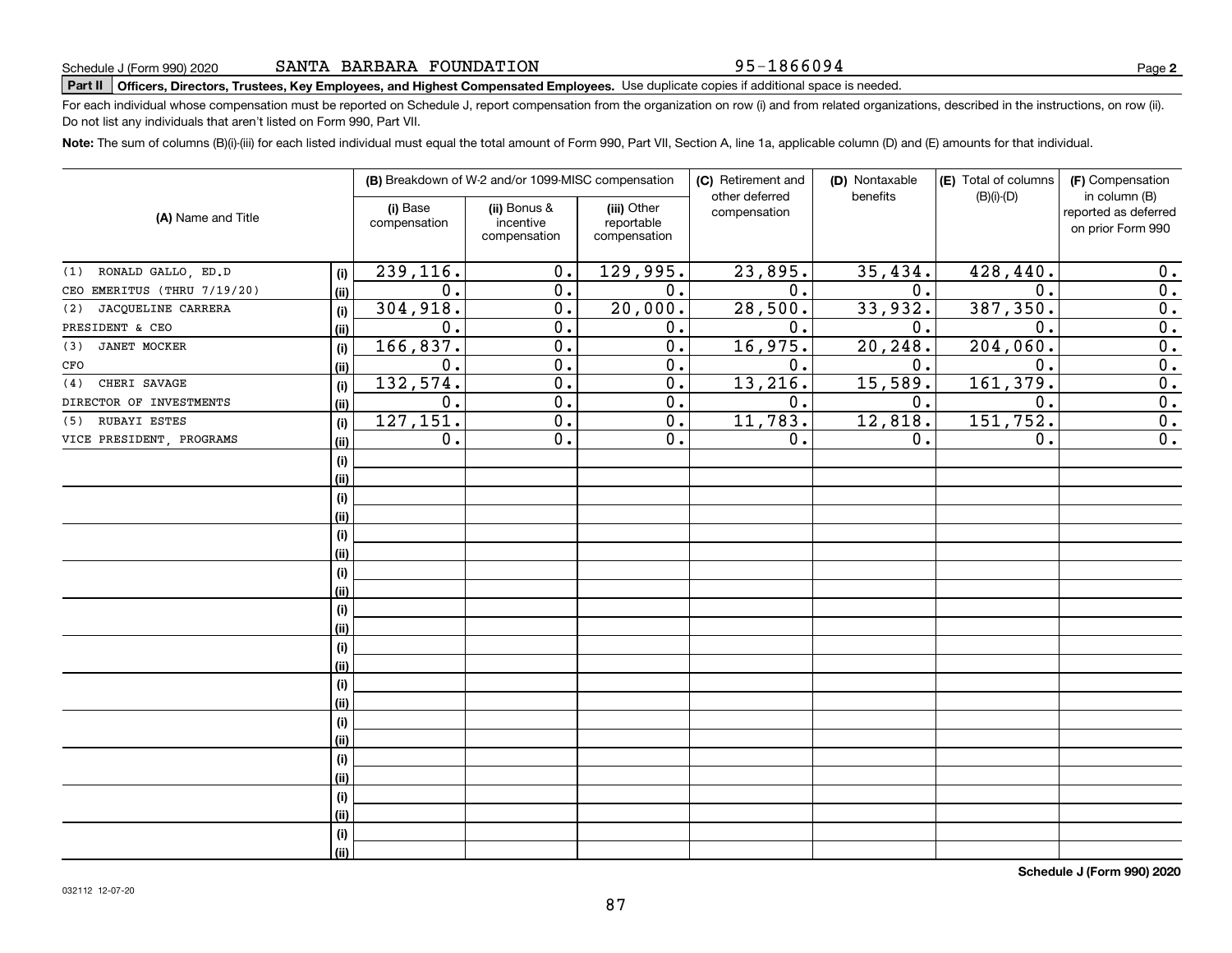#### **Part III Supplemental Information**

Schedule J (Form 990) 2020 SANTA BARBARA FOUNDATION<br>Part III Supplemental Information<br>Provide the information, explanation, or descriptions required for Part I, lines 1a, 1b, 3, 4a, 4b, 4c, 5a, 5b, 6a, 6b, 7, and 8, and fo

PART I, LINE 1A:

SBF REQUIRES THE PRESIDENT & CEO TO RESIDE IN A RESIDENCE OWNED BY SBF AS A

CONDITION OF CONTINUED EMPLOYMENT.

DURING A TRANSITION PERIOD, RONALD GALLO, FORMER PRESIDENT & CEO, CONTINUED

TO LIVE IN THE RESIDENCE WHILE THE NEWLY APPOINTED PRESIDENT & CEO,

JACQUELINE CARRERA RECEIVED A HOUSING ALLOWANCE TREATED AS ADDITIONAL

TAXABLE COMPENSATION BECAUSE SHE WAS NOT YET LIVING ON THE BUSINESS

PREMISES. JACQUELINE CARRERA NOW RESIDES IN THE CEO RESIDENCE.

PART I, LINE 4A:

RONALD GALLO, FORMER PRESIDENT & CEO, ENTERED INTO A SEPARATION AGREEMENT

WITH THE BOARD OF TRUSTEES ON NOVEMBER 20, 2019. HE WAS TERMINATED ON JULY

19, 2020 UPON ACCEPTING OTHER EMPLOYMENT. HE RECEIVED SEPARATION PAY OF

\$129,995 PER THE TERMS OF THE AGREEMENT.

PART I, LINE 8:

THE 2020 CEO COMPENSATION WAS SET BY THE BOARD AT AN EXECUTIVE SESSION,

BASED ON COMPARABLE DATA FROM VARIOUS SOURCES SUCH AS THE COUNCIL ON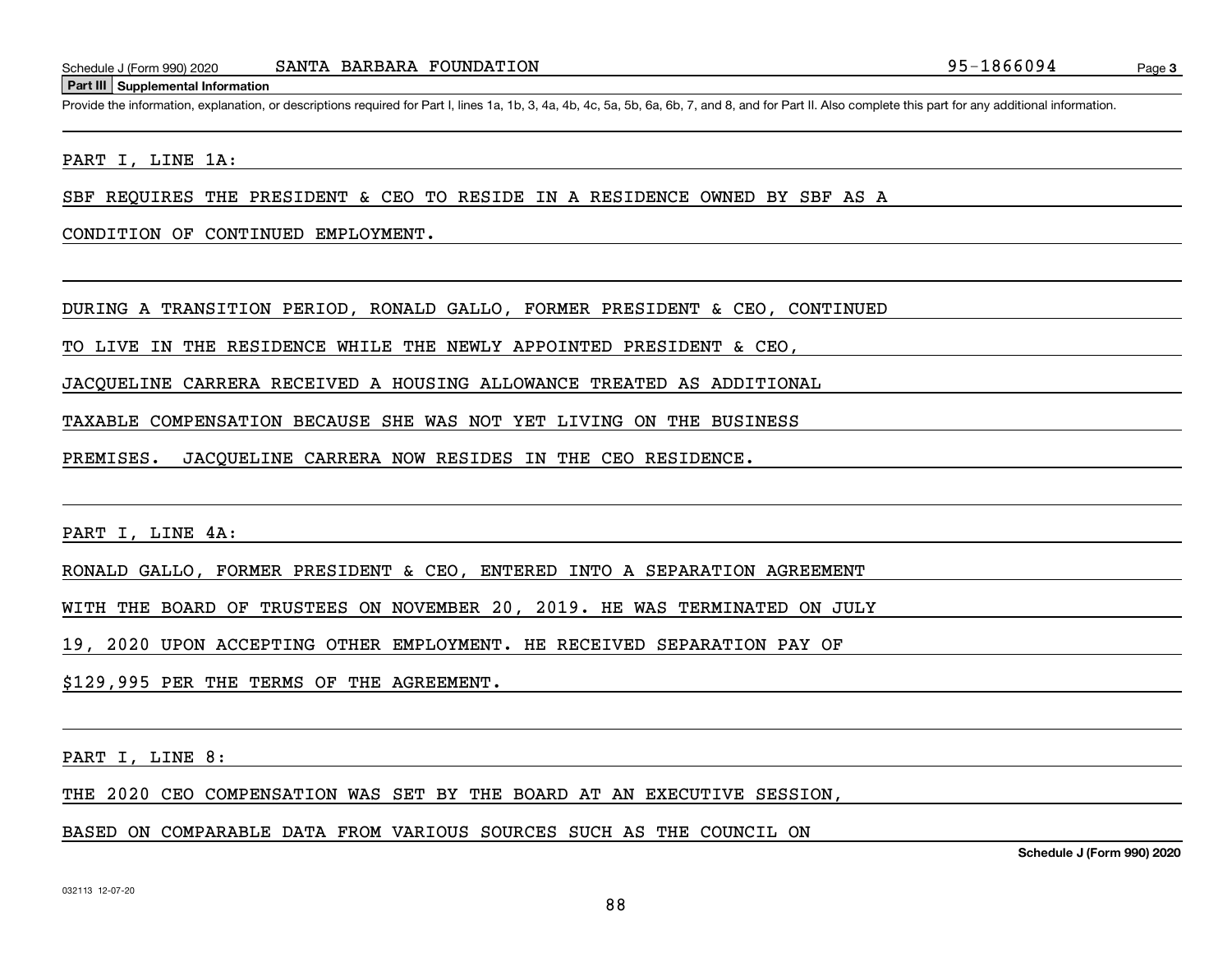**Part III Supplemental Information**

Schedule J (Form 990) 2020 SANTA BARBARA FOUNDATION<br>Part III Supplemental Information<br>Provide the information, explanation, or descriptions required for Part I, lines 1a, 1b, 3, 4a, 4b, 4c, 5a, 5b, 6a, 6b, 7, and 8, and fo

FOUNDATION SALARY SURVEY, THE GUIDESTAR COMPENSATION REPORT, AND/OR OTHER

APPLICABLE SURVEYS AND INFORMATION, INCLUDING INFORMATION OBTAINED FROM

PROFESSIONAL CONSULTANTS. ON APRIL 28, 2020 THE CEO AND BOARD ENTERED INTO

AN EMPLOYMENT AGREEMENT ACKNOWLEDGING THE TERMS OF EMPLOYMENT, INITIAL

ANNUAL BASE SALARY, AND THAT THE COMPENSATION COMMITTEE OF THE BOARD SHALL

REVIEW THE CEO'S ANNUAL BASE SALARY IN CONNECTION WITH THE ANNUAL

EVALUATION OF HER PERFORMANCE AND SHALL MAKE A RECOMMENDATION TO THE FULL

BOARD.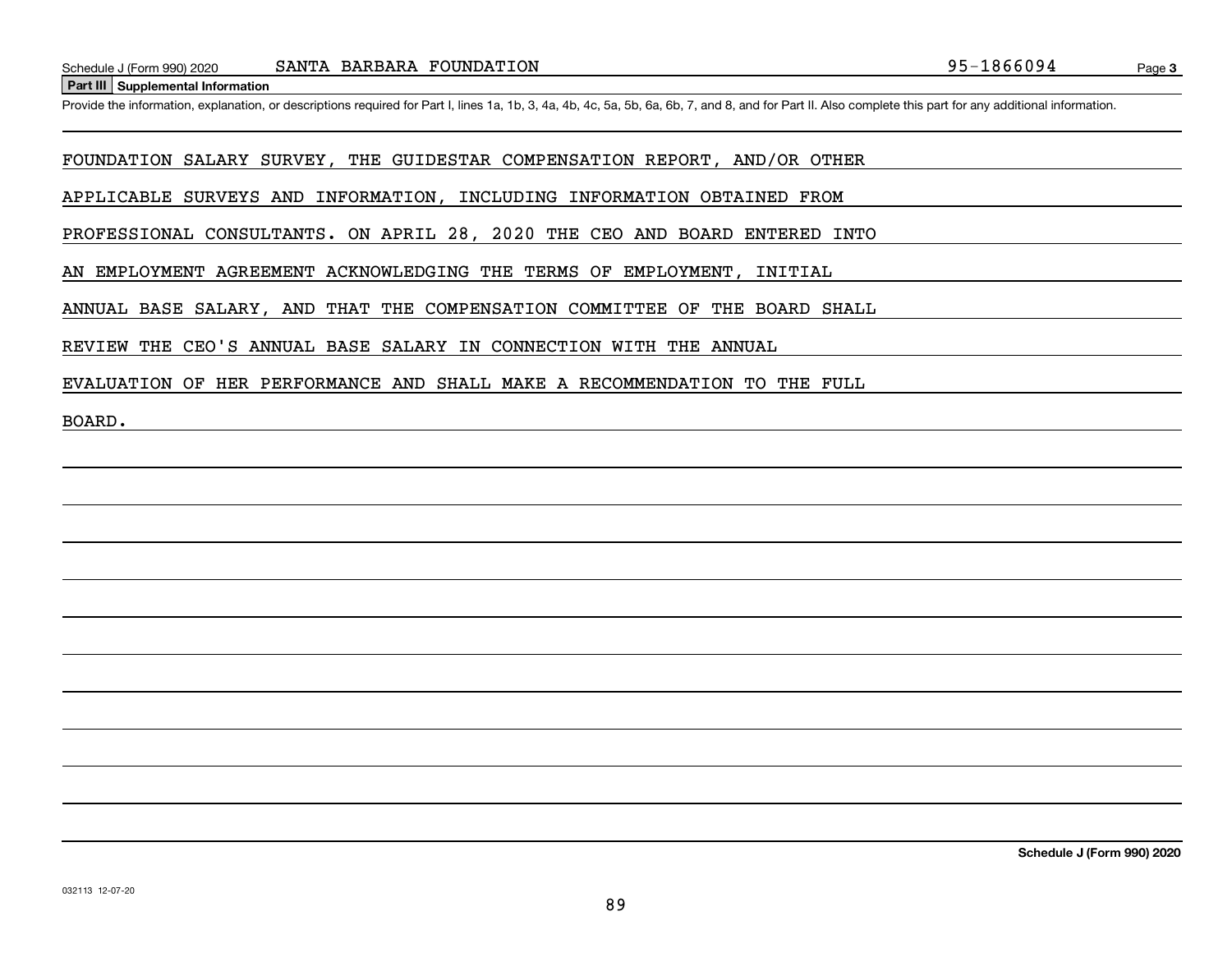## **SCHEDULE M (Form 990)**

# **Noncash Contributions**

OMB No. 1545-0047

| Department of the Treasury |
|----------------------------|
| Internal Revenue Service   |

Name of the organization

 $\blacktriangleright$ 

**Complete if the organizations answered "Yes" on Form 990, Part IV, lines 29 or 30.** <sup>J</sup>**2020 Attach to Form 990.** J

**Open to Public Inspection**

**Employer identification number**

| Go to www.irs.gov/Form990 for instructions and the latest information. |
|------------------------------------------------------------------------|
|------------------------------------------------------------------------|

|              | SANTA BARBARA FOUNDATION                                                                                                       |                               | 95-1866094                           |                                                                                                      |    |                                                       |     |     |      |  |
|--------------|--------------------------------------------------------------------------------------------------------------------------------|-------------------------------|--------------------------------------|------------------------------------------------------------------------------------------------------|----|-------------------------------------------------------|-----|-----|------|--|
|              | Part I<br><b>Types of Property</b>                                                                                             |                               |                                      |                                                                                                      |    |                                                       |     |     |      |  |
|              |                                                                                                                                | (a)<br>Check if<br>applicable | (b)<br>Number of<br>contributions or | (c)<br>Noncash contribution<br>amounts reported on<br>items contributed Form 990, Part VIII, line 1g |    | Method of determining<br>noncash contribution amounts | (d) |     |      |  |
| 1.           |                                                                                                                                |                               |                                      |                                                                                                      |    |                                                       |     |     |      |  |
| $\mathbf{2}$ |                                                                                                                                |                               |                                      |                                                                                                      |    |                                                       |     |     |      |  |
| з            |                                                                                                                                |                               |                                      |                                                                                                      |    |                                                       |     |     |      |  |
| 4            |                                                                                                                                |                               |                                      |                                                                                                      |    |                                                       |     |     |      |  |
| 5            | Clothing and household goods                                                                                                   |                               |                                      |                                                                                                      |    |                                                       |     |     |      |  |
| 6            |                                                                                                                                |                               |                                      |                                                                                                      |    |                                                       |     |     |      |  |
| 7            |                                                                                                                                |                               |                                      |                                                                                                      |    |                                                       |     |     |      |  |
| 8            |                                                                                                                                |                               |                                      |                                                                                                      |    |                                                       |     |     |      |  |
| 9            |                                                                                                                                | $\mathbf x$                   | 48                                   |                                                                                                      |    | 14,549,828. MARKET QUOTATIONS                         |     |     |      |  |
| 10           | Securities - Closely held stock                                                                                                |                               |                                      |                                                                                                      |    |                                                       |     |     |      |  |
| 11           | Securities - Partnership, LLC, or                                                                                              |                               |                                      |                                                                                                      |    |                                                       |     |     |      |  |
|              | trust interests                                                                                                                |                               |                                      |                                                                                                      |    |                                                       |     |     |      |  |
| 12           |                                                                                                                                |                               |                                      |                                                                                                      |    |                                                       |     |     |      |  |
| 13           | Qualified conservation contribution -                                                                                          |                               |                                      |                                                                                                      |    |                                                       |     |     |      |  |
|              | Historic structures                                                                                                            |                               |                                      |                                                                                                      |    |                                                       |     |     |      |  |
| 14           | Qualified conservation contribution - Other                                                                                    |                               |                                      |                                                                                                      |    |                                                       |     |     |      |  |
| 15           | Real estate - Residential                                                                                                      |                               |                                      |                                                                                                      |    |                                                       |     |     |      |  |
| 16           | Real estate - Commercial                                                                                                       |                               |                                      |                                                                                                      |    |                                                       |     |     |      |  |
| 17           |                                                                                                                                |                               |                                      |                                                                                                      |    |                                                       |     |     |      |  |
| 18           |                                                                                                                                |                               |                                      |                                                                                                      |    |                                                       |     |     |      |  |
| 19           |                                                                                                                                |                               |                                      |                                                                                                      |    |                                                       |     |     |      |  |
| 20           | Drugs and medical supplies                                                                                                     |                               |                                      |                                                                                                      |    |                                                       |     |     |      |  |
| 21           |                                                                                                                                |                               |                                      |                                                                                                      |    |                                                       |     |     |      |  |
| 22           |                                                                                                                                |                               |                                      |                                                                                                      |    |                                                       |     |     |      |  |
| 23           |                                                                                                                                |                               |                                      |                                                                                                      |    |                                                       |     |     |      |  |
| 24           |                                                                                                                                |                               |                                      |                                                                                                      |    |                                                       |     |     |      |  |
| 25           | $($ COVID-19 FACE $)$<br>Other $\blacktriangleright$                                                                           | X                             | 3                                    |                                                                                                      |    | 135,575. COST/SELLING PRICE                           |     |     |      |  |
| 26           | (ADVERTISEMENT)<br>Other $\blacktriangleright$                                                                                 | X                             | $\overline{3}$                       |                                                                                                      |    | 3,201. COST/SELLING PRICE                             |     |     |      |  |
| 27           | (ZOOM VIRTUAL<br>Other $\blacktriangleright$                                                                                   | X                             | 1                                    |                                                                                                      |    | 15. COST/SELLING PRICE                                |     |     |      |  |
| 28           | Other $\blacktriangleright$                                                                                                    |                               |                                      |                                                                                                      |    |                                                       |     |     |      |  |
| 29           | Number of Forms 8283 received by the organization during the tax year for contributions                                        |                               |                                      |                                                                                                      |    |                                                       |     |     |      |  |
|              | for which the organization completed Form 8283, Part V, Donee Acknowledgement                                                  |                               |                                      | 1.1.1.1.1.1.1.1.1                                                                                    | 29 |                                                       |     |     |      |  |
|              |                                                                                                                                |                               |                                      |                                                                                                      |    |                                                       |     | Yes | ∣ No |  |
|              | 30a During the year, did the organization receive by contribution any property reported in Part I, lines 1 through 28, that it |                               |                                      |                                                                                                      |    |                                                       |     |     |      |  |
|              | must hold for at least three years from the date of the initial contribution, and which isn't required to be used for          |                               |                                      |                                                                                                      |    |                                                       |     |     |      |  |
|              | exempt purposes for the entire holding period?                                                                                 |                               |                                      |                                                                                                      |    |                                                       | 30a |     | x    |  |
| b            | If "Yes," describe the arrangement in Part II.                                                                                 |                               |                                      |                                                                                                      |    |                                                       |     |     |      |  |
| 31           | Does the organization have a gift acceptance policy that requires the review of any nonstandard contributions?                 |                               |                                      |                                                                                                      |    |                                                       | 31  | х   |      |  |
|              | 32a Does the organization hire or use third parties or related organizations to solicit, process, or sell noncash              |                               |                                      |                                                                                                      |    |                                                       |     |     |      |  |
|              | contributions?                                                                                                                 |                               |                                      |                                                                                                      |    |                                                       | 32a |     | х    |  |
|              | b If "Yes," describe in Part II.                                                                                               |                               |                                      |                                                                                                      |    |                                                       |     |     |      |  |
| 33           | If the organization didn't report an amount in column (c) for a type of property for which column (a) is checked,              |                               |                                      |                                                                                                      |    |                                                       |     |     |      |  |
|              | describe in Part II.                                                                                                           |                               |                                      |                                                                                                      |    |                                                       |     |     |      |  |
| LHA          | For Paperwork Reduction Act Notice, see the Instructions for Form 990.                                                         |                               |                                      |                                                                                                      |    | Schedule M (Form 990) 2020                            |     |     |      |  |

032141 11-23-20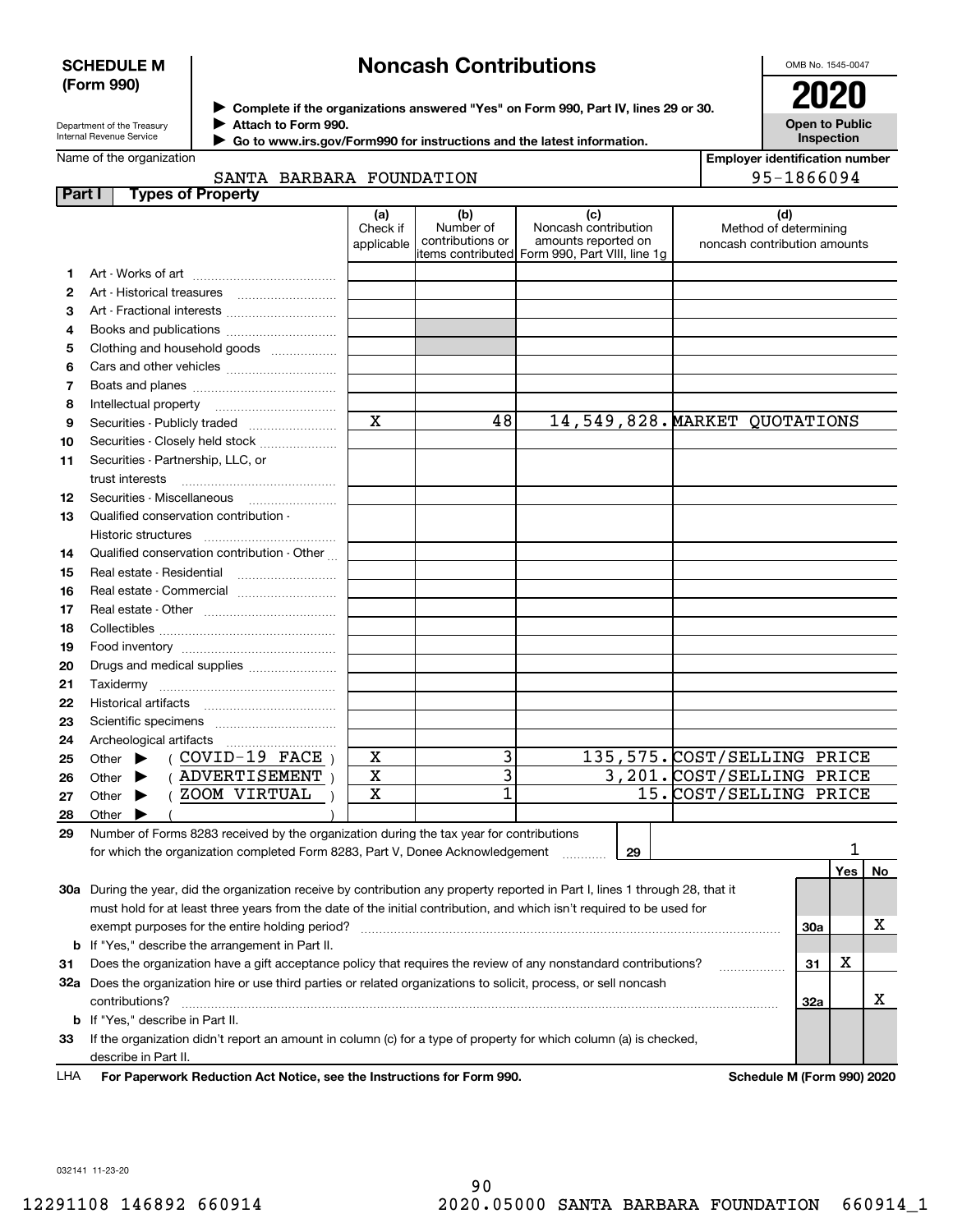| this part for any additional implifiation.                              |
|-------------------------------------------------------------------------|
| SCHEDULE M, PART I, COLUMN (B):                                         |
| THE TOTALS REPORTED IN COLUMN (B) REPRESENT THE TOTAL NUMBER OF         |
| CONTRIBUTIONS RECEIVED FOR EACH CATEGORY DURING THE CALENDAR YEAR ENDED |
| DECEMBER 31, 2020.                                                      |
|                                                                         |
|                                                                         |
|                                                                         |
|                                                                         |
|                                                                         |
|                                                                         |
|                                                                         |
|                                                                         |
|                                                                         |
|                                                                         |
|                                                                         |
|                                                                         |
|                                                                         |
|                                                                         |
|                                                                         |
|                                                                         |
|                                                                         |
|                                                                         |
|                                                                         |
|                                                                         |
|                                                                         |
|                                                                         |
|                                                                         |

**Schedule M (Form 990) 2020**

032142 11-23-20

Part II | Supplemental Information. Provide the information required by Part I, lines 30b, 32b, and 33, and whether the organization is reporting in Part I, column (b), the number of contributions, the number of items received, or a combination of both. Also complete this part for any additional information.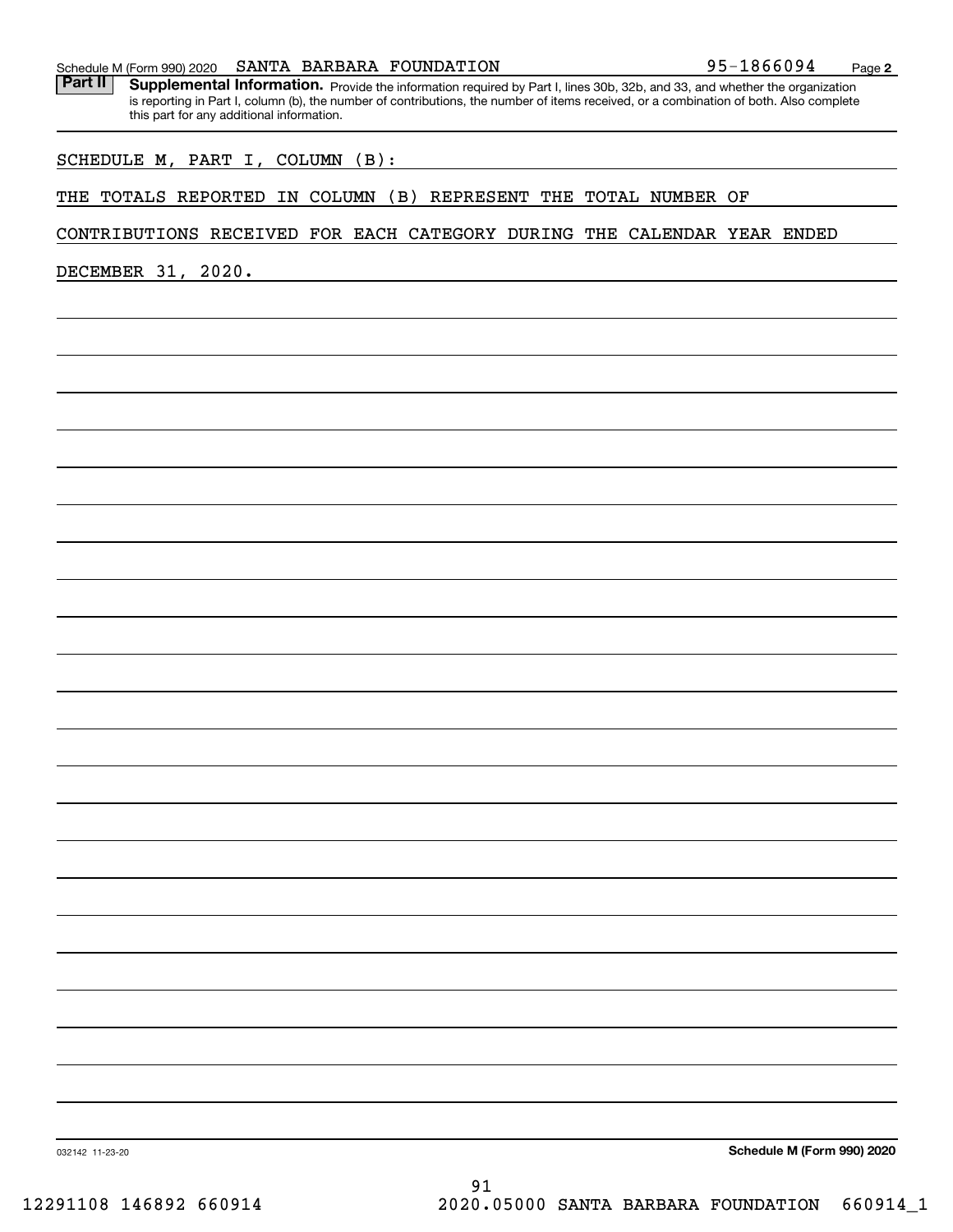**(Form 990 or 990-EZ)**

Department of the Treasury Internal Revenue Service Name of the organization

**SCHEDULE O Supplemental Information to Form 990 or 990-EZ**

**Complete to provide information for responses to specific questions on Form 990 or 990-EZ or to provide any additional information. | Attach to Form 990 or 990-EZ. | Go to www.irs.gov/Form990 for the latest information.**



SANTA BARBARA FOUNDATION 95-1866094

FORM 990, PART I, LINE 1, DESCRIPTION OF ORGANIZATION MISSION:

CAPITAL TO BUILD EMPATHETIC, INCLUSIVE AND RESILIENT COMMUNITIES.

SBF IS A COMMUNITY FOUNDATION ESTABLISHED IN 1928 TO ENRICH THE LIVES

OF THE PEOPLE OF SANTA BARBARA COUNTY THROUGH PHILANTHROPY. AS ONE OF

THE LARGEST PRIVATE SOURCES OF FUNDING FOR AREA NONPROFITS, AGENCIES

AND COLLEGE BOUND STUDENTS, SBF BUILDS AND FACILITATES PHILANTHROPY

THROUGH DONOR PARTNERSHIPS; INVESTS IN NONPROFITS; AND IDENTIFIES AND

STRATEGICALLY ADDRESSES IMPORTANT COMMUNITY NEEDS.

FORM 990, PART III, LINE 2, NEW PROGRAM SERVICES:

THE SANTA BARBARA FOUNDATION, UNITED WAY OF SANTA BARBARA COUNTY AND

HUTTON PARKER FOUNDATION BEGAN A COUNTYWIDE COLLABORATIVE OF FUNDERS TO

PROVIDE ASSISTANCE TO INDIVIDUALS AND FAMILIES AS WELL AS ORGANIZATIONS

ACTIVELY ENGAGED IN ASSISTANCE EFFORTS FOR MEMBERS OF THE COMMUNITY

AFFECTED BY THE COVID-19 PANDEMIC. FUNDING TO ORGANIZATIONS FOCUSED ON:

MEETING EMERGENCY NEEDS

\* ADAPTING THEIR SERVICES IN RESPONSE TO THE PANDEMIC

SUPPORTING THE OPERATIONAL NEEDS OF THE ORGANIZATIONS

FORM 990, PART VI, SECTION B, LINE 11B:

THE FINANCE AND AUDIT COMMITTEES OF THE SBF BOARD REVIEWED THE FINAL FORM

OF THE 990 PRIOR TO FILING THE FORM WITH THE IRS. IN ADDITION, PRIOR TO

FILING THE 990, A COPY OF THE FINAL FORM 990 WAS DISTRIBUTED TO EACH VOTING

92

MEMBER OF THE BOARD.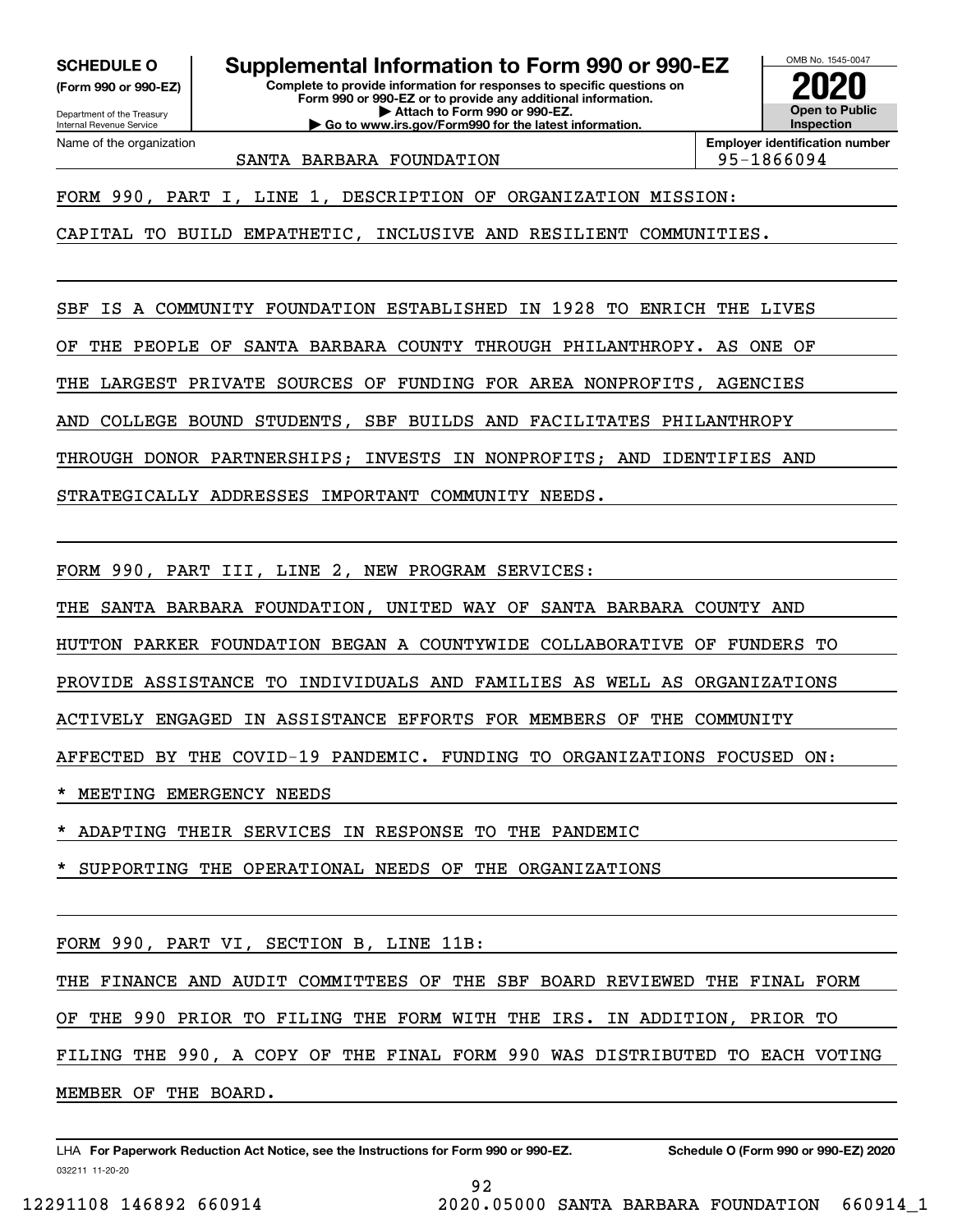ACTIONS ARE TAKEN DURING MEETINGS IF THEY HAVE A CONFLICT OF INTEREST. THEY WILL ALSO COMPLETE A CONFLICT OF INTEREST FORM (TO ABSTAIN FROM VOTING) TO

VALIDATE THEIR CONFLICT OF INTEREST.

FORM 990, PART VI, SECTION B, LINE 15:

THE 2020 CEO COMPENSATION WAS SET BY THE BOARD AT AN EXECUTIVE SESSION, BASED ON COMPARABLE DATA FROM VARIOUS SOURCES SUCH AS THE COUNCIL ON FOUNDATION SALARY SURVEY, THE GUIDESTAR COMPENSATION REPORT, AND/OR OTHER APPLICABLE SURVEYS AND INFORMATION, INCLUDING INFORMATION OBTAINED FROM PROFESSIONAL CONSULTANTS. ON APRIL 28, 2020 THE CEO AND BOARD ENTERED INTO AN EMPLOYMENT AGREEMENT ACKNOWLEDGING THE TERMS OF EMPLOYMENT, INITIAL ANNUAL BASE SALARY, AND THAT THE COMPENSATION COMMITTEE OF THE BOARD SHALL REVIEW THE CEO'S ANNUAL BASE SALARY IN CONNECTION WITH THE ANNUAL EVALUATION OF HER PERFORMANCE AND SHALL MAKE A RECOMMENDATION TO THE FULL BOARD.

032212 11-20-20 **Schedule O (Form 990 or 990-EZ) 2020** THE COMPENSATION COMMITTEE PERFORMS THE FOLLOWING ACTIVITIES: (A) CONDUCTS AN ANNUAL REVIEW OF THE CEO'S PERFORMANCE AND ASSESSES THE REASONABLENESS OF THE CEO'S TOTAL COMPENSATION IN RELATION TO THE MARKETPLACE, INCLUDING USING COMPARABILITY DATA; (B) SOLICITS BOARD INPUT REGARDING THE CEO'S PERFORMANCE; (C) DEVELOPS AND RECOMMENDS FOR BOARD APPROVAL ANY CHANGES IN THE CEO'S TOTAL COMPENSATION; (D) DEVELOPS AND RECOMMENDS FOR BOARD APPROVAL ANY CHANGES IN THE CEO'S EMPLOYMENT AGREEMENT, SEVERANCE AND/OR RETENTION AGREEMENT, IF ANY ARE IN EFFECT; (E) WORKS COLLABORATIVELY WITH THE CEO TO RECOMMEND FOR EXECUTIVE COMMITTEE REVIEW AND BOARD APPROVAL THE 93

12291108 146892 660914 2020.05000 SANTA BARBARA FOUNDATION 660914\_1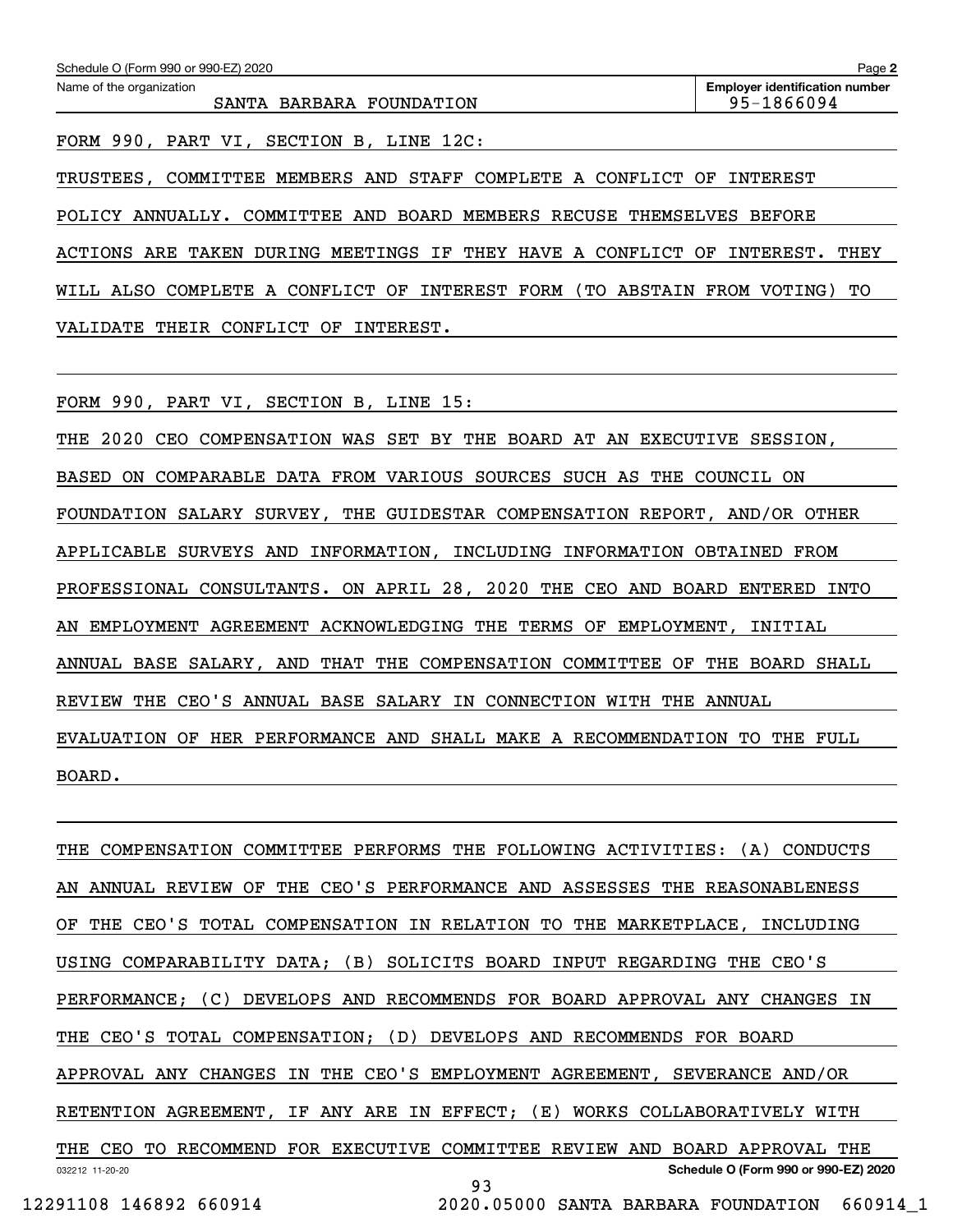SANTA BARBARA FOUNDATION 95-1866094

CEO'S ANNUAL PERFORMANCE GOALS; AND (F) DOCUMENTS THE FOREGOING.

ADDITIONALLY, STARTING WITH THE RECOMMENDATIONS OF THE CEO, THE

COMPENSATION COMMITTEE ASSESSES, DETERMINES AND DOCUMENTS THE

REASONABLENESS OF THE TOTAL COMPENSATION RANGES, AND THE TERMS OF ANY

EMPLOYMENT AGREEMENTS, SEVERANCE AND/OR RETENTION AGREEMENTS, OF THE CFO

V.P., FINANCE & ADMINISTRATION AND ALL EMPLOYEES WITH REPORTABLE

COMPENSATION (W-2) RANGES AT OR OVER \$150,000. WHEN APPROPRIATE, THE

COMMITTEE SELECTS AND ENGAGES PROFESSIONALS TO GATHER AND REVIEW IN

ADVANCE, APPROPRIATE MARKET COMPARABILITY DATA ON THE AMOUNT AND FORM OF

COMPENSATION PAID FOR COMPARABLE POSITIONS BY OTHER COMPARABLE EMPLOYERS.

THE REASONABLENESS OF THE 2020 CFO COMPENSATION WAS CONFIRMED BY THE COMPENSATION COMMITTEE AT ITS MEETING ON DECEMBER 2, 2019.

THE 2020 CEO EMERITUS COMPENSATION WAS SET BY THE BOARD AT AN EXECUTIVE SESSION, FOLLOWING THE PROCESSES DESCRIBED ABOVE, AND DOCUMENTED IN A SEPARATION AGREEMENT DATED NOVEMBER 20, 2019.

FORM 990, PART VI, SECTION C, LINE 19:

ANNUAL AUDITED FINANCIAL STATEMENTS ARE AVAILABLE ON SBF'S WEBSITE.

ARTICLES OF INCORPORATION, BY-LAWS AND CONFLICT OF INTEREST POLICY ARE

94

AVAILABLE UPON REQUEST.

FORM 990, PART XI, LINE 9, CHANGES IN NET ASSETS:

CHANGE IN VALUE OF CRT AND TRUST  $3,565,702$ .

PASSTHROUGH INCOME FROM UBI  $-35,205$ .

RETURNED GRANTS 119,202.

032212 11-20-20

**Schedule O (Form 990 or 990-EZ) 2020**

12291108 146892 660914 2020.05000 SANTA BARBARA FOUNDATION 660914\_1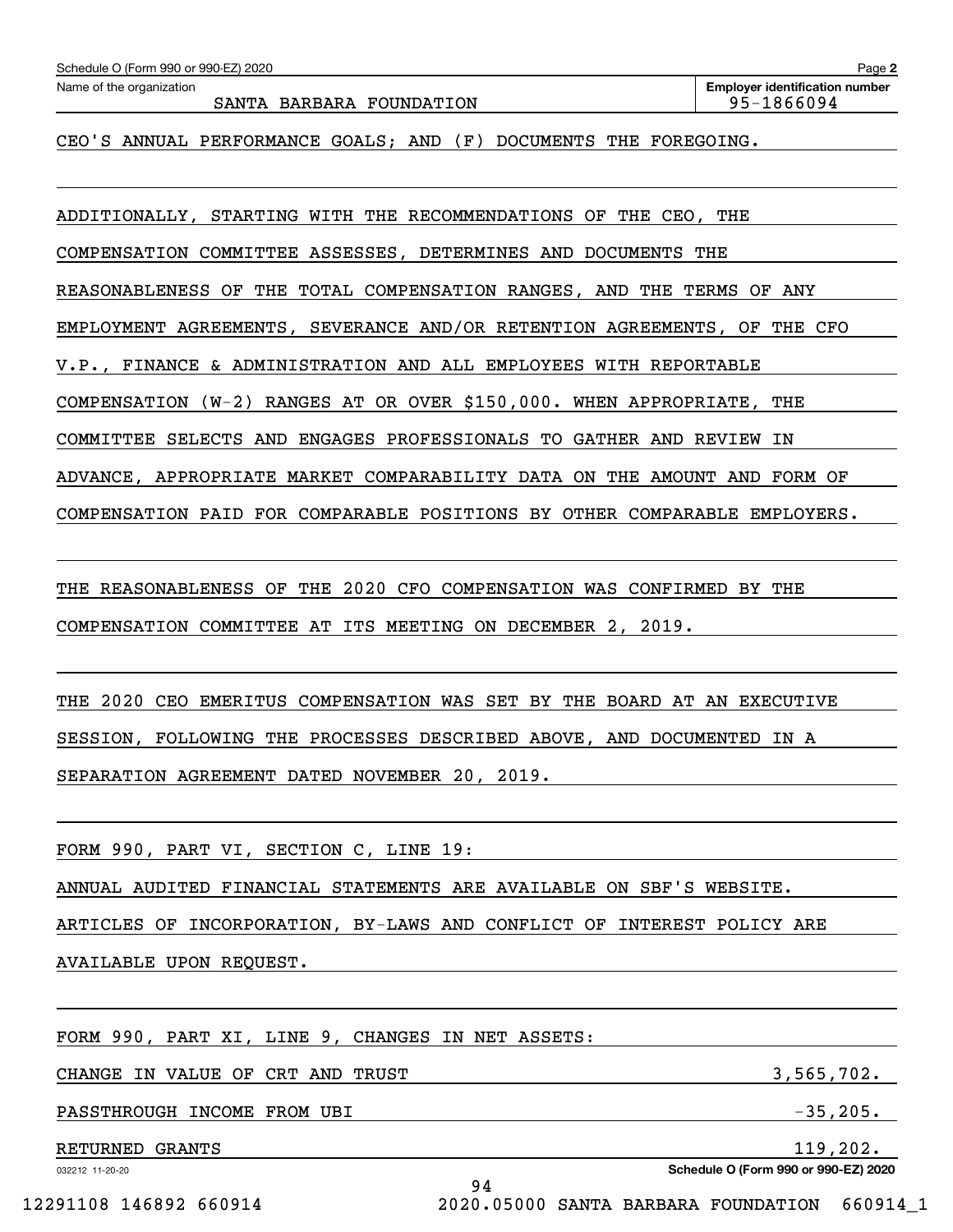| Schedule O (Form 990 or 990-EZ) 2020                                       | Page 2                                           |
|----------------------------------------------------------------------------|--------------------------------------------------|
| Name of the organization<br>SANTA BARBARA FOUNDATION                       | Employer identification number<br>$95 - 1866094$ |
| TOTAL TO FORM 990, PART XI, LINE 9                                         | 3,649,699.                                       |
| FORM 990, PART XII, LINE 2C                                                |                                                  |
| THERE HAS BEEN NO CHANGE<br>CURRENT TAX YEAR TO THE OVERSIGHT OR<br>IN THE |                                                  |
| SELECTION PROCESS OF THE AUDIT AND INDEPENDENT ACCOUNTANT.                 |                                                  |
|                                                                            |                                                  |
|                                                                            |                                                  |
|                                                                            |                                                  |
|                                                                            |                                                  |
|                                                                            |                                                  |
|                                                                            |                                                  |
|                                                                            |                                                  |
|                                                                            |                                                  |
|                                                                            |                                                  |
|                                                                            |                                                  |
|                                                                            |                                                  |
|                                                                            |                                                  |
|                                                                            |                                                  |
|                                                                            |                                                  |
|                                                                            |                                                  |
|                                                                            |                                                  |
| 032212 11-20-20<br>95                                                      | Schedule O (Form 990 or 990-EZ) 2020             |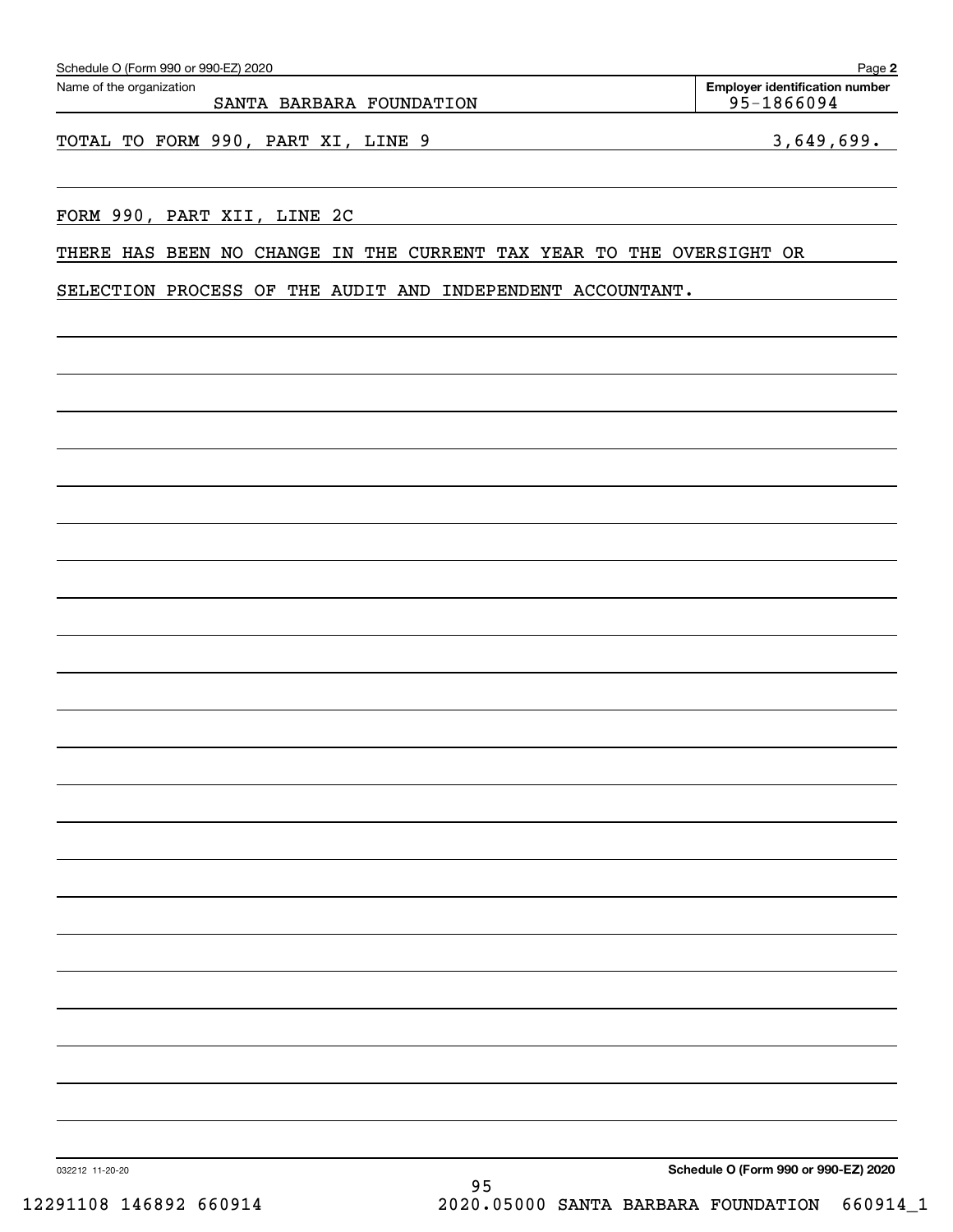| <b>SCHEDULE R</b>                          |  |
|--------------------------------------------|--|
| $\mathbf{r}$ , $\mathbf{r}$ , $\mathbf{r}$ |  |

**(Form 990)**

## **Related Organizations and Unrelated Partnerships**

**Complete if the organization answered "Yes" on Form 990, Part IV, line 33, 34, 35b, 36, or 37.** |

**Attach to Form 990.**  |

OMB No. 1545-0047

**Open to Public 2020**

**Employer identification number**

95-1866094

Department of the Treasury Internal Revenue Service

## **| Go to www.irs.gov/Form990 for instructions and the latest information. Inspection**

Name of the organization

## SANTA BARBARA FOUNDATION

**Part I Identification of Disregarded Entities.**  Complete if the organization answered "Yes" on Form 990, Part IV, line 33.

| (a)<br>Name, address, and EIN (if applicable)<br>of disregarded entity | (b)<br>Primary activity | (c)<br>Legal domicile (state or<br>foreign country) | (d)<br>Total income | (e)<br>End-of-year assets | (f)<br>Direct controlling<br>entity |
|------------------------------------------------------------------------|-------------------------|-----------------------------------------------------|---------------------|---------------------------|-------------------------------------|
| 1111 CHAPALA STREET, LLC - 27-0393865                                  |                         |                                                     |                     |                           |                                     |
| 1111 CHAPALA STREET, SUITE 200                                         |                         |                                                     |                     |                           | SANTA BARBARA                       |
| SANTA BARBARA, CA 93101                                                | RENTAL - OFFICE SPACE   | CALIFORNIA                                          | 277, 130.           |                           | 9, 260, 778. FOUNDATION             |
| 300 EAST ISLAY STREET, LLC                                             |                         |                                                     |                     |                           |                                     |
| 1111 CHAPALA STREET, SUITE 200                                         |                         |                                                     |                     |                           | SANTA BARBARA                       |
| SANTA BARBARA, CA 93101                                                | CHARITABLE ACTIVITIES   | CALIFORNIA                                          | 0.                  |                           | 3.063.480. FOUNDATION               |
| SBF PROPERTIES, LLC                                                    |                         |                                                     |                     |                           |                                     |
| 1111 CHAPALA STREET, SUITE 200                                         |                         |                                                     |                     |                           | SANTA BARBARA                       |
| SANTA BARBARA, CA 93101                                                | CHARITABLE ACTIVITIES   | CALIFORNIA                                          | 0.                  |                           | 0. FOUNDATION                       |
|                                                                        |                         |                                                     |                     |                           |                                     |

**Identification of Related Tax-Exempt Organizations.** Complete if the organization answered "Yes" on Form 990, Part IV, line 34, because it had one or more related tax-exempt **Part II** organizations during the tax year.

| (a)<br>Name, address, and EIN<br>of related organization | (b)<br>Primary activity   | (c)<br>Legal domicile (state or<br>foreign country) | (d)<br><b>Exempt Code</b><br>section | (e)<br>Public charity<br>status (if section | (f)<br>Direct controlling<br>entity | $(g)$<br>Section 512(b)(13)<br>entity? | controlled |
|----------------------------------------------------------|---------------------------|-----------------------------------------------------|--------------------------------------|---------------------------------------------|-------------------------------------|----------------------------------------|------------|
|                                                          |                           |                                                     |                                      | 501(c)(3)                                   |                                     | Yes                                    | No         |
| HIGHLAND SANTA BARBARA FOUNDATION -                      | TO SUPPORT THE CHARITABLE |                                                     |                                      |                                             |                                     |                                        |            |
| 45-3962008, 300 CRESCENT COURT, SUITE 700,               | ACTIVITIES OF THE SANTA   |                                                     |                                      |                                             | SANTA BARBARA                       |                                        |            |
| DALLAS, TX 75201                                         | BARBARA FOUNDATION        | TEXAS                                               | 501(C)(3)                            | LINE 12A                                    | FOUNDATION                          | X                                      |            |
| ERIC AND KELLY SCHWARTZ CHARITABLE TRUST =               | TO SUPPORT THE CHARITABLE |                                                     |                                      |                                             |                                     |                                        |            |
| 47-4959497, 1776 PLEASANT PLAIN ROAD,                    | ACTIVITIES OF THE SANTA   |                                                     |                                      |                                             | SANTA BARBARA                       |                                        |            |
| FAIRFIELD, IA 52556                                      | BARBARA FOUNDATION        | <b>IOWA</b>                                         | 501(C)(3)                            | LINE 12A                                    | FOUNDATION                          | X                                      |            |
|                                                          |                           |                                                     |                                      |                                             |                                     |                                        |            |
|                                                          |                           |                                                     |                                      |                                             |                                     |                                        |            |

**For Paperwork Reduction Act Notice, see the Instructions for Form 990. Schedule R (Form 990) 2020**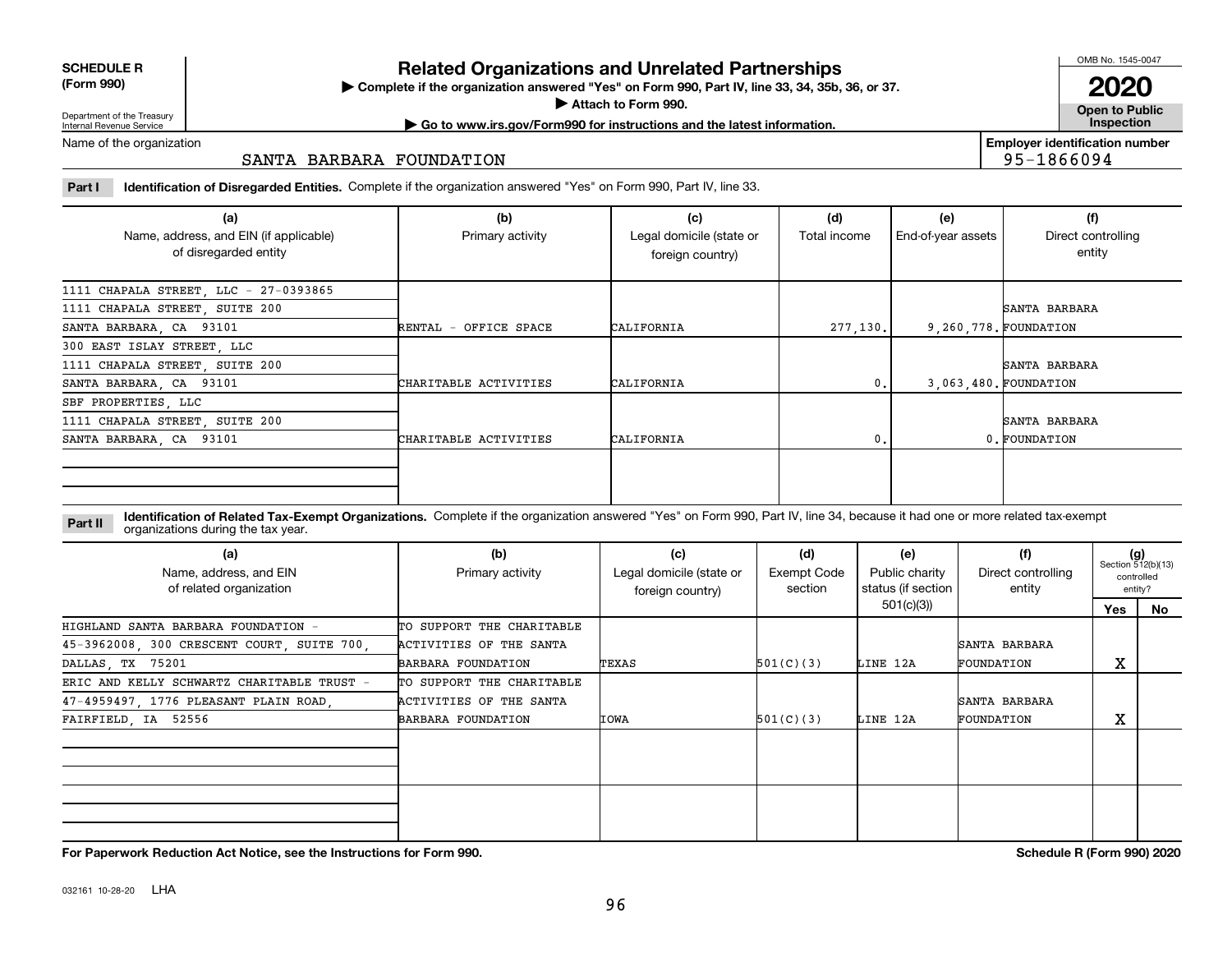#### Schedule R (Form 990) 2020  ${\bf SANTA\phantom{a}BARBARA\phantom{a}FOUNDATION}$  . The set of the set of the set of the set of the set of the set of the set of the set of the set of the set of the set of the set of the set of the set of the set

**Identification of Related Organizations Taxable as a Partnership.** Complete if the organization answered "Yes" on Form 990, Part IV, line 34, because it had one or more related **Part III** organizations treated as a partnership during the tax year.

| (a)                     | (b)              | (c)                  | (d)                | (e)                                                                 | (f)            | (g)                   |  | (h)              | (i)                                      | (j) | (k)                                                       |
|-------------------------|------------------|----------------------|--------------------|---------------------------------------------------------------------|----------------|-----------------------|--|------------------|------------------------------------------|-----|-----------------------------------------------------------|
| Name, address, and EIN  | Primary activity | Legal<br>domicile    | Direct controlling | Predominant income                                                  | Share of total | Share of              |  | Disproportionate | Code V-UBI<br>amount in box              |     | General or Percentage<br>managing<br>partner?<br>partner? |
| of related organization |                  | (state or<br>foreign | entity             | related, unrelated,<br>excluded from tax under<br>sections 512-514) | income         | end-of-year<br>assets |  | allocations?     | 20 of Schedule<br>K-1 (Form 1065) Yes No |     |                                                           |
|                         |                  | country)             |                    |                                                                     |                |                       |  | Yes   No         |                                          |     |                                                           |
|                         |                  |                      |                    |                                                                     |                |                       |  |                  |                                          |     |                                                           |
|                         |                  |                      |                    |                                                                     |                |                       |  |                  |                                          |     |                                                           |
|                         |                  |                      |                    |                                                                     |                |                       |  |                  |                                          |     |                                                           |
|                         |                  |                      |                    |                                                                     |                |                       |  |                  |                                          |     |                                                           |
|                         |                  |                      |                    |                                                                     |                |                       |  |                  |                                          |     |                                                           |
|                         |                  |                      |                    |                                                                     |                |                       |  |                  |                                          |     |                                                           |
|                         |                  |                      |                    |                                                                     |                |                       |  |                  |                                          |     |                                                           |
|                         |                  |                      |                    |                                                                     |                |                       |  |                  |                                          |     |                                                           |
|                         |                  |                      |                    |                                                                     |                |                       |  |                  |                                          |     |                                                           |
|                         |                  |                      |                    |                                                                     |                |                       |  |                  |                                          |     |                                                           |
|                         |                  |                      |                    |                                                                     |                |                       |  |                  |                                          |     |                                                           |
|                         |                  |                      |                    |                                                                     |                |                       |  |                  |                                          |     |                                                           |
|                         |                  |                      |                    |                                                                     |                |                       |  |                  |                                          |     |                                                           |
|                         |                  |                      |                    |                                                                     |                |                       |  |                  |                                          |     |                                                           |
|                         |                  |                      |                    |                                                                     |                |                       |  |                  |                                          |     |                                                           |
|                         |                  |                      |                    |                                                                     |                |                       |  |                  |                                          |     |                                                           |
|                         |                  |                      |                    |                                                                     |                |                       |  |                  |                                          |     |                                                           |

**Identification of Related Organizations Taxable as a Corporation or Trust.** Complete if the organization answered "Yes" on Form 990, Part IV, line 34, because it had one or more related **Part IV** organizations treated as a corporation or trust during the tax year.

| (a)<br>Name, address, and EIN<br>of related organization | (b)<br>Primary activity | (c)<br>Legal domicile<br>state or<br>foreign | (d)<br>Direct controlling<br>entity | (e)<br>Type of entity<br>(C corp, S corp,<br>or trust) | (f)<br>Share of total<br>income | (g)<br>Share of<br>end-of-year<br>assets | (h)<br>Percentage<br>ownership | $(i)$ Section<br>512(b)(13)<br>controlled<br>entity? |  |  |
|----------------------------------------------------------|-------------------------|----------------------------------------------|-------------------------------------|--------------------------------------------------------|---------------------------------|------------------------------------------|--------------------------------|------------------------------------------------------|--|--|
|                                                          |                         | country)                                     |                                     |                                                        |                                 |                                          |                                | Yes No                                               |  |  |
|                                                          |                         |                                              |                                     |                                                        |                                 |                                          |                                |                                                      |  |  |
|                                                          |                         |                                              |                                     |                                                        |                                 |                                          |                                |                                                      |  |  |
|                                                          |                         |                                              |                                     |                                                        |                                 |                                          |                                |                                                      |  |  |
|                                                          |                         |                                              |                                     |                                                        |                                 |                                          |                                |                                                      |  |  |
|                                                          |                         |                                              |                                     |                                                        |                                 |                                          |                                |                                                      |  |  |
|                                                          |                         |                                              |                                     |                                                        |                                 |                                          |                                |                                                      |  |  |
|                                                          |                         |                                              |                                     |                                                        |                                 |                                          |                                |                                                      |  |  |
|                                                          |                         |                                              |                                     |                                                        |                                 |                                          |                                |                                                      |  |  |
|                                                          |                         |                                              |                                     |                                                        |                                 |                                          |                                |                                                      |  |  |
|                                                          |                         |                                              |                                     |                                                        |                                 |                                          |                                |                                                      |  |  |
|                                                          |                         |                                              |                                     |                                                        |                                 |                                          |                                |                                                      |  |  |
|                                                          |                         |                                              |                                     |                                                        |                                 |                                          |                                |                                                      |  |  |
|                                                          |                         |                                              |                                     |                                                        |                                 |                                          |                                |                                                      |  |  |
|                                                          |                         |                                              |                                     |                                                        |                                 |                                          |                                |                                                      |  |  |
|                                                          |                         |                                              |                                     |                                                        |                                 |                                          |                                |                                                      |  |  |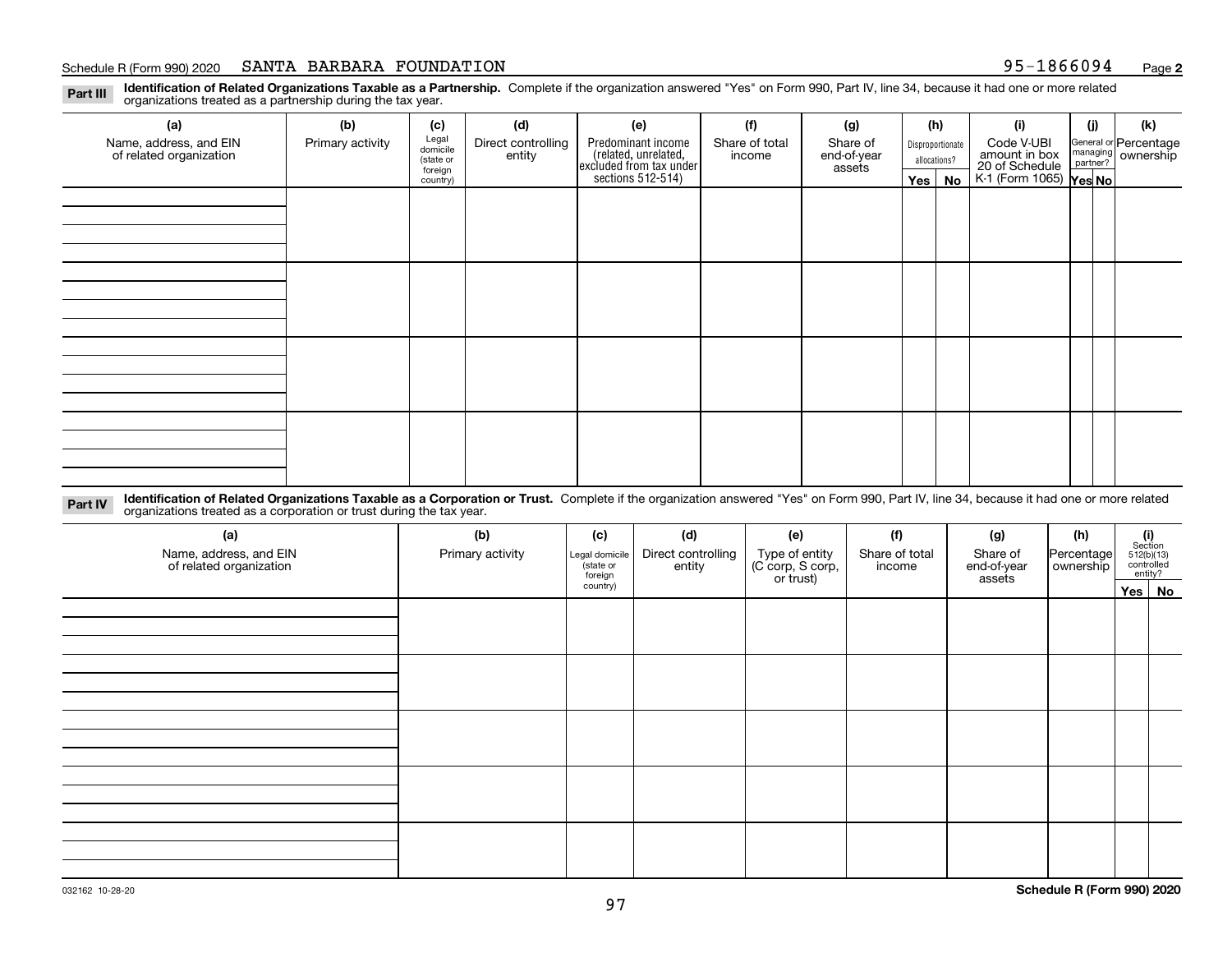### Schedule R (Form 990) 2020  ${\bf SANTA\phantom{a}BARBARA\phantom{a}FOUNDATION}$  . The set of the set of the set of the set of the set of the set of the set of the set of the set of the set of the set of the set of the set of the set of the set

**Part V** T**ransactions With Related Organizations.** Complete if the organization answered "Yes" on Form 990, Part IV, line 34, 35b, or 36.

| Note: Complete line 1 if any entity is listed in Parts II, III, or IV of this schedule. |                                                                                                                                                                                                                                |                |   |              |  |  |
|-----------------------------------------------------------------------------------------|--------------------------------------------------------------------------------------------------------------------------------------------------------------------------------------------------------------------------------|----------------|---|--------------|--|--|
|                                                                                         | During the tax year, did the organization engage in any of the following transactions with one or more related organizations listed in Parts II-IV?                                                                            |                |   |              |  |  |
|                                                                                         |                                                                                                                                                                                                                                | 1a             |   | X            |  |  |
|                                                                                         | <b>b</b> Gift, grant, or capital contribution to related organization(s)                                                                                                                                                       | 1b             |   | $\mathbf{x}$ |  |  |
|                                                                                         | c Gift, grant, or capital contribution from related organization(s) manufaction contribution from related organization(s) manufaction contribution from related organization(s) manufaction contribution from related organiza | 1c             | X |              |  |  |
|                                                                                         | d Loans or loan guarantees to or for related organization(s) mature material content to consume the content of the content of the content of the content of the content of the content of the content of the content of the co | 1 <sub>d</sub> |   | $\mathbf{x}$ |  |  |
|                                                                                         | e Loans or loan guarantees by related organization(s) manufaction contraction and contract the contract of the contract or contract or contract or contract or contract or contract or contract or contract or contract or con | 1e             |   | $\mathbf x$  |  |  |
|                                                                                         |                                                                                                                                                                                                                                |                |   |              |  |  |
|                                                                                         | f Dividends from related organization(s) manufactured contains and contained and contained contained and contained and contained and contained and contained and contained and contained and contained and contained and conta | 1f             |   | X            |  |  |
|                                                                                         |                                                                                                                                                                                                                                | 1a             |   | X            |  |  |
|                                                                                         | h Purchase of assets from related organization(s) www.assettion.com/www.assettion.com/www.assettion.com/www.assettion.com/www.assettion.com/www.assettion.com/www.assettion.com/www.assettion.com/www.assettion.com/www.assett | 1h             |   | X            |  |  |
|                                                                                         |                                                                                                                                                                                                                                | 1i             |   | X            |  |  |
|                                                                                         | Lease of facilities, equipment, or other assets to related organization(s) [11] manufactured manufactured manufactured manufactured manufactured manufactured manufactured manufactured manufactured manufactured manufactured | 1i.            |   | X            |  |  |
|                                                                                         |                                                                                                                                                                                                                                |                |   |              |  |  |
|                                                                                         |                                                                                                                                                                                                                                | 1k             |   | X            |  |  |
|                                                                                         | Performance of services or membership or fundraising solicitations for related organization(s) [11] production content in the service of services or membership or fundraising solicitations for related organization(s) [11]  | 11             | X |              |  |  |
|                                                                                         | m Performance of services or membership or fundraising solicitations by related organization(s)                                                                                                                                | 1 <sub>m</sub> |   | X            |  |  |
|                                                                                         |                                                                                                                                                                                                                                | 1n             |   | X            |  |  |
|                                                                                         | <b>o</b> Sharing of paid employees with related organization(s)                                                                                                                                                                | 10             |   | X            |  |  |
|                                                                                         |                                                                                                                                                                                                                                |                |   |              |  |  |
|                                                                                         | p Reimbursement paid to related organization(s) for expenses [111] and the material content of the set of the set of the set of the set of the set of the set of the set of the set of the set of the set of the set of the se | 1p.            |   | X            |  |  |
|                                                                                         |                                                                                                                                                                                                                                | 1a             |   | X            |  |  |
|                                                                                         |                                                                                                                                                                                                                                |                |   |              |  |  |
|                                                                                         | r Other transfer of cash or property to related organization(s)                                                                                                                                                                | 1r             |   | X            |  |  |
|                                                                                         |                                                                                                                                                                                                                                | 1s             |   | X            |  |  |
|                                                                                         | 2 If the answer to any of the above is "Yes," see the instructions for information on who must complete this line, including covered relationships and transaction thresholds.                                                 |                |   |              |  |  |

| (a)<br>Name of related organization          | (b)<br>Transaction<br>type (a-s) | (c)<br>Amount involved | (d)<br>Method of determining amount involved |
|----------------------------------------------|----------------------------------|------------------------|----------------------------------------------|
| (1) HIGHLAND SANTA BARBARA FOUNDATION        | C                                |                        | 250,000. CASH PAID                           |
| (2) HIGHLAND SANTA BARBARA FOUNDATION        | L                                |                        | 154,845. CASH PAID                           |
| (3) ERIC AND KELLY SCHWARTZ CHARITABLE TRUST |                                  |                        | $115,824.$ CASH PAID                         |
| (4)                                          |                                  |                        |                                              |
| (5)                                          |                                  |                        |                                              |
| (6)                                          |                                  |                        |                                              |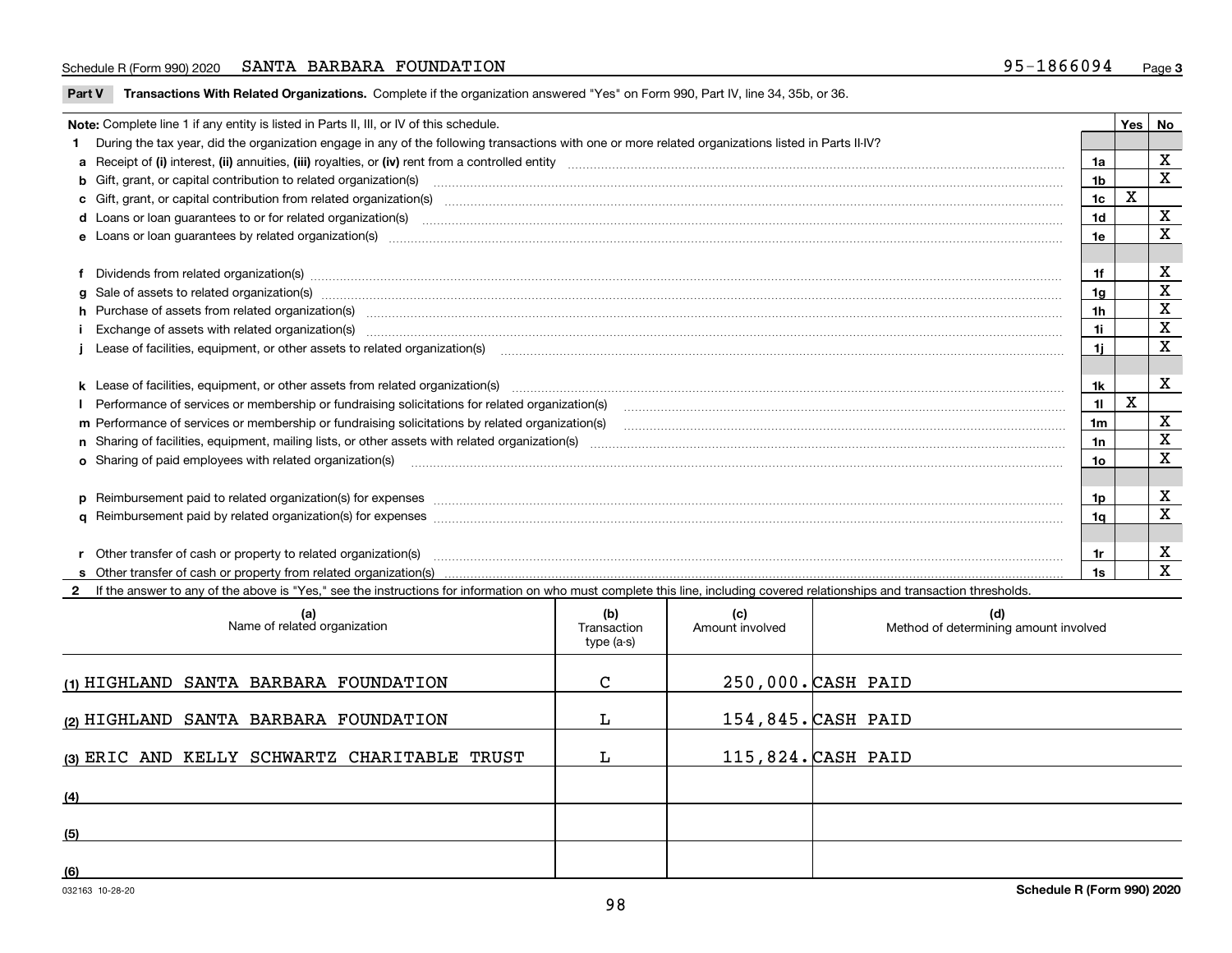### Schedule R (Form 990) 2020  ${\bf SANTA\phantom{a}BARBARA\phantom{a}FOUNDATION}$  . The set of the set of the set of the set of the set of the set of the set of the set of the set of the set of the set of the set of the set of the set of the set

**Part VI Unrelated Organizations Taxable as a Partnership. Complete if the organization answered "Yes" on Form 990, Part IV, line 37.** 

Provide the following information for each entity taxed as a partnership through which the organization conducted more than five percent of its activities (measured by total assets or gross revenue) that was not a related organization. See instructions regarding exclusion for certain investment partnerships.

| ັ                      | ັ<br>ັ           |                   |                                                                                            |                                                                                               |          |             |                                  |                                                                                                  |        |     |
|------------------------|------------------|-------------------|--------------------------------------------------------------------------------------------|-----------------------------------------------------------------------------------------------|----------|-------------|----------------------------------|--------------------------------------------------------------------------------------------------|--------|-----|
| (a)                    | (b)              | (c)               | (d)                                                                                        | $(e)$<br>Are all                                                                              | (f)      | (g)         | (h)                              | (i)                                                                                              | (i)    | (k) |
| Name, address, and EIN | Primary activity | Legal domicile    | Predominant income<br>(related, unrelated,<br>excluded from tax under<br>sections 512-514) |                                                                                               | Share of | Share of    | Disproportionate<br>allocations? | Code V-UBI<br>amount in box 20 managing<br>of Schedule K-1<br>(Form 1065)<br>$\overline{Yes}$ No |        |     |
| of entity              |                  | (state or foreign |                                                                                            | $\begin{array}{c}\n\text{partners} & \text{sec.} \\ 501(c)(3) & \text{orgs.?} \\ \end{array}$ | total    | end-of-year |                                  |                                                                                                  |        |     |
|                        |                  | country)          |                                                                                            | Yes No                                                                                        | income   | assets      | Yes No                           |                                                                                                  | Yes No |     |
|                        |                  |                   |                                                                                            |                                                                                               |          |             |                                  |                                                                                                  |        |     |
|                        |                  |                   |                                                                                            |                                                                                               |          |             |                                  |                                                                                                  |        |     |
|                        |                  |                   |                                                                                            |                                                                                               |          |             |                                  |                                                                                                  |        |     |
|                        |                  |                   |                                                                                            |                                                                                               |          |             |                                  |                                                                                                  |        |     |
|                        |                  |                   |                                                                                            |                                                                                               |          |             |                                  |                                                                                                  |        |     |
|                        |                  |                   |                                                                                            |                                                                                               |          |             |                                  |                                                                                                  |        |     |
|                        |                  |                   |                                                                                            |                                                                                               |          |             |                                  |                                                                                                  |        |     |
|                        |                  |                   |                                                                                            |                                                                                               |          |             |                                  |                                                                                                  |        |     |
|                        |                  |                   |                                                                                            |                                                                                               |          |             |                                  |                                                                                                  |        |     |
|                        |                  |                   |                                                                                            |                                                                                               |          |             |                                  |                                                                                                  |        |     |
|                        |                  |                   |                                                                                            |                                                                                               |          |             |                                  |                                                                                                  |        |     |
|                        |                  |                   |                                                                                            |                                                                                               |          |             |                                  |                                                                                                  |        |     |
|                        |                  |                   |                                                                                            |                                                                                               |          |             |                                  |                                                                                                  |        |     |
|                        |                  |                   |                                                                                            |                                                                                               |          |             |                                  |                                                                                                  |        |     |
|                        |                  |                   |                                                                                            |                                                                                               |          |             |                                  |                                                                                                  |        |     |
|                        |                  |                   |                                                                                            |                                                                                               |          |             |                                  |                                                                                                  |        |     |
|                        |                  |                   |                                                                                            |                                                                                               |          |             |                                  |                                                                                                  |        |     |
|                        |                  |                   |                                                                                            |                                                                                               |          |             |                                  |                                                                                                  |        |     |
|                        |                  |                   |                                                                                            |                                                                                               |          |             |                                  |                                                                                                  |        |     |
|                        |                  |                   |                                                                                            |                                                                                               |          |             |                                  |                                                                                                  |        |     |
|                        |                  |                   |                                                                                            |                                                                                               |          |             |                                  |                                                                                                  |        |     |
|                        |                  |                   |                                                                                            |                                                                                               |          |             |                                  |                                                                                                  |        |     |
|                        |                  |                   |                                                                                            |                                                                                               |          |             |                                  |                                                                                                  |        |     |
|                        |                  |                   |                                                                                            |                                                                                               |          |             |                                  |                                                                                                  |        |     |
|                        |                  |                   |                                                                                            |                                                                                               |          |             |                                  |                                                                                                  |        |     |
|                        |                  |                   |                                                                                            |                                                                                               |          |             |                                  |                                                                                                  |        |     |
|                        |                  |                   |                                                                                            |                                                                                               |          |             |                                  |                                                                                                  |        |     |
|                        |                  |                   |                                                                                            |                                                                                               |          |             |                                  |                                                                                                  |        |     |
|                        |                  |                   |                                                                                            |                                                                                               |          |             |                                  |                                                                                                  |        |     |
|                        |                  |                   |                                                                                            |                                                                                               |          |             |                                  |                                                                                                  |        |     |
|                        |                  |                   |                                                                                            |                                                                                               |          |             |                                  |                                                                                                  |        |     |
|                        |                  |                   |                                                                                            |                                                                                               |          |             |                                  |                                                                                                  |        |     |
|                        |                  |                   |                                                                                            |                                                                                               |          |             |                                  |                                                                                                  |        |     |
|                        |                  |                   |                                                                                            |                                                                                               |          |             |                                  |                                                                                                  |        |     |
|                        |                  |                   |                                                                                            |                                                                                               |          |             |                                  |                                                                                                  |        |     |
|                        |                  |                   |                                                                                            |                                                                                               |          |             |                                  |                                                                                                  |        |     |
|                        |                  |                   |                                                                                            |                                                                                               |          |             |                                  |                                                                                                  |        |     |
|                        |                  |                   |                                                                                            |                                                                                               |          |             |                                  |                                                                                                  |        |     |
|                        |                  |                   |                                                                                            |                                                                                               |          |             |                                  |                                                                                                  |        |     |
|                        |                  |                   |                                                                                            |                                                                                               |          |             |                                  |                                                                                                  |        |     |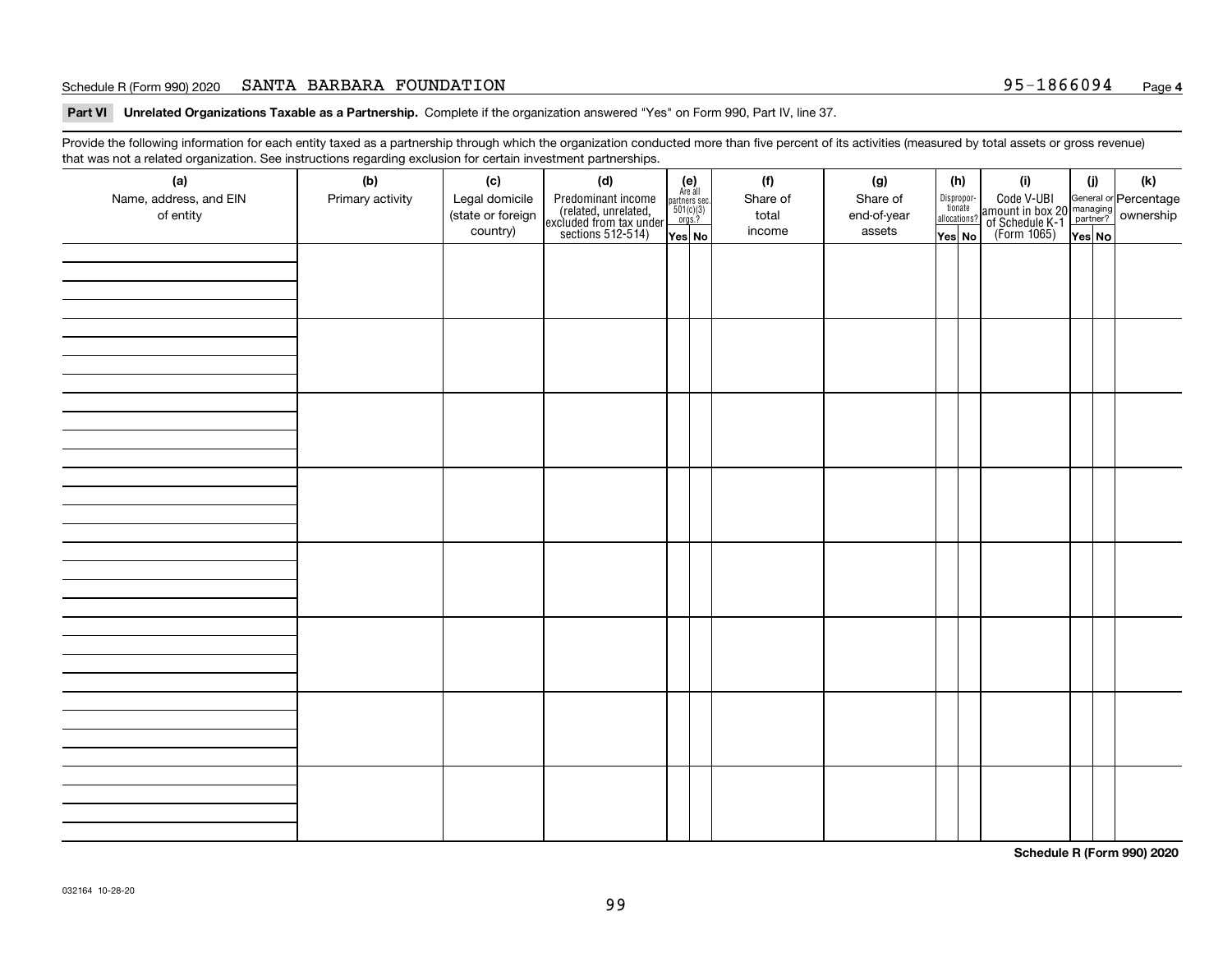## **Part VII Supplemental Information**

Provide additional information for responses to questions on Schedule R. See instructions.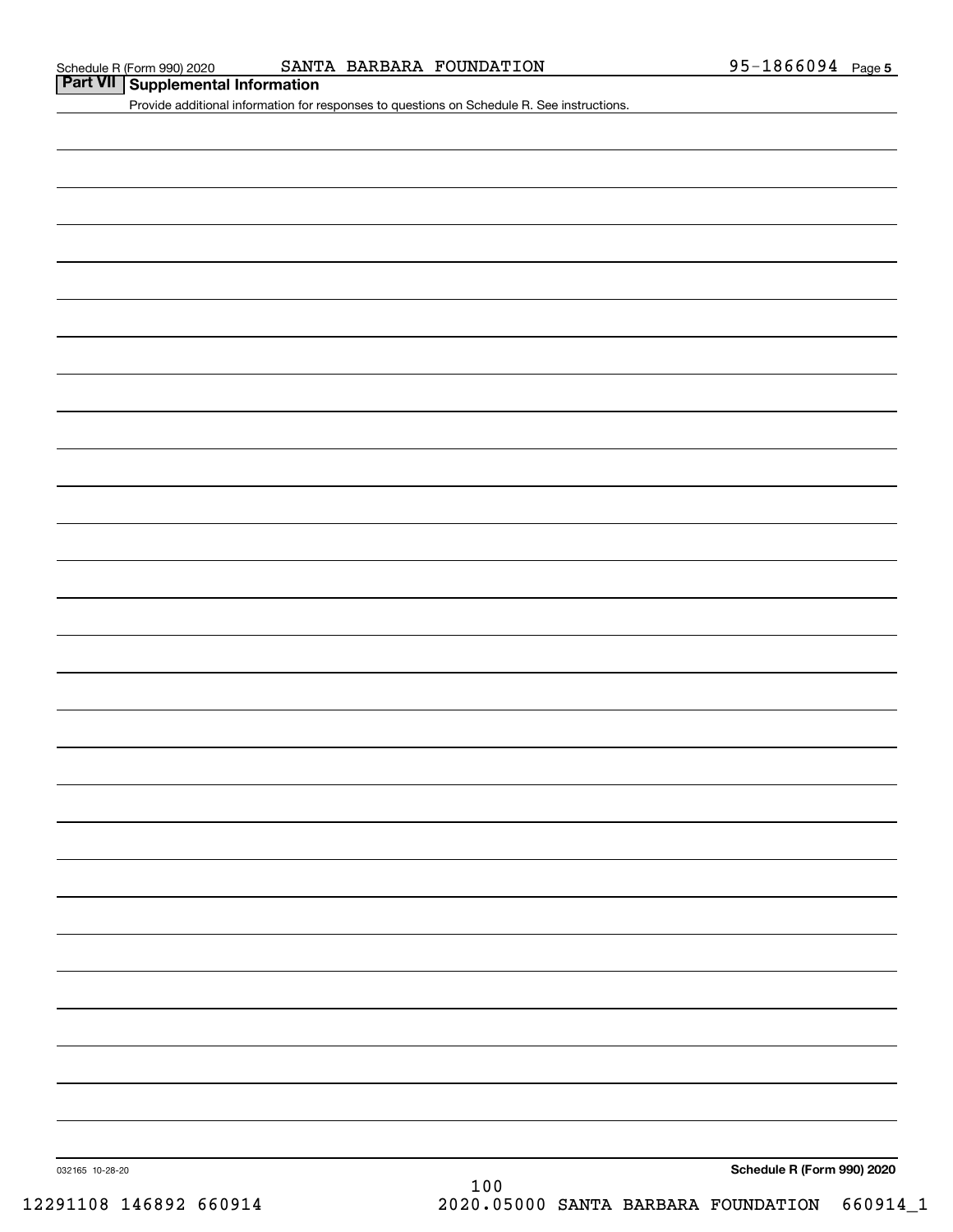(Rev. January 2020)

## **Application for Automatic Extension of Time To File an Exempt Organization Return**

Department of the Treasury Internal Revenue Service

- **| File a separate application for each return.**
- **| Go to www.irs.gov/Form8868 for the latest information.**

**Electronic filing (e-file).**  You can electronically file Form 8868 to request a 6-month automatic extension of time to file any of the filing of this form, visit www.irs.gov/e-file-providers/e-file-for-charities-and-non-profits. forms listed below with the exception of Form 8870, Information Return for Transfers Associated With Certain Personal Benefit Contracts, for which an extension request must be sent to the IRS in paper format (see instructions). For more details on the electronic

## **Automatic 6-Month Extension of Time.** Only submit original (no copies needed).

All corporations required to file an income tax return other than Form 990-T (including 1120-C filers), partnerships, REMICs, and trusts must use Form 7004 to request an extension of time to file income tax returns.

| Type or                                                                                                                                                                                                                                                                                                       | Name of exempt organization or other filer, see instructions.                                                                                                                                                                                                                                                                                                                                                                                                                                                                                                                                                                                                                               |        | Taxpayer identification number (TIN)                                                                              |                |                         |                 |  |  |  |  |
|---------------------------------------------------------------------------------------------------------------------------------------------------------------------------------------------------------------------------------------------------------------------------------------------------------------|---------------------------------------------------------------------------------------------------------------------------------------------------------------------------------------------------------------------------------------------------------------------------------------------------------------------------------------------------------------------------------------------------------------------------------------------------------------------------------------------------------------------------------------------------------------------------------------------------------------------------------------------------------------------------------------------|--------|-------------------------------------------------------------------------------------------------------------------|----------------|-------------------------|-----------------|--|--|--|--|
| print                                                                                                                                                                                                                                                                                                         | SANTA BARBARA FOUNDATION                                                                                                                                                                                                                                                                                                                                                                                                                                                                                                                                                                                                                                                                    |        | 95-1866094                                                                                                        |                |                         |                 |  |  |  |  |
| File by the<br>Number, street, and room or suite no. If a P.O. box, see instructions.<br>due date for<br>filing your<br>1111 CHAPALA STREET, SUITE 200<br>return. See<br>City, town or post office, state, and ZIP code. For a foreign address, see instructions.<br>instructions.<br>SANTA BARBARA, CA 93101 |                                                                                                                                                                                                                                                                                                                                                                                                                                                                                                                                                                                                                                                                                             |        |                                                                                                                   |                |                         |                 |  |  |  |  |
|                                                                                                                                                                                                                                                                                                               | Enter the Return Code for the return that this application is for (file a separate application for each return)                                                                                                                                                                                                                                                                                                                                                                                                                                                                                                                                                                             |        |                                                                                                                   |                |                         | 0 <sub>17</sub> |  |  |  |  |
| Application                                                                                                                                                                                                                                                                                                   |                                                                                                                                                                                                                                                                                                                                                                                                                                                                                                                                                                                                                                                                                             | Return | Application                                                                                                       |                |                         | Return          |  |  |  |  |
| Is For                                                                                                                                                                                                                                                                                                        |                                                                                                                                                                                                                                                                                                                                                                                                                                                                                                                                                                                                                                                                                             | Code   | Is For                                                                                                            |                |                         | Code            |  |  |  |  |
|                                                                                                                                                                                                                                                                                                               | Form 990 or Form 990-EZ                                                                                                                                                                                                                                                                                                                                                                                                                                                                                                                                                                                                                                                                     | 01     | Form 990-T (corporation)                                                                                          |                |                         | 07              |  |  |  |  |
|                                                                                                                                                                                                                                                                                                               | Form 990-BL                                                                                                                                                                                                                                                                                                                                                                                                                                                                                                                                                                                                                                                                                 | 02     | Form 1041-A                                                                                                       |                |                         | 08              |  |  |  |  |
|                                                                                                                                                                                                                                                                                                               | Form 4720 (individual)                                                                                                                                                                                                                                                                                                                                                                                                                                                                                                                                                                                                                                                                      | 03     | Form 4720 (other than individual)                                                                                 |                |                         | 09              |  |  |  |  |
|                                                                                                                                                                                                                                                                                                               | Form 990-PF                                                                                                                                                                                                                                                                                                                                                                                                                                                                                                                                                                                                                                                                                 | 04     | Form 5227                                                                                                         |                |                         | 10              |  |  |  |  |
|                                                                                                                                                                                                                                                                                                               | Form 990-T (sec. 401(a) or 408(a) trust)                                                                                                                                                                                                                                                                                                                                                                                                                                                                                                                                                                                                                                                    | 05     | Form 6069                                                                                                         |                |                         | 11              |  |  |  |  |
|                                                                                                                                                                                                                                                                                                               | Form 990-T (trust other than above)<br><b>TODD YUBA</b>                                                                                                                                                                                                                                                                                                                                                                                                                                                                                                                                                                                                                                     | 06     | Form 8870                                                                                                         |                |                         | 12              |  |  |  |  |
| $box \blacktriangleright$<br>1<br>$\mathbf{2}$                                                                                                                                                                                                                                                                | Telephone No. $\triangleright$ 805-963-1873<br>If this is for a Group Return, enter the organization's four digit Group Exemption Number (GEN) __________. If this is for the whole group, check this<br>. If it is for part of the group, check this box $\bullet$ $\bullet$ and attach a list with the names and TINs of all members the extension is for.<br>I request an automatic 6-month extension of time until<br>the organization named above. The extension is for the organization's return for:<br>$\blacktriangleright$ $\boxed{\text{X}}$ calendar year 2020 or<br>If the tax year entered in line 1 is for less than 12 months, check reason:<br>Change in accounting period |        | Fax No. $\blacktriangleright$<br>NOVEMBER 15, 2021 , to file the exempt organization return for<br>Initial return | Final return   |                         |                 |  |  |  |  |
| За                                                                                                                                                                                                                                                                                                            | If this application is for Forms 990-BL, 990-PF, 990-T, 4720, or 6069, enter the tentative tax, less                                                                                                                                                                                                                                                                                                                                                                                                                                                                                                                                                                                        |        |                                                                                                                   | За             | \$                      | 358.            |  |  |  |  |
| b                                                                                                                                                                                                                                                                                                             | any nonrefundable credits. See instructions.<br>If this application is for Forms 990-PF, 990-T, 4720, or 6069, enter any refundable credits and                                                                                                                                                                                                                                                                                                                                                                                                                                                                                                                                             |        |                                                                                                                   |                |                         |                 |  |  |  |  |
|                                                                                                                                                                                                                                                                                                               | estimated tax payments made. Include any prior year overpayment allowed as a credit.                                                                                                                                                                                                                                                                                                                                                                                                                                                                                                                                                                                                        |        |                                                                                                                   | 3 <sub>b</sub> | \$                      | 30,444.         |  |  |  |  |
| c.                                                                                                                                                                                                                                                                                                            | <b>Balance due.</b> Subtract line 3b from line 3a. Include your payment with this form, if required, by                                                                                                                                                                                                                                                                                                                                                                                                                                                                                                                                                                                     |        |                                                                                                                   |                |                         |                 |  |  |  |  |
|                                                                                                                                                                                                                                                                                                               | using EFTPS (Electronic Federal Tax Payment System). See instructions.                                                                                                                                                                                                                                                                                                                                                                                                                                                                                                                                                                                                                      |        |                                                                                                                   | Зc             | \$                      | 0.              |  |  |  |  |
| instructions.<br>LHA                                                                                                                                                                                                                                                                                          | Caution: If you are going to make an electronic funds withdrawal (direct debit) with this Form 8868, see Form 8453-EO and Form 8879-EO for payment<br>For Privacy Act and Paperwork Reduction Act Notice, see instructions.                                                                                                                                                                                                                                                                                                                                                                                                                                                                 |        |                                                                                                                   |                | Form 8868 (Rev. 1-2020) |                 |  |  |  |  |

023841 04-01-20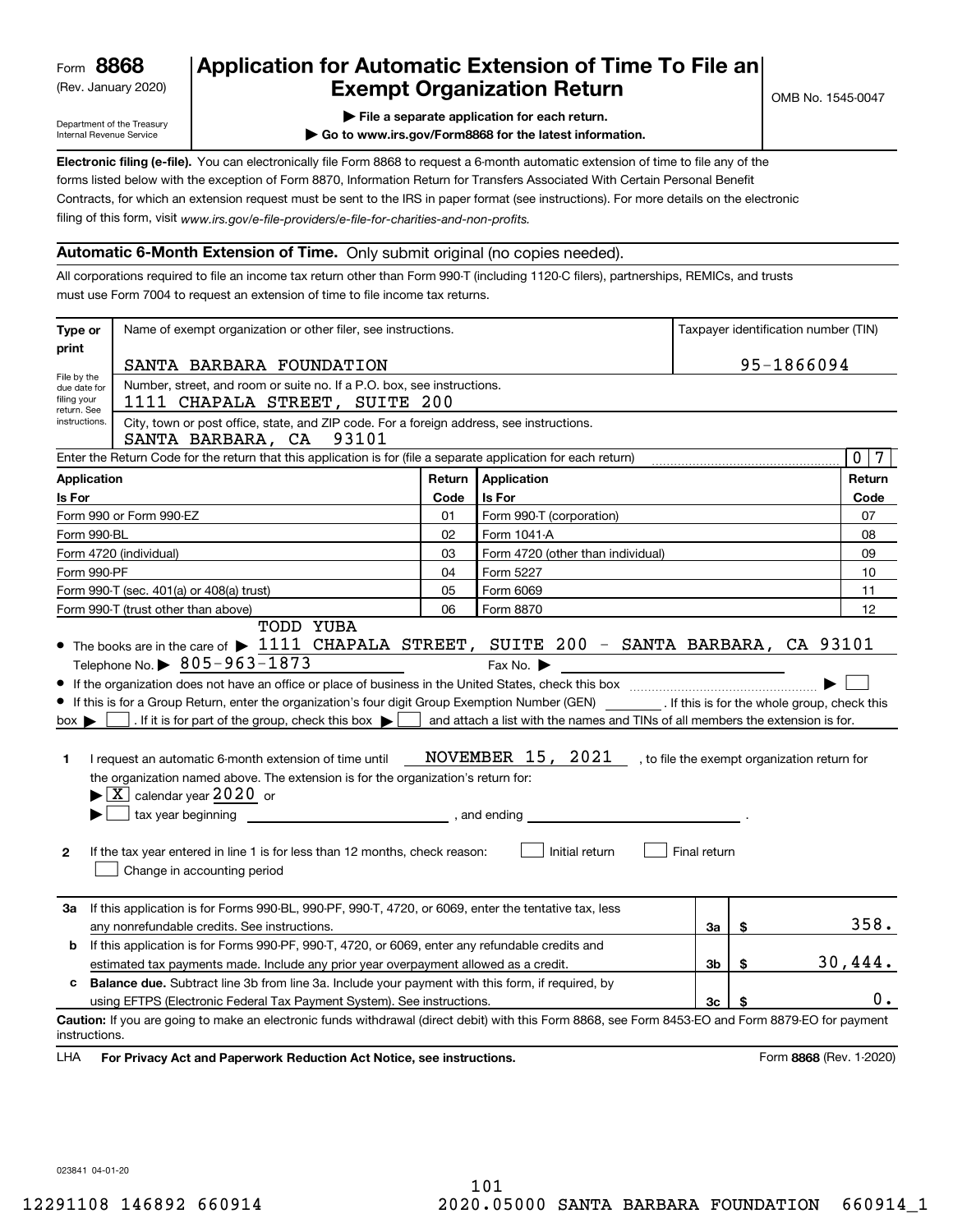|                                                          |                                                                         | EXTENDED TO NOVEMBER 15, 2021                                                                                                                                                                                                  |                         |                                                               |  |  |  |  |  |
|----------------------------------------------------------|-------------------------------------------------------------------------|--------------------------------------------------------------------------------------------------------------------------------------------------------------------------------------------------------------------------------|-------------------------|---------------------------------------------------------------|--|--|--|--|--|
| Form 990-T                                               |                                                                         | <b>Exempt Organization Business Income Tax Return</b>                                                                                                                                                                          |                         | OMB No. 1545-0047                                             |  |  |  |  |  |
|                                                          |                                                                         | (and proxy tax under section 6033(e))                                                                                                                                                                                          |                         |                                                               |  |  |  |  |  |
|                                                          |                                                                         | For calendar year 2020 or other tax year beginning<br>and ending<br>and ending<br>and ending                                                                                                                                   |                         | 2020                                                          |  |  |  |  |  |
| Department of the Treasury                               | Go to www.irs.gov/Form990T for instructions and the latest information. |                                                                                                                                                                                                                                |                         |                                                               |  |  |  |  |  |
| Internal Revenue Service                                 |                                                                         | bo not enter SSN numbers on this form as it may be made public if your organization is a $501(c)(3)$ .                                                                                                                         |                         | Open to Public Inspection for<br>501(c)(3) Organizations Only |  |  |  |  |  |
| Check box if<br>address changed.                         |                                                                         | Name of organization ( $\Box$ Check box if name changed and see instructions.)                                                                                                                                                 |                         | DEmployer identification number                               |  |  |  |  |  |
| <b>B</b> Exempt under section                            | Print                                                                   | SANTA BARBARA FOUNDATION                                                                                                                                                                                                       |                         | 95-1866094                                                    |  |  |  |  |  |
| $\boxed{\mathbf{X}}$ 501(c)(3                            | 0ľ                                                                      | Number, street, and room or suite no. If a P.O. box, see instructions.                                                                                                                                                         |                         | E Group exemption number<br>(see instructions)                |  |  |  |  |  |
| ]220(e)<br>408(e)                                        | Type                                                                    | 1111 CHAPALA STREET, SUITE 200                                                                                                                                                                                                 |                         |                                                               |  |  |  |  |  |
| 530(a) <br>408A                                          |                                                                         | City or town, state or province, country, and ZIP or foreign postal code                                                                                                                                                       |                         |                                                               |  |  |  |  |  |
| 529(a)<br>529S                                           |                                                                         | SANTA BARBARA, CA 93101                                                                                                                                                                                                        |                         | Check box if                                                  |  |  |  |  |  |
|                                                          |                                                                         | 420,966,327.<br>C Book value of all assets at end of year                                                                                                                                                                      |                         | an amended return.                                            |  |  |  |  |  |
| G                                                        |                                                                         | Check organization type $\blacktriangleright \boxed{\text{X}}$ 501(c) corporation  <br>501(c) trust<br>$401(a)$ trust<br>Other trust                                                                                           |                         | Applicable reinsurance entity                                 |  |  |  |  |  |
| Check if filing only to $\blacktriangleright$<br>н.      |                                                                         | Claim credit from Form 8941<br>Claim a refund shown on Form 2439                                                                                                                                                               |                         |                                                               |  |  |  |  |  |
|                                                          |                                                                         |                                                                                                                                                                                                                                |                         |                                                               |  |  |  |  |  |
| J                                                        |                                                                         | Enter the number of attached Schedules A (Form 990-T)                                                                                                                                                                          |                         |                                                               |  |  |  |  |  |
| K.                                                       |                                                                         | During the tax year, was the corporation a subsidiary in an affiliated group or a parent-subsidiary controlled group?                                                                                                          |                         | $\overline{X}$ No<br>Yes                                      |  |  |  |  |  |
|                                                          |                                                                         | If "Yes," enter the name and identifying number of the parent corporation.                                                                                                                                                     |                         |                                                               |  |  |  |  |  |
| The books are in care of $\blacktriangleright$ TODD YUBA |                                                                         | Telephone number $\triangleright$ 805-963-1873                                                                                                                                                                                 |                         |                                                               |  |  |  |  |  |
| Part I                                                   |                                                                         | <b>Total Unrelated Business Taxable Income</b>                                                                                                                                                                                 |                         |                                                               |  |  |  |  |  |
| 1                                                        |                                                                         | Total of unrelated business taxable income computed from all unrelated trades or businesses (see                                                                                                                               |                         |                                                               |  |  |  |  |  |
| instructions)                                            |                                                                         |                                                                                                                                                                                                                                | 1                       | 721.                                                          |  |  |  |  |  |
| Reserved<br>$\mathbf{2}$                                 |                                                                         |                                                                                                                                                                                                                                | $\mathbf{2}$            |                                                               |  |  |  |  |  |
| Add lines 1 and 2<br>3                                   |                                                                         |                                                                                                                                                                                                                                | 3                       | 721.                                                          |  |  |  |  |  |
| 4                                                        |                                                                         | Charitable contributions (see instructions for limitation rules) STMT 1 STMT 2                                                                                                                                                 | $\overline{\mathbf{4}}$ | 0.                                                            |  |  |  |  |  |
| 5                                                        |                                                                         |                                                                                                                                                                                                                                | 5                       | 721.                                                          |  |  |  |  |  |
| 6                                                        |                                                                         | Deduction for net operating loss. See instructions                                                                                                                                                                             | 6                       |                                                               |  |  |  |  |  |
| $\overline{7}$                                           |                                                                         | Total of unrelated business taxable income before specific deduction and section 199A deduction.                                                                                                                               |                         |                                                               |  |  |  |  |  |
| Subtract line 6 from line 5                              |                                                                         |                                                                                                                                                                                                                                | $\overline{7}$          | 721.                                                          |  |  |  |  |  |
| 8                                                        |                                                                         | Specific deduction (generally \$1,000, but see instructions for exceptions) [11] [11] [11] Specific deduction (generally \$1,000, but see instructions for exceptions) [11] [12] [12] [12] $\frac{1}{2}$                       | 8                       | 1,000.                                                        |  |  |  |  |  |
| 9                                                        |                                                                         | Trusts. Section 199A deduction. See instructions [11] material content content and the intervention of the intervention of the intervention of the intervention of the intervention of the intervention of the intervention of | 9                       |                                                               |  |  |  |  |  |
| <b>Total deductions.</b> Add lines 8 and 9<br>10         |                                                                         |                                                                                                                                                                                                                                | 10                      | 1,000.                                                        |  |  |  |  |  |
| 11                                                       |                                                                         | Unrelated business taxable income. Subtract line 10 from line 7. If line 10 is greater than line 7,                                                                                                                            |                         |                                                               |  |  |  |  |  |
| enter zero<br>Part II<br><b>Tax Computation</b>          |                                                                         |                                                                                                                                                                                                                                | 11                      | $0$ .                                                         |  |  |  |  |  |
|                                                          |                                                                         |                                                                                                                                                                                                                                |                         | $\overline{0}$ .                                              |  |  |  |  |  |
| 1                                                        |                                                                         |                                                                                                                                                                                                                                | 1.                      |                                                               |  |  |  |  |  |
| 2                                                        |                                                                         | Trusts taxable at trust rates. See instructions for tax computation. Income tax on the amount on                                                                                                                               |                         |                                                               |  |  |  |  |  |
| Part I, line 11 from:                                    |                                                                         | Tax rate schedule or                                                                                                                                                                                                           | $\mathbf 2$             |                                                               |  |  |  |  |  |
| Proxy tax. See instructions<br>з                         |                                                                         |                                                                                                                                                                                                                                | 3                       |                                                               |  |  |  |  |  |
| Other tax amounts. See instructions<br>4                 |                                                                         |                                                                                                                                                                                                                                | 4                       |                                                               |  |  |  |  |  |
| Alternative minimum tax (trusts only)<br>5               |                                                                         |                                                                                                                                                                                                                                | 5<br>6                  |                                                               |  |  |  |  |  |
| 6                                                        |                                                                         | Tax on noncompliant facility income. See instructions<br>Total. Add lines 3 through 6 to line 1 or 2, whichever applies                                                                                                        | $\overline{7}$          | 0.                                                            |  |  |  |  |  |
| 7<br>LHA                                                 |                                                                         | For Paperwork Reduction Act Notice, see instructions.                                                                                                                                                                          |                         | Form 990-T (2020)                                             |  |  |  |  |  |
|                                                          |                                                                         |                                                                                                                                                                                                                                |                         |                                                               |  |  |  |  |  |

LHA

023701 02-02-21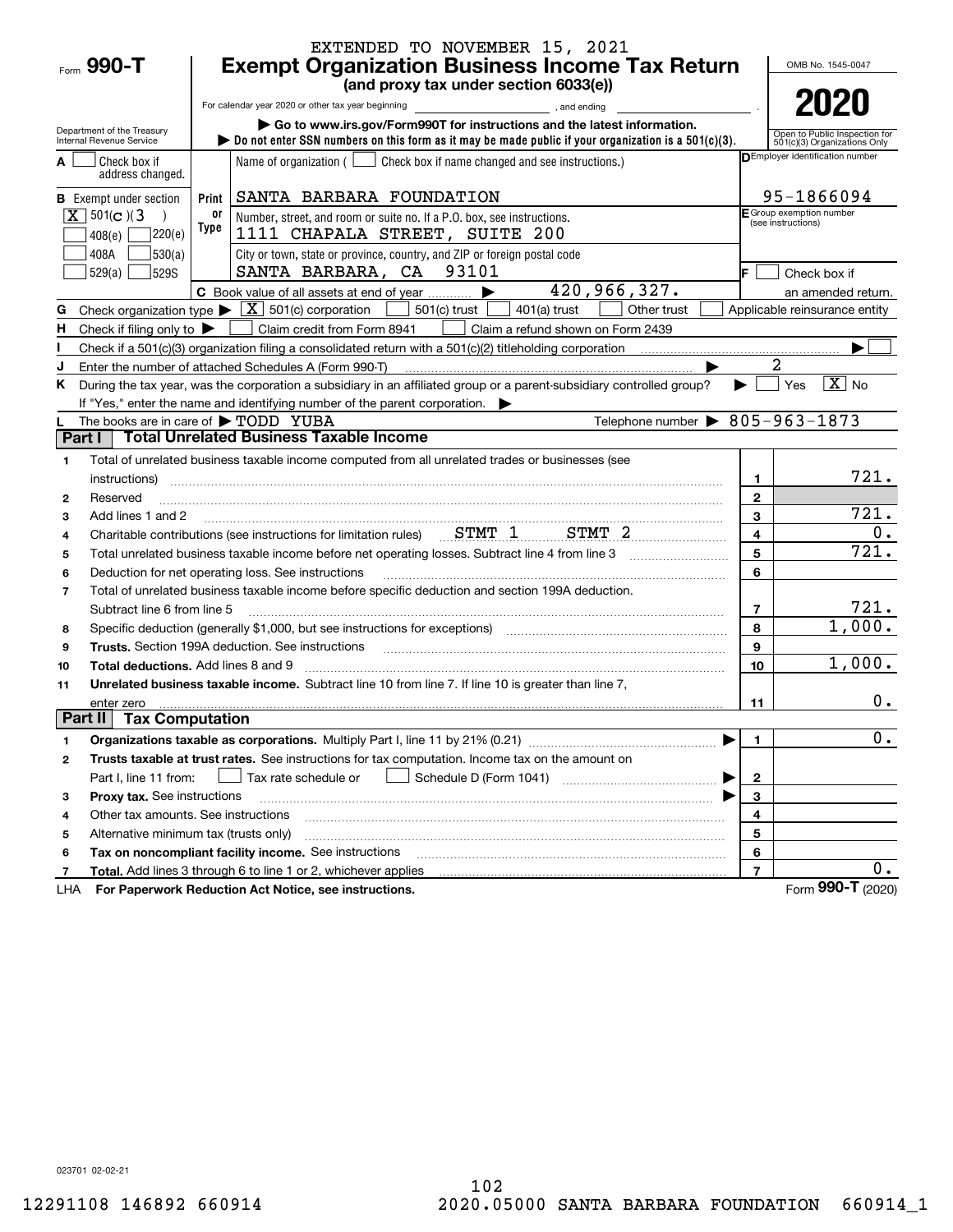|                | Form 990-T (2020)                                                                                                                                                                                                                                                                                                                                                                                                       |                | Page 2           |
|----------------|-------------------------------------------------------------------------------------------------------------------------------------------------------------------------------------------------------------------------------------------------------------------------------------------------------------------------------------------------------------------------------------------------------------------------|----------------|------------------|
| Part III       | <b>Tax and Payments</b>                                                                                                                                                                                                                                                                                                                                                                                                 |                |                  |
| 1a             | Foreign tax credit (corporations attach Form 1118; trusts attach Form 1116)<br>1a                                                                                                                                                                                                                                                                                                                                       |                |                  |
| b              | Other credits (see instructions)<br>1b                                                                                                                                                                                                                                                                                                                                                                                  |                |                  |
| c              | 1c                                                                                                                                                                                                                                                                                                                                                                                                                      |                |                  |
| d              | 1 <sub>d</sub>                                                                                                                                                                                                                                                                                                                                                                                                          |                |                  |
| е              |                                                                                                                                                                                                                                                                                                                                                                                                                         | 1е             |                  |
| 2              | Subtract line 1e from Part II, line 7                                                                                                                                                                                                                                                                                                                                                                                   | $\mathbf{2}$   | $\overline{0}$ . |
| з              | Form 8611<br>Form 8697<br>Form 4255<br>Form 8866<br>Other taxes. Check if from:<br><b>The Contract</b><br>$\mathbf{L}$                                                                                                                                                                                                                                                                                                  |                |                  |
|                | Other (attach statement)                                                                                                                                                                                                                                                                                                                                                                                                | 3              |                  |
| 4              | Check if includes tax previously deferred under<br>Total tax. Add lines 2 and 3 (see instructions).                                                                                                                                                                                                                                                                                                                     |                |                  |
|                | section 1294. Enter tax amount here<br>$\begin{picture}(20,10) \put(0,0){\vector(1,0){10}} \put(1,0){\vector(1,0){10}} \put(1,0){\vector(1,0){10}} \put(1,0){\vector(1,0){10}} \put(1,0){\vector(1,0){10}} \put(1,0){\vector(1,0){10}} \put(1,0){\vector(1,0){10}} \put(1,0){\vector(1,0){10}} \put(1,0){\vector(1,0){10}} \put(1,0){\vector(1,0){10}} \put(1,0){\vector(1,0){10}} \put(1,0){\vector(1,0){10}} \put(1,$ | 4              | 0.               |
| 5              | 2020 net 965 tax liability paid from Form 965-A or Form 965-B, Part II, column (k), line 4                                                                                                                                                                                                                                                                                                                              | 5              | 0.               |
| 6a             | 30,444.<br>Payments: A 2019 overpayment credited to 2020 [11] [11] maximum materials and Payments: A 2019 overpayment credited to 2020 [11] maximum materials and Payments: A<br>6a                                                                                                                                                                                                                                     |                |                  |
| b              | 2020 estimated tax payments. Check if section 643(g) election applies $\qquad \qquad \bullet$<br>6b                                                                                                                                                                                                                                                                                                                     |                |                  |
| c              | Tax deposited with Form 8868<br>6с                                                                                                                                                                                                                                                                                                                                                                                      |                |                  |
| d              | Foreign organizations: Tax paid or withheld at source (see instructions) [<br>6d                                                                                                                                                                                                                                                                                                                                        |                |                  |
| e              | 6e                                                                                                                                                                                                                                                                                                                                                                                                                      |                |                  |
| f              | 6f                                                                                                                                                                                                                                                                                                                                                                                                                      |                |                  |
| g              | Other credits, adjustments, and payments:   Form 2439 _ _ _ _ _ _ _                                                                                                                                                                                                                                                                                                                                                     |                |                  |
|                | Other $\overline{\hspace{1cm}}$ Total $\blacktriangleright$ $\overline{\hspace{1cm}}$ 6g<br>Form 4136                                                                                                                                                                                                                                                                                                                   |                |                  |
| 7              |                                                                                                                                                                                                                                                                                                                                                                                                                         | $\overline{7}$ | 30,444.          |
| 8              | Estimated tax penalty (see instructions). Check if Form 2220 is attached                                                                                                                                                                                                                                                                                                                                                | 8              |                  |
| 9              | Tax due, If line 7 is smaller than the total of lines 4, 5, and 8, enter amount owed                                                                                                                                                                                                                                                                                                                                    | 9              |                  |
| 10             | Overpayment. If line 7 is larger than the total of lines 4, 5, and 8, enter amount overpaid manufactures.                                                                                                                                                                                                                                                                                                               | 10             | 30,444.          |
| 11             | 30, $444$ . Refunded<br>Enter the amount of line 10 you want: Credited to 2021 estimated tax                                                                                                                                                                                                                                                                                                                            | 11             | 0.               |
| <b>Part IV</b> | <b>Statements Regarding Certain Activities and Other Information</b> (see instructions)                                                                                                                                                                                                                                                                                                                                 |                |                  |
| 1              | At any time during the 2020 calendar year, did the organization have an interest in or a signature or other authority                                                                                                                                                                                                                                                                                                   |                | Yes<br>No        |
|                | over a financial account (bank, securities, or other) in a foreign country? If "Yes," the organization may have to file                                                                                                                                                                                                                                                                                                 |                |                  |
|                | FinCEN Form 114, Report of Foreign Bank and Financial Accounts. If "Yes," enter the name of the foreign country                                                                                                                                                                                                                                                                                                         |                |                  |
|                | here $\blacktriangleright$                                                                                                                                                                                                                                                                                                                                                                                              |                | х                |
| 2              | During the tax vear, did the organization receive a distribution from, or was it the grantor of, or transferor to, a                                                                                                                                                                                                                                                                                                    |                |                  |
|                |                                                                                                                                                                                                                                                                                                                                                                                                                         |                | х                |
|                | If "Yes," see instructions for other forms the organization may have to file.                                                                                                                                                                                                                                                                                                                                           |                |                  |
| з              | Enter the amount of tax-exempt interest received or accrued during the tax year $\Box$ $\bullet$ $\Box$                                                                                                                                                                                                                                                                                                                 |                |                  |
| 4a             | Did the organization change its method of accounting? (see instructions)                                                                                                                                                                                                                                                                                                                                                |                | x.               |
| b              | If 4a is "Yes," has the organization described the change on Form 990, 990-EZ, 990-PF, or Form 1128? If "No,"                                                                                                                                                                                                                                                                                                           |                |                  |
|                | explain in Part V                                                                                                                                                                                                                                                                                                                                                                                                       |                |                  |
| <b>Part V</b>  | <b>Supplemental Information</b>                                                                                                                                                                                                                                                                                                                                                                                         |                |                  |

Provide the explanation required by Part IV, line 4b. Also, provide any other additional information. See instructions.

| Sign            |                                      | Under penalties of perjury, I declare that I have examined this return, including accompanying schedules and statements, and to the best of my knowledge and belief, it is true,<br>Figure 2.1 and complete. Declaration of preparer (other than taxpayer) is based on all information of which preparer has any knowledge.<br>FINANCE AND |                       |  |                |               |            |                                                                                                                     |
|-----------------|--------------------------------------|--------------------------------------------------------------------------------------------------------------------------------------------------------------------------------------------------------------------------------------------------------------------------------------------------------------------------------------------|-----------------------|--|----------------|---------------|------------|---------------------------------------------------------------------------------------------------------------------|
| Here            | Signature of officer                 |                                                                                                                                                                                                                                                                                                                                            | Title<br>Date         |  | ADMINISTRATION |               |            | May the IRS discuss this return with<br>the preparer shown below (see<br>instructions)? $\boxed{\mathbf{X}}$<br>Yes |
|                 |                                      |                                                                                                                                                                                                                                                                                                                                            | Preparer's signature  |  | Date           | Check         | if         | No<br>PTIN                                                                                                          |
| Paid            | Print/Type preparer's name           |                                                                                                                                                                                                                                                                                                                                            | LAUREN A.             |  |                | self-employed |            |                                                                                                                     |
| Preparer        | LAUREN<br>А.                         | HAVERLOCK                                                                                                                                                                                                                                                                                                                                  | <b>HAVERLOCK</b>      |  | 11/08/21       |               |            | P00545829                                                                                                           |
| <b>Use Only</b> |                                      | Firm's name MOSS ADAMS LLP                                                                                                                                                                                                                                                                                                                 |                       |  | Firm's $EIN$   |               | 91-0189318 |                                                                                                                     |
|                 | 300<br>21700<br>ST.<br>STE<br>OXNARD |                                                                                                                                                                                                                                                                                                                                            |                       |  |                |               |            |                                                                                                                     |
|                 | Firm's address $\blacktriangleright$ |                                                                                                                                                                                                                                                                                                                                            | LOS ANGELES, CA 91367 |  |                | Phone no.     |            | $818 - 577 - 1900$                                                                                                  |
|                 |                                      |                                                                                                                                                                                                                                                                                                                                            |                       |  |                |               |            | Form $990 - T$ (2020)                                                                                               |

023711 02-02-21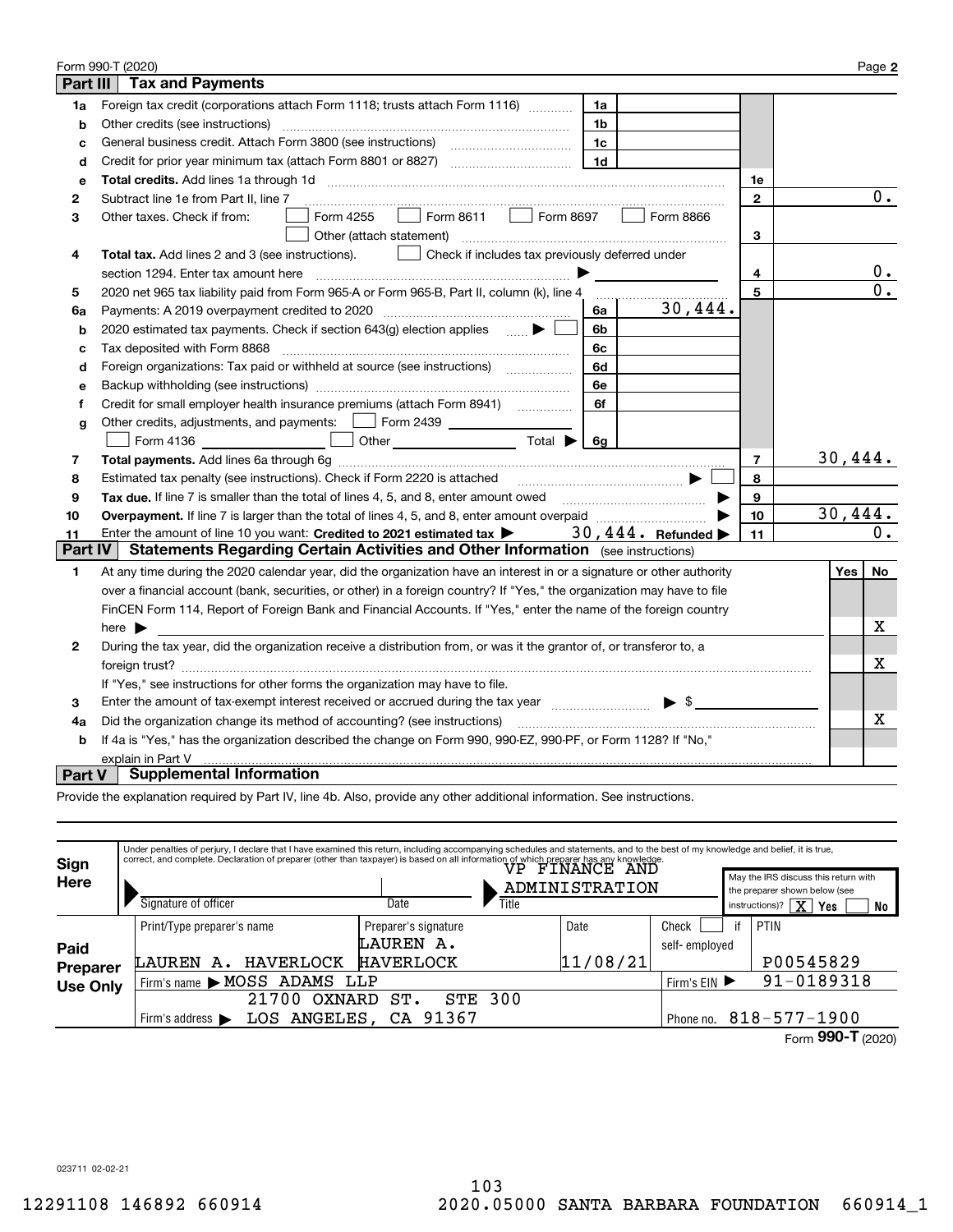| FORM $990-T$                             | STATEMENT 1                  |                       |
|------------------------------------------|------------------------------|-----------------------|
| DESCRIPTION/KIND OF PROPERTY             | METHOD USED TO DETERMINE FMV | AMOUNT                |
| CONTRIBUTIONS FROM                       | N/A                          |                       |
| PASSTHROUGHS<br>CHARITABLE CONTRIBUTIONS | N/A                          | 121.<br>23, 414, 864. |
| TOTAL TO FORM 990-T, PART I, LINE 4      |                              | 23, 414, 985.         |

}}}}}}}}}}}}}}}}}}}}}}}} }}}}}}}}}}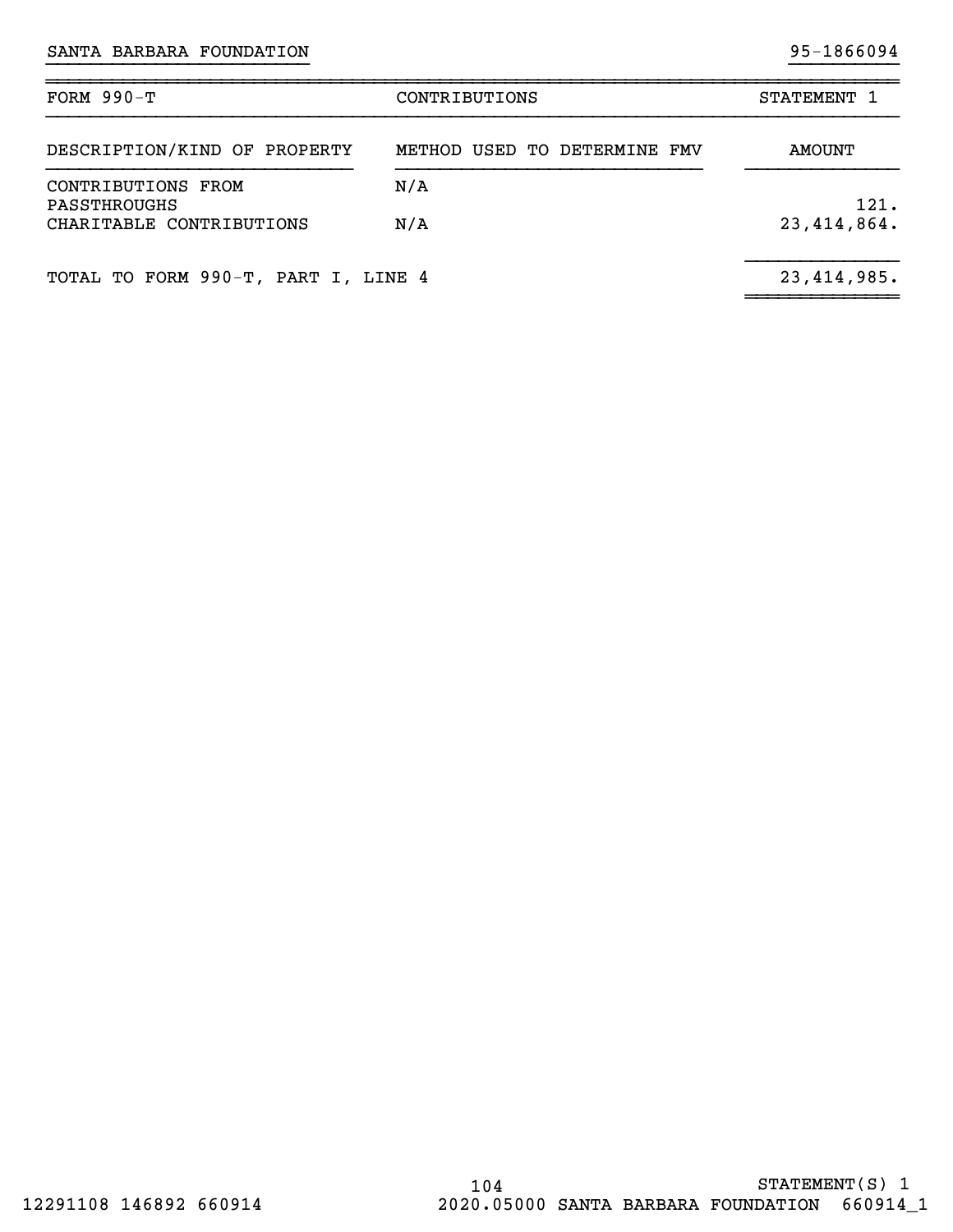| FORM 990-Т             | CONTRIBUTIONS SUMMARY                                                                                                                                                | STATEMENT <sub>2</sub> |
|------------------------|----------------------------------------------------------------------------------------------------------------------------------------------------------------------|------------------------|
|                        | QUALIFIED CONTRIBUTIONS SUBJECT TO 100% LIMIT<br>QUALIFIED CONTRIBUTIONS SUBJECT TO 25% LIMIT                                                                        |                        |
|                        | CARRYOVER OF PRIOR YEARS UNUSED CONTRIBUTIONS<br>FOR TAX YEAR 2015<br>FOR TAX YEAR 2016<br>FOR TAX YEAR 2017<br>FOR TAX YEAR 2018<br>FOR TAX YEAR 2019<br>27,716,290 |                        |
| <b>TOTAL CARRYOVER</b> | 27,716,290<br>TOTAL CURRENT YEAR 10% CONTRIBUTIONS<br>23, 414, 985                                                                                                   |                        |
|                        | TOTAL CONTRIBUTIONS AVAILABLE<br>51, 131, 275<br>TAXABLE INCOME LIMITATION AS ADJUSTED<br>0                                                                          |                        |
|                        | <b>EXCESS CONTRIBUTIONS</b><br>51, 131, 275<br>EXCESS 100% CONTRIBUTIONS<br>TOTAL EXCESS CONTRIBUTIONS<br>51, 131, 275                                               |                        |
|                        | ALLOWABLE CONTRIBUTIONS DEDUCTION                                                                                                                                    | 0                      |
|                        | TOTAL CONTRIBUTION DEDUCTION                                                                                                                                         | $\Omega$               |
|                        |                                                                                                                                                                      |                        |

}}}}}}}}}}}}}}}}}}}}}}}} }}}}}}}}}}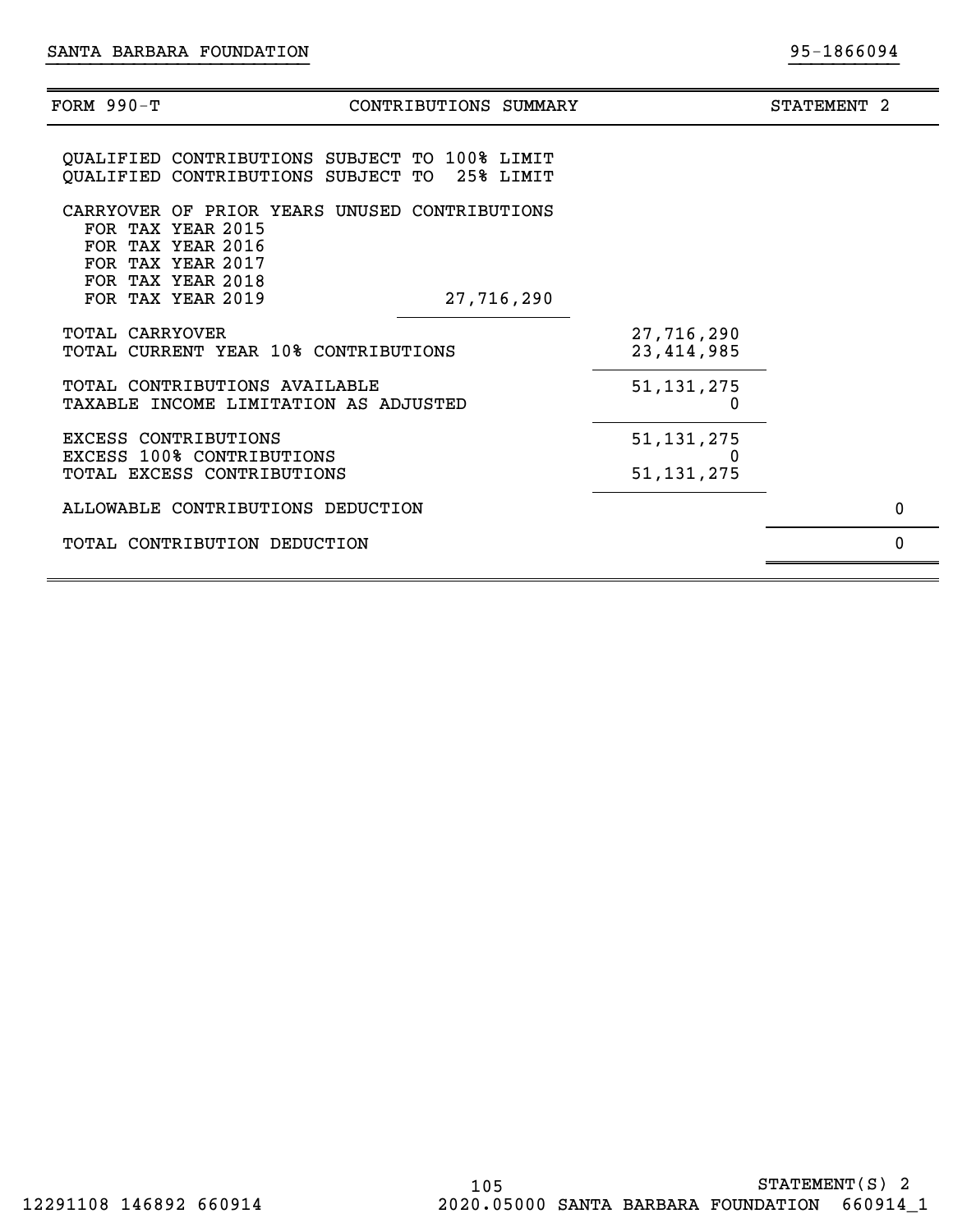| <b>SCHEDULE A</b> |
|-------------------|
| (Form 990-T)      |

Department of the Treasury Internal Revenue Service

**C**

## **Unrelated Business Taxable Income From an Unrelated Trade or Business**

**| Go to www.irs.gov/Form990T for instructions and the latest information.**

**Do not enter SSN numbers on this form as it may be made public if your organization is a 501(c)(3). |** 

Open to Public Inspection for 501(c)(3) Organizations Only

ENTITY

**A**

| Name of the organization<br>SANTA BARBARA FOUNDATION          | <b>B</b> Employer identification number<br>95-1866094 |  |  |
|---------------------------------------------------------------|-------------------------------------------------------|--|--|
| 900099<br>Unrelated business activity code (see instructions) | D Sequence:                                           |  |  |

#### **E**Describe the unrelated trade or business  $\blacktriangleright \text{QUALIFYING}$  INVESTMENT  $\text{ACTIVITIES}$

| Part I | <b>Unrelated Trade or Business Income</b>                                  | (A) Income     | (B) Expenses | (C) Net |         |
|--------|----------------------------------------------------------------------------|----------------|--------------|---------|---------|
|        | <b>1a</b> Gross receipts or sales                                          |                |              |         |         |
| b      |                                                                            | 1c             |              |         |         |
| 2      |                                                                            | $\mathbf{2}$   |              |         |         |
| 3      |                                                                            | 3              |              |         |         |
| 4a     | Capital gain net income (attach Sch D (Form 1041 or Form                   |                |              |         |         |
|        |                                                                            | 4a             | 22,728.      |         | 22,728. |
|        | <b>b</b> Net gain (loss) (Form 4797) (attach Form 4797) (see instructions) | 4b             |              |         |         |
| c      |                                                                            | 4c             |              |         |         |
| 5      | Income (loss) from a partnership or an S corporation (attach               |                |              |         |         |
|        | statement) STATEMENT 3                                                     | 5              | 10,771.      |         | 10,771. |
| 6      |                                                                            | 6              |              |         |         |
| 7      |                                                                            | $\overline{7}$ | 126,949.     | 82,244. | 44,705. |
| 8      | Interest, annuities, royalties, and rents from a controlled                |                |              |         |         |
|        |                                                                            | 8              |              |         |         |
| 9      | Investment income of section 501(c)(7), (9), or (17)                       |                |              |         |         |
|        |                                                                            | 9              |              |         |         |
| 10     |                                                                            | 10             |              |         |         |
| 11     |                                                                            | 11             |              |         |         |
| 12     | Other income (see instructions; attach statement)                          | 12             |              |         |         |
| 13     |                                                                            | 13             | 160,448.     | 82,244. | 78,204. |

**Part II Deductions Not Taken Elsewhere** (See instructions for limitations on deductions) Deductions must be directly connected with the unrelated business income

|    |                                                                                                                                                                                                                                | 1.           |                                     |
|----|--------------------------------------------------------------------------------------------------------------------------------------------------------------------------------------------------------------------------------|--------------|-------------------------------------|
| 2  | Salaries and wages with the continuum control of the control of the control of the control of the control of the control of the control of the control of the control of the control of the control of the control of the cont | $\mathbf{2}$ |                                     |
| 3  | Repairs and maintenance material content and maintenance material content and maintenance material content and                                                                                                                 | 3            |                                     |
| 4  |                                                                                                                                                                                                                                | 4            |                                     |
| 5  |                                                                                                                                                                                                                                | 5            |                                     |
| 6  | Taxes and licenses <b>with a construction of the construction of the construction of the construction</b>                                                                                                                      | 6            | 2,710.                              |
| 7  | Depreciation (attach Form 4562) (see instructions)<br>Depreciation (attach Form 4562) (see instructions)<br>120,039.                                                                                                           |              |                                     |
| 8  | 120,039.<br>  8a                                                                                                                                                                                                               | 8b           | 0.                                  |
| 9  |                                                                                                                                                                                                                                | 9            |                                     |
| 10 |                                                                                                                                                                                                                                | 10           |                                     |
| 11 |                                                                                                                                                                                                                                | 11           |                                     |
| 12 |                                                                                                                                                                                                                                | 12           |                                     |
| 13 |                                                                                                                                                                                                                                | 13           |                                     |
| 14 | Other deductions (attach statement) material material material SEE STATEMENT 4                                                                                                                                                 | 14           | 7,819.                              |
| 15 | <b>Total deductions.</b> Add lines 1 through 14                                                                                                                                                                                | 15           | 10,529.                             |
| 16 | Unrelated business income before net operating loss deduction. Subtract line 15 from Part I, line 13,                                                                                                                          |              |                                     |
|    | column (C)                                                                                                                                                                                                                     | 16           | 67,675.                             |
| 17 | Deduction for net operating loss (see instructions) manufactured and STATEMENT 5                                                                                                                                               | 17           | 67,675.                             |
| 18 |                                                                                                                                                                                                                                | 18           |                                     |
|    | LHA For Paperwork Reduction Act Notice, see instructions.                                                                                                                                                                      |              | <b>Schedule A (Form 990-T) 2020</b> |

2

**2020**

023741 12-23-20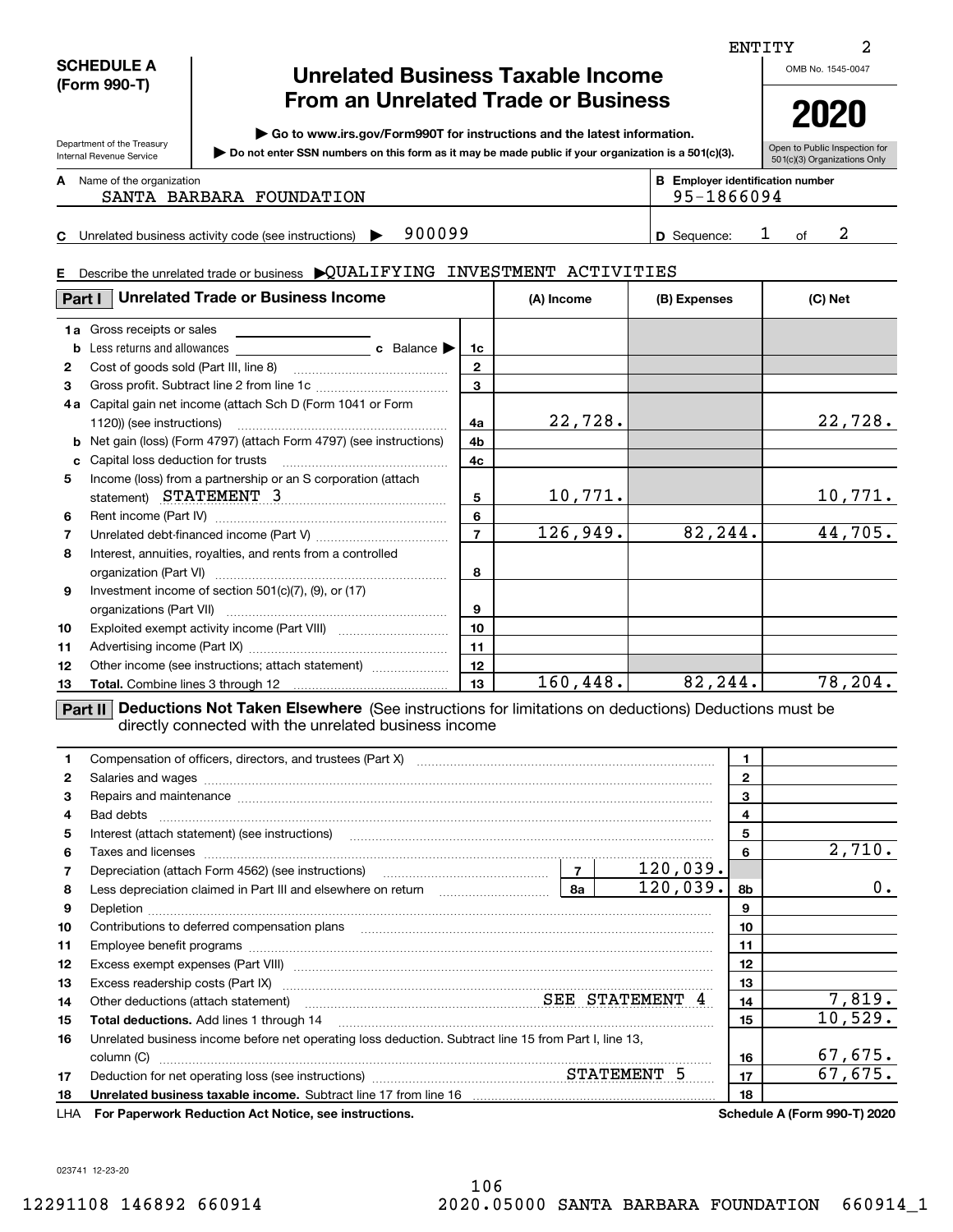|                                           | Part III<br><b>Cost of Goods Sold</b>                                                                                                                                                                                     | Enter method of inventory valuation          | ▶ |                         |                    |
|-------------------------------------------|---------------------------------------------------------------------------------------------------------------------------------------------------------------------------------------------------------------------------|----------------------------------------------|---|-------------------------|--------------------|
| 1.                                        | Inventory at beginning of year encouragement and the material control of year and the material control of year                                                                                                            |                                              |   | $\mathbf{1}$            |                    |
| 2                                         |                                                                                                                                                                                                                           |                                              |   | $\overline{2}$          |                    |
| 3                                         |                                                                                                                                                                                                                           |                                              |   | 3                       |                    |
| 4                                         | Additional section 263A costs (attach statement) material content and according to the Additional section 263A                                                                                                            |                                              |   | $\overline{\mathbf{4}}$ |                    |
| 5                                         |                                                                                                                                                                                                                           |                                              |   | 5                       |                    |
| 6                                         |                                                                                                                                                                                                                           |                                              |   | 6                       |                    |
| 7                                         | Inventory at end of year                                                                                                                                                                                                  |                                              |   | $\overline{7}$          |                    |
| 8                                         | Cost of goods sold. Subtract line 7 from line 6. Enter here and in Part I, line 2 [11] [11] Cost of goods sold. Subtract line 7 from line 6. Enter here and in Part I, line 2                                             |                                              |   | 8                       |                    |
| 9                                         | Do the rules of section 263A (with respect to property produced or acquired for resale) apply to the organization?                                                                                                        |                                              |   |                         | Yes $ $<br>No      |
| Part IV                                   | Rent Income (From Real Property and Personal Property Leased with Real Property)                                                                                                                                          |                                              |   |                         |                    |
| 1.                                        | Description of property (property street address, city, state, ZIP code). Check if a dual-use (see instructions)                                                                                                          |                                              |   |                         |                    |
|                                           | A                                                                                                                                                                                                                         |                                              |   |                         |                    |
|                                           | В                                                                                                                                                                                                                         |                                              |   |                         |                    |
|                                           | C                                                                                                                                                                                                                         |                                              |   |                         |                    |
|                                           | D                                                                                                                                                                                                                         |                                              |   |                         |                    |
|                                           |                                                                                                                                                                                                                           | A                                            | В | C.                      | D                  |
|                                           | Rent received or accrued                                                                                                                                                                                                  |                                              |   |                         |                    |
| $\mathbf{2}$                              |                                                                                                                                                                                                                           |                                              |   |                         |                    |
| a                                         | From personal property (if the percentage of<br>rent for personal property is more than 10%                                                                                                                               |                                              |   |                         |                    |
|                                           |                                                                                                                                                                                                                           |                                              |   |                         |                    |
|                                           |                                                                                                                                                                                                                           |                                              |   |                         |                    |
| b                                         | From real and personal property (if the                                                                                                                                                                                   |                                              |   |                         |                    |
|                                           | percentage of rent for personal property exceeds                                                                                                                                                                          |                                              |   |                         |                    |
|                                           | 50% or if the rent is based on profit or income)                                                                                                                                                                          |                                              |   |                         |                    |
| c                                         | Total rents received or accrued by property.<br>Add lines 2a and 2b, columns A through D                                                                                                                                  |                                              |   |                         |                    |
|                                           |                                                                                                                                                                                                                           |                                              |   |                         |                    |
|                                           | Total rents received or accrued. Add line 2c columns A through D. Enter here and on Part I, line 6, column (A)<br>Deductions directly connected with the income<br>in lines $2(a)$ and $2(b)$ (attach statement) $\ldots$ |                                              |   |                         | 0.                 |
|                                           |                                                                                                                                                                                                                           |                                              |   |                         |                    |
| 3<br>4<br>5.<br>Part V                    |                                                                                                                                                                                                                           |                                              |   |                         |                    |
| 1.                                        | <b>Unrelated Debt-Financed Income</b> (see instructions)                                                                                                                                                                  |                                              |   |                         |                    |
|                                           | Description of debt-financed property (street address, city, state, ZIP code). Check if a dual-use (see instructions)<br>COMMERCIAL BUILDING<br>A                                                                         | 1111 CHAPALA STREET, SANTA BARBARA, CA 93101 |   |                         |                    |
|                                           | В                                                                                                                                                                                                                         |                                              |   |                         |                    |
|                                           |                                                                                                                                                                                                                           |                                              |   |                         |                    |
|                                           | C.<br>D                                                                                                                                                                                                                   |                                              |   |                         |                    |
|                                           |                                                                                                                                                                                                                           | A                                            | B | C                       | D                  |
|                                           | Gross income from or allocable to debt-financed                                                                                                                                                                           |                                              |   |                         |                    |
|                                           |                                                                                                                                                                                                                           |                                              |   |                         |                    |
|                                           |                                                                                                                                                                                                                           | 388,817.                                     |   |                         |                    |
|                                           | Deductions directly connected with or allocable                                                                                                                                                                           |                                              |   |                         |                    |
|                                           | to debt-financed property                                                                                                                                                                                                 | 16                                           |   |                         |                    |
|                                           | Straight line depreciation (attach statement) STMT                                                                                                                                                                        | 120,039.                                     |   |                         |                    |
|                                           | STMT 7<br>Other deductions (attach statement)                                                                                                                                                                             | 131,857.                                     |   |                         |                    |
|                                           | Total deductions (add lines 3a and 3b,                                                                                                                                                                                    |                                              |   |                         |                    |
|                                           |                                                                                                                                                                                                                           | 251,896.                                     |   |                         |                    |
|                                           | Amount of average acquisition debt on or allocable                                                                                                                                                                        |                                              |   |                         |                    |
|                                           | to debt-financed property (attach statement) STMT                                                                                                                                                                         | 83,040,504.                                  |   |                         |                    |
|                                           | Average adjusted basis of or allocable to debt-                                                                                                                                                                           |                                              |   |                         |                    |
|                                           | financed property (attach statement) STMT 9                                                                                                                                                                               | 9,311,743.                                   |   |                         |                    |
|                                           |                                                                                                                                                                                                                           | 32.65%                                       | % | $\frac{1}{2}$           |                    |
| 2<br>з<br>а<br>b<br>c<br>4<br>5<br>6<br>7 | Gross income reportable. Multiply line 2 by line 6                                                                                                                                                                        | 126,949.                                     |   |                         |                    |
| 8                                         |                                                                                                                                                                                                                           |                                              |   |                         | 126,949.           |
|                                           |                                                                                                                                                                                                                           |                                              |   |                         |                    |
| 9<br>10                                   | Allocable deductions. Multiply line 3c by line 6<br>Total allocable deductions. Add line 9, columns A through D. Enter here and on Part I, line 7, column (B)                                                             | 82,244.                                      |   |                         | 0.<br>%<br>82,244. |

023721 12-23-20

ENTITY 2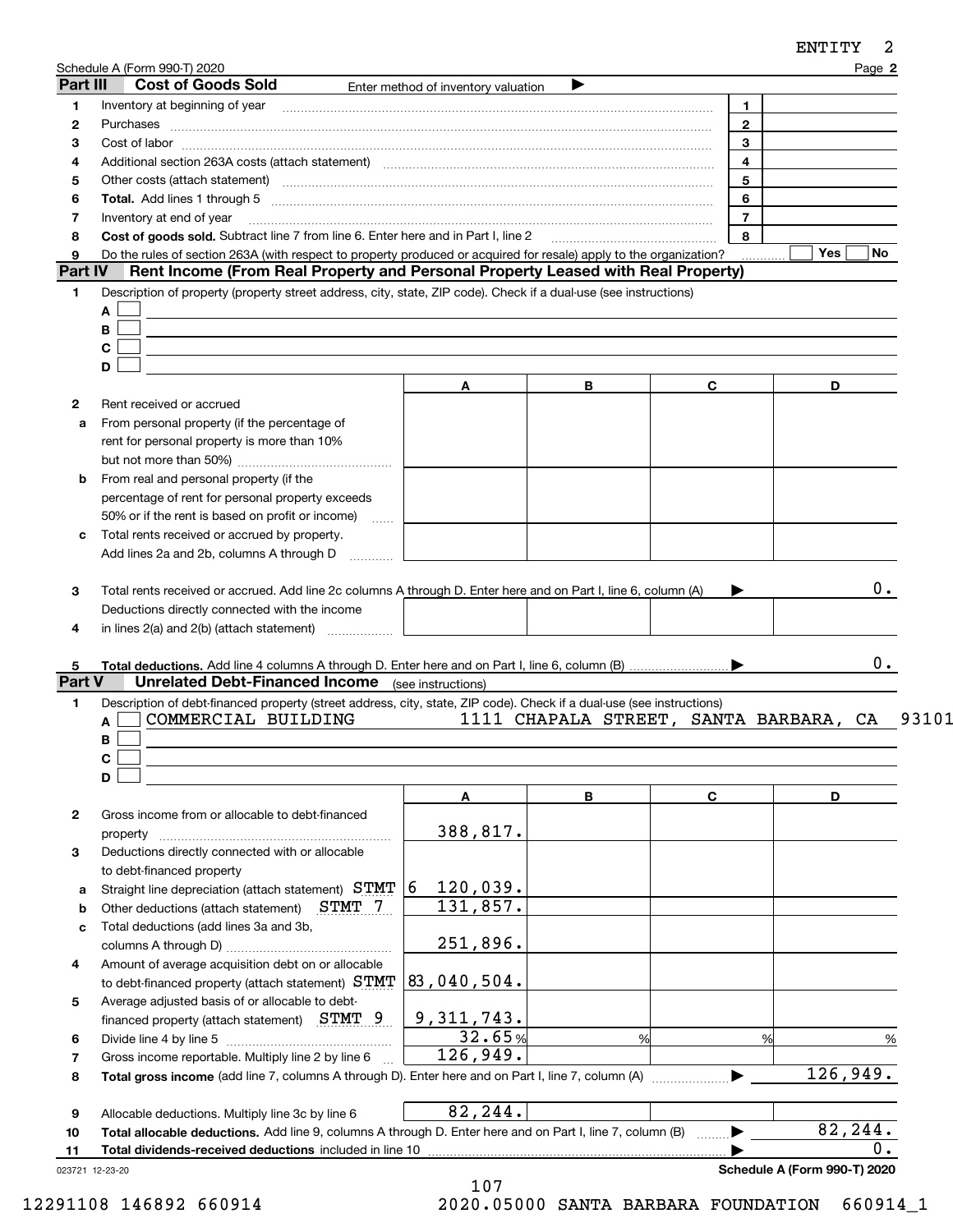|                           | Schedule A (Form 990-T) 2020<br>Part VI Interest, Annuities, Royalties, and Rents from Controlled Organizations                                                                                                                              |                          |                                                                        |                                                                            |                                                                                |    |                                                                                                      |                                                                                                                                          |                                     |                                                                         |                                                                | Page 3                                                                         |
|---------------------------|----------------------------------------------------------------------------------------------------------------------------------------------------------------------------------------------------------------------------------------------|--------------------------|------------------------------------------------------------------------|----------------------------------------------------------------------------|--------------------------------------------------------------------------------|----|------------------------------------------------------------------------------------------------------|------------------------------------------------------------------------------------------------------------------------------------------|-------------------------------------|-------------------------------------------------------------------------|----------------------------------------------------------------|--------------------------------------------------------------------------------|
|                           |                                                                                                                                                                                                                                              |                          |                                                                        |                                                                            |                                                                                |    |                                                                                                      |                                                                                                                                          | (see instructions)                  |                                                                         |                                                                |                                                                                |
|                           | <b>1.</b> Name of controlled<br>organization                                                                                                                                                                                                 |                          | 2. Employer<br>identification<br>number                                | 3. Net unrelated<br>income (loss)<br>(see instructions)                    |                                                                                |    | 4. Total of specified<br>payments made                                                               | <b>Exempt Controlled Organizations</b><br>5. Part of column 4<br>that is included in the<br>controlling organiza-<br>tion's gross income |                                     |                                                                         | 6. Deductions directly<br>connected with<br>income in column 5 |                                                                                |
| (1)                       |                                                                                                                                                                                                                                              |                          |                                                                        |                                                                            |                                                                                |    |                                                                                                      |                                                                                                                                          |                                     |                                                                         |                                                                |                                                                                |
| (2)                       |                                                                                                                                                                                                                                              |                          |                                                                        |                                                                            |                                                                                |    |                                                                                                      |                                                                                                                                          |                                     |                                                                         |                                                                |                                                                                |
| (3)                       |                                                                                                                                                                                                                                              |                          |                                                                        |                                                                            |                                                                                |    |                                                                                                      |                                                                                                                                          |                                     |                                                                         |                                                                |                                                                                |
| (4)                       |                                                                                                                                                                                                                                              |                          |                                                                        |                                                                            |                                                                                |    |                                                                                                      |                                                                                                                                          |                                     |                                                                         |                                                                |                                                                                |
|                           |                                                                                                                                                                                                                                              |                          |                                                                        |                                                                            | Nonexempt Controlled Organizations                                             |    |                                                                                                      |                                                                                                                                          |                                     |                                                                         |                                                                |                                                                                |
|                           | 7. Taxable Income                                                                                                                                                                                                                            |                          | 8. Net unrelated<br>income (loss)<br>(see instructions)                | 9. Total of specified<br>payments made                                     |                                                                                |    | <b>10.</b> Part of column 9<br>that is included in the<br>controlling organization's<br>gross income |                                                                                                                                          |                                     | <b>11.</b> Deductions directly<br>connected with<br>income in column 10 |                                                                |                                                                                |
| (1)                       |                                                                                                                                                                                                                                              |                          |                                                                        |                                                                            |                                                                                |    |                                                                                                      |                                                                                                                                          |                                     |                                                                         |                                                                |                                                                                |
| (2)                       |                                                                                                                                                                                                                                              |                          |                                                                        |                                                                            |                                                                                |    |                                                                                                      |                                                                                                                                          |                                     |                                                                         |                                                                |                                                                                |
| (3)                       |                                                                                                                                                                                                                                              |                          |                                                                        |                                                                            |                                                                                |    |                                                                                                      |                                                                                                                                          |                                     |                                                                         |                                                                |                                                                                |
| (4)                       |                                                                                                                                                                                                                                              |                          |                                                                        |                                                                            |                                                                                |    |                                                                                                      |                                                                                                                                          |                                     |                                                                         |                                                                |                                                                                |
|                           |                                                                                                                                                                                                                                              |                          |                                                                        | Add columns 5 and 10.<br>Enter here and on Part I,<br>line 8, column $(A)$ |                                                                                |    |                                                                                                      | Add columns 6 and 11.<br>Enter here and on Part I.<br>line $8$ , column $(B)$                                                            |                                     |                                                                         |                                                                |                                                                                |
| Totals<br><b>Part VII</b> |                                                                                                                                                                                                                                              |                          | Investment Income of a Section 501(c)(7), (9), or (17) Organization    |                                                                            |                                                                                |    |                                                                                                      | (see instructions)                                                                                                                       | Ο.                                  |                                                                         |                                                                | 0.                                                                             |
|                           |                                                                                                                                                                                                                                              | 1. Description of income |                                                                        |                                                                            | 2. Amount of<br>income                                                         |    | 3. Deductions<br>directly connected<br>(attach statement)                                            |                                                                                                                                          | 4. Set-asides<br>(attach statement) |                                                                         |                                                                | 5. Total deductions<br>and set-asides<br>(add cols $3$ and $4$ )               |
| (1)                       |                                                                                                                                                                                                                                              |                          |                                                                        |                                                                            |                                                                                |    |                                                                                                      |                                                                                                                                          |                                     |                                                                         |                                                                |                                                                                |
| (2)                       |                                                                                                                                                                                                                                              |                          |                                                                        |                                                                            |                                                                                |    |                                                                                                      |                                                                                                                                          |                                     |                                                                         |                                                                |                                                                                |
| (3)                       |                                                                                                                                                                                                                                              |                          |                                                                        |                                                                            |                                                                                |    |                                                                                                      |                                                                                                                                          |                                     |                                                                         |                                                                |                                                                                |
| (4)                       |                                                                                                                                                                                                                                              |                          |                                                                        |                                                                            |                                                                                |    |                                                                                                      |                                                                                                                                          |                                     |                                                                         |                                                                |                                                                                |
|                           |                                                                                                                                                                                                                                              |                          |                                                                        |                                                                            | Add amounts in<br>column 2. Enter<br>here and on Part I.<br>line 9, column (A) |    |                                                                                                      |                                                                                                                                          |                                     |                                                                         |                                                                | Add amounts in<br>column 5. Enter<br>here and on Part I,<br>line 9, column (B) |
| Totals                    |                                                                                                                                                                                                                                              |                          |                                                                        |                                                                            |                                                                                | Ο. |                                                                                                      |                                                                                                                                          |                                     |                                                                         |                                                                | 0.                                                                             |
| <b>Part VIII</b>          |                                                                                                                                                                                                                                              |                          | <b>Exploited Exempt Activity Income, Other Than Advertising Income</b> |                                                                            |                                                                                |    |                                                                                                      |                                                                                                                                          | (see instructions)                  |                                                                         |                                                                |                                                                                |
| 1                         | Description of exploited activity:                                                                                                                                                                                                           |                          |                                                                        |                                                                            |                                                                                |    |                                                                                                      |                                                                                                                                          |                                     |                                                                         |                                                                |                                                                                |
| 2                         | Gross unrelated business income from trade or business. Enter here and on Part I, line 10, column (A)                                                                                                                                        |                          |                                                                        |                                                                            |                                                                                |    |                                                                                                      |                                                                                                                                          | .                                   | 2                                                                       |                                                                |                                                                                |
|                           | Expenses directly connected with production of unrelated business income. Enter here and on Part I,<br>з<br>line 10, column (B)<br>Net income (loss) from unrelated trade or business. Subtract line 3 from line 2. If a gain, complete<br>4 |                          |                                                                        |                                                                            |                                                                                |    |                                                                                                      |                                                                                                                                          |                                     |                                                                         |                                                                |                                                                                |
|                           |                                                                                                                                                                                                                                              |                          |                                                                        |                                                                            |                                                                                |    |                                                                                                      |                                                                                                                                          | 3                                   |                                                                         |                                                                |                                                                                |
|                           |                                                                                                                                                                                                                                              |                          |                                                                        |                                                                            |                                                                                |    |                                                                                                      |                                                                                                                                          |                                     |                                                                         |                                                                |                                                                                |
|                           | lines 5 through 7                                                                                                                                                                                                                            |                          |                                                                        |                                                                            |                                                                                |    |                                                                                                      |                                                                                                                                          |                                     | 4                                                                       |                                                                |                                                                                |
| 5                         |                                                                                                                                                                                                                                              |                          |                                                                        |                                                                            |                                                                                |    | 5<br>6                                                                                               |                                                                                                                                          |                                     |                                                                         |                                                                |                                                                                |
| 6                         |                                                                                                                                                                                                                                              |                          |                                                                        |                                                                            |                                                                                |    |                                                                                                      |                                                                                                                                          |                                     |                                                                         |                                                                |                                                                                |
|                           | Excess exempt expenses. Subtract line 5 from line 6, but do not enter more than the amount on line<br>7                                                                                                                                      |                          |                                                                        |                                                                            |                                                                                |    |                                                                                                      |                                                                                                                                          |                                     | 7                                                                       |                                                                |                                                                                |
|                           |                                                                                                                                                                                                                                              |                          |                                                                        |                                                                            |                                                                                |    |                                                                                                      |                                                                                                                                          |                                     |                                                                         |                                                                | $O_{\text{sh}}$ and a $H_{\text{h}}$ and $O(0.7)$ 0000                         |

**Schedule A (Form 990-T) 2020**

023731 12-23-20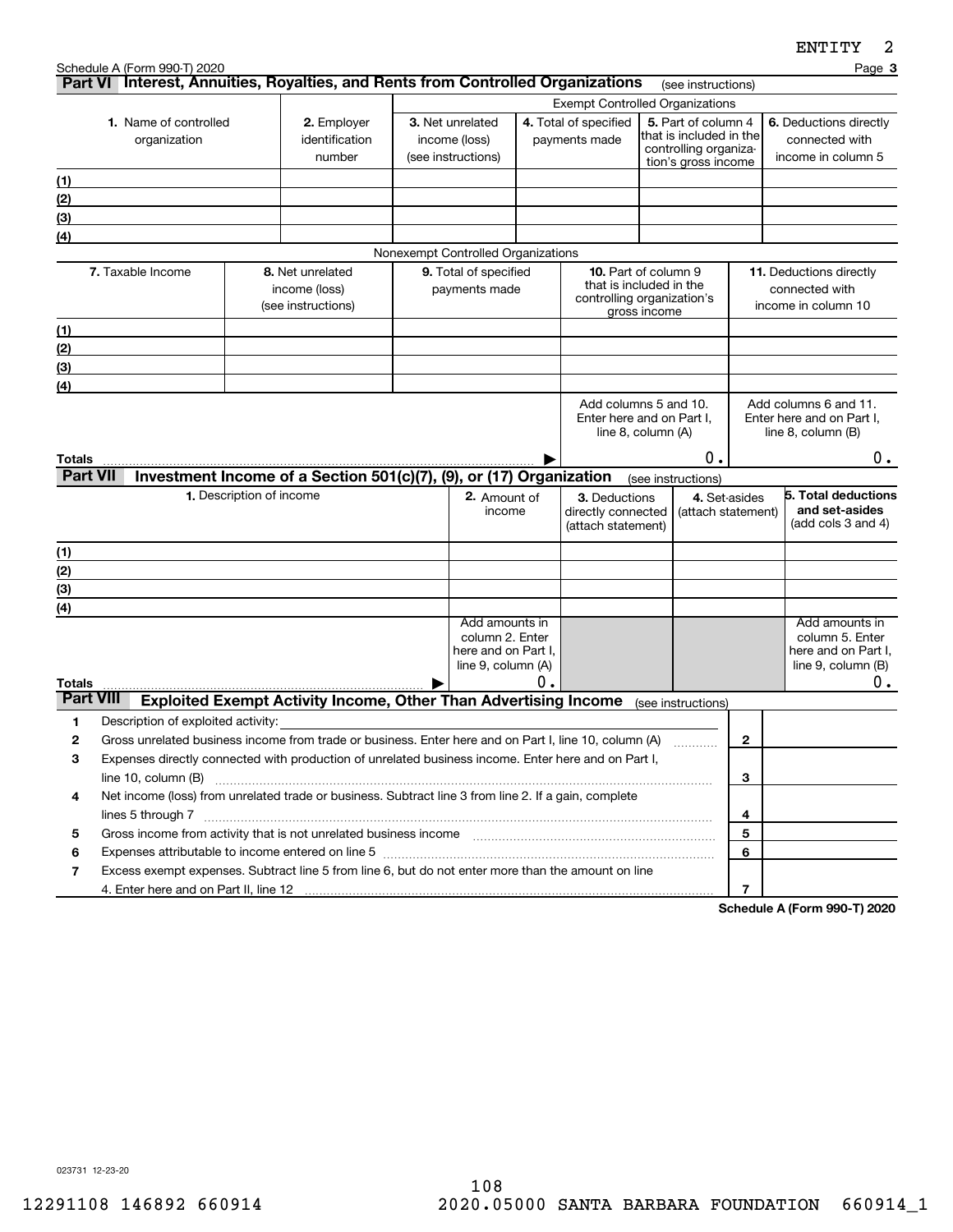| Part IX        | Schedule A (Form 990-T) 2020<br><b>Advertising Income</b>                                            |                    |          |   |                 | Page 4             |
|----------------|------------------------------------------------------------------------------------------------------|--------------------|----------|---|-----------------|--------------------|
| 1              | Name(s) of periodical(s). Check box if reporting two or more periodicals on a consolidated basis.    |                    |          |   |                 |                    |
|                | A                                                                                                    |                    |          |   |                 |                    |
|                | B                                                                                                    |                    |          |   |                 |                    |
|                | C                                                                                                    |                    |          |   |                 |                    |
|                | D                                                                                                    |                    |          |   |                 |                    |
|                | Enter amounts for each periodical listed above in the corresponding column.                          |                    |          |   |                 |                    |
|                |                                                                                                      |                    | A        | B | C               | D                  |
| 2              | Gross advertising income                                                                             |                    |          |   |                 |                    |
|                |                                                                                                      |                    |          |   |                 | О.                 |
| a              |                                                                                                      |                    |          |   |                 |                    |
| 3              | Direct advertising costs by periodical                                                               |                    |          |   |                 |                    |
| a              |                                                                                                      |                    |          |   |                 | 0.                 |
|                |                                                                                                      |                    |          |   |                 |                    |
| 4              | Advertising gain (loss). Subtract line 3 from line                                                   |                    |          |   |                 |                    |
|                | 2. For any column in line 4 showing a gain,                                                          |                    |          |   |                 |                    |
|                | complete lines 5 through 8. For any column in                                                        |                    |          |   |                 |                    |
|                | line 4 showing a loss or zero, do not complete                                                       |                    |          |   |                 |                    |
|                | lines 5 through 7, and enter zero on line 8                                                          |                    |          |   |                 |                    |
| 5              |                                                                                                      |                    |          |   |                 |                    |
| 6              |                                                                                                      |                    |          |   |                 |                    |
| $\overline{7}$ | Excess readership costs. If line 6 is less than                                                      |                    |          |   |                 |                    |
|                | line 5, subtract line 6 from line 5. If line 5 is less                                               |                    |          |   |                 |                    |
|                |                                                                                                      |                    |          |   |                 |                    |
| 8              | Excess readership costs allowed as a                                                                 |                    |          |   |                 |                    |
|                | deduction. For each column showing a gain on                                                         |                    |          |   |                 |                    |
|                | line 4, enter the lesser of line 4 or line 7                                                         |                    |          |   |                 |                    |
| a              | Add line 8, columns A through D. Enter the greater of the line 8a, columns total or zero here and on |                    |          |   |                 |                    |
|                | Part II, line 13                                                                                     |                    |          |   |                 | О.                 |
| Part X         | <b>Compensation of Officers, Directors, and Trustees</b> (see instructions)                          |                    |          |   |                 |                    |
|                |                                                                                                      |                    |          |   | 3. Percentage   | 4. Compensation    |
|                | 1. Name                                                                                              |                    | 2. Title |   | of time devoted | attributable to    |
|                |                                                                                                      |                    |          |   | to business     | unrelated business |
| (1)            |                                                                                                      |                    |          |   | %               |                    |
| (2)            |                                                                                                      |                    |          |   | %               |                    |
| (3)            |                                                                                                      |                    |          |   | %               |                    |
| (4)            |                                                                                                      |                    |          |   | %               |                    |
|                |                                                                                                      |                    |          |   |                 |                    |
|                | <b>Total.</b> Enter here and on Part II, line 1                                                      |                    |          |   |                 | $0$ .              |
| <b>Part XI</b> | <b>Supplemental Information</b>                                                                      | (see instructions) |          |   |                 |                    |
|                |                                                                                                      |                    |          |   |                 |                    |
|                |                                                                                                      |                    |          |   |                 |                    |
|                |                                                                                                      |                    |          |   |                 |                    |

023732 12-23-20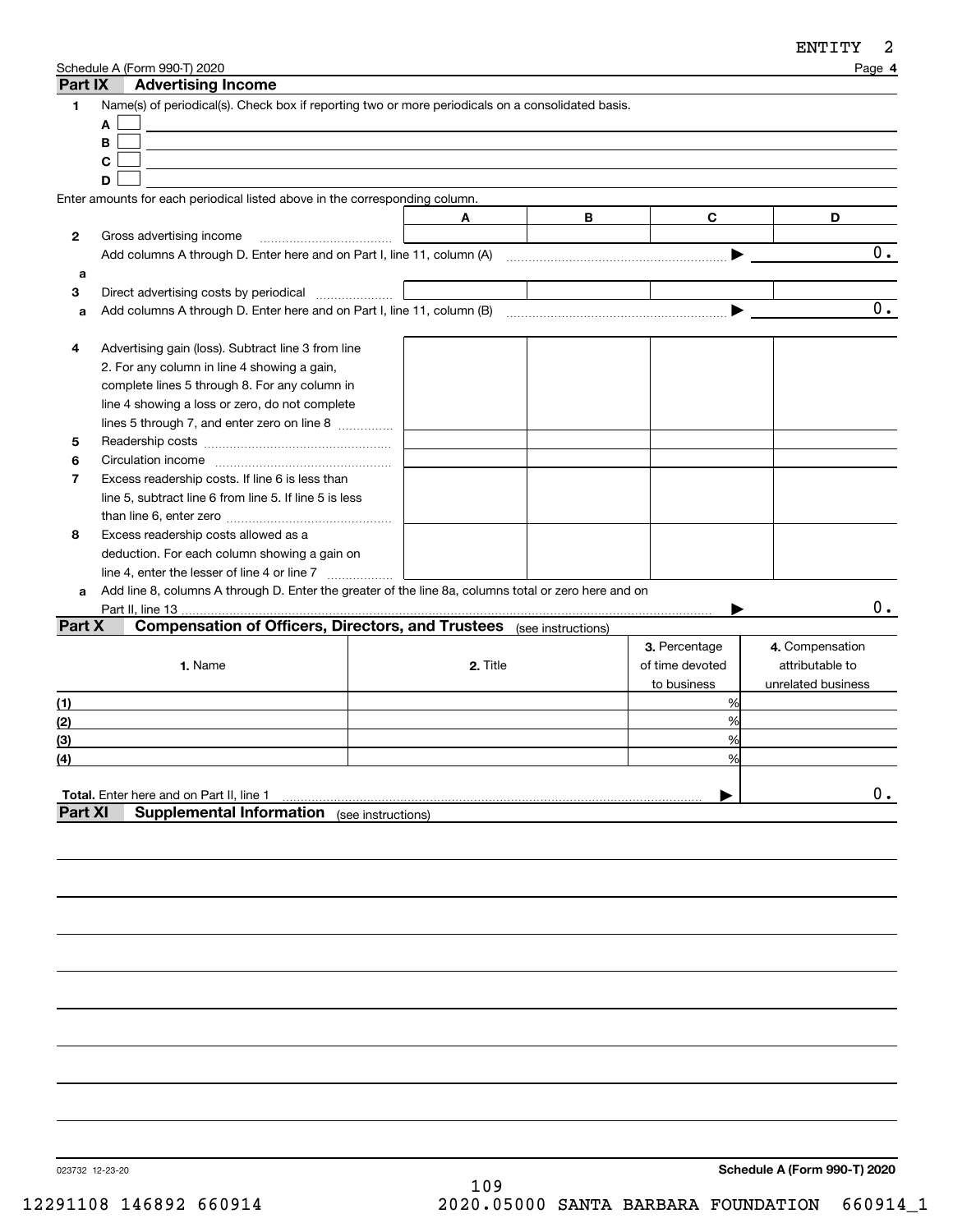| FORM $990-T (A)$<br>INCOME (LOSS) FROM PARTNERSHIPS                                                                     | STATEMENT 3               |
|-------------------------------------------------------------------------------------------------------------------------|---------------------------|
| DESCRIPTION                                                                                                             | NET INCOME<br>OR (LOSS)   |
| AETHER REAL ASSETS II, L.P. - ORDINARY BUSINESS INCOME<br>(LOSS)<br>CROW HOLDINGS REALTY PARTNERS VIII, L.P. - ORDINARY | $-9,934.$                 |
| BUSINESS INCOME (LOSS)<br>METROPOLITAN REAL ESTATE PARTNERS IV - ORDINARY BUSINESS                                      | 70,604.                   |
| INCOME (LOSS)<br>METROPOLITAN REAL ESTATE PARTNERS V - ORDINARY BUSINESS                                                | $-360.$                   |
| INCOME (LOSS)                                                                                                           | 20.                       |
| TCV X (A), L.P. - ORDINARY BUSINESS INCOME (LOSS)<br>NEWBURY EQUITY PARTNERS (AKA NEWBURY SECONDARY FUND LP) -          | $-4,972.$                 |
| ORDINARY BUSINESS                                                                                                       | $-137.$                   |
| MERCER PIP LP - ORDINARY BUSINESS INCOME (LOSS)                                                                         | $-3,702.$                 |
| MERCER PIP-II LP - ORDINARY BUSINESS INCOME (LOSS)                                                                      | $-388.$                   |
| QUELLOS BLACKROCK REAL ASSETS II ( PARALLEL), L.P. -                                                                    |                           |
| ORDINARY BUSINESS INCOM                                                                                                 | $-13,811.$                |
| AETHER REAL ASSETS V LP - ORDINARY BUSINESS INCOME (LOSS)                                                               | $-29, 203.$               |
| NORTHGATE IV, LP - ORDINARY BUSINESS INCOME (LOSS)                                                                      | $15,454$ .<br>$-11, 216.$ |
| MERCER PIP (REAL ASSETS) - ORDINARY BUSINESS INCOME (LOSS)<br>AG SF (L) LP - ORDINARY BUSINESS INCOME (LOSS)            | $-42.$                    |
| KOHLBERG TE INVESTORS IX, LP - ORDINARY BUSINESS INCOME                                                                 |                           |
| (LOSS)                                                                                                                  | $-3,612.$                 |
| DBL PARTNERS IV, LP - ORDINARY BUSINESS INCOME (LOSS)                                                                   | $-76.$                    |
| BIRCH HILL EQUITY PARTNERS (GLOBAL) VI, LP - ORDINARY                                                                   |                           |
| BUSINESS INCOME (LOSS)                                                                                                  | 2,146.                    |
| TOTAL INCLUDED ON SCHEDULE A, PART I, LINE 5                                                                            | 10,771.                   |

}}}}}}}}}}}}}}}}}}}}}}}} }}}}}}}}}}

| FORM $990-T (A)$                      | OTHER DEDUCTIONS | STATEMENT 4 |
|---------------------------------------|------------------|-------------|
| DESCRIPTION                           |                  | AMOUNT      |
| TAX PREPARATION FEES                  |                  | 7,819.      |
| TOTAL TO SCHEDULE A, PART II, LINE 14 |                  | 7,819.      |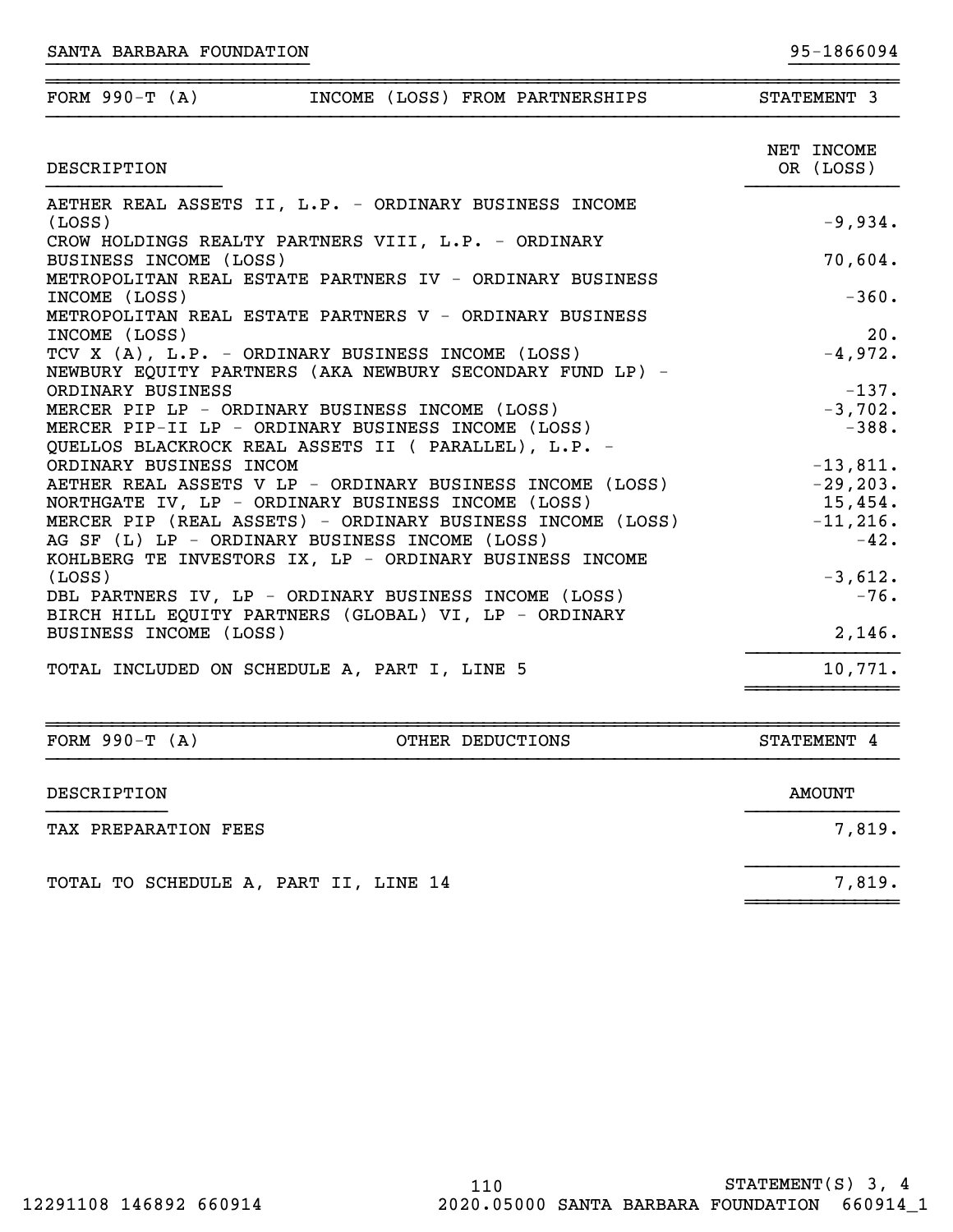| FORM $990-T (A)$<br>POST 2017 NOL SCHEDULE                                                |                                  |                                  | STATEMENT 5 |
|-------------------------------------------------------------------------------------------|----------------------------------|----------------------------------|-------------|
| PRIOR YEAR POST<br>2017 NOL<br><b>NOL DEDUCTION</b>                                       |                                  | CARRYFORWARD OF<br>POST 2017 NOL |             |
| 92,083.<br>67,675.                                                                        |                                  |                                  | 24,408.     |
|                                                                                           |                                  |                                  |             |
| FORM $990-T (A)$<br>PART V - DEPRECIATION DEDUCTION                                       |                                  |                                  | STATEMENT 6 |
| DESCRIPTION                                                                               | ACTIVITY<br><b>NUMBER</b>        | <b>AMOUNT</b>                    | TOTAL       |
| DEPRECIATION<br>- SUBTOTAL -                                                              | 1                                | 120,039.                         | 120,039.    |
| TOTAL OF FORM 990-T, SCHEDULE A, PART V, LINE 3(A)                                        |                                  |                                  | 120,039.    |
| FORM $990-T (A)$<br>PART V - OTHER DEDUCTIONS                                             |                                  |                                  | STATEMENT 7 |
| DESCRIPTION                                                                               | <b>ACTIVITY</b><br><b>NUMBER</b> | <b>AMOUNT</b>                    | TOTAL       |
| INTEREST EXPENSE<br>OPERATING EXPENSE<br>SUBTOTAL -                                       | 1                                | 51,015.<br>80,842.               | 131,857.    |
| TOTAL OF FORM 990-T, SCHEDULE A, PART V, LINE 3(B)                                        |                                  |                                  | 131,857.    |
| FORM $990-T (A)$<br>AVERAGE ACQUISITION DEBT ON OR<br>ALLOCABLE TO DEBT-FINANCED PROPERTY |                                  |                                  | STATEMENT 8 |
| DESCRIPTION                                                                               | <b>ACTIVITY</b><br><b>NUMBER</b> | <b>AMOUNT</b>                    | TOTAL       |
| AVERAGE ACQUISITION DEBT<br>- SUBTOTAL -                                                  | 1                                | 3,040,504.                       | 3,040,504.  |
|                                                                                           |                                  |                                  |             |

}}}}}}}}}}}}}}}}}}}}}}}} }}}}}}}}}}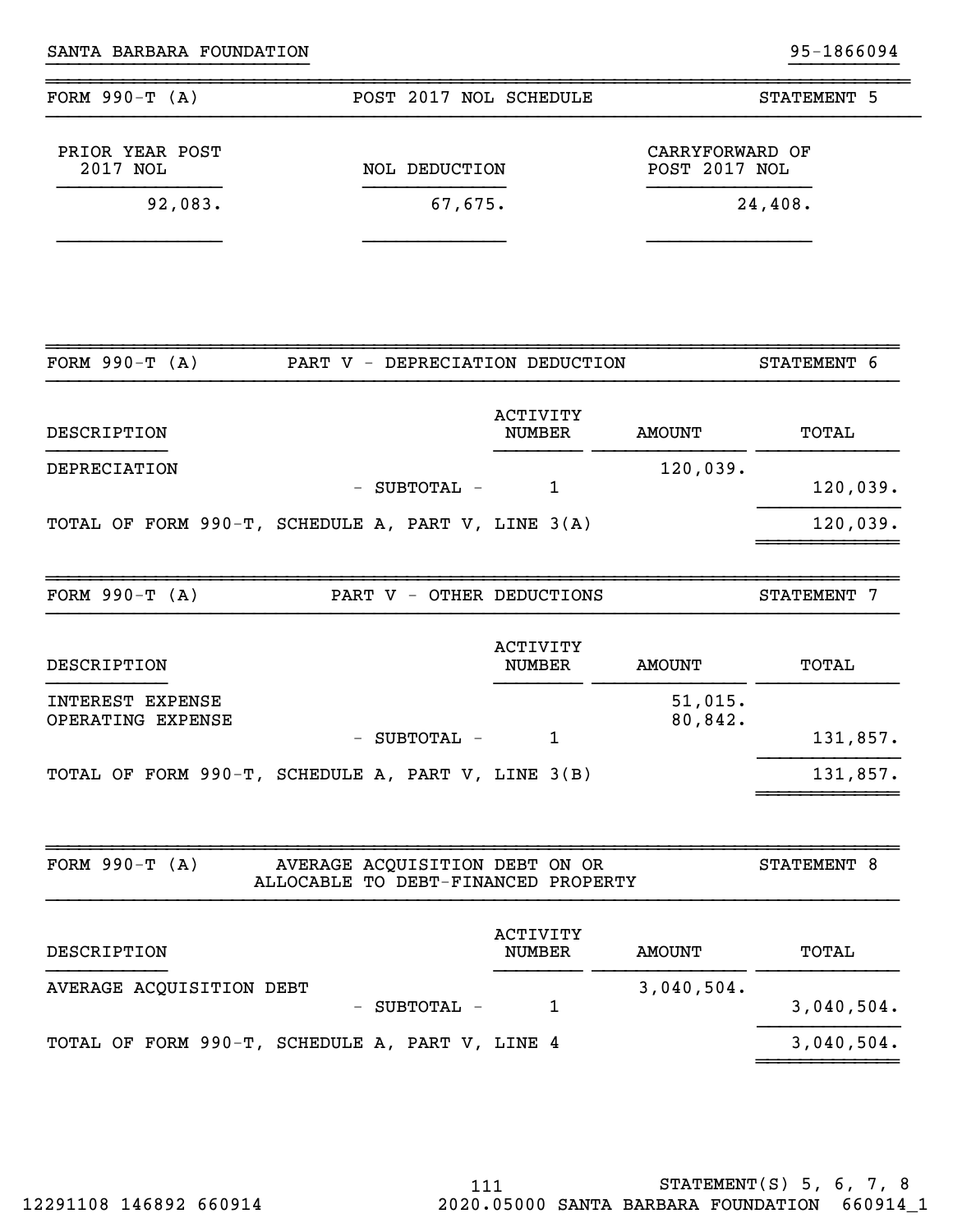9, 311, 743.

## FORM 990-T (A) AVERAGE ADJUSTED BASIS OF OR STATEMENT 9 ALLOCABLE TO DEBT-FINANCED PROPERTY ACTIVITY DESCRIPTION NUMBER AMOUNT TOTAL }}}}}}}}}}} }}}}}}}} }}}}}}}}}}}}}} }}}}}}}}}}}}} AVERAGE ADJUSTED BASIS 311,743. - SUBTOTAL - 1 9,311,743.

~~~~~~~~~~~~~

}}}}}}}}}}}}}}}}}}}}}}}} }}}}}}}}}}

~~~~~~~~~~~~~~~~~~~~~~~~~~~~~~~~~~~~~~~~~~~~~~~~~~~~~~~~~~~~~~~~~~~~~~~~~~~~~~

|  |  | TOTAL OF FORM 990-T, SCHEDULE A, PART V, LINE 5 |  |  |
|--|--|-------------------------------------------------|--|--|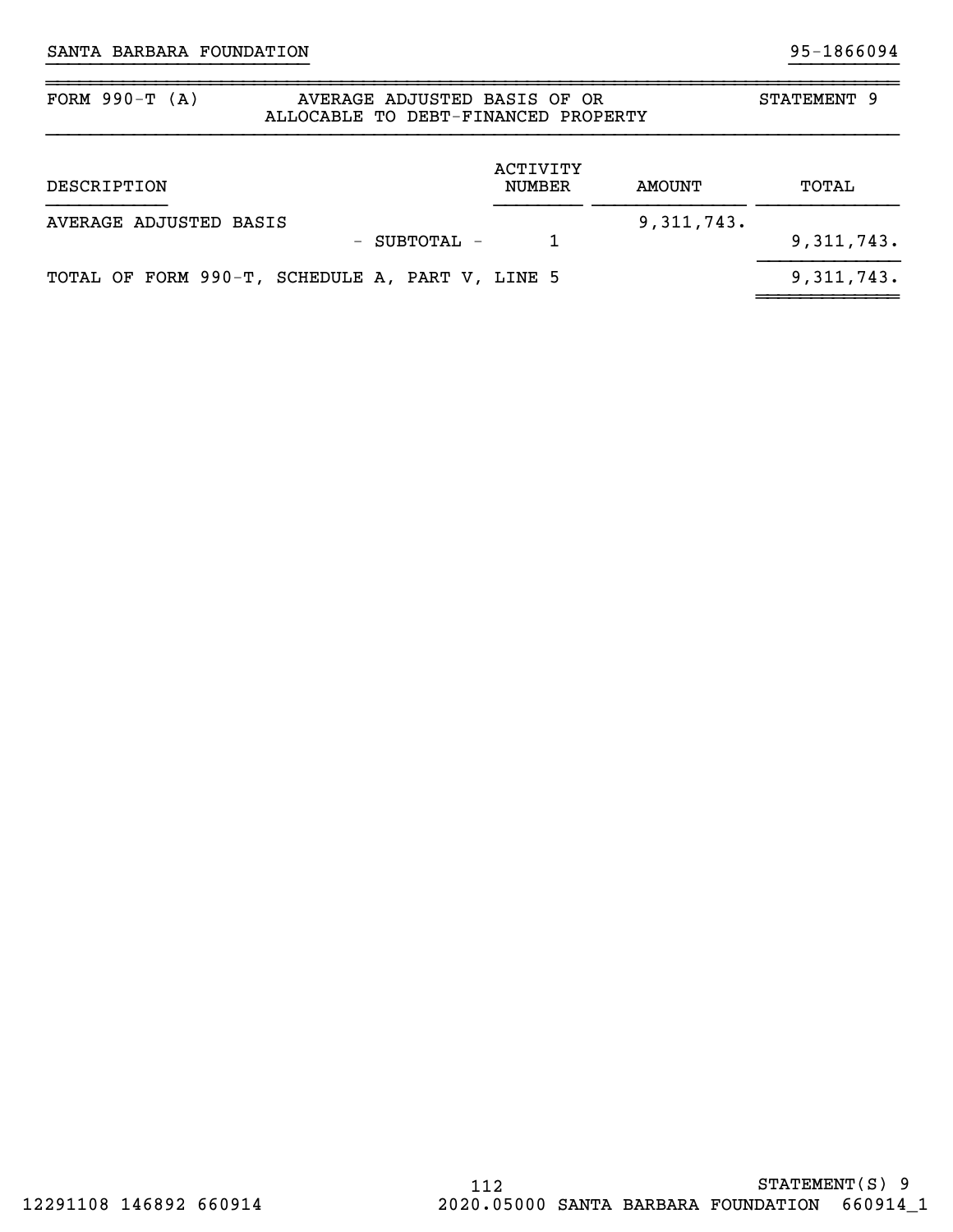| <b>SCHEDULE A</b> |
|-------------------|
| (Form 990-T)      |

Department of the Treasury Internal Revenue Service

I

## **Unrelated Business Taxable Income From an Unrelated Trade or Business**

**| Go to www.irs.gov/Form990T for instructions and the latest information.**

**Do not enter SSN numbers on this form as it may be made public if your organization is a 501(c)(3). |** 

Open to Public Inspection for 501(c)(3) Organizations Only

OMB No. 1545-0047

ENTITY

| <b>A</b> Name of the organization<br>SANTA BARBARA FOUNDATION          | <b>B</b> Employer identification number<br>95-1866094 |  |  |
|------------------------------------------------------------------------|-------------------------------------------------------|--|--|
| 532000<br><b>C</b> Unrelated business activity code (see instructions) | D Sequence:                                           |  |  |

#### **E**Describe the unrelated trade or business  $\,$   $\!\triangleright$  REAL  $\,$  ESTATE  $\,$  RENTAL

| Part I       | <b>Unrelated Trade or Business Income</b>                                                                                                                              |                | (A) Income | (B) Expenses | (C) Net |  |  |  |  |
|--------------|------------------------------------------------------------------------------------------------------------------------------------------------------------------------|----------------|------------|--------------|---------|--|--|--|--|
|              | 1a Gross receipts or sales                                                                                                                                             |                |            |              |         |  |  |  |  |
| b            |                                                                                                                                                                        | 1c             |            |              |         |  |  |  |  |
| $\mathbf{2}$ |                                                                                                                                                                        | $\mathbf{2}$   |            |              |         |  |  |  |  |
| 3            |                                                                                                                                                                        | 3              |            |              |         |  |  |  |  |
| 4а           | Capital gain net income (attach Sch D (Form 1041 or Form                                                                                                               |                |            |              |         |  |  |  |  |
|              | 1120)) (see instructions)                                                                                                                                              | 4a             |            |              |         |  |  |  |  |
| b            | Net gain (loss) (Form 4797) (attach Form 4797) (see instructions)                                                                                                      | 4b             |            |              |         |  |  |  |  |
| c            | Capital loss deduction for trusts                                                                                                                                      | 4c             |            |              |         |  |  |  |  |
| 5            | Income (loss) from a partnership or an S corporation (attach<br>statement) STATEMENT 10                                                                                | 5              | 1,706.     |              | 1,706.  |  |  |  |  |
| 6            |                                                                                                                                                                        | 6              |            |              |         |  |  |  |  |
| 7            |                                                                                                                                                                        | $\overline{7}$ |            |              |         |  |  |  |  |
| 8            | Interest, annuities, royalties, and rents from a controlled                                                                                                            | 8              |            |              |         |  |  |  |  |
| 9            | Investment income of section $501(c)(7)$ , $(9)$ , or $(17)$                                                                                                           | 9              |            |              |         |  |  |  |  |
| 10           |                                                                                                                                                                        | 10             |            |              |         |  |  |  |  |
| 11           |                                                                                                                                                                        | 11             |            |              |         |  |  |  |  |
| 12           | Other income (see instructions; attach statement)                                                                                                                      | 12             |            |              |         |  |  |  |  |
| 13           |                                                                                                                                                                        | 13             | 1,706.     |              | 1,706.  |  |  |  |  |
|              | Deductions Not Taken Elsewhere (See instructions for limitations on deductions) Deductions must be<br>Part II<br>directly connected with the unrelated business income |                |            |              |         |  |  |  |  |

| 1.  |                                                                                                                                                                                                                                     |              |    |                                     |
|-----|-------------------------------------------------------------------------------------------------------------------------------------------------------------------------------------------------------------------------------------|--------------|----|-------------------------------------|
| 2   |                                                                                                                                                                                                                                     | $\mathbf{2}$ |    |                                     |
| 3   | Repairs and maintenance material content and maintenance and maintenance and maintenance and maintenance and maintenance and maintenance and maintenance and maintenance and maintenance and maintenance and maintenance and m      |              | 3  |                                     |
| 4   |                                                                                                                                                                                                                                     |              | 4  |                                     |
| 5   | Interest (attach statement) (see instructions) <b>manually construct in the construction of the construction</b> of the constructions of the constructions of the constructions of the constructions of the constructions of the co |              | 5  |                                     |
| 6   |                                                                                                                                                                                                                                     |              | 6  | 116.                                |
| 7   |                                                                                                                                                                                                                                     |              |    |                                     |
| 8   |                                                                                                                                                                                                                                     |              | 8b |                                     |
| 9   |                                                                                                                                                                                                                                     |              | 9  |                                     |
| 10  |                                                                                                                                                                                                                                     |              | 10 |                                     |
| 11  |                                                                                                                                                                                                                                     |              | 11 |                                     |
| 12  |                                                                                                                                                                                                                                     |              | 12 |                                     |
| 13  |                                                                                                                                                                                                                                     |              | 13 |                                     |
| 14  | Other deductions (attach statement) manufactured and SEE STATEMENT 11                                                                                                                                                               |              | 14 | 869.                                |
| 15  | <b>Total deductions.</b> Add lines 1 through 14                                                                                                                                                                                     |              | 15 | 985.                                |
| 16  | Unrelated business income before net operating loss deduction. Subtract line 15 from Part I, line 13,                                                                                                                               |              |    |                                     |
|     | column (C)                                                                                                                                                                                                                          |              | 16 | 721.                                |
| 17  |                                                                                                                                                                                                                                     |              | 17 | 0.                                  |
| 18  |                                                                                                                                                                                                                                     |              | 18 | 721.                                |
| LHA | For Paperwork Reduction Act Notice, see instructions.                                                                                                                                                                               |              |    | <b>Schedule A (Form 990-T) 2020</b> |

023741 12-23-20

**2020**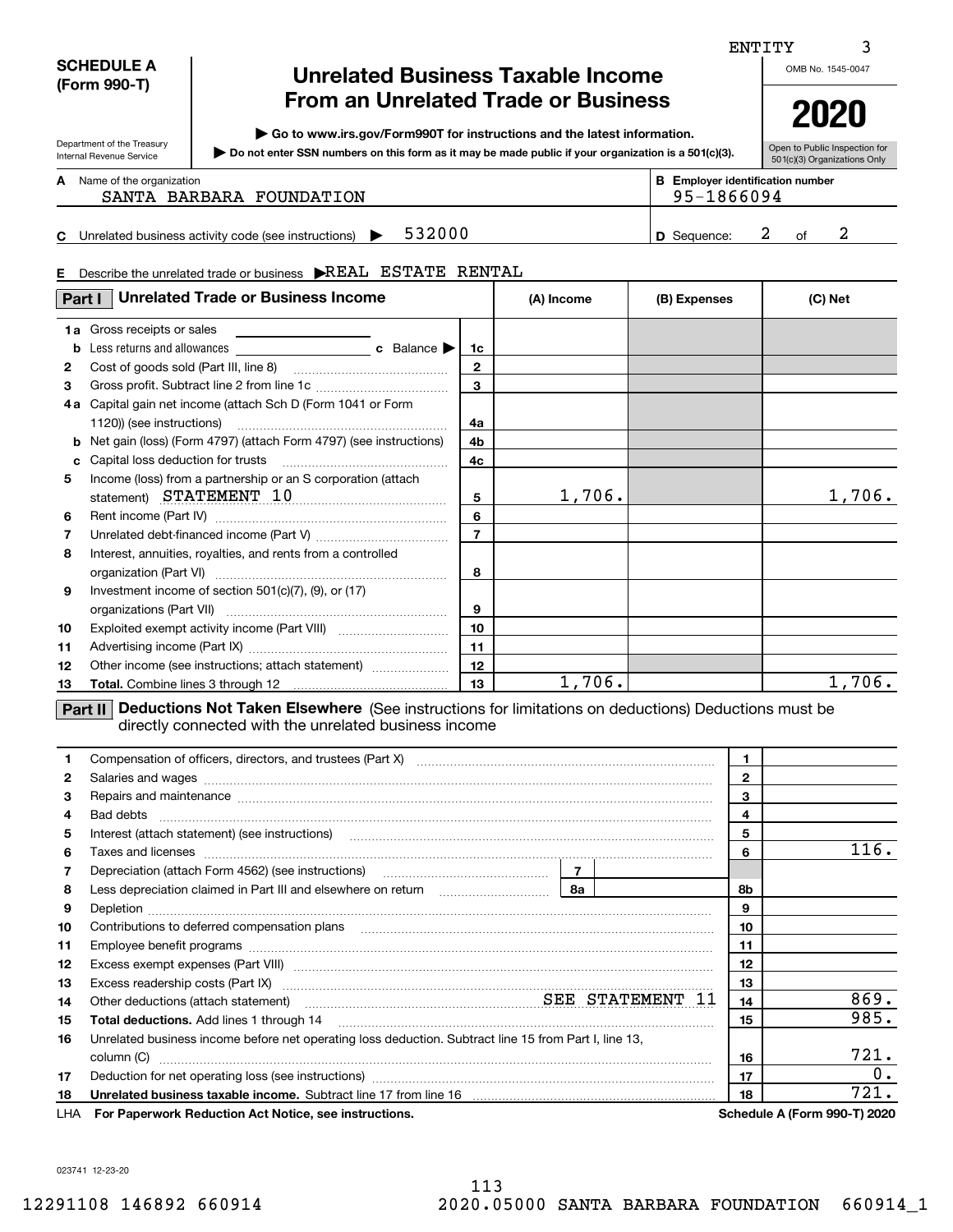| Part III            | Schedule A (Form 990-T) 2020                                                                                                                                                                                                   |                                     |   |                | Page 2 |
|---------------------|--------------------------------------------------------------------------------------------------------------------------------------------------------------------------------------------------------------------------------|-------------------------------------|---|----------------|--------|
|                     | <b>Cost of Goods Sold</b>                                                                                                                                                                                                      | Enter method of inventory valuation |   |                |        |
| 1                   | Inventory at beginning of year                                                                                                                                                                                                 |                                     |   | 1.             |        |
| 2                   |                                                                                                                                                                                                                                |                                     |   | $\mathbf{2}$   |        |
| з                   |                                                                                                                                                                                                                                |                                     |   | 3              |        |
| 4                   | Additional section 263A costs (attach statement) material content and according to the Additional section 263A                                                                                                                 |                                     |   | 4              |        |
| 5                   | Other costs (attach statement) manufactured and contract and contract at the costs (attach statement)                                                                                                                          |                                     |   | 5              |        |
| 6                   | Total. Add lines 1 through 5 [111] manual contract the contract of the contract of the contract of the contract of the contract of the contract of the contract of the contract of the contract of the contract of the contrac |                                     |   | 6              |        |
| 7                   | Inventory at end of year                                                                                                                                                                                                       |                                     |   | $\overline{7}$ |        |
| 8                   | Cost of goods sold. Subtract line 7 from line 6. Enter here and in Part I, line 2                                                                                                                                              |                                     |   | 8              | Yes    |
| 9<br><b>Part IV</b> | Do the rules of section 263A (with respect to property produced or acquired for resale) apply to the organization?<br>Rent Income (From Real Property and Personal Property Leased with Real Property)                         |                                     |   |                | No     |
|                     |                                                                                                                                                                                                                                |                                     |   |                |        |
| 1                   | Description of property (property street address, city, state, ZIP code). Check if a dual-use (see instructions)                                                                                                               |                                     |   |                |        |
|                     | A                                                                                                                                                                                                                              |                                     |   |                |        |
|                     | В                                                                                                                                                                                                                              |                                     |   |                |        |
|                     | C                                                                                                                                                                                                                              |                                     |   |                |        |
|                     | D                                                                                                                                                                                                                              |                                     |   |                |        |
|                     |                                                                                                                                                                                                                                | A                                   | В | C              | D      |
| 2                   | Rent received or accrued                                                                                                                                                                                                       |                                     |   |                |        |
| a                   | From personal property (if the percentage of                                                                                                                                                                                   |                                     |   |                |        |
|                     | rent for personal property is more than 10%                                                                                                                                                                                    |                                     |   |                |        |
|                     |                                                                                                                                                                                                                                |                                     |   |                |        |
| b                   | From real and personal property (if the                                                                                                                                                                                        |                                     |   |                |        |
|                     | percentage of rent for personal property exceeds                                                                                                                                                                               |                                     |   |                |        |
|                     | 50% or if the rent is based on profit or income)<br>$\sim$                                                                                                                                                                     |                                     |   |                |        |
| c                   | Total rents received or accrued by property.                                                                                                                                                                                   |                                     |   |                |        |
|                     | Add lines 2a and 2b, columns A through D                                                                                                                                                                                       |                                     |   |                |        |
| 3<br>4              | Total rents received or accrued. Add line 2c columns A through D. Enter here and on Part I, line 6, column (A)<br>Deductions directly connected with the income<br>in lines 2(a) and 2(b) (attach statement)                   |                                     |   |                | 0.     |
|                     |                                                                                                                                                                                                                                |                                     |   |                |        |
| 5.                  |                                                                                                                                                                                                                                |                                     |   |                | 0.     |
| <b>Part V</b>       | <b>Unrelated Debt-Financed Income</b> (see instructions)                                                                                                                                                                       |                                     |   |                |        |
| 1                   | Description of debt-financed property (street address, city, state, ZIP code). Check if a dual-use (see instructions)                                                                                                          |                                     |   |                |        |
|                     | A                                                                                                                                                                                                                              |                                     |   |                |        |
|                     | В                                                                                                                                                                                                                              |                                     |   |                |        |
|                     | C                                                                                                                                                                                                                              |                                     |   |                |        |
|                     | D                                                                                                                                                                                                                              |                                     |   |                |        |
|                     |                                                                                                                                                                                                                                | A                                   | В | C              | D      |
| 2                   | Gross income from or allocable to debt-financed<br>property                                                                                                                                                                    |                                     |   |                |        |
| з                   | Deductions directly connected with or allocable                                                                                                                                                                                |                                     |   |                |        |
|                     | to debt-financed property                                                                                                                                                                                                      |                                     |   |                |        |
| a                   | Straight line depreciation (attach statement)                                                                                                                                                                                  |                                     |   |                |        |
| b                   | Other deductions (attach statement)                                                                                                                                                                                            |                                     |   |                |        |
| c                   | Total deductions (add lines 3a and 3b,                                                                                                                                                                                         |                                     |   |                |        |
|                     |                                                                                                                                                                                                                                |                                     |   |                |        |
| 4                   | Amount of average acquisition debt on or allocable                                                                                                                                                                             |                                     |   |                |        |
|                     | to debt-financed property (attach statement)<br>.                                                                                                                                                                              |                                     |   |                |        |
| 5                   | Average adjusted basis of or allocable to debt-                                                                                                                                                                                |                                     |   |                |        |
|                     | financed property (attach statement)                                                                                                                                                                                           |                                     |   |                |        |
| 6                   |                                                                                                                                                                                                                                | %                                   | % | %              | $\%$   |
| 7                   | Gross income reportable. Multiply line 2 by line 6                                                                                                                                                                             |                                     |   |                |        |
| 8                   | Total gross income (add line 7, columns A through D). Enter here and on Part I, line 7, column (A)                                                                                                                             |                                     |   |                | 0.     |
|                     |                                                                                                                                                                                                                                |                                     |   |                |        |
| 9                   | Allocable deductions. Multiply line 3c by line 6                                                                                                                                                                               |                                     |   |                |        |
|                     | Total allocable deductions. Add line 9, columns A through D. Enter here and on Part I, line 7, column (B)                                                                                                                      |                                     |   |                | 0.     |

|  | 10 Total allocable deductions. Add line 9, columns A through D. Enter here and on Part I, line 7, column (B) |  |  |  |  |  |  |
|--|--------------------------------------------------------------------------------------------------------------|--|--|--|--|--|--|
|--|--------------------------------------------------------------------------------------------------------------|--|--|--|--|--|--|

**Schedule A (Form 990-T) 2020**

 $\overline{0}$ .

ENTITY 3

 $\blacktriangleright$ 

023721 12-23-20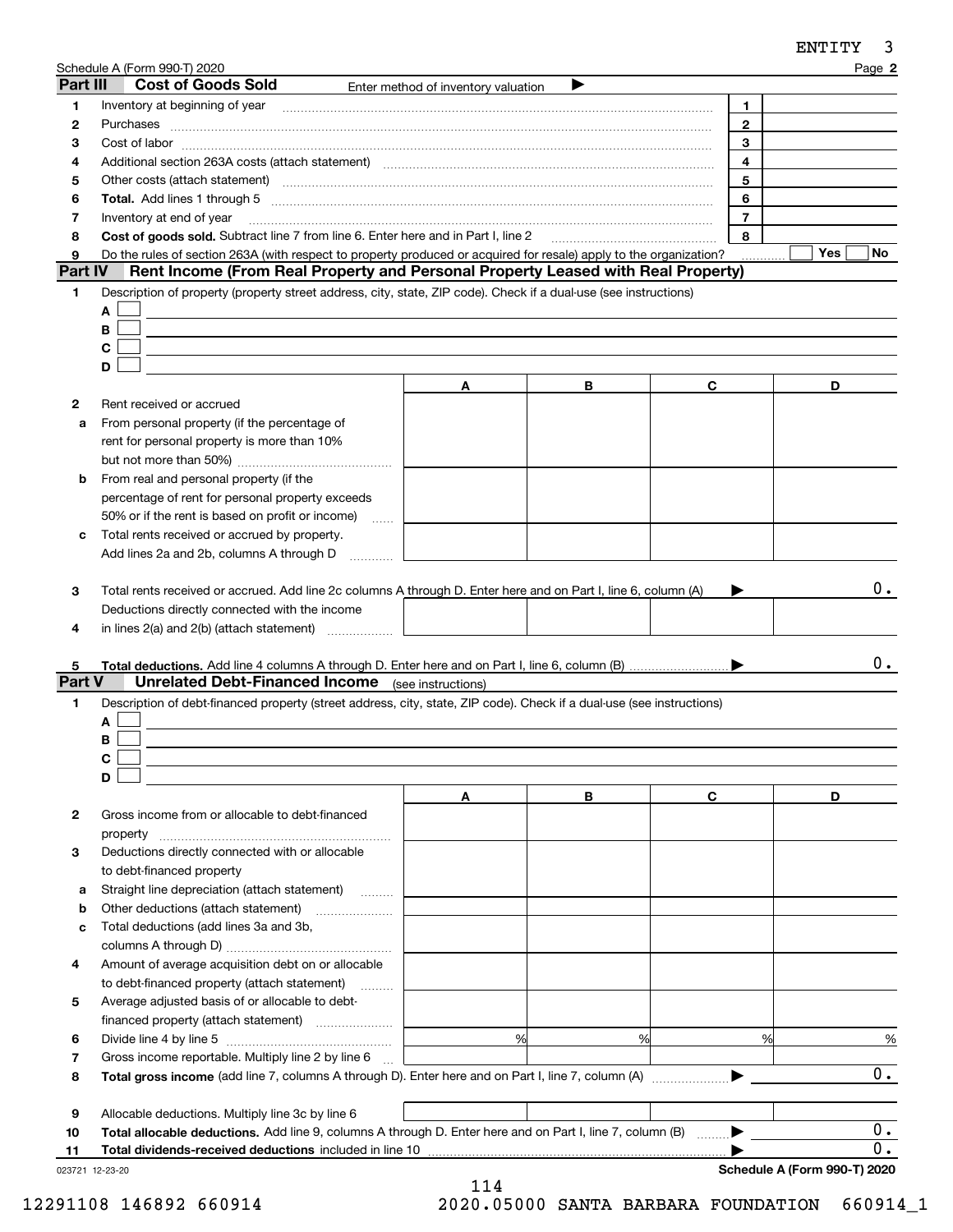|                                                                                 |                                                                                                                                                                                           |                          |                                                                        |  |                                                                                |                                        |                                                                                                      |                                                                                                |                    |              | <b>CMITTI</b><br>J                                                                   |
|---------------------------------------------------------------------------------|-------------------------------------------------------------------------------------------------------------------------------------------------------------------------------------------|--------------------------|------------------------------------------------------------------------|--|--------------------------------------------------------------------------------|----------------------------------------|------------------------------------------------------------------------------------------------------|------------------------------------------------------------------------------------------------|--------------------|--------------|--------------------------------------------------------------------------------------|
|                                                                                 | Schedule A (Form 990-T) 2020                                                                                                                                                              |                          |                                                                        |  |                                                                                |                                        |                                                                                                      |                                                                                                | (see instructions) |              | Page 3                                                                               |
| Part VI Interest, Annuities, Royalties, and Rents from Controlled Organizations |                                                                                                                                                                                           |                          |                                                                        |  |                                                                                | <b>Exempt Controlled Organizations</b> |                                                                                                      |                                                                                                |                    |              |                                                                                      |
|                                                                                 | 1. Name of controlled<br>organization                                                                                                                                                     |                          | 2. Employer<br>identification<br>number                                |  | 3. Net unrelated<br>income (loss)<br>(see instructions)                        |                                        | 4. Total of specified<br>payments made                                                               | 5. Part of column 4<br>that is included in the<br>controlling organiza-<br>tion's gross income |                    |              | 6. Deductions directly<br>connected with<br>income in column 5                       |
| <u>(1)</u>                                                                      |                                                                                                                                                                                           |                          |                                                                        |  |                                                                                |                                        |                                                                                                      |                                                                                                |                    |              |                                                                                      |
| (2)                                                                             |                                                                                                                                                                                           |                          |                                                                        |  |                                                                                |                                        |                                                                                                      |                                                                                                |                    |              |                                                                                      |
| (3)                                                                             |                                                                                                                                                                                           |                          |                                                                        |  |                                                                                |                                        |                                                                                                      |                                                                                                |                    |              |                                                                                      |
| (4)                                                                             |                                                                                                                                                                                           |                          |                                                                        |  |                                                                                |                                        |                                                                                                      |                                                                                                |                    |              |                                                                                      |
|                                                                                 |                                                                                                                                                                                           |                          |                                                                        |  | Nonexempt Controlled Organizations                                             |                                        |                                                                                                      |                                                                                                |                    |              |                                                                                      |
|                                                                                 | 7. Taxable Income                                                                                                                                                                         |                          | 8. Net unrelated<br>income (loss)<br>(see instructions)                |  | 9. Total of specified<br>payments made                                         |                                        | <b>10.</b> Part of column 9<br>that is included in the<br>controlling organization's<br>gross income |                                                                                                |                    |              | <b>11.</b> Deductions directly<br>connected with<br>income in column 10              |
| (1)                                                                             |                                                                                                                                                                                           |                          |                                                                        |  |                                                                                |                                        |                                                                                                      |                                                                                                |                    |              |                                                                                      |
| (2)                                                                             |                                                                                                                                                                                           |                          |                                                                        |  |                                                                                |                                        |                                                                                                      |                                                                                                |                    |              |                                                                                      |
| (3)                                                                             |                                                                                                                                                                                           |                          |                                                                        |  |                                                                                |                                        |                                                                                                      |                                                                                                |                    |              |                                                                                      |
| (4)                                                                             |                                                                                                                                                                                           |                          |                                                                        |  |                                                                                |                                        |                                                                                                      |                                                                                                |                    |              |                                                                                      |
|                                                                                 |                                                                                                                                                                                           |                          |                                                                        |  |                                                                                |                                        | Add columns 5 and 10.<br>Enter here and on Part I,                                                   | line 8, column (A)                                                                             |                    |              | Add columns 6 and 11.<br>Enter here and on Part I,<br>line $8$ , column $(B)$        |
| Totals<br><b>Part VII</b>                                                       |                                                                                                                                                                                           |                          | Investment Income of a Section 501(c)(7), (9), or (17) Organization    |  |                                                                                |                                        |                                                                                                      |                                                                                                | 0.                 |              | 0.                                                                                   |
|                                                                                 |                                                                                                                                                                                           | 1. Description of income |                                                                        |  | 2. Amount of                                                                   |                                        | 3. Deductions                                                                                        | (see instructions)                                                                             | 4. Set-asides      |              | 5. Total deductions                                                                  |
|                                                                                 |                                                                                                                                                                                           |                          |                                                                        |  | income                                                                         |                                        | directly connected<br>(attach statement)                                                             |                                                                                                | (attach statement) |              | and set-asides<br>(add cols 3 and 4)                                                 |
| (1)                                                                             |                                                                                                                                                                                           |                          |                                                                        |  |                                                                                |                                        |                                                                                                      |                                                                                                |                    |              |                                                                                      |
| (2)                                                                             |                                                                                                                                                                                           |                          |                                                                        |  |                                                                                |                                        |                                                                                                      |                                                                                                |                    |              |                                                                                      |
| (3)                                                                             |                                                                                                                                                                                           |                          |                                                                        |  |                                                                                |                                        |                                                                                                      |                                                                                                |                    |              |                                                                                      |
| (4)                                                                             |                                                                                                                                                                                           |                          |                                                                        |  |                                                                                |                                        |                                                                                                      |                                                                                                |                    |              |                                                                                      |
| Totals                                                                          |                                                                                                                                                                                           |                          |                                                                        |  | Add amounts in<br>column 2. Enter<br>here and on Part I,<br>line 9, column (A) | Ο.                                     |                                                                                                      |                                                                                                |                    |              | Add amounts in<br>column 5. Enter<br>here and on Part I,<br>line 9, column (B)<br>0. |
| <b>Part VIII</b>                                                                |                                                                                                                                                                                           |                          | <b>Exploited Exempt Activity Income, Other Than Advertising Income</b> |  |                                                                                |                                        |                                                                                                      | (see instructions)                                                                             |                    |              |                                                                                      |
| 1                                                                               | Description of exploited activity:                                                                                                                                                        |                          |                                                                        |  |                                                                                |                                        |                                                                                                      |                                                                                                |                    |              |                                                                                      |
| 2                                                                               | Gross unrelated business income from trade or business. Enter here and on Part I, line 10, column (A)                                                                                     |                          |                                                                        |  |                                                                                |                                        |                                                                                                      |                                                                                                |                    | $\mathbf{2}$ |                                                                                      |
| 3                                                                               | Expenses directly connected with production of unrelated business income. Enter here and on Part I,                                                                                       |                          |                                                                        |  |                                                                                |                                        |                                                                                                      |                                                                                                |                    |              |                                                                                      |
|                                                                                 | line 10, column (B)                                                                                                                                                                       |                          |                                                                        |  |                                                                                |                                        |                                                                                                      |                                                                                                |                    | 3            |                                                                                      |
| 4                                                                               | Net income (loss) from unrelated trade or business. Subtract line 3 from line 2. If a gain, complete                                                                                      |                          |                                                                        |  |                                                                                |                                        |                                                                                                      |                                                                                                |                    |              |                                                                                      |
|                                                                                 |                                                                                                                                                                                           |                          |                                                                        |  |                                                                                |                                        |                                                                                                      |                                                                                                |                    | 4            |                                                                                      |
| 5                                                                               |                                                                                                                                                                                           |                          |                                                                        |  |                                                                                |                                        |                                                                                                      |                                                                                                | 5                  |              |                                                                                      |
| 6                                                                               | Expenses attributable to income entered on line 5 [111] [12] matter control and attributable to income entered on line 5 [11] matter control and attributable to income entered on line 5 |                          |                                                                        |  |                                                                                |                                        |                                                                                                      |                                                                                                |                    | 6            |                                                                                      |
| 7                                                                               | Excess exempt expenses. Subtract line 5 from line 6, but do not enter more than the amount on line                                                                                        |                          |                                                                        |  |                                                                                |                                        |                                                                                                      |                                                                                                |                    |              |                                                                                      |
|                                                                                 |                                                                                                                                                                                           |                          |                                                                        |  |                                                                                |                                        |                                                                                                      |                                                                                                |                    | 7            |                                                                                      |

**Schedule A (Form 990-T) 2020**

023731 12-23-20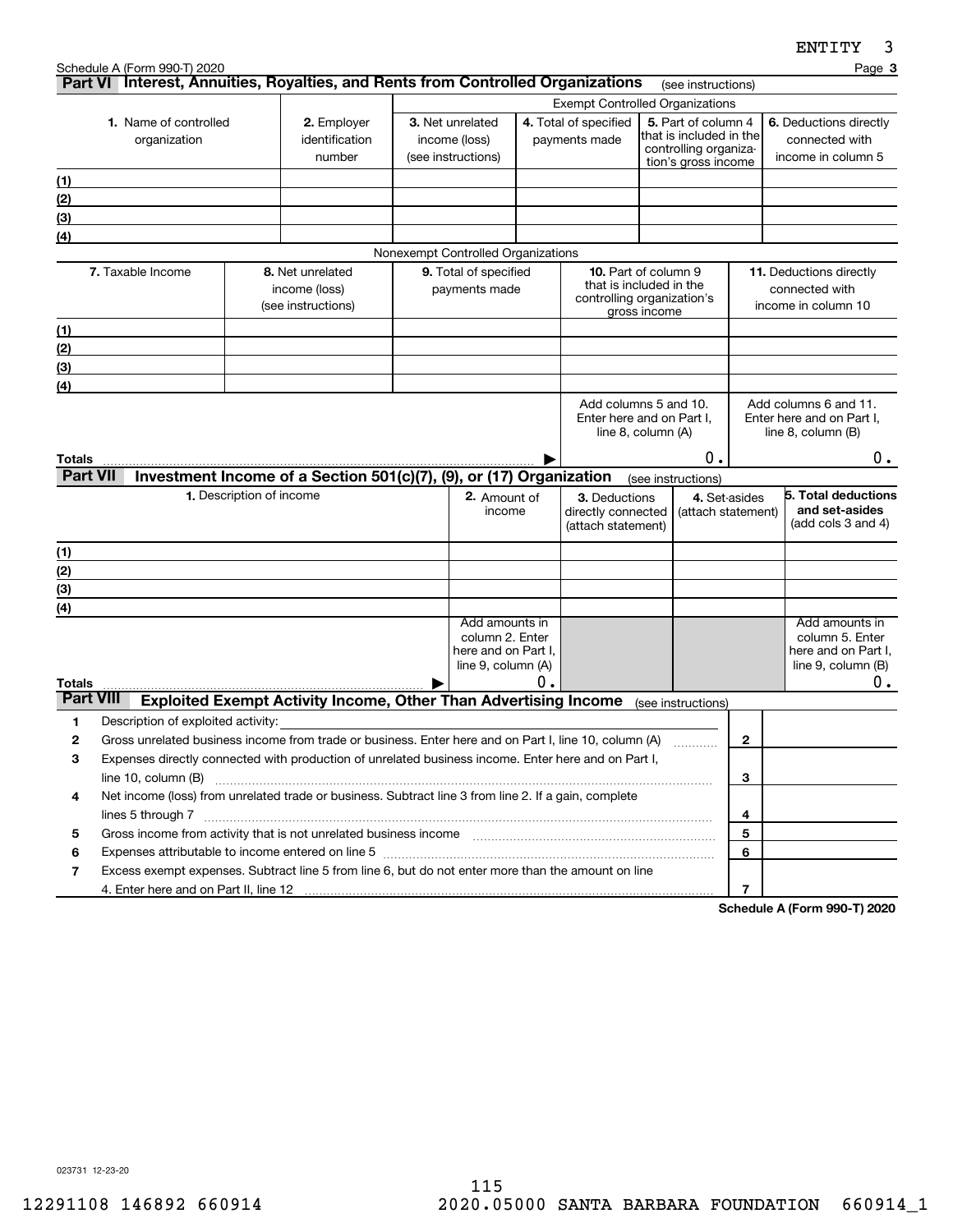| Part IX        | Schedule A (Form 990-T) 2020<br><b>Advertising Income</b>                                            |                    |          |   |                 | Page 4             |
|----------------|------------------------------------------------------------------------------------------------------|--------------------|----------|---|-----------------|--------------------|
| 1              | Name(s) of periodical(s). Check box if reporting two or more periodicals on a consolidated basis.    |                    |          |   |                 |                    |
|                | A                                                                                                    |                    |          |   |                 |                    |
|                | B                                                                                                    |                    |          |   |                 |                    |
|                | C                                                                                                    |                    |          |   |                 |                    |
|                | D                                                                                                    |                    |          |   |                 |                    |
|                | Enter amounts for each periodical listed above in the corresponding column.                          |                    |          |   |                 |                    |
|                |                                                                                                      | Α                  |          | B | C               | D                  |
| 2              | Gross advertising income                                                                             |                    |          |   |                 |                    |
|                | Add columns A through D. Enter here and on Part I, line 11, column (A)                               |                    |          |   |                 | 0.                 |
| a              |                                                                                                      |                    |          |   |                 |                    |
| 3              | Direct advertising costs by periodical                                                               |                    |          |   |                 |                    |
| a              |                                                                                                      |                    |          |   |                 | 0.                 |
|                |                                                                                                      |                    |          |   |                 |                    |
| 4              | Advertising gain (loss). Subtract line 3 from line                                                   |                    |          |   |                 |                    |
|                | 2. For any column in line 4 showing a gain,                                                          |                    |          |   |                 |                    |
|                | complete lines 5 through 8. For any column in                                                        |                    |          |   |                 |                    |
|                | line 4 showing a loss or zero, do not complete                                                       |                    |          |   |                 |                    |
|                | lines 5 through 7, and enter zero on line 8                                                          |                    |          |   |                 |                    |
| 5              |                                                                                                      |                    |          |   |                 |                    |
| 6              |                                                                                                      |                    |          |   |                 |                    |
| $\overline{7}$ | Excess readership costs. If line 6 is less than                                                      |                    |          |   |                 |                    |
|                | line 5, subtract line 6 from line 5. If line 5 is less                                               |                    |          |   |                 |                    |
|                |                                                                                                      |                    |          |   |                 |                    |
| 8              | Excess readership costs allowed as a                                                                 |                    |          |   |                 |                    |
|                | deduction. For each column showing a gain on                                                         |                    |          |   |                 |                    |
|                | line 4, enter the lesser of line 4 or line 7                                                         |                    |          |   |                 |                    |
| a              | Add line 8, columns A through D. Enter the greater of the line 8a, columns total or zero here and on |                    |          |   |                 |                    |
|                | Part II, line 13.                                                                                    |                    |          |   |                 | 0.                 |
| Part X         | <b>Compensation of Officers, Directors, and Trustees</b> (see instructions)                          |                    |          |   |                 |                    |
|                |                                                                                                      |                    |          |   | 3. Percentage   | 4. Compensation    |
|                | 1. Name                                                                                              |                    | 2. Title |   | of time devoted | attributable to    |
|                |                                                                                                      |                    |          |   | to business     | unrelated business |
| (1)            |                                                                                                      |                    |          |   | %               |                    |
| (2)            |                                                                                                      |                    |          |   | %               |                    |
| (3)            |                                                                                                      |                    |          |   | %               |                    |
| (4)            |                                                                                                      |                    |          |   | %               |                    |
|                |                                                                                                      |                    |          |   |                 |                    |
|                | Total. Enter here and on Part II, line 1                                                             |                    |          |   |                 | 0.                 |
| <b>Part XI</b> | <b>Supplemental Information</b>                                                                      | (see instructions) |          |   |                 |                    |
|                |                                                                                                      |                    |          |   |                 |                    |
|                |                                                                                                      |                    |          |   |                 |                    |
|                |                                                                                                      |                    |          |   |                 |                    |

023732 12-23-20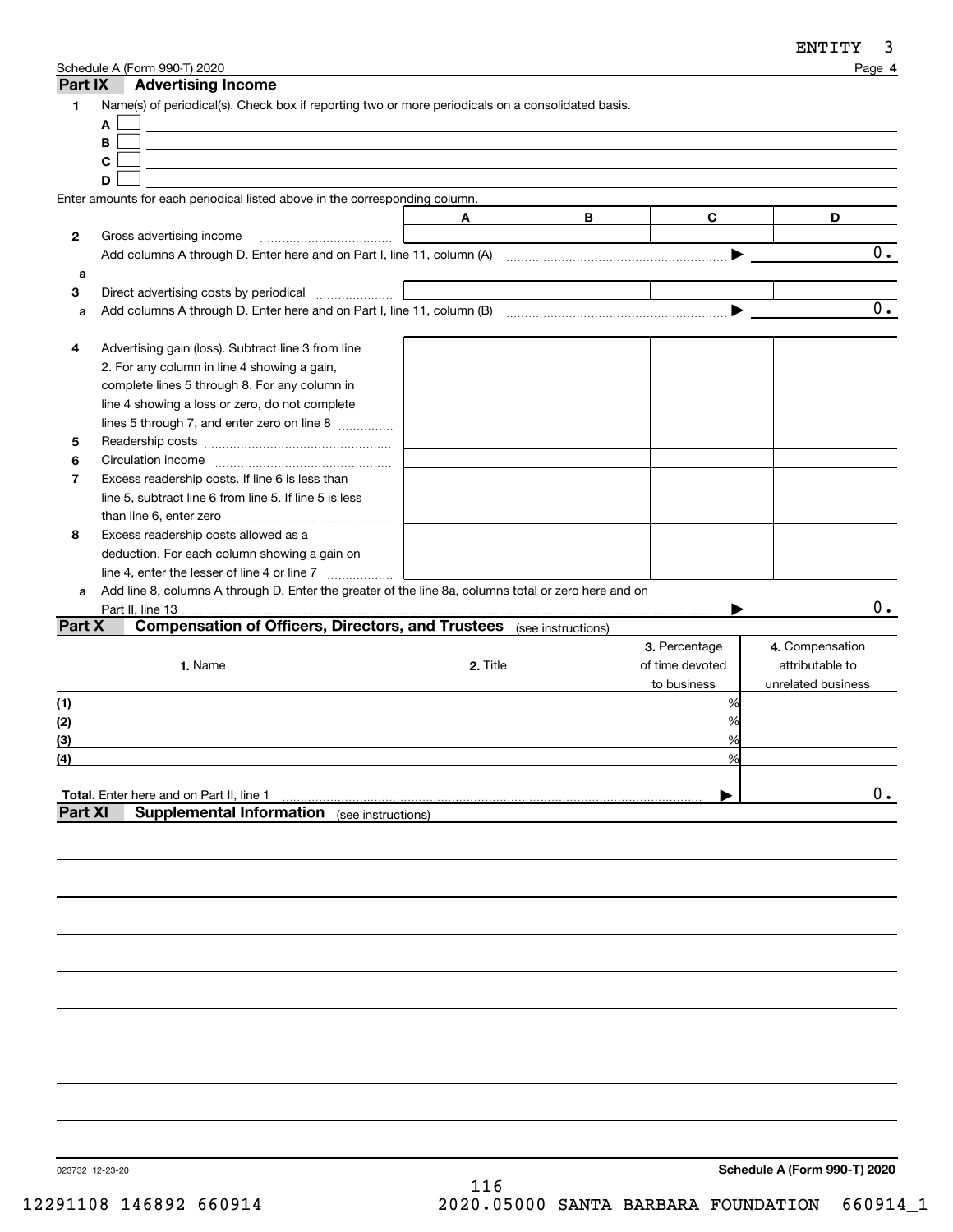| SANTA BARBARA FOUNDATION |                                                       | 95-1866094              |
|--------------------------|-------------------------------------------------------|-------------------------|
| FORM $990-T (A)$         | INCOME (LOSS) FROM PARTNERSHIPS                       | STATEMENT 10            |
| DESCRIPTION              |                                                       | NET INCOME<br>OR (LOSS) |
|                          | SBR ASSOCIATES NO 1 - ORDINARY BUSINESS INCOME (LOSS) | 1,706.                  |
|                          | TOTAL INCLUDED ON SCHEDULE A, PART I, LINE 5          | 1,706.                  |
| FORM $990-T (A)$         | OTHER DEDUCTIONS                                      | STATEMENT 11            |
| DESCRIPTION              |                                                       | <b>AMOUNT</b>           |
| TAX PREPARATION FEES     |                                                       | 869.                    |

}}}}}}}}}}}}}}

~~~~~~~~~~~~~~

TOTAL TO SCHEDULE A, PART II, LINE 14 869.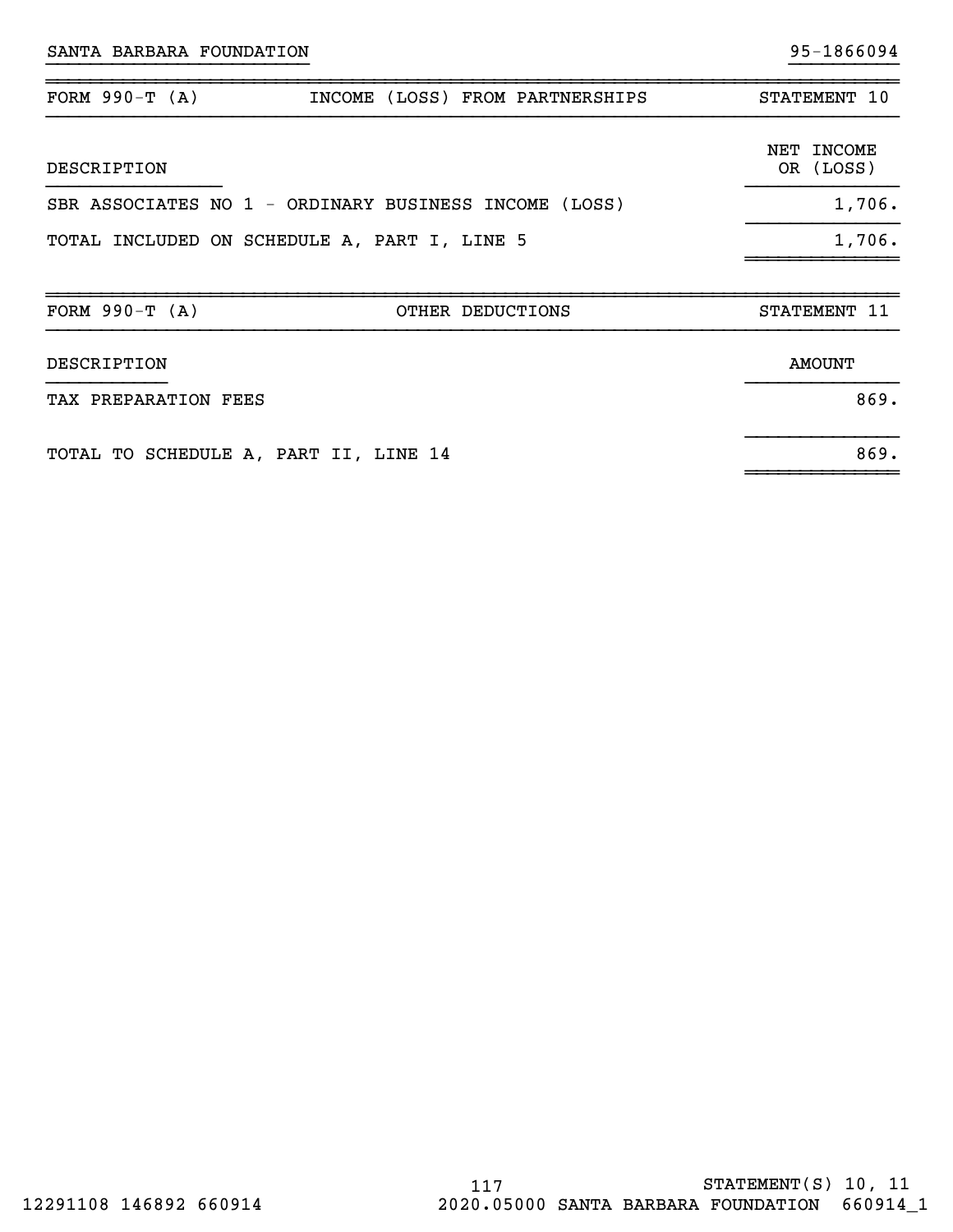Department of the Treasury Internal Revenue Service

### Name

## **| Go to www.irs.gov/Form1120 for instructions and the latest information. | Attach to Form 1120, 1120-C, 1120-F, 1120-FSC, 1120-H, 1120-IC-DISC, 1120-L, 1120-ND, 1120-PC, 1120-POL, 1120-REIT, 1120-RIC, 1120-SF, or certain Forms 990-T. Capital Gains and Losses**

**Employer identification number**

 $\blacktriangleright$   $\Box$  Yes  $\boxed{X}$  No

OMB No. 1545-0123

**2020**

### SANTA BARBARA FOUNDATION 95-1866094

| Did the corporation dispose of any investment(s) in a qualified opportunity fund during the tax year?            |  |
|------------------------------------------------------------------------------------------------------------------|--|
| If "Yes," attach Form 8949 and see its instructions for additional requirements for reporting your gain or loss. |  |

| Short-Term Capital Gains and Losses - Assets Held One Year or Less<br>Part I                                                                                                                                                                                                                               |                                  |                                 |                                                                                      |                |                                                                                                        |
|------------------------------------------------------------------------------------------------------------------------------------------------------------------------------------------------------------------------------------------------------------------------------------------------------------|----------------------------------|---------------------------------|--------------------------------------------------------------------------------------|----------------|--------------------------------------------------------------------------------------------------------|
| See instructions for how to figure the amounts<br>to enter on the lines below.                                                                                                                                                                                                                             | (d)<br>Proceeds                  | (e)<br>Cost                     | (g) Adjustments to gain<br>or loss from Form(s) 8949,                                |                | (h) Gain or (loss)<br>Subtract column (e) from                                                         |
| This form may be easier to complete if you<br>round off cents to whole dollars.                                                                                                                                                                                                                            | (sales price)                    | (or other basis)                | Part I, line 2, column (g)                                                           |                | column (d) and combine the<br>result with column (g)                                                   |
| <b>1a</b> Totals for all short-term transactions<br>reported on Form 1099-B for which basis<br>was reported to the IRS and for which you<br>have no adjustments (see instructions).<br>However, if you choose to report all these<br>transactions on Form 8949, leave this line<br>blank and go to line 1b |                                  |                                 |                                                                                      |                |                                                                                                        |
| <b>1b</b> Totals for all transactions reported on                                                                                                                                                                                                                                                          |                                  |                                 |                                                                                      |                | 82.                                                                                                    |
| Form(s) 8949 with <b>Box A</b> checked                                                                                                                                                                                                                                                                     |                                  |                                 |                                                                                      |                |                                                                                                        |
| 2 Totals for all transactions reported on                                                                                                                                                                                                                                                                  |                                  |                                 |                                                                                      |                |                                                                                                        |
| Form(s) 8949 with <b>Box B</b> checked<br>3 Totals for all transactions reported on                                                                                                                                                                                                                        |                                  |                                 |                                                                                      |                |                                                                                                        |
| Form(s) 8949 with <b>Box C</b> checked                                                                                                                                                                                                                                                                     |                                  |                                 |                                                                                      |                |                                                                                                        |
|                                                                                                                                                                                                                                                                                                            |                                  |                                 |                                                                                      | 4              |                                                                                                        |
| Short-term capital gain or (loss) from like-kind exchanges from Form 8824 [11] [11] [11] [11] [11] [11] Short-term capital gain or (loss) from like-kind exchanges from Form 8824                                                                                                                          |                                  |                                 |                                                                                      | 5              |                                                                                                        |
| Unused capital loss carryover (attach computation)                                                                                                                                                                                                                                                         |                                  |                                 |                                                                                      | 6              |                                                                                                        |
|                                                                                                                                                                                                                                                                                                            |                                  |                                 |                                                                                      | $\overline{7}$ | 82.                                                                                                    |
| 7 Net short-term capital gain or (loss). Combine lines 1a through 6 in column h<br><b>Part II</b>   Long-Term Capital Gains and Losses - Assets Held More Than One Year                                                                                                                                    |                                  |                                 |                                                                                      |                |                                                                                                        |
| See instructions for how to figure the amounts<br>to enter on the lines below.<br>This form may be easier to complete if you<br>round off cents to whole dollars.                                                                                                                                          | (d)<br>Proceeds<br>(sales price) | (e)<br>Cost<br>(or other basis) | (g) Adjustments to gain<br>or loss from Form(s) 8949,<br>Part II, line 2, column (g) |                | (h) Gain or (loss)<br>Subtract column (e) from<br>column (d) and combine the<br>result with column (g) |
| <b>8a</b> Totals for all long-term transactions reported                                                                                                                                                                                                                                                   |                                  |                                 |                                                                                      |                |                                                                                                        |
| on Form 1099-B for which basis was<br>reported to the IRS and for which you have<br>no adjustments (see instructions). However,<br>if you choose to report all these transactions<br>on Form 8949, leave this line blank and go to<br>line 8b                                                              |                                  |                                 |                                                                                      |                |                                                                                                        |
| 8b Totals for all transactions reported on                                                                                                                                                                                                                                                                 |                                  |                                 |                                                                                      |                |                                                                                                        |
| Form(s) 8949 with <b>Box D</b> checked                                                                                                                                                                                                                                                                     |                                  |                                 |                                                                                      |                | 27,636.                                                                                                |
| Totals for all transactions reported on<br>9                                                                                                                                                                                                                                                               |                                  |                                 |                                                                                      |                |                                                                                                        |
| Form(s) 8949 with <b>Box E</b> checked                                                                                                                                                                                                                                                                     |                                  |                                 |                                                                                      |                |                                                                                                        |
| <b>10</b> Totals for all transactions reported on                                                                                                                                                                                                                                                          |                                  |                                 |                                                                                      |                |                                                                                                        |
| Form(s) 8949 with <b>Box F</b> checked                                                                                                                                                                                                                                                                     |                                  |                                 |                                                                                      |                |                                                                                                        |
| 11 Enter gain from Form 4797, line 7 or 9                                                                                                                                                                                                                                                                  |                                  |                                 |                                                                                      | 11             |                                                                                                        |
| 12 Long-term capital gain from installment sales from Form 6252, line 26 or 37 [11] [12] Long-term capital gain from installment sales from Form 6252, line 26 or 37                                                                                                                                       |                                  |                                 |                                                                                      | 12             |                                                                                                        |
| 13 Long-term capital gain or (loss) from like-kind exchanges from Form 8824                                                                                                                                                                                                                                |                                  |                                 |                                                                                      | 13             |                                                                                                        |
| 14 Capital gain distributions                                                                                                                                                                                                                                                                              |                                  |                                 |                                                                                      | 14             |                                                                                                        |
|                                                                                                                                                                                                                                                                                                            |                                  |                                 |                                                                                      | 15             | 27,636.                                                                                                |
| Part III<br><b>Summary of Parts I and II</b>                                                                                                                                                                                                                                                               |                                  |                                 |                                                                                      |                |                                                                                                        |
|                                                                                                                                                                                                                                                                                                            |                                  |                                 |                                                                                      | 16             | 82.                                                                                                    |
|                                                                                                                                                                                                                                                                                                            |                                  |                                 |                                                                                      | 17             | 27,636.                                                                                                |
| 18 Add lines 16 and 17. Enter here and on Form 1120, page 1, line 8, or the applicable line on other returns<br>Note: If losses exceed gains, see Capital Losses in the instructions.                                                                                                                      |                                  |                                 |                                                                                      | 18             | 27,718.                                                                                                |

**For Paperwork Reduction Act Notice, see the Instructions for Form 1120. Schedule D (Form 1120) 2020** LHA

021051 12-14-20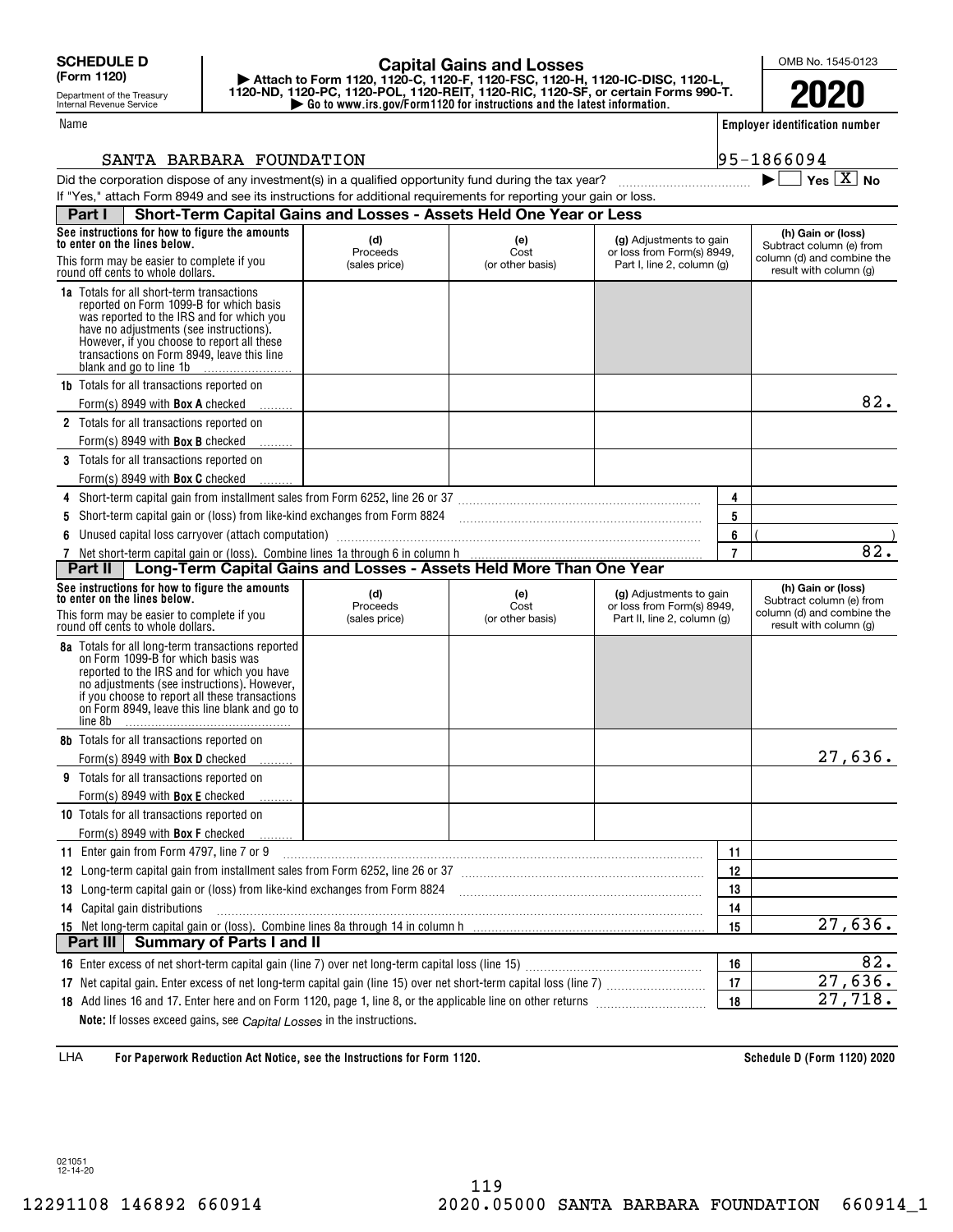

Name(s) shown on return

# **Sales and Other Dispositions of Capital Assets**

**File with your Schedule D to list your transactions for lines 1b, 2, 3, 8b, 9, and 10 of Schedule D. | | Go to www.irs.gov/Form8949 for instructions and the latest information.**



**12A**

 Sequence No. **Social security number or taxpayer identification no.**

95-1866094

Attachment

SANTA BARBARA FOUNDATION

| Before you check Box A, B, or C below, see whether you received any Form(s) 1099-B or substitute statement(s) from your broker. A substitute<br>statement will have the same information as Form 1099-B. Either will show whether your basis (usually your cost) was reported to the IRS by your<br>broker and may even tell you which box to check.       |                                         |                                                       |                                  |                                                                 |         |                                                                                                        |                                                                      |
|------------------------------------------------------------------------------------------------------------------------------------------------------------------------------------------------------------------------------------------------------------------------------------------------------------------------------------------------------------|-----------------------------------------|-------------------------------------------------------|----------------------------------|-----------------------------------------------------------------|---------|--------------------------------------------------------------------------------------------------------|----------------------------------------------------------------------|
| <b>Part I</b><br>Short-Term. Transactions involving capital assets you held 1 year or less are generally short-term (see instructions). For long-term                                                                                                                                                                                                      |                                         |                                                       |                                  |                                                                 |         |                                                                                                        |                                                                      |
| transactions, see page 2.<br>Note: You may aggregate all short-term transactions reported on Form(s) 1099-B showing basis was reported to the IRS and for which no adjustments or<br>codes are required. Enter the totals directly on Schedule D, line 1a; you aren't required to report these transactions on Form 8949 (see instructions).               |                                         |                                                       |                                  |                                                                 |         |                                                                                                        |                                                                      |
| You must check Box A, B, or C below. Check only one box. If more than one box applies for your short-term transactions, complete a separate Form 8949, page 1, for each applicable box.<br>If you have more short-term transactions than will fit on this page for one or more of the boxes, complete as many forms with the same box checked as you need. |                                         |                                                       |                                  |                                                                 |         |                                                                                                        |                                                                      |
| $\overline{X}$ (A) Short-term transactions reported on Form(s) 1099-B showing basis was reported to the IRS (see Note above)                                                                                                                                                                                                                               |                                         |                                                       |                                  |                                                                 |         |                                                                                                        |                                                                      |
| (B) Short term transactions reported on Form(s) 1099-B showing basis wasn't reported to the IRS                                                                                                                                                                                                                                                            |                                         |                                                       |                                  |                                                                 |         |                                                                                                        |                                                                      |
| (C) Short-term transactions not reported to you on Form 1099-B                                                                                                                                                                                                                                                                                             |                                         |                                                       |                                  |                                                                 |         |                                                                                                        |                                                                      |
|                                                                                                                                                                                                                                                                                                                                                            |                                         |                                                       |                                  |                                                                 |         | Adjustment, if any, to gain or                                                                         |                                                                      |
| (a)<br>1<br>Description of property<br>(Example: 100 sh. XYZ Co.)                                                                                                                                                                                                                                                                                          | (b)<br>Date acquired<br>(Mo., day, yr.) | (c)<br>Date sold or<br>disposed of<br>(Mo., day, yr.) | (d)<br>Proceeds<br>(sales price) | (e)<br>Cost or other<br>basis. See the<br><b>Note</b> below and | (f)     | <b>loss.</b> If you enter an amount<br>in column (g), enter a code in<br>column (f). See instructions. | (h)<br>Gain or (loss).<br>Subtract column (e)<br>from column $(d)$ & |
|                                                                                                                                                                                                                                                                                                                                                            |                                         |                                                       |                                  | see Column (e) in<br>the instructions                           | Code(s) | (g)<br>Amount of                                                                                       | combine the result<br>with column $(q)$                              |
|                                                                                                                                                                                                                                                                                                                                                            |                                         |                                                       |                                  |                                                                 |         | adjustment                                                                                             |                                                                      |
| PASSTHROUGH FROM                                                                                                                                                                                                                                                                                                                                           |                                         |                                                       |                                  |                                                                 |         |                                                                                                        |                                                                      |
| PARTNERSHIP                                                                                                                                                                                                                                                                                                                                                | VARIOUS                                 | <b>VARIOUS</b>                                        |                                  |                                                                 |         |                                                                                                        | 2.                                                                   |
| PASSTHROUGH FROM                                                                                                                                                                                                                                                                                                                                           |                                         |                                                       |                                  |                                                                 |         |                                                                                                        |                                                                      |
| PARTNERSHIP                                                                                                                                                                                                                                                                                                                                                | VARIOUS                                 | <b>VARIOUS</b>                                        |                                  |                                                                 |         |                                                                                                        | $\overline{8}$ .                                                     |
| PASSTHROUGH FROM                                                                                                                                                                                                                                                                                                                                           |                                         |                                                       |                                  |                                                                 |         |                                                                                                        |                                                                      |
| PARTNERSHIP                                                                                                                                                                                                                                                                                                                                                | VARIOUS                                 | <b>VARIOUS</b>                                        |                                  |                                                                 |         |                                                                                                        | $\overline{72}$ .                                                    |
|                                                                                                                                                                                                                                                                                                                                                            |                                         |                                                       |                                  |                                                                 |         |                                                                                                        |                                                                      |
|                                                                                                                                                                                                                                                                                                                                                            |                                         |                                                       |                                  |                                                                 |         |                                                                                                        |                                                                      |
|                                                                                                                                                                                                                                                                                                                                                            |                                         |                                                       |                                  |                                                                 |         |                                                                                                        |                                                                      |
|                                                                                                                                                                                                                                                                                                                                                            |                                         |                                                       |                                  |                                                                 |         |                                                                                                        |                                                                      |
|                                                                                                                                                                                                                                                                                                                                                            |                                         |                                                       |                                  |                                                                 |         |                                                                                                        |                                                                      |
|                                                                                                                                                                                                                                                                                                                                                            |                                         |                                                       |                                  |                                                                 |         |                                                                                                        |                                                                      |
|                                                                                                                                                                                                                                                                                                                                                            |                                         |                                                       |                                  |                                                                 |         |                                                                                                        |                                                                      |
|                                                                                                                                                                                                                                                                                                                                                            |                                         |                                                       |                                  |                                                                 |         |                                                                                                        |                                                                      |
|                                                                                                                                                                                                                                                                                                                                                            |                                         |                                                       |                                  |                                                                 |         |                                                                                                        |                                                                      |
|                                                                                                                                                                                                                                                                                                                                                            |                                         |                                                       |                                  |                                                                 |         |                                                                                                        |                                                                      |
|                                                                                                                                                                                                                                                                                                                                                            |                                         |                                                       |                                  |                                                                 |         |                                                                                                        |                                                                      |
|                                                                                                                                                                                                                                                                                                                                                            |                                         |                                                       |                                  |                                                                 |         |                                                                                                        |                                                                      |
|                                                                                                                                                                                                                                                                                                                                                            |                                         |                                                       |                                  |                                                                 |         |                                                                                                        |                                                                      |
|                                                                                                                                                                                                                                                                                                                                                            |                                         |                                                       |                                  |                                                                 |         |                                                                                                        |                                                                      |
|                                                                                                                                                                                                                                                                                                                                                            |                                         |                                                       |                                  |                                                                 |         |                                                                                                        |                                                                      |
|                                                                                                                                                                                                                                                                                                                                                            |                                         |                                                       |                                  |                                                                 |         |                                                                                                        |                                                                      |
|                                                                                                                                                                                                                                                                                                                                                            |                                         |                                                       |                                  |                                                                 |         |                                                                                                        |                                                                      |
|                                                                                                                                                                                                                                                                                                                                                            |                                         |                                                       |                                  |                                                                 |         |                                                                                                        |                                                                      |
|                                                                                                                                                                                                                                                                                                                                                            |                                         |                                                       |                                  |                                                                 |         |                                                                                                        |                                                                      |
|                                                                                                                                                                                                                                                                                                                                                            |                                         |                                                       |                                  |                                                                 |         |                                                                                                        |                                                                      |
|                                                                                                                                                                                                                                                                                                                                                            |                                         |                                                       |                                  |                                                                 |         |                                                                                                        |                                                                      |
|                                                                                                                                                                                                                                                                                                                                                            |                                         |                                                       |                                  |                                                                 |         |                                                                                                        |                                                                      |
|                                                                                                                                                                                                                                                                                                                                                            |                                         |                                                       |                                  |                                                                 |         |                                                                                                        |                                                                      |
|                                                                                                                                                                                                                                                                                                                                                            |                                         |                                                       |                                  |                                                                 |         |                                                                                                        |                                                                      |
|                                                                                                                                                                                                                                                                                                                                                            |                                         |                                                       |                                  |                                                                 |         |                                                                                                        |                                                                      |
|                                                                                                                                                                                                                                                                                                                                                            |                                         |                                                       |                                  |                                                                 |         |                                                                                                        |                                                                      |
|                                                                                                                                                                                                                                                                                                                                                            |                                         |                                                       |                                  |                                                                 |         |                                                                                                        |                                                                      |
| <b>2 Totals.</b> Add the amounts in columns $(d)$ , $(e)$ , $(g)$ , and $(h)$ (subtract                                                                                                                                                                                                                                                                    |                                         |                                                       |                                  |                                                                 |         |                                                                                                        |                                                                      |
| negative amounts). Enter each total here and include on your                                                                                                                                                                                                                                                                                               |                                         |                                                       |                                  |                                                                 |         |                                                                                                        |                                                                      |
| Schedule D, line 1b (if Box A above is checked), line 2 (if Box B                                                                                                                                                                                                                                                                                          |                                         |                                                       |                                  |                                                                 |         |                                                                                                        |                                                                      |
| above is checked), or <b>line 3</b> (if <b>Box C</b> above is checked)                                                                                                                                                                                                                                                                                     |                                         |                                                       |                                  |                                                                 |         |                                                                                                        | 82.                                                                  |
| Note: If you checked Box A above but the basis reported to the IRS was incorrect, enter in column (e) the basis as reported to the IRS, and enter an<br>adjustment in column (g) to correct the basis. See $Column(q)$ in the separate instructions for how to figure the amount of the adjustment.                                                        |                                         |                                                       |                                  |                                                                 |         |                                                                                                        |                                                                      |

023011 12-11-20 **For Paperwork Reduction Act Notice, see your tax return instructions.** LHA Form (2020)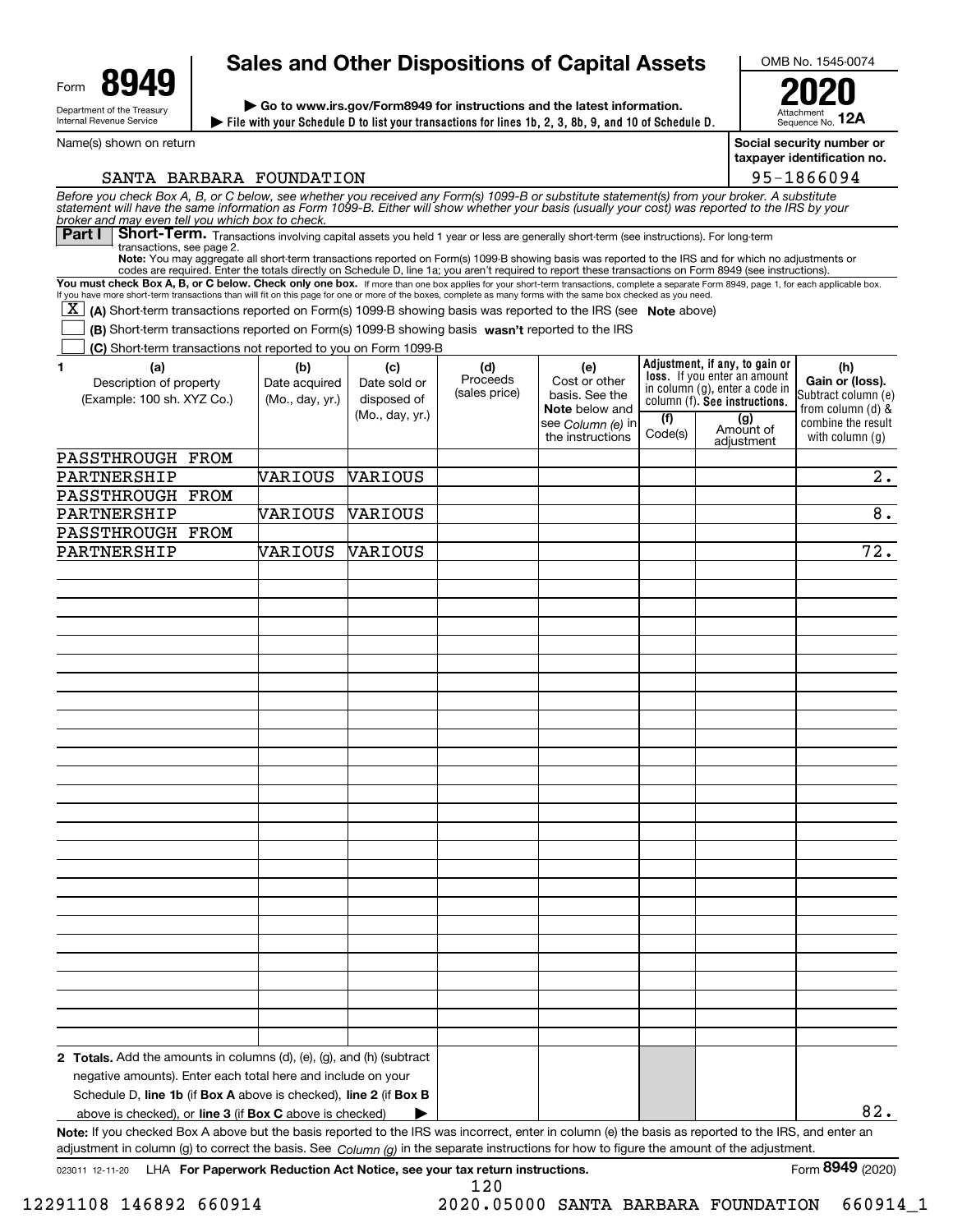| Form 8949 (2020)                                                                                                                                                                                                                                                                                               |                      |                     |                 |                                       |         | Attachment Sequence No. 12A                                     | $Page$ 2                                                 |
|----------------------------------------------------------------------------------------------------------------------------------------------------------------------------------------------------------------------------------------------------------------------------------------------------------------|----------------------|---------------------|-----------------|---------------------------------------|---------|-----------------------------------------------------------------|----------------------------------------------------------|
| Name(s) shown on return. Name and SSN or taxpayer identification no. not required if shown on page 1                                                                                                                                                                                                           |                      |                     |                 |                                       |         |                                                                 | Social security number or<br>taxpayer identification no. |
| SANTA BARBARA FOUNDATION                                                                                                                                                                                                                                                                                       |                      |                     |                 |                                       |         |                                                                 | 95-1866094                                               |
| Before you check Box D, E, or F below, see whether you received any Form(s) 1099-B or substitute statement(s) from your broker. A substitute<br>statement will have the same information as Form 1099-B. Either will show whether<br>broker and may even tell you which box to check.                          |                      |                     |                 |                                       |         |                                                                 |                                                          |
| Part II   Long-Term. Transactions involving capital assets you held more than 1 year are generally long-term (see instructions). For short-term transactions,<br>see page 1.                                                                                                                                   |                      |                     |                 |                                       |         |                                                                 |                                                          |
| Note: You may aggregate all long-term transactions reported on Form(s) 1099-B showing basis was reported to the IRS and for which no adjustments or<br>codes are required. Enter the totals directly on Schedule D, line 8a; you aren't required to report these transactions on Form 8949 (see instructions). |                      |                     |                 |                                       |         |                                                                 |                                                          |
| You must check Box D, E, or F below. Check only one box. If more than one box applies for your long-term transactions, complete a separate Form 8949, page 2, for each applicable box.                                                                                                                         |                      |                     |                 |                                       |         |                                                                 |                                                          |
| If you have more long-term transactions than will fit on this page for one or more of the boxes, complete as many forms with the same box checked as you need.                                                                                                                                                 |                      |                     |                 |                                       |         |                                                                 |                                                          |
| $\boxed{\text{X}}$ (D) Long-term transactions reported on Form(s) 1099-B showing basis was reported to the IRS (see Note above)                                                                                                                                                                                |                      |                     |                 |                                       |         |                                                                 |                                                          |
| (E) Long-term transactions reported on Form(s) 1099-B showing basis wasn't reported to the IRS                                                                                                                                                                                                                 |                      |                     |                 |                                       |         |                                                                 |                                                          |
| (F) Long-term transactions not reported to you on Form 1099-B                                                                                                                                                                                                                                                  |                      |                     |                 |                                       |         | Adjustment, if any, to gain or                                  |                                                          |
| (a)<br>1<br>Description of property                                                                                                                                                                                                                                                                            | (b)<br>Date acquired | (c)<br>Date sold or | (d)<br>Proceeds | (e)<br>Cost or other                  |         | <b>loss.</b> If you enter an amount                             | (h)<br>Gain or (loss).                                   |
| (Example: 100 sh. XYZ Co.)                                                                                                                                                                                                                                                                                     | (Mo., day, yr.)      | disposed of         | (sales price)   | basis. See the                        |         | in column (g), enter a code in<br>column (f). See instructions. | Subtract column (e)                                      |
|                                                                                                                                                                                                                                                                                                                |                      | (Mo., day, yr.)     |                 | <b>Note</b> below and                 | (f)     | (g)                                                             | from column (d) $\&$<br>combine the result               |
|                                                                                                                                                                                                                                                                                                                |                      |                     |                 | see Column (e) in<br>the instructions | Code(s) | Amount of                                                       | with column $(q)$                                        |
| PASSTHROUGH FROM                                                                                                                                                                                                                                                                                               |                      |                     |                 |                                       |         | adjustment                                                      |                                                          |
| PARTNERSHIP                                                                                                                                                                                                                                                                                                    | VARIOUS              | VARIOUS             |                 |                                       |         |                                                                 | $\sqrt{772.}$                                            |
| PASSTHROUGH FROM                                                                                                                                                                                                                                                                                               |                      |                     |                 |                                       |         |                                                                 |                                                          |
| PARTNERSHIP                                                                                                                                                                                                                                                                                                    | VARIOUS              | VARIOUS             |                 |                                       |         |                                                                 | $\sqrt{19.5}$                                            |
| PASSTHROUGH FROM                                                                                                                                                                                                                                                                                               |                      |                     |                 |                                       |         |                                                                 |                                                          |
| PARTNERSHIP                                                                                                                                                                                                                                                                                                    | VARIOUS              | VARIOUS             |                 |                                       |         |                                                                 | 30,681.                                                  |
| PASSTHROUGH FROM                                                                                                                                                                                                                                                                                               |                      |                     |                 |                                       |         |                                                                 |                                                          |
| PARTNERSHIP                                                                                                                                                                                                                                                                                                    | VARIOUS              | VARIOUS             |                 |                                       |         |                                                                 | $\overline{208.}$                                        |
| PASSTHROUGH FROM                                                                                                                                                                                                                                                                                               |                      |                     |                 |                                       |         |                                                                 |                                                          |
| PARTNERSHIP                                                                                                                                                                                                                                                                                                    | VARIOUS              | VARIOUS             |                 |                                       |         |                                                                 | 28.5                                                     |
| PASSTHROUGH FROM                                                                                                                                                                                                                                                                                               |                      |                     |                 |                                       |         |                                                                 |                                                          |
| PARTNERSHIP                                                                                                                                                                                                                                                                                                    | VARIOUS              | VARIOUS             |                 |                                       |         |                                                                 | $\overline{275.}$                                        |
| PASSTHROUGH FROM                                                                                                                                                                                                                                                                                               |                      |                     |                 |                                       |         |                                                                 |                                                          |
| PARTNERSHIP                                                                                                                                                                                                                                                                                                    | VARIOUS              | VARIOUS             |                 |                                       |         |                                                                 | $\overline{26.5}$                                        |
| PASSTHROUGH FROM                                                                                                                                                                                                                                                                                               |                      |                     |                 |                                       |         |                                                                 |                                                          |
| PARTNERSHIP                                                                                                                                                                                                                                                                                                    | VARIOUS              | VARIOUS             |                 |                                       |         |                                                                 | <1,917.>                                                 |
|                                                                                                                                                                                                                                                                                                                |                      |                     |                 |                                       |         |                                                                 |                                                          |
|                                                                                                                                                                                                                                                                                                                |                      |                     |                 |                                       |         |                                                                 |                                                          |
|                                                                                                                                                                                                                                                                                                                |                      |                     |                 |                                       |         |                                                                 |                                                          |
|                                                                                                                                                                                                                                                                                                                |                      |                     |                 |                                       |         |                                                                 |                                                          |
|                                                                                                                                                                                                                                                                                                                |                      |                     |                 |                                       |         |                                                                 |                                                          |
|                                                                                                                                                                                                                                                                                                                |                      |                     |                 |                                       |         |                                                                 |                                                          |
|                                                                                                                                                                                                                                                                                                                |                      |                     |                 |                                       |         |                                                                 |                                                          |
|                                                                                                                                                                                                                                                                                                                |                      |                     |                 |                                       |         |                                                                 |                                                          |
|                                                                                                                                                                                                                                                                                                                |                      |                     |                 |                                       |         |                                                                 |                                                          |
|                                                                                                                                                                                                                                                                                                                |                      |                     |                 |                                       |         |                                                                 |                                                          |
|                                                                                                                                                                                                                                                                                                                |                      |                     |                 |                                       |         |                                                                 |                                                          |
|                                                                                                                                                                                                                                                                                                                |                      |                     |                 |                                       |         |                                                                 |                                                          |
|                                                                                                                                                                                                                                                                                                                |                      |                     |                 |                                       |         |                                                                 |                                                          |
|                                                                                                                                                                                                                                                                                                                |                      |                     |                 |                                       |         |                                                                 |                                                          |
|                                                                                                                                                                                                                                                                                                                |                      |                     |                 |                                       |         |                                                                 |                                                          |
|                                                                                                                                                                                                                                                                                                                |                      |                     |                 |                                       |         |                                                                 |                                                          |
|                                                                                                                                                                                                                                                                                                                |                      |                     |                 |                                       |         |                                                                 |                                                          |
|                                                                                                                                                                                                                                                                                                                |                      |                     |                 |                                       |         |                                                                 |                                                          |
| <b>2 Totals.</b> Add the amounts in columns $(d)$ , $(e)$ , $(g)$ , and $(h)$ (subtract                                                                                                                                                                                                                        |                      |                     |                 |                                       |         |                                                                 |                                                          |
| negative amounts). Enter each total here and include on your                                                                                                                                                                                                                                                   |                      |                     |                 |                                       |         |                                                                 |                                                          |
| Schedule D, line 8b (if Box D above is checked), line 9 (if Box E                                                                                                                                                                                                                                              |                      |                     |                 |                                       |         |                                                                 |                                                          |
| above is checked), or line 10 (if Box F above is checked)                                                                                                                                                                                                                                                      |                      |                     |                 |                                       |         |                                                                 | 27,636.                                                  |
| Note: If you checked Box D above but the basis reported to the IRS was incorrect, enter in column (e) the basis as reported to the IRS, and enter an                                                                                                                                                           |                      |                     |                 |                                       |         |                                                                 |                                                          |
| adjustment in column (g) to correct the basis. See $Column(q)$ in the separate instructions for how to figure the amount of the adjustment.                                                                                                                                                                    |                      |                     |                 |                                       |         |                                                                 |                                                          |

121

023012 12-11-20

Form (2020) **8949**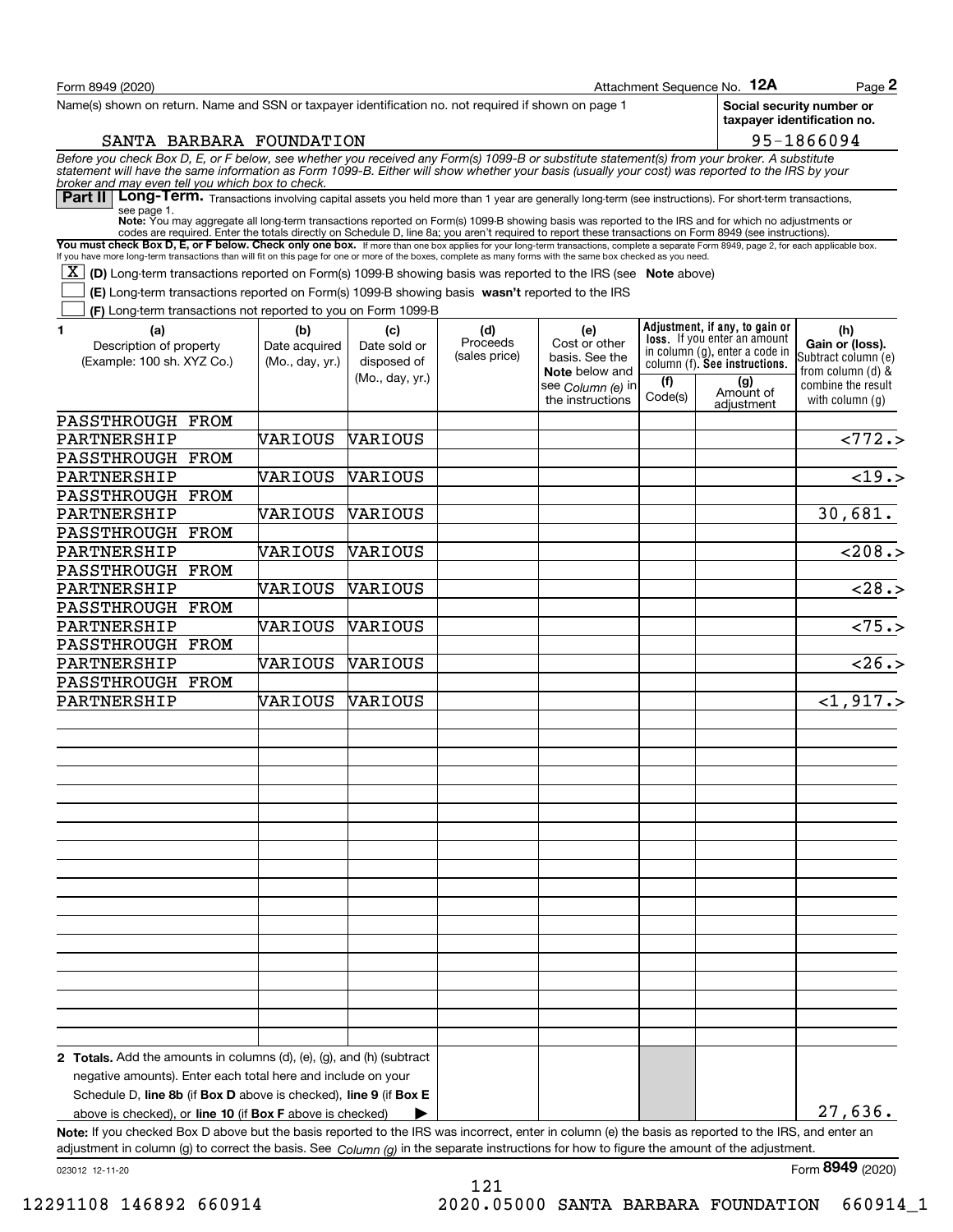| Form |                                                        |  |
|------|--------------------------------------------------------|--|
|      | Department of the Treasury<br>Internal Revenue Service |  |

|   | 4562                                                                                                                                                                                                                           | <b>Depreciation and Amortization</b><br>(Including Information on Listed Property) |                              |                | A DEBT                                          | 1            | OMB No. 1545-0172  |
|---|--------------------------------------------------------------------------------------------------------------------------------------------------------------------------------------------------------------------------------|------------------------------------------------------------------------------------|------------------------------|----------------|-------------------------------------------------|--------------|--------------------|
|   |                                                                                                                                                                                                                                | Attach to your tax return.                                                         |                              |                |                                                 |              |                    |
|   | Department of the Treasury<br>Go to www.irs.gov/Form4562 for instructions and the latest information.<br>(99)<br>Internal Revenue Service                                                                                      |                                                                                    |                              |                |                                                 |              | Sequence No. 179   |
|   | Name(s) shown on return                                                                                                                                                                                                        |                                                                                    |                              |                | Business or activity to which this form relates |              | Identifying number |
|   | SANTA BARBARA FOUNDATION                                                                                                                                                                                                       |                                                                                    |                              |                | COMMERCIAL BUILDING                             |              | 95-1866094         |
|   | Part I<br>Election To Expense Certain Property Under Section 179 Note: If you have any listed property, complete Part V before you complete Part I.                                                                            |                                                                                    |                              |                |                                                 |              |                    |
|   | 1 Maximum amount (see instructions)                                                                                                                                                                                            |                                                                                    |                              |                |                                                 | 1            | 1,040,000.         |
|   | 2 Total cost of section 179 property placed in service (see instructions) manufactured cost of section 179 property placed in service (see instructions)                                                                       |                                                                                    |                              |                |                                                 | $\mathbf{2}$ |                    |
|   |                                                                                                                                                                                                                                |                                                                                    |                              |                |                                                 | 3            | 2,590,000.         |
|   |                                                                                                                                                                                                                                |                                                                                    |                              |                |                                                 | 4            |                    |
| 5 | Dollar limitation for tax year. Subtract line 4 from line 1. If zero or less, enter -0-. If married filing separately, see instructions                                                                                        |                                                                                    |                              |                |                                                 | 5            |                    |
| 6 | (a) Description of property                                                                                                                                                                                                    |                                                                                    | (b) Cost (business use only) |                | (c) Elected cost                                |              |                    |
|   | 7 Listed property. Enter the amount from line 29                                                                                                                                                                               |                                                                                    |                              | $\overline{7}$ |                                                 |              |                    |
|   |                                                                                                                                                                                                                                |                                                                                    |                              |                |                                                 | 8            |                    |
|   |                                                                                                                                                                                                                                |                                                                                    |                              |                |                                                 | 9            |                    |
|   |                                                                                                                                                                                                                                |                                                                                    |                              |                |                                                 | 10           |                    |
|   | 11 Business income limitation. Enter the smaller of business income (not less than zero) or line 5                                                                                                                             |                                                                                    |                              |                |                                                 | 11           |                    |
|   |                                                                                                                                                                                                                                |                                                                                    |                              |                |                                                 | 12           |                    |
|   | 13 Carryover of disallowed deduction to 2021. Add lines 9 and 10, less line 12                                                                                                                                                 |                                                                                    |                              | 13             |                                                 |              |                    |
|   | Note: Don't use Part II or Part III below for listed property. Instead, use Part V.                                                                                                                                            |                                                                                    |                              |                |                                                 |              |                    |
|   | Part II<br>Special Depreciation Allowance and Other Depreciation (Don't include listed property.)                                                                                                                              |                                                                                    |                              |                |                                                 |              |                    |
|   | 14 Special depreciation allowance for qualified property (other than listed property) placed in service during                                                                                                                 |                                                                                    |                              |                |                                                 |              |                    |
|   | the tax year                                                                                                                                                                                                                   |                                                                                    |                              |                |                                                 | 14           |                    |
|   | 15 Property subject to section 168(f)(1) election material content content and a set of the content of the content of the content of the content of the content of the content of the content of the content of the content of |                                                                                    |                              |                |                                                 | 15           |                    |
|   | <b>16</b> Other depreciation (including ACRS)                                                                                                                                                                                  |                                                                                    |                              |                |                                                 | 16           | 120,039.           |
|   | Part III<br>MACRS Depreciation (Don't include listed property. See instructions.)                                                                                                                                              |                                                                                    |                              |                |                                                 |              |                    |

**Section A**

| 17 MACRS deductions for assets placed in service in tax years beginning before 2020 |  |
|-------------------------------------------------------------------------------------|--|
|                                                                                     |  |

#### **18** If you are electing to group any assets placed in service during the tax year into one or more general asset accounts, check here **Section B - Assets Placed in Service During 2020 Tax Year Using the General Depreciation System** . . . . . . . . .  $\blacktriangleright$

|              |                                                                                                      |                                            | Section B - Assets Placed in Service During 2020 Tax Year Using the General Depreciation System     |                        |                |            |                            |
|--------------|------------------------------------------------------------------------------------------------------|--------------------------------------------|-----------------------------------------------------------------------------------------------------|------------------------|----------------|------------|----------------------------|
|              | (a) Classification of property                                                                       | (b) Month and<br>year placed<br>in service | (c) Basis for depreciation<br>(business/investment use<br>only - see instructions)                  | (d) Recovery<br>period | (e) Convention | (f) Method | (g) Depreciation deduction |
| 19a          | 3-year property                                                                                      |                                            |                                                                                                     |                        |                |            |                            |
| b            | 5-year property                                                                                      |                                            |                                                                                                     |                        |                |            |                            |
| c            | 7-year property                                                                                      |                                            |                                                                                                     |                        |                |            |                            |
| d            | 10-year property                                                                                     |                                            |                                                                                                     |                        |                |            |                            |
| $\mathbf{e}$ | 15-year property                                                                                     |                                            |                                                                                                     |                        |                |            |                            |
| f            | 20-year property                                                                                     |                                            |                                                                                                     |                        |                |            |                            |
| <b>q</b>     | 25-year property                                                                                     |                                            |                                                                                                     | 25 yrs.                |                | S/L        |                            |
|              |                                                                                                      |                                            |                                                                                                     | 27.5 yrs.              | <b>MM</b>      | S/L        |                            |
| h.           | Residential rental property                                                                          |                                            |                                                                                                     | 27.5 yrs.              | MМ             | S/L        |                            |
|              |                                                                                                      |                                            |                                                                                                     | 39 yrs.                | MМ             | S/L        |                            |
|              | Nonresidential real property                                                                         |                                            |                                                                                                     |                        | <b>MM</b>      | S/L        |                            |
|              |                                                                                                      |                                            | Section C - Assets Placed in Service During 2020 Tax Year Using the Alternative Depreciation System |                        |                |            |                            |
| 20a          | Class life                                                                                           |                                            |                                                                                                     |                        |                | S/L        |                            |
| b            | 12-year                                                                                              |                                            |                                                                                                     | 12 yrs.                |                | S/L        |                            |
| c            | 30-year                                                                                              |                                            |                                                                                                     | 30 yrs.                | МM             | S/L        |                            |
| d            | 40-year                                                                                              |                                            |                                                                                                     | 40 yrs.                | MМ             | S/L        |                            |
|              | <b>Part IV</b><br><b>Summary (See instructions.)</b>                                                 |                                            |                                                                                                     |                        |                |            |                            |
|              | 21 Listed property. Enter amount from line 28                                                        |                                            |                                                                                                     |                        |                | 21         |                            |
|              | 22 Total. Add amounts from line 12, lines 14 through 17, lines 19 and 20 in column (g), and line 21. |                                            |                                                                                                     |                        |                |            |                            |
|              | Enter here and on the appropriate lines of your return. Partnerships and S corporations - see instr. |                                            |                                                                                                     |                        |                | 22         | 120,039.                   |
|              | 23 For assets shown above and placed in service during the current year, enter the                   |                                            |                                                                                                     |                        |                |            |                            |
|              |                                                                                                      |                                            |                                                                                                     | 23                     |                |            |                            |

016251 12-18-20 LHA **For Paperwork Reduction Act Notice, see separate in Structions.** 

12291108 146892 660914 2020.05000 SANTA BARBARA FOUNDATION 660914\_1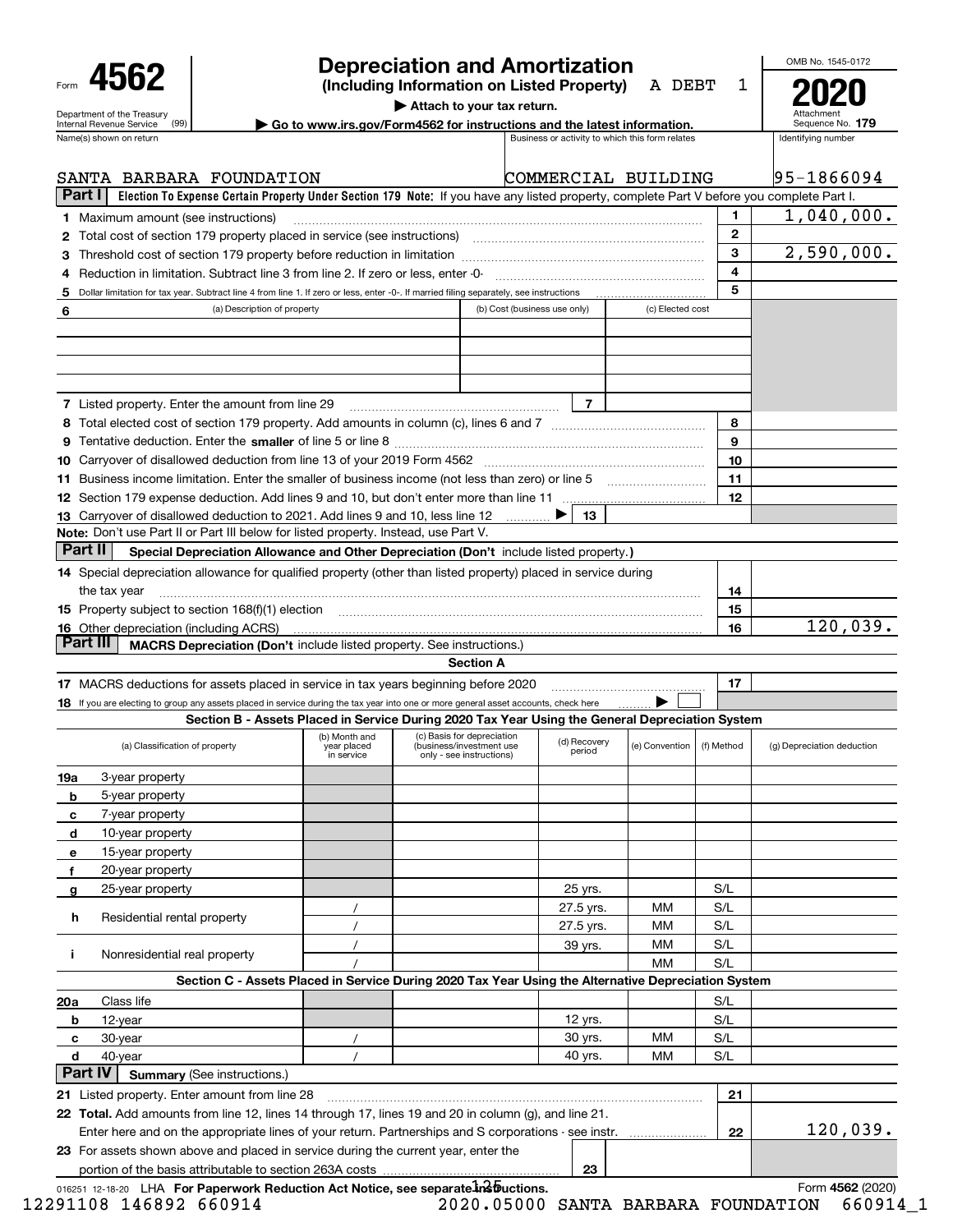| Form 4562 (2020) |                                                                                                                                                    |                                                             | SANTA BARBARA FOUNDATION                                                                                             |                                            |                        |                       |                               |     |                                             |         |                       |         |                           | 95-1866094 Page 2             |                |
|------------------|----------------------------------------------------------------------------------------------------------------------------------------------------|-------------------------------------------------------------|----------------------------------------------------------------------------------------------------------------------|--------------------------------------------|------------------------|-----------------------|-------------------------------|-----|---------------------------------------------|---------|-----------------------|---------|---------------------------|-------------------------------|----------------|
| Part V           | Listed Property (Include automobiles, certain other vehicles, certain aircraft, and property used for<br>entertainment, recreation, or amusement.) |                                                             |                                                                                                                      |                                            |                        |                       |                               |     |                                             |         |                       |         |                           |                               |                |
|                  | Note: For any vehicle for which you are using the standard mileage rate or deducting lease expense, complete only 24a,                             |                                                             |                                                                                                                      |                                            |                        |                       |                               |     |                                             |         |                       |         |                           |                               |                |
|                  | 24b, columns (a) through (c) of Section A, all of Section B, and Section C if applicable.                                                          |                                                             |                                                                                                                      |                                            |                        |                       |                               |     |                                             |         |                       |         |                           |                               |                |
|                  |                                                                                                                                                    |                                                             | Section A - Depreciation and Other Information (Caution: See the instructions for limits for passenger automobiles.) |                                            |                        |                       |                               |     |                                             |         |                       |         |                           |                               |                |
|                  | 24a Do you have evidence to support the business/investment use claimed?                                                                           |                                                             |                                                                                                                      |                                            |                        |                       | Yes                           |     | No   24b If "Yes," is the evidence written? |         |                       |         |                           | Yes                           | No             |
|                  | (a)                                                                                                                                                | (b)<br>Date                                                 | (c)<br>Business/                                                                                                     |                                            | (d)                    |                       | (e)<br>Basis for depreciation |     | (f)                                         |         | (g)                   |         | (h)                       |                               | (i)<br>Elected |
|                  | Type of property<br>(list vehicles first)                                                                                                          | placed in                                                   | investment                                                                                                           |                                            | Cost or<br>other basis |                       | (business/investment          |     | Recovery<br>period                          |         | Method/<br>Convention |         | Depreciation<br>deduction |                               | section 179    |
|                  |                                                                                                                                                    | service                                                     | use percentage                                                                                                       |                                            |                        |                       | use only)                     |     |                                             |         |                       |         |                           |                               | cost           |
|                  | 25 Special depreciation allowance for qualified listed property placed in service during the tax year and                                          |                                                             |                                                                                                                      |                                            |                        |                       |                               |     |                                             |         |                       |         |                           |                               |                |
|                  | 26 Property used more than 50% in a qualified business use:                                                                                        |                                                             |                                                                                                                      |                                            |                        |                       |                               |     |                                             |         | 25                    |         |                           |                               |                |
|                  |                                                                                                                                                    |                                                             |                                                                                                                      |                                            |                        |                       |                               |     |                                             |         |                       |         |                           |                               |                |
|                  |                                                                                                                                                    | $3 - 3$                                                     |                                                                                                                      | %                                          |                        |                       |                               |     |                                             |         |                       |         |                           |                               |                |
|                  |                                                                                                                                                    | $\mathcal{A}^{\mathcal{A}}$ , $\mathcal{A}^{\mathcal{A}}$   |                                                                                                                      | %<br>%                                     |                        |                       |                               |     |                                             |         |                       |         |                           |                               |                |
|                  | 27 Property used 50% or less in a qualified business use:                                                                                          | $\mathcal{X}^{\mathcal{A}}$ and $\mathcal{X}^{\mathcal{A}}$ |                                                                                                                      |                                            |                        |                       |                               |     |                                             |         |                       |         |                           |                               |                |
|                  |                                                                                                                                                    |                                                             |                                                                                                                      | %                                          |                        |                       |                               |     |                                             | $S/L -$ |                       |         |                           |                               |                |
|                  |                                                                                                                                                    | $-3 - 3$<br>$-1 - 1$                                        |                                                                                                                      | %                                          |                        |                       |                               |     |                                             | $S/L -$ |                       |         |                           |                               |                |
|                  |                                                                                                                                                    |                                                             |                                                                                                                      | %                                          |                        |                       |                               |     |                                             | $S/L -$ |                       |         |                           |                               |                |
|                  |                                                                                                                                                    |                                                             |                                                                                                                      |                                            |                        |                       |                               |     |                                             |         | 28                    |         |                           |                               |                |
|                  |                                                                                                                                                    |                                                             |                                                                                                                      |                                            |                        |                       |                               |     |                                             |         |                       |         | 29                        |                               |                |
|                  |                                                                                                                                                    |                                                             |                                                                                                                      | Section B - Information on Use of Vehicles |                        |                       |                               |     |                                             |         |                       |         |                           |                               |                |
|                  | Complete this section for vehicles used by a sole proprietor, partner, or other "more than 5% owner," or related person. If you provided vehicles  |                                                             |                                                                                                                      |                                            |                        |                       |                               |     |                                             |         |                       |         |                           |                               |                |
|                  | to your employees, first answer the questions in Section C to see if you meet an exception to completing this section for those vehicles.          |                                                             |                                                                                                                      |                                            |                        |                       |                               |     |                                             |         |                       |         |                           |                               |                |
|                  |                                                                                                                                                    |                                                             |                                                                                                                      |                                            |                        |                       |                               |     |                                             |         |                       |         |                           |                               |                |
|                  |                                                                                                                                                    |                                                             |                                                                                                                      |                                            | (a)                    |                       | (b)                           |     | (c)                                         | (d)     |                       | (e)     |                           | (f)                           |                |
|                  | <b>30</b> Total business/investment miles driven during the                                                                                        |                                                             |                                                                                                                      |                                            | Vehicle                |                       | Vehicle                       |     | Vehicle                                     | Vehicle |                       | Vehicle |                           | Vehicle                       |                |
|                  | year (don't include commuting miles)                                                                                                               |                                                             |                                                                                                                      |                                            |                        |                       |                               |     |                                             |         |                       |         |                           |                               |                |
|                  | 31 Total commuting miles driven during the year                                                                                                    |                                                             |                                                                                                                      |                                            |                        |                       |                               |     |                                             |         |                       |         |                           |                               |                |
|                  | 32 Total other personal (noncommuting) miles                                                                                                       |                                                             |                                                                                                                      |                                            |                        |                       |                               |     |                                             |         |                       |         |                           |                               |                |
|                  |                                                                                                                                                    |                                                             |                                                                                                                      |                                            |                        |                       |                               |     |                                             |         |                       |         |                           |                               |                |
|                  | 33 Total miles driven during the year.                                                                                                             |                                                             |                                                                                                                      |                                            |                        |                       |                               |     |                                             |         |                       |         |                           |                               |                |
|                  |                                                                                                                                                    |                                                             |                                                                                                                      |                                            |                        |                       |                               |     |                                             |         |                       |         |                           |                               |                |
|                  | 34 Was the vehicle available for personal use                                                                                                      |                                                             |                                                                                                                      | Yes                                        | No                     | Yes                   | No                            | Yes | No                                          | Yes     | No                    | Yes     | No                        | Yes                           | No             |
|                  |                                                                                                                                                    |                                                             |                                                                                                                      |                                            |                        |                       |                               |     |                                             |         |                       |         |                           |                               |                |
|                  | 35 Was the vehicle used primarily by a more                                                                                                        |                                                             |                                                                                                                      |                                            |                        |                       |                               |     |                                             |         |                       |         |                           |                               |                |
|                  | than 5% owner or related person?                                                                                                                   |                                                             |                                                                                                                      |                                            |                        |                       |                               |     |                                             |         |                       |         |                           |                               |                |
|                  | 36 Is another vehicle available for personal                                                                                                       |                                                             |                                                                                                                      |                                            |                        |                       |                               |     |                                             |         |                       |         |                           |                               |                |
|                  |                                                                                                                                                    |                                                             |                                                                                                                      |                                            |                        |                       |                               |     |                                             |         |                       |         |                           |                               |                |
| use?             |                                                                                                                                                    |                                                             |                                                                                                                      |                                            |                        |                       |                               |     |                                             |         |                       |         |                           |                               |                |
|                  |                                                                                                                                                    |                                                             | Section C - Questions for Employers Who Provide Vehicles for Use by Their Employees                                  |                                            |                        |                       |                               |     |                                             |         |                       |         |                           |                               |                |
|                  | Answer these questions to determine if you meet an exception to completing Section B for vehicles used by employees who aren't                     |                                                             |                                                                                                                      |                                            |                        |                       |                               |     |                                             |         |                       |         |                           |                               |                |
|                  | more than 5% owners or related persons.                                                                                                            |                                                             |                                                                                                                      |                                            |                        |                       |                               |     |                                             |         |                       |         |                           |                               |                |
|                  | 37 Do you maintain a written policy statement that prohibits all personal use of vehicles, including commuting, by your                            |                                                             |                                                                                                                      |                                            |                        |                       |                               |     |                                             |         |                       |         |                           | Yes                           | No.            |
|                  |                                                                                                                                                    |                                                             |                                                                                                                      |                                            |                        |                       |                               |     |                                             |         |                       |         |                           |                               |                |
|                  | 38 Do you maintain a written policy statement that prohibits personal use of vehicles, except commuting, by your                                   |                                                             |                                                                                                                      |                                            |                        |                       |                               |     |                                             |         |                       |         |                           |                               |                |
|                  | employees? See the instructions for vehicles used by corporate officers, directors, or 1% or more owners                                           |                                                             |                                                                                                                      |                                            |                        |                       |                               |     |                                             |         |                       |         |                           |                               |                |
|                  | 39 Do you treat all use of vehicles by employees as personal use?                                                                                  |                                                             |                                                                                                                      |                                            |                        |                       |                               |     |                                             |         |                       |         |                           |                               |                |
|                  | 40 Do you provide more than five vehicles to your employees, obtain information from your employees about                                          |                                                             |                                                                                                                      |                                            |                        |                       |                               |     |                                             |         |                       |         |                           |                               |                |
|                  |                                                                                                                                                    |                                                             |                                                                                                                      |                                            |                        |                       |                               |     |                                             |         |                       |         |                           |                               |                |
|                  |                                                                                                                                                    |                                                             |                                                                                                                      |                                            |                        |                       |                               |     |                                             |         |                       |         |                           |                               |                |
|                  | Note: If your answer to 37, 38, 39, 40, or 41 is "Yes," don't complete Section B for the covered vehicles.                                         |                                                             |                                                                                                                      |                                            |                        |                       |                               |     |                                             |         |                       |         |                           |                               |                |
| <b>Part VI</b>   | Amortization                                                                                                                                       |                                                             |                                                                                                                      |                                            |                        |                       |                               |     |                                             |         |                       |         |                           |                               |                |
|                  | (a)<br>Description of costs                                                                                                                        |                                                             |                                                                                                                      | (b)<br>Date amortization                   |                        | (c)                   |                               |     | (d)<br>Code                                 |         | (e)<br>Amortization   |         |                           | (f)                           |                |
|                  |                                                                                                                                                    |                                                             |                                                                                                                      | begins                                     |                        | Amortizable<br>amount |                               |     | section                                     |         | period or percentage  |         |                           | Amortization<br>for this year |                |
|                  | 42 Amortization of costs that begins during your 2020 tax year:                                                                                    |                                                             |                                                                                                                      |                                            |                        |                       |                               |     |                                             |         |                       |         |                           |                               |                |
|                  |                                                                                                                                                    |                                                             |                                                                                                                      | $\sim 100$                                 |                        |                       |                               |     |                                             |         |                       |         |                           |                               |                |
|                  | 43 Amortization of costs that began before your 2020 tax year                                                                                      |                                                             |                                                                                                                      |                                            |                        |                       |                               |     |                                             |         |                       | 43      |                           |                               |                |

**44 Total.** Add amounts in column (f). See the instructions for where to report encontenative manumumumumumum

016252 12-18-20

 **4562** Form (2020)

<sup>126</sup> 12291108 146892 660914 2020.05000 SANTA BARBARA FOUNDATION 660914\_1